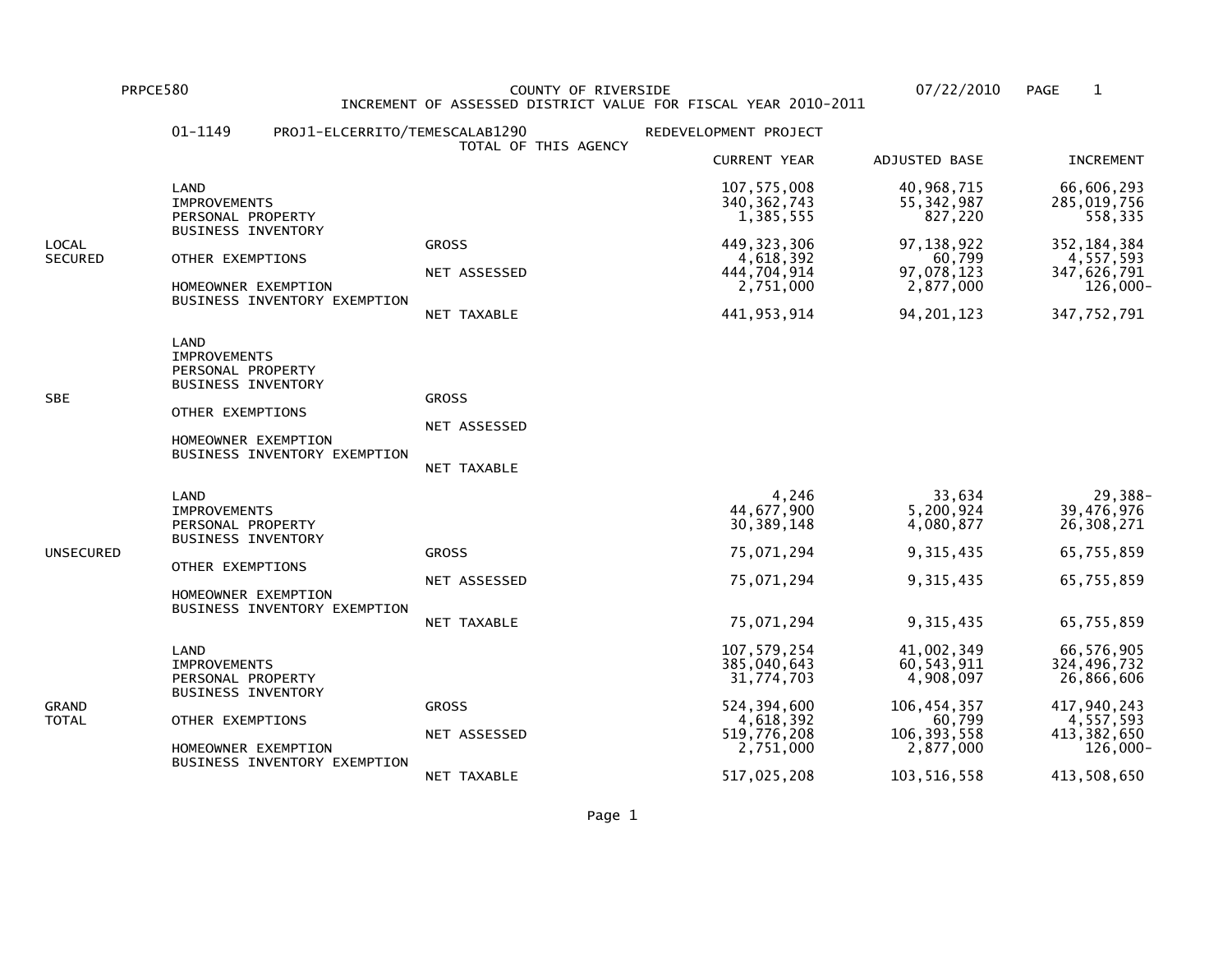|                         | PRPCE580                                                                                          |                                                     | COUNTY OF RIVERSIDE                         | INCREMENT OF ASSESSED DISTRICT VALUE FOR FISCAL YEAR 2010-2011 | 07/22/2010    | 2<br><b>PAGE</b> |
|-------------------------|---------------------------------------------------------------------------------------------------|-----------------------------------------------------|---------------------------------------------|----------------------------------------------------------------|---------------|------------------|
|                         | $01 - 1150$                                                                                       | AIRPORTS - 1988 CHIRIACO                            |                                             | REDEVELOPMENT PROJECT                                          |               |                  |
|                         |                                                                                                   |                                                     | TOTAL OF THIS AGENCY                        | <b>CURRENT YEAR</b>                                            | ADJUSTED BASE | <b>INCREMENT</b> |
|                         | LAND<br><b>IMPROVEMENTS</b><br>PERSONAL PROPERTY<br><b>BUSINESS INVENTORY</b>                     |                                                     |                                             | 84,975                                                         | 234           | 84,741           |
| LOCAL<br><b>SECURED</b> | OTHER EXEMPTIONS                                                                                  |                                                     | <b>GROSS</b>                                | 84,975                                                         | 234           | 84,741           |
|                         |                                                                                                   | HOMEOWNER EXEMPTION                                 | NET ASSESSED                                | 84,975                                                         | 234           | 84,741           |
|                         |                                                                                                   | BUSINESS INVENTORY EXEMPTION                        | NET TAXABLE                                 | 84,975                                                         | 234           | 84,741           |
| <b>SBE</b>              | LAND<br><b>IMPROVEMENTS</b><br>PERSONAL PROPERTY<br><b>BUSINESS INVENTORY</b><br>OTHER EXEMPTIONS | HOMEOWNER EXEMPTION<br>BUSINESS INVENTORY EXEMPTION | <b>GROSS</b><br>NET ASSESSED<br>NET TAXABLE |                                                                |               |                  |
| <b>UNSECURED</b>        | LAND<br><b>IMPROVEMENTS</b><br>PERSONAL PROPERTY<br><b>BUSINESS INVENTORY</b><br>OTHER EXEMPTIONS | HOMEOWNER EXEMPTION<br>BUSINESS INVENTORY EXEMPTION | <b>GROSS</b><br>NET ASSESSED<br>NET TAXABLE |                                                                |               |                  |
|                         | LAND<br><b>IMPROVEMENTS</b><br>PERSONAL PROPERTY                                                  |                                                     |                                             | 84,975                                                         | 234           | 84,741           |
| <b>GRAND</b>            | <b>BUSINESS INVENTORY</b>                                                                         |                                                     | <b>GROSS</b>                                | 84,975                                                         | 234           | 84,741           |
| <b>TOTAL</b>            | OTHER EXEMPTIONS                                                                                  | HOMEOWNER EXEMPTION                                 | NET ASSESSED                                | 84,975                                                         | 234           | 84,741           |
|                         |                                                                                                   | BUSINESS INVENTORY EXEMPTION                        | NET TAXABLE                                 | 84,975                                                         | 234           | 84,741           |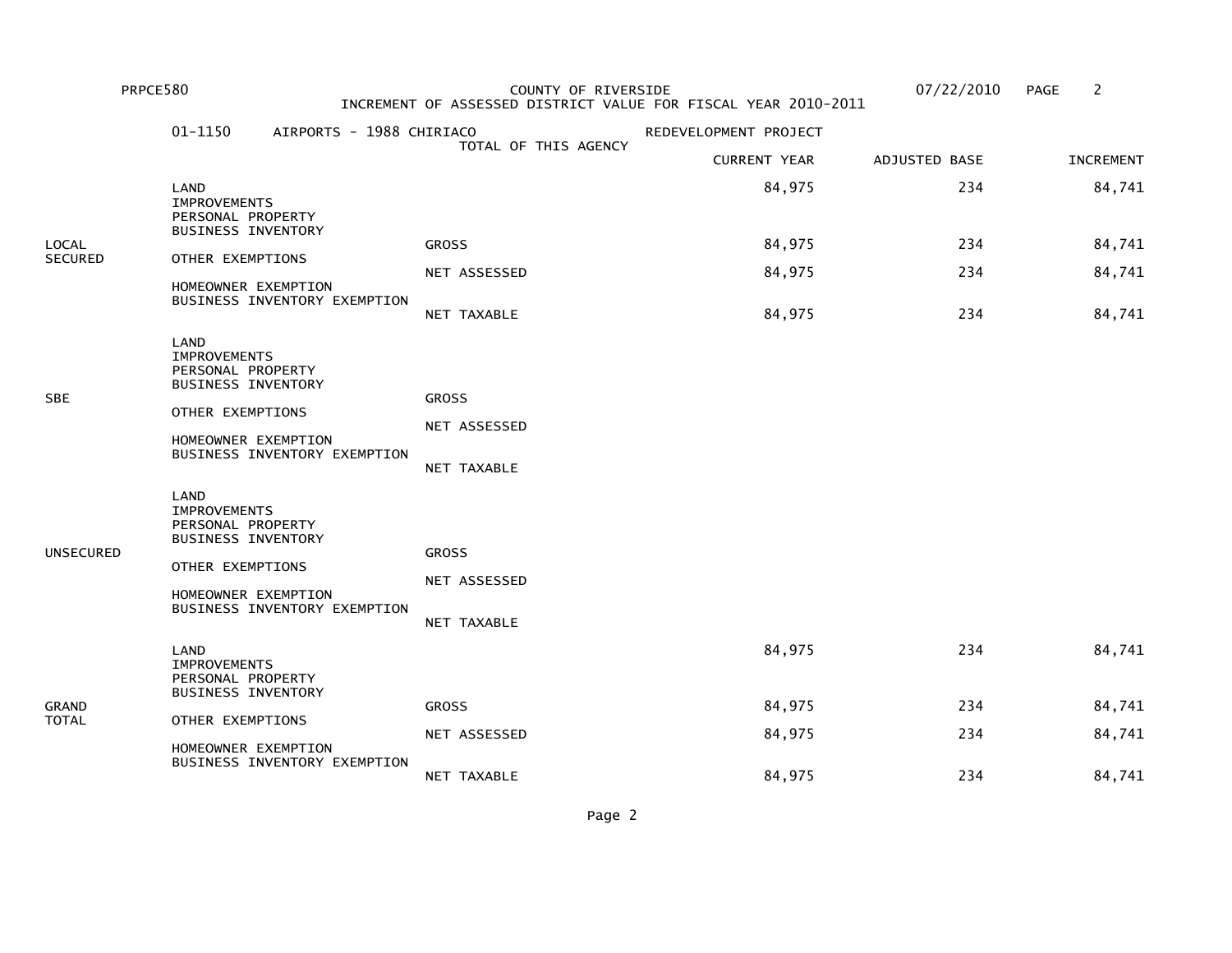PRPCE580 COUNTY OF RIVERSIDE 07/22/2010 PAGE 3 INCREMENT OF ASSESSED DISTRICT VALUE FOR FISCAL YEAR 2010-2011

|                  | 01-1151<br>PROJECT 1-MURRIETA                                                                                                                            |                                             | REDEVELOPMENT PROJECT                                                                                   |                                                                                                  |                                                                                                       |
|------------------|----------------------------------------------------------------------------------------------------------------------------------------------------------|---------------------------------------------|---------------------------------------------------------------------------------------------------------|--------------------------------------------------------------------------------------------------|-------------------------------------------------------------------------------------------------------|
|                  |                                                                                                                                                          | TOTAL OF THIS AGENCY                        | <b>CURRENT YEAR</b>                                                                                     | ADJUSTED BASE                                                                                    | <b>INCREMENT</b>                                                                                      |
|                  | LAND<br><b>IMPROVEMENTS</b><br>PERSONAL PROPERTY                                                                                                         |                                             | 26,622,141<br>44, 277, 590<br>91,227                                                                    | 4,985,047<br>5,488,398<br>41,579                                                                 | 21,637,094<br>38,789,192<br>49,648                                                                    |
| LOCAL<br>SECURED | <b>BUSINESS INVENTORY</b><br>OTHER EXEMPTIONS<br>HOMEOWNER EXEMPTION<br>BUSINESS INVENTORY EXEMPTION                                                     | <b>GROSS</b><br>NET ASSESSED<br>NET TAXABLE | 70,990,958<br>4,554,715<br>66,436,243<br>803,639<br>65,632,604                                          | 10,515,024<br>119,335<br>10,395,689<br>797,821<br>9,597,868                                      | 60,475,934<br>4,435,380<br>56,040,554<br>5,818<br>56,034,736                                          |
| SBE              | LAND<br><b>IMPROVEMENTS</b><br>PERSONAL PROPERTY<br><b>BUSINESS INVENTORY</b><br>OTHER EXEMPTIONS<br>HOMEOWNER EXEMPTION<br>BUSINESS INVENTORY EXEMPTION | <b>GROSS</b><br>NET ASSESSED<br>NET TAXABLE |                                                                                                         |                                                                                                  |                                                                                                       |
| UNSECURED        | LAND<br><b>IMPROVEMENTS</b><br>PERSONAL PROPERTY<br><b>BUSINESS INVENTORY</b><br>OTHER EXEMPTIONS<br>HOMEOWNER EXEMPTION<br>BUSINESS INVENTORY EXEMPTION | <b>GROSS</b><br>NET ASSESSED<br>NET TAXABLE | 726,678<br>2,127,346<br>2,854,024<br>2,854,024<br>2,854,024                                             | 111,208<br>136,062<br>247,270<br>247,270<br>247,270                                              | 615,470<br>1,991,284<br>2,606,754<br>2,606,754<br>2,606,754                                           |
| GRAND<br>TOTAL   | LAND<br><b>IMPROVEMENTS</b><br>PERSONAL PROPERTY<br><b>BUSINESS INVENTORY</b><br>OTHER EXEMPTIONS<br>HOMEOWNER EXEMPTION<br>BUSINESS INVENTORY EXEMPTION | <b>GROSS</b><br>NET ASSESSED<br>NET TAXABLE | 26,622,141<br>45,004,268<br>2,218,573<br>73,844,982<br>4,554,715<br>69,290,267<br>803,639<br>68,486,628 | 4,985,047<br>5,599,606<br>177,641<br>10,762,294<br>119,335<br>10,642,959<br>797,821<br>9,845,138 | 21,637,094<br>39,404,662<br>2,040,932<br>63,082,688<br>4,435,380<br>58,647,308<br>5,818<br>58,641,490 |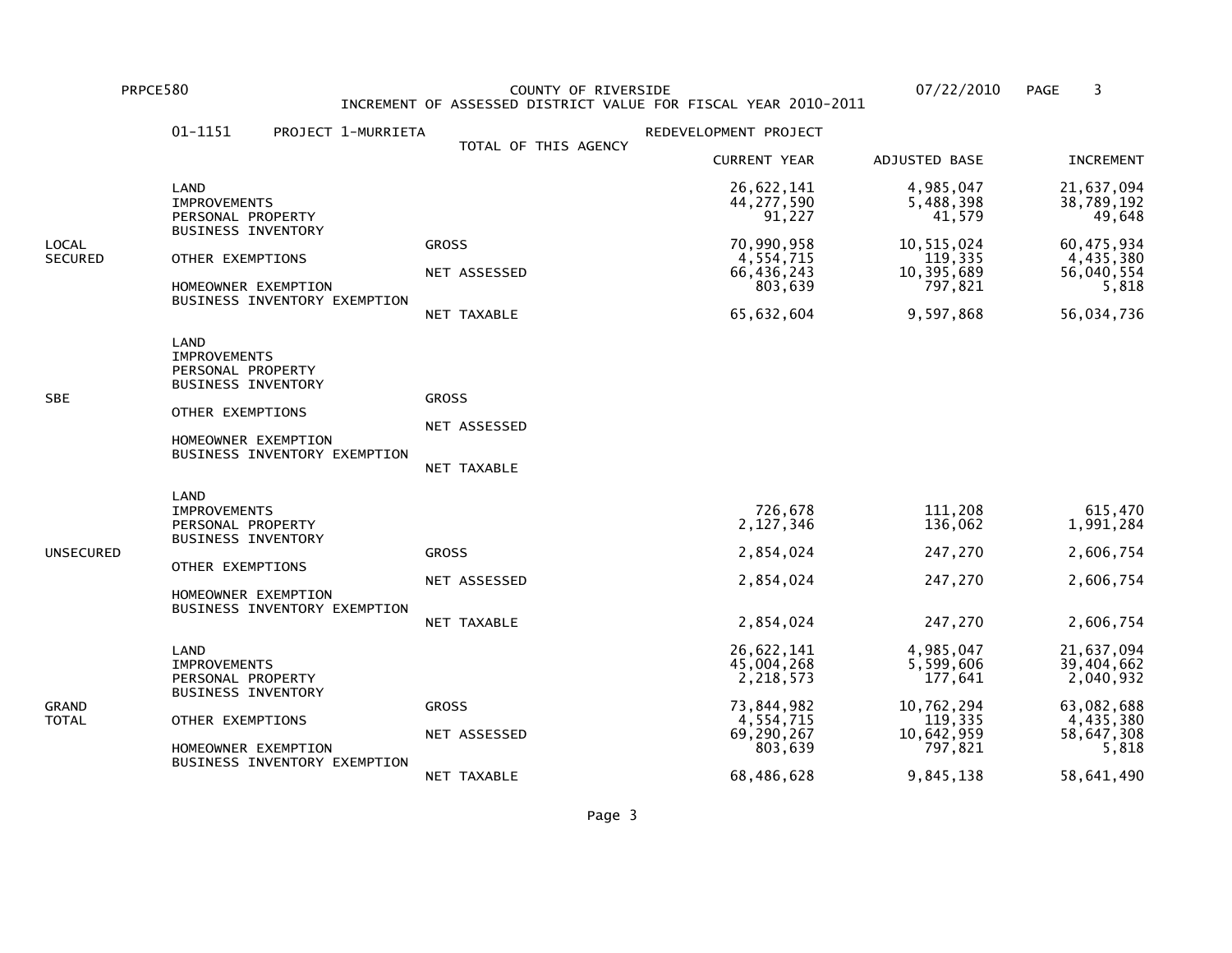PRPCE580 COUNTY OF RIVERSIDE 07/22/2010 PAGE 4 INCREMENT OF ASSESSED DISTRICT VALUE FOR FISCAL YEAR 2010-2011

|                         | 01-1152<br>PROJECT 1-HOME GARDENS                                                                                                                        |                                             | REDEVELOPMENT PROJECT                                                                                       |                                                                                                      |                                                                                                              |
|-------------------------|----------------------------------------------------------------------------------------------------------------------------------------------------------|---------------------------------------------|-------------------------------------------------------------------------------------------------------------|------------------------------------------------------------------------------------------------------|--------------------------------------------------------------------------------------------------------------|
|                         |                                                                                                                                                          | TOTAL OF THIS AGENCY                        | <b>CURRENT YEAR</b>                                                                                         | ADJUSTED BASE                                                                                        | <b>INCREMENT</b>                                                                                             |
| LOCAL<br><b>SECURED</b> | LAND<br><b>IMPROVEMENTS</b><br>PERSONAL PROPERTY                                                                                                         |                                             | 37,994,665<br>69,228,683<br>330,765                                                                         | 4,321,971<br>7,479,488<br>1,162,108                                                                  | 33,672,694<br>61,749,195<br>831, 343-                                                                        |
|                         | <b>BUSINESS INVENTORY</b><br>OTHER EXEMPTIONS<br>HOMEOWNER EXEMPTION<br>BUSINESS INVENTORY EXEMPTION                                                     | <b>GROSS</b><br>NET ASSESSED<br>NET TAXABLE | 107, 554, 113<br>2,911,393<br>104,642,720<br>28,000<br>104,614,720                                          | 12,963,567<br>107,006<br>12,856,561<br>70,000<br>12,786,561                                          | 94,590,546<br>2,804,387<br>91,786,159<br>-000, 42<br>91,828,159                                              |
| SBE                     | LAND<br><b>IMPROVEMENTS</b><br>PERSONAL PROPERTY<br><b>BUSINESS INVENTORY</b><br>OTHER EXEMPTIONS<br>HOMEOWNER EXEMPTION<br>BUSINESS INVENTORY EXEMPTION | <b>GROSS</b><br>NET ASSESSED<br>NET TAXABLE |                                                                                                             |                                                                                                      |                                                                                                              |
| UNSECURED               | LAND<br><b>IMPROVEMENTS</b><br>PERSONAL PROPERTY<br><b>BUSINESS INVENTORY</b><br>OTHER EXEMPTIONS<br>HOMEOWNER EXEMPTION<br>BUSINESS INVENTORY EXEMPTION | <b>GROSS</b><br>NET ASSESSED<br>NET TAXABLE | 24,411<br>20,598,408<br>9,312,966<br>29,935,785<br>50,000<br>29,885,785<br>29,885,785                       | 686,436<br>775,690<br>1,462,126<br>1,462,126<br>1,462,126                                            | 24,411<br>19,911,972<br>8,537,276<br>28,473,659<br>50,000<br>28,423,659<br>28,423,659                        |
| GRAND<br>TOTAL          | LAND<br><b>IMPROVEMENTS</b><br>PERSONAL PROPERTY<br><b>BUSINESS INVENTORY</b><br>OTHER EXEMPTIONS<br>HOMEOWNER EXEMPTION<br>BUSINESS INVENTORY EXEMPTION | <b>GROSS</b><br>NET ASSESSED<br>NET TAXABLE | 38,019,076<br>89,827,091<br>9,643,731<br>137,489,898<br>2,961,393<br>134, 528, 505<br>28,000<br>134,500,505 | 4,321,971<br>8,165,924<br>1,937,798<br>14,425,693<br>107,006<br>14, 318, 687<br>70,000<br>14,248,687 | 33,697,105<br>81,661,167<br>7,705,933<br>123,064,205<br>2,854,387<br>120,209,818<br>42,000-<br>120, 251, 818 |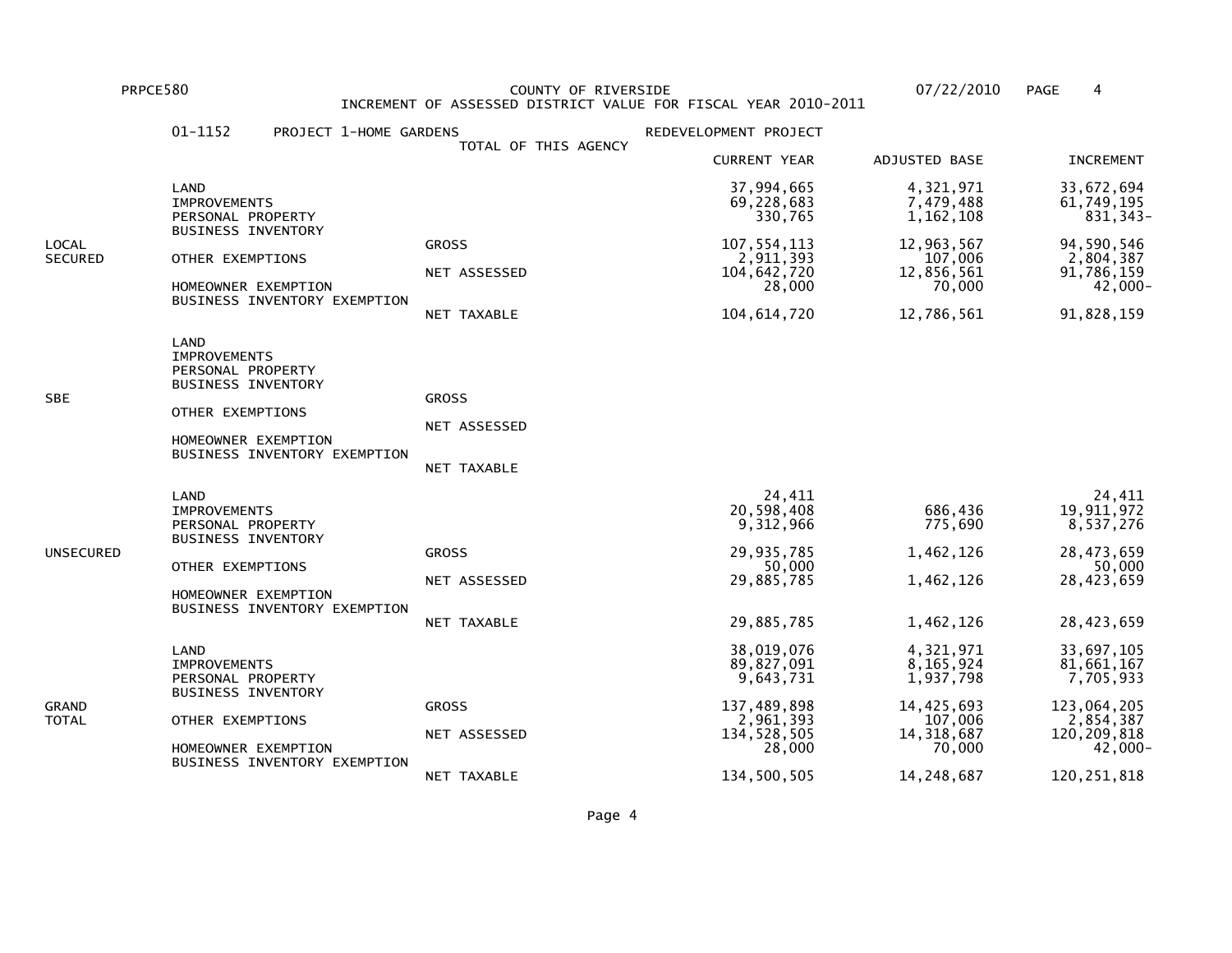PRPCE580 COUNTY OF RIVERSIDE 07/22/2010 PAGE 5 INCREMENT OF ASSESSED DISTRICT VALUE FOR FISCAL YEAR 2010-2011

|                         | 01-1153                                                                       | PROJECT1-LAKELANDRDV AB1290  | TOTAL OF THIS AGENCY                        | REDEVELOPMENT PROJECT                                                   |                                                                      |                                                                         |
|-------------------------|-------------------------------------------------------------------------------|------------------------------|---------------------------------------------|-------------------------------------------------------------------------|----------------------------------------------------------------------|-------------------------------------------------------------------------|
|                         |                                                                               |                              |                                             | <b>CURRENT YEAR</b>                                                     | ADJUSTED BASE                                                        | <b>INCREMENT</b>                                                        |
|                         | LAND<br><b>IMPROVEMENTS</b><br>PERSONAL PROPERTY                              |                              |                                             | 236,832,701<br>341,589,344<br>127,611                                   | 139,651,705<br>177,772,847<br>323,260                                | 97,180,996<br>163,816,497<br>195,649-                                   |
| LOCAL<br><b>SECURED</b> | <b>BUSINESS INVENTORY</b><br>OTHER EXEMPTIONS<br>HOMEOWNER EXEMPTION          | BUSINESS INVENTORY EXEMPTION | <b>GROSS</b><br>NET ASSESSED<br>NET TAXABLE | 578,549,656<br>16,451,845<br>562,097,811<br>12,941,949<br>549, 155, 862 | 317,747,812<br>3,738,779<br>314,009,033<br>13,988,573<br>300,020,460 | 260,801,844<br>12,713,066<br>248,088,778<br>1,046,624-<br>249, 135, 402 |
|                         | LAND<br><b>IMPROVEMENTS</b><br>PERSONAL PROPERTY<br><b>BUSINESS INVENTORY</b> |                              |                                             |                                                                         | 7,200                                                                | $7,200-$                                                                |
| <b>SBE</b>              |                                                                               | OTHER EXEMPTIONS             | <b>GROSS</b>                                |                                                                         | 7,200                                                                | $7,200-$                                                                |
|                         | HOMEOWNER EXEMPTION                                                           |                              | NET ASSESSED                                |                                                                         | 7,200                                                                | $7,200-$                                                                |
|                         |                                                                               | BUSINESS INVENTORY EXEMPTION | NET TAXABLE                                 |                                                                         | 7,200                                                                | $7,200-$                                                                |
|                         | LAND<br><b>IMPROVEMENTS</b><br>PERSONAL PROPERTY<br><b>BUSINESS INVENTORY</b> |                              |                                             | 2,160,738<br>3,450,891                                                  | 174,198<br>480,456<br>575, 191                                       | 174, 198-<br>1,680,282<br>2,875,700                                     |
| UNSECURED               | OTHER EXEMPTIONS                                                              |                              | <b>GROSS</b>                                | 5,611,629                                                               | 1,229,845                                                            | 4,381,784                                                               |
|                         | HOMEOWNER EXEMPTION                                                           |                              | NET ASSESSED                                | 5,611,629                                                               | 1,229,845                                                            | 4,381,784                                                               |
|                         |                                                                               | BUSINESS INVENTORY EXEMPTION | NET TAXABLE                                 | 5,611,629                                                               | 1,229,845                                                            | 4,381,784                                                               |
| GRAND<br>TOTAL          | LAND<br><b>IMPROVEMENTS</b><br>PERSONAL PROPERTY<br><b>BUSINESS INVENTORY</b> |                              |                                             | 236,832,701<br>343,750,082<br>3,578,502                                 | 139,833,103<br>178, 253, 303<br>898,451                              | 96,999,598<br>165,496,779<br>2,680,051                                  |
|                         | OTHER EXEMPTIONS                                                              |                              | <b>GROSS</b>                                | 584, 161, 285<br>16,451,845                                             | 318,984,857<br>3,738,779                                             | 265, 176, 428<br>12,713,066                                             |
|                         | HOMEOWNER EXEMPTION                                                           | BUSINESS INVENTORY EXEMPTION | NET ASSESSED                                | 567,709,440<br>12,941,949                                               | 315, 246, 078<br>13,988,573                                          | 252,463,362<br>1,046,624-                                               |
|                         |                                                                               |                              | NET TAXABLE                                 | 554,767,491                                                             | 301, 257, 505                                                        | 253,509,986                                                             |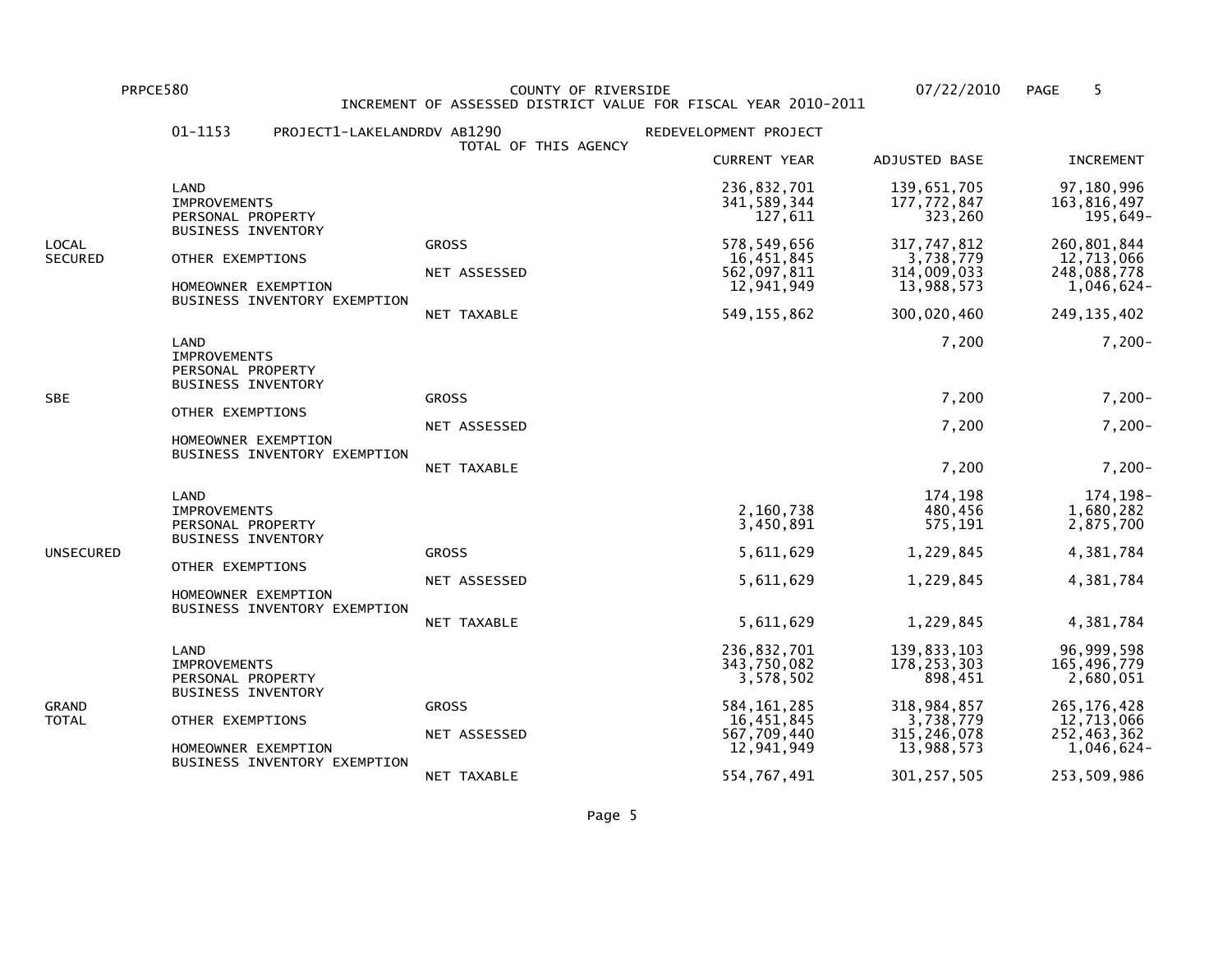PRPCE580 COUNTY OF RIVERSIDE 07/22/2010 PAGE 6 INCREMENT OF ASSESSED DISTRICT VALUE FOR FISCAL YEAR 2010-2011

|                         | 01-1154<br>RDV $#2-1989$ RUBIDOUX NO. 2                                                                                                                  | TOTAL OF THIS AGENCY                        | REDEVELOPMENT PROJECT                                                                              |                                                                       |                                                                                                |
|-------------------------|----------------------------------------------------------------------------------------------------------------------------------------------------------|---------------------------------------------|----------------------------------------------------------------------------------------------------|-----------------------------------------------------------------------|------------------------------------------------------------------------------------------------|
|                         |                                                                                                                                                          |                                             | <b>CURRENT YEAR</b>                                                                                | ADJUSTED BASE                                                         | <b>INCREMENT</b>                                                                               |
|                         | LAND<br><b>IMPROVEMENTS</b><br>PERSONAL PROPERTY                                                                                                         |                                             | 95,833,531<br>79,795,584<br>4,052,883                                                              | 2,084,980<br>4, 344, 172<br>469,933                                   | 93,748,551<br>75,451,412<br>3,582,950                                                          |
| LOCAL<br><b>SECURED</b> | <b>BUSINESS INVENTORY</b><br>OTHER EXEMPTIONS<br>HOMEOWNER EXEMPTION<br>BUSINESS INVENTORY EXEMPTION                                                     | <b>GROSS</b><br>NET ASSESSED<br>NET TAXABLE | 179,681,998<br>1,006,596<br>178,675,402<br>985,600<br>177,689,802                                  | 6,899,085<br>6,899,085<br>77,000<br>6,822,085                         | 172,782,913<br>1,006,596<br>171,776,317<br>908,600<br>170,867,717                              |
| SBE                     | LAND<br><b>IMPROVEMENTS</b><br>PERSONAL PROPERTY<br><b>BUSINESS INVENTORY</b><br>OTHER EXEMPTIONS<br>HOMEOWNER EXEMPTION<br>BUSINESS INVENTORY EXEMPTION | <b>GROSS</b><br>NET ASSESSED<br>NET TAXABLE |                                                                                                    |                                                                       |                                                                                                |
| UNSECURED               | LAND<br><b>IMPROVEMENTS</b><br>PERSONAL PROPERTY<br><b>BUSINESS INVENTORY</b><br>OTHER EXEMPTIONS<br>HOMEOWNER EXEMPTION<br>BUSINESS INVENTORY EXEMPTION | <b>GROSS</b><br>NET ASSESSED<br>NET TAXABLE | 13,529,362<br>16,002,875<br>29,532,237<br>29,532,237<br>29,532,237                                 | 411<br>216,483<br>230,625<br>447,519<br>447,519<br>447,519            | $411 -$<br>13, 312, 879<br>15,772,250<br>29,084,718<br>29,084,718<br>29,084,718                |
| GRAND<br>TOTAL          | LAND<br><b>IMPROVEMENTS</b><br>PERSONAL PROPERTY<br><b>BUSINESS INVENTORY</b><br>OTHER EXEMPTIONS<br>HOMEOWNER EXEMPTION<br>BUSINESS INVENTORY EXEMPTION | <b>GROSS</b><br>NET ASSESSED                | 95,833,531<br>93, 324, 946<br>20,055,758<br>209, 214, 235<br>1,006,596<br>208, 207, 639<br>985,600 | 2,085,391<br>4,560,655<br>700,558<br>7,346,604<br>7,346,604<br>77,000 | 93,748,140<br>88,764,291<br>19, 355, 200<br>201,867,631<br>1,006,596<br>200,861,035<br>908,600 |
|                         |                                                                                                                                                          | NET TAXABLE                                 | 207, 222, 039                                                                                      | 7,269,604                                                             | 199, 952, 435                                                                                  |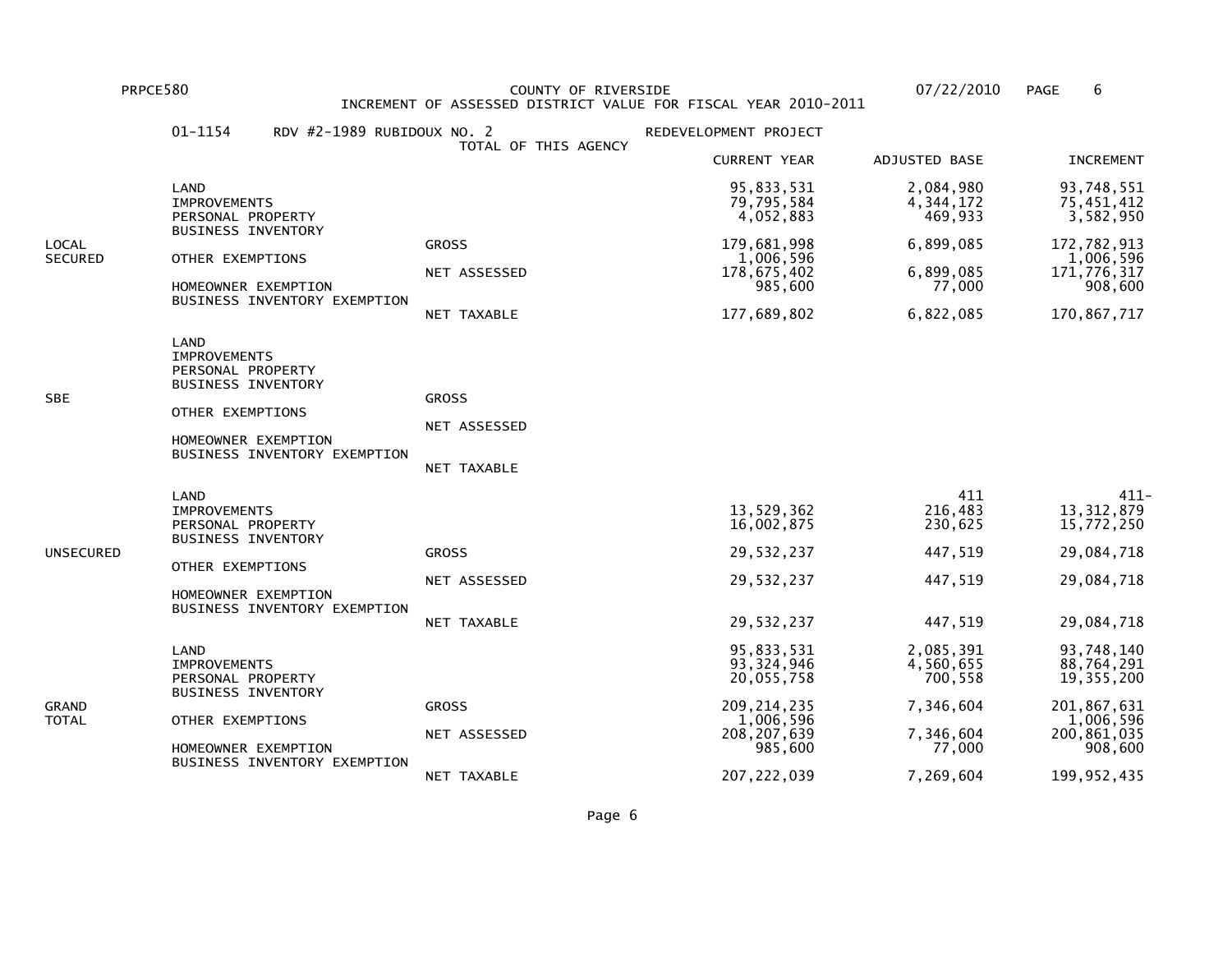PRPCE580 COUNTY OF RIVERSIDE 07/22/2010 PAGE 7 INCREMENT OF ASSESSED DISTRICT VALUE FOR FISCAL YEAR 2010-2011

|                | 01-1155<br>RDV PROJECT NO3-1989                                                                                                                          |                                             | REDEVELOPMENT PROJECT                  |                                     |                                            |
|----------------|----------------------------------------------------------------------------------------------------------------------------------------------------------|---------------------------------------------|----------------------------------------|-------------------------------------|--------------------------------------------|
|                |                                                                                                                                                          | TOTAL OF THIS AGENCY                        | <b>CURRENT YEAR</b>                    | ADJUSTED BASE                       | <b>INCREMENT</b>                           |
|                | LAND<br><b>IMPROVEMENTS</b><br>PERSONAL PROPERTY<br><b>BUSINESS INVENTORY</b>                                                                            |                                             | 75,760,865<br>216,831,095<br>4,310,055 | 9, 115, 163<br>12,567,197<br>65,424 | 66, 645, 702<br>204, 263, 898<br>4,244,631 |
| LOCAL          | OTHER EXEMPTIONS                                                                                                                                         | <b>GROSS</b>                                | 296, 902, 015                          | 21,747,784                          | 275, 154, 231                              |
| <b>SECURED</b> | HOMEOWNER EXEMPTION                                                                                                                                      | NET ASSESSED                                | 203,459<br>296,698,556<br>1,573,827    | 62,043<br>21,685,741<br>1,578,044   | 141,416<br>275,012,815<br>4,217-           |
|                | BUSINESS INVENTORY EXEMPTION                                                                                                                             | NET TAXABLE                                 | 295, 124, 729                          | 20, 107, 697                        | 275,017,032                                |
| <b>SBE</b>     | LAND<br><b>IMPROVEMENTS</b><br>PERSONAL PROPERTY<br><b>BUSINESS INVENTORY</b><br>OTHER EXEMPTIONS<br>HOMEOWNER EXEMPTION<br>BUSINESS INVENTORY EXEMPTION | <b>GROSS</b><br>NET ASSESSED<br>NET TAXABLE |                                        |                                     |                                            |
|                | LAND<br><b>IMPROVEMENTS</b><br>PERSONAL PROPERTY<br><b>BUSINESS INVENTORY</b>                                                                            |                                             | 28,783,394<br>15,387,578               |                                     | 28,783,394<br>15,387,578                   |
| UNSECURED      | OTHER EXEMPTIONS                                                                                                                                         | <b>GROSS</b>                                | 44, 170, 972                           |                                     | 44, 170, 972                               |
|                | HOMEOWNER EXEMPTION                                                                                                                                      | NET ASSESSED                                | 44, 170, 972                           |                                     | 44, 170, 972                               |
|                | BUSINESS INVENTORY EXEMPTION                                                                                                                             | NET TAXABLE                                 | 44,170,972                             |                                     | 44, 170, 972                               |

|                       | LAND<br><b>IMPROVEMENTS</b><br>PERSONAL PROPERTY<br><b>BUSINESS INVENTORY</b> |                | 75,760,865<br>245,614,489<br>19,697,633 | 9, 115, 163<br>12,567,197<br>65.424 | 66,645,702<br>233,047,292<br>19,632,209 |
|-----------------------|-------------------------------------------------------------------------------|----------------|-----------------------------------------|-------------------------------------|-----------------------------------------|
| GRAND<br><b>TOTAL</b> | OTHER EXEMPTIONS                                                              | <b>GROSS</b>   | 341,072,987<br>203.459                  | 21,747,784<br>62.043                | 319, 325, 203<br>141.416                |
|                       | HOMEOWNER EXEMPTION<br>BUSINESS INVENTORY EXEMPTION                           | NET ASSESSED   | 340,869,528<br>1,573,827                | 21,685,741<br>1,578,044             | 319, 183, 787<br>$4.217 -$              |
|                       |                                                                               | TAXABLE<br>NET | 339,295,701                             | 20,107,697                          | 319,188,004                             |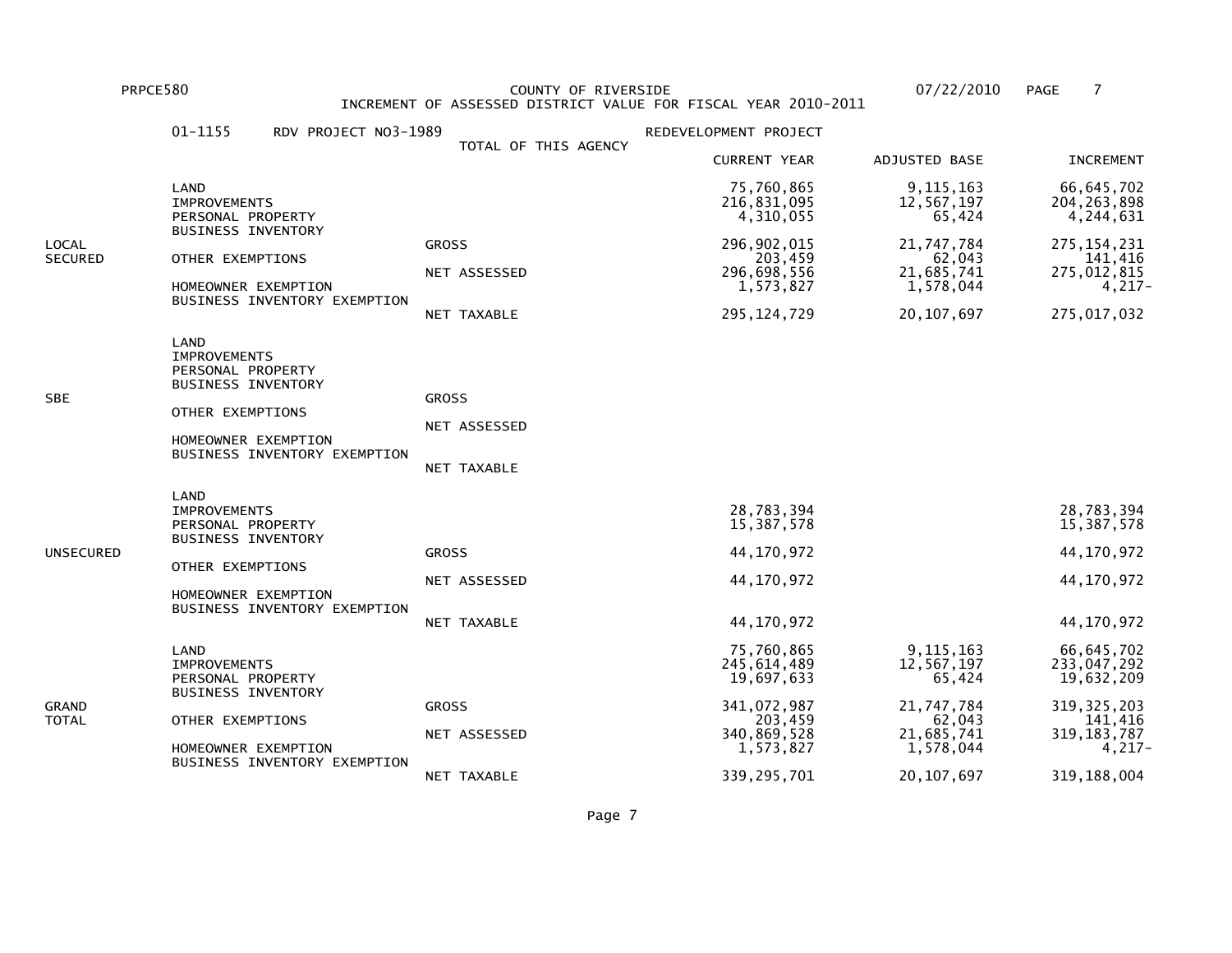PRPCE580 COUNTY OF RIVERSIDE 07/22/2010 PAGE 8 INCREMENT OF ASSESSED DISTRICT VALUE FOR FISCAL YEAR 2010-2011

|                | 01-1156<br>PROJECT 2-MIRA LOMA                                                                                                                           |                                             | REDEVELOPMENT PROJECT                                                             |                                                               |                                                                                 |
|----------------|----------------------------------------------------------------------------------------------------------------------------------------------------------|---------------------------------------------|-----------------------------------------------------------------------------------|---------------------------------------------------------------|---------------------------------------------------------------------------------|
|                |                                                                                                                                                          | TOTAL OF THIS AGENCY                        | <b>CURRENT YEAR</b>                                                               | ADJUSTED BASE                                                 | <b>INCREMENT</b>                                                                |
|                | LAND<br><b>IMPROVEMENTS</b><br>PERSONAL PROPERTY                                                                                                         |                                             | 75,429,054<br>251,481,564<br>619,578                                              | 9,503,029<br>8, 145, 239<br>29,759                            | 65,926,025<br>243, 336, 325<br>589,819                                          |
| LOCAL          | <b>BUSINESS INVENTORY</b>                                                                                                                                | <b>GROSS</b>                                | 327,530,196                                                                       | 17,678,027                                                    | 309,852,169                                                                     |
| <b>SECURED</b> | OTHER EXEMPTIONS<br>HOMEOWNER EXEMPTION                                                                                                                  | NET ASSESSED                                | 327,530,196<br>313,600                                                            | 17,678,027<br>427,000                                         | 309,852,169<br>113,400-                                                         |
|                | BUSINESS INVENTORY EXEMPTION                                                                                                                             | NET TAXABLE                                 | 327, 216, 596                                                                     | 17,251,027                                                    | 309, 965, 569                                                                   |
| SBE            | LAND<br><b>IMPROVEMENTS</b><br>PERSONAL PROPERTY<br><b>BUSINESS INVENTORY</b><br>OTHER EXEMPTIONS<br>HOMEOWNER EXEMPTION<br>BUSINESS INVENTORY EXEMPTION | <b>GROSS</b><br>NET ASSESSED<br>NET TAXABLE |                                                                                   |                                                               |                                                                                 |
| UNSECURED      | LAND<br><b>IMPROVEMENTS</b><br>PERSONAL PROPERTY<br><b>BUSINESS INVENTORY</b><br>OTHER EXEMPTIONS<br>HOMEOWNER EXEMPTION<br>BUSINESS INVENTORY EXEMPTION | <b>GROSS</b><br>NET ASSESSED<br>NET TAXABLE | 9,553<br>37,604,352<br>31,501,089<br>69, 114, 994<br>69, 114, 994<br>69, 114, 994 | 1,388,284<br>1,365,103<br>2,753,387<br>2,753,387<br>2,753,387 | 9,553<br>36,216,068<br>30, 135, 986<br>66, 361, 607<br>66,361,607<br>66,361,607 |
| GRAND<br>TOTAL | LAND<br><b>IMPROVEMENTS</b><br>PERSONAL PROPERTY<br><b>BUSINESS INVENTORY</b>                                                                            |                                             | 75,438,607<br>289,085,916<br>32,120,667                                           | 9,503,029<br>9,533,523<br>1,394,862                           | 65, 935, 578<br>279,552,393<br>30,725,805                                       |
|                | OTHER EXEMPTIONS                                                                                                                                         | <b>GROSS</b>                                | 396,645,190                                                                       | 20,431,414                                                    | 376, 213, 776                                                                   |
|                | HOMEOWNER EXEMPTION<br>BUSINESS INVENTORY EXEMPTION                                                                                                      | NET ASSESSED                                | 396, 645, 190<br>313,600                                                          | 20,431,414<br>427,000                                         | 376, 213, 776<br>$113,400-$                                                     |
|                |                                                                                                                                                          | NET TAXABLE                                 | 396, 331, 590                                                                     | 20,004,414                                                    | 376, 327, 176                                                                   |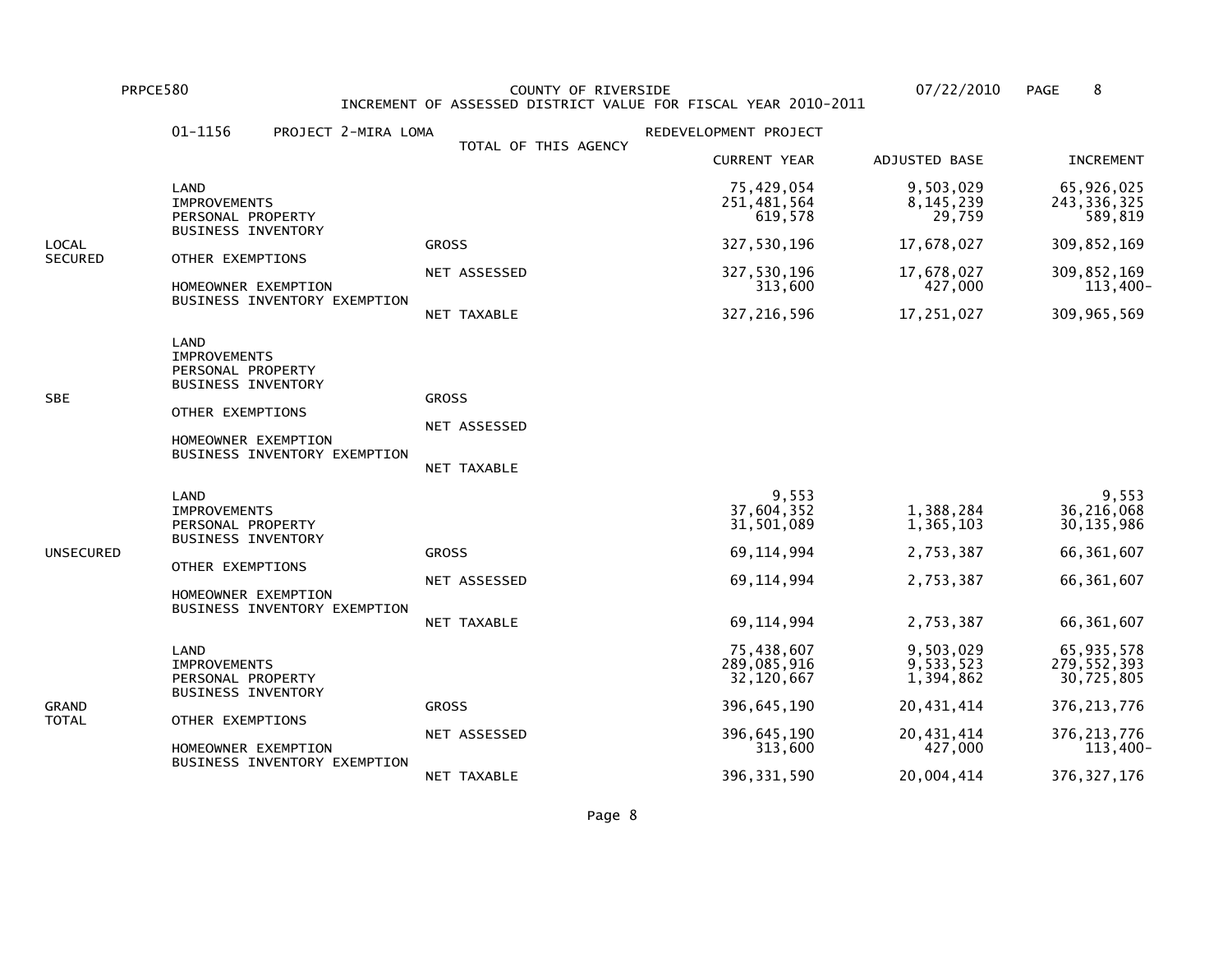PRPCE580 COUNTY OF RIVERSIDE 07/22/2010 PAGE 9 INCREMENT OF ASSESSED DISTRICT VALUE FOR FISCAL YEAR 2010-2011

|                | 01-1157<br>2-87 GLEN AVON                                                                                                                                |                                             | REDEVELOPMENT PROJECT                                              |                                                     |                                                                    |
|----------------|----------------------------------------------------------------------------------------------------------------------------------------------------------|---------------------------------------------|--------------------------------------------------------------------|-----------------------------------------------------|--------------------------------------------------------------------|
|                |                                                                                                                                                          | TOTAL OF THIS AGENCY                        | <b>CURRENT YEAR</b>                                                | ADJUSTED BASE                                       | <b>INCREMENT</b>                                                   |
| LOCAL          | LAND<br><b>IMPROVEMENTS</b><br>PERSONAL PROPERTY                                                                                                         |                                             | 19,265,864<br>30, 198, 214<br>29,183                               | 4,073,320<br>4,072,070<br>28,046                    | 15, 192, 544<br>26, 126, 144<br>1,137                              |
|                | <b>BUSINESS INVENTORY</b>                                                                                                                                | <b>GROSS</b>                                | 49, 493, 261                                                       | 8,173,436                                           | 41, 319, 825                                                       |
| SECURED        | OTHER EXEMPTIONS<br>HOMEOWNER EXEMPTION                                                                                                                  | NET ASSESSED                                | 49, 493, 261<br>637,000                                            | 27,387<br>8,146,049<br>84,000                       | 27,387-<br>41, 347, 212<br>553,000                                 |
|                | BUSINESS INVENTORY EXEMPTION                                                                                                                             | NET TAXABLE                                 | 48,856,261                                                         | 8,062,049                                           | 40,794,212                                                         |
| SBE            | LAND<br><b>IMPROVEMENTS</b><br>PERSONAL PROPERTY<br><b>BUSINESS INVENTORY</b><br>OTHER EXEMPTIONS<br>HOMEOWNER EXEMPTION<br>BUSINESS INVENTORY EXEMPTION | <b>GROSS</b><br>NET ASSESSED<br>NET TAXABLE |                                                                    |                                                     |                                                                    |
| UNSECURED      | LAND<br><b>IMPROVEMENTS</b><br>PERSONAL PROPERTY<br><b>BUSINESS INVENTORY</b><br>OTHER EXEMPTIONS<br>HOMEOWNER EXEMPTION<br>BUSINESS INVENTORY EXEMPTION | <b>GROSS</b><br>NET ASSESSED<br>NET TAXABLE | 864<br>592,534<br>1,414,234<br>2,007,632<br>2,007,632<br>2,007,632 | 319,658<br>252,729<br>572,387<br>572,387<br>572,387 | 864<br>272,876<br>1,161,505<br>1,435,245<br>1,435,245<br>1,435,245 |
| GRAND<br>TOTAL | LAND<br><b>IMPROVEMENTS</b><br>PERSONAL PROPERTY                                                                                                         |                                             | 19,266,728<br>30,790,748<br>1,443,417                              | 4,073,320<br>4,391,728<br>280,775                   | 15, 193, 408<br>26,399,020<br>1,162,642                            |
|                | <b>BUSINESS INVENTORY</b><br>OTHER EXEMPTIONS<br>HOMEOWNER EXEMPTION<br>BUSINESS INVENTORY EXEMPTION                                                     | <b>GROSS</b>                                | 51,500,893                                                         | 8,745,823<br>27,387                                 | 42,755,070<br>27,387-                                              |
|                |                                                                                                                                                          | NET ASSESSED                                | 51,500,893<br>637,000                                              | 8,718,436<br>84,000                                 | 42,782,457<br>553,000                                              |
|                |                                                                                                                                                          | NET TAXABLE                                 | 50,863,893                                                         | 8,634,436                                           | 42,229,457                                                         |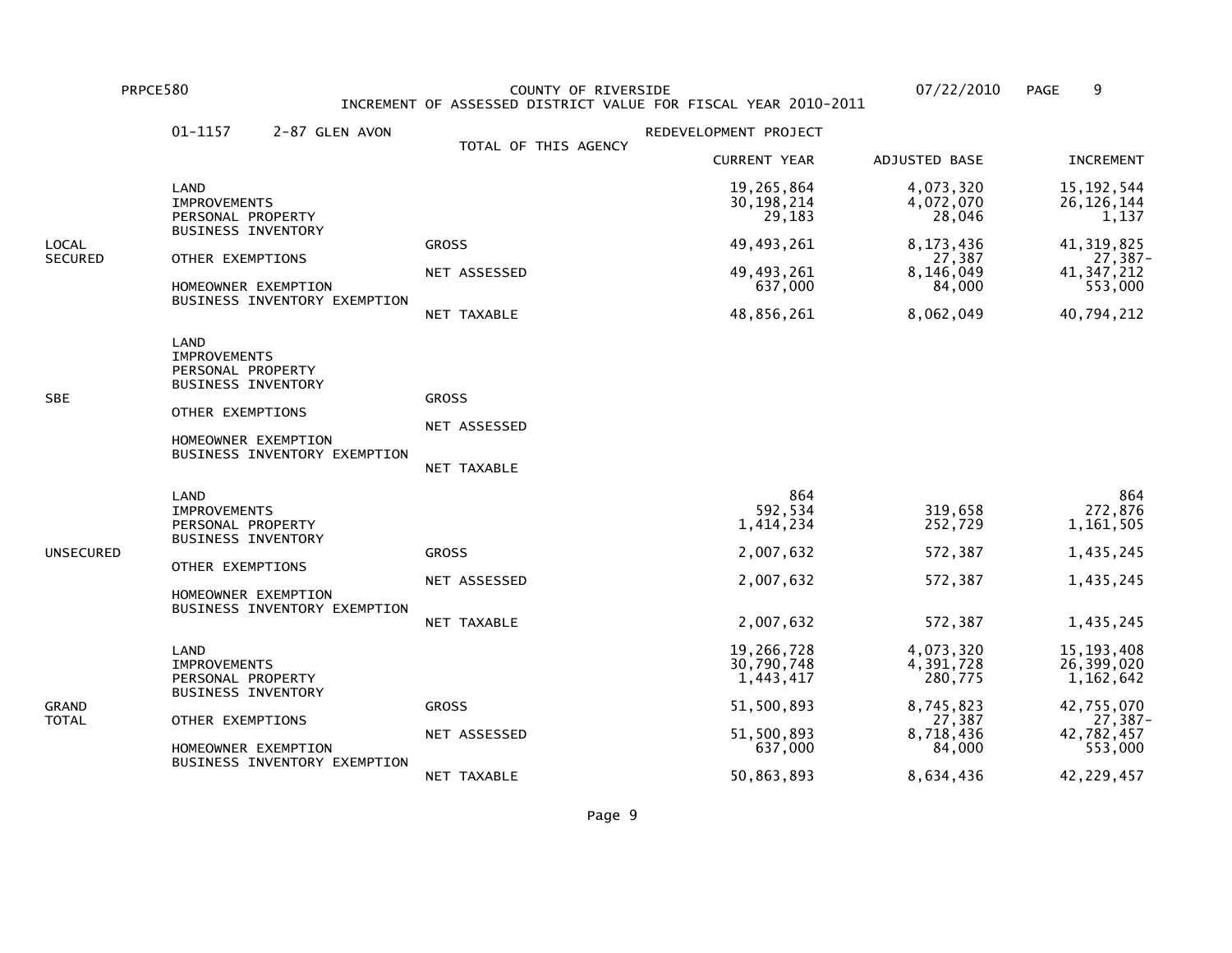PRPCE580 COUNTY OF RIVERSIDE 07/22/2010 PAGE 10 INCREMENT OF ASSESSED DISTRICT VALUE FOR FISCAL YEAR 2010-2011

|                  | LAND<br><b>IMPROVEMENTS</b><br>PERSONAL PROPERTY<br><b>BUSINESS INVENTORY</b><br>OTHER EXEMPTIONS                                                        | TOTAL OF THIS AGENCY<br><b>GROSS</b>        | <b>CURRENT YEAR</b><br>64,489,724<br>82,641,278<br>146,960                                                      | ADJUSTED BASE<br>18,580,520<br>26, 943, 271                                                             | <b>INCREMENT</b><br>45,909,204                                                                                     |
|------------------|----------------------------------------------------------------------------------------------------------------------------------------------------------|---------------------------------------------|-----------------------------------------------------------------------------------------------------------------|---------------------------------------------------------------------------------------------------------|--------------------------------------------------------------------------------------------------------------------|
|                  |                                                                                                                                                          |                                             |                                                                                                                 |                                                                                                         |                                                                                                                    |
|                  |                                                                                                                                                          |                                             |                                                                                                                 | 838,801                                                                                                 | 55,698,007<br>691,841-                                                                                             |
| LOCAL<br>SECURED | HOMEOWNER EXEMPTION<br>BUSINESS INVENTORY EXEMPTION                                                                                                      | NET ASSESSED<br>NET TAXABLE                 | 147, 277, 962<br>19,272,419<br>128,005,543<br>235,751<br>127,769,792                                            | 46, 362, 592<br>1,093,918<br>45,268,674<br>529,200<br>44,739,474                                        | 100,915,370<br>18, 178, 501<br>82,736,869<br>293,449-<br>83,030,318                                                |
| SBE              | LAND<br><b>IMPROVEMENTS</b><br>PERSONAL PROPERTY<br><b>BUSINESS INVENTORY</b><br>OTHER EXEMPTIONS<br>HOMEOWNER EXEMPTION<br>BUSINESS INVENTORY EXEMPTION | <b>GROSS</b><br>NET ASSESSED<br>NET TAXABLE |                                                                                                                 |                                                                                                         |                                                                                                                    |
| UNSECURED        | LAND<br><b>IMPROVEMENTS</b><br>PERSONAL PROPERTY<br><b>BUSINESS INVENTORY</b><br>OTHER EXEMPTIONS<br>HOMEOWNER EXEMPTION<br>BUSINESS INVENTORY EXEMPTION | <b>GROSS</b><br>NET ASSESSED<br>NET TAXABLE | 3,457<br>4,830,273<br>6,468,201<br>11,301,931<br>11,301,931<br>11,301,931                                       | 839<br>2,062,805<br>3,663,049<br>5,726,693<br>5,726,693<br>5,726,693                                    | 2,618<br>2,767,468<br>2,805,152<br>5,575,238<br>5,575,238<br>5,575,238                                             |
| GRAND<br>TOTAL   | LAND<br><b>IMPROVEMENTS</b><br>PERSONAL PROPERTY<br><b>BUSINESS INVENTORY</b><br>OTHER EXEMPTIONS<br>HOMEOWNER EXEMPTION<br>BUSINESS INVENTORY EXEMPTION | <b>GROSS</b><br>NET ASSESSED<br>NET TAXABLE | 64, 493, 181<br>87,471,551<br>6,615,161<br>158,579,893<br>19,272,419<br>139, 307, 474<br>235,751<br>139,071,723 | 18,581,359<br>29,006,076<br>4,501,850<br>52,089,285<br>1,093,918<br>50,995,367<br>529,200<br>50,466,167 | 45, 911, 822<br>58,465,475<br>2, 113, 311<br>106,490,608<br>18, 178, 501<br>88, 312, 107<br>293,449-<br>88,605,556 |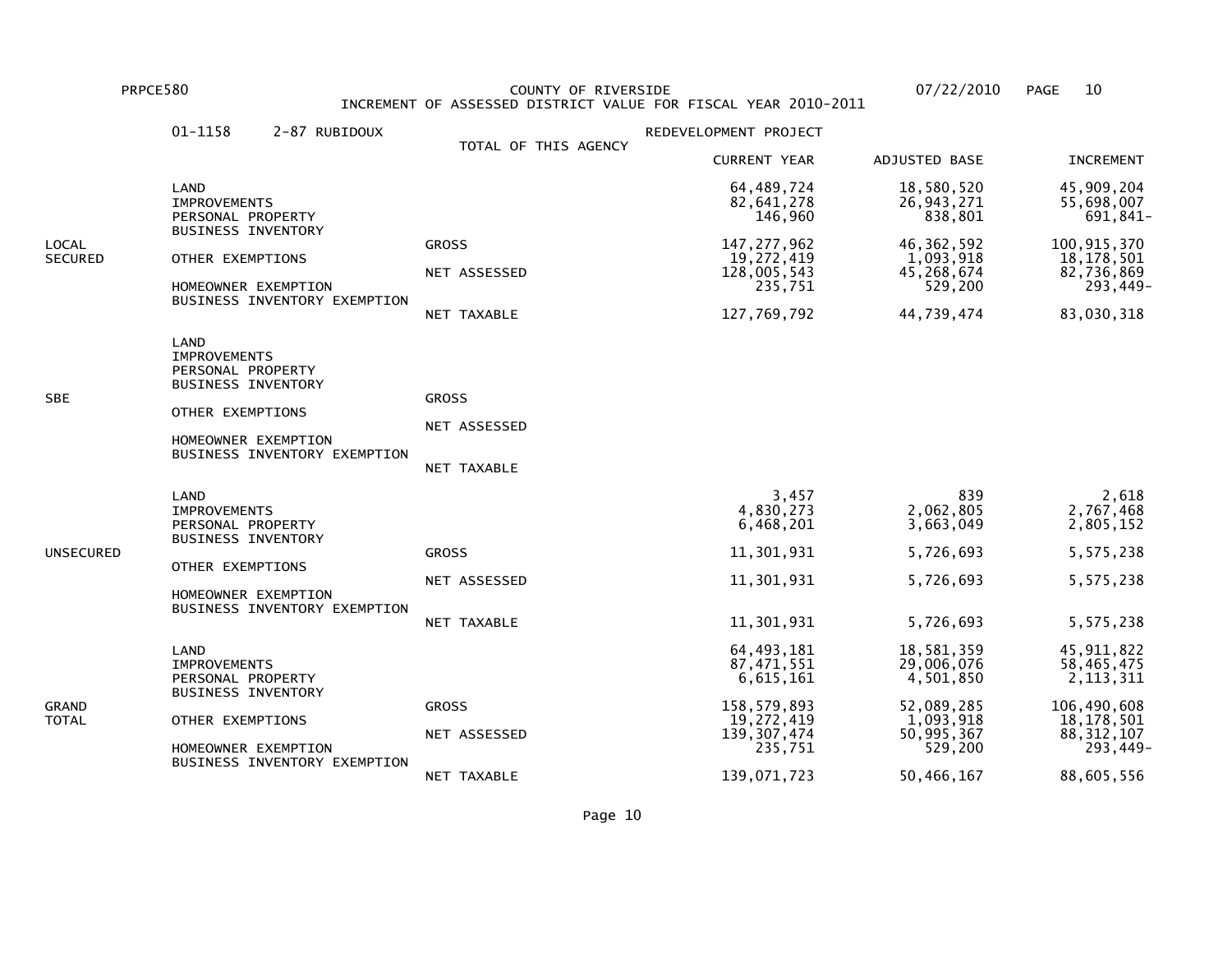PRPCE580 COUNTY OF RIVERSIDE 07/22/2010 PAGE 11 INCREMENT OF ASSESSED DISTRICT VALUE FOR FISCAL YEAR 2010-2011

|                | 01-1159<br>PROJECT 2 MIRA LOMA AMND#1                                                                                                                    | TOTAL OF THIS AGENCY                        | REDEVELOPMENT PROJECT                      |                                         |                                          |
|----------------|----------------------------------------------------------------------------------------------------------------------------------------------------------|---------------------------------------------|--------------------------------------------|-----------------------------------------|------------------------------------------|
|                |                                                                                                                                                          |                                             | <b>CURRENT YEAR</b>                        | ADJUSTED BASE                           | <b>INCREMENT</b>                         |
|                | LAND<br><b>IMPROVEMENTS</b><br>PERSONAL PROPERTY<br><b>BUSINESS INVENTORY</b>                                                                            |                                             | 42,295,679<br>79,722,368<br>12,682,611     | 12,862,220<br>32,298,979<br>700,391     | 29,433,459<br>47, 423, 389<br>11,982,220 |
| LOCAL          |                                                                                                                                                          | <b>GROSS</b>                                | 134,700,658                                | 45,861,590                              | 88,839,068                               |
| <b>SECURED</b> | OTHER EXEMPTIONS                                                                                                                                         | NET ASSESSED                                | 134,700,658                                | 45,861,590                              | 88,839,068                               |
|                | HOMEOWNER EXEMPTION<br>BUSINESS INVENTORY EXEMPTION                                                                                                      | NET TAXABLE                                 | 134,700,658                                | 45,861,590                              | 88,839,068                               |
| SBE            | LAND<br><b>IMPROVEMENTS</b><br>PERSONAL PROPERTY<br><b>BUSINESS INVENTORY</b><br>OTHER EXEMPTIONS<br>HOMEOWNER EXEMPTION<br>BUSINESS INVENTORY EXEMPTION | <b>GROSS</b><br>NET ASSESSED<br>NET TAXABLE |                                            |                                         |                                          |
|                |                                                                                                                                                          |                                             |                                            |                                         |                                          |
|                | LAND<br><b>IMPROVEMENTS</b><br>PERSONAL PROPERTY<br><b>BUSINESS INVENTORY</b>                                                                            |                                             | 1,788<br>12,822,856<br>12,568,273          | 55,274<br>912, 353<br>858,357           | 53,486-<br>11,910,503<br>11,709,916      |
| UNSECURED      | OTHER EXEMPTIONS                                                                                                                                         | <b>GROSS</b>                                | 25,392,917                                 | 1,825,984                               | 23,566,933                               |
|                | HOMEOWNER EXEMPTION                                                                                                                                      | NET ASSESSED                                | 25,392,917                                 | 1,825,984                               | 23,566,933                               |
|                | BUSINESS INVENTORY EXEMPTION                                                                                                                             | NET TAXABLE                                 | 25,392,917                                 | 1,825,984                               | 23,566,933                               |
|                | LAND<br><b>IMPROVEMENTS</b><br>PERSONAL PROPERTY<br><b>BUSINESS INVENTORY</b>                                                                            |                                             | 42, 297, 467<br>92, 545, 224<br>25,250,884 | 12,917,494<br>33, 211, 332<br>1,558,748 | 29,379,973<br>59, 333, 892<br>23,692,136 |
| GRAND          |                                                                                                                                                          | <b>GROSS</b>                                | 160,093,575                                | 47,687,574                              | 112,406,001                              |
| TOTAL          | OTHER EXEMPTIONS<br>HOMEOWNER EXEMPTION                                                                                                                  | NET ASSESSED                                | 160,093,575                                | 47,687,574                              | 112,406,001                              |
|                | BUSINESS INVENTORY EXEMPTION                                                                                                                             | NET TAXABLE                                 | 160,093,575                                | 47,687,574                              | 112,406,001                              |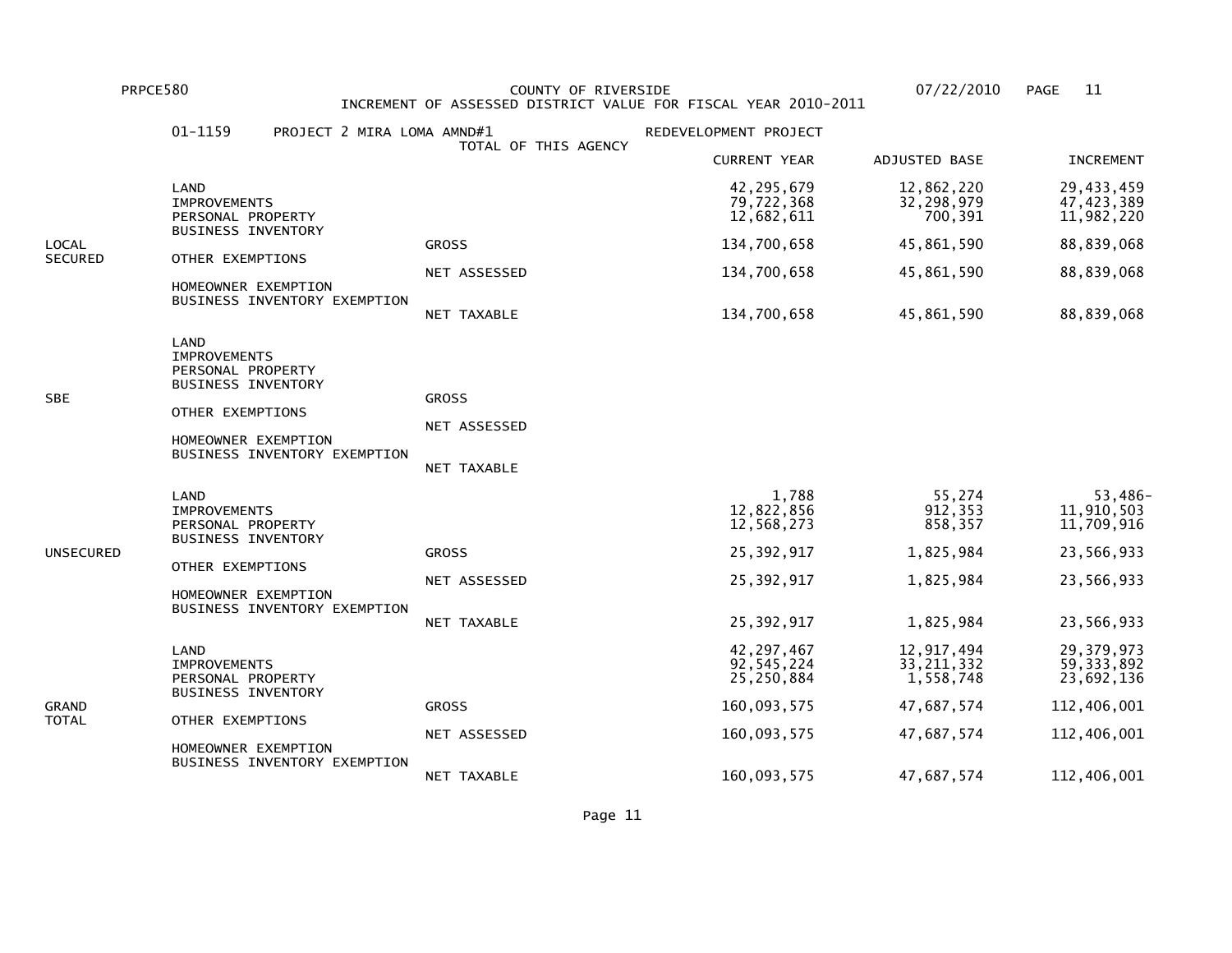PRPCE580 COUNTY OF RIVERSIDE 07/22/2010 PAGE 12 INCREMENT OF ASSESSED DISTRICT VALUE FOR FISCAL YEAR 2010-2011

|                | 01-1160<br>PROJECT 2 MIRA LOMA AMND #2                                                                                                                   |                                             | REDEVELOPMENT PROJECT                    |                                       |                                         |
|----------------|----------------------------------------------------------------------------------------------------------------------------------------------------------|---------------------------------------------|------------------------------------------|---------------------------------------|-----------------------------------------|
|                |                                                                                                                                                          | TOTAL OF THIS AGENCY                        | <b>CURRENT YEAR</b>                      | ADJUSTED BASE                         | <b>INCREMENT</b>                        |
|                | LAND<br><b>IMPROVEMENTS</b><br>PERSONAL PROPERTY                                                                                                         |                                             | 112,077,856<br>268,798,495<br>15,561,315 | 17,371,913<br>22,993,044<br>1,945,275 | 94,705,943<br>245,805,451<br>13,616,040 |
| LOCAL          | <b>BUSINESS INVENTORY</b>                                                                                                                                | <b>GROSS</b>                                | 396,437,666                              | 42,310,232                            | 354, 127, 434                           |
| <b>SECURED</b> | OTHER EXEMPTIONS<br>HOMEOWNER EXEMPTION<br>BUSINESS INVENTORY EXEMPTION                                                                                  | NET ASSESSED                                | 396, 437, 666<br>460,833                 | 42, 310, 232<br>28,000                | 354, 127, 434<br>432,833                |
|                |                                                                                                                                                          | NET TAXABLE                                 | 395, 976, 833                            | 42, 282, 232                          | 353,694,601                             |
| SBE            | LAND<br><b>IMPROVEMENTS</b><br>PERSONAL PROPERTY<br><b>BUSINESS INVENTORY</b><br>OTHER EXEMPTIONS<br>HOMEOWNER EXEMPTION<br>BUSINESS INVENTORY EXEMPTION | <b>GROSS</b><br>NET ASSESSED<br>NET TAXABLE |                                          |                                       |                                         |
|                | LAND<br><b>IMPROVEMENTS</b><br>PERSONAL PROPERTY<br><b>BUSINESS INVENTORY</b>                                                                            |                                             | 27, 272, 856<br>18,268,759               | 29,528                                | 27, 272, 856<br>18,239,231              |
| UNSECURED      |                                                                                                                                                          | <b>GROSS</b>                                | 45,541,615                               | 29,528                                | 45, 512, 087                            |
|                | OTHER EXEMPTIONS<br>HOMEOWNER EXEMPTION                                                                                                                  | NET ASSESSED                                | 45,541,615                               | 29,528                                | 45, 512, 087                            |
|                | BUSINESS INVENTORY EXEMPTION                                                                                                                             | NET TAXABLE                                 | 45,541,615                               | 29,528                                | 45, 512, 087                            |
| GRAND          | LAND<br>IMPROVEMENTS<br>PERSONAL PROPERTY<br><b>BUSINESS INVENTORY</b>                                                                                   |                                             | 112,077,856<br>296,071,351<br>33,830,074 | 17,371,913<br>22,993,044<br>1,974,803 | 94,705,943<br>273,078,307<br>31,855,271 |
|                |                                                                                                                                                          | <b>GROSS</b>                                | 441, 979, 281                            | 42,339,760                            | 399,639,521                             |
| TOTAL          | OTHER EXEMPTIONS<br>HOMEOWNER EXEMPTION                                                                                                                  | NET ASSESSED                                | 441, 979, 281<br>460,833                 | 42,339,760<br>28,000                  | 399,639,521<br>432,833                  |
|                | BUSINESS INVENTORY EXEMPTION                                                                                                                             | NET TAXABLE                                 | 441,518,448                              | 42, 311, 760                          | 399,206,688                             |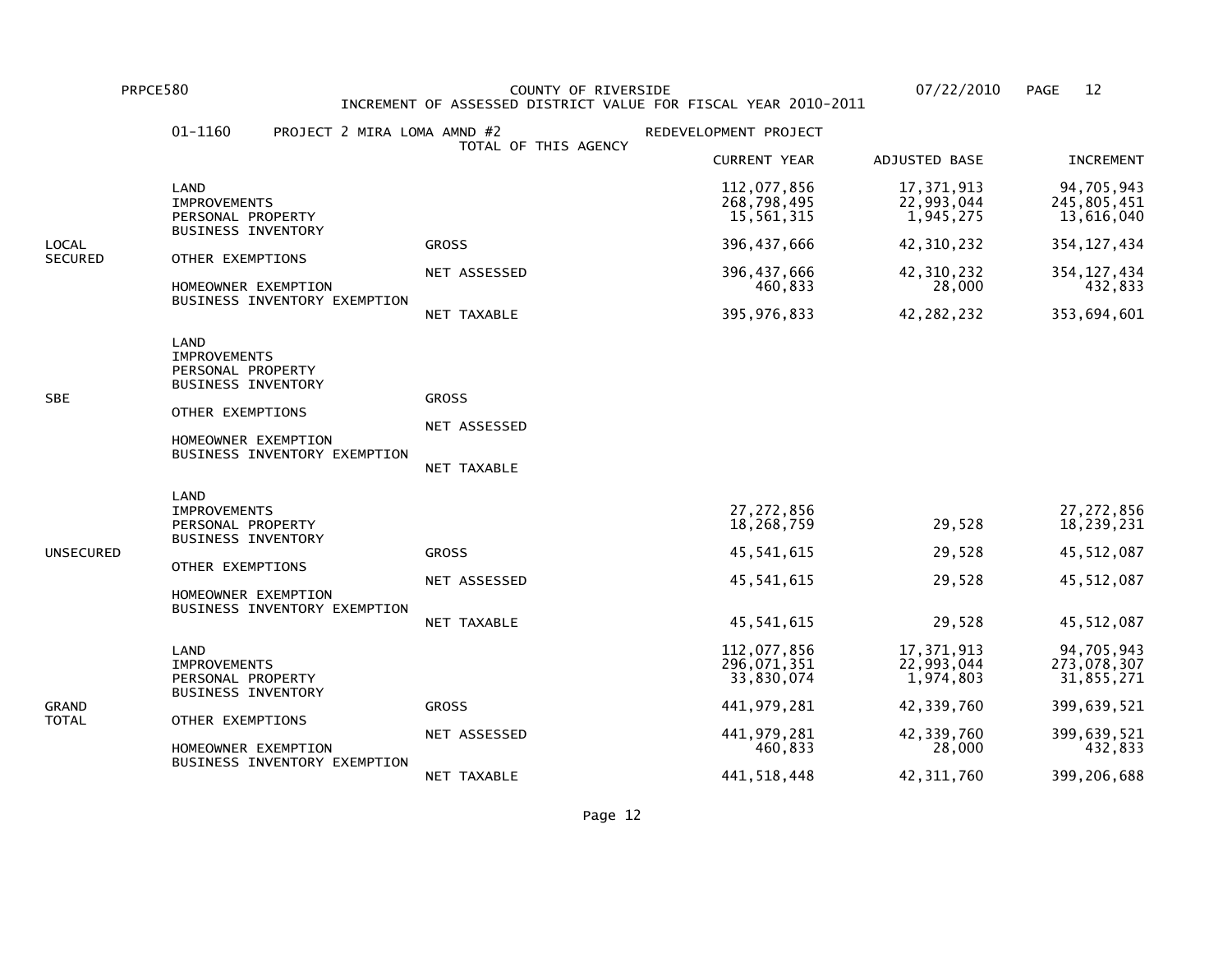PRPCE580 COUNTY OF RIVERSIDE 07/22/2010 PAGE 13 INCREMENT OF ASSESSED DISTRICT VALUE FOR FISCAL YEAR 2010-2011

|                | 01-1161                                                                                              | 3-GARNET                     |                      | REDEVELOPMENT PROJECT                   |                                   |                                      |
|----------------|------------------------------------------------------------------------------------------------------|------------------------------|----------------------|-----------------------------------------|-----------------------------------|--------------------------------------|
|                |                                                                                                      |                              | TOTAL OF THIS AGENCY | <b>CURRENT YEAR</b>                     | ADJUSTED BASE                     | <b>INCREMENT</b>                     |
|                | LAND<br><b>IMPROVEMENTS</b><br>PERSONAL PROPERTY                                                     |                              |                      | 10,831,217<br>23,541,937<br>692         | 1,091,574<br>1,931,699<br>16,500  | 9,739,643<br>21,610,238<br>15,808-   |
| LOCAL          | <b>BUSINESS INVENTORY</b>                                                                            |                              | <b>GROSS</b>         | 34, 373, 846                            | 3,039,773                         | 31, 334, 073                         |
| <b>SECURED</b> | OTHER EXEMPTIONS                                                                                     |                              | NET ASSESSED         | 34, 373, 846                            | 3,039,773                         | 31, 334, 073                         |
|                | HOMEOWNER EXEMPTION                                                                                  | BUSINESS INVENTORY EXEMPTION | NET TAXABLE          | 34, 373, 846                            | 3,039,773                         | 31, 334, 073                         |
|                | LAND<br><b>IMPROVEMENTS</b><br>PERSONAL PROPERTY<br><b>BUSINESS INVENTORY</b>                        |                              |                      |                                         |                                   |                                      |
| SBE            | OTHER EXEMPTIONS<br>HOMEOWNER EXEMPTION<br>BUSINESS INVENTORY EXEMPTION                              | <b>GROSS</b>                 |                      |                                         |                                   |                                      |
|                |                                                                                                      | NET ASSESSED                 |                      |                                         |                                   |                                      |
|                |                                                                                                      | NET TAXABLE                  |                      |                                         |                                   |                                      |
|                | LAND<br><b>IMPROVEMENTS</b><br>PERSONAL PROPERTY<br><b>BUSINESS INVENTORY</b>                        |                              |                      | 2,597,518<br>1,590,173                  | 228,884<br>323,364                | 2,368,634<br>1,266,809               |
| UNSECURED      | OTHER EXEMPTIONS<br>HOMEOWNER EXEMPTION<br>BUSINESS INVENTORY EXEMPTION                              | <b>GROSS</b>                 | 4,187,691            | 552,248                                 | 3,635,443                         |                                      |
|                |                                                                                                      | NET ASSESSED                 | 4,187,691            | 552,248                                 | 3,635,443                         |                                      |
|                |                                                                                                      | NET TAXABLE                  | 4,187,691            | 552,248                                 | 3,635,443                         |                                      |
|                | LAND<br><b>IMPROVEMENTS</b><br>PERSONAL PROPERTY                                                     |                              |                      | 10,831,217<br>26, 139, 455<br>1,590,865 | 1,091,574<br>2,160,583<br>339,864 | 9,739,643<br>23,978,872<br>1,251,001 |
| GRAND          | <b>BUSINESS INVENTORY</b><br>OTHER EXEMPTIONS<br>HOMEOWNER EXEMPTION<br>BUSINESS INVENTORY EXEMPTION |                              | <b>GROSS</b>         | 38,561,537                              | 3,592,021                         | 34,969,516                           |
| TOTAL          |                                                                                                      | NET ASSESSED                 | 38,561,537           | 3,592,021                               | 34,969,516                        |                                      |
|                |                                                                                                      | NET TAXABLE                  | 38,561,537           | 3,592,021                               | 34,969,516                        |                                      |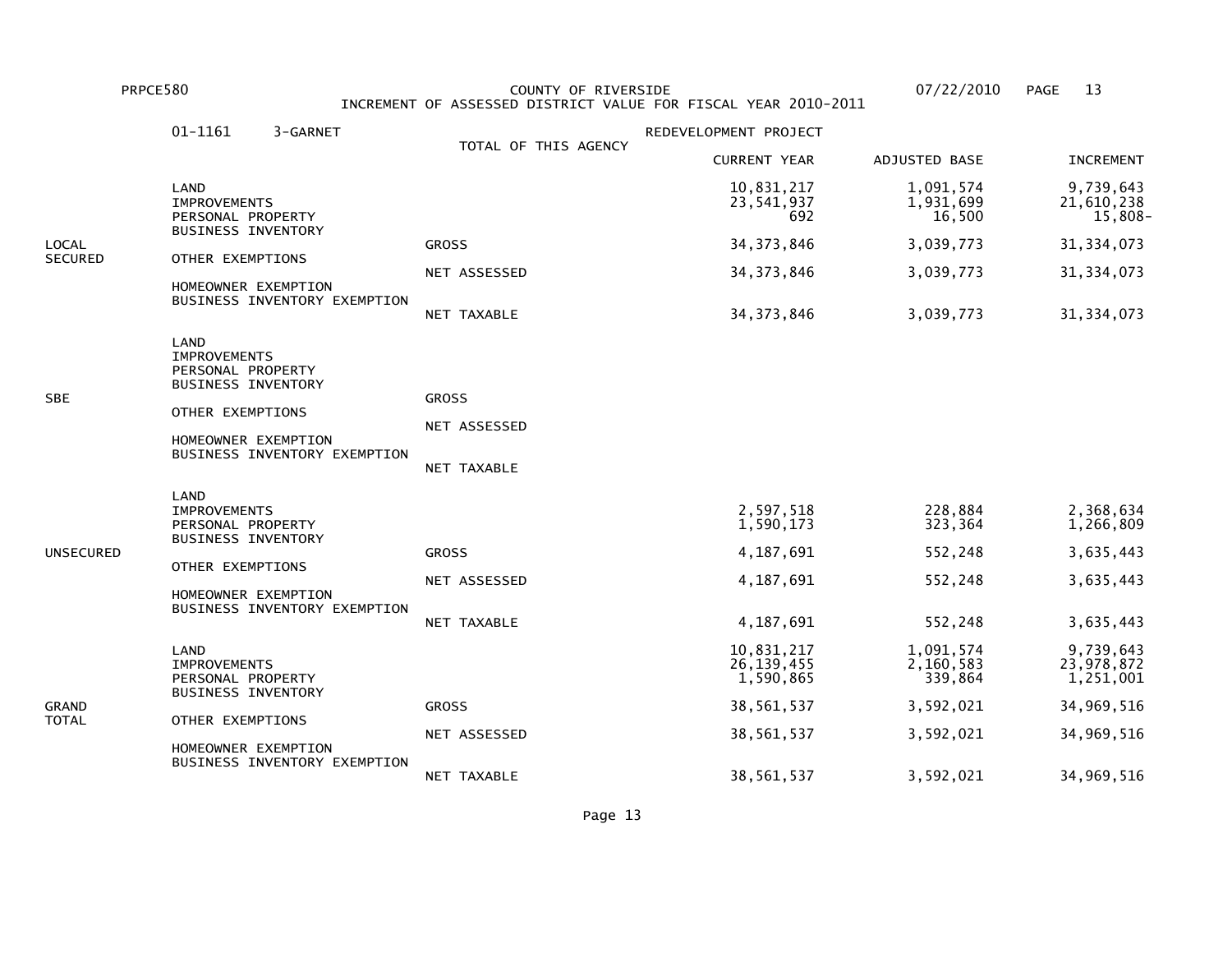PRPCE580 COUNTY OF RIVERSIDE 07/22/2010 PAGE 14 INCREMENT OF ASSESSED DISTRICT VALUE FOR FISCAL YEAR 2010-2011

|                         | 01-1162                                                                                                                                                         | PROJECT 3-WEST GARNET | TOTAL OF THIS AGENCY                        | REDEVELOPMENT PROJECT                                                                          |                                                                         |                                                                                                |
|-------------------------|-----------------------------------------------------------------------------------------------------------------------------------------------------------------|-----------------------|---------------------------------------------|------------------------------------------------------------------------------------------------|-------------------------------------------------------------------------|------------------------------------------------------------------------------------------------|
|                         |                                                                                                                                                                 |                       |                                             | <b>CURRENT YEAR</b>                                                                            | ADJUSTED BASE                                                           | <b>INCREMENT</b>                                                                               |
|                         | LAND<br><b>IMPROVEMENTS</b><br>PERSONAL PROPERTY<br><b>BUSINESS INVENTORY</b>                                                                                   |                       |                                             | 1,082,079<br>891,148                                                                           | 221,274<br>387,082                                                      | 860,805<br>504,066                                                                             |
| LOCAL<br><b>SECURED</b> | OTHER EXEMPTIONS<br>HOMEOWNER EXEMPTION<br>BUSINESS INVENTORY EXEMPTION                                                                                         |                       | <b>GROSS</b><br>NET ASSESSED<br>NET TAXABLE | 1,973,227<br>188,217<br>1,785,010<br>28,000<br>1,757,010                                       | 608,356<br>43,407<br>564,949<br>96,498<br>468,451                       | 1,364,871<br>144,810<br>1,220,061<br>68,498-<br>1,288,559                                      |
| SBE                     | <b>LAND</b><br><b>IMPROVEMENTS</b><br>PERSONAL PROPERTY<br><b>BUSINESS INVENTORY</b><br>OTHER EXEMPTIONS<br>HOMEOWNER EXEMPTION<br>BUSINESS INVENTORY EXEMPTION |                       | <b>GROSS</b><br>NET ASSESSED<br>NET TAXABLE |                                                                                                |                                                                         |                                                                                                |
| UNSECURED               | LAND<br><b>IMPROVEMENTS</b><br>PERSONAL PROPERTY<br><b>BUSINESS INVENTORY</b><br>OTHER EXEMPTIONS<br>HOMEOWNER EXEMPTION<br>BUSINESS INVENTORY EXEMPTION        |                       | <b>GROSS</b><br>NET ASSESSED<br>NET TAXABLE | 8,957,985<br>4,474<br>8,962,459<br>8,962,459<br>8,962,459                                      | 203,025<br>203,025<br>203,025<br>203,025                                | 8,754,960<br>4,474<br>8,759,434<br>8,759,434<br>8,759,434                                      |
| GRAND<br>TOTAL          | LAND<br><b>IMPROVEMENTS</b><br>PERSONAL PROPERTY<br><b>BUSINESS INVENTORY</b><br>OTHER EXEMPTIONS<br>HOMEOWNER EXEMPTION<br>BUSINESS INVENTORY EXEMPTION        |                       | <b>GROSS</b><br>NET ASSESSED<br>NET TAXABLE | 1,082,079<br>9,849,133<br>4,474<br>10,935,686<br>188,217<br>10,747,469<br>28,000<br>10,719,469 | 221,274<br>590,107<br>811,381<br>43,407<br>767,974<br>96,498<br>671,476 | 860,805<br>9,259,026<br>4,474<br>10, 124, 305<br>144,810<br>9,979,495<br>68,498-<br>10,047,993 |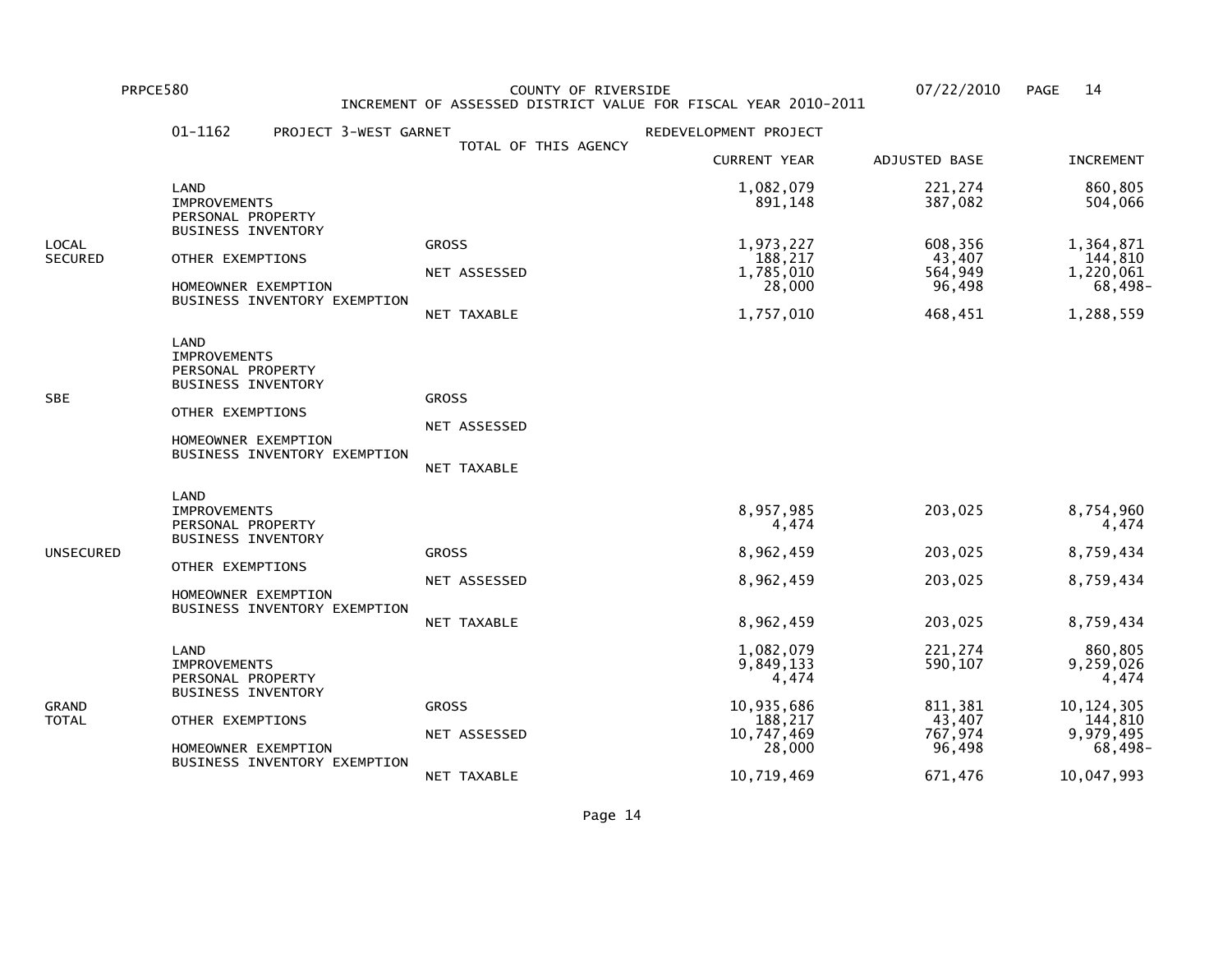PRPCE580 COUNTY OF RIVERSIDE 07/22/2010 PAGE 15 INCREMENT OF ASSESSED DISTRICT VALUE FOR FISCAL YEAR 2010-2011

|                  | 01-1163<br>PROJECT 3-VALLE VISTA                                                                                                                         |                                                    | REDEVELOPMENT PROJECT                                                                                        |                                                                                                         |                                                                                                            |
|------------------|----------------------------------------------------------------------------------------------------------------------------------------------------------|----------------------------------------------------|--------------------------------------------------------------------------------------------------------------|---------------------------------------------------------------------------------------------------------|------------------------------------------------------------------------------------------------------------|
|                  |                                                                                                                                                          | TOTAL OF THIS AGENCY                               | <b>CURRENT YEAR</b>                                                                                          | ADJUSTED BASE                                                                                           | <b>INCREMENT</b>                                                                                           |
|                  | LAND<br><b>IMPROVEMENTS</b><br>PERSONAL PROPERTY                                                                                                         |                                                    | 49, 114, 233<br>82,657,753<br>551,900                                                                        | 18,671,039<br>12, 145, 837<br>190,680                                                                   | 30,443,194<br>70,511,916<br>361,220                                                                        |
| LOCAL<br>SECURED | <b>BUSINESS INVENTORY</b><br>OTHER EXEMPTIONS<br>HOMEOWNER EXEMPTION<br>BUSINESS INVENTORY EXEMPTION                                                     | <b>GROSS</b><br>NET ASSESSED<br>NET TAXABLE        | 132, 323, 886<br>6,622,710<br>125,701,176<br>980,000<br>124,721,176                                          | 31,007,556<br>203,935<br>30,803,621<br>617,161<br>30,186,460                                            | 101, 316, 330<br>6,418,775<br>94,897,555<br>362,839<br>94, 534, 716                                        |
| SBE              | LAND<br><b>IMPROVEMENTS</b><br>PERSONAL PROPERTY<br><b>BUSINESS INVENTORY</b><br>OTHER EXEMPTIONS<br>HOMEOWNER EXEMPTION<br>BUSINESS INVENTORY EXEMPTION | <b>GROSS</b><br>NET ASSESSED<br>NET TAXABLE        |                                                                                                              |                                                                                                         |                                                                                                            |
| UNSECURED        | LAND<br><b>IMPROVEMENTS</b><br>PERSONAL PROPERTY<br><b>BUSINESS INVENTORY</b><br>OTHER EXEMPTIONS<br>HOMEOWNER EXEMPTION<br>BUSINESS INVENTORY EXEMPTION | <b>GROSS</b><br>NET ASSESSED<br><b>NET TAXABLE</b> | 3,204,588<br>4,140,678<br>7,345,266<br>7,345,266<br>7,345,266                                                | 1,005,367<br>575,509<br>1,580,876<br>1,580,876<br>1,580,876                                             | 2,199,221<br>3,565,169<br>5,764,390<br>5,764,390<br>5,764,390                                              |
| GRAND<br>TOTAL   | LAND<br><b>IMPROVEMENTS</b><br>PERSONAL PROPERTY<br><b>BUSINESS INVENTORY</b><br>OTHER EXEMPTIONS<br>HOMEOWNER EXEMPTION<br>BUSINESS INVENTORY EXEMPTION | <b>GROSS</b><br>NET ASSESSED<br>NET TAXABLE        | 49, 114, 233<br>85,862,341<br>4,692,578<br>139,669,152<br>6,622,710<br>133,046,442<br>980,000<br>132,066,442 | 18,671,039<br>13, 151, 204<br>766,189<br>32,588,432<br>203,935<br>32, 384, 497<br>617,161<br>31,767,336 | 30,443,194<br>72,711,137<br>3,926,389<br>107,080,720<br>6,418,775<br>100,661,945<br>362,839<br>100,299,106 |
|                  |                                                                                                                                                          |                                                    |                                                                                                              |                                                                                                         |                                                                                                            |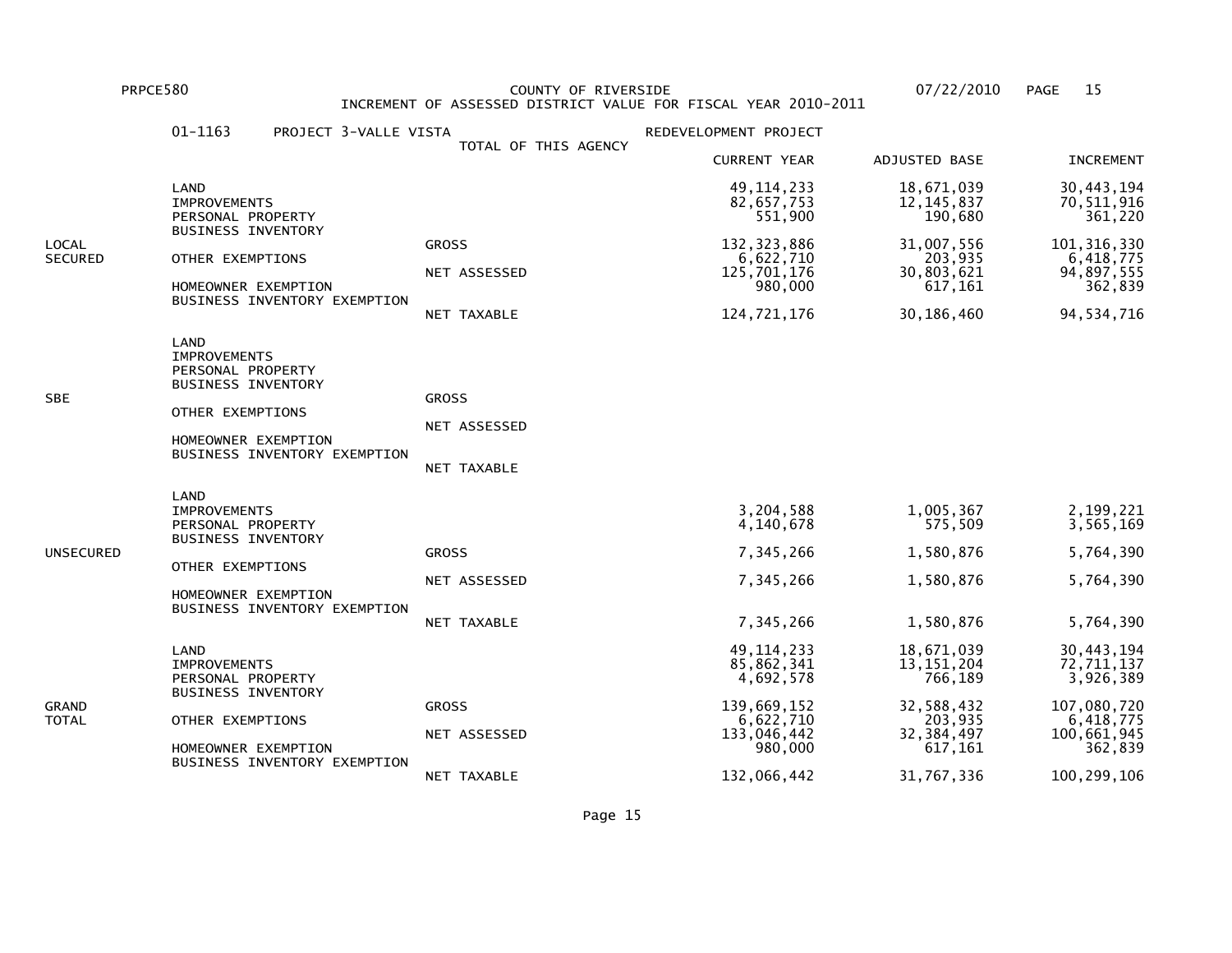PRPCE580 COUNTY OF RIVERSIDE 07/22/2010 PAGE 16 INCREMENT OF ASSESSED DISTRICT VALUE FOR FISCAL YEAR 2010-2011

|                         | 01-1164<br>PROJECT 3-WINCHESTER                                                                                                                          |                                             | REDEVELOPMENT PROJECT                                                                        |                                                                                              |                                                                                                 |
|-------------------------|----------------------------------------------------------------------------------------------------------------------------------------------------------|---------------------------------------------|----------------------------------------------------------------------------------------------|----------------------------------------------------------------------------------------------|-------------------------------------------------------------------------------------------------|
|                         |                                                                                                                                                          | TOTAL OF THIS AGENCY                        | <b>CURRENT YEAR</b>                                                                          | ADJUSTED BASE                                                                                | <b>INCREMENT</b>                                                                                |
|                         | LAND<br><b>IMPROVEMENTS</b><br>PERSONAL PROPERTY                                                                                                         |                                             | 3,731,598<br>4,073,912<br>863                                                                | 1,218,427<br>992,929<br>34,836                                                               | 2,513,171<br>3,080,983<br>33,973-                                                               |
| LOCAL<br><b>SECURED</b> | <b>BUSINESS INVENTORY</b><br>OTHER EXEMPTIONS<br>HOMEOWNER EXEMPTION<br>BUSINESS INVENTORY EXEMPTION                                                     | <b>GROSS</b><br>NET ASSESSED<br>NET TAXABLE | 7,806,373<br>102,986<br>7,703,387<br>84,000<br>7,619,387                                     | 2,246,192<br>53,458<br>2,192,734<br>112,000<br>2,080,734                                     | 5,560,181<br>49,528<br>5,510,653<br>$28,000 -$<br>5,538,653                                     |
| SBE                     | LAND<br><b>IMPROVEMENTS</b><br>PERSONAL PROPERTY<br><b>BUSINESS INVENTORY</b><br>OTHER EXEMPTIONS<br>HOMEOWNER EXEMPTION<br>BUSINESS INVENTORY EXEMPTION | <b>GROSS</b><br>NET ASSESSED<br>NET TAXABLE |                                                                                              |                                                                                              |                                                                                                 |
| UNSECURED               | LAND<br><b>IMPROVEMENTS</b><br>PERSONAL PROPERTY<br><b>BUSINESS INVENTORY</b><br>OTHER EXEMPTIONS<br>HOMEOWNER EXEMPTION<br>BUSINESS INVENTORY EXEMPTION | <b>GROSS</b><br>NET ASSESSED<br>NET TAXABLE | 66,264<br>67,375<br>133,639<br>133,639<br>133,639                                            | 21,029<br>14,775<br>35,804<br>35,804<br>35,804                                               | 45,235<br>52,600<br>97,835<br>97,835<br>97,835                                                  |
| GRAND<br>TOTAL          | LAND<br><b>IMPROVEMENTS</b><br>PERSONAL PROPERTY<br><b>BUSINESS INVENTORY</b><br>OTHER EXEMPTIONS<br>HOMEOWNER EXEMPTION<br>BUSINESS INVENTORY EXEMPTION | <b>GROSS</b><br>NET ASSESSED<br>NET TAXABLE | 3,731,598<br>4,140,176<br>68,238<br>7,940,012<br>102,986<br>7,837,026<br>84,000<br>7,753,026 | 1,218,427<br>1,013,958<br>49,611<br>2,281,996<br>53,458<br>2,228,538<br>112,000<br>2,116,538 | 2,513,171<br>3,126,218<br>18,627<br>5,658,016<br>49,528<br>5,608,488<br>$28,000 -$<br>5,636,488 |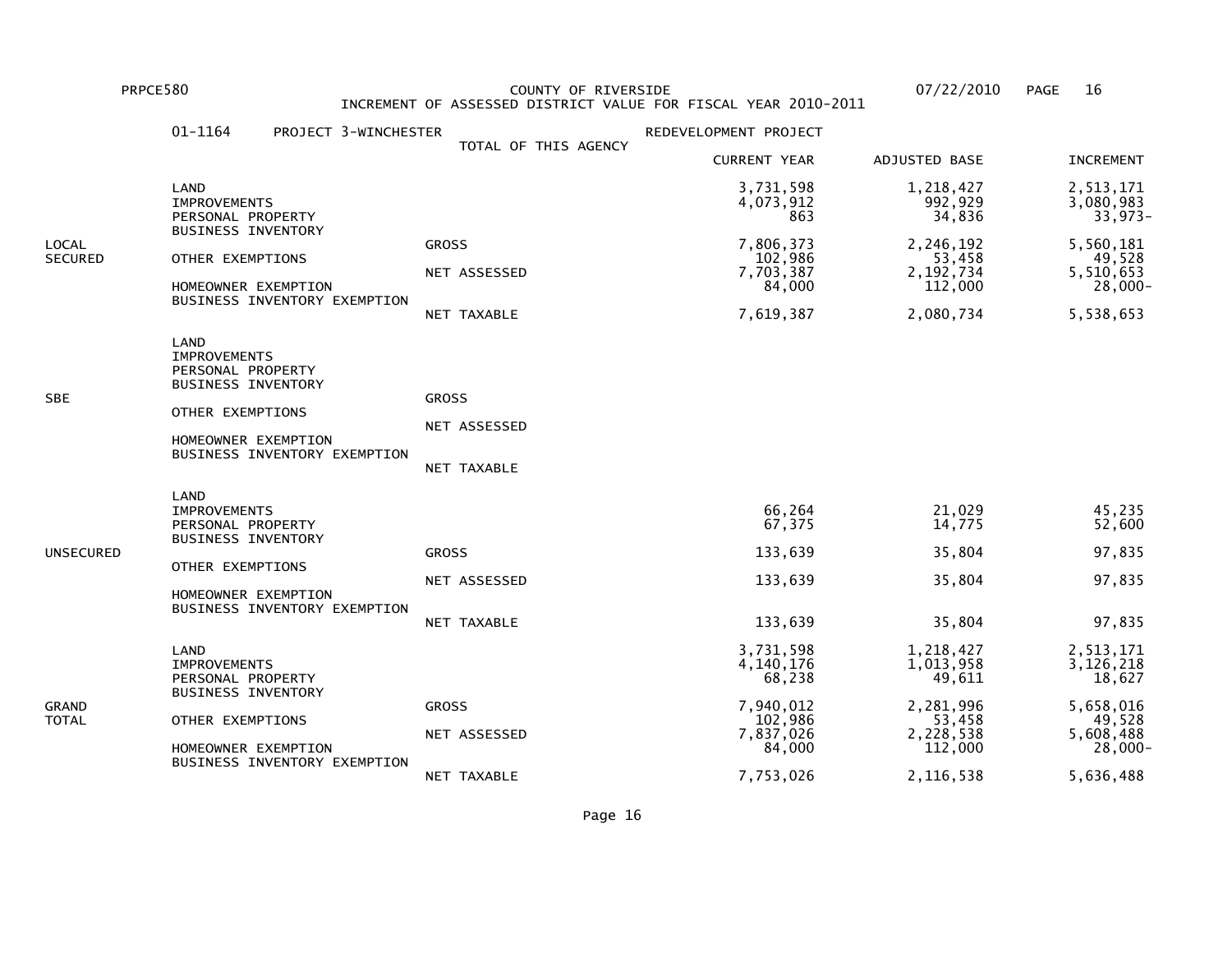PRPCE580 COUNTY OF RIVERSIDE 07/22/2010 PAGE 17 INCREMENT OF ASSESSED DISTRICT VALUE FOR FISCAL YEAR 2010-2011

|                  | 01-1165<br>PROJECT 3-HOMELAND                                                                                                                            |                                             | REDEVELOPMENT PROJECT                                                                               |                                                                                                 |                                                                                                    |
|------------------|----------------------------------------------------------------------------------------------------------------------------------------------------------|---------------------------------------------|-----------------------------------------------------------------------------------------------------|-------------------------------------------------------------------------------------------------|----------------------------------------------------------------------------------------------------|
|                  |                                                                                                                                                          | TOTAL OF THIS AGENCY                        | <b>CURRENT YEAR</b>                                                                                 | ADJUSTED BASE                                                                                   | <b>INCREMENT</b>                                                                                   |
|                  | LAND<br><b>IMPROVEMENTS</b><br>PERSONAL PROPERTY                                                                                                         |                                             | 7,433,420<br>5,499,679<br>63,704                                                                    | 2,759,330<br>2,036,171<br>12,613                                                                | 4,674,090<br>3,463,508<br>51,091                                                                   |
| LOCAL<br>SECURED | <b>BUSINESS INVENTORY</b><br>OTHER EXEMPTIONS<br>HOMEOWNER EXEMPTION<br>BUSINESS INVENTORY EXEMPTION                                                     | <b>GROSS</b><br>NET ASSESSED<br>NET TAXABLE | 12,996,803<br>1,006,503<br>11,990,300<br>214,000<br>11,776,300                                      | 4,808,114<br>301,457<br>4,506,657<br>450,635<br>4,056,022                                       | 8,188,689<br>705,046<br>7,483,643<br>236,635-<br>7,720,278                                         |
| SBE              | LAND<br><b>IMPROVEMENTS</b><br>PERSONAL PROPERTY<br><b>BUSINESS INVENTORY</b><br>OTHER EXEMPTIONS<br>HOMEOWNER EXEMPTION<br>BUSINESS INVENTORY EXEMPTION | <b>GROSS</b><br>NET ASSESSED<br>NET TAXABLE |                                                                                                     |                                                                                                 |                                                                                                    |
| UNSECURED        | LAND<br><b>IMPROVEMENTS</b><br>PERSONAL PROPERTY<br><b>BUSINESS INVENTORY</b><br>OTHER EXEMPTIONS<br>HOMEOWNER EXEMPTION<br>BUSINESS INVENTORY EXEMPTION | <b>GROSS</b><br>NET ASSESSED<br>NET TAXABLE | 207,153<br>421,811<br>628,964<br>628,964<br>628,964                                                 | 19,514<br>57,758<br>77,272<br>77,272<br>77,272                                                  | 187,639<br>364,053<br>551,692<br>551,692<br>551,692                                                |
| GRAND<br>TOTAL   | LAND<br><b>IMPROVEMENTS</b><br>PERSONAL PROPERTY<br><b>BUSINESS INVENTORY</b><br>OTHER EXEMPTIONS<br>HOMEOWNER EXEMPTION<br>BUSINESS INVENTORY EXEMPTION | <b>GROSS</b><br>NET ASSESSED<br>NET TAXABLE | 7,433,420<br>5,706,832<br>485,515<br>13,625,767<br>1,006,503<br>12,619,264<br>214,000<br>12,405,264 | 2,759,330<br>2,055,685<br>70,371<br>4,885,386<br>301,457<br>4,583,929<br>450,635<br>4, 133, 294 | 4,674,090<br>3,651,147<br>415,144<br>8,740,381<br>705,046<br>8,035,335<br>$236,635 -$<br>8,271,970 |
|                  |                                                                                                                                                          |                                             |                                                                                                     |                                                                                                 |                                                                                                    |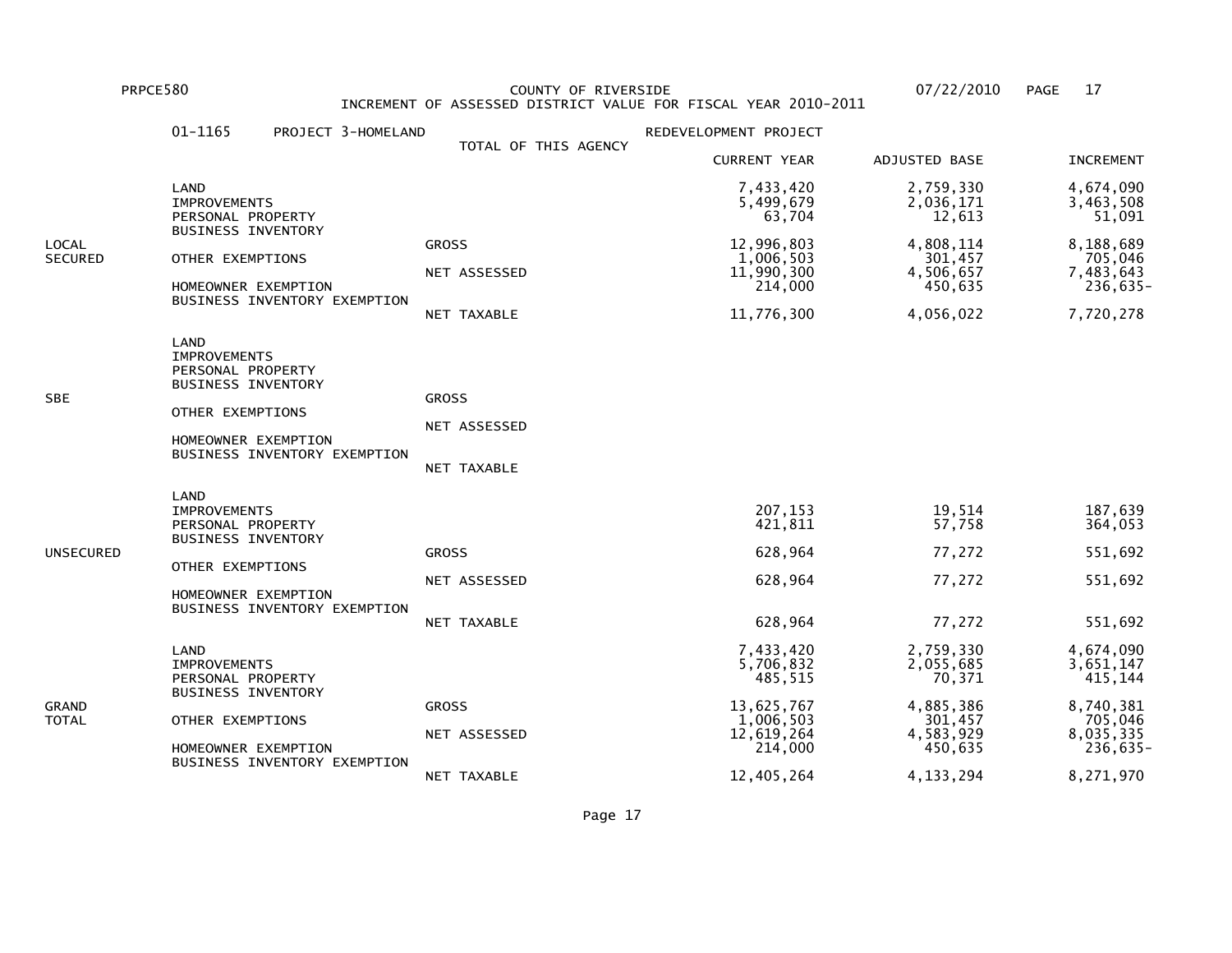PRPCE580 COUNTY OF RIVERSIDE 07/22/2010 PAGE 18 INCREMENT OF ASSESSED DISTRICT VALUE FOR FISCAL YEAR 2010-2011

|                         | 01-1166<br>PROJECT 3-N. HEMET 1987                                                                                                                       |                                             | REDEVELOPMENT PROJECT                                                                             |                                                                                 |                                                                                                     |
|-------------------------|----------------------------------------------------------------------------------------------------------------------------------------------------------|---------------------------------------------|---------------------------------------------------------------------------------------------------|---------------------------------------------------------------------------------|-----------------------------------------------------------------------------------------------------|
|                         |                                                                                                                                                          | TOTAL OF THIS AGENCY                        | <b>CURRENT YEAR</b>                                                                               | ADJUSTED BASE                                                                   | <b>INCREMENT</b>                                                                                    |
|                         | LAND<br><b>IMPROVEMENTS</b><br>PERSONAL PROPERTY                                                                                                         |                                             | 3,272,955<br>6,716,572<br>14,242                                                                  | 1,018,175<br>736,545<br>4,439                                                   | 2,254,780<br>5,980,027<br>9,803                                                                     |
| LOCAL<br><b>SECURED</b> | <b>BUSINESS INVENTORY</b><br>OTHER EXEMPTIONS<br>HOMEOWNER EXEMPTION<br>BUSINESS INVENTORY EXEMPTION                                                     | <b>GROSS</b><br>NET ASSESSED<br>NET TAXABLE | 10,003,769<br>6,453,342<br>3,550,427<br>7,000<br>3,543,427                                        | 1,759,159<br>1,759,159<br>47,302<br>1,711,857                                   | 8,244,610<br>6,453,342<br>1,791,268<br>$40, 302 -$<br>1,831,570                                     |
| SBE                     | LAND<br><b>IMPROVEMENTS</b><br>PERSONAL PROPERTY<br><b>BUSINESS INVENTORY</b><br>OTHER EXEMPTIONS<br>HOMEOWNER EXEMPTION<br>BUSINESS INVENTORY EXEMPTION | <b>GROSS</b><br>NET ASSESSED<br>NET TAXABLE |                                                                                                   |                                                                                 |                                                                                                     |
| UNSECURED               | LAND<br><b>IMPROVEMENTS</b><br>PERSONAL PROPERTY<br><b>BUSINESS INVENTORY</b><br>OTHER EXEMPTIONS<br>HOMEOWNER EXEMPTION<br>BUSINESS INVENTORY EXEMPTION | <b>GROSS</b><br>NET ASSESSED<br>NET TAXABLE | 53,784<br>99,875<br>153,659<br>153,659<br>153,659                                                 | 30,880<br>11,263<br>42,143<br>42,143<br>42,143                                  | 22,904<br>88,612<br>111,516<br>111,516<br>111,516                                                   |
| GRAND<br>TOTAL          | LAND<br><b>IMPROVEMENTS</b><br>PERSONAL PROPERTY<br><b>BUSINESS INVENTORY</b><br>OTHER EXEMPTIONS<br>HOMEOWNER EXEMPTION<br>BUSINESS INVENTORY EXEMPTION | <b>GROSS</b><br>NET ASSESSED<br>NET TAXABLE | 3,272,955<br>6,770,356<br>114,117<br>10, 157, 428<br>6,453,342<br>3,704,086<br>7,000<br>3,697,086 | 1,018,175<br>767,425<br>15,702<br>1,801,302<br>1,801,302<br>47,302<br>1,754,000 | 2,254,780<br>6,002,931<br>98,415<br>8,356,126<br>6,453,342<br>1,902,784<br>$40, 302 -$<br>1,943,086 |
|                         |                                                                                                                                                          |                                             |                                                                                                   |                                                                                 |                                                                                                     |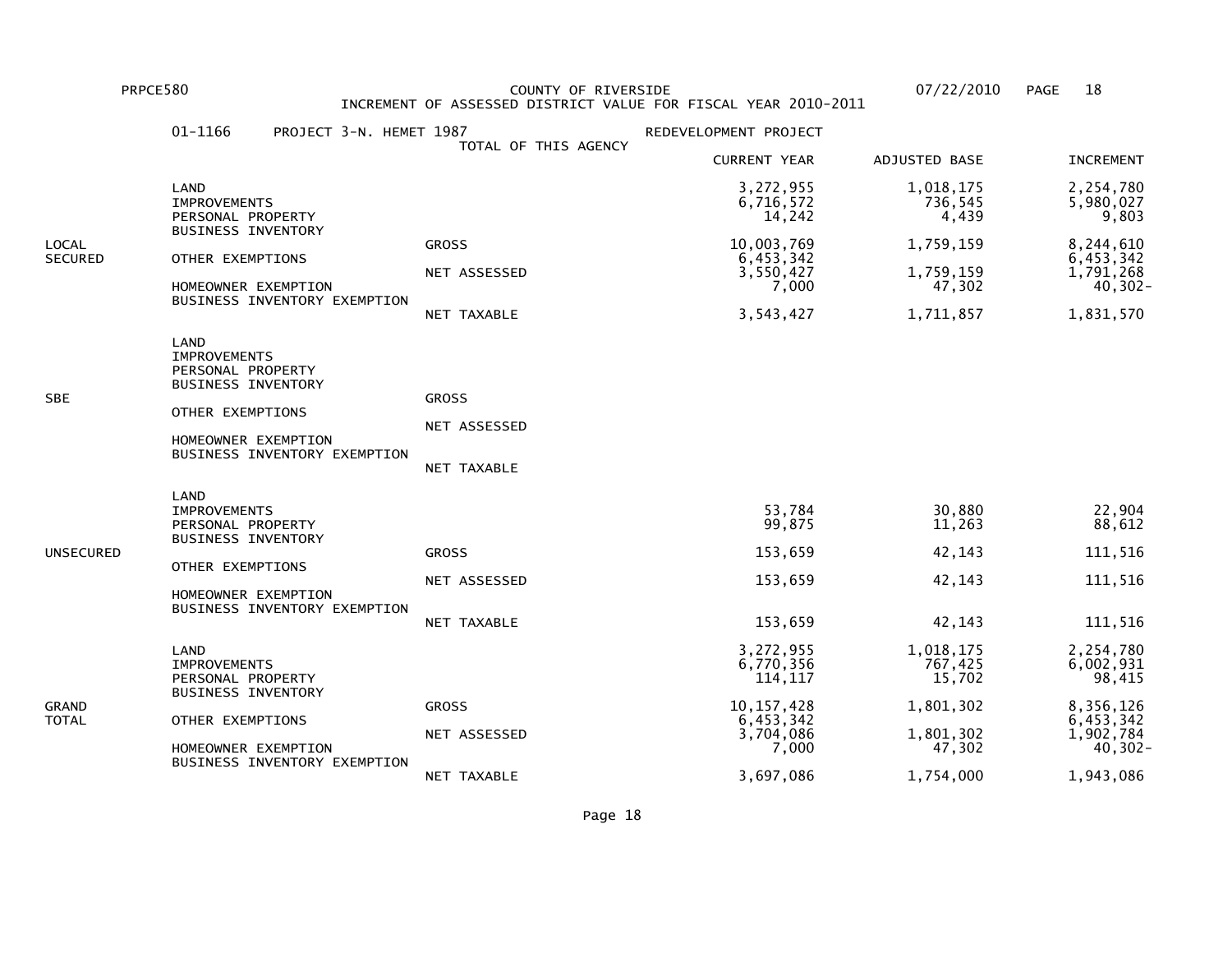PRPCE580 COUNTY OF RIVERSIDE 07/22/2010 PAGE 19 INCREMENT OF ASSESSED DISTRICT VALUE FOR FISCAL YEAR 2010-2011

|                         | 01-1167<br>PROJECT 3-HOMELAND 2000 AB1290                                                                                                                |                                             | REDEVELOPMENT PROJECT                                                                     |                                                                                        |                                                                                                         |
|-------------------------|----------------------------------------------------------------------------------------------------------------------------------------------------------|---------------------------------------------|-------------------------------------------------------------------------------------------|----------------------------------------------------------------------------------------|---------------------------------------------------------------------------------------------------------|
|                         |                                                                                                                                                          | TOTAL OF THIS AGENCY                        | <b>CURRENT YEAR</b>                                                                       | ADJUSTED BASE                                                                          | <b>INCREMENT</b>                                                                                        |
|                         | LAND<br><b>IMPROVEMENTS</b><br>PERSONAL PROPERTY                                                                                                         |                                             | 66, 168, 340<br>72,825,119<br>86,429                                                      | 37,410,633<br>22, 169, 729<br>254,037                                                  | 28,757,707<br>50,655,390<br>167,608-                                                                    |
| LOCAL<br><b>SECURED</b> | <b>BUSINESS INVENTORY</b><br>OTHER EXEMPTIONS<br>HOMEOWNER EXEMPTION<br>BUSINESS INVENTORY EXEMPTION                                                     | <b>GROSS</b><br>NET ASSESSED<br>NET TAXABLE | 139,079,888<br>520,705<br>138,559,183<br>4,594,800<br>133,964,383                         | 59,834,399<br>49,909<br>59,784,490<br>4,909,230<br>54,875,260                          | 79,245,489<br>470,796<br>78,774,693<br>314,430-<br>79,089,123                                           |
| SBE                     | LAND<br><b>IMPROVEMENTS</b><br>PERSONAL PROPERTY<br><b>BUSINESS INVENTORY</b><br>OTHER EXEMPTIONS<br>HOMEOWNER EXEMPTION<br>BUSINESS INVENTORY EXEMPTION | <b>GROSS</b><br>NET ASSESSED<br>NET TAXABLE |                                                                                           |                                                                                        |                                                                                                         |
| UNSECURED               | LAND<br><b>IMPROVEMENTS</b><br>PERSONAL PROPERTY<br><b>BUSINESS INVENTORY</b><br>OTHER EXEMPTIONS<br>HOMEOWNER EXEMPTION<br>BUSINESS INVENTORY EXEMPTION | <b>GROSS</b><br>NET ASSESSED<br>NET TAXABLE | 345,068<br>535,694<br>880,762<br>880,762<br>880,762                                       | 137,931<br>56,775<br>194,706<br>194,706<br>194,706                                     | 207,137<br>478,919<br>686,056<br>686,056<br>686,056                                                     |
| GRAND<br>TOTAL          | LAND<br><b>IMPROVEMENTS</b><br>PERSONAL PROPERTY<br><b>BUSINESS INVENTORY</b><br>OTHER EXEMPTIONS<br>HOMEOWNER EXEMPTION<br>BUSINESS INVENTORY EXEMPTION | <b>GROSS</b><br>NET ASSESSED                | 66,168,340<br>73,170,187<br>622,123<br>139,960,650<br>520,705<br>139,439,945<br>4,594,800 | 37,410,633<br>22,307,660<br>310,812<br>60,029,105<br>49,909<br>59,979,196<br>4,909,230 | 28,757,707<br>50,862,527<br>311, 311<br>79,931,545<br>470,796<br>79,460,749<br>$314,430-$<br>79,775,179 |
|                         |                                                                                                                                                          | NET TAXABLE                                 | 134,845,145                                                                               | 55,069,966                                                                             |                                                                                                         |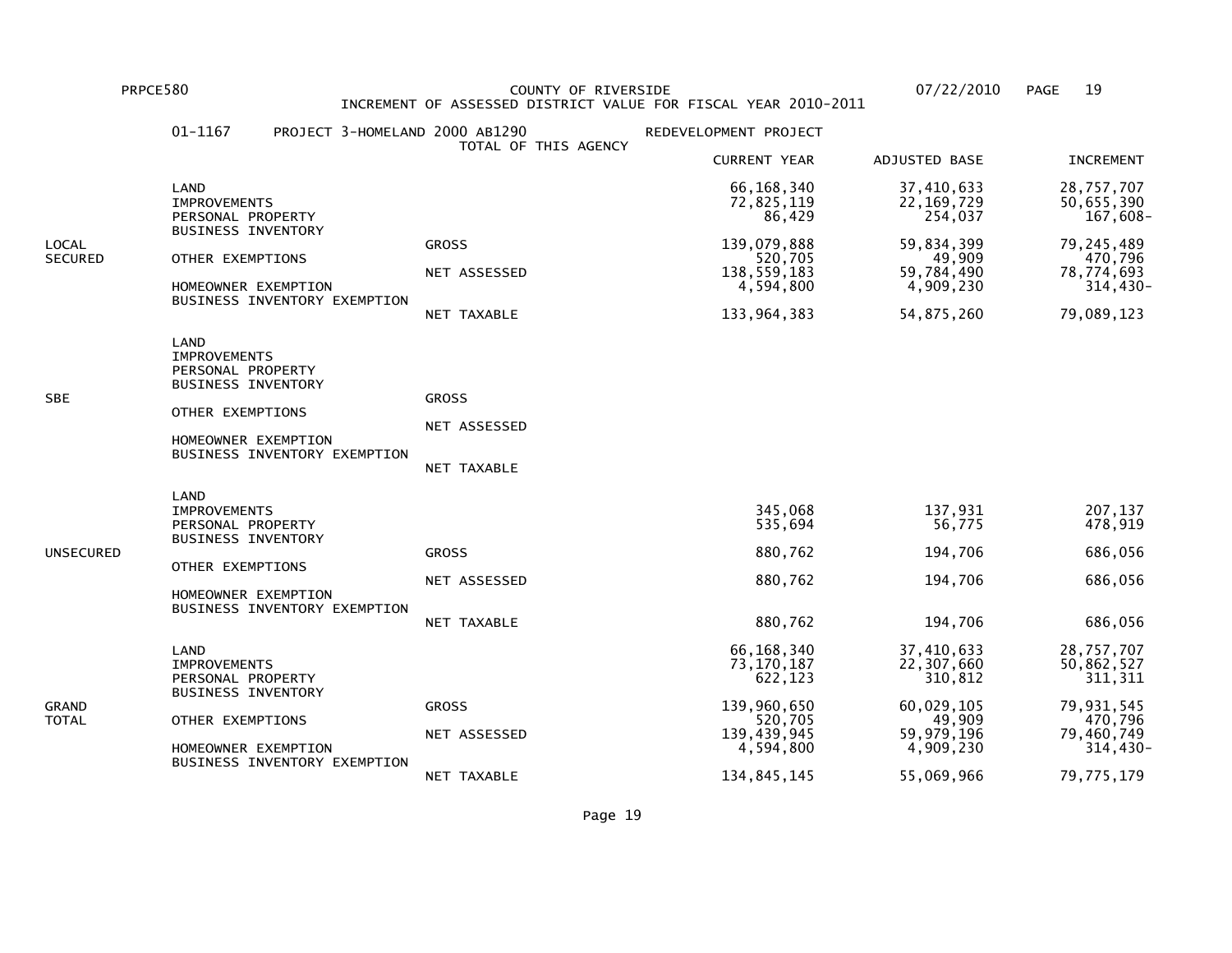PRPCE580 COUNTY OF RIVERSIDE 07/22/2010 PAGE 20 INCREMENT OF ASSESSED DISTRICT VALUE FOR FISCAL YEAR 2010-2011

|                  | 01-1168<br>MID-COUNTY PRJ AMD 2-AB1290                                                                                                                   |                                             | REDEVELOPMENT PROJECT                                                                                         |                                                                                                     |                                                                                                                     |
|------------------|----------------------------------------------------------------------------------------------------------------------------------------------------------|---------------------------------------------|---------------------------------------------------------------------------------------------------------------|-----------------------------------------------------------------------------------------------------|---------------------------------------------------------------------------------------------------------------------|
|                  |                                                                                                                                                          | TOTAL OF THIS AGENCY                        | <b>CURRENT YEAR</b>                                                                                           | ADJUSTED BASE                                                                                       | <b>INCREMENT</b>                                                                                                    |
|                  | LAND<br><b>IMPROVEMENTS</b><br>PERSONAL PROPERTY                                                                                                         |                                             | 82,976,615<br>119,998,889<br>46,744                                                                           | 194, 975, 223<br>196, 258, 282<br>163,500                                                           | 111,998,608-<br>76,259,393-<br>116,756-                                                                             |
| LOCAL<br>SECURED | <b>BUSINESS INVENTORY</b><br>OTHER EXEMPTIONS<br>HOMEOWNER EXEMPTION<br>BUSINESS INVENTORY EXEMPTION                                                     | <b>GROSS</b><br>NET ASSESSED<br>NET TAXABLE | 203,022,248<br>831,151<br>202, 191, 097<br>4,320,408<br>197,870,689                                           | 391, 397, 005<br>1,425,144<br>389, 971, 861<br>4,008,354<br>385, 963, 507                           | 188, 374, 757-<br>593,993-<br>187,780,764-<br>312,054<br>188,092,818-                                               |
| <b>SBE</b>       | LAND<br><b>IMPROVEMENTS</b><br>PERSONAL PROPERTY<br><b>BUSINESS INVENTORY</b><br>OTHER EXEMPTIONS<br>HOMEOWNER EXEMPTION<br>BUSINESS INVENTORY EXEMPTION | <b>GROSS</b><br>NET ASSESSED<br>NET TAXABLE |                                                                                                               |                                                                                                     |                                                                                                                     |
| UNSECURED        | LAND<br><b>IMPROVEMENTS</b><br>PERSONAL PROPERTY<br><b>BUSINESS INVENTORY</b><br>OTHER EXEMPTIONS<br>HOMEOWNER EXEMPTION<br>BUSINESS INVENTORY EXEMPTION | <b>GROSS</b><br>NET ASSESSED<br>NET TAXABLE | 33,800<br>103,064<br>136,864<br>136,864<br>136,864                                                            | 66,486,957<br>3,228,131<br>69,715,088<br>69,715,088<br>69,715,088                                   | 66, 453, 157-<br>3,125,067-<br>69,578,224-<br>69,578,224-<br>69,578,224-                                            |
| GRAND<br>TOTAL   | LAND<br><b>IMPROVEMENTS</b><br>PERSONAL PROPERTY<br><b>BUSINESS INVENTORY</b><br>OTHER EXEMPTIONS<br>HOMEOWNER EXEMPTION<br>BUSINESS INVENTORY EXEMPTION | <b>GROSS</b><br>NET ASSESSED                | 82,976,615<br>120,032,689<br>149,808<br>203, 159, 112<br>831,151<br>202, 327, 961<br>4,320,408<br>198,007,553 | 194, 975, 223<br>262,745,239<br>3,391,631<br>461, 112, 093<br>1,425,144<br>459,686,949<br>4,008,354 | 111,998,608-<br>142,712,550-<br>3,241,823-<br>257, 952, 981-<br>593,993-<br>257,358,988-<br>312,054<br>257,671,042- |
|                  |                                                                                                                                                          | NET TAXABLE                                 |                                                                                                               | 455,678,595                                                                                         |                                                                                                                     |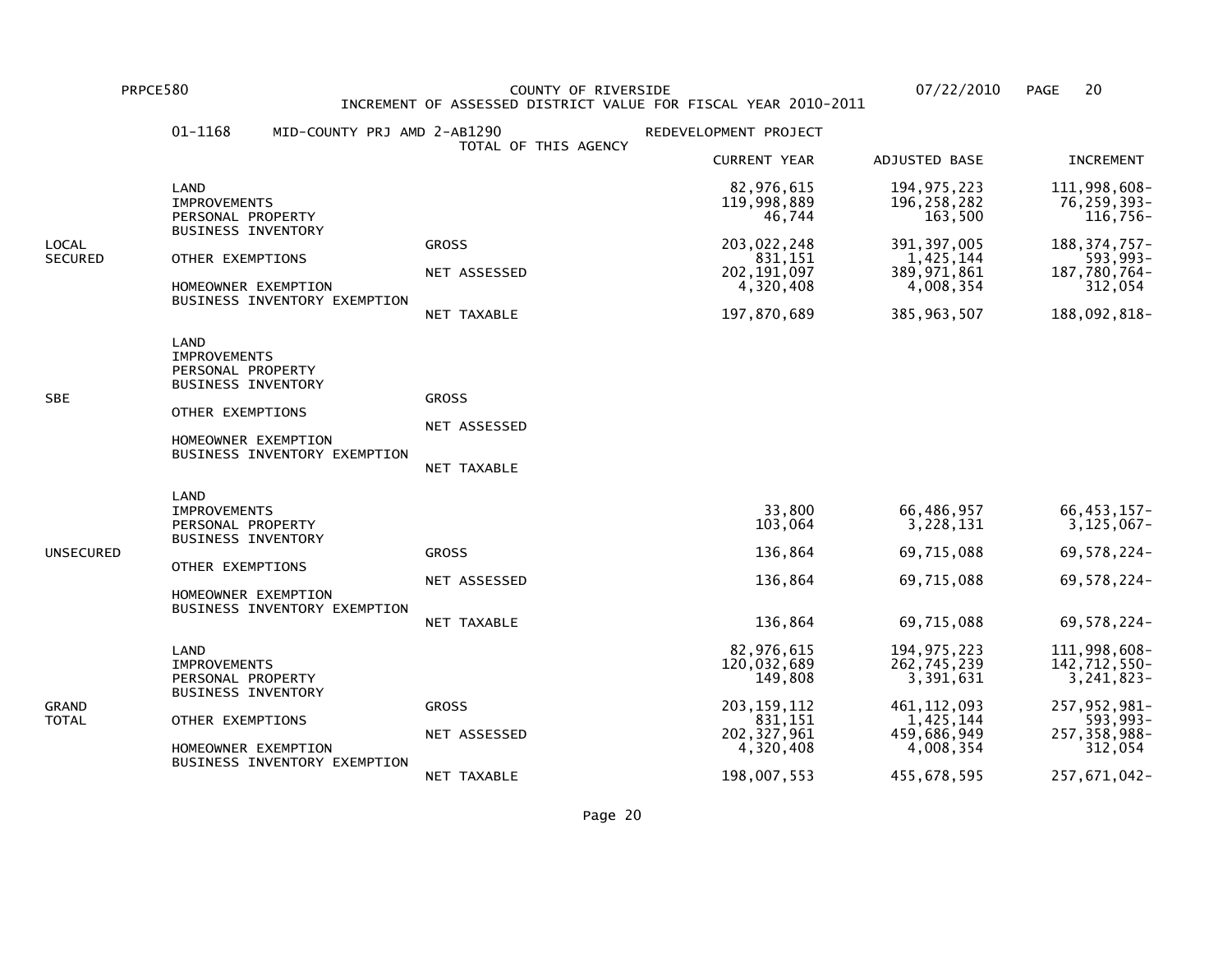PRPCE580 COUNTY OF RIVERSIDE 07/22/2010 PAGE 21 INCREMENT OF ASSESSED DISTRICT VALUE FOR FISCAL YEAR 2010-2011

|                         | 01-1176<br>PROJECT 4-RIPLEY                                                                                                                              |                                             | REDEVELOPMENT PROJECT                                                                         |                                                                                               |                                                                                                 |
|-------------------------|----------------------------------------------------------------------------------------------------------------------------------------------------------|---------------------------------------------|-----------------------------------------------------------------------------------------------|-----------------------------------------------------------------------------------------------|-------------------------------------------------------------------------------------------------|
|                         |                                                                                                                                                          | TOTAL OF THIS AGENCY                        | <b>CURRENT YEAR</b>                                                                           | ADJUSTED BASE                                                                                 | <b>INCREMENT</b>                                                                                |
|                         | LAND<br><b>IMPROVEMENTS</b><br>PERSONAL PROPERTY                                                                                                         |                                             | 3,765,169<br>4,432,314<br>143,465                                                             | 1,463,002<br>4,263,490<br>351,833                                                             | 2,302,167<br>168,824<br>208,368-                                                                |
| LOCAL<br><b>SECURED</b> | <b>BUSINESS INVENTORY</b><br>OTHER EXEMPTIONS<br>HOMEOWNER EXEMPTION<br>BUSINESS INVENTORY EXEMPTION                                                     | <b>GROSS</b><br>NET ASSESSED<br>NET TAXABLE | 8,340,948<br>73,957<br>8,266,991<br>316,329<br>7,950,662                                      | 6,078,325<br>33,591<br>6,044,734<br>293,244<br>5,751,490                                      | 2,262,623<br>40,366<br>2,222,257<br>23,085<br>2,199,172                                         |
| SBE                     | LAND<br><b>IMPROVEMENTS</b><br>PERSONAL PROPERTY<br><b>BUSINESS INVENTORY</b><br>OTHER EXEMPTIONS<br>HOMEOWNER EXEMPTION<br>BUSINESS INVENTORY EXEMPTION | <b>GROSS</b><br>NET ASSESSED<br>NET TAXABLE |                                                                                               |                                                                                               |                                                                                                 |
| UNSECURED               | LAND<br><b>IMPROVEMENTS</b><br>PERSONAL PROPERTY<br><b>BUSINESS INVENTORY</b><br>OTHER EXEMPTIONS<br>HOMEOWNER EXEMPTION<br>BUSINESS INVENTORY EXEMPTION | <b>GROSS</b><br>NET ASSESSED<br>NET TAXABLE | 26,704<br>293,909<br>320,613<br>320,613<br>320,613                                            | 26,495<br>507,995<br>534,490<br>534,490<br>534,490                                            | 209<br>214,086-<br>213,877-<br>213,877-<br>213,877-                                             |
| GRAND<br>TOTAL          | LAND<br><b>IMPROVEMENTS</b><br>PERSONAL PROPERTY<br><b>BUSINESS INVENTORY</b><br>OTHER EXEMPTIONS<br>HOMEOWNER EXEMPTION<br>BUSINESS INVENTORY EXEMPTION | <b>GROSS</b><br>NET ASSESSED<br>NET TAXABLE | 3,765,169<br>4,459,018<br>437,374<br>8,661,561<br>73,957<br>8,587,604<br>316,329<br>8,271,275 | 1,463,002<br>4,289,985<br>859,828<br>6,612,815<br>33,591<br>6,579,224<br>293,244<br>6,285,980 | 2,302,167<br>169,033<br>$422, 454 -$<br>2,048,746<br>40,366<br>2,008,380<br>23,085<br>1,985,295 |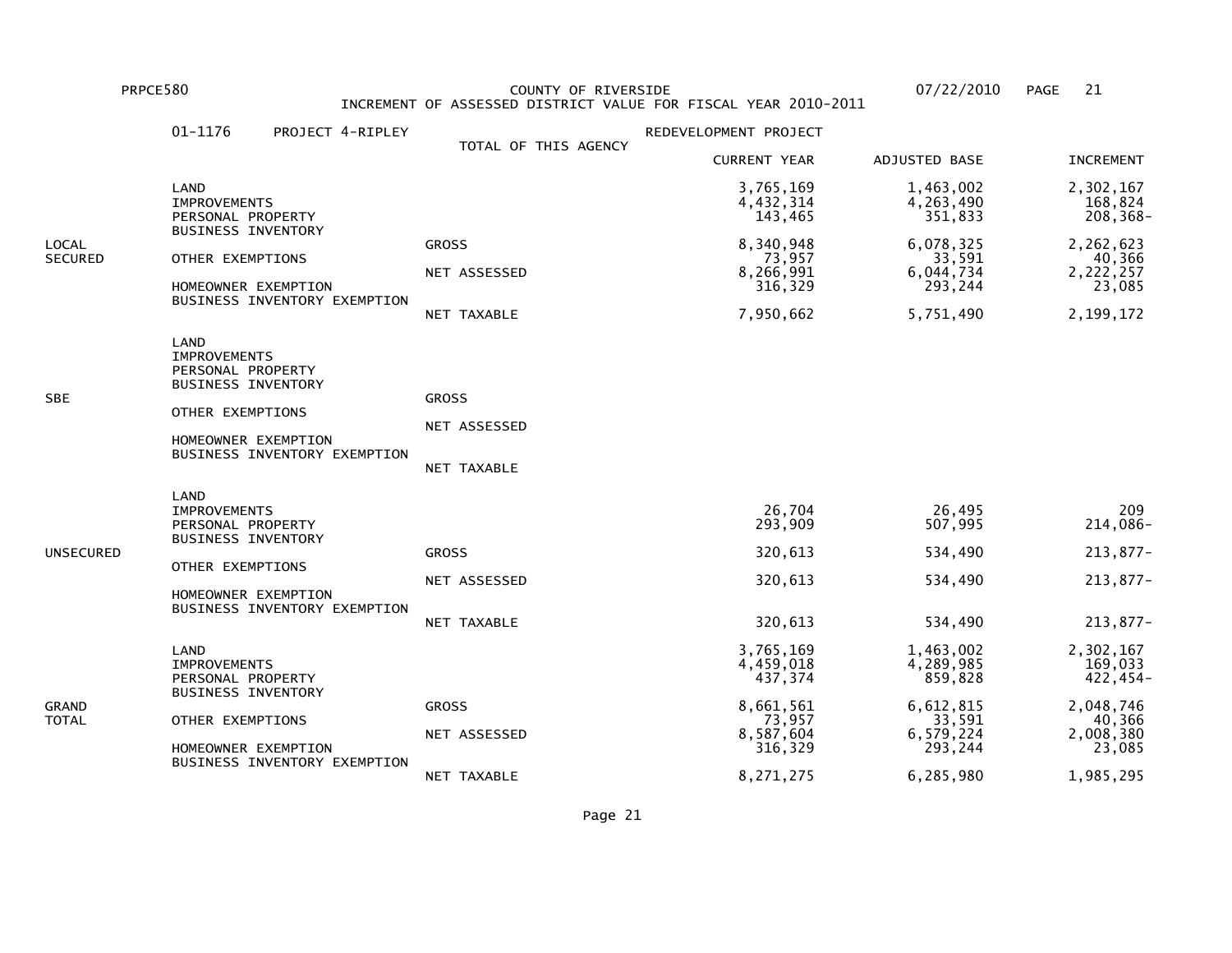PRPCE580 COUNTY OF RIVERSIDE 07/22/2010 PAGE 22 INCREMENT OF ASSESSED DISTRICT VALUE FOR FISCAL YEAR 2010-2011

| TOTAL OF THIS AGENCY<br><b>CURRENT YEAR</b><br>ADJUSTED BASE<br>833, 573, 278<br>50,034,660<br>LAND<br>40,482,203<br>1,077,602,444<br><b>IMPROVEMENTS</b><br>2,167,066<br>5,090,362<br>PERSONAL PROPERTY<br><b>BUSINESS INVENTORY</b><br>1,913,342,788<br>95,607,225<br><b>GROSS</b><br>290,295<br>1,207,264<br>OTHER EXEMPTIONS<br>1,912,135,524<br>95, 316, 930<br>NET ASSESSED<br>2,224,489<br>6,904,600<br>HOMEOWNER EXEMPTION<br>BUSINESS INVENTORY EXEMPTION<br>1,905,230,924<br>93,092,441<br>NET TAXABLE<br>LAND<br><b>IMPROVEMENTS</b><br>PERSONAL PROPERTY<br><b>BUSINESS INVENTORY</b><br><b>GROSS</b><br>OTHER EXEMPTIONS<br>NET ASSESSED<br>HOMEOWNER EXEMPTION<br>BUSINESS INVENTORY EXEMPTION<br>NET TAXABLE<br>LAND<br>1,920,823<br>7,155,597<br><b>IMPROVEMENTS</b><br>22,690,320<br>3,617,750<br>PERSONAL PROPERTY<br><b>BUSINESS INVENTORY</b><br>29,845,917<br>5,538,573<br><b>GROSS</b><br>OTHER EXEMPTIONS<br>29,845,917<br>5,538,573<br>NET ASSESSED<br>HOMEOWNER EXEMPTION<br>BUSINESS INVENTORY EXEMPTION<br>29,845,917<br>5,538,573<br>NET TAXABLE<br>833, 573, 278<br>50,034,660<br>LAND<br>1,084,758,041<br>42,403,026<br><b>IMPROVEMENTS</b><br>8,708,112<br>24,857,386<br>PERSONAL PROPERTY<br><b>BUSINESS INVENTORY</b><br>1,943,188,705<br>101, 145, 798<br><b>GROSS</b><br>290,295<br>1,207,264<br>OTHER EXEMPTIONS<br>1,941,981,441<br>100,855,503<br>NET ASSESSED |                  | $01 - 1177$<br>PROJECT 4-THERMAL | REDEVELOPMENT PROJECT |           |                                                                                                                         |
|------------------------------------------------------------------------------------------------------------------------------------------------------------------------------------------------------------------------------------------------------------------------------------------------------------------------------------------------------------------------------------------------------------------------------------------------------------------------------------------------------------------------------------------------------------------------------------------------------------------------------------------------------------------------------------------------------------------------------------------------------------------------------------------------------------------------------------------------------------------------------------------------------------------------------------------------------------------------------------------------------------------------------------------------------------------------------------------------------------------------------------------------------------------------------------------------------------------------------------------------------------------------------------------------------------------------------------------------------------------------------------------------------|------------------|----------------------------------|-----------------------|-----------|-------------------------------------------------------------------------------------------------------------------------|
|                                                                                                                                                                                                                                                                                                                                                                                                                                                                                                                                                                                                                                                                                                                                                                                                                                                                                                                                                                                                                                                                                                                                                                                                                                                                                                                                                                                                      |                  |                                  |                       |           | <b>INCREMENT</b>                                                                                                        |
|                                                                                                                                                                                                                                                                                                                                                                                                                                                                                                                                                                                                                                                                                                                                                                                                                                                                                                                                                                                                                                                                                                                                                                                                                                                                                                                                                                                                      |                  |                                  |                       |           | 783,538,618<br>1,037,120,241<br>2,923,296-                                                                              |
| SBE<br>UNSECURED<br>GRAND<br>TOTAL                                                                                                                                                                                                                                                                                                                                                                                                                                                                                                                                                                                                                                                                                                                                                                                                                                                                                                                                                                                                                                                                                                                                                                                                                                                                                                                                                                   | LOCAL<br>SECURED |                                  |                       |           | 1,817,735,563<br>916,969<br>1,816,818,594<br>4,680,111<br>1,812,138,483                                                 |
|                                                                                                                                                                                                                                                                                                                                                                                                                                                                                                                                                                                                                                                                                                                                                                                                                                                                                                                                                                                                                                                                                                                                                                                                                                                                                                                                                                                                      |                  |                                  |                       |           |                                                                                                                         |
|                                                                                                                                                                                                                                                                                                                                                                                                                                                                                                                                                                                                                                                                                                                                                                                                                                                                                                                                                                                                                                                                                                                                                                                                                                                                                                                                                                                                      |                  |                                  |                       |           | 5,234,774<br>19,072,570<br>24, 307, 344<br>24, 307, 344<br>24, 307, 344                                                 |
| BUSINESS INVENTORY EXEMPTION<br>1,935,076,841<br>98,631,014<br>NET TAXABLE                                                                                                                                                                                                                                                                                                                                                                                                                                                                                                                                                                                                                                                                                                                                                                                                                                                                                                                                                                                                                                                                                                                                                                                                                                                                                                                           |                  | HOMEOWNER EXEMPTION              | 6,904,600             | 2,224,489 | 783,538,618<br>1,042,355,015<br>16, 149, 274<br>1,842,042,907<br>916,969<br>1,841,125,938<br>4,680,111<br>1,836,445,827 |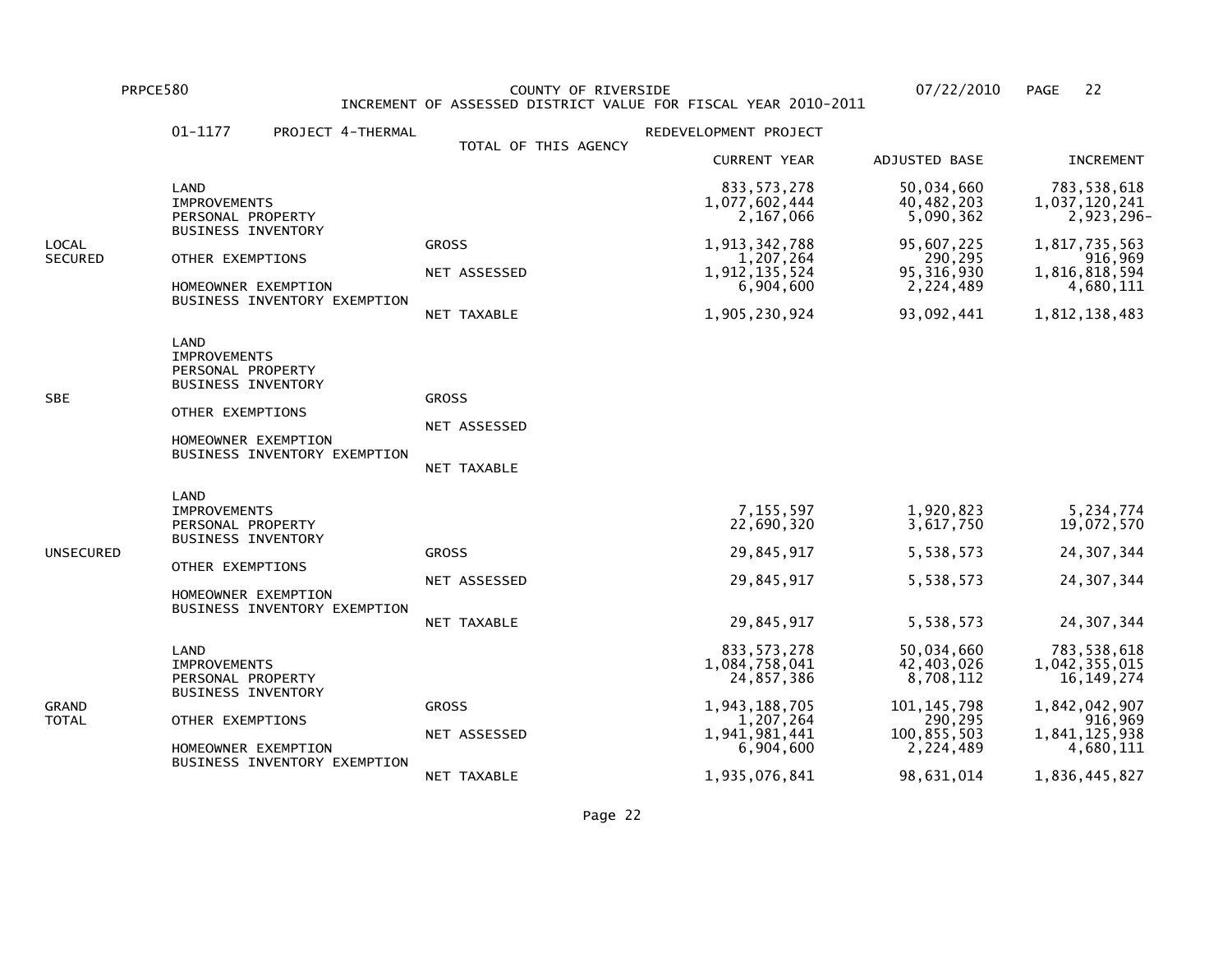PRPCE580 COUNTY OF RIVERSIDE 07/22/2010 PAGE 23 INCREMENT OF ASSESSED DISTRICT VALUE FOR FISCAL YEAR 2010-2011

|                         | 01-1178<br>PROJECT 4-MECCA                                                                           |                      | REDEVELOPMENT PROJECT                  |                                 |                                        |
|-------------------------|------------------------------------------------------------------------------------------------------|----------------------|----------------------------------------|---------------------------------|----------------------------------------|
|                         |                                                                                                      | TOTAL OF THIS AGENCY | <b>CURRENT YEAR</b>                    | ADJUSTED BASE                   | <b>INCREMENT</b>                       |
|                         | LAND<br><b>IMPROVEMENTS</b><br>PERSONAL PROPERTY                                                     |                      | 4,462,689<br>21,007,683<br>3,159,709   | 444,409<br>1,605,012<br>35,386  | 4,018,280<br>19,402,671<br>3, 124, 323 |
| LOCAL<br><b>SECURED</b> | <b>BUSINESS INVENTORY</b>                                                                            | <b>GROSS</b>         | 28,630,081                             | 2,084,807                       | 26, 545, 274                           |
|                         | OTHER EXEMPTIONS<br>HOMEOWNER EXEMPTION                                                              | NET ASSESSED         | 88,000<br>28,542,081<br>28,000         | 2,084,807<br>48,642             | 88,000<br>26, 457, 274<br>$20,642-$    |
|                         | BUSINESS INVENTORY EXEMPTION                                                                         | NET TAXABLE          | 28,514,081                             | 2,036,165                       | 26, 477, 916                           |
| SBE                     | LAND<br><b>IMPROVEMENTS</b><br>PERSONAL PROPERTY<br><b>BUSINESS INVENTORY</b>                        | <b>GROSS</b>         |                                        |                                 |                                        |
|                         | OTHER EXEMPTIONS                                                                                     | NET ASSESSED         |                                        |                                 |                                        |
|                         | HOMEOWNER EXEMPTION<br>BUSINESS INVENTORY EXEMPTION                                                  | NET TAXABLE          |                                        |                                 |                                        |
|                         | LAND<br><b>IMPROVEMENTS</b><br>PERSONAL PROPERTY<br><b>BUSINESS INVENTORY</b>                        |                      | 295,702<br>444,213                     | 118,605<br>116,069              | 177,097<br>328,144                     |
| UNSECURED               | OTHER EXEMPTIONS<br>HOMEOWNER EXEMPTION<br>BUSINESS INVENTORY EXEMPTION                              | <b>GROSS</b>         | 739,915                                | 234,674                         | 505,241                                |
|                         |                                                                                                      | NET ASSESSED         | 739,915                                | 234,674                         | 505,241                                |
|                         |                                                                                                      | NET TAXABLE          | 739,915                                | 234,674                         | 505,241                                |
| GRAND<br>TOTAL          | LAND<br><b>IMPROVEMENTS</b><br>PERSONAL PROPERTY                                                     |                      | 4,462,689<br>21, 303, 385<br>3,603,922 | 444,409<br>1,723,617<br>151,455 | 4,018,280<br>19,579,768<br>3,452,467   |
|                         | <b>BUSINESS INVENTORY</b><br>OTHER EXEMPTIONS<br>HOMEOWNER EXEMPTION<br>BUSINESS INVENTORY EXEMPTION | <b>GROSS</b>         | 29,369,996<br>88,000                   | 2,319,481                       | 27,050,515<br>88,000                   |
|                         |                                                                                                      | NET ASSESSED         | 29,281,996<br>28,000                   | 2,319,481<br>48,642             | 26,962,515<br>$20,642-$                |
|                         |                                                                                                      | NET TAXABLE          | 29,253,996                             | 2,270,839                       | 26,983,157                             |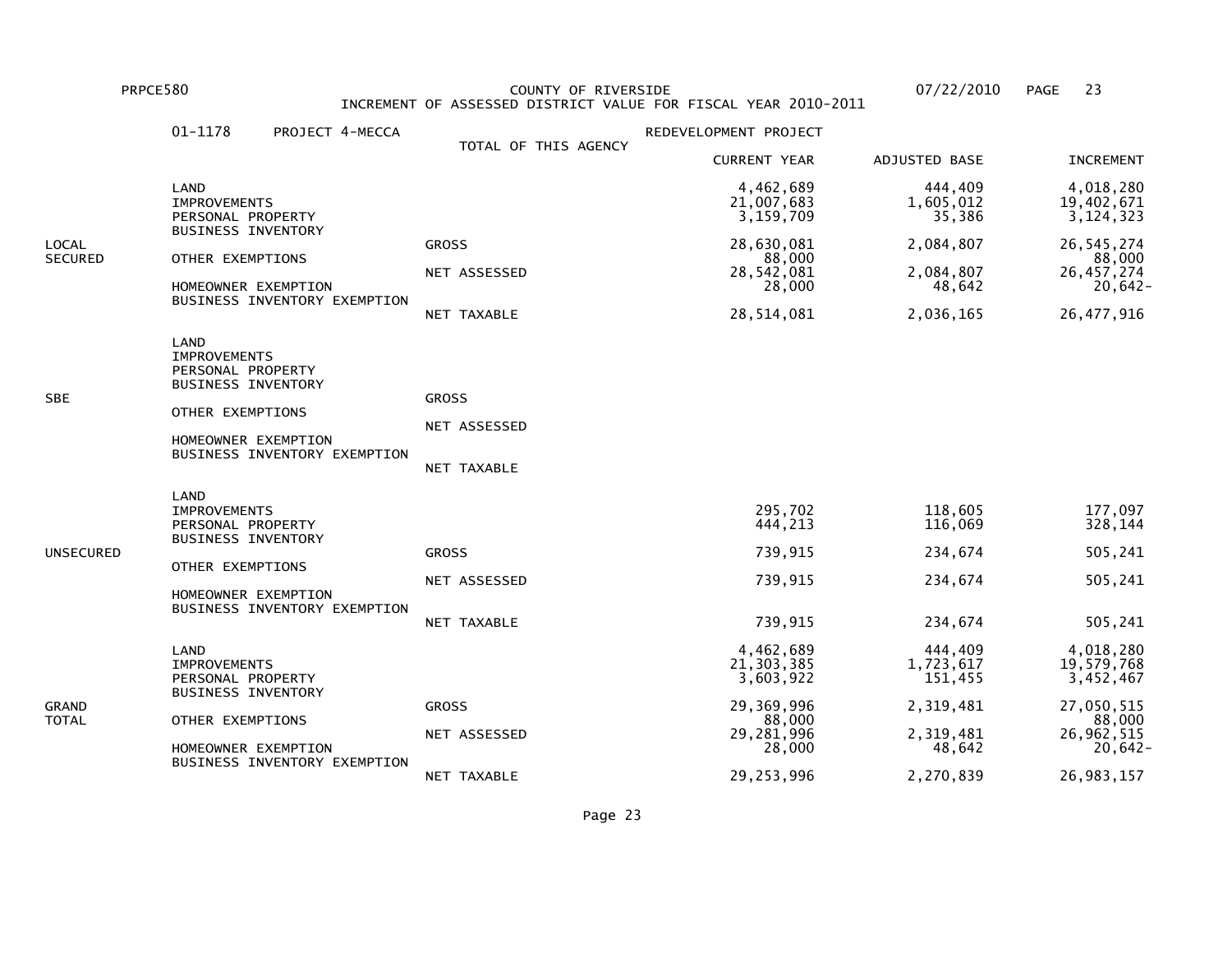PRPCE580 COUNTY OF RIVERSIDE 07/22/2010 PAGE 24 INCREMENT OF ASSESSED DISTRICT VALUE FOR FISCAL YEAR 2010-2011

|                | 01-1179<br>PROJECT 4-NORTH SHORE                                                                                                                         |                                             | REDEVELOPMENT PROJECT                        |                                               |                                                         |
|----------------|----------------------------------------------------------------------------------------------------------------------------------------------------------|---------------------------------------------|----------------------------------------------|-----------------------------------------------|---------------------------------------------------------|
|                |                                                                                                                                                          | TOTAL OF THIS AGENCY                        | <b>CURRENT YEAR</b>                          | ADJUSTED BASE                                 | <b>INCREMENT</b>                                        |
|                | LAND<br><b>IMPROVEMENTS</b><br>PERSONAL PROPERTY                                                                                                         |                                             | 553,409<br>1,023,554<br>3,322                | 427,473<br>1,246,539<br>47,161                | 125,936<br>222,985-<br>43,839-                          |
| LOCAL          | <b>BUSINESS INVENTORY</b>                                                                                                                                | <b>GROSS</b>                                | 1,580,285                                    | 1,721,173                                     | 140,888-                                                |
| SECURED        | OTHER EXEMPTIONS<br>HOMEOWNER EXEMPTION                                                                                                                  | NET ASSESSED                                | 1,580,285<br>7,000                           | 1,721,173<br>7,000                            | 140,888-                                                |
|                | BUSINESS INVENTORY EXEMPTION                                                                                                                             | NET TAXABLE                                 | 1,573,285                                    | 1,714,173                                     | 140,888-                                                |
| SBE            | LAND<br><b>IMPROVEMENTS</b><br>PERSONAL PROPERTY<br>BUSINESS INVENTORY<br>OTHER EXEMPTIONS<br>HOMEOWNER EXEMPTION<br>BUSINESS INVENTORY EXEMPTION        | <b>GROSS</b><br>NET ASSESSED<br>NET TAXABLE |                                              |                                               |                                                         |
| UNSECURED      | LAND<br><b>IMPROVEMENTS</b><br>PERSONAL PROPERTY<br><b>BUSINESS INVENTORY</b><br>OTHER EXEMPTIONS<br>HOMEOWNER EXEMPTION<br>BUSINESS INVENTORY EXEMPTION | <b>GROSS</b><br>NET ASSESSED<br>NET TAXABLE | 6,228<br>6,158<br>12,386<br>12,386<br>12,386 | 1,400<br>49,683<br>51,083<br>51,083<br>51,083 | 4,828<br>43,525-<br>$38,697-$<br>$38,697-$<br>$38,697-$ |
|                | LAND<br><b>IMPROVEMENTS</b><br>PERSONAL PROPERTY<br><b>BUSINESS INVENTORY</b>                                                                            |                                             | 553,409<br>1,029,782<br>9,480                | 427,473<br>1,247,939<br>96,844                | 125,936<br>$218, 157 -$<br>$87,364-$                    |
| GRAND<br>TOTAL | OTHER EXEMPTIONS                                                                                                                                         | <b>GROSS</b>                                | 1,592,671                                    | 1,772,256                                     | 179,585-                                                |
|                | HOMEOWNER EXEMPTION                                                                                                                                      | NET ASSESSED                                | 1,592,671<br>7,000                           | 1,772,256<br>7,000                            | 179,585-                                                |
|                | BUSINESS INVENTORY EXEMPTION                                                                                                                             | NET TAXABLE                                 | 1,585,671                                    | 1,765,256                                     | 179,585-                                                |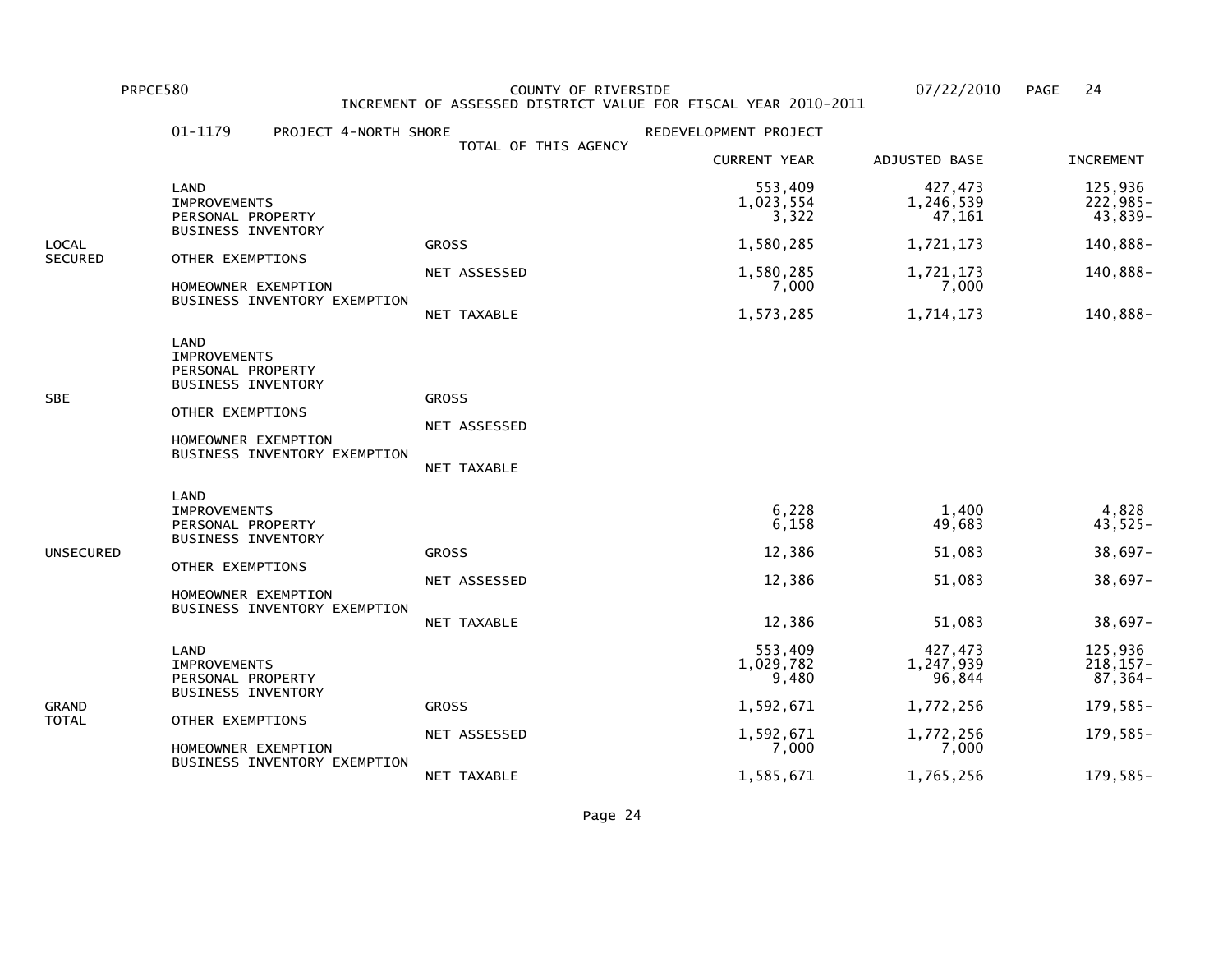PRPCE580 COUNTY OF RIVERSIDE 07/22/2010 PAGE 25 INCREMENT OF ASSESSED DISTRICT VALUE FOR FISCAL YEAR 2010-2011

|                  | 01-1180<br>PROJECT 4-1000 PALMS                                                                                                                          |                                             | REDEVELOPMENT PROJECT                                                                                         |                                                                                       |                                                                                                      |
|------------------|----------------------------------------------------------------------------------------------------------------------------------------------------------|---------------------------------------------|---------------------------------------------------------------------------------------------------------------|---------------------------------------------------------------------------------------|------------------------------------------------------------------------------------------------------|
|                  |                                                                                                                                                          | TOTAL OF THIS AGENCY                        | <b>CURRENT YEAR</b>                                                                                           | ADJUSTED BASE                                                                         | <b>INCREMENT</b>                                                                                     |
|                  | LAND<br><b>IMPROVEMENTS</b><br>PERSONAL PROPERTY                                                                                                         |                                             | 27,480,587<br>48,585,317<br>530,303                                                                           | 4,051,090<br>3,333,690<br>364,572                                                     | 23,429,497<br>45,251,627<br>165,731                                                                  |
| LOCAL<br>SECURED | <b>BUSINESS INVENTORY</b><br>OTHER EXEMPTIONS<br>HOMEOWNER EXEMPTION<br>BUSINESS INVENTORY EXEMPTION                                                     | <b>GROSS</b><br>NET ASSESSED<br>NET TAXABLE | 76,596,207<br>854,106<br>75,742,101<br>189,000<br>75, 553, 101                                                | 7,749,352<br>7,749,352<br>130,369<br>7,618,983                                        | 68,846,855<br>854,106<br>67,992,749<br>58,631<br>67,934,118                                          |
| SBE              | LAND<br><b>IMPROVEMENTS</b><br>PERSONAL PROPERTY<br><b>BUSINESS INVENTORY</b><br>OTHER EXEMPTIONS<br>HOMEOWNER EXEMPTION<br>BUSINESS INVENTORY EXEMPTION | <b>GROSS</b><br>NET ASSESSED<br>NET TAXABLE |                                                                                                               |                                                                                       |                                                                                                      |
| UNSECURED        | LAND<br><b>IMPROVEMENTS</b><br>PERSONAL PROPERTY<br><b>BUSINESS INVENTORY</b><br>OTHER EXEMPTIONS<br>HOMEOWNER EXEMPTION<br>BUSINESS INVENTORY EXEMPTION | <b>GROSS</b><br>NET ASSESSED<br>NET TAXABLE | 26,155<br>2,729,984<br>3,019,554<br>5,775,693<br>5,775,693<br>5,775,693                                       | 1,052,182<br>689,476<br>1,741,658<br>1,741,658<br>1,741,658                           | 26,155<br>1,677,802<br>2,330,078<br>4,034,035<br>4,034,035<br>4,034,035                              |
| GRAND<br>TOTAL   | LAND<br><b>IMPROVEMENTS</b><br>PERSONAL PROPERTY<br><b>BUSINESS INVENTORY</b><br>OTHER EXEMPTIONS<br>HOMEOWNER EXEMPTION<br>BUSINESS INVENTORY EXEMPTION | <b>GROSS</b><br>NET ASSESSED<br>NET TAXABLE | 27,506,742<br>51, 315, 301<br>3,549,857<br>82, 371, 900<br>854,106<br>81, 517, 794<br>189,000<br>81, 328, 794 | 4,051,090<br>4,385,872<br>1,054,048<br>9,491,010<br>9,491,010<br>130,369<br>9,360,641 | 23,455,652<br>46,929,429<br>2,495,809<br>72,880,890<br>854,106<br>72,026,784<br>58,631<br>71,968,153 |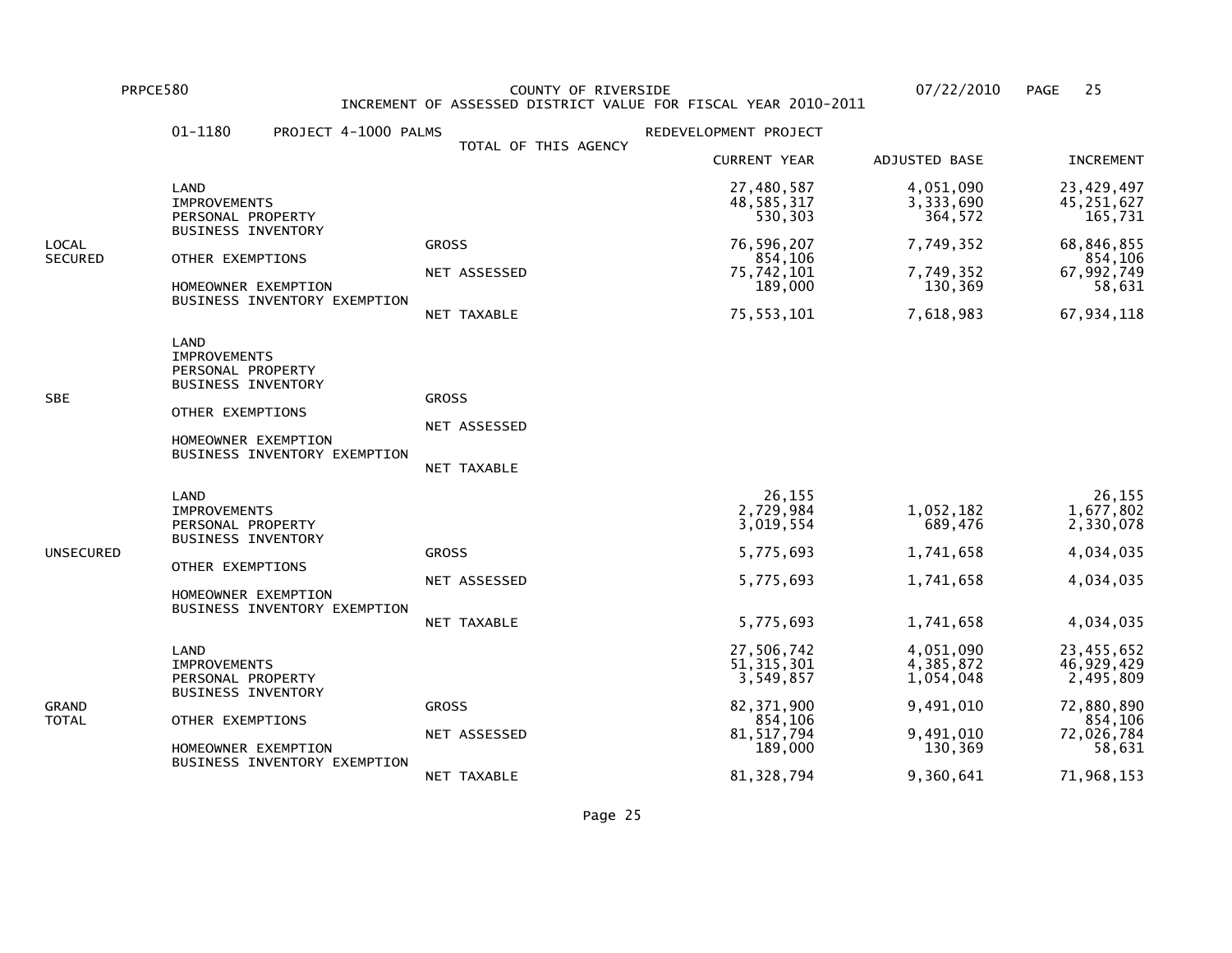PRPCE580 COUNTY OF RIVERSIDE 07/22/2010 PAGE 26 INCREMENT OF ASSESSED DISTRICT VALUE FOR FISCAL YEAR 2010-2011

|                  | 01-1181<br>PROJECR 4-PALM DST C.C.                                                                                                                       | TOTAL OF THIS AGENCY                        | REDEVELOPMENT PROJECT                                         |                                                     |                                                               |
|------------------|----------------------------------------------------------------------------------------------------------------------------------------------------------|---------------------------------------------|---------------------------------------------------------------|-----------------------------------------------------|---------------------------------------------------------------|
|                  |                                                                                                                                                          |                                             | <b>CURRENT YEAR</b>                                           | ADJUSTED BASE                                       | <b>INCREMENT</b>                                              |
|                  | LAND<br><b>IMPROVEMENTS</b><br>PERSONAL PROPERTY                                                                                                         |                                             | 19,401,829<br>44,764,942<br>1,972,680                         | 2,166,706<br>4,715,602<br>50,157                    | 17, 235, 123<br>40,049,340<br>1,922,523                       |
| LOCAL<br>SECURED | <b>BUSINESS INVENTORY</b><br>OTHER EXEMPTIONS<br>HOMEOWNER EXEMPTION                                                                                     | <b>GROSS</b><br>NET ASSESSED                | 66,139,451<br>66,139,451                                      | 6,932,465<br>47,789<br>6,884,676<br>7,000           | 59,206,986<br>47,789-<br>59,254,775<br>7,000-                 |
|                  | BUSINESS INVENTORY EXEMPTION                                                                                                                             | NET TAXABLE                                 | 66,139,451                                                    | 6,877,676                                           | 59, 261, 775                                                  |
| SBE              | LAND<br><b>IMPROVEMENTS</b><br>PERSONAL PROPERTY<br><b>BUSINESS INVENTORY</b><br>OTHER EXEMPTIONS<br>HOMEOWNER EXEMPTION<br>BUSINESS INVENTORY EXEMPTION | <b>GROSS</b><br>NET ASSESSED<br>NET TAXABLE |                                                               |                                                     |                                                               |
| UNSECURED        | LAND<br><b>IMPROVEMENTS</b><br>PERSONAL PROPERTY<br><b>BUSINESS INVENTORY</b><br>OTHER EXEMPTIONS<br>HOMEOWNER EXEMPTION<br>BUSINESS INVENTORY EXEMPTION | <b>GROSS</b><br>NET ASSESSED<br>NET TAXABLE | 4,236,760<br>4,498,118<br>8,734,878<br>8,734,878<br>8,734,878 | 147,251<br>111,809<br>259,060<br>259,060<br>259,060 | 4,089,509<br>4,386,309<br>8,475,818<br>8,475,818<br>8,475,818 |
| GRAND<br>TOTAL   | LAND<br><b>IMPROVEMENTS</b><br>PERSONAL PROPERTY                                                                                                         |                                             | 19,401,829<br>49,001,702<br>6,470,798                         | 2,166,706<br>4,862,853<br>161,966                   | 17,235,123<br>44, 138, 849<br>6,308,832                       |
|                  | <b>BUSINESS INVENTORY</b><br>OTHER EXEMPTIONS<br>HOMEOWNER EXEMPTION                                                                                     | <b>GROSS</b><br>NET ASSESSED                | 74,874,329<br>74,874,329                                      | 7,191,525<br>47,789<br>7,143,736<br>7,000           | 67,682,804<br>47,789-<br>67,730,593<br>$7,000-$               |
|                  | BUSINESS INVENTORY EXEMPTION                                                                                                                             | NET TAXABLE                                 | 74,874,329                                                    | 7,136,736                                           | 67,737,593                                                    |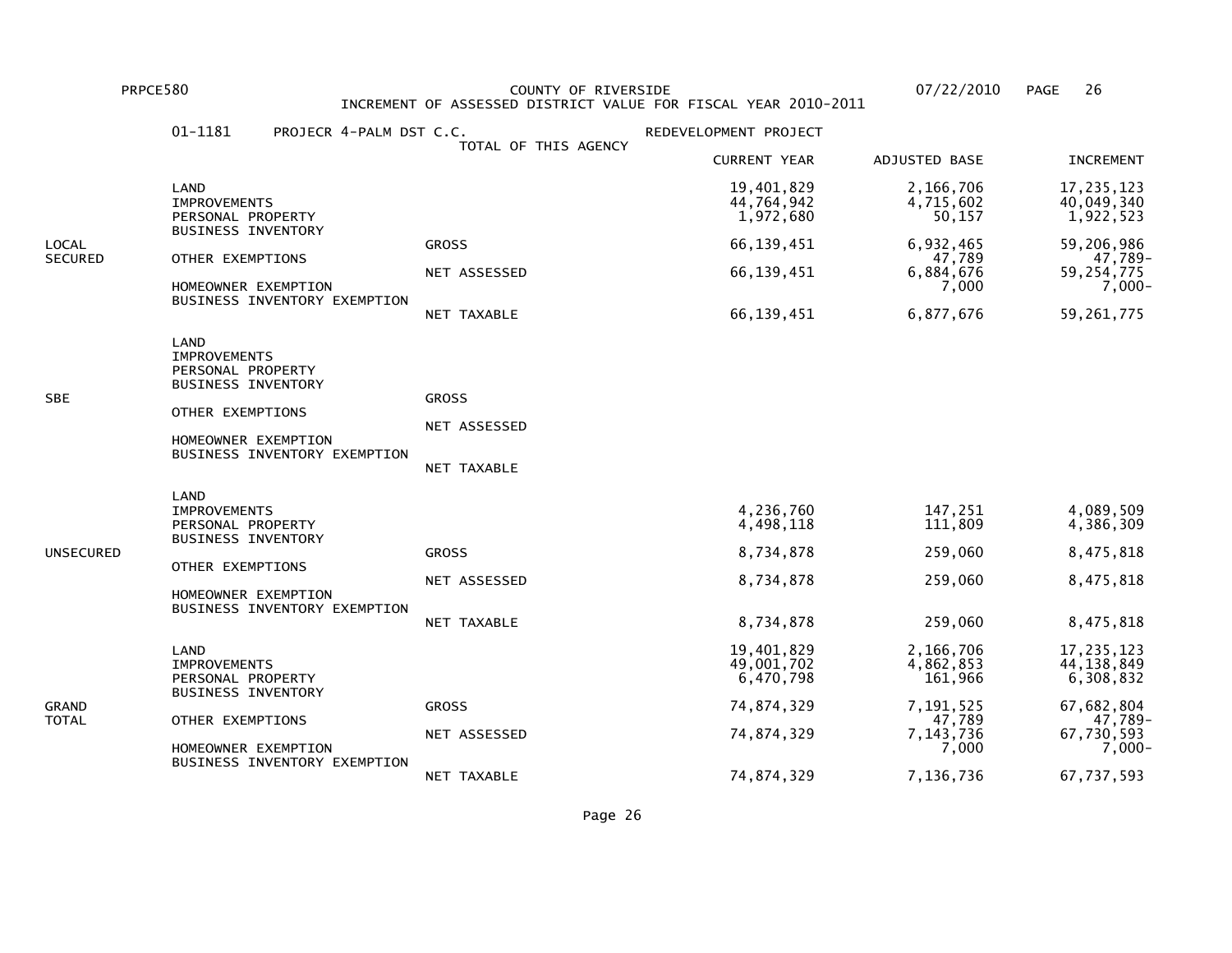PRPCE580 COUNTY OF RIVERSIDE 07/22/2010 PAGE 27 INCREMENT OF ASSESSED DISTRICT VALUE FOR FISCAL YEAR 2010-2011

|                         | 01-1182<br>PROJECT 4-E. BLYTHE                                                                                                                           |                                             | REDEVELOPMENT PROJECT                                                                                 |                                                                                                     |                                                                                                               |
|-------------------------|----------------------------------------------------------------------------------------------------------------------------------------------------------|---------------------------------------------|-------------------------------------------------------------------------------------------------------|-----------------------------------------------------------------------------------------------------|---------------------------------------------------------------------------------------------------------------|
|                         |                                                                                                                                                          | TOTAL OF THIS AGENCY                        | <b>CURRENT YEAR</b>                                                                                   | ADJUSTED BASE                                                                                       | <b>INCREMENT</b>                                                                                              |
|                         | LAND<br><b>IMPROVEMENTS</b><br>PERSONAL PROPERTY                                                                                                         |                                             | 20,827,281<br>28, 198, 128<br>439,720                                                                 | 6,712,879<br>8,465,440<br>475,625                                                                   | 14, 114, 402<br>19,732,688<br>$35,905-$                                                                       |
| LOCAL<br><b>SECURED</b> | <b>BUSINESS INVENTORY</b><br>OTHER EXEMPTIONS<br>HOMEOWNER EXEMPTION<br>BUSINESS INVENTORY EXEMPTION                                                     | <b>GROSS</b><br>NET ASSESSED<br>NET TAXABLE | 49, 465, 129<br>152,455<br>49, 312, 674<br>645,472<br>48,667,202                                      | 15,653,944<br>212,456<br>15,441,488<br>594,587<br>14,846,901                                        | 33,811,185<br>$60,001 -$<br>33,871,186<br>50,885<br>33,820,301                                                |
| SBE                     | LAND<br><b>IMPROVEMENTS</b><br>PERSONAL PROPERTY<br><b>BUSINESS INVENTORY</b><br>OTHER EXEMPTIONS<br>HOMEOWNER EXEMPTION<br>BUSINESS INVENTORY EXEMPTION | <b>GROSS</b><br>NET ASSESSED<br>NET TAXABLE |                                                                                                       |                                                                                                     |                                                                                                               |
| UNSECURED               | LAND<br><b>IMPROVEMENTS</b><br>PERSONAL PROPERTY<br><b>BUSINESS INVENTORY</b><br>OTHER EXEMPTIONS<br>HOMEOWNER EXEMPTION<br>BUSINESS INVENTORY EXEMPTION | <b>GROSS</b><br>NET ASSESSED<br>NET TAXABLE | 244,162<br>397,612<br>641,774<br>641,774<br>641,774                                                   | 127,150<br>209,334<br>336,484<br>336,484<br>336,484                                                 | 117,012<br>188,278<br>305,290<br>305,290<br>305,290                                                           |
| GRAND<br>TOTAL          | LAND<br><b>IMPROVEMENTS</b><br>PERSONAL PROPERTY<br><b>BUSINESS INVENTORY</b><br>OTHER EXEMPTIONS<br>HOMEOWNER EXEMPTION<br>BUSINESS INVENTORY EXEMPTION | <b>GROSS</b><br>NET ASSESSED<br>NET TAXABLE | 20,827,281<br>28,442,290<br>837,332<br>50,106,903<br>152,455<br>49, 954, 448<br>645,472<br>49,308,976 | 6,712,879<br>8,592,590<br>684,959<br>15,990,428<br>212,456<br>15,777,972<br>594,587<br>15, 183, 385 | 14, 114, 402<br>19,849,700<br>152,373<br>34, 116, 475<br>$60,001 -$<br>34, 176, 476<br>50,885<br>34, 125, 591 |
|                         |                                                                                                                                                          |                                             |                                                                                                       |                                                                                                     |                                                                                                               |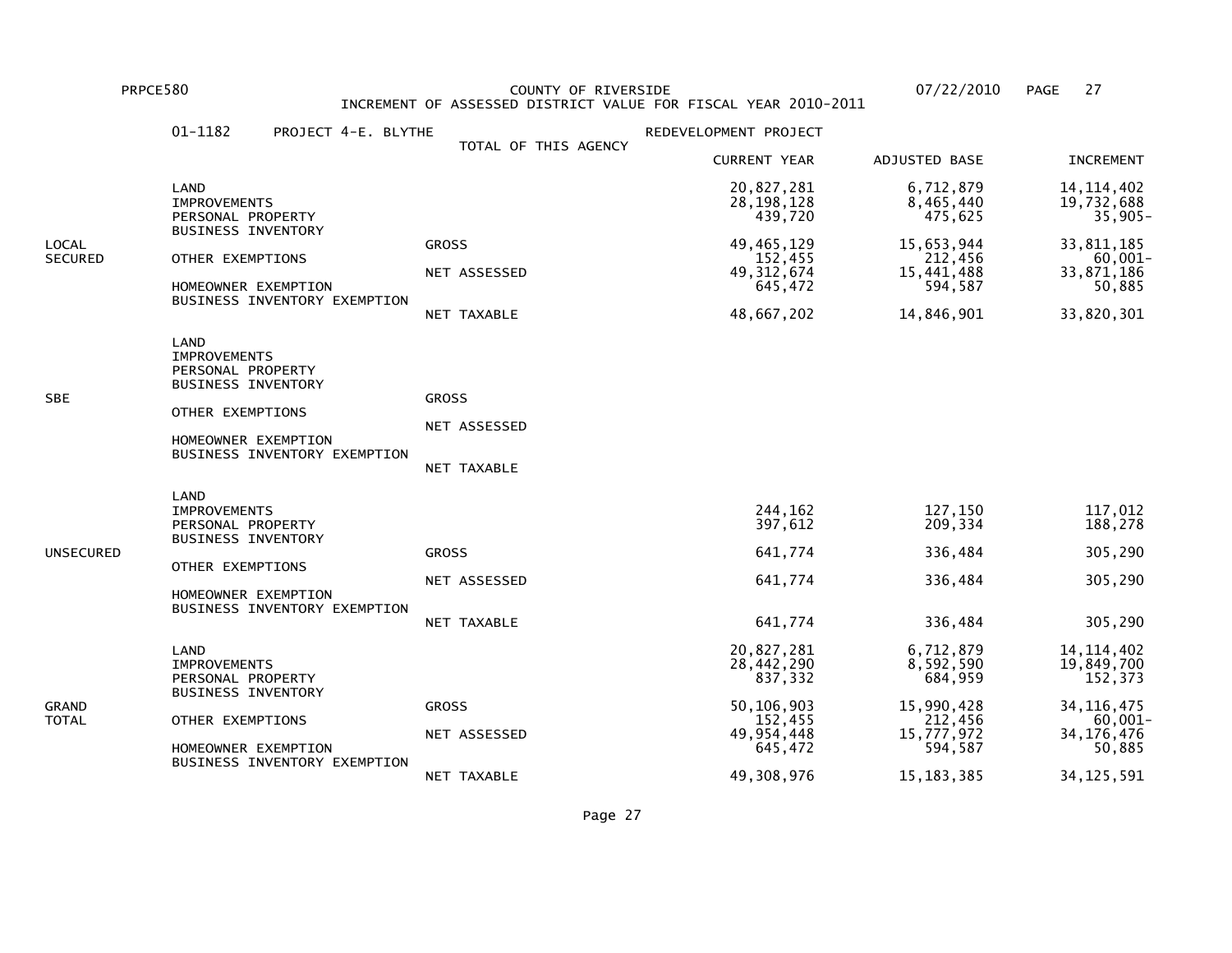PRPCE580 COUNTY OF RIVERSIDE 07/22/2010 PAGE 28 INCREMENT OF ASSESSED DISTRICT VALUE FOR FISCAL YEAR 2010-2011

|                  | 01-1183<br>4-87 DESERT CTR                                                                                                                                      |                                                            | REDEVELOPMENT PROJECT                                                                         |                                                                                   |                                                                                                 |
|------------------|-----------------------------------------------------------------------------------------------------------------------------------------------------------------|------------------------------------------------------------|-----------------------------------------------------------------------------------------------|-----------------------------------------------------------------------------------|-------------------------------------------------------------------------------------------------|
|                  |                                                                                                                                                                 | TOTAL OF THIS AGENCY                                       | <b>CURRENT YEAR</b>                                                                           | ADJUSTED BASE                                                                     | <b>INCREMENT</b>                                                                                |
|                  | LAND<br><b>IMPROVEMENTS</b><br>PERSONAL PROPERTY                                                                                                                |                                                            | 1,961,802<br>6,433,530<br>16,186                                                              | 975,995<br>3,442,727                                                              | 985,807<br>2,990,803<br>16,186                                                                  |
| LOCAL<br>SECURED | <b>BUSINESS INVENTORY</b><br>OTHER EXEMPTIONS<br>HOMEOWNER EXEMPTION<br>BUSINESS INVENTORY EXEMPTION                                                            | <b>GROSS</b><br>NET ASSESSED                               | 8,411,518<br>142,586<br>8,268,932<br>273,000                                                  | 4,418,722<br>145,329<br>4,273,393<br>301,000                                      | 3,992,796<br>$2,743-$<br>3,995,539<br>$28,000 -$                                                |
| SBE              | LAND<br><b>IMPROVEMENTS</b><br>PERSONAL PROPERTY<br><b>BUSINESS INVENTORY</b><br>OTHER EXEMPTIONS<br>HOMEOWNER EXEMPTION<br>BUSINESS INVENTORY EXEMPTION        | NET TAXABLE<br><b>GROSS</b><br>NET ASSESSED<br>NET TAXABLE | 7,995,932                                                                                     | 3,972,393                                                                         | 4,023,539                                                                                       |
| UNSECURED        | <b>LAND</b><br><b>IMPROVEMENTS</b><br>PERSONAL PROPERTY<br><b>BUSINESS INVENTORY</b><br>OTHER EXEMPTIONS<br>HOMEOWNER EXEMPTION<br>BUSINESS INVENTORY EXEMPTION | <b>GROSS</b><br>NET ASSESSED<br>NET TAXABLE                | 9,250<br>9,250<br>9,250<br>9,250                                                              |                                                                                   | 9,250<br>9,250<br>9,250<br>9,250                                                                |
| GRAND<br>TOTAL   | LAND<br><b>IMPROVEMENTS</b><br>PERSONAL PROPERTY<br><b>BUSINESS INVENTORY</b><br>OTHER EXEMPTIONS<br>HOMEOWNER EXEMPTION<br>BUSINESS INVENTORY EXEMPTION        | <b>GROSS</b><br>NET ASSESSED<br>NET TAXABLE                | 1,961,802<br>6,433,530<br>25,436<br>8,420,768<br>142,586<br>8,278,182<br>273,000<br>8,005,182 | 975,995<br>3,442,727<br>4,418,722<br>145,329<br>4,273,393<br>301,000<br>3,972,393 | 985,807<br>2,990,803<br>25,436<br>4,002,046<br>$2,743-$<br>4,004,789<br>$28,000 -$<br>4,032,789 |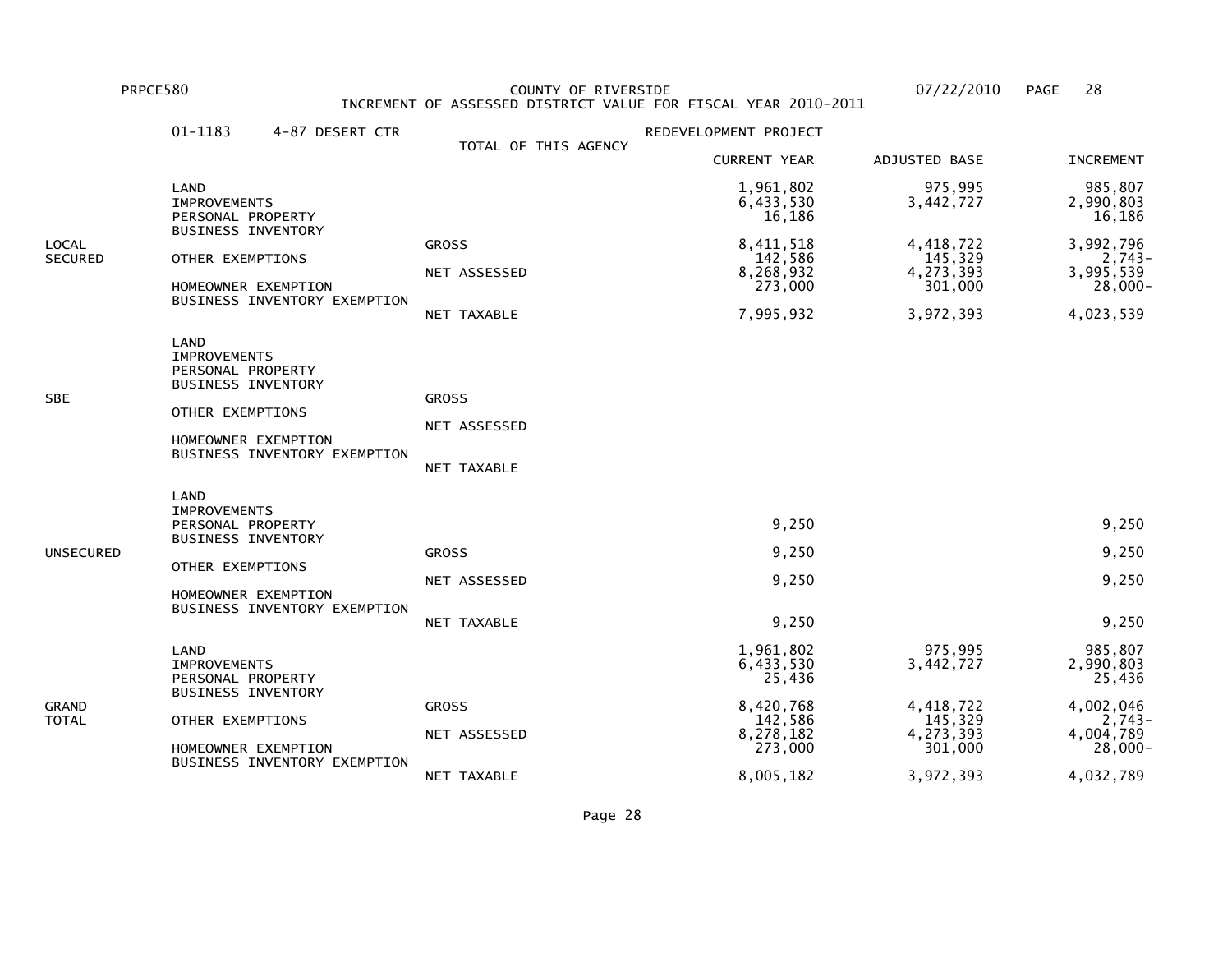PRPCE580 COUNTY OF RIVERSIDE 07/22/2010 PAGE 29INCREMENT OF ASSESSED DISTRICT VALUE FOR FISCAL YEAR 2010-2011

## 01-1185 PROJECT 4-1000 PALMS RDV AB1290 REDEVELOPMENT PROJECT TOTAL OF THIS AGENCY CURRENT YEAR ADJUSTED BASE INCREMENT LAND 42,206,917 20,042,230 22,164,68788,878,996 IMPROVEMENTS 128,673,558 39,794,562 88,878,996 $89.358-$ PERSONAL PROPERTY 231.000 BUSINESS INVENTORYLOCAL GROSS 171,022,117 60,067,792 110,954,3257,309,504 SECURED OTHER EXEMPTIONS NET ASSESSED 7,602,590 293,086 7,602,590 293,086<br>7,602,590 59,774,706 79,774,706 7,105 7,105 7,105 7,106 103,644,821 NET ASSESSED 163,419,527 59,774,706 103,644,821821,800 HOMEOWNER EXEMPTION 2,755,200 1,933,400 821,800 BUSINESS INVENTORY EXEMPTION NET TAXABLE 160,664,327 57,841,306 102,823,021 LAND IMPROVEMENTS PERSONAL PROPERTY BUSINESS INVENTORYSBE GROSS GROSS GROSS GROSS GROSS GROSS GROSS GROSS GROSS GROSS GROSS GROSS GROSS GROSS GROSS GROSS GROSS GROSS OTHER EXEMPTIONS NET ASSESSED HOMEOWNER EXEMPTION BUSINESS INVENTORY EXEMPTION NET TAXABLE LAND**IMPROVEMENTS**  IMPROVEMENTS 4,699,270 317,792 4,381,4787,295,492 PERSONAL PROPERTY 678,138 7,973,630 678,138 BUSINESS INVENTORYUNSECURED GROSS 12,672,900 995,930 11,676,970 OTHER EXEMPTIONS NET ASSESSED 12,672,900 995,930 11,676,970 HOMEOWNER EXEMPTION BUSINESS INVENTORY EXEMPTION NET TAXABLE 12,672,900 995,930 11,676,970 LAND 42,206,917 20,042,230 22,164,68793,260,474 IMPROVEMENTS 133,372,828 40,112,354 93,260,474 $7, 206, 134$ PERSONAL PROPERTY 3. 272 2009, 138 BUSINESS INVENTORYGRAND GROSS 183,695,017 61,063,722 122,631,295 $7,309,504$ TOTAL OTHER EXEMPTIONS 7,602,590 293,086 7,309,504115, 321, 791 NET ASSESSED 176,092,427 60,770,636 115,321,791821,800 HOMEOWNER EXEMPTION **2,755,200** 1,933,400 BUSINESS INVENTORY EXEMPTIONNET TAXABLE 173,337,227 58,837,236 114,499,991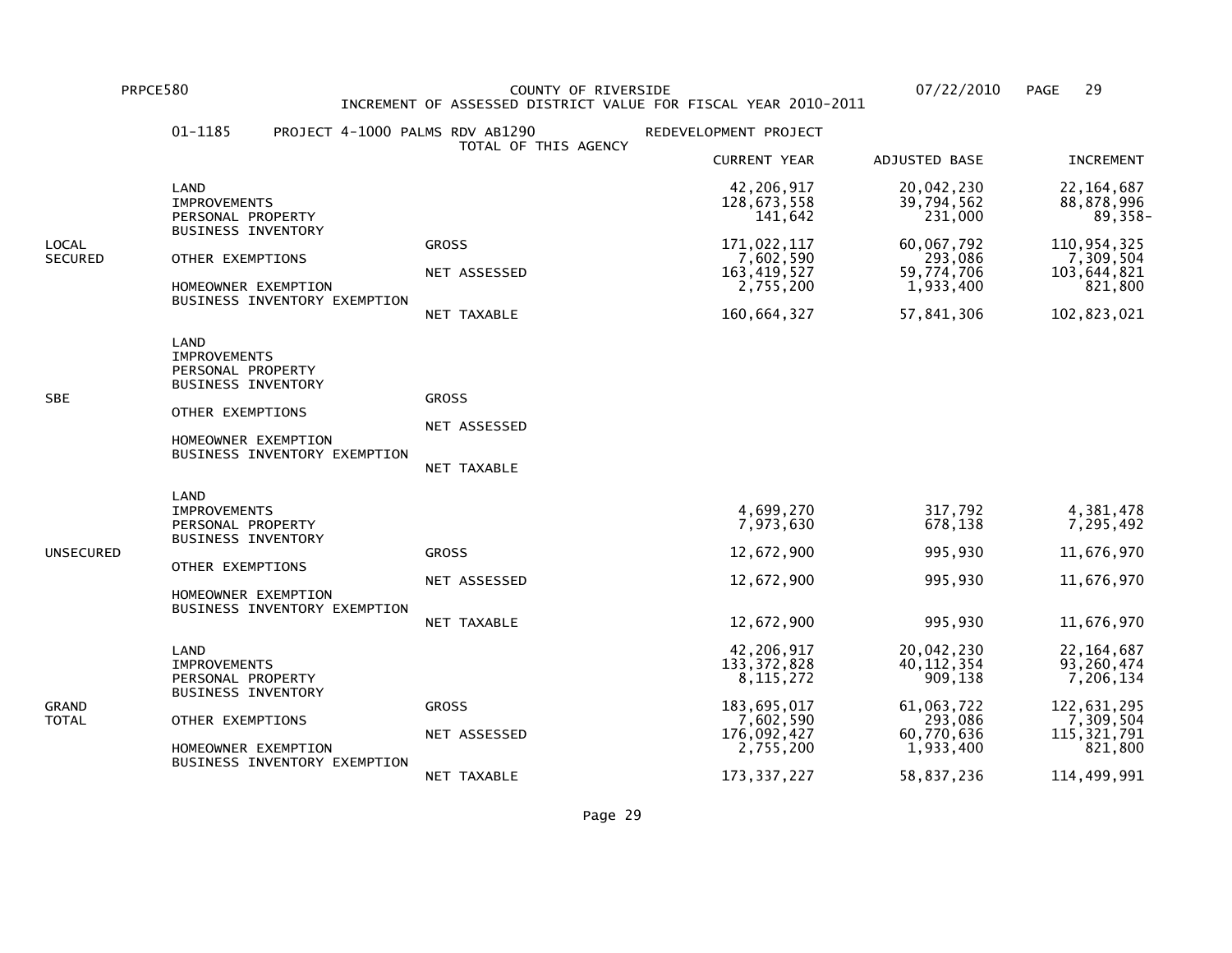PRPCE580 COUNTY OF RIVERSIDE 07/22/2010 PAGE 30INCREMENT OF ASSESSED DISTRICT VALUE FOR FISCAL YEAR 2010-2011

## 01-1186 DESERT COMM PROJ AMEND 2-AB1290 REDEVELOPMENT PROJECT TOTAL OF THIS AGENCY CURRENT YEAR ADJUSTED BASE INCREMENT LAND 43,916,767 89,287,112 45,370,345- $38, 177, 402 -$  IMPROVEMENTS 97,863,427 136,040,829 38,177,402-431.488-PERSONAL PROPERTY **11,756** 443,244 BUSINESS INVENTORYLOCAL GROSS 141,791,950 225,771,185 83,979,235-2,939,684-SECURED OTHER EXEMPTIONS 21,407,828 24,347,512 2,939,684- $81,039,551$ - NET ASSESSED 120,384,122 201,423,673 81,039,551-253,488 HOMEOWNER EXEMPTION 2.959,512 BUSINESS INVENTORY EXEMPTION NET TAXABLE 117,171,122 198,464,161 81,293,039- LAND 21,480 21,480-**IMPROVEMENTS**  PERSONAL PROPERTY BUSINESS INVENTORYSBE GROSS 21,480 21,480- OTHER EXEMPTIONS NET ASSESSED 21,480 21,480- HOMEOWNER EXEMPTION BUSINESS INVENTORY EXEMPTION NET TAXABLE 21,480 21,480- LAND 996,088 996,088- $2,552,867-$  IMPROVEMENTS 2,552,867 2,552,867- $2,947,754-$ -947,754 2,947,754 2,947,754 2,947,754 2,947 183,455 2,947,154 2,947,154 2,947, BUSINESS INVENTORYUNSECURED GROSS 183,455 6,680,164 6,496,709- $20,080 -$  OTHER EXEMPTIONS 20,080 20,080- $6.476.629 -$  NET ASSESSED 183,455 6,660,084 6,476,629- HOMEOWNER EXEMPTION BUSINESS INVENTORY EXEMPTION NET TAXABLE 183,455 6,660,084 6,476,629- LAND 43,916,767 90,304,680 46,387,913- $40.730.269 -$  IMPROVEMENTS 97,863,427 138,593,696 40,730,269- $3,379,242$ -PERSONAL PROPERTY 3,574,453 BUSINESS INVENTORYGRAND GROSS 141,975,405 232,472,829 90,497,424- $2.959,764 -$ TOTAL OTHER EXEMPTIONS 21,407,828 24,367,592 2,959,764-87,537,660- NET ASSESSED 120,567,577 208,105,237 87,537,660-253,488 HOMEOWNER EXEMPTION 2.959,512 BUSINESS INVENTORY EXEMPTIONNET TAXABLE 117,354,577 205,145,725 87,791,148-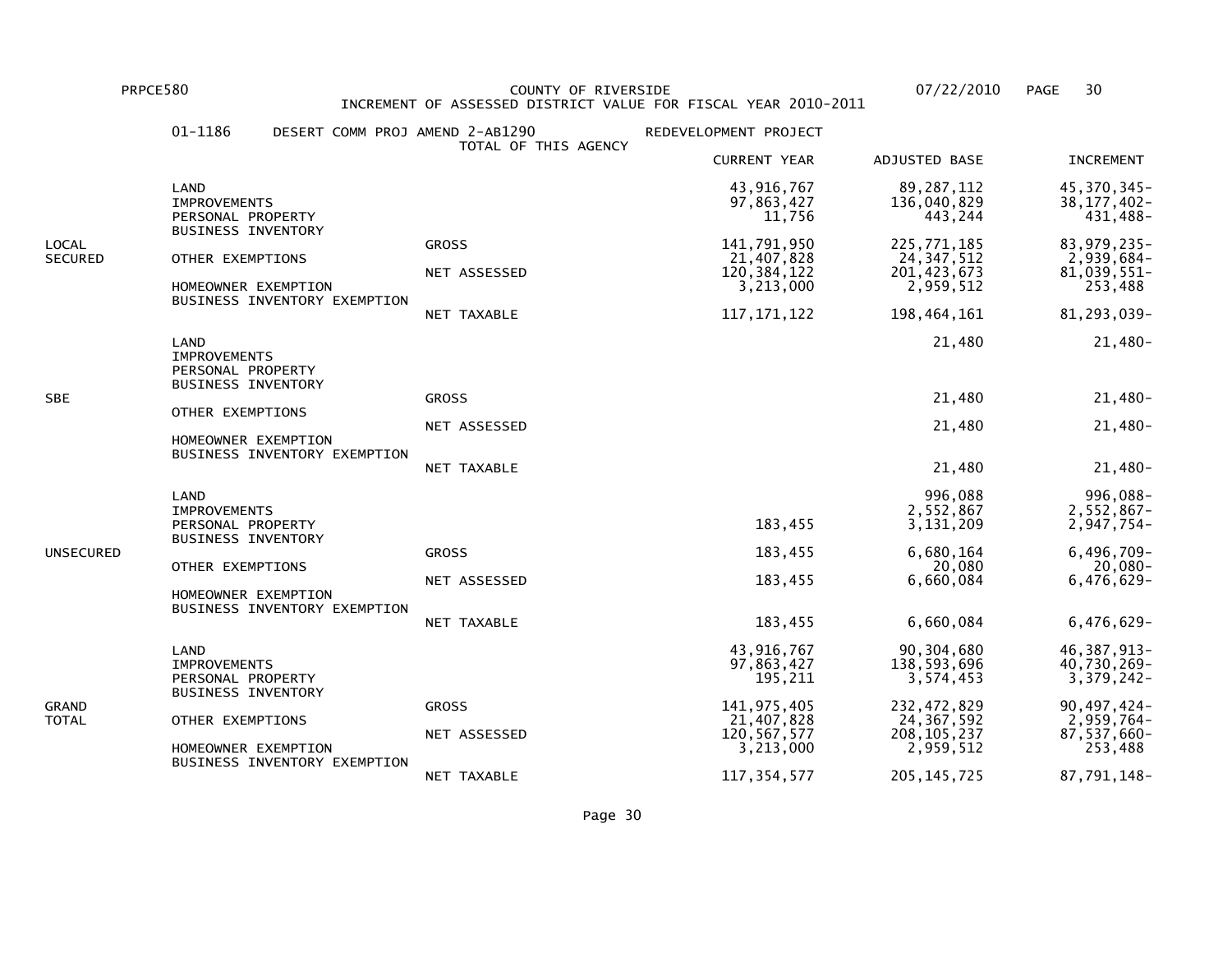PRPCE580 COUNTY OF RIVERSIDE 07/22/2010 PAGE 31 INCREMENT OF ASSESSED DISTRICT VALUE FOR FISCAL YEAR 2010-2011

|                         | 01-1188                                                                       | PROJ 5 MEAD VAL 03 ANX AB1290 | TOTAL OF THIS AGENCY         | REDEVELOPMENT PROJECT                                    |                                                      |                                                      |
|-------------------------|-------------------------------------------------------------------------------|-------------------------------|------------------------------|----------------------------------------------------------|------------------------------------------------------|------------------------------------------------------|
|                         |                                                                               |                               |                              | <b>CURRENT YEAR</b>                                      | ADJUSTED BASE                                        | <b>INCREMENT</b>                                     |
|                         | LAND<br><b>IMPROVEMENTS</b><br>PERSONAL PROPERTY                              |                               |                              | 110,275,738<br>122, 222, 910<br>69,337                   | 58,801,123<br>64, 146, 479<br>105,347                | 51,474,615<br>58,076,431<br>$36,010-$                |
| LOCAL<br><b>SECURED</b> | <b>BUSINESS INVENTORY</b><br>OTHER EXEMPTIONS<br>HOMEOWNER EXEMPTION          | BUSINESS INVENTORY EXEMPTION  | <b>GROSS</b><br>NET ASSESSED | 232,567,985<br>7,232,116<br>225, 335, 869<br>5, 197, 114 | 123,052,949<br>3,003,968<br>120,048,981<br>4,732,978 | 109, 515, 036<br>4,228,148<br>105,286,888<br>464,136 |
|                         |                                                                               |                               | NET TAXABLE                  | 220, 138, 755                                            | 115, 316, 003                                        | 104,822,752                                          |
|                         | LAND<br><b>IMPROVEMENTS</b><br>PERSONAL PROPERTY<br><b>BUSINESS INVENTORY</b> |                               |                              |                                                          | 153,167<br>127,165<br>66,356                         | 153, 167-<br>127, 165-<br>$66, 356 -$                |
| <b>SBE</b>              |                                                                               |                               | <b>GROSS</b>                 |                                                          | 346,688                                              | 346,688-                                             |
|                         | OTHER EXEMPTIONS                                                              |                               | NET ASSESSED                 |                                                          | 346,688                                              | 346,688-                                             |
|                         | HOMEOWNER EXEMPTION                                                           | BUSINESS INVENTORY EXEMPTION  | NET TAXABLE                  |                                                          | 346,688                                              | 346,688-                                             |
|                         | LAND<br><b>IMPROVEMENTS</b><br>PERSONAL PROPERTY<br><b>BUSINESS INVENTORY</b> |                               |                              | 741,478<br>1,116,268                                     | 513,104<br>1,691,451                                 | 228,374<br>$575, 183 -$                              |
| UNSECURED               | OTHER EXEMPTIONS                                                              |                               | <b>GROSS</b>                 | 1,857,746                                                | 2,204,555                                            | 346,809-                                             |
|                         |                                                                               | HOMEOWNER EXEMPTION           | NET ASSESSED                 | 1,857,746                                                | 2,204,555                                            | 346,809-                                             |
|                         |                                                                               | BUSINESS INVENTORY EXEMPTION  | NET TAXABLE                  | 1,857,746                                                | 2,204,555                                            | 346,809-                                             |
|                         | LAND<br><b>IMPROVEMENTS</b><br>PERSONAL PROPERTY                              |                               |                              | 110, 275, 738<br>122,964,388<br>1,185,605                | 58,954,290<br>64,786,748<br>1,863,154                | 51, 321, 448<br>58,177,640<br>677,549-               |
| GRAND<br>TOTAL          | <b>BUSINESS INVENTORY</b><br>OTHER EXEMPTIONS                                 |                               | <b>GROSS</b>                 | 234, 425, 731<br>7,232,116                               | 125,604,192<br>3,003,968                             | 108,821,539<br>4,228,148                             |
|                         | HOMEOWNER EXEMPTION                                                           |                               | NET ASSESSED                 | 227, 193, 615<br>5, 197, 114                             | 122,600,224<br>4,732,978                             | 104,593,391<br>464,136                               |
|                         |                                                                               | BUSINESS INVENTORY EXEMPTION  | NET TAXABLE                  | 221,996,501                                              | 117,867,246                                          | 104, 129, 255                                        |

Page 31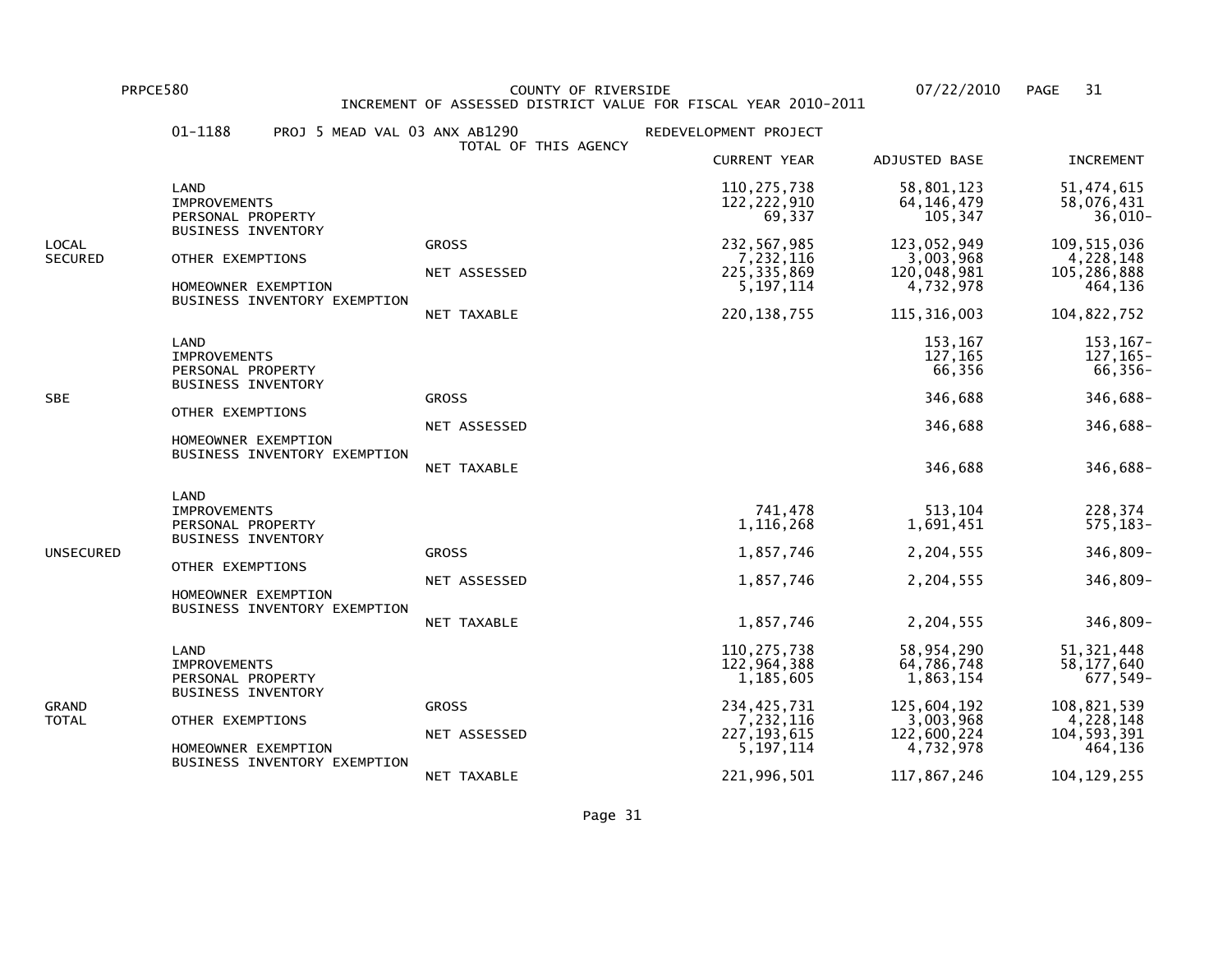PRPCE580 COUNTY OF RIVERSIDE 07/22/2010 PAGE 32 INCREMENT OF ASSESSED DISTRICT VALUE FOR FISCAL YEAR 2010-2011

|                  | 01-1189<br>PROJ 5 ROMOLAND 86 03 ANX AB1290                                                                                                              | TOTAL OF THIS AGENCY                        | REDEVELOPMENT PROJECT                                                                                      |                                                                                                           |                                                                                                        |
|------------------|----------------------------------------------------------------------------------------------------------------------------------------------------------|---------------------------------------------|------------------------------------------------------------------------------------------------------------|-----------------------------------------------------------------------------------------------------------|--------------------------------------------------------------------------------------------------------|
|                  |                                                                                                                                                          |                                             | <b>CURRENT YEAR</b>                                                                                        | ADJUSTED BASE                                                                                             | <b>INCREMENT</b>                                                                                       |
|                  | LAND<br><b>IMPROVEMENTS</b><br>PERSONAL PROPERTY                                                                                                         |                                             | 56,643,711<br>47,891,129<br>67,090                                                                         | 30,228,982<br>27, 187, 096<br>38,774                                                                      | 26, 414, 729<br>20,704,033<br>28,316                                                                   |
| LOCAL<br>SECURED | <b>BUSINESS INVENTORY</b><br>OTHER EXEMPTIONS<br>HOMEOWNER EXEMPTION<br>BUSINESS INVENTORY EXEMPTION                                                     | <b>GROSS</b><br>NET ASSESSED<br>NET TAXABLE | 104,601,930<br>104,371<br>104, 497, 559<br>2,070,899<br>102,426,660                                        | 57,454,852<br>497,373<br>56, 957, 479<br>2, 143, 960<br>54, 813, 519                                      | 47, 147, 078<br>393,002-<br>47,540,080<br>73,061-<br>47,613,141                                        |
| SBE              | LAND<br><b>IMPROVEMENTS</b><br>PERSONAL PROPERTY<br><b>BUSINESS INVENTORY</b><br>OTHER EXEMPTIONS<br>HOMEOWNER EXEMPTION<br>BUSINESS INVENTORY EXEMPTION | <b>GROSS</b><br>NET ASSESSED<br>NET TAXABLE |                                                                                                            |                                                                                                           |                                                                                                        |
| UNSECURED        | LAND<br><b>IMPROVEMENTS</b><br>PERSONAL PROPERTY<br><b>BUSINESS INVENTORY</b><br>OTHER EXEMPTIONS<br>HOMEOWNER EXEMPTION<br>BUSINESS INVENTORY EXEMPTION | <b>GROSS</b><br>NET ASSESSED<br>NET TAXABLE | 1,030,385<br>8,447,337<br>9,477,722<br>9,477,722<br>9,477,722                                              | 14,990<br>189,882<br>1,321,763<br>1,526,635<br>1,526,635<br>1,526,635                                     | 14,990-<br>840,503<br>7,125,574<br>7,951,087<br>7,951,087<br>7,951,087                                 |
| GRAND<br>TOTAL   | LAND<br><b>IMPROVEMENTS</b><br>PERSONAL PROPERTY<br><b>BUSINESS INVENTORY</b><br>OTHER EXEMPTIONS<br>HOMEOWNER EXEMPTION<br>BUSINESS INVENTORY EXEMPTION | <b>GROSS</b><br>NET ASSESSED<br>NET TAXABLE | 56,643,711<br>48,921,514<br>8,514,427<br>114,079,652<br>104,371<br>113,975,281<br>2,070,899<br>111,904,382 | 30,243,972<br>27,376,978<br>1,360,537<br>58,981,487<br>497,373<br>58,484,114<br>2,143,960<br>56, 340, 154 | 26,399,739<br>21,544,536<br>7,153,890<br>55,098,165<br>393,002-<br>55,491,167<br>73,061-<br>55,564,228 |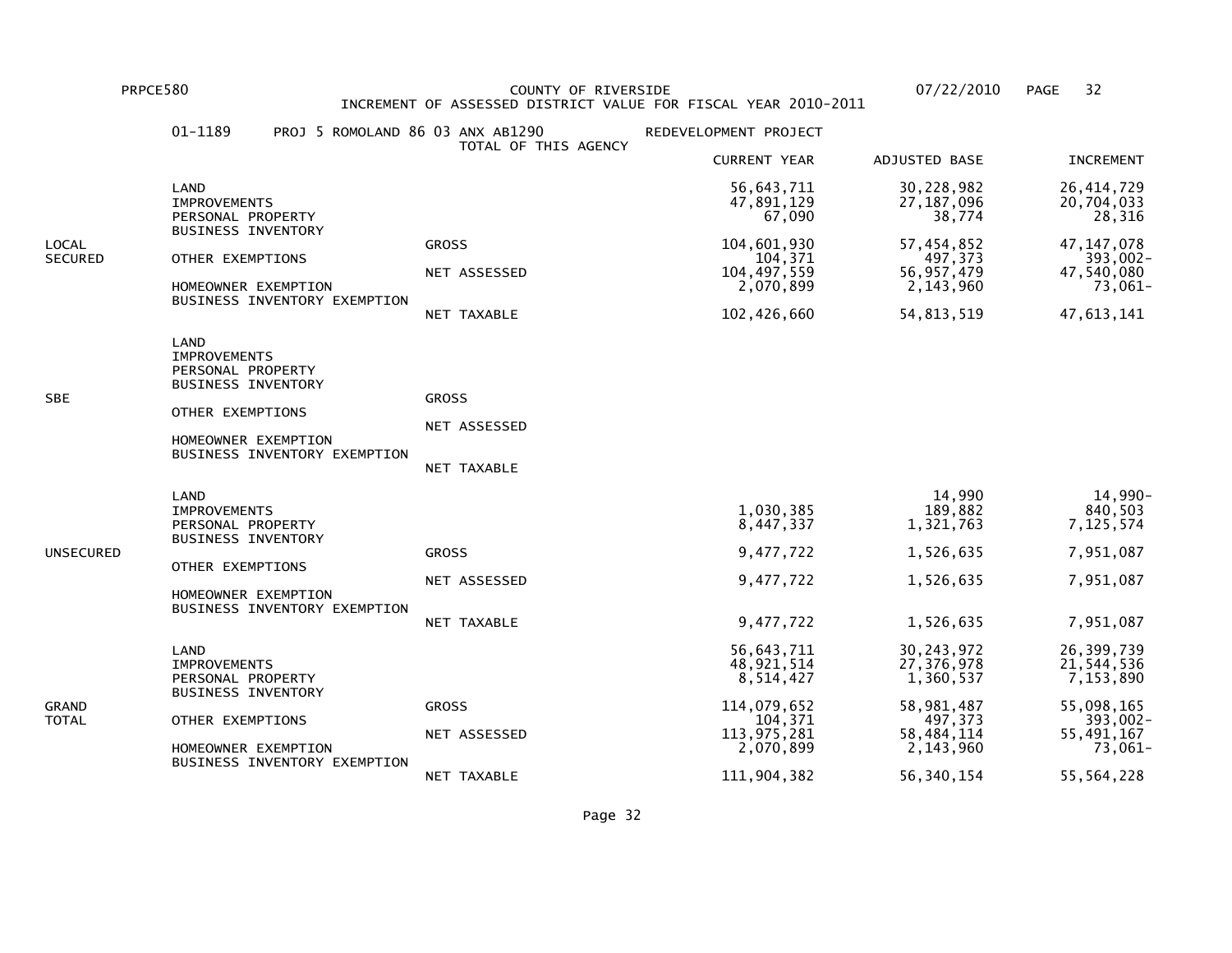PRPCE580 COUNTY OF RIVERSIDE 07/22/2010 PAGE 33INCREMENT OF ASSESSED DISTRICT VALUE FOR FISCAL YEAR 2010-2011

## 01-1190 PROJECT 5-HIGHGROVE RDV AB1290 REDEVELOPMENT PROJECT TOTAL OF THIS AGENCY CURRENT YEAR ADJUSTED BASE INCREMENT LAND 145,002,331 42,184,205 102,818,126215,525,199 IMPROVEMENTS 279,260,633 63,735,434 215,525,199 $2,957,680 -$  PERSONAL PROPERTY 1,897,289 4,854,969 2,957,680- BUSINESS INVENTORYLOCAL GROSS 426,160,253 110,774,608 315,385,6451,210,965 SECURED OTHER EXEMPTIONS 1,864,547 653,582 1,210,965314.174.680 NET ASSESSED 424,295,706 110,121,026 314,174,680103,600 HOMEOWNER EXEMPTION 2.401,000 2.497,400 BUSINESS INVENTORY EXEMPTION NET TAXABLE 421,894,706 107,823,626 314,071,080 LAND 188,746 188,746- $36,785 -$  IMPROVEMENTS 36,785 36,785- $20,754-$  PERSONAL PROPERTY 20,754 20,754- BUSINESS INVENTORYSBE GROSS 246,285 246,285- OTHER EXEMPTIONS NET ASSESSED 246,285 246,285- HOMEOWNER EXEMPTION BUSINESS INVENTORY EXEMPTION NET TAXABLE 246,285 246,285- LAND 3,292 92,135 88,843-48,248,665 IMPROVEMENTS 56,592,979 8,344,314 48,248,66536,450,168 PERSONAL PROPERTY 11,659,331 BUSINESS INVENTORYUNSECURED GROSS 104,705,770 20,095,780 84,609,990 OTHER EXEMPTIONS NET ASSESSED 104,705,770 20,095,780 84,609,990 HOMEOWNER EXEMPTION BUSINESS INVENTORY EXEMPTION NET TAXABLE 104,705,770 20,095,780 84,609,990 LAND 145,005,623 42,465,086 102,540,537263.737.079 IMPROVEMENTS 335,853,612 72,116,533 263,737,07933,471,734 PERSONAL PROPERTY **16,535,054** 30,006,788 35,054 BUSINESS INVENTORYGRAND GROSS 530,866,023 131,116,673 399,749,3501,210,965 TOTAL OTHER EXEMPTIONS 1,864,547 653,582 1,210,965398,538,385 NET ASSESSED 529,001,476 130,463,091 398,538,385103,600 HOMEOWNER EXEMPTION 2.401,000 2.497,400 BUSINESS INVENTORY EXEMPTIONNET TAXABLE 526,600,476 128,165,691 398,434,785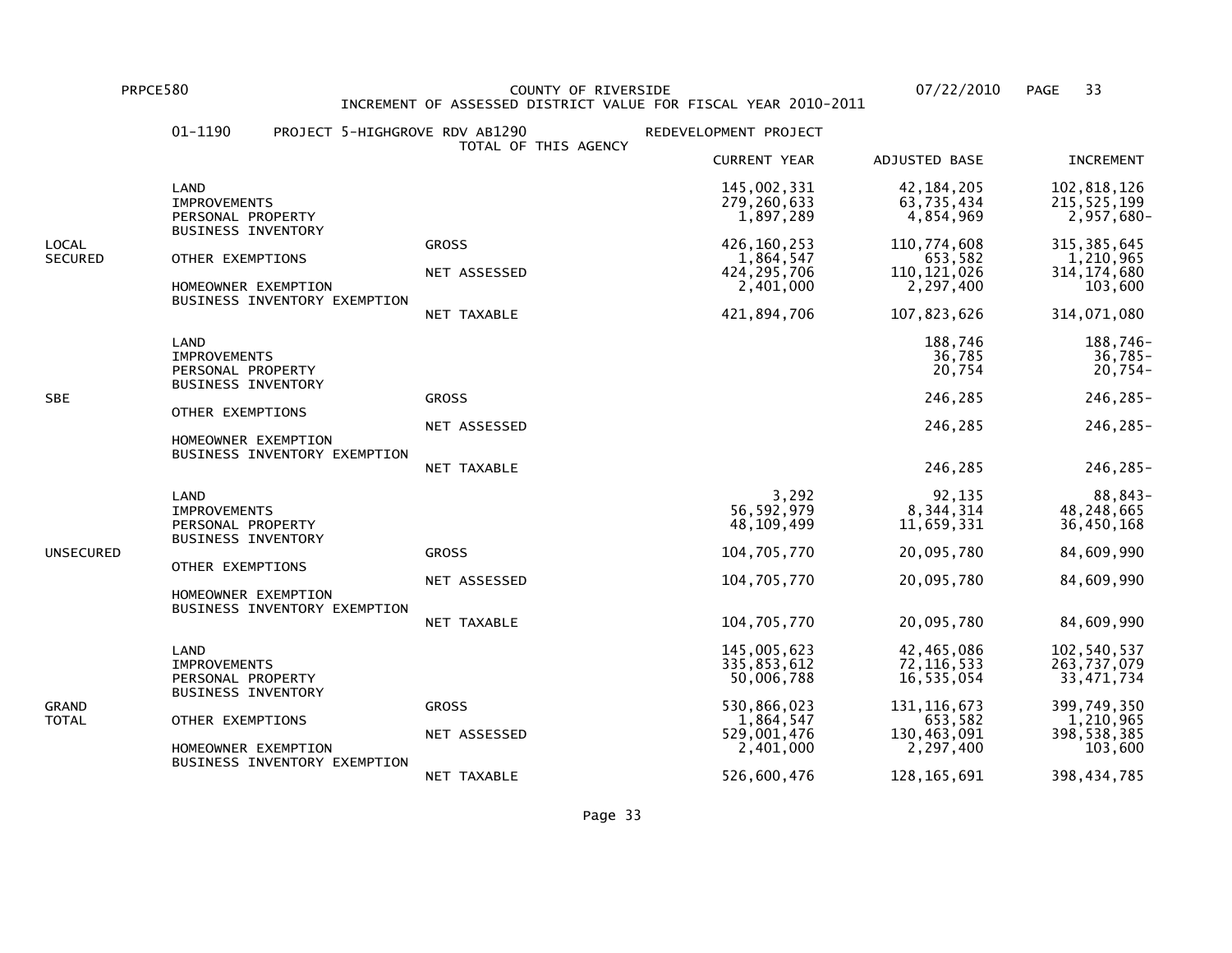PRPCE580 COUNTY OF RIVERSIDE 07/22/2010 PAGE 34 INCREMENT OF ASSESSED DISTRICT VALUE FOR FISCAL YEAR 2010-2011

|                  | 01-1191<br>PROJECT 5-LAKEVIEW                                                                                                                            |                                             | REDEVELOPMENT PROJECT                                                                               |                                                                                               |                                                                                                  |
|------------------|----------------------------------------------------------------------------------------------------------------------------------------------------------|---------------------------------------------|-----------------------------------------------------------------------------------------------------|-----------------------------------------------------------------------------------------------|--------------------------------------------------------------------------------------------------|
|                  |                                                                                                                                                          | TOTAL OF THIS AGENCY                        | <b>CURRENT YEAR</b>                                                                                 | ADJUSTED BASE                                                                                 | <b>INCREMENT</b>                                                                                 |
|                  | LAND<br><b>IMPROVEMENTS</b><br>PERSONAL PROPERTY                                                                                                         |                                             | 6,218,075<br>10,856,403                                                                             | 1,387,451<br>3,389,890<br>2,200                                                               | 4,830,624<br>7,466,513<br>2,200-                                                                 |
| LOCAL<br>SECURED | BUSINESS INVENTORY<br>OTHER EXEMPTIONS<br>HOMEOWNER EXEMPTION<br>BUSINESS INVENTORY EXEMPTION                                                            | <b>GROSS</b><br>NET ASSESSED<br>NET TAXABLE | 17,074,478<br>99,788<br>16,974,690<br>335,230<br>16,639,460                                         | 4,779,541<br>64,702<br>4,714,839<br>368,057<br>4,346,782                                      | 12,294,937<br>35,086<br>12,259,851<br>32,827-<br>12, 292, 678                                    |
| SBE              | LAND<br><b>IMPROVEMENTS</b><br>PERSONAL PROPERTY<br>BUSINESS INVENTORY<br>OTHER EXEMPTIONS<br>HOMEOWNER EXEMPTION<br>BUSINESS INVENTORY EXEMPTION        | <b>GROSS</b><br>NET ASSESSED<br>NET TAXABLE |                                                                                                     |                                                                                               |                                                                                                  |
| UNSECURED        | LAND<br><b>IMPROVEMENTS</b><br>PERSONAL PROPERTY<br><b>BUSINESS INVENTORY</b><br>OTHER EXEMPTIONS<br>HOMEOWNER EXEMPTION<br>BUSINESS INVENTORY EXEMPTION | <b>GROSS</b><br>NET ASSESSED<br>NET TAXABLE | 43,920<br>129,572<br>173,492<br>173,492<br>173,492                                                  | 220,588<br>227,221<br>447,809<br>447,809<br>447,809                                           | 176,668-<br>97,649-<br>274, 317-<br>274, 317-<br>274, 317-                                       |
| GRAND<br>TOTAL   | LAND<br><b>IMPROVEMENTS</b><br>PERSONAL PROPERTY<br><b>BUSINESS INVENTORY</b><br>OTHER EXEMPTIONS<br>HOMEOWNER EXEMPTION<br>BUSINESS INVENTORY EXEMPTION | <b>GROSS</b><br>NET ASSESSED<br>NET TAXABLE | 6,218,075<br>10,900,323<br>129,572<br>17,247,970<br>99,788<br>17, 148, 182<br>335,230<br>16,812,952 | 1,387,451<br>3,610,478<br>229,421<br>5,227,350<br>64,702<br>5,162,648<br>368,057<br>4,794,591 | 4,830,624<br>7,289,845<br>99,849-<br>12,020,620<br>35,086<br>11,985,534<br>32,827-<br>12,018,361 |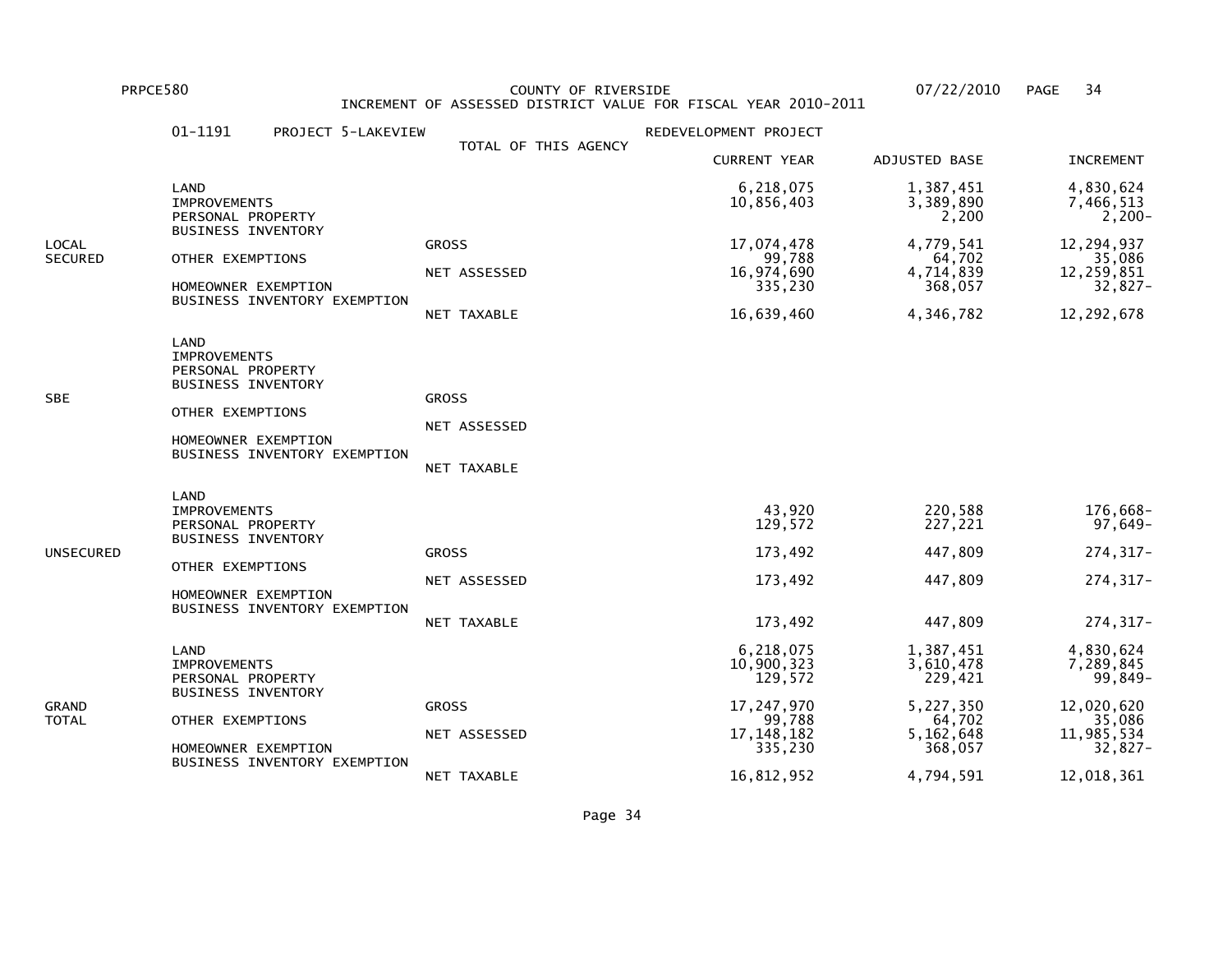PRPCE580 COUNTY OF RIVERSIDE 07/22/2010 PAGE 35 INCREMENT OF ASSESSED DISTRICT VALUE FOR FISCAL YEAR 2010-2011

|                         | 01-1192<br>PROJECT 5-MEAD VALLEY                                                                                                                         |                                             | REDEVELOPMENT PROJECT                                                                                |                                                                                           |                                                                                                    |
|-------------------------|----------------------------------------------------------------------------------------------------------------------------------------------------------|---------------------------------------------|------------------------------------------------------------------------------------------------------|-------------------------------------------------------------------------------------------|----------------------------------------------------------------------------------------------------|
|                         |                                                                                                                                                          | TOTAL OF THIS AGENCY                        | <b>CURRENT YEAR</b>                                                                                  | ADJUSTED BASE                                                                             | <b>INCREMENT</b>                                                                                   |
|                         | LAND<br><b>IMPROVEMENTS</b><br>PERSONAL PROPERTY                                                                                                         |                                             | 151,653,939<br>151, 360, 884<br>1,743,552                                                            | 23,005,837<br>32, 190, 797<br>4,629,339                                                   | 128,648,102<br>119,170,087<br>2,885,787-                                                           |
| LOCAL<br><b>SECURED</b> | <b>BUSINESS INVENTORY</b><br>OTHER EXEMPTIONS<br>HOMEOWNER EXEMPTION<br>BUSINESS INVENTORY EXEMPTION                                                     | <b>GROSS</b><br>NET ASSESSED<br>NET TAXABLE | 304,758,375<br>14,931,570<br>289,826,805<br>3,410,730<br>286,416,075                                 | 59,825,973<br>595,009<br>59,230,964<br>3,254,906<br>55,976,058                            | 244, 932, 402<br>14,336,561<br>230,595,841<br>155,824<br>230,440,017                               |
| SBE                     | LAND<br><b>IMPROVEMENTS</b><br>PERSONAL PROPERTY<br><b>BUSINESS INVENTORY</b><br>OTHER EXEMPTIONS<br>HOMEOWNER EXEMPTION<br>BUSINESS INVENTORY EXEMPTION | <b>GROSS</b><br>NET ASSESSED<br>NET TAXABLE |                                                                                                      |                                                                                           |                                                                                                    |
| UNSECURED               | LAND<br><b>IMPROVEMENTS</b><br>PERSONAL PROPERTY<br><b>BUSINESS INVENTORY</b><br>OTHER EXEMPTIONS<br>HOMEOWNER EXEMPTION<br>BUSINESS INVENTORY EXEMPTION | <b>GROSS</b><br>NET ASSESSED<br>NET TAXABLE | 4,853,654<br>4,577,711<br>9,431,365<br>9,431,365<br>9,431,365                                        | 551,410<br>287,559<br>838,969<br>838,969<br>838,969                                       | 4,302,244<br>4,290,152<br>8,592,396<br>8,592,396<br>8,592,396                                      |
| GRAND<br>TOTAL          | LAND<br><b>IMPROVEMENTS</b><br>PERSONAL PROPERTY<br><b>BUSINESS INVENTORY</b><br>OTHER EXEMPTIONS<br>HOMEOWNER EXEMPTION<br>BUSINESS INVENTORY EXEMPTION | <b>GROSS</b><br>NET ASSESSED                | 151,653,939<br>156,214,538<br>6,321,263<br>314, 189, 740<br>14,931,570<br>299, 258, 170<br>3,410,730 | 23,005,837<br>32,742,207<br>4,916,898<br>60,664,942<br>595,009<br>60,069,933<br>3,254,906 | 128,648,102<br>123,472,331<br>1,404,365<br>253, 524, 798<br>14,336,561<br>239, 188, 237<br>155,824 |
|                         |                                                                                                                                                          | NET TAXABLE                                 | 295,847,440                                                                                          | 56,815,027                                                                                | 239,032,413                                                                                        |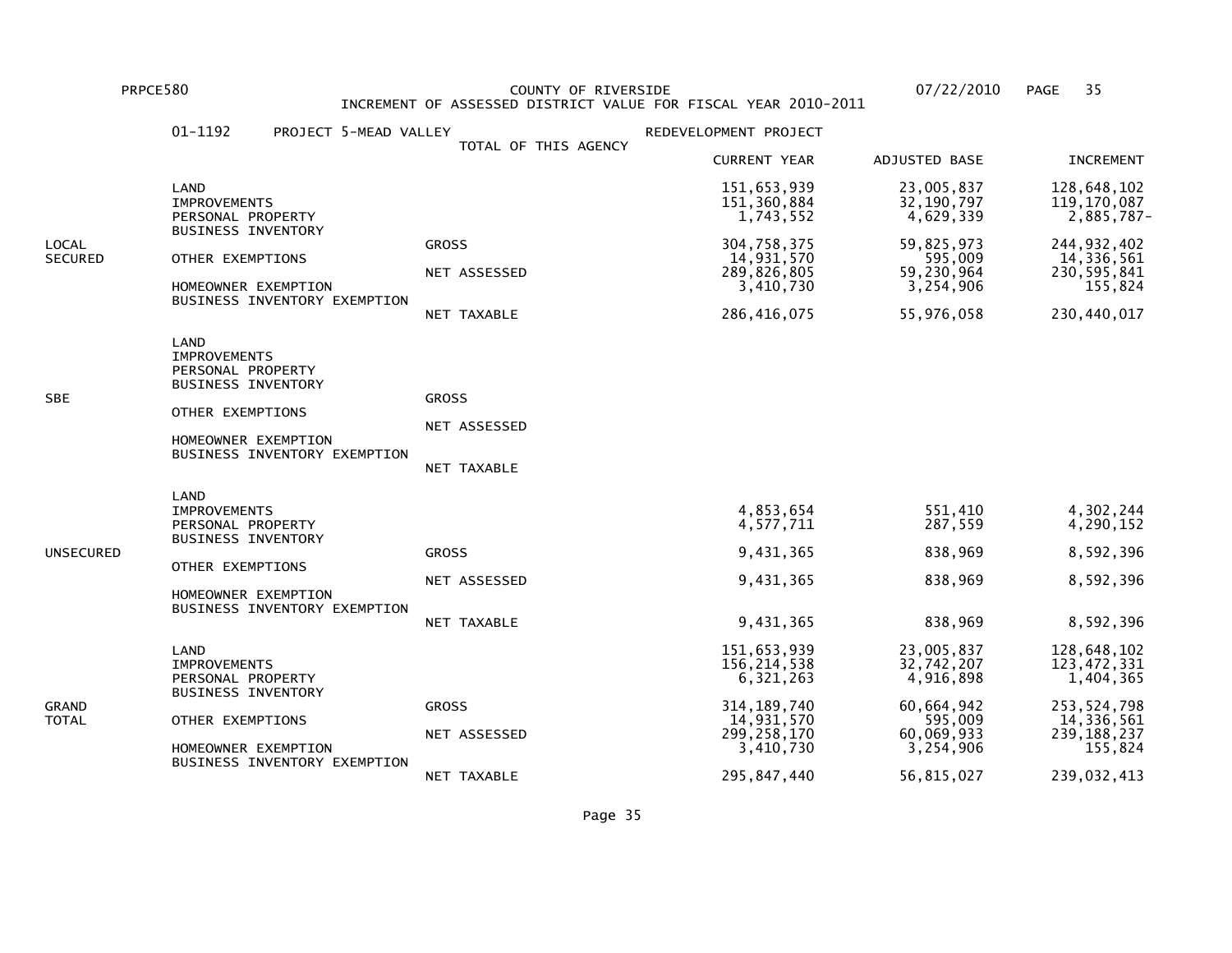PRPCE580 COUNTY OF RIVERSIDE 07/22/2010 PAGE 36 INCREMENT OF ASSESSED DISTRICT VALUE FOR FISCAL YEAR 2010-2011

|                         | 01-1193<br>PROJECT 5-HIGHGROVE                                                                                                                           |                                             | REDEVELOPMENT PROJECT                                                                         |                                                                                          |                                                                                           |
|-------------------------|----------------------------------------------------------------------------------------------------------------------------------------------------------|---------------------------------------------|-----------------------------------------------------------------------------------------------|------------------------------------------------------------------------------------------|-------------------------------------------------------------------------------------------|
|                         |                                                                                                                                                          | TOTAL OF THIS AGENCY                        | <b>CURRENT YEAR</b>                                                                           | ADJUSTED BASE                                                                            | <b>INCREMENT</b>                                                                          |
|                         | LAND<br><b>IMPROVEMENTS</b><br>PERSONAL PROPERTY                                                                                                         |                                             | 27, 156, 191<br>42,819,682<br>285,470                                                         | 7,437,982<br>17,775,564<br>445,243                                                       | 19,718,209<br>25,044,118<br>159,773-                                                      |
| LOCAL<br><b>SECURED</b> | <b>BUSINESS INVENTORY</b><br>OTHER EXEMPTIONS<br>HOMEOWNER EXEMPTION<br>BUSINESS INVENTORY EXEMPTION                                                     | <b>GROSS</b><br>NET ASSESSED<br>NET TAXABLE | 70, 261, 343<br>479,639<br>69,781,704<br>1,176,000<br>68,605,704                              | 25,658,789<br>423,367<br>25, 235, 422<br>1,407,000<br>23,828,422                         | 44,602,554<br>56,272<br>44,546,282<br>231,000-<br>44,777,282                              |
| SBE                     | LAND<br><b>IMPROVEMENTS</b><br>PERSONAL PROPERTY<br><b>BUSINESS INVENTORY</b><br>OTHER EXEMPTIONS<br>HOMEOWNER EXEMPTION<br>BUSINESS INVENTORY EXEMPTION | <b>GROSS</b><br>NET ASSESSED<br>NET TAXABLE |                                                                                               |                                                                                          |                                                                                           |
| UNSECURED               | LAND<br><b>IMPROVEMENTS</b><br>PERSONAL PROPERTY<br><b>BUSINESS INVENTORY</b><br>OTHER EXEMPTIONS<br>HOMEOWNER EXEMPTION<br>BUSINESS INVENTORY EXEMPTION | <b>GROSS</b><br>NET ASSESSED<br>NET TAXABLE | 1,635,464<br>6,045,775<br>7,681,239<br>7,681,239<br>7,681,239                                 | 532,618<br>994,671<br>1,527,289<br>1,527,289<br>1,527,289                                | 1,102,846<br>5,051,104<br>6,153,950<br>6,153,950<br>6,153,950                             |
| GRAND<br>TOTAL          | LAND<br><b>IMPROVEMENTS</b><br>PERSONAL PROPERTY<br><b>BUSINESS INVENTORY</b><br>OTHER EXEMPTIONS<br>HOMEOWNER EXEMPTION<br>BUSINESS INVENTORY EXEMPTION | <b>GROSS</b><br>NET ASSESSED                | 27, 156, 191<br>44,455,146<br>6, 331, 245<br>77,942,582<br>479,639<br>77,462,943<br>1,176,000 | 7,437,982<br>18,308,182<br>1,439,914<br>27,186,078<br>423,367<br>26,762,711<br>1,407,000 | 19,718,209<br>26, 146, 964<br>4,891,331<br>50,756,504<br>56,272<br>50,700,232<br>231,000- |
|                         |                                                                                                                                                          | NET TAXABLE                                 | 76,286,943                                                                                    | 25, 355, 711                                                                             | 50,931,232                                                                                |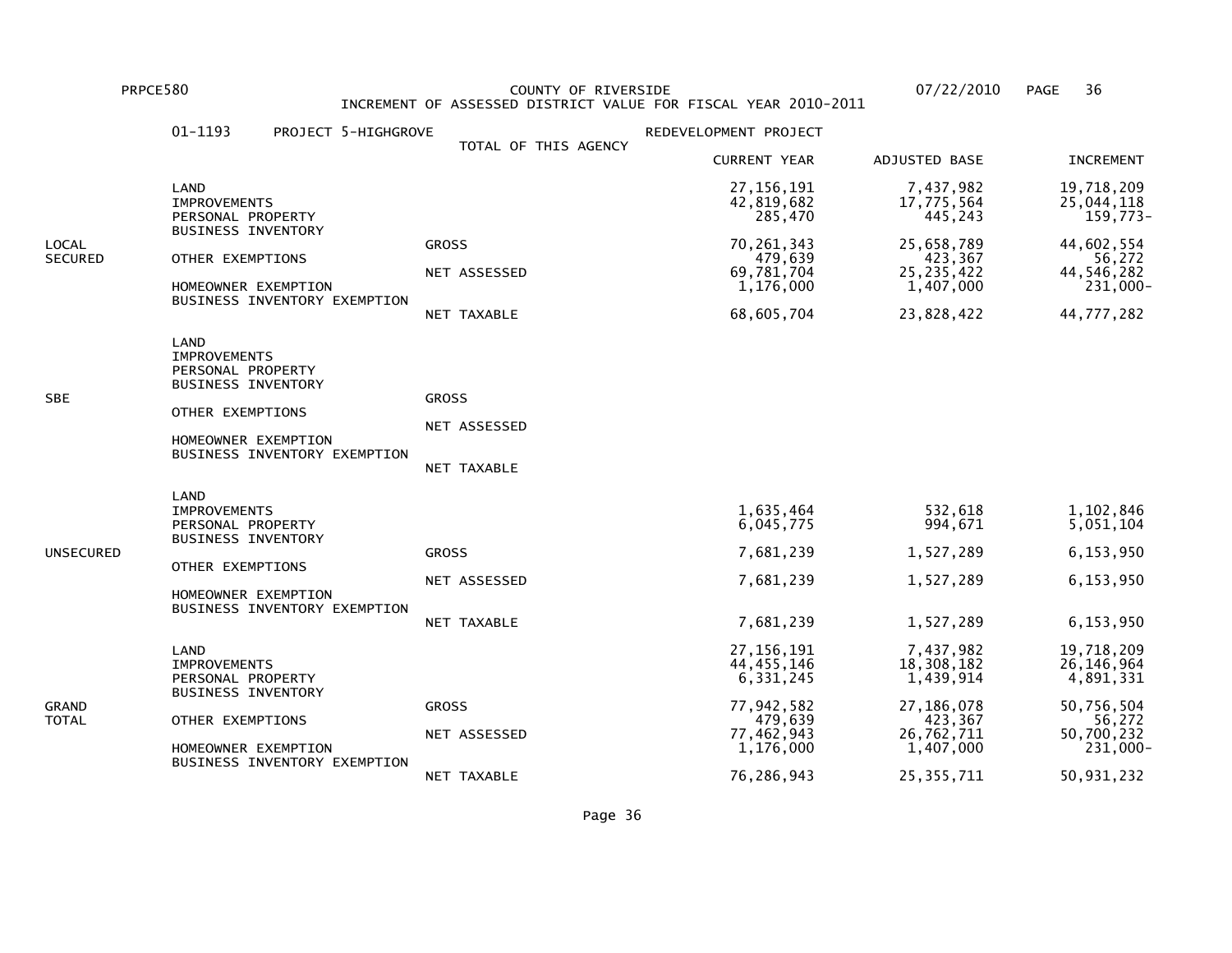PRPCE580 COUNTY OF RIVERSIDE 07/22/2010 PAGE 37 INCREMENT OF ASSESSED DISTRICT VALUE FOR FISCAL YEAR 2010-2011

|                | 01-1194<br>PROJECT 5-ROMOLAND (3)                                                          |                      | REDEVELOPMENT PROJECT                   |                                   |                                         |
|----------------|--------------------------------------------------------------------------------------------|----------------------|-----------------------------------------|-----------------------------------|-----------------------------------------|
|                |                                                                                            | TOTAL OF THIS AGENCY | <b>CURRENT YEAR</b>                     | ADJUSTED BASE                     | <b>INCREMENT</b>                        |
|                | LAND<br><b>IMPROVEMENTS</b><br>PERSONAL PROPERTY                                           |                      | 18, 108, 464<br>15,457,673<br>634,926   | 1,920,800<br>3,088,202<br>623,610 | 16, 187, 664<br>12,369,471<br>11,316    |
| LOCAL          | <b>BUSINESS INVENTORY</b>                                                                  | <b>GROSS</b>         | 34,201,063                              | 5,632,612                         | 28,568,451                              |
| <b>SECURED</b> | OTHER EXEMPTIONS                                                                           | NET ASSESSED         | 34, 201, 063                            | 5,632,612                         | 28,568,451                              |
|                | HOMEOWNER EXEMPTION<br>BUSINESS INVENTORY EXEMPTION                                        | NET TAXABLE          | 34, 201, 063                            | 5,632,612                         | 28,568,451                              |
| SBE            | LAND<br><b>IMPROVEMENTS</b><br>PERSONAL PROPERTY<br>BUSINESS INVENTORY<br>OTHER EXEMPTIONS | <b>GROSS</b>         |                                         |                                   |                                         |
|                | HOMEOWNER EXEMPTION                                                                        | NET ASSESSED         |                                         |                                   |                                         |
|                | BUSINESS INVENTORY EXEMPTION                                                               | NET TAXABLE          |                                         |                                   |                                         |
|                | LAND<br><b>IMPROVEMENTS</b><br>PERSONAL PROPERTY<br><b>BUSINESS INVENTORY</b>              |                      | 8,135,024<br>5,448,135                  | 91,793                            | 8,135,024<br>5,356,342                  |
| UNSECURED      | OTHER EXEMPTIONS                                                                           | <b>GROSS</b>         | 13,583,159                              | 91,793                            | 13,491,366                              |
|                | HOMEOWNER EXEMPTION                                                                        | NET ASSESSED         | 13,583,159                              | 91,793                            | 13,491,366                              |
|                | BUSINESS INVENTORY EXEMPTION                                                               | NET TAXABLE          | 13,583,159                              | 91,793                            | 13,491,366                              |
| GRAND          | LAND<br><b>IMPROVEMENTS</b><br>PERSONAL PROPERTY                                           |                      | 18, 108, 464<br>23,592,697<br>6,083,061 | 1,920,800<br>3,088,202<br>715,403 | 16, 187, 664<br>20,504,495<br>5,367,658 |
|                | <b>BUSINESS INVENTORY</b>                                                                  | <b>GROSS</b>         | 47,784,222                              | 5,724,405                         | 42,059,817                              |
| TOTAL          | OTHER EXEMPTIONS<br>HOMEOWNER EXEMPTION<br>BUSINESS INVENTORY EXEMPTION                    | NET ASSESSED         | 47,784,222                              | 5,724,405                         | 42,059,817                              |
|                |                                                                                            | NET TAXABLE          | 47,784,222                              | 5,724,405                         | 42,059,817                              |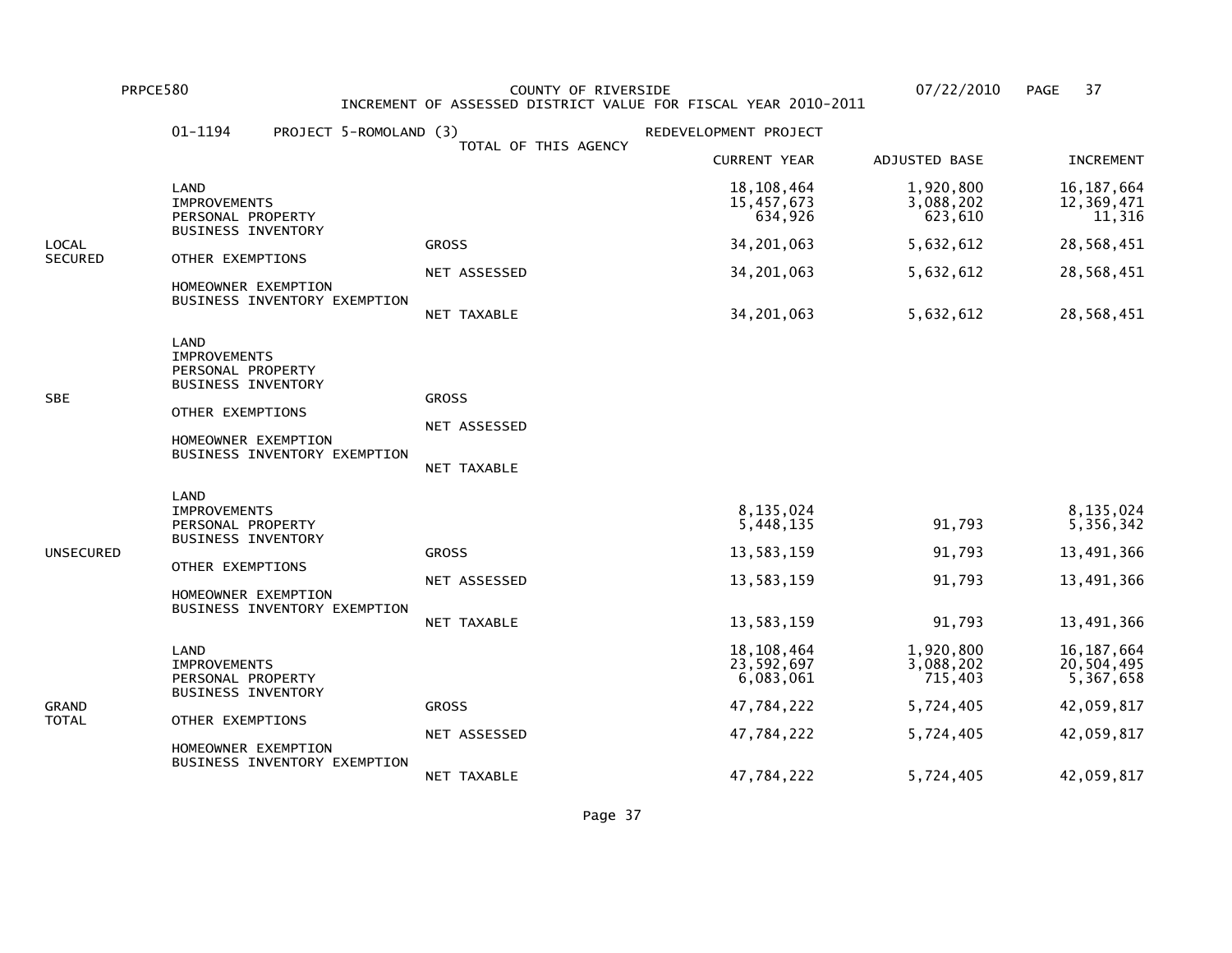PRPCE580 COUNTY OF RIVERSIDE 07/22/2010 PAGE 38 INCREMENT OF ASSESSED DISTRICT VALUE FOR FISCAL YEAR 2010-2011

|                | 01-1195<br>PROJECT 5-ROMOLAND (5)                                                                                                                        |                                             | REDEVELOPMENT PROJECT                                         |                                                                    |                                                                     |
|----------------|----------------------------------------------------------------------------------------------------------------------------------------------------------|---------------------------------------------|---------------------------------------------------------------|--------------------------------------------------------------------|---------------------------------------------------------------------|
|                |                                                                                                                                                          | TOTAL OF THIS AGENCY                        | <b>CURRENT YEAR</b>                                           | ADJUSTED BASE                                                      | <b>INCREMENT</b>                                                    |
|                | LAND<br><b>IMPROVEMENTS</b><br>PERSONAL PROPERTY                                                                                                         |                                             | 12,601,162<br>7,593,533                                       | 2,744,111<br>3, 153, 835<br>116,187                                | 9,857,051<br>4,439,698<br>116,187-                                  |
| LOCAL          | <b>BUSINESS INVENTORY</b>                                                                                                                                | <b>GROSS</b>                                | 20, 194, 695                                                  | 6,014,133                                                          | 14, 180, 562                                                        |
| SECURED        | OTHER EXEMPTIONS<br>HOMEOWNER EXEMPTION                                                                                                                  | NET ASSESSED                                | 20, 194, 695<br>216,263                                       | 6,014,133<br>264,167                                               | 14, 180, 562<br>47,904-                                             |
|                | BUSINESS INVENTORY EXEMPTION                                                                                                                             | NET TAXABLE                                 | 19,978,432                                                    | 5,749,966                                                          | 14,228,466                                                          |
| SBE            | LAND<br><b>IMPROVEMENTS</b><br>PERSONAL PROPERTY<br>BUSINESS INVENTORY<br>OTHER EXEMPTIONS<br>HOMEOWNER EXEMPTION<br>BUSINESS INVENTORY EXEMPTION        | <b>GROSS</b><br>NET ASSESSED<br>NET TAXABLE |                                                               |                                                                    |                                                                     |
| UNSECURED      | LAND<br><b>IMPROVEMENTS</b><br>PERSONAL PROPERTY<br><b>BUSINESS INVENTORY</b><br>OTHER EXEMPTIONS<br>HOMEOWNER EXEMPTION<br>BUSINESS INVENTORY EXEMPTION | <b>GROSS</b><br>NET ASSESSED<br>NET TAXABLE | 1,470,583<br>3,014,736<br>4,485,319<br>4,485,319<br>4,485,319 | 518,606<br>638,661<br>1, 157, 267<br>269<br>1,156,998<br>1,156,998 | 951,977<br>2,376,075<br>3,328,052<br>-269<br>3,328,321<br>3,328,321 |
| GRAND<br>TOTAL | LAND<br><b>IMPROVEMENTS</b><br>PERSONAL PROPERTY<br><b>BUSINESS INVENTORY</b>                                                                            |                                             | 12,601,162<br>9,064,116<br>3,014,736                          | 2,744,111<br>3,672,441<br>754,848                                  | 9,857,051<br>5,391,675<br>2,259,888                                 |
|                | OTHER EXEMPTIONS                                                                                                                                         | <b>GROSS</b>                                | 24,680,014                                                    | 7,171,400<br>269                                                   | 17,508,614<br>$269-$                                                |
|                | HOMEOWNER EXEMPTION<br>BUSINESS INVENTORY EXEMPTION                                                                                                      | NET ASSESSED                                | 24,680,014<br>216,263                                         | 7,171,131<br>264,167                                               | 17,508,883<br>47,904-                                               |
|                |                                                                                                                                                          | NET TAXABLE                                 | 24, 463, 751                                                  | 6,906,964                                                          | 17,556,787                                                          |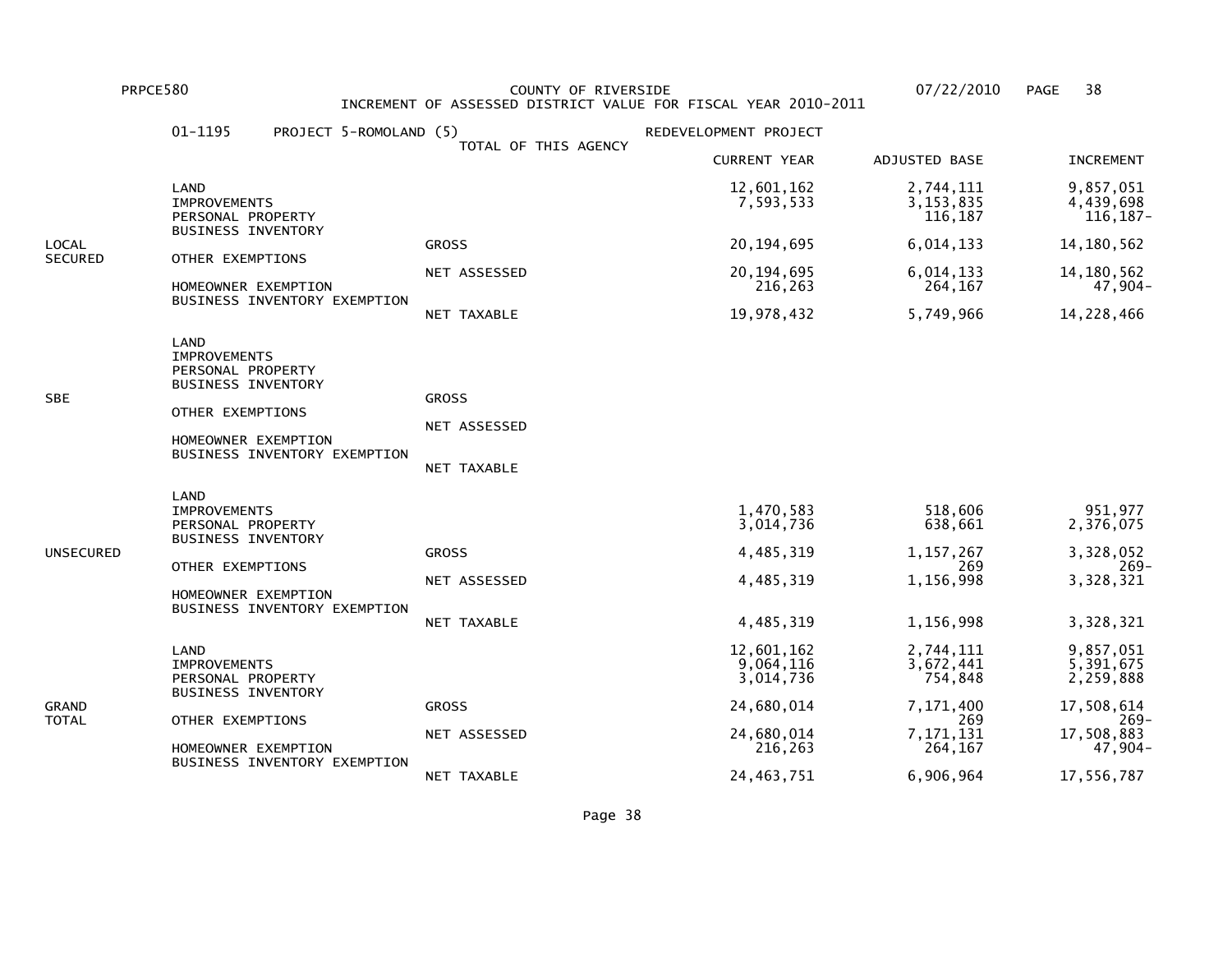PRPCE580 COUNTY OF RIVERSIDE 07/22/2010 PAGE 39 INCREMENT OF ASSESSED DISTRICT VALUE FOR FISCAL YEAR 2010-2011

|                  | 01-1196<br>PROJECT 5-CALIMESA                                                                                                                            |                                             | REDEVELOPMENT PROJECT                                                                     |                                                                                      |                                                                                         |
|------------------|----------------------------------------------------------------------------------------------------------------------------------------------------------|---------------------------------------------|-------------------------------------------------------------------------------------------|--------------------------------------------------------------------------------------|-----------------------------------------------------------------------------------------|
|                  |                                                                                                                                                          | TOTAL OF THIS AGENCY                        | <b>CURRENT YEAR</b>                                                                       | ADJUSTED BASE                                                                        | <b>INCREMENT</b>                                                                        |
|                  | LAND<br><b>IMPROVEMENTS</b><br>PERSONAL PROPERTY                                                                                                         |                                             | 29, 192, 541<br>43, 374, 743<br>126,683                                                   | 7,433,115<br>7,809,960<br>221,480                                                    | 21,759,426<br>35,564,783<br>$94,797-$                                                   |
| LOCAL<br>SECURED | <b>BUSINESS INVENTORY</b><br>OTHER EXEMPTIONS<br>HOMEOWNER EXEMPTION<br>BUSINESS INVENTORY EXEMPTION                                                     | <b>GROSS</b><br>NET ASSESSED<br>NET TAXABLE | 72,693,967<br>591,176<br>72, 102, 791<br>222,600<br>71,880,191                            | 15,464,555<br>41,320<br>15,423,235<br>301,000<br>15, 122, 235                        | 57,229,412<br>549,856<br>56,679,556<br>78,400-<br>56,757,956                            |
| SBE              | LAND<br><b>IMPROVEMENTS</b><br>PERSONAL PROPERTY<br><b>BUSINESS INVENTORY</b><br>OTHER EXEMPTIONS<br>HOMEOWNER EXEMPTION<br>BUSINESS INVENTORY EXEMPTION | <b>GROSS</b><br>NET ASSESSED<br>NET TAXABLE |                                                                                           |                                                                                      |                                                                                         |
| UNSECURED        | LAND<br><b>IMPROVEMENTS</b><br>PERSONAL PROPERTY<br><b>BUSINESS INVENTORY</b><br>OTHER EXEMPTIONS<br>HOMEOWNER EXEMPTION<br>BUSINESS INVENTORY EXEMPTION | <b>GROSS</b><br>NET ASSESSED<br>NET TAXABLE | 2,151,405<br>2,941,680<br>5,093,085<br>163,262<br>4,929,823<br>4,929,823                  | 509,338<br>432,171<br>941,509<br>941,509<br>941,509                                  | 1,642,067<br>2,509,509<br>4, 151, 576<br>163,262<br>3,988,314<br>3,988,314              |
| GRAND<br>TOTAL   | LAND<br><b>IMPROVEMENTS</b><br>PERSONAL PROPERTY<br><b>BUSINESS INVENTORY</b><br>OTHER EXEMPTIONS<br>HOMEOWNER EXEMPTION<br>BUSINESS INVENTORY EXEMPTION | <b>GROSS</b><br>NET ASSESSED                | 29, 192, 541<br>45,526,148<br>3,068,363<br>77,787,052<br>754,438<br>77,032,614<br>222,600 | 7,433,115<br>8,319,298<br>653,651<br>16,406,064<br>41,320<br>16, 364, 744<br>301,000 | 21,759,426<br>37,206,850<br>2,414,712<br>61,380,988<br>713,118<br>60,667,870<br>78,400- |
|                  |                                                                                                                                                          | NET TAXABLE                                 | 76,810,014                                                                                | 16,063,744                                                                           | 60,746,270                                                                              |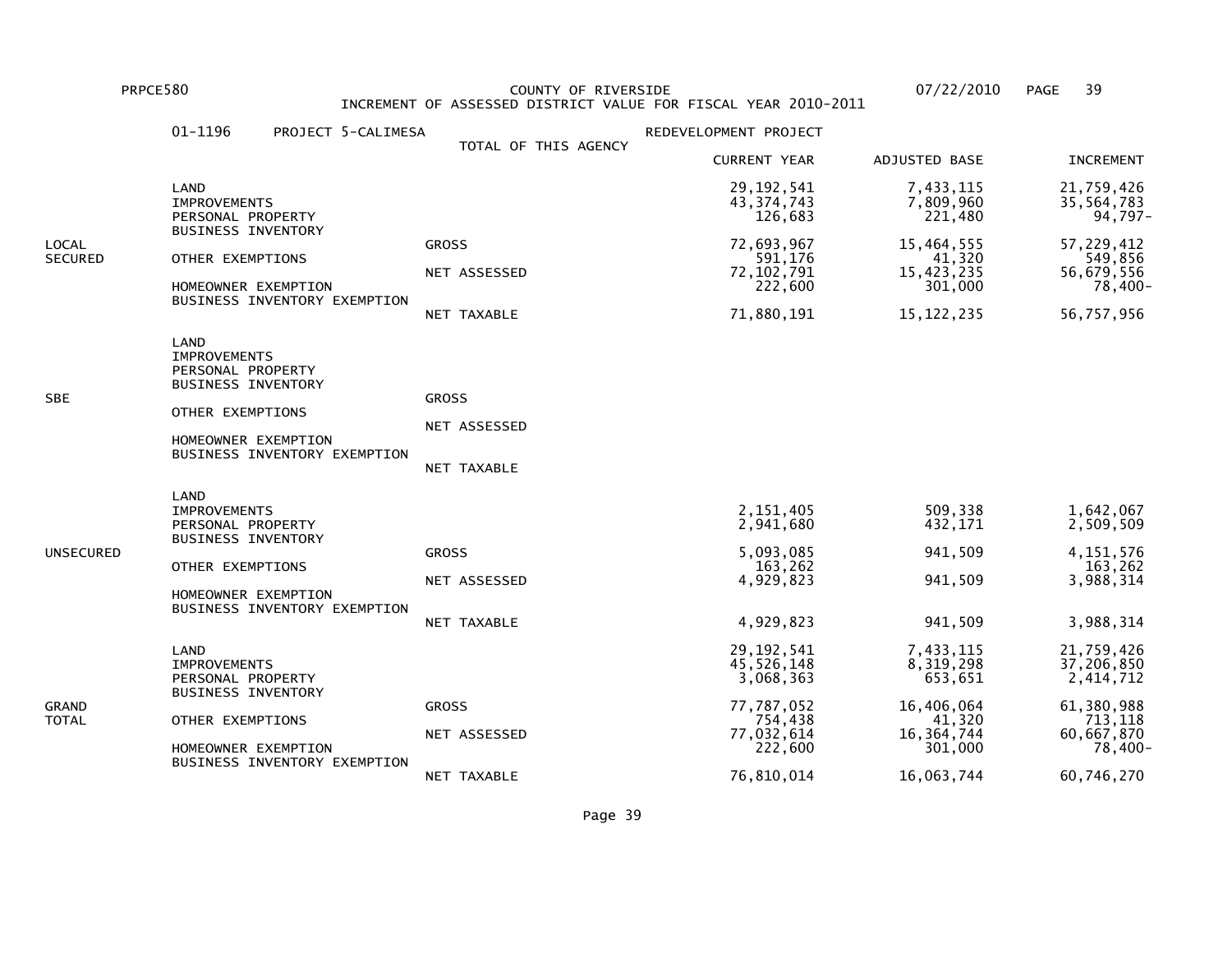PRPCE580 COUNTY OF RIVERSIDE 07/22/2010 PAGE 40 INCREMENT OF ASSESSED DISTRICT VALUE FOR FISCAL YEAR 2010-2011

|                | 01-1197<br>PROJECT 5-MEAD VALLEY 1987                                                                                                                    | TOTAL OF THIS AGENCY                        | REDEVELOPMENT PROJECT                                       |                               |                                                             |
|----------------|----------------------------------------------------------------------------------------------------------------------------------------------------------|---------------------------------------------|-------------------------------------------------------------|-------------------------------|-------------------------------------------------------------|
|                |                                                                                                                                                          |                                             | <b>CURRENT YEAR</b>                                         | ADJUSTED BASE                 | <b>INCREMENT</b>                                            |
|                | LAND<br><b>IMPROVEMENTS</b><br>PERSONAL PROPERTY                                                                                                         |                                             | 10,840,577<br>5,269,932                                     | 1,906,327<br>83,595<br>47,002 | 8,934,250<br>5,186,337<br>47,002-                           |
| LOCAL          | <b>BUSINESS INVENTORY</b>                                                                                                                                | <b>GROSS</b>                                | 16, 110, 509                                                | 2,036,924                     | 14,073,585                                                  |
| <b>SECURED</b> | OTHER EXEMPTIONS<br>HOMEOWNER EXEMPTION                                                                                                                  | NET ASSESSED                                | 16, 110, 509                                                | 2,036,924<br>21,000           | 14,073,585<br>21,000-                                       |
|                | BUSINESS INVENTORY EXEMPTION                                                                                                                             | NET TAXABLE                                 | 16, 110, 509                                                | 2,015,924                     | 14,094,585                                                  |
| SBE            | LAND<br><b>IMPROVEMENTS</b><br>PERSONAL PROPERTY<br><b>BUSINESS INVENTORY</b><br>OTHER EXEMPTIONS<br>HOMEOWNER EXEMPTION<br>BUSINESS INVENTORY EXEMPTION | <b>GROSS</b><br>NET ASSESSED<br>NET TAXABLE |                                                             |                               |                                                             |
| UNSECURED      | LAND<br><b>IMPROVEMENTS</b><br>PERSONAL PROPERTY<br><b>BUSINESS INVENTORY</b><br>OTHER EXEMPTIONS<br>HOMEOWNER EXEMPTION<br>BUSINESS INVENTORY EXEMPTION | <b>GROSS</b><br>NET ASSESSED<br>NET TAXABLE | 1,183,622<br>515,371<br>1,698,993<br>1,698,993<br>1,698,993 |                               | 1,183,622<br>515,371<br>1,698,993<br>1,698,993<br>1,698,993 |
| GRAND<br>TOTAL | LAND<br><b>IMPROVEMENTS</b><br>PERSONAL PROPERTY<br><b>BUSINESS INVENTORY</b>                                                                            |                                             | 10,840,577<br>6,453,554<br>515,371                          | 1,906,327<br>83,595<br>47,002 | 8,934,250<br>6,369,959<br>468,369                           |
|                |                                                                                                                                                          | <b>GROSS</b>                                | 17,809,502                                                  | 2,036,924                     | 15,772,578                                                  |
|                | OTHER EXEMPTIONS<br>HOMEOWNER EXEMPTION<br>BUSINESS INVENTORY EXEMPTION                                                                                  | NET ASSESSED                                | 17,809,502                                                  | 2,036,924<br>21,000           | 15,772,578<br>21,000-                                       |
|                |                                                                                                                                                          | NET TAXABLE                                 | 17,809,502                                                  | 2,015,924                     | 15,793,578                                                  |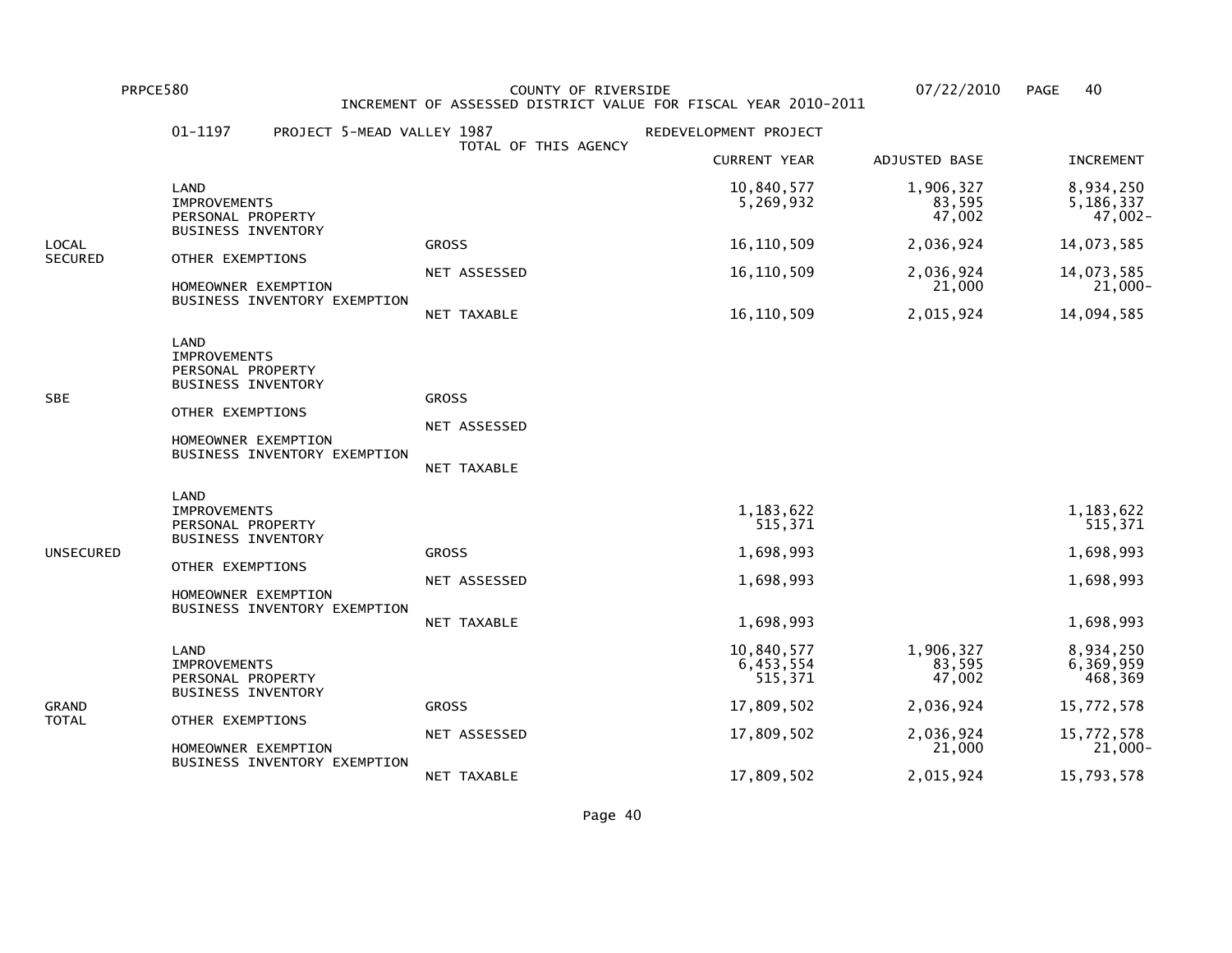PRPCE580 COUNTY OF RIVERSIDE 07/22/2010 PAGE 41 INCREMENT OF ASSESSED DISTRICT VALUE FOR FISCAL YEAR 2010-2011

|                | 01-1198<br>PROJECT 5-1987 AMENDMENT #1                                                                                                                   |                              | REDEVELOPMENT PROJECT                 |                                   |                                           |
|----------------|----------------------------------------------------------------------------------------------------------------------------------------------------------|------------------------------|---------------------------------------|-----------------------------------|-------------------------------------------|
|                |                                                                                                                                                          | TOTAL OF THIS AGENCY         | <b>CURRENT YEAR</b>                   | ADJUSTED BASE                     | <b>INCREMENT</b>                          |
|                | LAND<br><b>IMPROVEMENTS</b><br>PERSONAL PROPERTY                                                                                                         |                              | 60,452,337<br>20,975,678              | 5,473,338<br>1,608,440<br>449,864 | 54, 978, 999<br>19,367,238<br>449,864-    |
| LOCAL          | <b>BUSINESS INVENTORY</b>                                                                                                                                | <b>GROSS</b>                 | 81,428,015                            | 7,531,642                         | 73,896,373                                |
| <b>SECURED</b> | OTHER EXEMPTIONS<br>HOMEOWNER EXEMPTION                                                                                                                  | NET ASSESSED                 | 81,428,015<br>63,000                  | 7,531,642<br>76,655               | 73,896,373<br>$13,655-$                   |
|                | BUSINESS INVENTORY EXEMPTION                                                                                                                             | NET TAXABLE                  | 81, 365, 015                          | 7,454,987                         | 73,910,028                                |
| SBE            | LAND<br><b>IMPROVEMENTS</b><br>PERSONAL PROPERTY<br><b>BUSINESS INVENTORY</b><br>OTHER EXEMPTIONS<br>HOMEOWNER EXEMPTION<br>BUSINESS INVENTORY EXEMPTION | <b>GROSS</b><br>NET ASSESSED |                                       |                                   |                                           |
|                |                                                                                                                                                          | NET TAXABLE                  |                                       |                                   |                                           |
|                | LAND<br><b>IMPROVEMENTS</b><br>PERSONAL PROPERTY<br><b>BUSINESS INVENTORY</b>                                                                            |                              | 778,805<br>1,606,489                  |                                   | 778,805<br>1,606,489                      |
| UNSECURED      | OTHER EXEMPTIONS                                                                                                                                         | <b>GROSS</b>                 | 2,385,294                             |                                   | 2,385,294                                 |
|                | HOMEOWNER EXEMPTION                                                                                                                                      | NET ASSESSED                 | 2,385,294                             |                                   | 2,385,294                                 |
|                | BUSINESS INVENTORY EXEMPTION                                                                                                                             | NET TAXABLE                  | 2,385,294                             |                                   | 2,385,294                                 |
|                | LAND<br><b>IMPROVEMENTS</b><br>PERSONAL PROPERTY                                                                                                         |                              | 60,452,337<br>21,754,483<br>1,606,489 | 5,473,338<br>1,608,440<br>449,864 | 54, 978, 999<br>20, 146, 043<br>1,156,625 |
| GRAND          | <b>BUSINESS INVENTORY</b>                                                                                                                                | <b>GROSS</b>                 | 83, 813, 309                          | 7,531,642                         | 76,281,667                                |
| TOTAL          | OTHER EXEMPTIONS<br>HOMEOWNER EXEMPTION<br>BUSINESS INVENTORY EXEMPTION                                                                                  | NET ASSESSED                 | 83, 813, 309<br>63,000                | 7,531,642<br>76,655               | 76,281,667<br>$13,655-$                   |
|                |                                                                                                                                                          | NET TAXABLE                  | 83,750,309                            | 7,454,987                         | 76, 295, 322                              |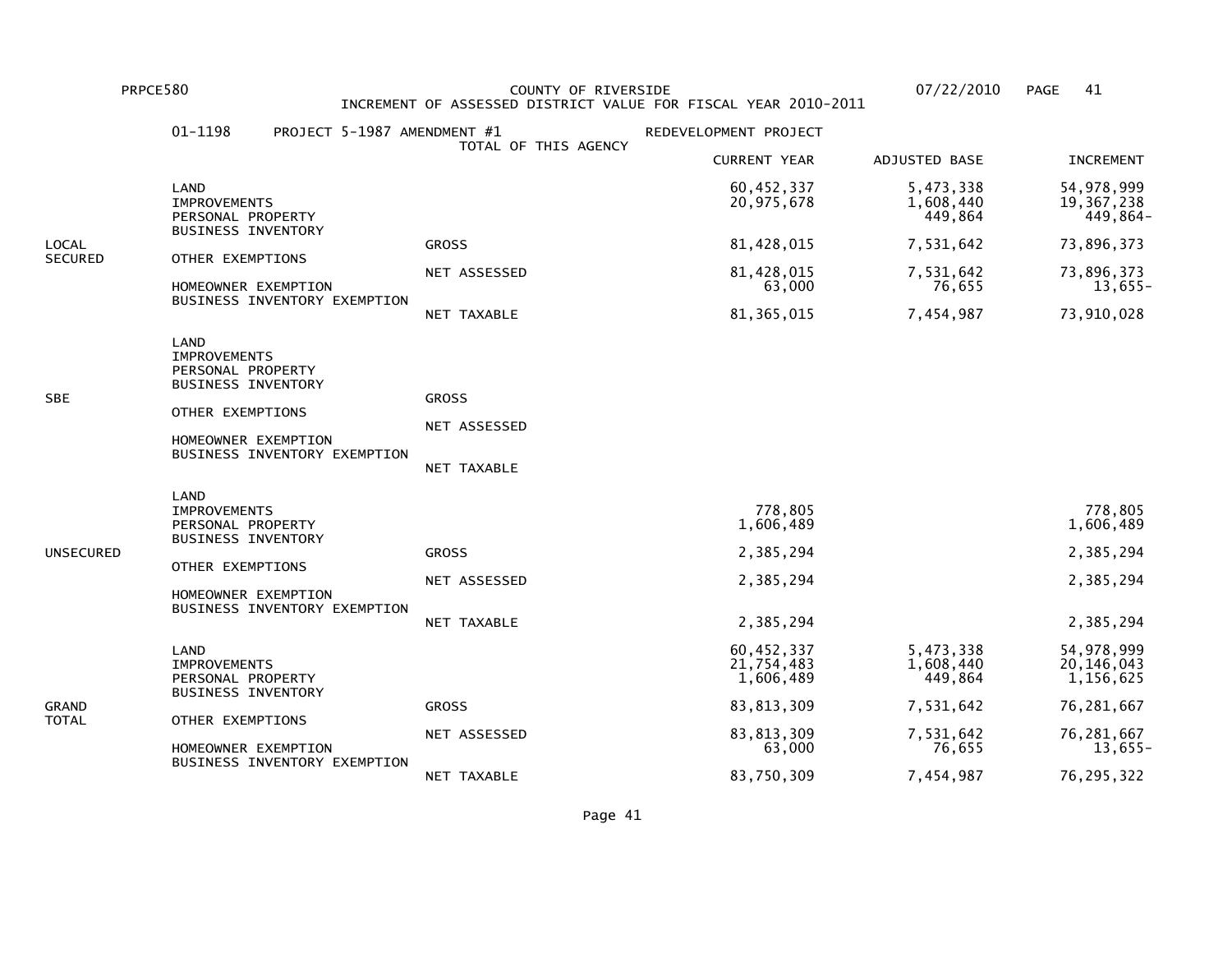PRPCE580 COUNTY OF RIVERSIDE 07/22/2010 PAGE 42 INCREMENT OF ASSESSED DISTRICT VALUE FOR FISCAL YEAR 2010-2011

|                  | 01-1199<br>RDV#2 - 1989 PEDLEY                                                                                                                                  |                                                            | REDEVELOPMENT PROJECT                                                                                          |                                                                                                         |                                                                                                                      |
|------------------|-----------------------------------------------------------------------------------------------------------------------------------------------------------------|------------------------------------------------------------|----------------------------------------------------------------------------------------------------------------|---------------------------------------------------------------------------------------------------------|----------------------------------------------------------------------------------------------------------------------|
|                  |                                                                                                                                                                 | TOTAL OF THIS AGENCY                                       | <b>CURRENT YEAR</b>                                                                                            | ADJUSTED BASE                                                                                           | <b>INCREMENT</b>                                                                                                     |
|                  | LAND<br><b>IMPROVEMENTS</b><br>PERSONAL PROPERTY<br><b>BUSINESS INVENTORY</b>                                                                                   |                                                            | 76, 472, 117<br>113,515,720<br>333,935                                                                         | 19,666,708<br>29,707,374<br>727,558                                                                     | 56,805,409<br>83,808,346<br>393,623-                                                                                 |
| LOCAL<br>SECURED | OTHER EXEMPTIONS<br>HOMEOWNER EXEMPTION<br>BUSINESS INVENTORY EXEMPTION                                                                                         | <b>GROSS</b><br>NET ASSESSED                               | 190, 321, 772<br>281,847<br>190,039,925<br>241,000                                                             | 50, 101, 640<br>148,195<br>49, 953, 445<br>343,000                                                      | 140, 220, 132<br>133,652<br>140,086,480<br>$102,000 -$                                                               |
| SBE              | <b>LAND</b><br><b>IMPROVEMENTS</b><br>PERSONAL PROPERTY<br><b>BUSINESS INVENTORY</b><br>OTHER EXEMPTIONS<br>HOMEOWNER EXEMPTION<br>BUSINESS INVENTORY EXEMPTION | NET TAXABLE<br><b>GROSS</b><br>NET ASSESSED<br>NET TAXABLE | 189,798,925                                                                                                    | 49,610,445                                                                                              | 140, 188, 480                                                                                                        |
| UNSECURED        | LAND<br><b>IMPROVEMENTS</b><br>PERSONAL PROPERTY<br><b>BUSINESS INVENTORY</b><br>OTHER EXEMPTIONS<br>HOMEOWNER EXEMPTION<br>BUSINESS INVENTORY EXEMPTION        | <b>GROSS</b><br>NET ASSESSED<br>NET TAXABLE                | 6,598<br>25, 163, 658<br>14, 361, 193<br>39,531,449<br>39,531,449<br>39,531,449                                | 46,192<br>2,717,469<br>3,855,840<br>6,619,501<br>6,619,501<br>6,619,501                                 | 39,594-<br>22,446,189<br>10,505,353<br>32,911,948<br>32,911,948<br>32,911,948                                        |
| GRAND<br>TOTAL   | LAND<br><b>IMPROVEMENTS</b><br>PERSONAL PROPERTY<br><b>BUSINESS INVENTORY</b><br>OTHER EXEMPTIONS<br>HOMEOWNER EXEMPTION<br>BUSINESS INVENTORY EXEMPTION        | <b>GROSS</b><br>NET ASSESSED<br>NET TAXABLE                | 76,478,715<br>138,679,378<br>14,695,128<br>229,853,221<br>281,847<br>229, 571, 374<br>241,000<br>229, 330, 374 | 19,712,900<br>32,424,843<br>4,583,398<br>56,721,141<br>148,195<br>56, 572, 946<br>343,000<br>56,229,946 | 56,765,815<br>106,254,535<br>10, 111, 730<br>173, 132, 080<br>133,652<br>172,998,428<br>$102,000 -$<br>173, 100, 428 |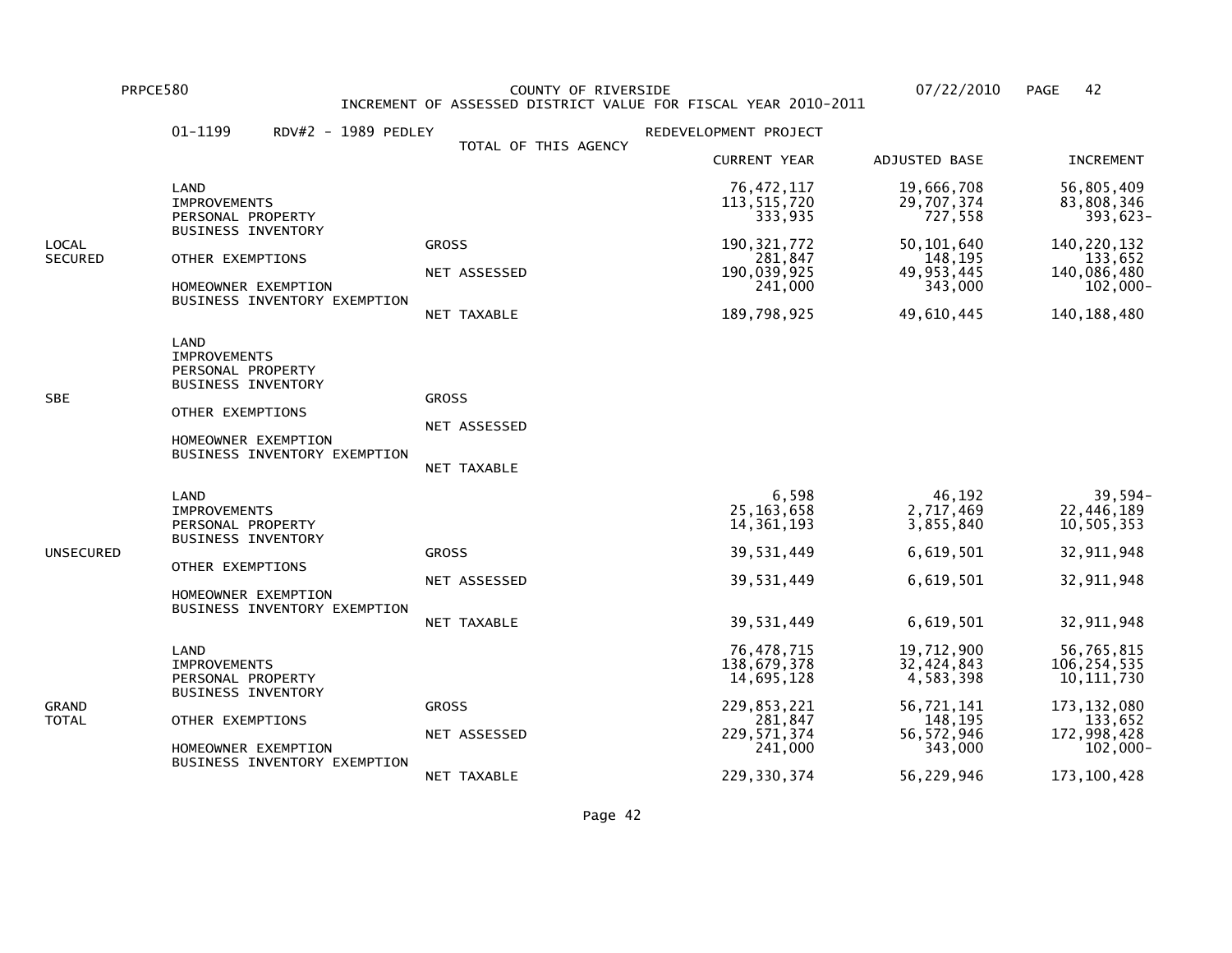| PRPCE580                |                                                                                                                          |                                         | COUNTY OF RIVERSIDE<br>INCREMENT OF ASSESSED DISTRICT VALUE FOR FISCAL YEAR 2010-2011 |                       |               | 43<br><b>PAGE</b> |
|-------------------------|--------------------------------------------------------------------------------------------------------------------------|-----------------------------------------|---------------------------------------------------------------------------------------|-----------------------|---------------|-------------------|
|                         | $01 - 1200$                                                                                                              | AIRPORTS-1988 DESERT CENTER             |                                                                                       | REDEVELOPMENT PROJECT |               |                   |
|                         |                                                                                                                          |                                         | TOTAL OF THIS AGENCY                                                                  | <b>CURRENT YEAR</b>   | ADJUSTED BASE | <b>INCREMENT</b>  |
|                         | LAND<br><b>IMPROVEMENTS</b><br>PERSONAL PROPERTY<br><b>BUSINESS INVENTORY</b>                                            |                                         |                                                                                       | 34,916                |               | 34,916            |
| <b>LOCAL</b><br>SECURED | OTHER EXEMPTIONS                                                                                                         |                                         | <b>GROSS</b>                                                                          | 34,916                |               | 34,916            |
|                         | HOMEOWNER EXEMPTION                                                                                                      |                                         | NET ASSESSED                                                                          | 34,916                |               | 34,916            |
|                         |                                                                                                                          | BUSINESS INVENTORY EXEMPTION            | NET TAXABLE                                                                           | 34,916                |               | 34,916            |
| <b>SBE</b>              | LAND<br><b>IMPROVEMENTS</b><br>PERSONAL PROPERTY<br>BUSINESS INVENTORY<br>OTHER EXEMPTIONS<br>HOMEOWNER EXEMPTION        | BUSINESS INVENTORY EXEMPTION            | <b>GROSS</b><br>NET ASSESSED<br>NET TAXABLE                                           |                       |               |                   |
| <b>UNSECURED</b>        | LAND<br><b>IMPROVEMENTS</b><br>PERSONAL PROPERTY<br><b>BUSINESS INVENTORY</b><br>OTHER EXEMPTIONS<br>HOMEOWNER EXEMPTION | BUSINESS INVENTORY EXEMPTION            | <b>GROSS</b><br>NET ASSESSED<br>NET TAXABLE                                           |                       |               |                   |
|                         | LAND<br>IMPROVEMENTS<br>PERSONAL PROPERTY                                                                                |                                         |                                                                                       | 34,916                |               | 34,916            |
| <b>GRAND</b>            | <b>BUSINESS INVENTORY</b>                                                                                                |                                         | <b>GROSS</b>                                                                          | 34,916                |               | 34,916            |
| <b>TOTAL</b>            |                                                                                                                          | OTHER EXEMPTIONS<br>HOMEOWNER EXEMPTION | NET ASSESSED                                                                          | 34,916                |               | 34,916            |
|                         |                                                                                                                          | BUSINESS INVENTORY EXEMPTION            | NET TAXABLE                                                                           | 34,916                |               | 34,916            |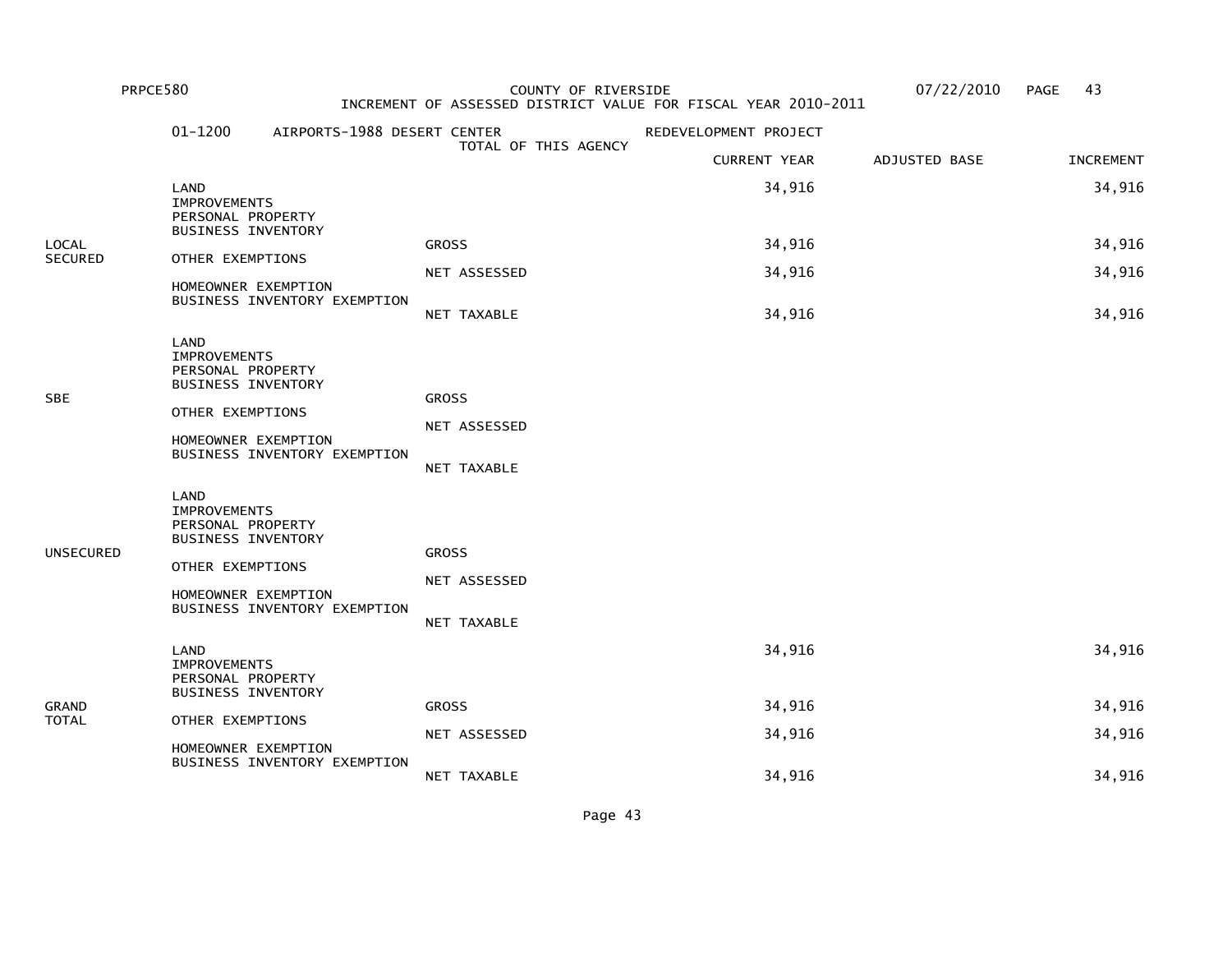PRPCE580 COUNTY OF RIVERSIDE 07/22/2010 PAGE 44 INCREMENT OF ASSESSED DISTRICT VALUE FOR FISCAL YEAR 2010-2011

|                | $01 - 1201$                                                                                                              | AIRPORTS-1988 HEMET RYAN     | TOTAL OF THIS AGENCY                        | REDEVELOPMENT PROJECT                |                                   |                                      |
|----------------|--------------------------------------------------------------------------------------------------------------------------|------------------------------|---------------------------------------------|--------------------------------------|-----------------------------------|--------------------------------------|
|                |                                                                                                                          |                              |                                             | <b>CURRENT YEAR</b>                  | ADJUSTED BASE                     | <b>INCREMENT</b>                     |
|                | LAND<br><b>IMPROVEMENTS</b><br>PERSONAL PROPERTY<br>BUSINESS INVENTORY                                                   |                              |                                             | 1,704,895<br>7,272,147               | 389,825<br>2,403,278              | 1,315,070<br>4,868,869               |
| LOCAL          |                                                                                                                          |                              | <b>GROSS</b>                                | 8,977,042                            | 2,793,103                         | 6,183,939                            |
| <b>SECURED</b> | OTHER EXEMPTIONS<br>HOMEOWNER EXEMPTION                                                                                  | BUSINESS INVENTORY EXEMPTION | NET ASSESSED                                | 8,977,042                            | 2,793,103                         | 6,183,939                            |
|                |                                                                                                                          |                              | NET TAXABLE                                 | 8,977,042                            | 2,793,103                         | 6,183,939                            |
| SBE            | LAND<br><b>IMPROVEMENTS</b><br>PERSONAL PROPERTY<br><b>BUSINESS INVENTORY</b><br>OTHER EXEMPTIONS<br>HOMEOWNER EXEMPTION | BUSINESS INVENTORY EXEMPTION | <b>GROSS</b><br>NET ASSESSED<br>NET TAXABLE |                                      |                                   |                                      |
|                | LAND<br><b>IMPROVEMENTS</b><br>PERSONAL PROPERTY<br><b>BUSINESS INVENTORY</b>                                            |                              |                                             | 9,539,322<br>8,800,457               | 2,817<br>143,243<br>6,515,730     | $2,817-$<br>9,396,079<br>2,284,727   |
| UNSECURED      | OTHER EXEMPTIONS                                                                                                         |                              | <b>GROSS</b>                                | 18,339,779                           | 6,661,790                         | 11,677,989                           |
|                | HOMEOWNER EXEMPTION                                                                                                      | BUSINESS INVENTORY EXEMPTION | NET ASSESSED                                | 18,339,779                           | 6,661,790                         | 11,677,989                           |
|                |                                                                                                                          |                              | NET TAXABLE                                 | 18,339,779                           | 6,661,790                         | 11,677,989                           |
|                | LAND<br><b>IMPROVEMENTS</b><br>PERSONAL PROPERTY<br><b>BUSINESS INVENTORY</b>                                            |                              |                                             | 1,704,895<br>16,811,469<br>8,800,457 | 392,642<br>2,546,521<br>6,515,730 | 1,312,253<br>14,264,948<br>2,284,727 |
| GRAND          | OTHER EXEMPTIONS                                                                                                         |                              | <b>GROSS</b>                                | 27,316,821                           | 9,454,893                         | 17,861,928                           |
| TOTAL          | HOMEOWNER EXEMPTION                                                                                                      | BUSINESS INVENTORY EXEMPTION | NET ASSESSED                                | 27, 316, 821                         | 9,454,893                         | 17,861,928                           |
|                |                                                                                                                          |                              | NET TAXABLE                                 | 27,316,821                           | 9,454,893                         | 17,861,928                           |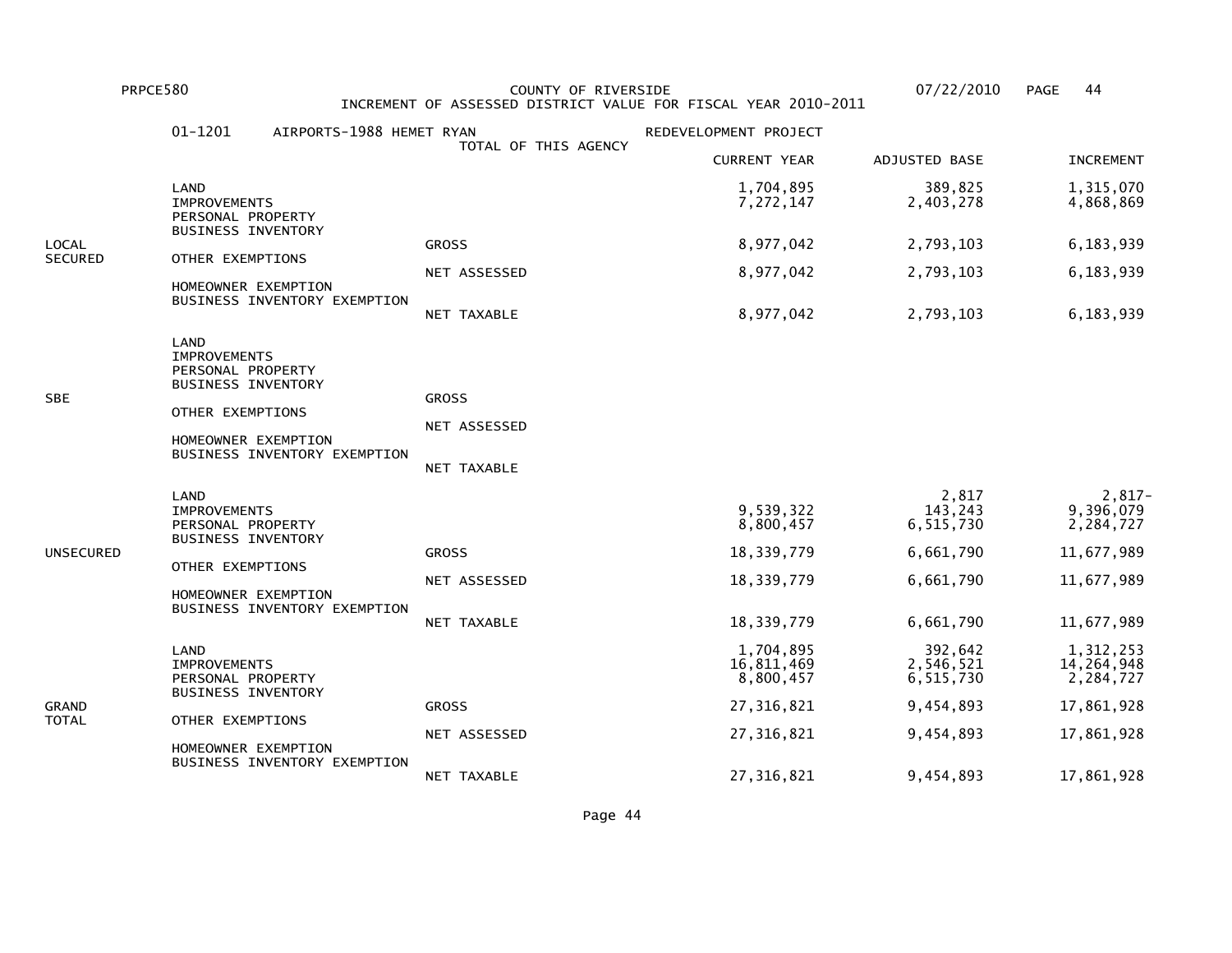## PRPCE580 COUNTY OF RIVERSIDE 07/22/2010 PAGE 45 INCREMENT OF ASSESSED DISTRICT VALUE FOR FISCAL YEAR 2010-2011

|                | $01 - 1202$                                                                                       | AIRPORTS-1988 FRENCH VALLEY                         |                                             | REDEVELOPMENT PROJECT                |               |                                      |
|----------------|---------------------------------------------------------------------------------------------------|-----------------------------------------------------|---------------------------------------------|--------------------------------------|---------------|--------------------------------------|
|                |                                                                                                   |                                                     | TOTAL OF THIS AGENCY                        | <b>CURRENT YEAR</b>                  | ADJUSTED BASE | <b>INCREMENT</b>                     |
|                | LAND<br><b>IMPROVEMENTS</b><br>PERSONAL PROPERTY<br><b>BUSINESS INVENTORY</b>                     |                                                     |                                             | 3,296,847<br>19,455,833              |               | 3,296,847<br>19,455,833              |
| LOCAL          |                                                                                                   |                                                     | <b>GROSS</b>                                | 22,752,680                           |               | 22,752,680                           |
| <b>SECURED</b> | OTHER EXEMPTIONS                                                                                  | HOMEOWNER EXEMPTION                                 | NET ASSESSED                                | 22,752,680                           |               | 22,752,680                           |
|                |                                                                                                   | BUSINESS INVENTORY EXEMPTION                        | NET TAXABLE                                 | 22,752,680                           |               | 22,752,680                           |
| SBE            | LAND<br><b>IMPROVEMENTS</b><br>PERSONAL PROPERTY<br><b>BUSINESS INVENTORY</b><br>OTHER EXEMPTIONS | HOMEOWNER EXEMPTION<br>BUSINESS INVENTORY EXEMPTION | <b>GROSS</b><br>NET ASSESSED<br>NET TAXABLE |                                      |               |                                      |
|                | LAND<br><b>IMPROVEMENTS</b><br>PERSONAL PROPERTY<br><b>BUSINESS INVENTORY</b>                     |                                                     |                                             | 23,484<br>1,755,890                  |               | 23,484<br>1,755,890                  |
| UNSECURED      |                                                                                                   |                                                     | <b>GROSS</b>                                | 1,779,374                            |               | 1,779,374                            |
|                | OTHER EXEMPTIONS                                                                                  | HOMEOWNER EXEMPTION                                 | NET ASSESSED                                | 1,779,374                            |               | 1,779,374                            |
|                |                                                                                                   | BUSINESS INVENTORY EXEMPTION                        | NET TAXABLE                                 | 1,779,374                            |               | 1,779,374                            |
|                | LAND<br><b>IMPROVEMENTS</b><br>PERSONAL PROPERTY<br><b>BUSINESS INVENTORY</b>                     |                                                     |                                             | 3,296,847<br>19,479,317<br>1,755,890 |               | 3,296,847<br>19,479,317<br>1,755,890 |
| GRAND          | OTHER EXEMPTIONS                                                                                  |                                                     | <b>GROSS</b>                                | 24,532,054                           |               | 24,532,054                           |
| TOTAL          |                                                                                                   | HOMEOWNER EXEMPTION<br>BUSINESS INVENTORY EXEMPTION | NET ASSESSED                                | 24,532,054                           |               | 24,532,054                           |
|                |                                                                                                   |                                                     | NET TAXABLE                                 | 24,532,054                           |               | 24,532,054                           |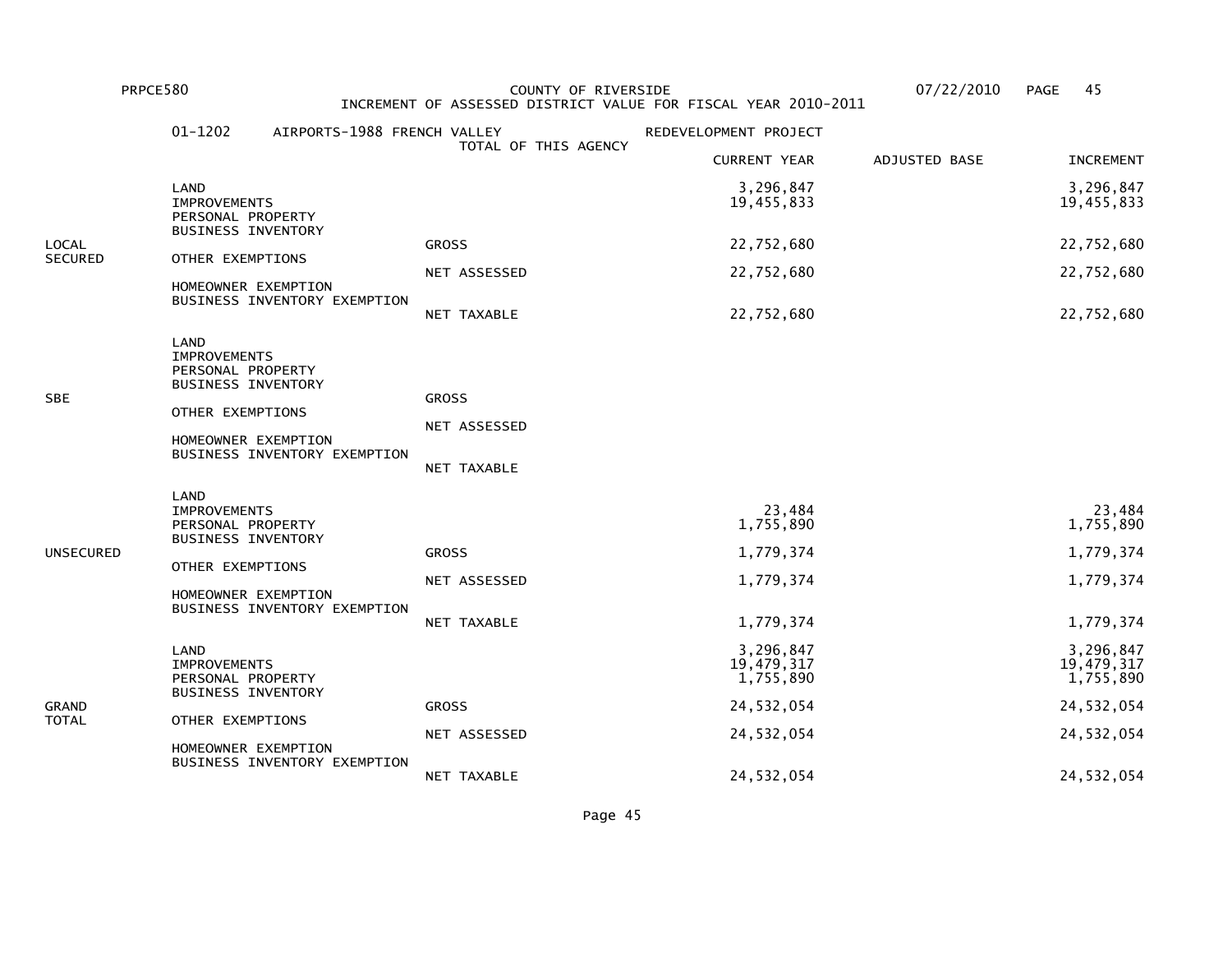PRPCE580 COUNTY OF RIVERSIDE 07/22/2010 PAGE 46 INCREMENT OF ASSESSED DISTRICT VALUE FOR FISCAL YEAR 2010-2011

|                         | 01-1203<br>AIRPORTS-1988 BLYTHE                                                                                                                          |                                             | REDEVELOPMENT PROJECT                                       |                                                           |                                                       |
|-------------------------|----------------------------------------------------------------------------------------------------------------------------------------------------------|---------------------------------------------|-------------------------------------------------------------|-----------------------------------------------------------|-------------------------------------------------------|
|                         |                                                                                                                                                          | TOTAL OF THIS AGENCY                        | <b>CURRENT YEAR</b>                                         | ADJUSTED BASE                                             | <b>INCREMENT</b>                                      |
|                         | LAND<br><b>IMPROVEMENTS</b><br>PERSONAL PROPERTY<br><b>BUSINESS INVENTORY</b>                                                                            |                                             | 340,464<br>7,803,578                                        | 202,033                                                   | 138,431<br>7,803,578                                  |
| LOCAL<br><b>SECURED</b> | OTHER EXEMPTIONS                                                                                                                                         | <b>GROSS</b>                                | 8,144,042                                                   | 202,033                                                   | 7,942,009                                             |
|                         | HOMEOWNER EXEMPTION<br>BUSINESS INVENTORY EXEMPTION                                                                                                      | NET ASSESSED                                | 8,144,042                                                   | 202,033                                                   | 7,942,009                                             |
|                         |                                                                                                                                                          | NET TAXABLE                                 | 8,144,042                                                   | 202,033                                                   | 7,942,009                                             |
| SBE                     | LAND<br><b>IMPROVEMENTS</b><br>PERSONAL PROPERTY<br><b>BUSINESS INVENTORY</b><br>OTHER EXEMPTIONS<br>HOMEOWNER EXEMPTION<br>BUSINESS INVENTORY EXEMPTION | <b>GROSS</b><br>NET ASSESSED<br>NET TAXABLE |                                                             |                                                           |                                                       |
| UNSECURED               | LAND<br><b>IMPROVEMENTS</b><br>PERSONAL PROPERTY<br><b>BUSINESS INVENTORY</b><br>OTHER EXEMPTIONS<br>HOMEOWNER EXEMPTION<br>BUSINESS INVENTORY EXEMPTION | <b>GROSS</b><br>NET ASSESSED<br>NET TAXABLE | 102,710<br>1,270,898<br>1,373,608<br>1,373,608<br>1,373,608 | 723,288<br>290,904<br>1,014,192<br>1,014,192<br>1,014,192 | 620, 578-<br>979,994<br>359,416<br>359,416<br>359,416 |
|                         | LAND<br><b>IMPROVEMENTS</b><br>PERSONAL PROPERTY<br><b>BUSINESS INVENTORY</b>                                                                            |                                             | 340,464<br>7,906,288<br>1,270,898                           | 202,033<br>723,288<br>290,904                             | 138,431<br>7,183,000<br>979,994                       |
| GRAND                   | OTHER EXEMPTIONS                                                                                                                                         | <b>GROSS</b>                                | 9,517,650                                                   | 1,216,225                                                 | 8,301,425                                             |
| TOTAL                   | HOMEOWNER EXEMPTION<br>BUSINESS INVENTORY EXEMPTION                                                                                                      | NET ASSESSED                                | 9,517,650                                                   | 1,216,225                                                 | 8,301,425                                             |
|                         |                                                                                                                                                          | NET TAXABLE                                 | 9,517,650                                                   | 1,216,225                                                 | 8,301,425                                             |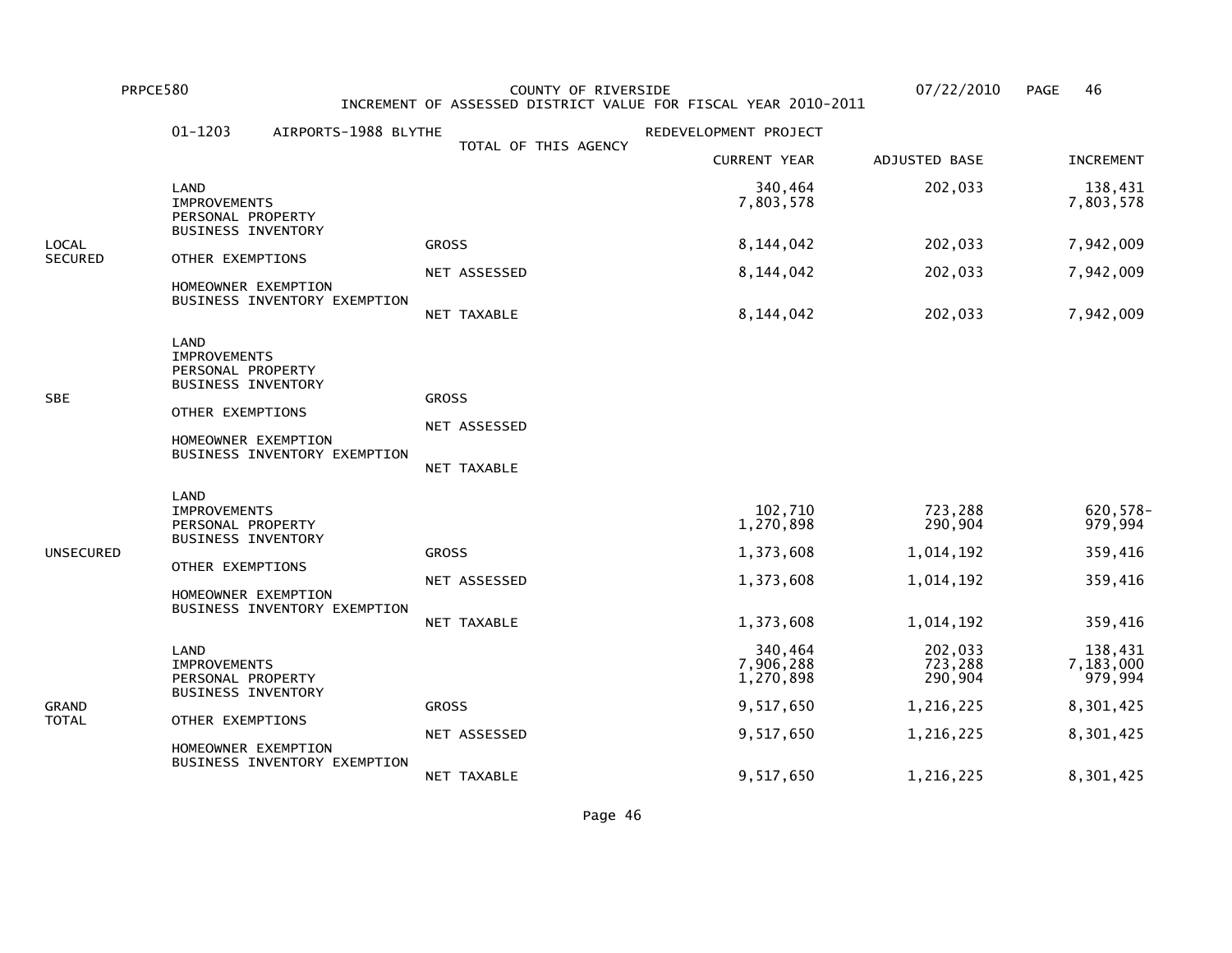PRPCE580 COUNTY OF RIVERSIDE 07/22/2010 PAGE 47 INCREMENT OF ASSESSED DISTRICT VALUE FOR FISCAL YEAR 2010-2011

|                | 01-1204<br>AIRPORTS 1988 FLABOB                                                                                                                          |                                             | REDEVELOPMENT PROJECT                                        |                                                             |                                                                      |
|----------------|----------------------------------------------------------------------------------------------------------------------------------------------------------|---------------------------------------------|--------------------------------------------------------------|-------------------------------------------------------------|----------------------------------------------------------------------|
|                |                                                                                                                                                          | TOTAL OF THIS AGENCY                        | <b>CURRENT YEAR</b>                                          | ADJUSTED BASE                                               | <b>INCREMENT</b>                                                     |
|                | LAND<br><b>IMPROVEMENTS</b><br>PERSONAL PROPERTY                                                                                                         |                                             | 3,455,154<br>1,635,017<br>2,200                              | 64,760<br>452,792                                           | 3,390,394<br>1, 182, 225<br>2,200                                    |
| LOCAL          | <b>BUSINESS INVENTORY</b>                                                                                                                                | <b>GROSS</b>                                | 5,092,371                                                    | 517,552                                                     | 4,574,819                                                            |
| <b>SECURED</b> | OTHER EXEMPTIONS<br>HOMEOWNER EXEMPTION                                                                                                                  | NET ASSESSED                                | 5,092,371<br>14,000                                          | 517,552                                                     | 4,574,819<br>14,000                                                  |
|                | BUSINESS INVENTORY EXEMPTION                                                                                                                             | NET TAXABLE                                 | 5,078,371                                                    | 517,552                                                     | 4,560,819                                                            |
| SBE            | LAND<br><b>IMPROVEMENTS</b><br>PERSONAL PROPERTY<br><b>BUSINESS INVENTORY</b><br>OTHER EXEMPTIONS<br>HOMEOWNER EXEMPTION<br>BUSINESS INVENTORY EXEMPTION | <b>GROSS</b><br>NET ASSESSED<br>NET TAXABLE |                                                              |                                                             |                                                                      |
| UNSECURED      | LAND<br><b>IMPROVEMENTS</b><br>PERSONAL PROPERTY<br><b>BUSINESS INVENTORY</b><br>OTHER EXEMPTIONS<br>HOMEOWNER EXEMPTION<br>BUSINESS INVENTORY EXEMPTION | <b>GROSS</b><br>NET ASSESSED<br>NET TAXABLE | 120,000<br>139,285<br>259,285<br>3,218<br>256,067<br>256,067 | 1,327<br>79,039<br>165,084<br>245,450<br>245,450<br>245,450 | 1,327-<br>40,961<br>$25,799-$<br>13,835<br>3,218<br>10,617<br>10,617 |
| GRAND<br>TOTAL | LAND<br><b>IMPROVEMENTS</b><br>PERSONAL PROPERTY<br><b>BUSINESS INVENTORY</b><br>OTHER EXEMPTIONS                                                        | <b>GROSS</b>                                | 3,455,154<br>1,755,017<br>141,485<br>5,351,656<br>3,218      | 66,087<br>531,831<br>165,084<br>763,002                     | 3,389,067<br>1,223,186<br>$23,599-$<br>4,588,654<br>3,218            |
|                | HOMEOWNER EXEMPTION<br>BUSINESS INVENTORY EXEMPTION                                                                                                      | NET ASSESSED<br>NET TAXABLE                 | 5,348,438<br>14,000<br>5,334,438                             | 763,002<br>763,002                                          | 4,585,436<br>14,000<br>4,571,436                                     |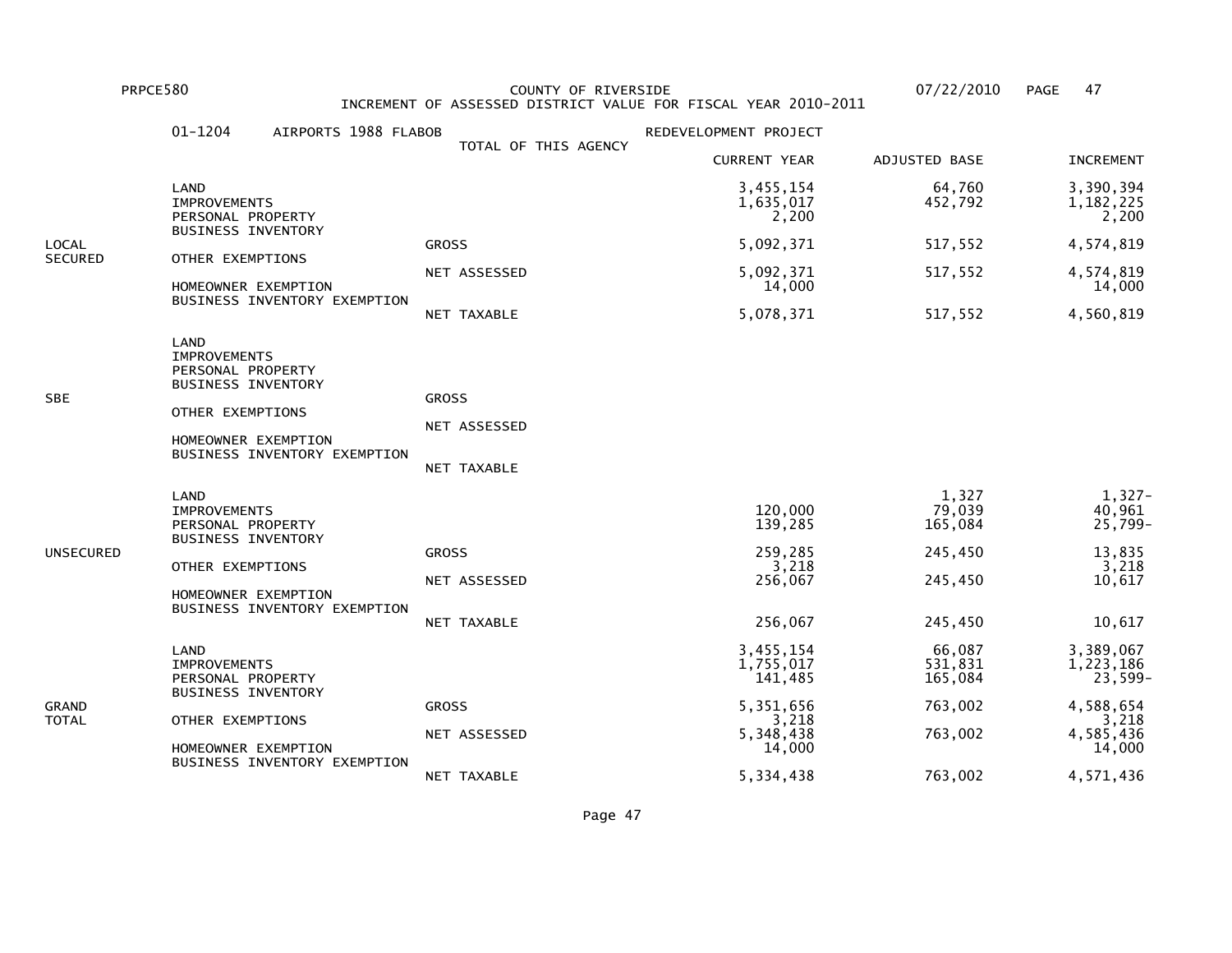PRPCE580 COUNTY OF RIVERSIDE 07/22/2010 PAGE 48 INCREMENT OF ASSESSED DISTRICT VALUE FOR FISCAL YEAR 2010-2011

|                         | $01 - 1205$<br>Lakeview/Nuevo I-215 AMDIA                                                            | TOTAL OF THIS AGENCY                        | REDEVELOPMENT PROJECT                                                 |                                                                     |                                                   |
|-------------------------|------------------------------------------------------------------------------------------------------|---------------------------------------------|-----------------------------------------------------------------------|---------------------------------------------------------------------|---------------------------------------------------|
|                         |                                                                                                      |                                             | <b>CURRENT YEAR</b>                                                   | ADJUSTED BASE                                                       | <b>INCREMENT</b>                                  |
|                         | LAND<br><b>IMPROVEMENTS</b><br>PERSONAL PROPERTY                                                     |                                             | 97,468,230<br>196, 268, 709<br>89,899                                 | 104,686,582<br>188,443,610<br>55,924                                | 7,218,352-<br>7,825,099<br>33,975                 |
| LOCAL<br><b>SECURED</b> | <b>BUSINESS INVENTORY</b><br>OTHER EXEMPTIONS<br>HOMEOWNER EXEMPTION<br>BUSINESS INVENTORY EXEMPTION | <b>GROSS</b><br>NET ASSESSED<br>NET TAXABLE | 293,826,838<br>666,537<br>293, 160, 301<br>6,833,400<br>286, 326, 901 | 293, 186, 116<br>481,760<br>292,704,356<br>6,827,800<br>285,876,556 | 640,722<br>184,777<br>455,945<br>5,600<br>450,345 |
|                         | LAND<br><b>IMPROVEMENTS</b><br>PERSONAL PROPERTY<br><b>BUSINESS INVENTORY</b>                        |                                             |                                                                       | 39,303                                                              | $39,303-$                                         |
| SBE                     |                                                                                                      | <b>GROSS</b>                                |                                                                       | 39,303                                                              | 39,303-                                           |
|                         | OTHER EXEMPTIONS<br>HOMEOWNER EXEMPTION                                                              | NET ASSESSED                                |                                                                       | 39,303                                                              | 39,303-                                           |
|                         | BUSINESS INVENTORY EXEMPTION                                                                         | NET TAXABLE                                 |                                                                       | 39,303                                                              | 39,303-                                           |
|                         | LAND<br><b>IMPROVEMENTS</b><br>PERSONAL PROPERTY<br><b>BUSINESS INVENTORY</b>                        |                                             | 598,486<br>2,609,586                                                  | 269,158<br>1,025,651                                                | 329,328<br>1,583,935                              |
| UNSECURED               | OTHER EXEMPTIONS                                                                                     | <b>GROSS</b>                                | 3,208,072                                                             | 1,294,809                                                           | 1,913,263                                         |
|                         | HOMEOWNER EXEMPTION<br>BUSINESS INVENTORY EXEMPTION                                                  | NET ASSESSED                                | 3,208,072                                                             | 1,294,809                                                           | 1,913,263                                         |
|                         |                                                                                                      | NET TAXABLE                                 | 3,208,072                                                             | 1,294,809                                                           | 1,913,263                                         |
| GRAND<br>TOTAL          | LAND<br><b>IMPROVEMENTS</b><br>PERSONAL PROPERTY<br><b>BUSINESS INVENTORY</b>                        |                                             | 97,468,230<br>196,867,195<br>2,699,485                                | 104,725,885<br>188,712,768<br>1,081,575                             | 7,257,655-<br>8,154,427<br>1,617,910              |
|                         | OTHER EXEMPTIONS                                                                                     | <b>GROSS</b>                                | 297,034,910<br>666,537                                                | 294,520,228<br>481,760                                              | 2,514,682<br>184,777                              |
|                         | HOMEOWNER EXEMPTION                                                                                  | NET ASSESSED                                | 296, 368, 373<br>6,833,400                                            | 294,038,468<br>6,827,800                                            | 2,329,905<br>5,600                                |
|                         | BUSINESS INVENTORY EXEMPTION                                                                         | NET TAXABLE                                 | 289, 534, 973                                                         | 287, 210, 668                                                       | 2,324,305                                         |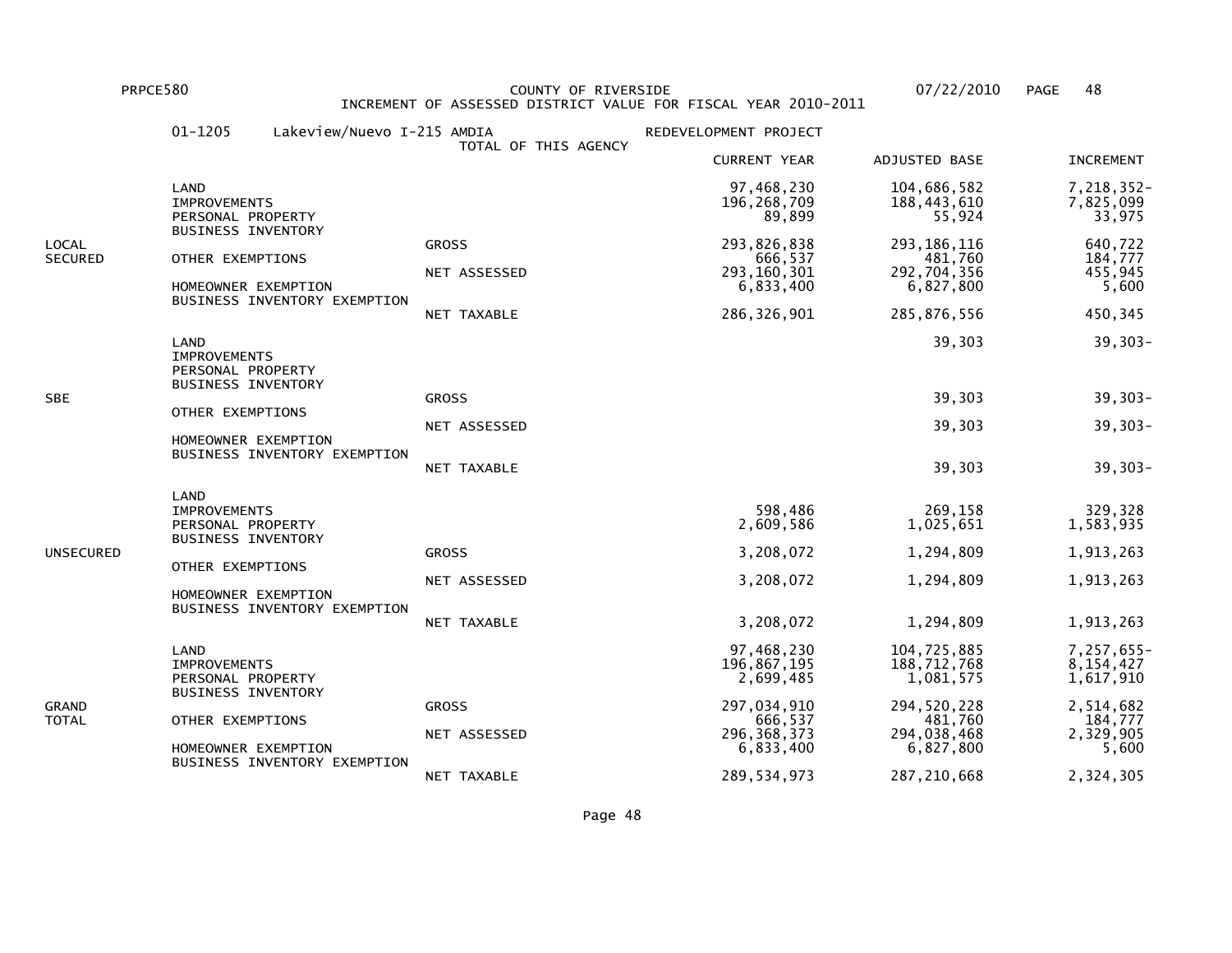PRPCE580 COUNTY OF RIVERSIDE 07/22/2010 PAGE 49 INCREMENT OF ASSESSED DISTRICT VALUE FOR FISCAL YEAR 2010-2011

|                         | 01-1206<br>SUN CITY/QUAIL VL AB1290                                                                  | TOTAL OF THIS AGENCY                        | REDEVELOPMENT PROJECT                                                    |                                                                        |                                                                 |
|-------------------------|------------------------------------------------------------------------------------------------------|---------------------------------------------|--------------------------------------------------------------------------|------------------------------------------------------------------------|-----------------------------------------------------------------|
|                         |                                                                                                      |                                             | <b>CURRENT YEAR</b>                                                      | ADJUSTED BASE                                                          | <b>INCREMENT</b>                                                |
|                         | LAND<br><b>IMPROVEMENTS</b><br>PERSONAL PROPERTY                                                     |                                             | 189,266,086<br>195, 590, 754<br>1,403,507                                | 164, 361, 559<br>193,061,462<br>2,071,085                              | 24,904,527<br>2,529,292<br>667,578-                             |
| LOCAL<br><b>SECURED</b> | <b>BUSINESS INVENTORY</b><br>OTHER EXEMPTIONS<br>HOMEOWNER EXEMPTION<br>BUSINESS INVENTORY EXEMPTION | <b>GROSS</b><br>NET ASSESSED<br>NET TAXABLE | 386, 260, 347<br>23,400,026<br>362,860,321<br>4,705,754<br>358, 154, 567 | 359,494,106<br>21,622,139<br>337,871,967<br>4,672,945<br>333, 199, 022 | 26,766,241<br>1,777,887<br>24,988,354<br>32,809<br>24, 955, 545 |
|                         | LAND<br><b>IMPROVEMENTS</b><br>PERSONAL PROPERTY<br><b>BUSINESS INVENTORY</b>                        |                                             |                                                                          | 12,364<br>10,265<br>5,358                                              | 12,364-<br>$10,265-$<br>$5,358-$                                |
| <b>SBE</b>              | OTHER EXEMPTIONS                                                                                     | <b>GROSS</b>                                |                                                                          | 27,987                                                                 | 27,987-                                                         |
|                         | HOMEOWNER EXEMPTION                                                                                  | NET ASSESSED                                |                                                                          | 27,987                                                                 | 27,987-                                                         |
|                         | BUSINESS INVENTORY EXEMPTION                                                                         | NET TAXABLE                                 |                                                                          | 27,987                                                                 | 27,987-                                                         |
|                         | LAND<br><b>IMPROVEMENTS</b><br>PERSONAL PROPERTY<br><b>BUSINESS INVENTORY</b>                        |                                             | 5,340,494<br>5,593,444                                                   | 10,668<br>3,860,233<br>5,448,002                                       | $10,668-$<br>1,480,261<br>145,442                               |
| UNSECURED               | OTHER EXEMPTIONS                                                                                     | <b>GROSS</b>                                | 10,933,938                                                               | 9,318,903<br>100,077                                                   | 1,615,035<br>18,077-                                            |
|                         | HOMEOWNER EXEMPTION                                                                                  | NET ASSESSED                                | 82,000<br>10,851,938                                                     | 9,218,826                                                              | 1,633,112                                                       |
|                         | BUSINESS INVENTORY EXEMPTION                                                                         | NET TAXABLE                                 | 10,851,938                                                               | 9,218,826                                                              | 1,633,112                                                       |
| GRAND<br>TOTAL          | LAND<br><b>IMPROVEMENTS</b><br>PERSONAL PROPERTY<br><b>BUSINESS INVENTORY</b>                        |                                             | 189,266,086<br>200, 931, 248<br>6,996,951                                | 164, 384, 591<br>196,931,960<br>7,524,445                              | 24,881,495<br>3,999,288<br>527,494-                             |
|                         | OTHER EXEMPTIONS                                                                                     | <b>GROSS</b>                                | 397, 194, 285<br>23,482,026                                              | 368,840,996<br>21,722,216                                              | 28, 353, 289<br>1,759,810                                       |
|                         | HOMEOWNER EXEMPTION                                                                                  | NET ASSESSED                                | 373,712,259<br>4,705,754                                                 | 347, 118, 780<br>4,672,945                                             | 26,593,479<br>32,809                                            |
|                         | BUSINESS INVENTORY EXEMPTION                                                                         | NET TAXABLE                                 | 369,006,505                                                              | 342, 445, 835                                                          | 26,560,670                                                      |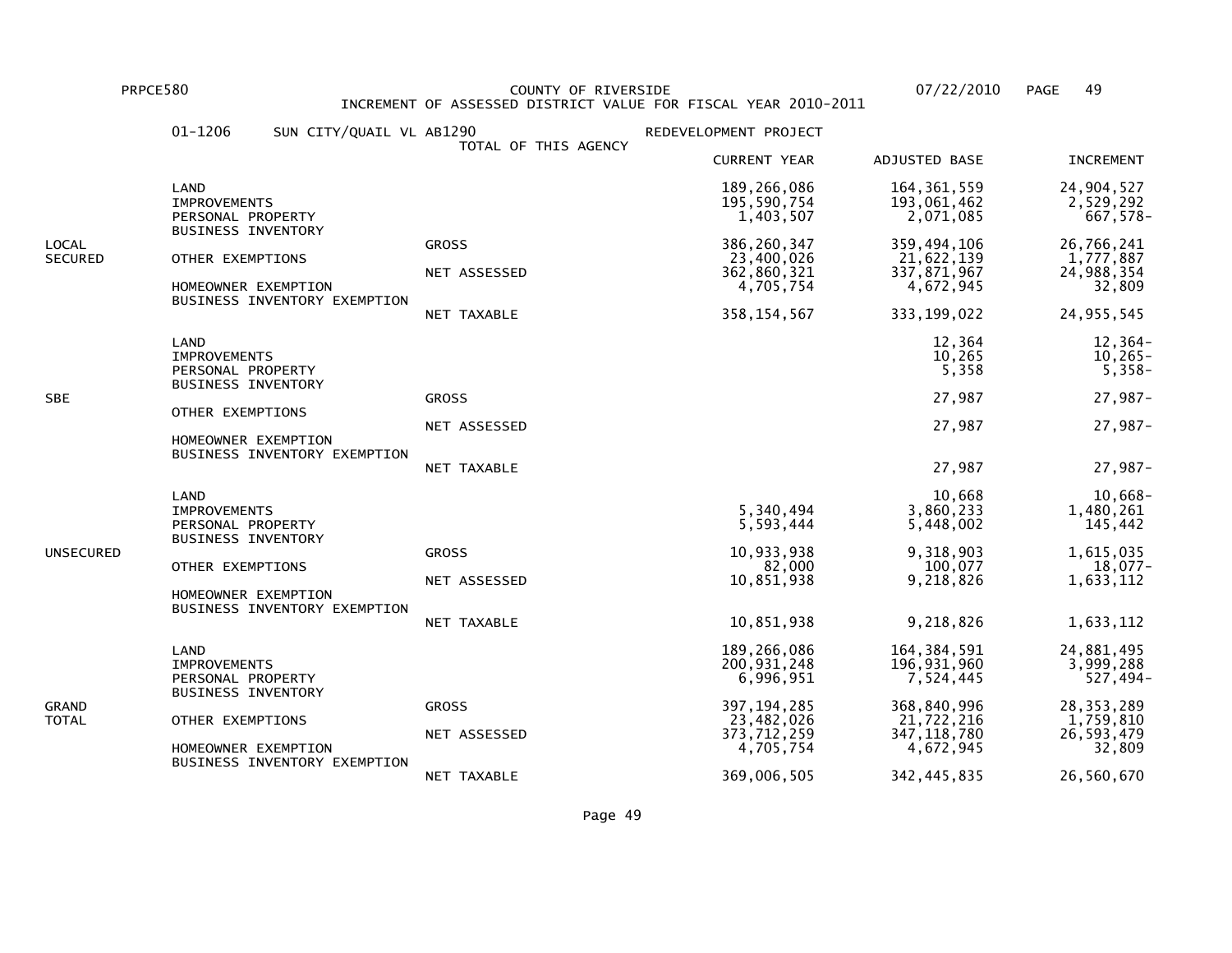PRPCE580 COUNTY OF RIVERSIDE 07/22/2010 PAGE 50 INCREMENT OF ASSESSED DISTRICT VALUE FOR FISCAL YEAR 2010-2011

|                         | $01 - 1300$<br>JURUPA VALLEY RDV AMEND AB1290                                                                                                            | TOTAL OF THIS AGENCY                        | REDEVELOPMENT PROJECT                                                                                                         |                                                                                                                           |                                                                                                                           |
|-------------------------|----------------------------------------------------------------------------------------------------------------------------------------------------------|---------------------------------------------|-------------------------------------------------------------------------------------------------------------------------------|---------------------------------------------------------------------------------------------------------------------------|---------------------------------------------------------------------------------------------------------------------------|
|                         |                                                                                                                                                          |                                             | <b>CURRENT YEAR</b>                                                                                                           | ADJUSTED BASE                                                                                                             | <b>INCREMENT</b>                                                                                                          |
|                         | LAND<br><b>IMPROVEMENTS</b><br>PERSONAL PROPERTY                                                                                                         |                                             | 985, 817, 967<br>1,654,428,683<br>19,232,532                                                                                  | 365, 383, 560<br>491, 163, 060<br>8,750,368                                                                               | 620, 434, 407<br>1, 163, 265, 623<br>10,482,164                                                                           |
| LOCAL<br><b>SECURED</b> | <b>BUSINESS INVENTORY</b><br>OTHER EXEMPTIONS<br>HOMEOWNER EXEMPTION<br>BUSINESS INVENTORY EXEMPTION                                                     | <b>GROSS</b><br>NET ASSESSED<br>NET TAXABLE | 2,659,479,182<br>26, 383, 411<br>2,633,095,771<br>29, 387, 429<br>2,603,708,342                                               | 865,296,988<br>11,914,665<br>853, 382, 323<br>30,366,083<br>823,016,240                                                   | 1,794,182,194<br>14,468,746<br>1,779,713,448<br>$978,654-$<br>1,780,692,102                                               |
| <b>SBE</b>              | LAND<br><b>IMPROVEMENTS</b><br>PERSONAL PROPERTY<br><b>BUSINESS INVENTORY</b><br>OTHER EXEMPTIONS<br>HOMEOWNER EXEMPTION<br>BUSINESS INVENTORY EXEMPTION | <b>GROSS</b><br>NET ASSESSED<br>NET TAXABLE |                                                                                                                               | 125,276<br>94,051<br>53,841<br>273,168<br>273,168<br>273,168                                                              | 125,276-<br>94,051-<br>53,841-<br>273, 168-<br>273, 168-<br>273, 168-                                                     |
| UNSECURED               | LAND<br><b>IMPROVEMENTS</b><br>PERSONAL PROPERTY<br><b>BUSINESS INVENTORY</b><br>OTHER EXEMPTIONS<br>HOMEOWNER EXEMPTION<br>BUSINESS INVENTORY EXEMPTION | <b>GROSS</b><br>NET ASSESSED<br>NET TAXABLE | 5,492<br>63, 287, 190<br>64, 615, 417<br>127,908,099<br>6,564<br>127,901,535<br>127,901,535                                   | 119,144<br>5,355,879<br>11,419,934<br>16,894,957<br>30,714<br>16,864,243<br>16,864,243                                    | 113,652-<br>57,931,311<br>53, 195, 483<br>111,013,142<br>24,150-<br>111,037,292<br>111,037,292                            |
| GRAND<br>TOTAL          | LAND<br><b>IMPROVEMENTS</b><br>PERSONAL PROPERTY<br><b>BUSINESS INVENTORY</b><br>OTHER EXEMPTIONS<br>HOMEOWNER EXEMPTION<br>BUSINESS INVENTORY EXEMPTION | <b>GROSS</b><br>NET ASSESSED<br>NET TAXABLE | 985, 823, 459<br>1,717,715,873<br>83,847,949<br>2,787,387,281<br>26,389,975<br>2,760,997,306<br>29, 387, 429<br>2,731,609,877 | 365,627,980<br>496,612,990<br>20, 224, 143<br>882, 465, 113<br>11,945,379<br>870, 519, 734<br>30,366,083<br>840, 153, 651 | 620, 195, 479<br>1,221,102,883<br>63,623,806<br>1,904,922,168<br>14,444,596<br>1,890,477,572<br>978,654-<br>1,891,456,226 |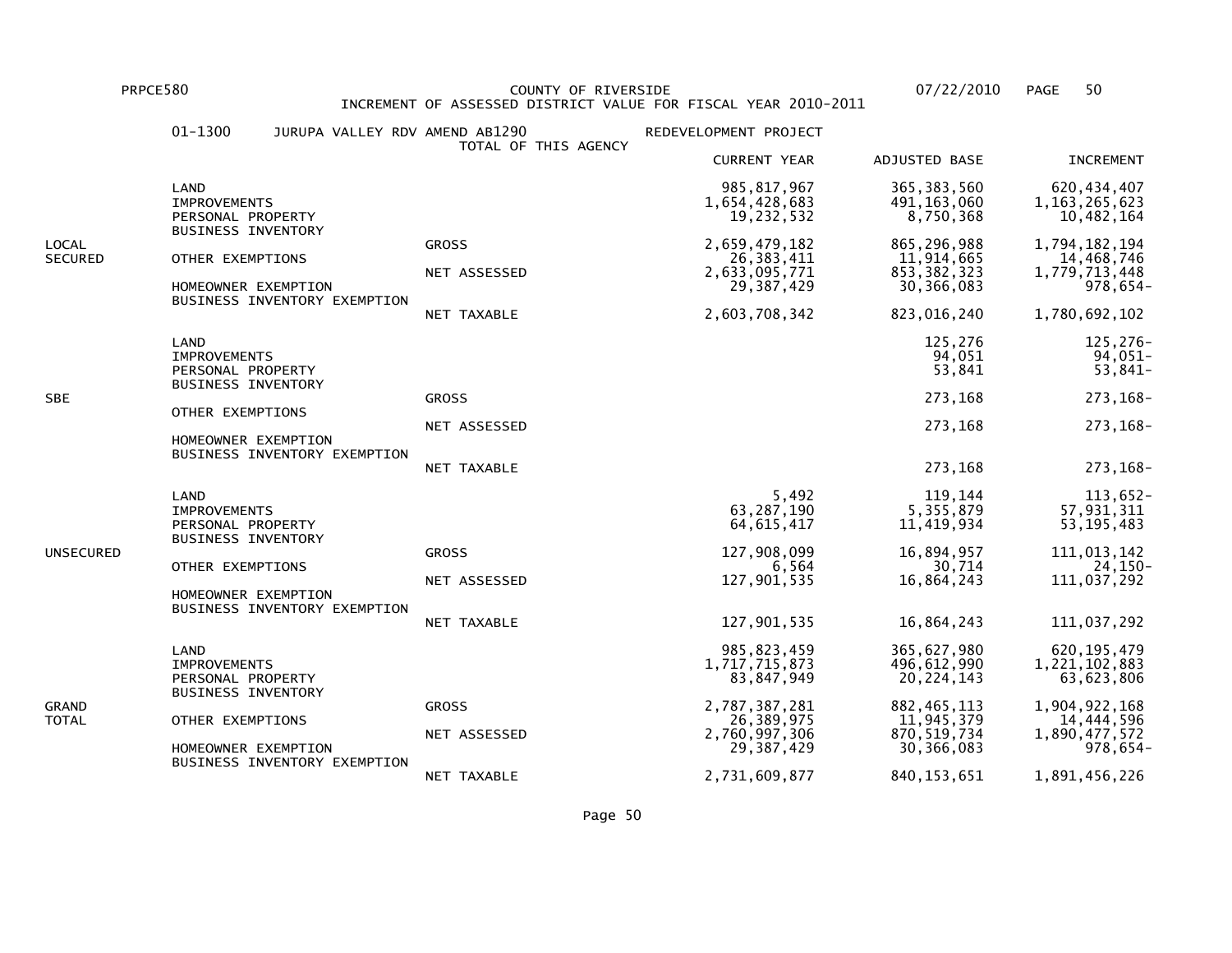PRPCE580 COUNTY OF RIVERSIDE 07/22/2010 PAGE 51 INCREMENT OF ASSESSED DISTRICT VALUE FOR FISCAL YEAR 2010-2011

|                         | $02 - 2000$<br>MARCH AIR BASE RDV PROJ AB1290                                 |                              | REDEVELOPMENT PROJECT                              |                                    |                                                           |
|-------------------------|-------------------------------------------------------------------------------|------------------------------|----------------------------------------------------|------------------------------------|-----------------------------------------------------------|
|                         |                                                                               | TOTAL OF THIS AGENCY         | <b>CURRENT YEAR</b>                                | ADJUSTED BASE                      | <b>INCREMENT</b>                                          |
|                         | LAND<br><b>IMPROVEMENTS</b><br>PERSONAL PROPERTY                              |                              | 216, 132, 103<br>326,756,767<br>1,274,745          | 16,013,002<br>7,106,633<br>568,485 | 200, 119, 101<br>319,650,134<br>706,260                   |
| LOCAL<br><b>SECURED</b> | <b>BUSINESS INVENTORY</b><br>OTHER EXEMPTIONS<br>HOMEOWNER EXEMPTION          | <b>GROSS</b><br>NET ASSESSED | 544, 163, 615<br>5,240,803<br>538,922,812<br>7,000 | 23,688,120<br>23,688,120<br>35,000 | 520, 475, 495<br>5,240,803<br>515, 234, 692<br>$28,000 -$ |
|                         | BUSINESS INVENTORY EXEMPTION                                                  | NET TAXABLE                  | 538, 915, 812                                      | 23,653,120                         | 515, 262, 692                                             |
|                         | LAND<br><b>IMPROVEMENTS</b><br>PERSONAL PROPERTY<br><b>BUSINESS INVENTORY</b> |                              |                                                    | 35,926<br>29,827<br>15,564         | $35,926-$<br>$29,827-$<br>$15,564-$                       |
| <b>SBE</b>              |                                                                               | <b>GROSS</b>                 |                                                    | 81,317                             | 81, 317-                                                  |
|                         | OTHER EXEMPTIONS<br>HOMEOWNER EXEMPTION                                       | NET ASSESSED                 |                                                    | 81,317                             | 81, 317-                                                  |
|                         | BUSINESS INVENTORY EXEMPTION                                                  | NET TAXABLE                  |                                                    | 81,317                             | 81,317-                                                   |
|                         | LAND<br><b>IMPROVEMENTS</b><br>PERSONAL PROPERTY<br><b>BUSINESS INVENTORY</b> |                              | 43,881,231<br>21, 263, 354                         | 59,552<br>247,719                  | 43,821,679<br>21,015,635                                  |
| UNSECURED               | OTHER EXEMPTIONS                                                              | <b>GROSS</b>                 | 65, 144, 585<br>943,513                            | 307,271                            | 64,837,314<br>943,513                                     |
|                         | HOMEOWNER EXEMPTION                                                           | NET ASSESSED                 | 64, 201, 072                                       | 307,271                            | 63,893,801                                                |
|                         | BUSINESS INVENTORY EXEMPTION                                                  | NET TAXABLE                  | 64, 201, 072                                       | 307,271                            | 63,893,801                                                |
| GRAND<br>TOTAL          | LAND<br><b>IMPROVEMENTS</b><br>PERSONAL PROPERTY<br><b>BUSINESS INVENTORY</b> |                              | 216, 132, 103<br>370,637,998<br>22,538,099         | 16,048,928<br>7,196,012<br>831,768 | 200,083,175<br>363,441,986<br>21,706,331                  |
|                         | OTHER EXEMPTIONS                                                              | <b>GROSS</b>                 | 609, 308, 200                                      | 24,076,708                         | 585, 231, 492<br>6,184,316                                |
|                         | HOMEOWNER EXEMPTION                                                           | NET ASSESSED                 | 6,184,316<br>603, 123, 884<br>7,000                | 24,076,708<br>35,000               | 579,047,176<br>$28,000 -$                                 |
|                         | BUSINESS INVENTORY EXEMPTION                                                  | NET TAXABLE                  | 603, 116, 884                                      | 24,041,708                         | 579,075,176                                               |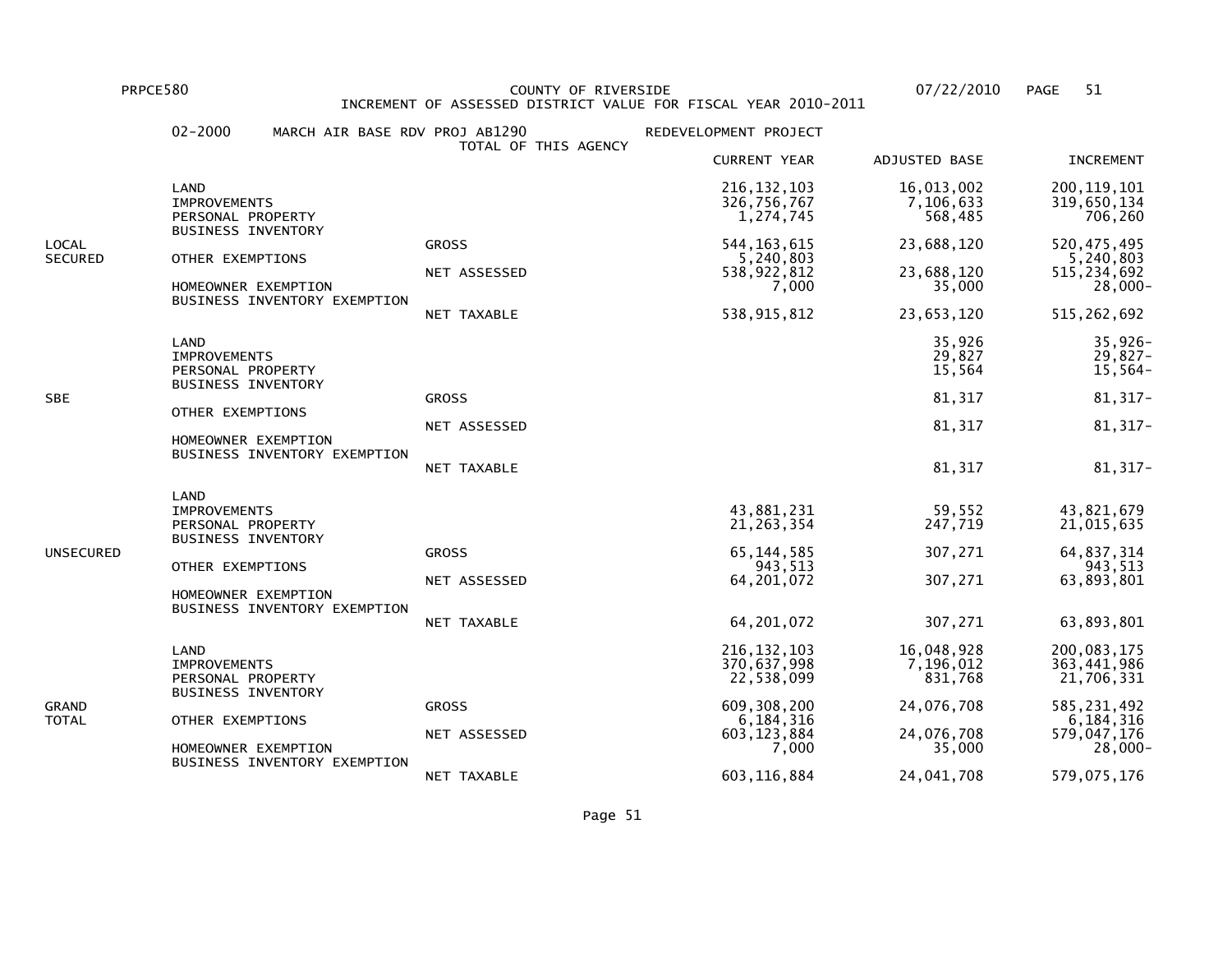PRPCE580 COUNTY OF RIVERSIDE 07/22/2010 PAGE 52 INCREMENT OF ASSESSED DISTRICT VALUE FOR FISCAL YEAR 2010-2011

|                         | $02 - 2057$<br>BANNING DOWNTOWN RDV                                                                                                                      |                                             | REDEVELOPMENT PROJECT                                                                 |                                                                                 |                                                                                          |
|-------------------------|----------------------------------------------------------------------------------------------------------------------------------------------------------|---------------------------------------------|---------------------------------------------------------------------------------------|---------------------------------------------------------------------------------|------------------------------------------------------------------------------------------|
|                         |                                                                                                                                                          | TOTAL OF THIS AGENCY                        | <b>CURRENT YEAR</b>                                                                   | <b>ADJUSTED BASE</b>                                                            | <b>INCREMENT</b>                                                                         |
|                         | LAND<br><b>IMPROVEMENTS</b><br>PERSONAL PROPERTY                                                                                                         |                                             | 5,654,560<br>10,737,122<br>88,379                                                     | 1,453,800<br>1,764,760<br>65,116                                                | 4,200,760<br>8,972,362<br>23,263                                                         |
| LOCAL<br><b>SECURED</b> | <b>BUSINESS INVENTORY</b><br>OTHER EXEMPTIONS<br>HOMEOWNER EXEMPTION<br>BUSINESS INVENTORY EXEMPTION                                                     | <b>GROSS</b><br>NET ASSESSED<br>NET TAXABLE | 16,480,061<br>188,991<br>16,291,070<br>14,000<br>16,277,070                           | 3,283,676<br>32,520<br>3,251,156<br>70,000<br>3, 181, 156                       | 13, 196, 385<br>156,471<br>13,039,914<br>$56,000 -$<br>13,095,914                        |
| SBE                     | LAND<br><b>IMPROVEMENTS</b><br>PERSONAL PROPERTY<br><b>BUSINESS INVENTORY</b><br>OTHER EXEMPTIONS<br>HOMEOWNER EXEMPTION<br>BUSINESS INVENTORY EXEMPTION | <b>GROSS</b><br>NET ASSESSED<br>NET TAXABLE |                                                                                       |                                                                                 |                                                                                          |
| UNSECURED               | LAND<br><b>IMPROVEMENTS</b><br>PERSONAL PROPERTY<br><b>BUSINESS INVENTORY</b><br>OTHER EXEMPTIONS<br>HOMEOWNER EXEMPTION<br>BUSINESS INVENTORY EXEMPTION | <b>GROSS</b><br>NET ASSESSED<br>NET TAXABLE | 611,469<br>1,433,793<br>2,045,262<br>2,045,262<br>2,045,262                           | 373,392<br>353,964<br>727,356<br>1,264<br>726,092<br>726,092                    | 238,077<br>1,079,829<br>1,317,906<br>$1,264-$<br>1,319,170<br>1,319,170                  |
| GRAND<br>TOTAL          | LAND<br><b>IMPROVEMENTS</b><br>PERSONAL PROPERTY<br><b>BUSINESS INVENTORY</b><br>OTHER EXEMPTIONS<br>HOMEOWNER EXEMPTION<br>BUSINESS INVENTORY EXEMPTION | <b>GROSS</b><br>NET ASSESSED                | 5,654,560<br>11,348,591<br>1,522,172<br>18,525,323<br>188,991<br>18,336,332<br>14,000 | 1,453,800<br>2,138,152<br>419,080<br>4,011,032<br>33,784<br>3,977,248<br>70,000 | 4,200,760<br>9,210,439<br>1,103,092<br>14,514,291<br>155,207<br>14,359,084<br>$56,000 -$ |
|                         |                                                                                                                                                          | NET TAXABLE                                 | 18, 322, 332                                                                          | 3,907,248                                                                       | 14, 415, 084                                                                             |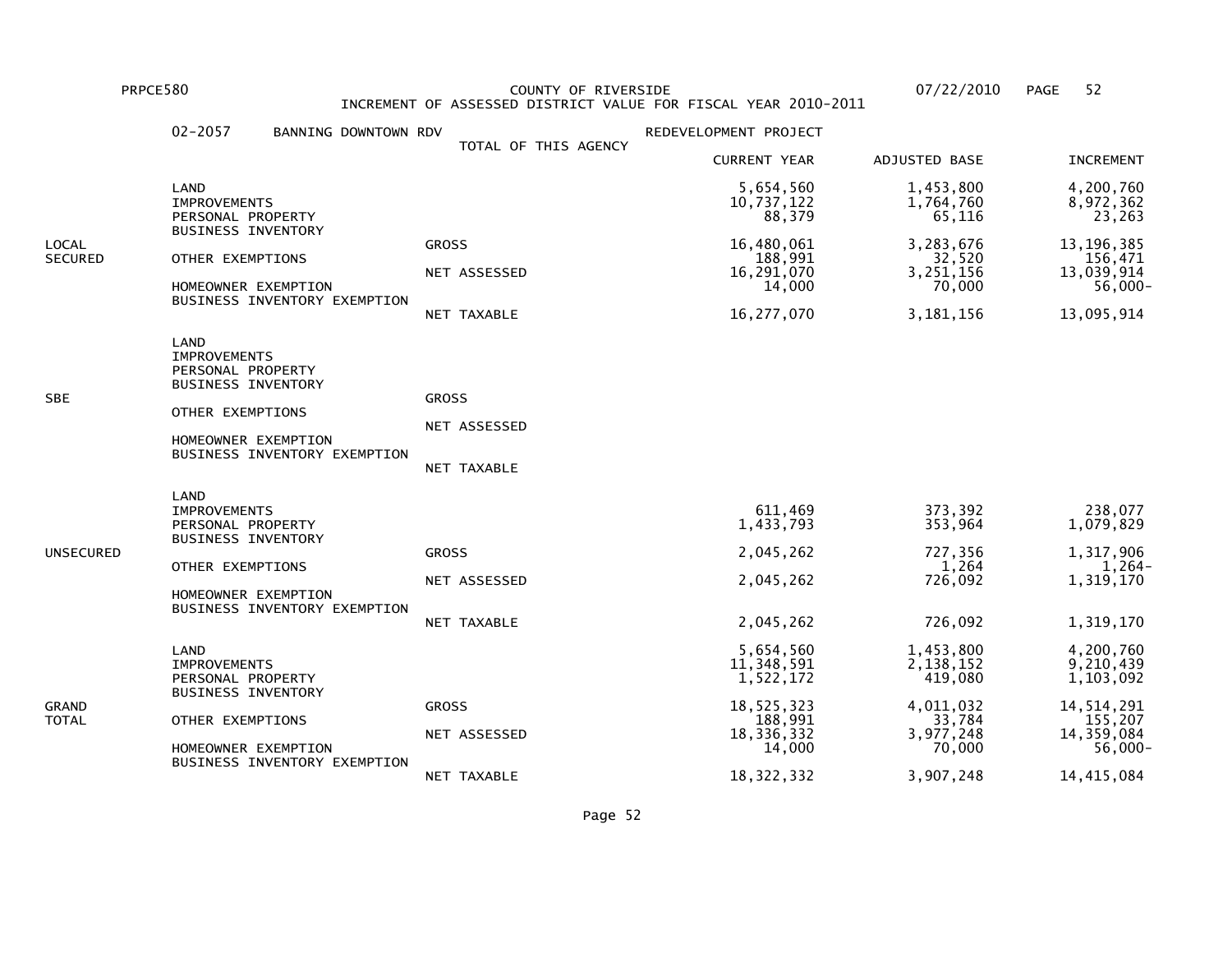PRPCE580 COUNTY OF RIVERSIDE 07/22/2010 PAGE 53 INCREMENT OF ASSESSED DISTRICT VALUE FOR FISCAL YEAR 2010-2011

|                | $02 - 2058$<br>BANNING DOWNTOWN RDV 79 ANX                                    |                      | REDEVELOPMENT PROJECT              |                    |                                  |
|----------------|-------------------------------------------------------------------------------|----------------------|------------------------------------|--------------------|----------------------------------|
|                |                                                                               | TOTAL OF THIS AGENCY | <b>CURRENT YEAR</b>                | ADJUSTED BASE      | <b>INCREMENT</b>                 |
|                | LAND<br><b>IMPROVEMENTS</b><br>PERSONAL PROPERTY                              |                      | 7,046,103<br>6, 315, 389           | 504,140<br>114,500 | 6,541,963<br>6,200,889           |
| LOCAL          | <b>BUSINESS INVENTORY</b>                                                     | <b>GROSS</b>         | 13,361,492                         | 618,640            | 12,742,852                       |
| <b>SECURED</b> | OTHER EXEMPTIONS<br>HOMEOWNER EXEMPTION                                       | NET ASSESSED         | 13,361,492<br>252,000              | 618,640<br>28,000  | 12,742,852<br>224,000            |
|                | BUSINESS INVENTORY EXEMPTION                                                  | NET TAXABLE          | 13, 109, 492                       | 590,640            | 12,518,852                       |
|                | LAND<br><b>IMPROVEMENTS</b><br>PERSONAL PROPERTY<br>BUSINESS INVENTORY        |                      |                                    |                    |                                  |
| SBE            | OTHER EXEMPTIONS                                                              | <b>GROSS</b>         |                                    |                    |                                  |
|                | HOMEOWNER EXEMPTION<br>BUSINESS INVENTORY EXEMPTION                           | NET ASSESSED         |                                    |                    |                                  |
|                |                                                                               | NET TAXABLE          |                                    |                    |                                  |
|                | LAND<br><b>IMPROVEMENTS</b><br>PERSONAL PROPERTY<br><b>BUSINESS INVENTORY</b> |                      | 12,937                             |                    | 12,937                           |
| UNSECURED      | OTHER EXEMPTIONS                                                              | <b>GROSS</b>         | 12,937                             |                    | 12,937                           |
|                | HOMEOWNER EXEMPTION<br>BUSINESS INVENTORY EXEMPTION                           | NET ASSESSED         | 12,937                             |                    | 12,937                           |
|                |                                                                               | <b>NET TAXABLE</b>   | 12,937                             |                    | 12,937                           |
| GRAND<br>TOTAL | LAND<br><b>IMPROVEMENTS</b><br>PERSONAL PROPERTY<br><b>BUSINESS INVENTORY</b> |                      | 7,046,103<br>6, 315, 389<br>12,937 | 504,140<br>114,500 | 6,541,963<br>6,200,889<br>12,937 |
|                | OTHER EXEMPTIONS                                                              | <b>GROSS</b>         | 13, 374, 429                       | 618,640            | 12,755,789                       |
|                | HOMEOWNER EXEMPTION                                                           | NET ASSESSED         | 13, 374, 429<br>252,000            | 618,640<br>28,000  | 12,755,789<br>224,000            |
|                | BUSINESS INVENTORY EXEMPTION                                                  | NET TAXABLE          | 13, 122, 429                       | 590,640            | 12,531,789                       |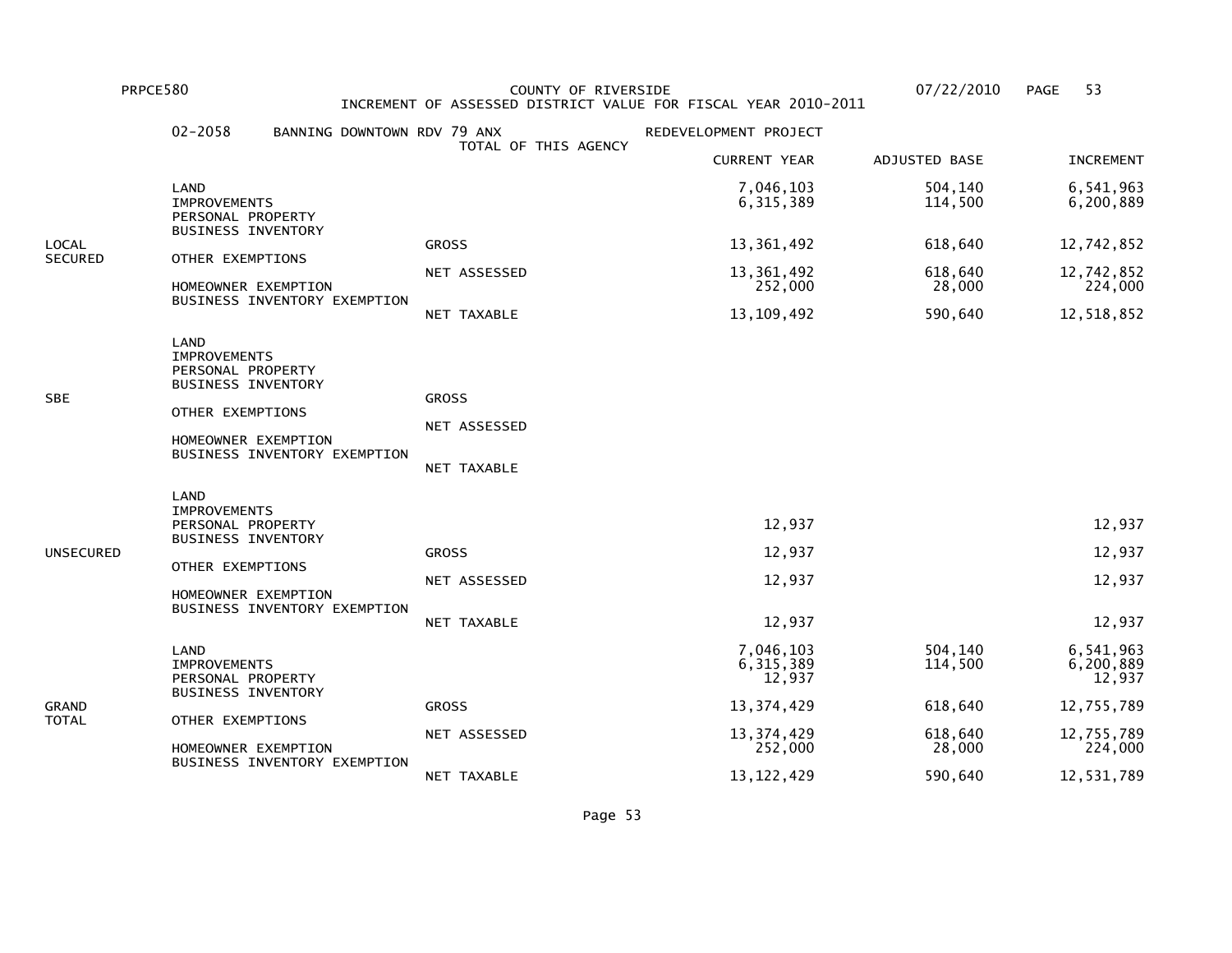PRPCE580 COUNTY OF RIVERSIDE 07/22/2010 PAGE 54 INCREMENT OF ASSESSED DISTRICT VALUE FOR FISCAL YEAR 2010-2011

|                         | $02 - 2059$<br>BANNING DOWNTOWN RDV 80ANX                                                                                                                | TOTAL OF THIS AGENCY                        | REDEVELOPMENT PROJECT                                                                            |                                                                                       |                                                                                                 |
|-------------------------|----------------------------------------------------------------------------------------------------------------------------------------------------------|---------------------------------------------|--------------------------------------------------------------------------------------------------|---------------------------------------------------------------------------------------|-------------------------------------------------------------------------------------------------|
|                         |                                                                                                                                                          |                                             | <b>CURRENT YEAR</b>                                                                              | ADJUSTED BASE                                                                         | <b>INCREMENT</b>                                                                                |
|                         | LAND<br><b>IMPROVEMENTS</b><br>PERSONAL PROPERTY                                                                                                         |                                             | 45, 341, 337<br>42, 180, 325<br>232,188                                                          | 3,102,628<br>9,033,544<br>1,508,212                                                   | 42,238,709<br>33, 146, 781<br>1,276,024-                                                        |
| LOCAL<br><b>SECURED</b> | <b>BUSINESS INVENTORY</b><br>OTHER EXEMPTIONS<br>HOMEOWNER EXEMPTION<br>BUSINESS INVENTORY EXEMPTION                                                     | <b>GROSS</b><br>NET ASSESSED<br>NET TAXABLE | 87,753,850<br>1,538,445<br>86, 215, 405<br>405,029<br>85,810,376                                 | 13,644,384<br>158,360<br>13,486,024<br>338,220<br>13, 147, 804                        | 74,109,466<br>1,380,085<br>72,729,381<br>66,809<br>72,662,572                                   |
| SBE                     | LAND<br><b>IMPROVEMENTS</b><br>PERSONAL PROPERTY<br><b>BUSINESS INVENTORY</b><br>OTHER EXEMPTIONS<br>HOMEOWNER EXEMPTION<br>BUSINESS INVENTORY EXEMPTION | <b>GROSS</b><br>NET ASSESSED<br>NET TAXABLE |                                                                                                  |                                                                                       |                                                                                                 |
| UNSECURED               | LAND<br><b>IMPROVEMENTS</b><br>PERSONAL PROPERTY<br><b>BUSINESS INVENTORY</b><br>OTHER EXEMPTIONS<br>HOMEOWNER EXEMPTION<br>BUSINESS INVENTORY EXEMPTION | <b>GROSS</b><br>NET ASSESSED<br>NET TAXABLE | 5,964<br>12,326,632<br>23,739,122<br>36,071,718<br>36,071,718<br>36,071,718                      | 317,708<br>768,452<br>1,086,160<br>1,086,160<br>1,086,160                             | 5,964<br>12,008,924<br>22,970,670<br>34,985,558<br>34,985,558<br>34,985,558                     |
| GRAND<br>TOTAL          | LAND<br><b>IMPROVEMENTS</b><br>PERSONAL PROPERTY<br><b>BUSINESS INVENTORY</b><br>OTHER EXEMPTIONS<br>HOMEOWNER EXEMPTION<br>BUSINESS INVENTORY EXEMPTION | <b>GROSS</b><br>NET ASSESSED                | 45, 347, 301<br>54,506,957<br>23,971,310<br>123,825,568<br>1,538,445<br>122, 287, 123<br>405,029 | 3,102,628<br>9,351,252<br>2,276,664<br>14,730,544<br>158,360<br>14,572,184<br>338,220 | 42, 244, 673<br>45, 155, 705<br>21,694,646<br>109,095,024<br>1,380,085<br>107,714,939<br>66,809 |
|                         |                                                                                                                                                          | NET TAXABLE                                 | 121,882,094                                                                                      | 14, 233, 964                                                                          | 107,648,130                                                                                     |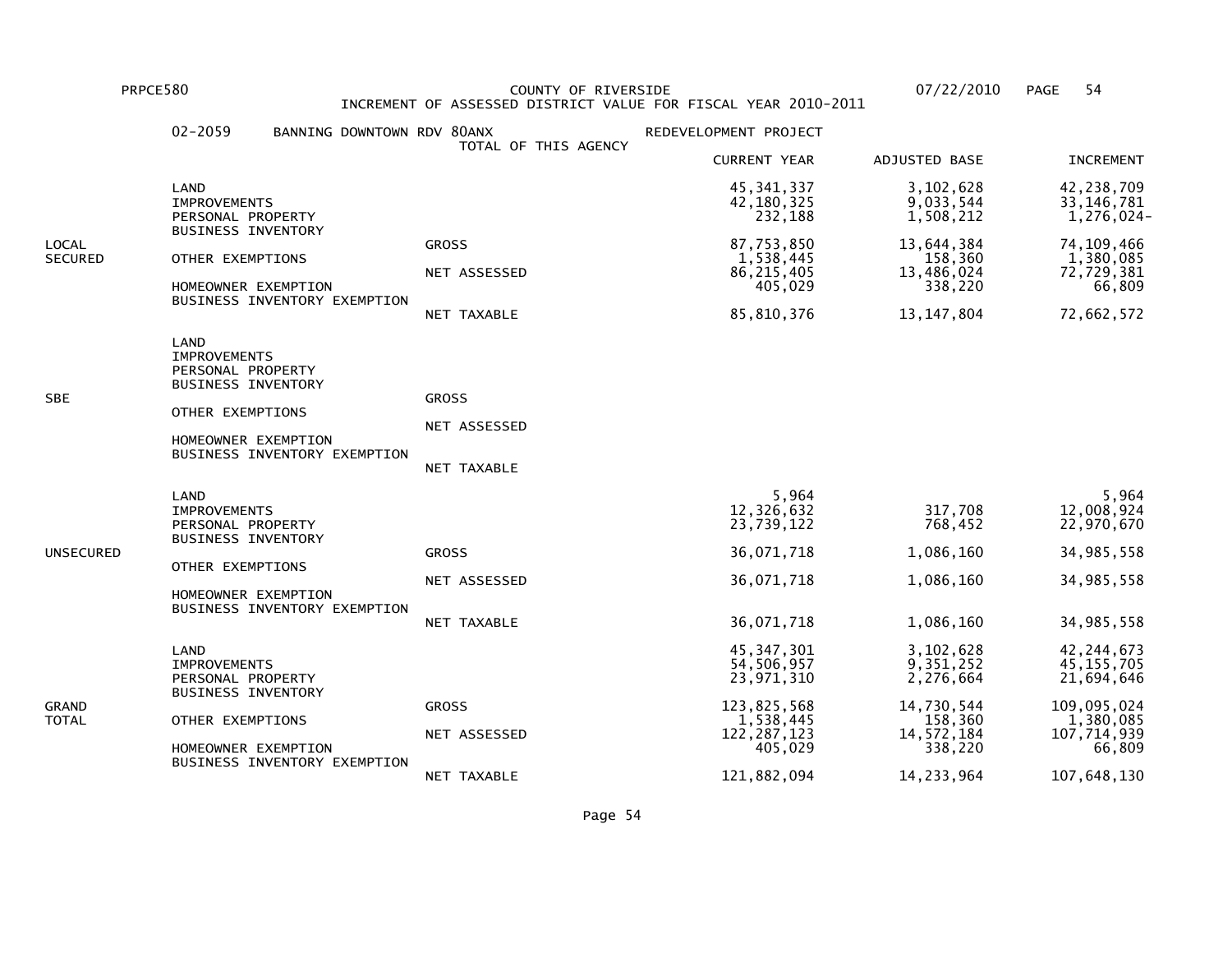PRPCE580 COUNTY OF RIVERSIDE 07/22/2010 PAGE 55INCREMENT OF ASSESSED DISTRICT VALUE FOR FISCAL YEAR 2010-2011

02-2060 BANNING MIDWAY RDV **REDEVELOPMENT PROJECT**  TOTAL OF THIS AGENCY CURRENT YEAR ADJUSTED BASE INCREMENT LAND 23,150,746 2,806,494 20,344,25226,268,743 IMPROVEMENTS 28,375,621 2,106,878 26,268,743 $8,494$ PERSONAL PROPERTY 55,000 46,506 BUSINESS INVENTORYLOCAL GROSS 51,581,367 4,959,878 46,621,489SECURED OTHER EXEMPTIONS NET ASSESSED 51,581,367 4,959,878 46,621,489 $124,609-$  HOMEOWNER EXEMPTION 28,000 152,609 124,609- BUSINESS INVENTORY EXEMPTION NET TAXABLE 51,553,367 4,807,269 46,746,098 LAND IMPROVEMENTS PERSONAL PROPERTY BUSINESS INVENTORYSBE GROSS GROSS GROSS GROSS GROSS GROSS GROSS GROSS GROSS GROSS GROSS GROSS GROSS GROSS GROSS GROSS GROSS GROSS OTHER EXEMPTIONS NET ASSESSED HOMEOWNER EXEMPTION BUSINESS INVENTORY EXEMPTION NET TAXABLE LAND 2,189 2,1892,269,665 IMPROVEMENTS 2,556,169 286,504 2,269,6652,415,733 PERSONAL PROPERTY 2.687,787 272,054 BUSINESS INVENTORYUNSECURED GROSS 5,246,145 558,558 4,687,587 OTHER EXEMPTIONS NET ASSESSED 5,246,145 558,558 4,687,587 HOMEOWNER EXEMPTION BUSINESS INVENTORY EXEMPTION NET TAXABLE 5,246,145 558,558 4,687,587LAND 23,152,935 2,806,494 20,346,441

28.538.408 IMPROVEMENTS 30,931,790 2,393,382 28,538,408 $2,424,227$ PERSONAL PROPERTY 318,560 BUSINESS INVENTORYGRAND GROSS 56,827,512 5,518,436 51,309,076TOTAL OTHER EXEMPTIONS NET ASSESSED 56,827,512 5,518,436 51,309,076 $124,609-$ HOMEOWNER EXEMPTION **28,000** 152,609 BUSINESS INVENTORY EXEMPTIONNET TAXABLE 56,799,512 5,365,827 51,433,685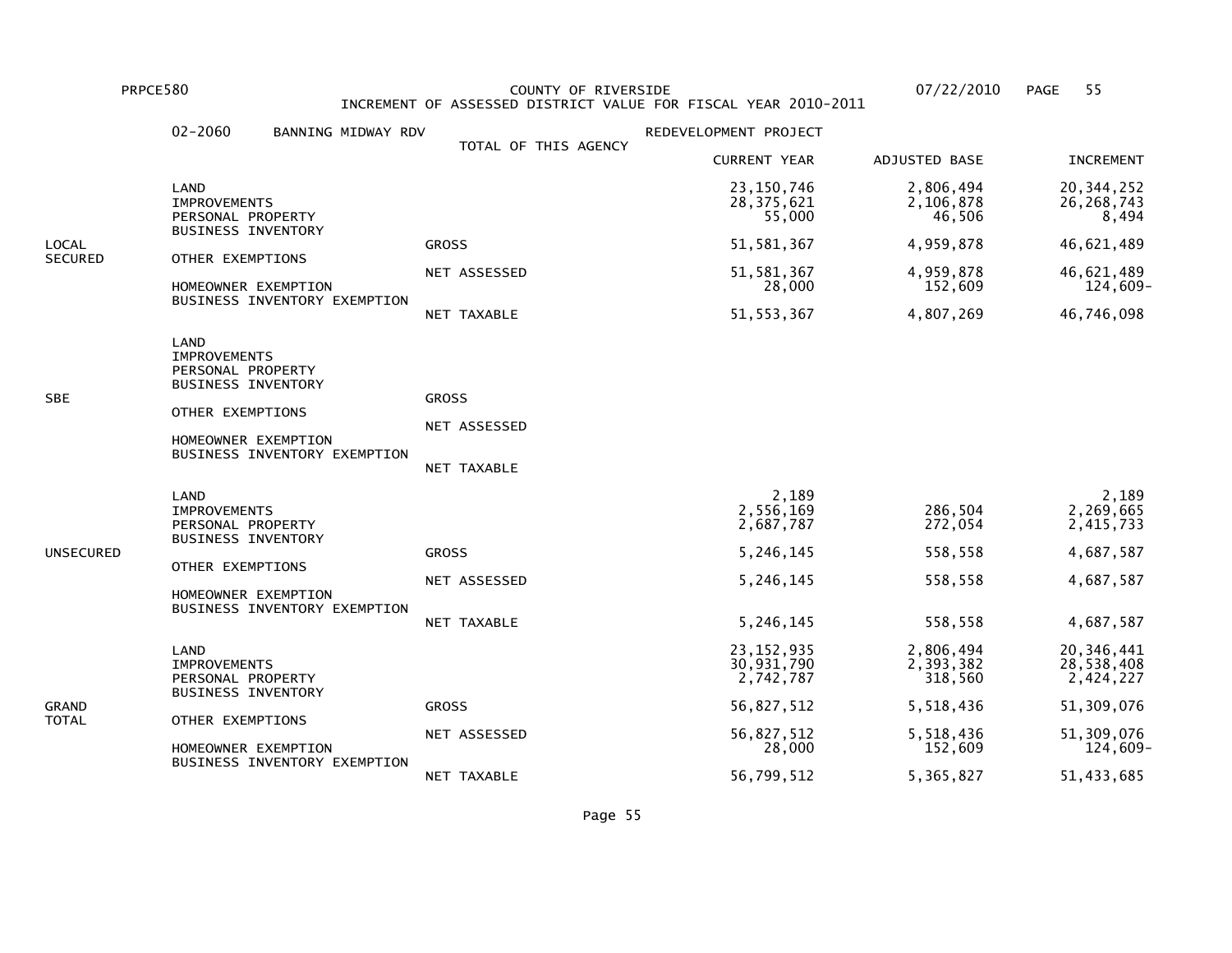PRPCE580 COUNTY OF RIVERSIDE 07/22/2010 PAGE 56 INCREMENT OF ASSESSED DISTRICT VALUE FOR FISCAL YEAR 2010-2011

|                         | $02 - 2061$                                                                   | BANNING DOWN/MID 03 ANX AB1290                      | TOTAL OF THIS AGENCY         | REDEVELOPMENT PROJECT                                 |                                                      |                                                       |
|-------------------------|-------------------------------------------------------------------------------|-----------------------------------------------------|------------------------------|-------------------------------------------------------|------------------------------------------------------|-------------------------------------------------------|
|                         |                                                                               |                                                     |                              | <b>CURRENT YEAR</b>                                   | ADJUSTED BASE                                        | <b>INCREMENT</b>                                      |
|                         | LAND<br><b>IMPROVEMENTS</b><br>PERSONAL PROPERTY                              |                                                     |                              | 101,816,663<br>201, 202, 309<br>851,979               | 47,551,766<br>89,826,680<br>263,648                  | 54, 264, 897<br>111, 375, 629<br>588,331              |
| LOCAL<br><b>SECURED</b> | BUSINESS INVENTORY<br>OTHER EXEMPTIONS                                        | HOMEOWNER EXEMPTION<br>BUSINESS INVENTORY EXEMPTION | <b>GROSS</b><br>NET ASSESSED | 303,870,951<br>15,384,659<br>288,486,292<br>5,160,093 | 137,642,094<br>2,586,459<br>135,055,635<br>4,753,265 | 166, 228, 857<br>12,798,200<br>153,430,657<br>406,828 |
|                         |                                                                               |                                                     | NET TAXABLE                  | 283, 326, 199                                         | 130, 302, 370                                        | 153,023,829                                           |
|                         | LAND<br><b>IMPROVEMENTS</b><br>PERSONAL PROPERTY<br><b>BUSINESS INVENTORY</b> |                                                     |                              |                                                       | 154,357<br>69,714<br>39,909                          | $154, 357 -$<br>$69,714-$<br>$39,909 -$               |
| <b>SBE</b>              |                                                                               |                                                     | <b>GROSS</b>                 |                                                       | 263,980                                              | 263,980-                                              |
|                         | OTHER EXEMPTIONS                                                              | HOMEOWNER EXEMPTION                                 | NET ASSESSED                 |                                                       | 263,980                                              | 263,980-                                              |
|                         |                                                                               | BUSINESS INVENTORY EXEMPTION                        | NET TAXABLE                  |                                                       | 263,980                                              | 263,980-                                              |
|                         | LAND<br><b>IMPROVEMENTS</b><br>PERSONAL PROPERTY<br><b>BUSINESS INVENTORY</b> |                                                     |                              | 5,709<br>14,236,602<br>14,845,481                     |                                                      | 5,709<br>14,236,602<br>14,845,481                     |
| UNSECURED               | OTHER EXEMPTIONS                                                              |                                                     | <b>GROSS</b>                 | 29,087,792                                            |                                                      | 29,087,792                                            |
|                         |                                                                               | HOMEOWNER EXEMPTION                                 | NET ASSESSED                 | 29,087,792                                            |                                                      | 29,087,792                                            |
|                         |                                                                               | BUSINESS INVENTORY EXEMPTION                        | NET TAXABLE                  | 29,087,792                                            |                                                      | 29,087,792                                            |
| GRAND<br>TOTAL          | LAND<br><b>IMPROVEMENTS</b><br>PERSONAL PROPERTY                              |                                                     |                              | 101,822,372<br>215,438,911<br>15,697,460              | 47,706,123<br>89,896,394<br>303,557                  | 54, 116, 249<br>125,542,517<br>15,393,903             |
|                         |                                                                               | <b>BUSINESS INVENTORY</b><br>OTHER EXEMPTIONS       | <b>GROSS</b>                 | 332, 958, 743<br>15,384,659                           | 137,906,074<br>2,586,459                             | 195,052,669<br>12,798,200                             |
|                         |                                                                               | HOMEOWNER EXEMPTION                                 | NET ASSESSED                 | 317,574,084<br>5,160,093                              | 135, 319, 615<br>4,753,265                           | 182, 254, 469<br>406,828                              |
|                         |                                                                               | BUSINESS INVENTORY EXEMPTION                        | NET TAXABLE                  | 312, 413, 991                                         | 130,566,350                                          | 181,847,641                                           |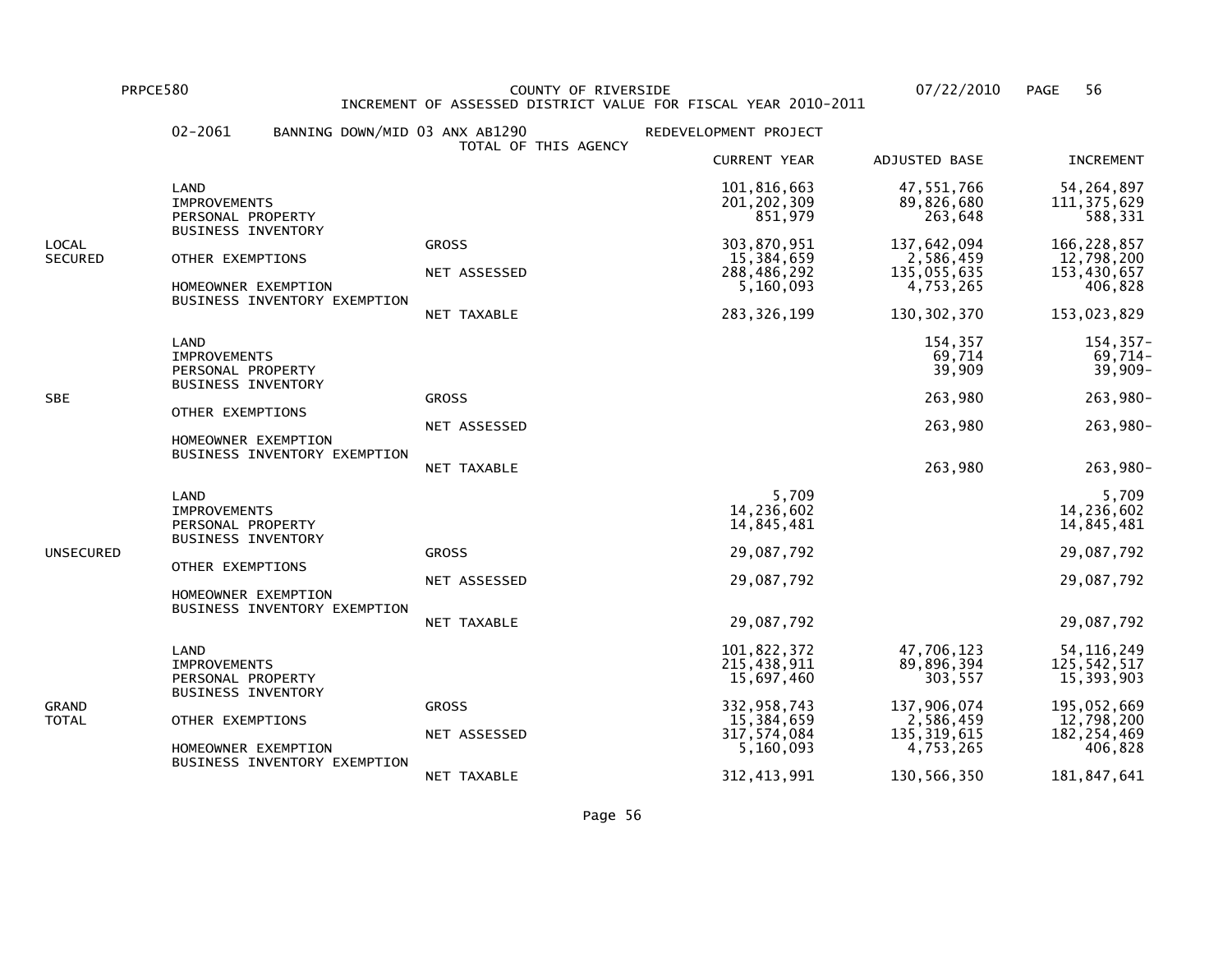PRPCE580 COUNTY OF RIVERSIDE 07/22/2010 PAGE 57 INCREMENT OF ASSESSED DISTRICT VALUE FOR FISCAL YEAR 2010-2011

|                         | $02 - 2103$                                                                   | BEAUMONT RDV PROJ                                   | TOTAL OF THIS AGENCY                        | REDEVELOPMENT PROJECT                                                  |                                                                         |                                                                        |
|-------------------------|-------------------------------------------------------------------------------|-----------------------------------------------------|---------------------------------------------|------------------------------------------------------------------------|-------------------------------------------------------------------------|------------------------------------------------------------------------|
|                         |                                                                               |                                                     |                                             | <b>CURRENT YEAR</b>                                                    | ADJUSTED BASE                                                           | <b>INCREMENT</b>                                                       |
|                         | LAND<br><b>IMPROVEMENTS</b><br>PERSONAL PROPERTY                              |                                                     |                                             | 180,721,657<br>306, 211, 536<br>1,896,060                              | 67,446,723<br>100,078,464<br>1,097,683                                  | 113,274,934<br>206, 133, 072<br>798,377                                |
| LOCAL<br><b>SECURED</b> | <b>BUSINESS INVENTORY</b><br>OTHER EXEMPTIONS                                 | HOMEOWNER EXEMPTION<br>BUSINESS INVENTORY EXEMPTION | <b>GROSS</b><br>NET ASSESSED<br>NET TAXABLE | 488,829,253<br>22,806,735<br>466,022,518<br>6,046,797<br>459, 975, 721 | 168,622,870<br>3,366,277<br>165, 256, 593<br>4,727,264<br>160, 529, 329 | 320, 206, 383<br>19,440,458<br>300,765,925<br>1,319,533<br>299,446,392 |
|                         | LAND<br><b>IMPROVEMENTS</b><br>PERSONAL PROPERTY<br><b>BUSINESS INVENTORY</b> |                                                     |                                             |                                                                        | 292,460                                                                 | 292,460-                                                               |
| SBE                     |                                                                               |                                                     | <b>GROSS</b>                                |                                                                        | 292,460                                                                 | 292,460-                                                               |
|                         | OTHER EXEMPTIONS<br>HOMEOWNER EXEMPTION                                       |                                                     | NET ASSESSED                                |                                                                        | 292,460                                                                 | 292,460-                                                               |
|                         |                                                                               | BUSINESS INVENTORY EXEMPTION                        | NET TAXABLE                                 |                                                                        | 292,460                                                                 | 292,460-                                                               |
|                         | LAND<br><b>IMPROVEMENTS</b><br>PERSONAL PROPERTY<br><b>BUSINESS INVENTORY</b> |                                                     |                                             | 2,163<br>15,925,126<br>21, 267, 185                                    | 70,664<br>5,234,802<br>5,380,376                                        | 68,501-<br>10,690,324<br>15,886,809                                    |
| UNSECURED               | OTHER EXEMPTIONS                                                              |                                                     | <b>GROSS</b>                                | 37, 194, 474<br>22,417                                                 | 10,685,842<br>24,112                                                    | 26,508,632<br>1,695-                                                   |
|                         |                                                                               | HOMEOWNER EXEMPTION<br>BUSINESS INVENTORY EXEMPTION | NET ASSESSED                                | 37, 172, 057                                                           | 10,661,730                                                              | 26,510,327                                                             |
|                         |                                                                               |                                                     | NET TAXABLE                                 | 37, 172, 057                                                           | 10,661,730                                                              | 26,510,327                                                             |
| GRAND<br>TOTAL          | LAND<br><b>IMPROVEMENTS</b><br>PERSONAL PROPERTY                              |                                                     |                                             | 180,723,820<br>322, 136, 662<br>23, 163, 245                           | 67,809,847<br>105, 313, 266<br>6,478,059                                | 112, 913, 973<br>216,823,396<br>16,685,186                             |
|                         |                                                                               | <b>BUSINESS INVENTORY</b><br>OTHER EXEMPTIONS       | <b>GROSS</b>                                | 526,023,727<br>22,829,152                                              | 179,601,172<br>3,390,389                                                | 346, 422, 555<br>19,438,763                                            |
|                         | HOMEOWNER EXEMPTION                                                           | BUSINESS INVENTORY EXEMPTION                        | NET ASSESSED                                | 503, 194, 575<br>6,046,797                                             | 176, 210, 783<br>4,727,264                                              | 326, 983, 792<br>1,319,533                                             |
|                         |                                                                               |                                                     | NET TAXABLE                                 | 497, 147, 778                                                          | 171,483,519                                                             | 325,664,259                                                            |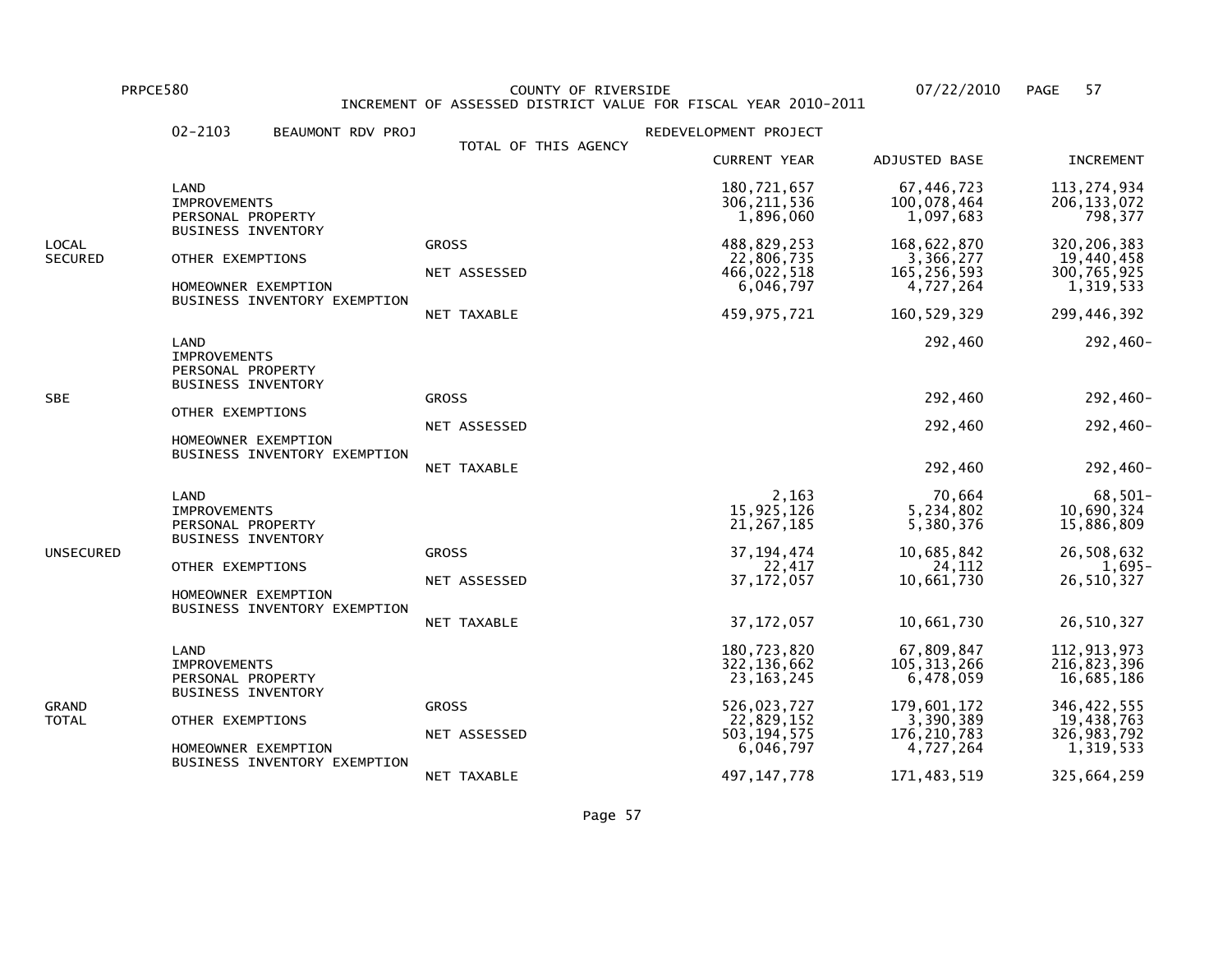PRPCE580 COUNTY OF RIVERSIDE 07/22/2010 PAGE 58 INCREMENT OF ASSESSED DISTRICT VALUE FOR FISCAL YEAR 2010-2011

|                         | $02 - 2153$<br>BLYTHE RDV #1                                                                                                                             |                                             | REDEVELOPMENT PROJECT                                                                                |                                                                                               |                                                                                                 |
|-------------------------|----------------------------------------------------------------------------------------------------------------------------------------------------------|---------------------------------------------|------------------------------------------------------------------------------------------------------|-----------------------------------------------------------------------------------------------|-------------------------------------------------------------------------------------------------|
|                         |                                                                                                                                                          | TOTAL OF THIS AGENCY                        | <b>CURRENT YEAR</b>                                                                                  | ADJUSTED BASE                                                                                 | <b>INCREMENT</b>                                                                                |
|                         | LAND<br><b>IMPROVEMENTS</b><br>PERSONAL PROPERTY                                                                                                         |                                             | 32, 163, 492<br>84,006,944<br>935,494                                                                | 12,070,340<br>26,620,438<br>879,378                                                           | 20,093,152<br>57,386,506<br>56,116                                                              |
| LOCAL<br><b>SECURED</b> | <b>BUSINESS INVENTORY</b><br>OTHER EXEMPTIONS<br>HOMEOWNER EXEMPTION<br>BUSINESS INVENTORY EXEMPTION                                                     | <b>GROSS</b><br>NET ASSESSED<br>NET TAXABLE | 117, 105, 930<br>21,891,249<br>95,214,681<br>705,577<br>94,509,104                                   | 39,570,156<br>2,950,525<br>36,619,631<br>983,390<br>35,636,241                                | 77,535,774<br>18,940,724<br>58,595,050<br>277,813-<br>58,872,863                                |
| SBE                     | LAND<br><b>IMPROVEMENTS</b><br>PERSONAL PROPERTY<br><b>BUSINESS INVENTORY</b><br>OTHER EXEMPTIONS<br>HOMEOWNER EXEMPTION<br>BUSINESS INVENTORY EXEMPTION | <b>GROSS</b><br>NET ASSESSED<br>NET TAXABLE |                                                                                                      |                                                                                               |                                                                                                 |
| UNSECURED               | LAND<br><b>IMPROVEMENTS</b><br>PERSONAL PROPERTY<br><b>BUSINESS INVENTORY</b><br>OTHER EXEMPTIONS<br>HOMEOWNER EXEMPTION<br>BUSINESS INVENTORY EXEMPTION | <b>GROSS</b><br>NET ASSESSED<br>NET TAXABLE | 3,344,165<br>3,683,714<br>7,027,879<br>5,296<br>7,022,583<br>7,022,583                               | 1,762,340<br>2,645,040<br>4,407,380<br>4,407,380<br>4,407,380                                 | 1,581,825<br>1,038,674<br>2,620,499<br>5,296<br>2,615,203<br>2,615,203                          |
| GRAND<br>TOTAL          | LAND<br><b>IMPROVEMENTS</b><br>PERSONAL PROPERTY<br><b>BUSINESS INVENTORY</b><br>OTHER EXEMPTIONS<br>HOMEOWNER EXEMPTION<br>BUSINESS INVENTORY EXEMPTION | <b>GROSS</b><br>NET ASSESSED                | 32, 163, 492<br>87, 351, 109<br>4,619,208<br>124, 133, 809<br>21,896,545<br>102, 237, 264<br>705,577 | 12,070,340<br>28, 382, 778<br>3,524,418<br>43, 977, 536<br>2,950,525<br>41,027,011<br>983,390 | 20,093,152<br>58,968,331<br>1,094,790<br>80, 156, 273<br>18,946,020<br>61, 210, 253<br>277,813- |
|                         |                                                                                                                                                          | NET TAXABLE                                 | 101, 531, 687                                                                                        | 40,043,621                                                                                    | 61,488,066                                                                                      |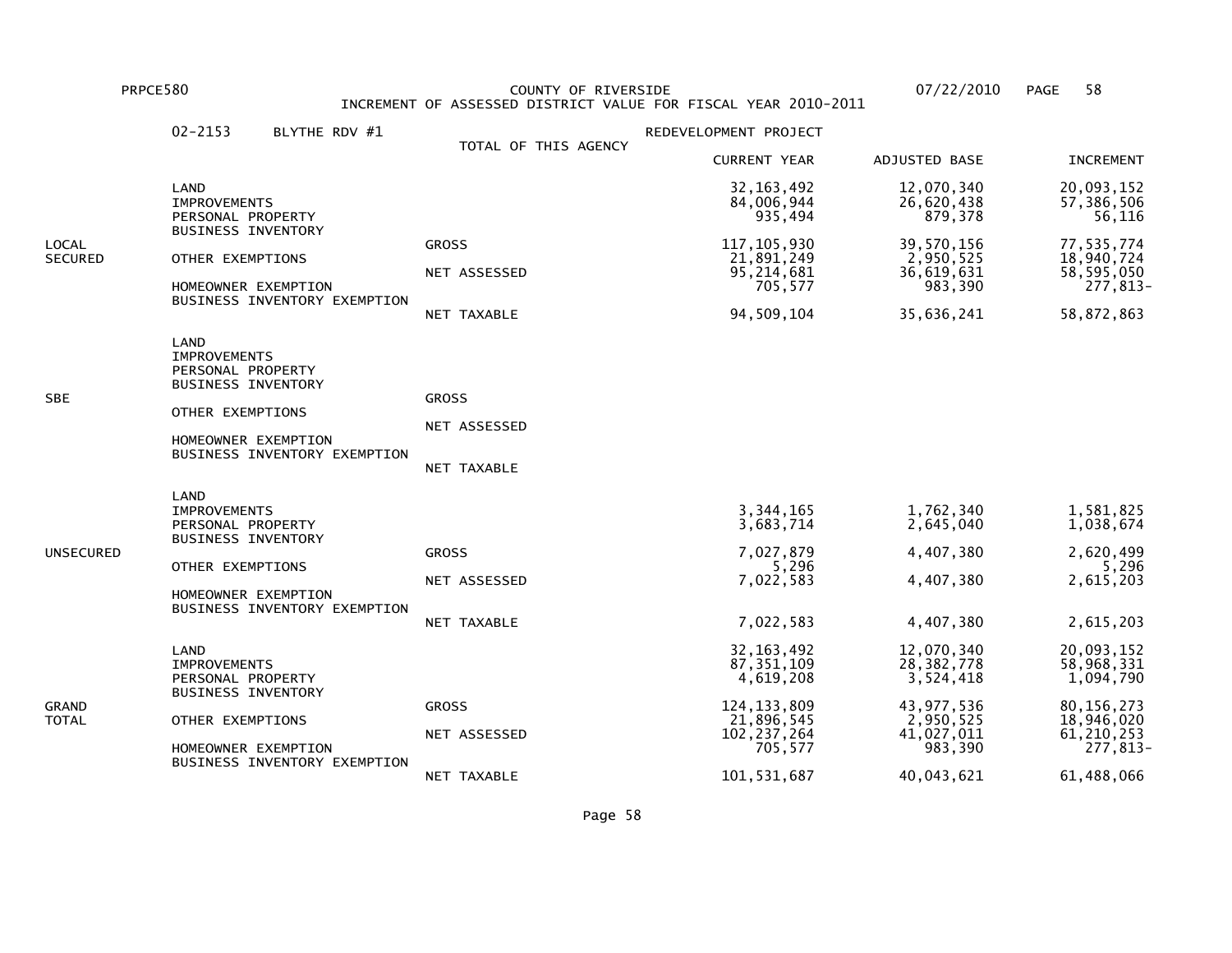PRPCE580 COUNTY OF RIVERSIDE 07/22/2010 PAGE 59 INCREMENT OF ASSESSED DISTRICT VALUE FOR FISCAL YEAR 2010-2011

|                  | $02 - 2154$<br>BLYTHE RDV AMND #1                                                                                                                        |                                                    | REDEVELOPMENT PROJECT                                                                         |                                                                                    |                                                                                            |
|------------------|----------------------------------------------------------------------------------------------------------------------------------------------------------|----------------------------------------------------|-----------------------------------------------------------------------------------------------|------------------------------------------------------------------------------------|--------------------------------------------------------------------------------------------|
|                  |                                                                                                                                                          | TOTAL OF THIS AGENCY                               | <b>CURRENT YEAR</b>                                                                           | ADJUSTED BASE                                                                      | <b>INCREMENT</b>                                                                           |
|                  | LAND<br><b>IMPROVEMENTS</b><br>PERSONAL PROPERTY                                                                                                         |                                                    | 24,220,559<br>70,789,071<br>2,301,424                                                         | 5,614,081<br>6,695,364<br>238,915                                                  | 18,606,478<br>64,093,707<br>2,062,509                                                      |
| LOCAL<br>SECURED | <b>BUSINESS INVENTORY</b><br>OTHER EXEMPTIONS<br>HOMEOWNER EXEMPTION<br>BUSINESS INVENTORY EXEMPTION                                                     | <b>GROSS</b><br>NET ASSESSED<br><b>NET TAXABLE</b> | 97, 311, 054<br>17,309,069<br>80,001,985<br>1,043,000<br>78,958,985                           | 12,548,360<br>57,705<br>12,490,655<br>159,120<br>12,331,535                        | 84,762,694<br>17,251,364<br>67, 511, 330<br>883,880<br>66,627,450                          |
| SBE              | LAND<br><b>IMPROVEMENTS</b><br>PERSONAL PROPERTY<br><b>BUSINESS INVENTORY</b><br>OTHER EXEMPTIONS<br>HOMEOWNER EXEMPTION<br>BUSINESS INVENTORY EXEMPTION | <b>GROSS</b><br>NET ASSESSED<br>NET TAXABLE        |                                                                                               |                                                                                    |                                                                                            |
| UNSECURED        | LAND<br><b>IMPROVEMENTS</b><br>PERSONAL PROPERTY<br><b>BUSINESS INVENTORY</b><br>OTHER EXEMPTIONS<br>HOMEOWNER EXEMPTION<br>BUSINESS INVENTORY EXEMPTION | <b>GROSS</b><br>NET ASSESSED<br>NET TAXABLE        | 1,539,204<br>3,634,822<br>5,174,026<br>5,174,026<br>5,174,026                                 |                                                                                    | 1,539,204<br>3,634,822<br>5,174,026<br>5,174,026<br>5, 174, 026                            |
| GRAND<br>TOTAL   | LAND<br><b>IMPROVEMENTS</b><br>PERSONAL PROPERTY<br><b>BUSINESS INVENTORY</b><br>OTHER EXEMPTIONS<br>HOMEOWNER EXEMPTION<br>BUSINESS INVENTORY EXEMPTION | <b>GROSS</b><br>NET ASSESSED                       | 24,220,559<br>72,328,275<br>5,936,246<br>102,485,080<br>17,309,069<br>85,176,011<br>1,043,000 | 5,614,081<br>6,695,364<br>238,915<br>12,548,360<br>57,705<br>12,490,655<br>159,120 | 18,606,478<br>65,632,911<br>5,697,331<br>89,936,720<br>17,251,364<br>72,685,356<br>883,880 |
|                  |                                                                                                                                                          | NET TAXABLE                                        | 84, 133, 011                                                                                  | 12,331,535                                                                         | 71,801,476                                                                                 |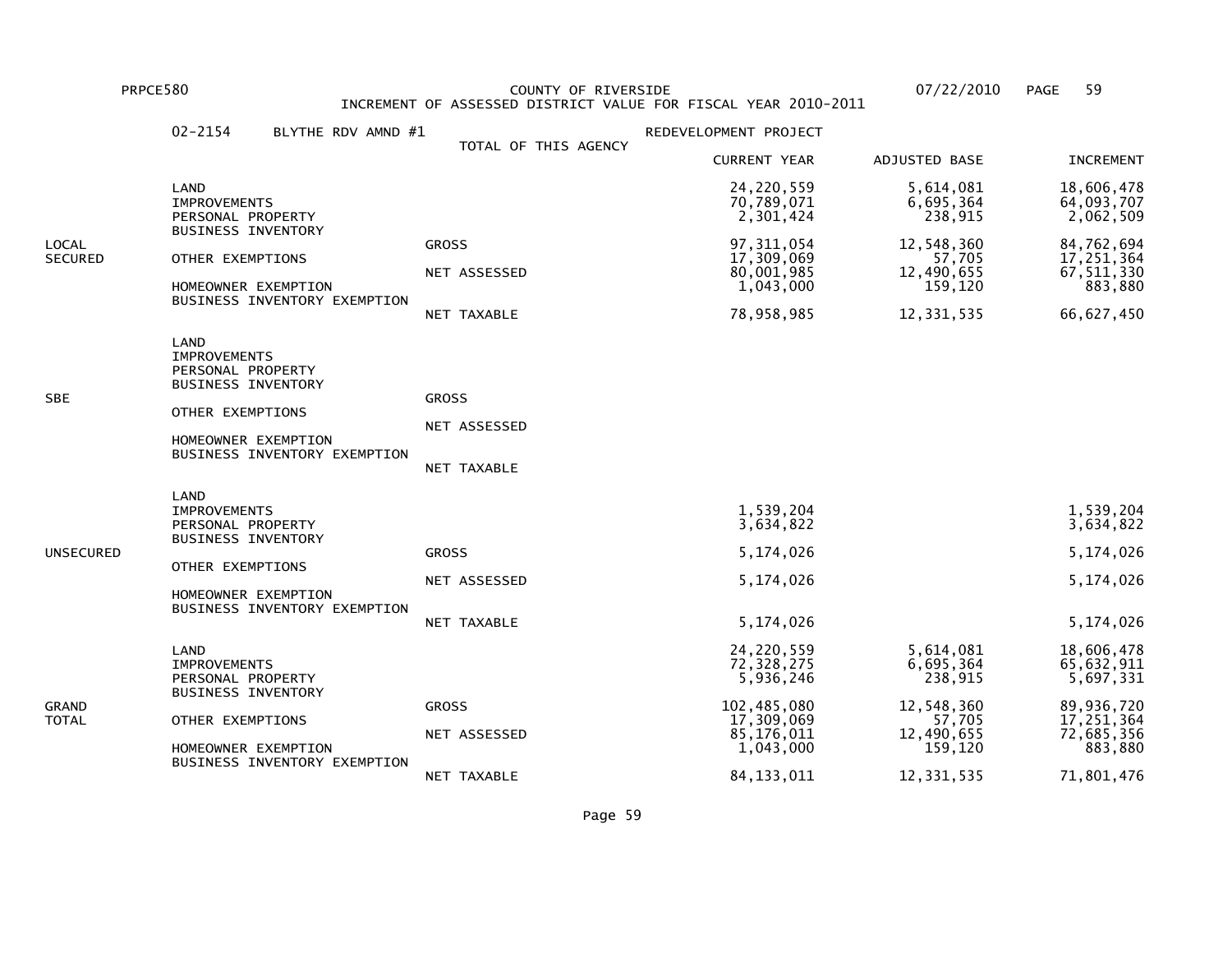PRPCE580 COUNTY OF RIVERSIDE 07/22/2010 PAGE 60 INCREMENT OF ASSESSED DISTRICT VALUE FOR FISCAL YEAR 2010-2011

|                  | $02 - 2155$<br>BLYTHE RDV AMND #2 AB1290                                                                                                                        | TOTAL OF THIS AGENCY                        | REDEVELOPMENT PROJECT                                                                                     |                                                                                                        |                                                                                                    |
|------------------|-----------------------------------------------------------------------------------------------------------------------------------------------------------------|---------------------------------------------|-----------------------------------------------------------------------------------------------------------|--------------------------------------------------------------------------------------------------------|----------------------------------------------------------------------------------------------------|
|                  |                                                                                                                                                                 |                                             | <b>CURRENT YEAR</b>                                                                                       | ADJUSTED BASE                                                                                          | <b>INCREMENT</b>                                                                                   |
|                  | LAND<br><b>IMPROVEMENTS</b><br>PERSONAL PROPERTY                                                                                                                |                                             | 12,803,819<br>25,729,349<br>1,538,652                                                                     | 4,713,580<br>10, 191, 797<br>762,938                                                                   | 8,090,239<br>15,537,552<br>775,714                                                                 |
| LOCAL<br>SECURED | <b>BUSINESS INVENTORY</b><br>OTHER EXEMPTIONS<br>HOMEOWNER EXEMPTION<br>BUSINESS INVENTORY EXEMPTION                                                            | <b>GROSS</b><br>NET ASSESSED<br>NET TAXABLE | 40,071,820<br>217,840<br>39,853,980<br>406,000<br>39,447,980                                              | 15,668,315<br>165,448<br>15,502,867<br>341,045<br>15,161,822                                           | 24,403,505<br>52,392<br>24, 351, 113<br>64,955<br>24, 286, 158                                     |
| SBE              | <b>LAND</b><br><b>IMPROVEMENTS</b><br>PERSONAL PROPERTY<br><b>BUSINESS INVENTORY</b><br>OTHER EXEMPTIONS<br>HOMEOWNER EXEMPTION<br>BUSINESS INVENTORY EXEMPTION | <b>GROSS</b><br>NET ASSESSED<br>NET TAXABLE |                                                                                                           |                                                                                                        |                                                                                                    |
| UNSECURED        | LAND<br><b>IMPROVEMENTS</b><br>PERSONAL PROPERTY<br><b>BUSINESS INVENTORY</b><br>OTHER EXEMPTIONS<br>HOMEOWNER EXEMPTION<br>BUSINESS INVENTORY EXEMPTION        | <b>GROSS</b><br>NET ASSESSED<br>NET TAXABLE | 181,217<br>5,103,594<br>5,284,811<br>5,284,811<br>5,284,811                                               | 90,165<br>1,273,400<br>4,499,261<br>5,862,826<br>5,862,826<br>5,862,826                                | $90, 165 -$<br>$1,092,183-$<br>604, 333<br>578,015-<br>578,015-<br>578,015-                        |
| GRAND<br>TOTAL   | LAND<br><b>IMPROVEMENTS</b><br>PERSONAL PROPERTY<br><b>BUSINESS INVENTORY</b><br>OTHER EXEMPTIONS<br>HOMEOWNER EXEMPTION<br>BUSINESS INVENTORY EXEMPTION        | <b>GROSS</b><br>NET ASSESSED<br>NET TAXABLE | 12,803,819<br>25,910,566<br>6,642,246<br>45, 356, 631<br>217,840<br>45, 138, 791<br>406,000<br>44,732,791 | 4,803,745<br>11,465,197<br>5,262,199<br>21,531,141<br>165,448<br>21, 365, 693<br>341,045<br>21,024,648 | 8,000,074<br>14,445,369<br>1,380,047<br>23,825,490<br>52,392<br>23,773,098<br>64,955<br>23,708,143 |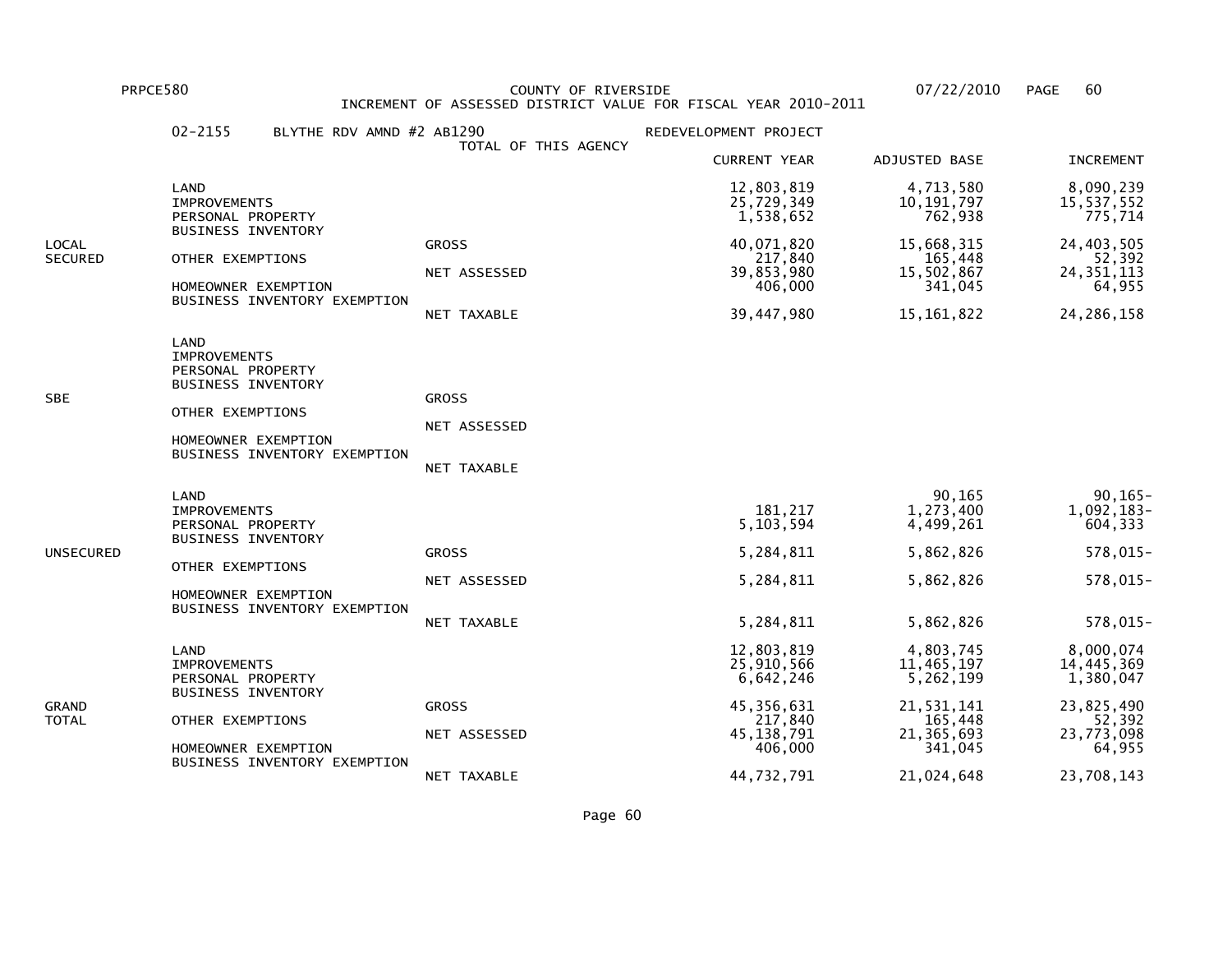LAND

IMPROVEMENTS

 PRPCE580 COUNTY OF RIVERSIDE 07/22/2010 PAGE 61INCREMENT OF ASSESSED DISTRICT VALUE FOR FISCAL YEAR 2010-2011

 02-2156 BLYTHE PROJ1 AMEND 3 RDV AB1290 REDEVELOPMENT PROJECT TOTAL OF THIS AGENCY CURRENT YEAR ADJUSTED BASE INCREMENT LAND 45,664,556 20,025,301 25,639,25538,828,458 IMPROVEMENTS 64,843,067 26,014,609 38,828,458 $1,495,162$ PERSONAL PROPERTY 3,328,635 1,833,473 BUSINESS INVENTORYLOCAL GROSS 113,836,258 47,873,383 65,962,8751,839,354 SECURED OTHER EXEMPTIONS NET ASSESSED 2,395,477 556,123<br>47,317,260 111,440,781 64, 123, 521 NET ASSESSED 111,440,781 47,317,260 64,123,52176,415 HOMEOWNER EXEMPTION **1,888,600** 1,812,185 BUSINESS INVENTORY EXEMPTION NET TAXABLE 109,552,181 45,505,075 64,047,106 PERSONAL PROPERTY BUSINESS INVENTORYSBE GROSS

 OTHER EXEMPTIONS NET ASSESSEDHOMEOWNER EXEMPTION

 BUSINESS INVENTORY EXEMPTIONNET TAXABLE

|              | LAND<br><b>IMPROVEMENTS</b><br>PERSONAL PROPERTY<br><b>BUSINESS INVENTORY</b> |              | 1,361,253<br>2,848,179                | 1,396,345<br>1,693,522                | $35,092 -$<br>1,154,657               |
|--------------|-------------------------------------------------------------------------------|--------------|---------------------------------------|---------------------------------------|---------------------------------------|
| UNSECURED    |                                                                               | <b>GROSS</b> | 4,209,432                             | 3,089,867                             | 1,119,565                             |
|              | OTHER EXEMPTIONS                                                              |              |                                       |                                       |                                       |
|              |                                                                               | NET ASSESSED | 4,209,432                             | 3,089,867                             | 1,119,565                             |
|              | HOMEOWNER EXEMPTION<br>BUSINESS INVENTORY EXEMPTION                           |              |                                       |                                       |                                       |
|              |                                                                               | NET TAXABLE  | 4,209,432                             | 3,089,867                             | 1,119,565                             |
|              | LAND<br><b>IMPROVEMENTS</b><br>PERSONAL PROPERTY<br><b>BUSINESS INVENTORY</b> |              | 45,664,556<br>66,204,320<br>6,176,814 | 20,025,301<br>27,410,954<br>3.526.995 | 25,639,255<br>38,793,366<br>2,649,819 |
| <b>GRAND</b> |                                                                               | <b>GROSS</b> | 118,045,690                           | 50,963,250                            | 67,082,440                            |
| <b>TOTAL</b> | OTHER EXEMPTIONS                                                              |              | 2,395,477                             | 556,123                               | 1,839,354                             |
|              |                                                                               | NET ASSESSED | 115,650,213                           | 50,407,127                            | 65,243,086                            |
|              | HOMEOWNER EXEMPTION<br>BUSINESS INVENTORY EXEMPTION                           |              | 1,888,600                             | 1,812,185                             | 76,415                                |
|              |                                                                               | NET TAXABLE  | 113,761,613                           | 48,594,942                            | 65,166,671                            |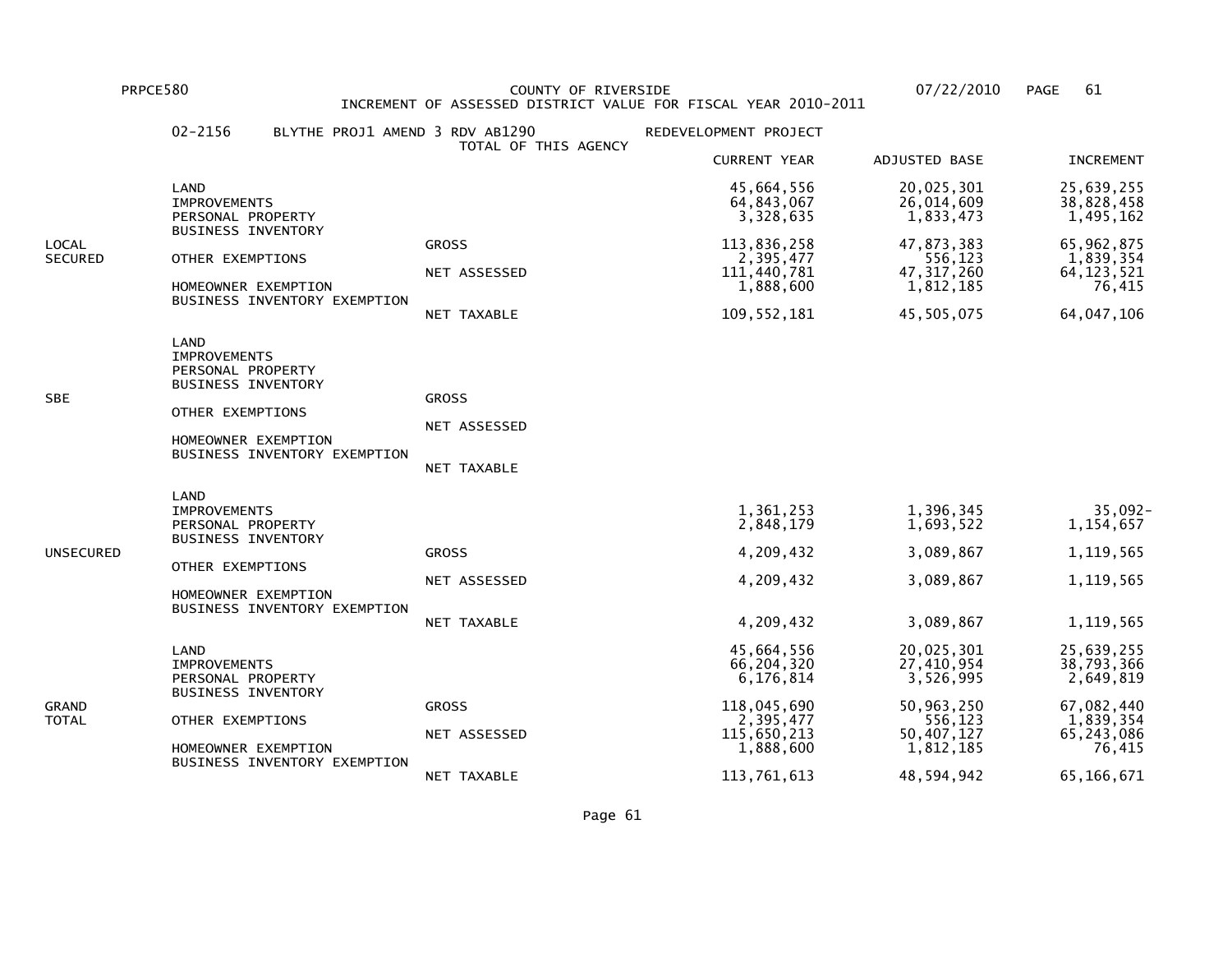PRPCE580 COUNTY OF RIVERSIDE 07/22/2010 PAGE 62 INCREMENT OF ASSESSED DISTRICT VALUE FOR FISCAL YEAR 2010-2011

|                         | $02 - 2157$<br>BLYTHE PROJ NO 1 03 ANX AB1290                                                                                                            |                                             | REDEVELOPMENT PROJECT                                                            |                                                                     |                                                                                   |
|-------------------------|----------------------------------------------------------------------------------------------------------------------------------------------------------|---------------------------------------------|----------------------------------------------------------------------------------|---------------------------------------------------------------------|-----------------------------------------------------------------------------------|
|                         |                                                                                                                                                          | TOTAL OF THIS AGENCY                        | <b>CURRENT YEAR</b>                                                              | <b>ADJUSTED BASE</b>                                                | <b>INCREMENT</b>                                                                  |
|                         | LAND<br><b>IMPROVEMENTS</b><br>PERSONAL PROPERTY                                                                                                         |                                             | 6,233,729<br>8,866,855                                                           | 5,014,016<br>6,657,560<br>4,537                                     | 1,219,713<br>2,209,295<br>4,537-                                                  |
| LOCAL<br><b>SECURED</b> | <b>BUSINESS INVENTORY</b><br>OTHER EXEMPTIONS<br>HOMEOWNER EXEMPTION<br>BUSINESS INVENTORY EXEMPTION                                                     | <b>GROSS</b><br>NET ASSESSED<br>NET TAXABLE | 15,100,584<br>46,260<br>15,054,324<br>920,821<br>14, 133, 503                    | 11,676,113<br>22<br>11,676,091<br>11,676,091                        | 3,424,471<br>46,238<br>3,378,233<br>920,821<br>2,457,412                          |
| SBE                     | LAND<br><b>IMPROVEMENTS</b><br>PERSONAL PROPERTY<br>BUSINESS INVENTORY<br>OTHER EXEMPTIONS<br>HOMEOWNER EXEMPTION<br>BUSINESS INVENTORY EXEMPTION        | <b>GROSS</b><br>NET ASSESSED<br>NET TAXABLE |                                                                                  |                                                                     |                                                                                   |
| UNSECURED               | LAND<br><b>IMPROVEMENTS</b><br>PERSONAL PROPERTY<br><b>BUSINESS INVENTORY</b><br>OTHER EXEMPTIONS<br>HOMEOWNER EXEMPTION<br>BUSINESS INVENTORY EXEMPTION | <b>GROSS</b><br>NET ASSESSED<br>NET TAXABLE | 5,509<br>5,509<br>5,509<br>5,509                                                 | 132<br>112,775<br>112,907<br>112,907<br>112,907                     | $132 -$<br>107,266-<br>107,398-<br>107,398-<br>107,398-                           |
| GRAND<br>TOTAL          | LAND<br><b>IMPROVEMENTS</b><br>PERSONAL PROPERTY<br><b>BUSINESS INVENTORY</b><br>OTHER EXEMPTIONS<br>HOMEOWNER EXEMPTION<br>BUSINESS INVENTORY EXEMPTION | <b>GROSS</b><br>NET ASSESSED                | 6,233,729<br>8,866,855<br>5,509<br>15,106,093<br>46,260<br>15,059,833<br>920,821 | 5,014,016<br>6,657,692<br>117,312<br>11,789,020<br>22<br>11,788,998 | 1,219,713<br>2,209,163<br>111,803-<br>3,317,073<br>46,238<br>3,270,835<br>920,821 |
|                         |                                                                                                                                                          | NET TAXABLE                                 | 14, 139, 012                                                                     | 11,788,998                                                          | 2,350,014                                                                         |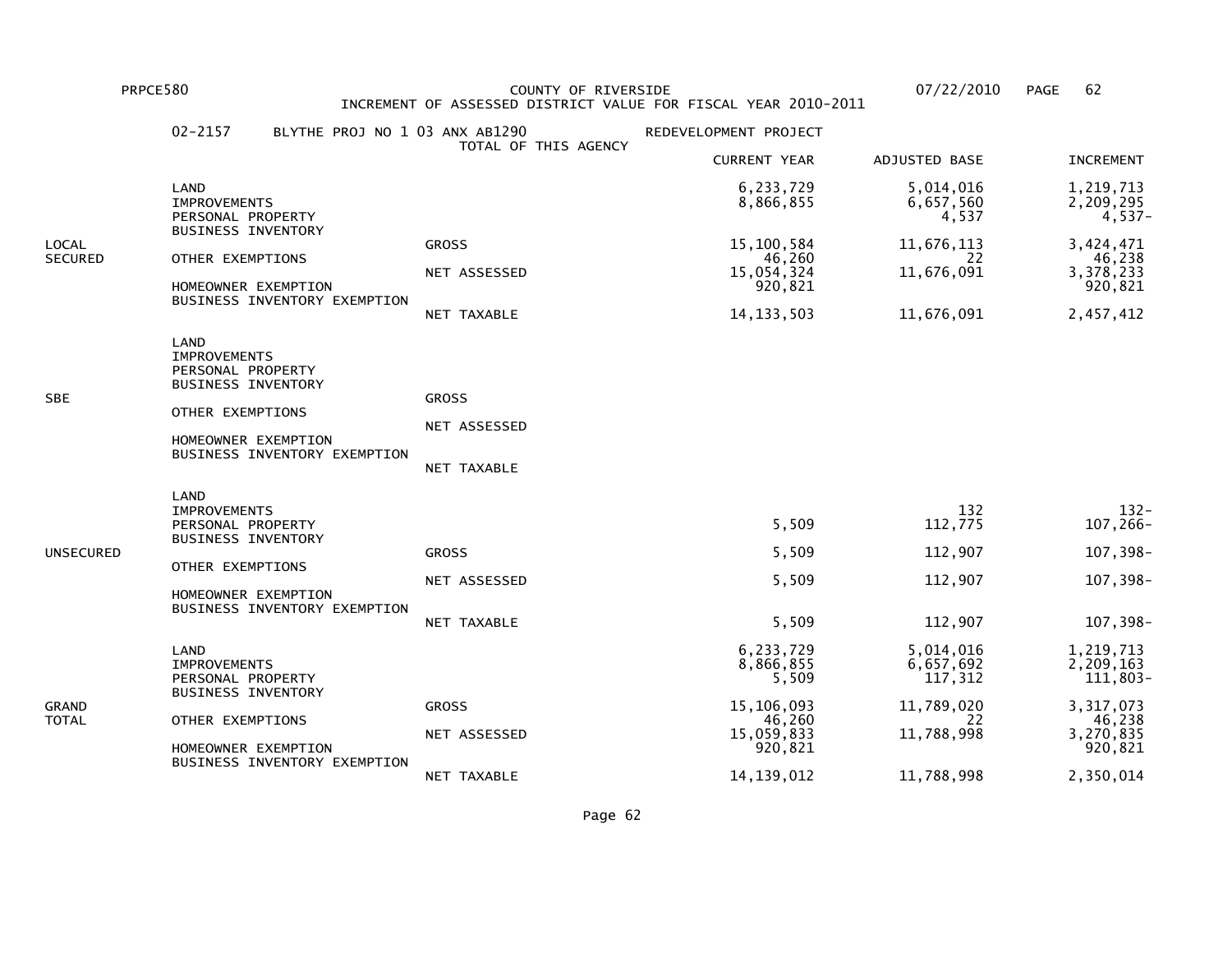PRPCE580 COUNTY OF RIVERSIDE 07/22/2010 PAGE 63 INCREMENT OF ASSESSED DISTRICT VALUE FOR FISCAL YEAR 2010-2011

|                | $02 - 2172$<br>CALIMESA RDV PROJ 1                                                                                                                       | TOTAL OF THIS AGENCY                        | REDEVELOPMENT PROJECT                                               |                                                     |                                                                 |
|----------------|----------------------------------------------------------------------------------------------------------------------------------------------------------|---------------------------------------------|---------------------------------------------------------------------|-----------------------------------------------------|-----------------------------------------------------------------|
|                |                                                                                                                                                          |                                             | <b>CURRENT YEAR</b>                                                 | ADJUSTED BASE                                       | <b>INCREMENT</b>                                                |
|                | LAND<br><b>IMPROVEMENTS</b><br>PERSONAL PROPERTY                                                                                                         |                                             | 18,663,077<br>16, 193, 214<br>82,834                                | 9,524,716<br>8,527,617<br>82,176                    | 9,138,361<br>7,665,597<br>658                                   |
| LOCAL          | <b>BUSINESS INVENTORY</b>                                                                                                                                | <b>GROSS</b>                                | 34,939,125                                                          | 18, 134, 509                                        | 16,804,616                                                      |
| <b>SECURED</b> | OTHER EXEMPTIONS<br>HOMEOWNER EXEMPTION                                                                                                                  | NET ASSESSED                                | 34,939,125<br>168,000                                               | 18, 134, 509<br>203,000                             | 16,804,616<br>$35,000 -$                                        |
|                | BUSINESS INVENTORY EXEMPTION                                                                                                                             | NET TAXABLE                                 | 34,771,125                                                          | 17,931,509                                          | 16,839,616                                                      |
| SBE            | LAND<br><b>IMPROVEMENTS</b><br>PERSONAL PROPERTY<br><b>BUSINESS INVENTORY</b><br>OTHER EXEMPTIONS<br>HOMEOWNER EXEMPTION<br>BUSINESS INVENTORY EXEMPTION | <b>GROSS</b><br>NET ASSESSED<br>NET TAXABLE |                                                                     |                                                     |                                                                 |
| UNSECURED      | LAND<br><b>IMPROVEMENTS</b><br>PERSONAL PROPERTY<br><b>BUSINESS INVENTORY</b><br>OTHER EXEMPTIONS<br>HOMEOWNER EXEMPTION<br>BUSINESS INVENTORY EXEMPTION | <b>GROSS</b><br>NET ASSESSED<br>NET TAXABLE | 1,761,209<br>1,390,239<br>3, 151, 448<br>3, 151, 448<br>3, 151, 448 | 493,114<br>233,069<br>726,183<br>726,183<br>726,183 | 1,268,095<br>1, 157, 170<br>2,425,265<br>2,425,265<br>2,425,265 |
|                | LAND<br><b>IMPROVEMENTS</b><br>PERSONAL PROPERTY<br><b>BUSINESS INVENTORY</b>                                                                            |                                             | 18,663,077<br>17,954,423<br>1,473,073                               | 9,524,716<br>9,020,731<br>315,245                   | 9,138,361<br>8,933,692<br>1,157,828                             |
| GRAND<br>TOTAL | OTHER EXEMPTIONS                                                                                                                                         | <b>GROSS</b>                                | 38,090,573                                                          | 18,860,692                                          | 19,229,881                                                      |
|                | HOMEOWNER EXEMPTION<br>BUSINESS INVENTORY EXEMPTION                                                                                                      | NET ASSESSED                                | 38,090,573<br>168,000                                               | 18,860,692<br>203,000                               | 19,229,881<br>35,000-                                           |
|                |                                                                                                                                                          | NET TAXABLE                                 | 37,922,573                                                          | 18,657,692                                          | 19,264,881                                                      |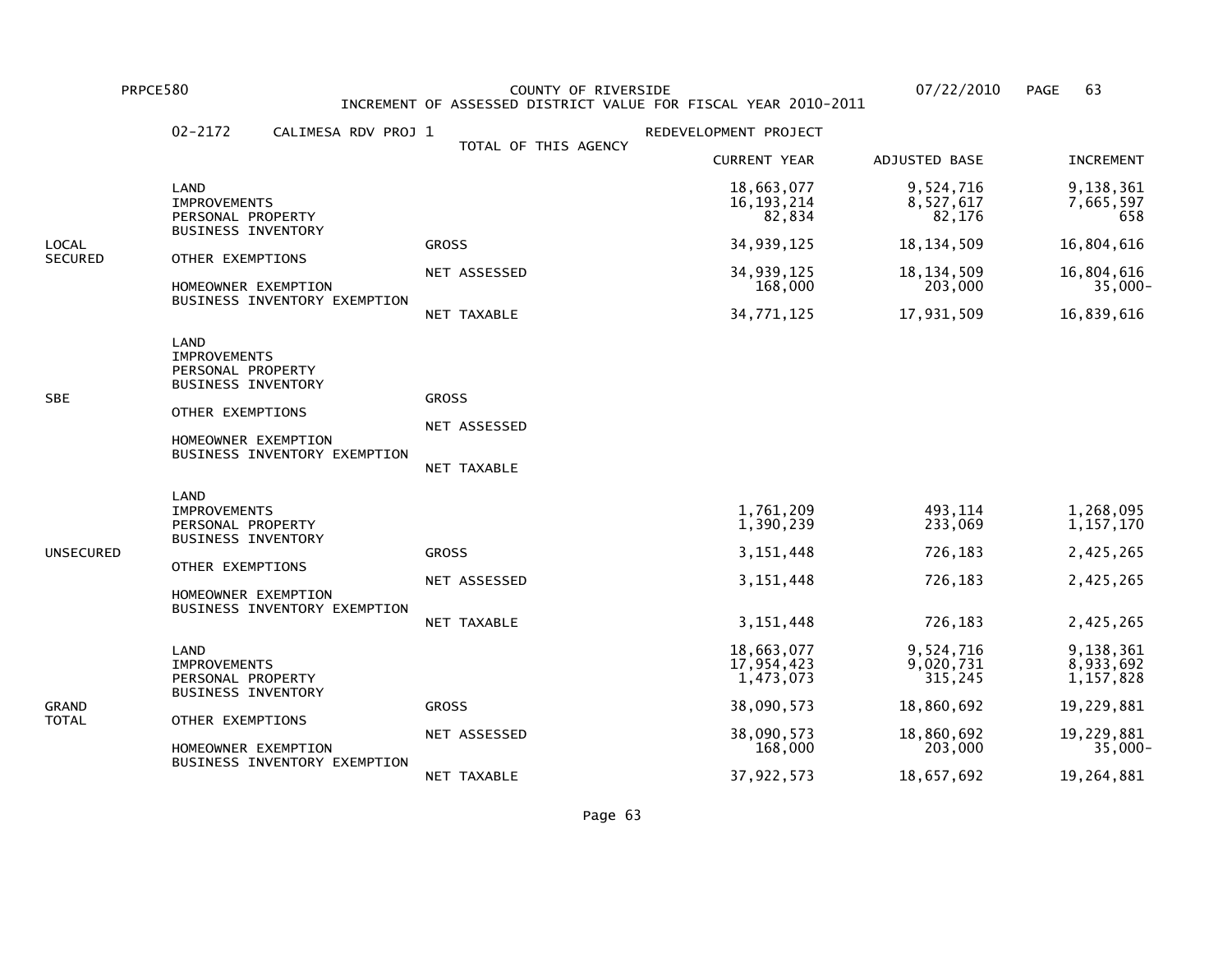PRPCE580 COUNTY OF RIVERSIDE 07/22/2010 PAGE 64 INCREMENT OF ASSESSED DISTRICT VALUE FOR FISCAL YEAR 2010-2011

|                         | $02 - 2226$<br>CATHEDRAL CITY RDV                                                                                                                        |                                             | REDEVELOPMENT PROJECT                                                                                         |                                                                                           |                                                                                                                  |
|-------------------------|----------------------------------------------------------------------------------------------------------------------------------------------------------|---------------------------------------------|---------------------------------------------------------------------------------------------------------------|-------------------------------------------------------------------------------------------|------------------------------------------------------------------------------------------------------------------|
|                         |                                                                                                                                                          | TOTAL OF THIS AGENCY                        | <b>CURRENT YEAR</b>                                                                                           | ADJUSTED BASE                                                                             | <b>INCREMENT</b>                                                                                                 |
|                         | LAND<br><b>IMPROVEMENTS</b><br>PERSONAL PROPERTY                                                                                                         |                                             | 67,821,357<br>144,532,020<br>2,092,142                                                                        | 23,767,768<br>21,887,130<br>314,686                                                       | 44,053,589<br>122,644,890<br>1,777,456                                                                           |
| LOCAL<br><b>SECURED</b> | <b>BUSINESS INVENTORY</b><br>OTHER EXEMPTIONS<br>HOMEOWNER EXEMPTION<br>BUSINESS INVENTORY EXEMPTION                                                     | <b>GROSS</b><br>NET ASSESSED<br>NET TAXABLE | 214, 445, 519<br>18,553,885<br>195,891,634<br>185,276<br>195,706,358                                          | 45,969,584<br>696,253<br>45, 273, 331<br>512,738<br>44,760,593                            | 168, 475, 935<br>17,857,632<br>150,618,303<br>$327,462 -$<br>150, 945, 765                                       |
| SBE                     | LAND<br><b>IMPROVEMENTS</b><br>PERSONAL PROPERTY<br>BUSINESS INVENTORY<br>OTHER EXEMPTIONS<br>HOMEOWNER EXEMPTION<br>BUSINESS INVENTORY EXEMPTION        | <b>GROSS</b><br>NET ASSESSED<br>NET TAXABLE |                                                                                                               |                                                                                           |                                                                                                                  |
| UNSECURED               | LAND<br><b>IMPROVEMENTS</b><br>PERSONAL PROPERTY<br><b>BUSINESS INVENTORY</b><br>OTHER EXEMPTIONS<br>HOMEOWNER EXEMPTION<br>BUSINESS INVENTORY EXEMPTION | <b>GROSS</b><br>NET ASSESSED<br>NET TAXABLE | 1,196<br>10, 325, 108<br>14, 104, 080<br>24,430,384<br>463,145<br>23,967,239<br>23,967,239                    | 2,428,542<br>2,697,756<br>5,126,298<br>5,126,298<br>5,126,298                             | 1,196<br>7,896,566<br>11,406,324<br>19,304,086<br>463,145<br>18,840,941<br>18,840,941                            |
| GRAND<br>TOTAL          | LAND<br><b>IMPROVEMENTS</b><br>PERSONAL PROPERTY<br><b>BUSINESS INVENTORY</b><br>OTHER EXEMPTIONS<br>HOMEOWNER EXEMPTION<br>BUSINESS INVENTORY EXEMPTION | <b>GROSS</b><br>NET ASSESSED                | 67,822,553<br>154,857,128<br>16,196,222<br>238,875,903<br>19,017,030<br>219,858,873<br>185,276<br>219,673,597 | 23,767,768<br>24, 315, 672<br>3,012,442<br>51,095,882<br>696,253<br>50,399,629<br>512,738 | 44,054,785<br>130,541,456<br>13, 183, 780<br>187,780,021<br>18,320,777<br>169,459,244<br>327,462-<br>169,786,706 |
|                         |                                                                                                                                                          | NET TAXABLE                                 |                                                                                                               | 49,886,891                                                                                |                                                                                                                  |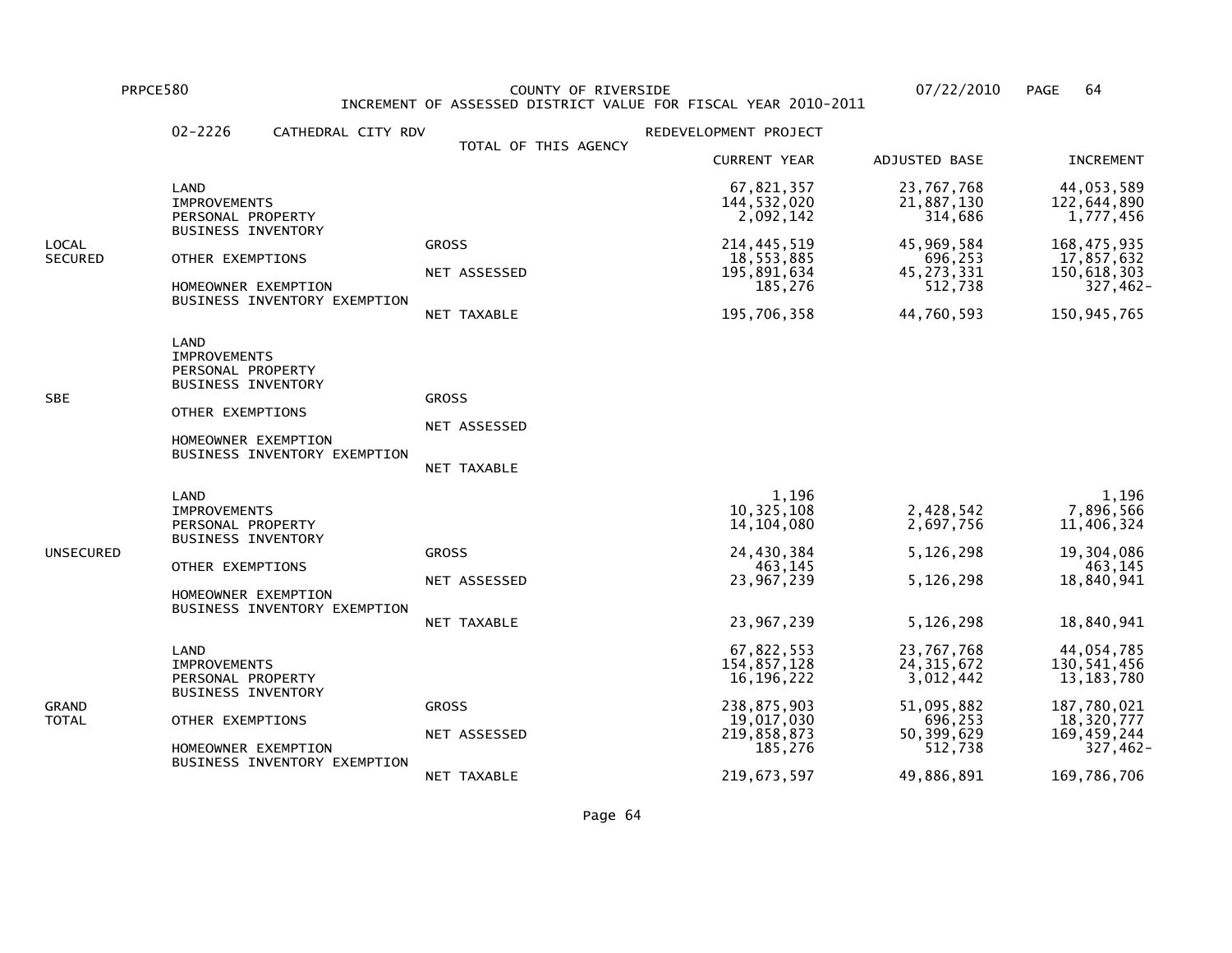PRPCE580 COUNTY OF RIVERSIDE 07/22/2010 PAGE 65 INCREMENT OF ASSESSED DISTRICT VALUE FOR FISCAL YEAR 2010-2011

|                         | $02 - 2227$<br>CATHEDRAL CITY RDV #2                                                                                                                     |                                             | REDEVELOPMENT PROJECT                                                                            |                                                                                       |                                                                                                       |
|-------------------------|----------------------------------------------------------------------------------------------------------------------------------------------------------|---------------------------------------------|--------------------------------------------------------------------------------------------------|---------------------------------------------------------------------------------------|-------------------------------------------------------------------------------------------------------|
|                         |                                                                                                                                                          | TOTAL OF THIS AGENCY                        | <b>CURRENT YEAR</b>                                                                              | ADJUSTED BASE                                                                         | <b>INCREMENT</b>                                                                                      |
|                         | LAND<br><b>IMPROVEMENTS</b><br>PERSONAL PROPERTY                                                                                                         |                                             | 131,825,639<br>419, 370, 461<br>149,082                                                          | 12,657,229<br>14,466,664<br>8,895                                                     | 119, 168, 410<br>404,903,797<br>140,187                                                               |
| LOCAL<br><b>SECURED</b> | <b>BUSINESS INVENTORY</b><br>OTHER EXEMPTIONS<br>HOMEOWNER EXEMPTION<br>BUSINESS INVENTORY EXEMPTION                                                     | <b>GROSS</b><br>NET ASSESSED<br>NET TAXABLE | 551, 345, 182<br>1,317,390<br>550,027,792<br>10,068,800<br>539,958,992                           | 27, 132, 788<br>230,786<br>26,902,002<br>686,000<br>26,216,002                        | 524, 212, 394<br>1,086,604<br>523, 125, 790<br>9,382,800<br>513,742,990                               |
| SBE                     | LAND<br><b>IMPROVEMENTS</b><br>PERSONAL PROPERTY<br><b>BUSINESS INVENTORY</b><br>OTHER EXEMPTIONS<br>HOMEOWNER EXEMPTION<br>BUSINESS INVENTORY EXEMPTION | <b>GROSS</b><br>NET ASSESSED<br>NET TAXABLE |                                                                                                  |                                                                                       |                                                                                                       |
| UNSECURED               | LAND<br><b>IMPROVEMENTS</b><br>PERSONAL PROPERTY<br><b>BUSINESS INVENTORY</b><br>OTHER EXEMPTIONS<br>HOMEOWNER EXEMPTION<br>BUSINESS INVENTORY EXEMPTION | <b>GROSS</b><br>NET ASSESSED<br>NET TAXABLE | 3,000<br>2,989,162<br>4,479,622<br>7,471,784<br>7,471,784<br>7,471,784                           | 214,242<br>305,481<br>519,723<br>519,723<br>519,723                                   | 3,000<br>2,774,920<br>4, 174, 141<br>6,952,061<br>6,952,061<br>6,952,061                              |
| GRAND<br>TOTAL          | LAND<br><b>IMPROVEMENTS</b><br>PERSONAL PROPERTY<br>BUSINESS INVENTORY<br>OTHER EXEMPTIONS<br>HOMEOWNER EXEMPTION<br>BUSINESS INVENTORY EXEMPTION        | <b>GROSS</b><br>NET ASSESSED                | 131,828,639<br>422,359,623<br>4,628,704<br>558,816,966<br>1,317,390<br>557,499,576<br>10,068,800 | 12,657,229<br>14,680,906<br>314,376<br>27,652,511<br>230,786<br>27,421,725<br>686,000 | 119, 171, 410<br>407,678,717<br>4, 314, 328<br>531, 164, 455<br>1,086,604<br>530,077,851<br>9,382,800 |
|                         |                                                                                                                                                          | NET TAXABLE                                 | 547,430,776                                                                                      | 26,735,725                                                                            | 520,695,051                                                                                           |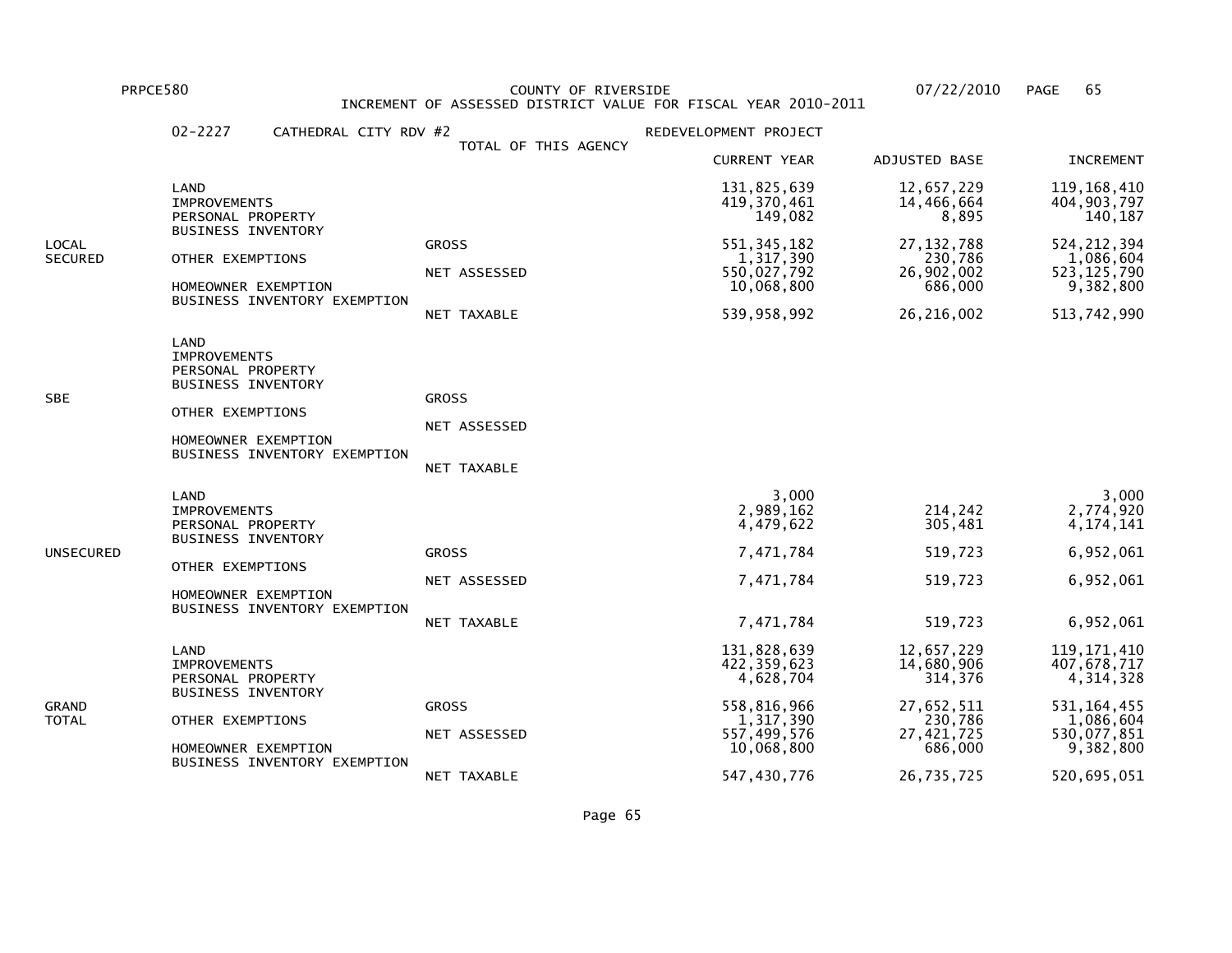PRPCE580 COUNTY OF RIVERSIDE 07/22/2010 PAGE 66 INCREMENT OF ASSESSED DISTRICT VALUE FOR FISCAL YEAR 2010-2011

|                  | $02 - 2229$<br>CATHEDRAL CITY RDV #3                                                                                                                     |                                             | REDEVELOPMENT PROJECT                                                                                                          |                                                                                                                    |                                                                                                                            |
|------------------|----------------------------------------------------------------------------------------------------------------------------------------------------------|---------------------------------------------|--------------------------------------------------------------------------------------------------------------------------------|--------------------------------------------------------------------------------------------------------------------|----------------------------------------------------------------------------------------------------------------------------|
|                  |                                                                                                                                                          | TOTAL OF THIS AGENCY                        | <b>CURRENT YEAR</b>                                                                                                            | ADJUSTED BASE                                                                                                      | <b>INCREMENT</b>                                                                                                           |
|                  | LAND<br><b>IMPROVEMENTS</b><br>PERSONAL PROPERTY                                                                                                         |                                             | 900, 950, 573<br>2,045,214,969<br>5,035,729                                                                                    | 121, 294, 166<br>250, 515, 700<br>1, 194, 104                                                                      | 779,656,407<br>1,794,699,269<br>3,841,625                                                                                  |
| LOCAL<br>SECURED | BUSINESS INVENTORY<br>OTHER EXEMPTIONS<br>HOMEOWNER EXEMPTION<br>BUSINESS INVENTORY EXEMPTION                                                            | <b>GROSS</b><br>NET ASSESSED<br>NET TAXABLE | 2,951,201,271<br>102,595,661<br>2,848,605,610<br>39,431,949<br>2,809,173,661                                                   | 373,003,970<br>1,782,472<br>371, 221, 498<br>12,577,787<br>358,643,711                                             | 2,578,197,301<br>100,813,189<br>2, 477, 384, 112<br>26,854,162<br>2,450,529,950                                            |
| SBE              | LAND<br><b>IMPROVEMENTS</b><br>PERSONAL PROPERTY<br><b>BUSINESS INVENTORY</b><br>OTHER EXEMPTIONS<br>HOMEOWNER EXEMPTION<br>BUSINESS INVENTORY EXEMPTION | <b>GROSS</b><br>NET ASSESSED<br>NET TAXABLE |                                                                                                                                |                                                                                                                    |                                                                                                                            |
| UNSECURED        | LAND<br><b>IMPROVEMENTS</b><br>PERSONAL PROPERTY<br><b>BUSINESS INVENTORY</b><br>OTHER EXEMPTIONS<br>HOMEOWNER EXEMPTION<br>BUSINESS INVENTORY EXEMPTION | <b>GROSS</b><br>NET ASSESSED<br>NET TAXABLE | 8,626<br>21,789,603<br>29, 137, 368<br>50,935,597<br>1, 132, 205<br>49,803,392<br>49,803,392                                   | 2,577<br>5,870,237<br>9,884,596<br>15,757,410<br>15,757,410<br>15,757,410                                          | 6,049<br>15,919,366<br>19,252,772<br>35, 178, 187<br>1,132,205<br>34,045,982<br>34,045,982                                 |
| GRAND<br>TOTAL   | LAND<br><b>IMPROVEMENTS</b><br>PERSONAL PROPERTY<br><b>BUSINESS INVENTORY</b><br>OTHER EXEMPTIONS<br>HOMEOWNER EXEMPTION<br>BUSINESS INVENTORY EXEMPTION | <b>GROSS</b><br>NET ASSESSED<br>NET TAXABLE | 900, 959, 199<br>2,067,004,572<br>34, 173, 097<br>3,002,136,868<br>103,727,866<br>2,898,409,002<br>39,431,949<br>2,858,977,053 | 121, 296, 743<br>256,385,937<br>11,078,700<br>388,761,380<br>1,782,472<br>386,978,908<br>12,577,787<br>374,401,121 | 779,662,456<br>1,810,618,635<br>23,094,397<br>2,613,375,488<br>101,945,394<br>2,511,430,094<br>26,854,162<br>2,484,575,932 |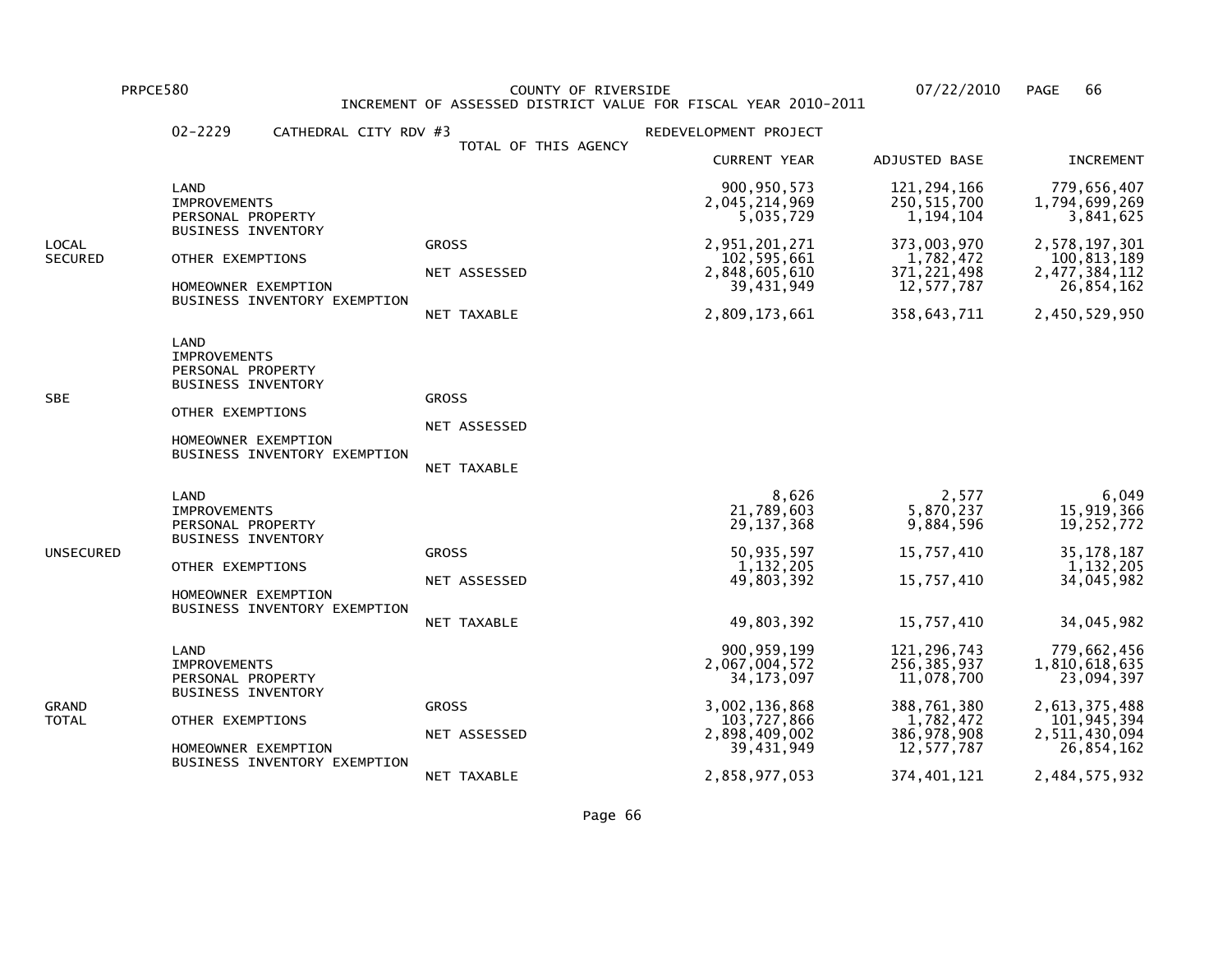PRPCE580 COUNTY OF RIVERSIDE 07/22/2010 PAGE 67 INCREMENT OF ASSESSED DISTRICT VALUE FOR FISCAL YEAR 2010-2011

|                | $02 - 2231$<br>CATHEDRAL PROJ 1 AMD 4 AB1290                                                                                                                    |                                             | REDEVELOPMENT PROJECT             |                      |                              |
|----------------|-----------------------------------------------------------------------------------------------------------------------------------------------------------------|---------------------------------------------|-----------------------------------|----------------------|------------------------------|
|                |                                                                                                                                                                 | TOTAL OF THIS AGENCY                        | <b>CURRENT YEAR</b>               | ADJUSTED BASE        | <b>INCREMENT</b>             |
|                | LAND<br><b>IMPROVEMENTS</b><br>PERSONAL PROPERTY                                                                                                                |                                             | 1,157,874<br>1,956,620<br>2,200   | 870,831<br>2,535,068 | 287,043<br>578,448-<br>2,200 |
| LOCAL          | BUSINESS INVENTORY                                                                                                                                              | <b>GROSS</b>                                | 3,116,694                         | 3,405,899            | 289,205-                     |
| SECURED        | OTHER EXEMPTIONS<br>HOMEOWNER EXEMPTION                                                                                                                         | NET ASSESSED                                | 3,116,694<br>91,000               | 3,405,899<br>154,000 | 289,205-<br>$63,000-$        |
|                | BUSINESS INVENTORY EXEMPTION                                                                                                                                    | NET TAXABLE                                 | 3,025,694                         | 3,251,899            | 226,205-                     |
| SBE            | LAND<br><b>IMPROVEMENTS</b><br>PERSONAL PROPERTY<br>BUSINESS INVENTORY<br>OTHER EXEMPTIONS<br>HOMEOWNER EXEMPTION<br>BUSINESS INVENTORY EXEMPTION               | <b>GROSS</b><br>NET ASSESSED<br>NET TAXABLE |                                   |                      |                              |
| UNSECURED      | <b>LAND</b><br><b>IMPROVEMENTS</b><br>PERSONAL PROPERTY<br><b>BUSINESS INVENTORY</b><br>OTHER EXEMPTIONS<br>HOMEOWNER EXEMPTION<br>BUSINESS INVENTORY EXEMPTION | <b>GROSS</b><br>NET ASSESSED<br>NET TAXABLE |                                   |                      |                              |
|                | LAND<br><b>IMPROVEMENTS</b><br>PERSONAL PROPERTY<br><b>BUSINESS INVENTORY</b>                                                                                   |                                             | 1, 157, 874<br>1,956,620<br>2,200 | 870,831<br>2,535,068 | 287,043<br>578,448-<br>2,200 |
| GRAND<br>TOTAL | OTHER EXEMPTIONS                                                                                                                                                | <b>GROSS</b>                                | 3,116,694                         | 3,405,899            | 289,205-                     |
|                | HOMEOWNER EXEMPTION<br>BUSINESS INVENTORY EXEMPTION                                                                                                             | NET ASSESSED                                | 3,116,694<br>91,000               | 3,405,899<br>154,000 | 289,205-<br>$63,000-$        |
|                |                                                                                                                                                                 | NET TAXABLE                                 | 3,025,694                         | 3,251,899            | 226,205-                     |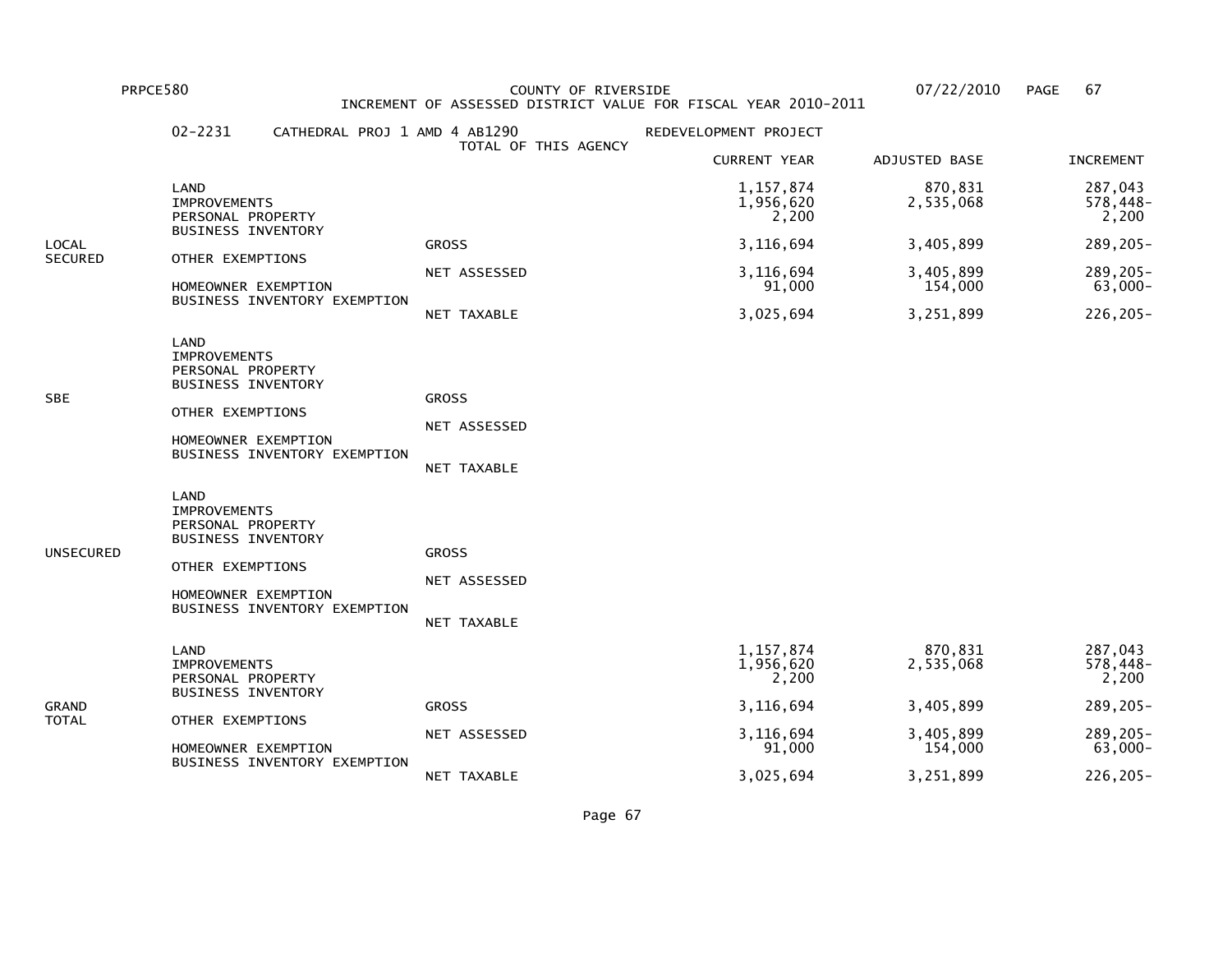PRPCE580 COUNTY OF RIVERSIDE 07/22/2010 PAGE 68 INCREMENT OF ASSESSED DISTRICT VALUE FOR FISCAL YEAR 2010-2011

|           | $02 - 2253$                                                                                                                                              | COACHELLA RDV PROJ AREA 1<br>TOTAL OF THIS AGENCY  | REDEVELOPMENT PROJECT                    |                                     |                                        |
|-----------|----------------------------------------------------------------------------------------------------------------------------------------------------------|----------------------------------------------------|------------------------------------------|-------------------------------------|----------------------------------------|
|           |                                                                                                                                                          |                                                    | <b>CURRENT YEAR</b>                      | ADJUSTED BASE                       | <b>INCREMENT</b>                       |
|           | LAND<br>IMPROVEMENTS<br>PERSONAL PROPERTY<br><b>BUSINESS INVENTORY</b>                                                                                   |                                                    | 20,626,195<br>51,471,872<br>5,900,456    | 1,279,850<br>6,015,850<br>1,146,254 | 19,346,345<br>45,456,022<br>4,754,202  |
| LOCAL     |                                                                                                                                                          | <b>GROSS</b>                                       | 77,998,523                               | 8,441,954                           | 69,556,569                             |
| SECURED   | OTHER EXEMPTIONS<br>HOMEOWNER EXEMPTION<br>BUSINESS INVENTORY EXEMPTION                                                                                  | NET ASSESSED                                       | 77,998,523                               | 8,441,954                           | 69,556,569                             |
|           |                                                                                                                                                          | <b>NET TAXABLE</b>                                 | 77,998,523                               | 8,441,954                           | 69,556,569                             |
| SBE       | LAND<br><b>IMPROVEMENTS</b><br>PERSONAL PROPERTY<br><b>BUSINESS INVENTORY</b><br>OTHER EXEMPTIONS<br>HOMEOWNER EXEMPTION<br>BUSINESS INVENTORY EXEMPTION | <b>GROSS</b><br>NET ASSESSED<br><b>NET TAXABLE</b> |                                          |                                     |                                        |
|           | LAND<br><b>IMPROVEMENTS</b><br>PERSONAL PROPERTY<br><b>BUSINESS INVENTORY</b>                                                                            |                                                    | 3,651,613<br>10,286,463                  | 1,566,472<br>1,253,532              | 2,085,141<br>9,032,931                 |
| UNSECURED | OTHER EXEMPTIONS                                                                                                                                         | <b>GROSS</b>                                       | 13,938,076                               | 2,820,004                           | 11, 118, 072                           |
|           | HOMEOWNER EXEMPTION                                                                                                                                      | NET ASSESSED                                       | 13,938,076                               | 2,820,004                           | 11, 118, 072                           |
|           | BUSINESS INVENTORY EXEMPTION                                                                                                                             | NET TAXABLE                                        | 13,938,076                               | 2,820,004                           | 11, 118, 072                           |
|           | LAND<br><b>IMPROVEMENTS</b><br>PERSONAL PROPERTY<br><b>BUSINESS INVENTORY</b>                                                                            |                                                    | 20,626,195<br>55, 123, 485<br>16,186,919 | 1,279,850<br>7,582,322<br>2,399,786 | 19,346,345<br>47,541,163<br>13,787,133 |
| GRAND     |                                                                                                                                                          | <b>GROSS</b>                                       | 91,936,599                               | 11,261,958                          | 80,674,641                             |
| TOTAL     | OTHER EXEMPTIONS<br>HOMEOWNER EXEMPTION                                                                                                                  | NET ASSESSED                                       | 91,936,599                               | 11,261,958                          | 80,674,641                             |
|           | BUSINESS INVENTORY EXEMPTION                                                                                                                             | NET TAXABLE                                        | 91,936,599                               | 11,261,958                          | 80,674,641                             |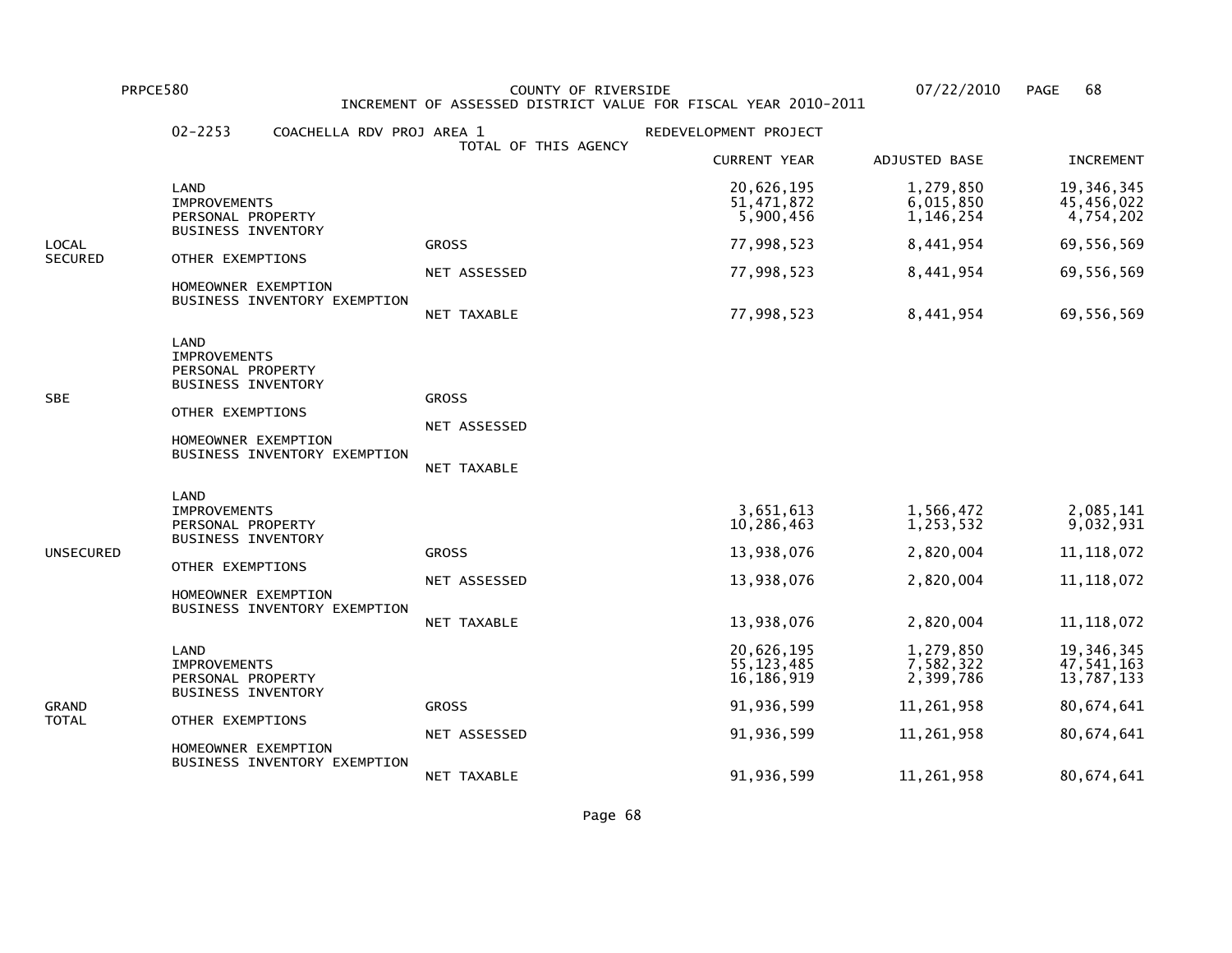PRPCE580 COUNTY OF RIVERSIDE 07/22/2010 PAGE 69 INCREMENT OF ASSESSED DISTRICT VALUE FOR FISCAL YEAR 2010-2011

|                  | $02 - 2254$<br>COACHELLA RDV PROJ AREA 2                                                                                                                 |                                             | REDEVELOPMENT PROJECT                                                                       |                                                                                          |                                                                                                  |
|------------------|----------------------------------------------------------------------------------------------------------------------------------------------------------|---------------------------------------------|---------------------------------------------------------------------------------------------|------------------------------------------------------------------------------------------|--------------------------------------------------------------------------------------------------|
|                  |                                                                                                                                                          | TOTAL OF THIS AGENCY                        | <b>CURRENT YEAR</b>                                                                         | ADJUSTED BASE                                                                            | <b>INCREMENT</b>                                                                                 |
|                  | LAND<br><b>IMPROVEMENTS</b><br>PERSONAL PROPERTY                                                                                                         |                                             | 71,979,126<br>71,469,853<br>940,392                                                         | 4,983,856<br>16,259,839<br>1, 115, 746                                                   | 66,995,270<br>55,210,014<br>$175, 354-$                                                          |
| LOCAL<br>SECURED | <b>BUSINESS INVENTORY</b><br>OTHER EXEMPTIONS<br>HOMEOWNER EXEMPTION<br>BUSINESS INVENTORY EXEMPTION                                                     | <b>GROSS</b><br>NET ASSESSED<br>NET TAXABLE | 144, 389, 371<br>8,934,141<br>135,455,230<br>980,000<br>134,475,230                         | 22,359,441<br>123,129<br>22, 236, 312<br>1,081,186<br>21, 155, 126                       | 122,029,930<br>8,811,012<br>113, 218, 918<br>101,186-<br>113, 320, 104                           |
| SBE              | LAND<br><b>IMPROVEMENTS</b><br>PERSONAL PROPERTY<br><b>BUSINESS INVENTORY</b><br>OTHER EXEMPTIONS<br>HOMEOWNER EXEMPTION<br>BUSINESS INVENTORY EXEMPTION | <b>GROSS</b><br>NET ASSESSED<br>NET TAXABLE |                                                                                             |                                                                                          |                                                                                                  |
| UNSECURED        | LAND<br><b>IMPROVEMENTS</b><br>PERSONAL PROPERTY<br><b>BUSINESS INVENTORY</b><br>OTHER EXEMPTIONS<br>HOMEOWNER EXEMPTION<br>BUSINESS INVENTORY EXEMPTION | <b>GROSS</b><br>NET ASSESSED<br>NET TAXABLE | 3,761<br>4,334,345<br>4, 123, 156<br>8,461,262<br>8,461,262<br>8,461,262                    | 614,990<br>746,498<br>1,361,488<br>64,470<br>1,297,018<br>1,297,018                      | 3,761<br>3,719,355<br>3,376,658<br>7,099,774<br>64,470-<br>7,164,244<br>7,164,244                |
| GRAND<br>TOTAL   | LAND<br><b>IMPROVEMENTS</b><br>PERSONAL PROPERTY<br><b>BUSINESS INVENTORY</b><br>OTHER EXEMPTIONS<br>HOMEOWNER EXEMPTION<br>BUSINESS INVENTORY EXEMPTION | <b>GROSS</b><br>NET ASSESSED                | 71,982,887<br>75,804,198<br>5,063,548<br>152,850,633<br>8,934,141<br>143,916,492<br>980,000 | 4,983,856<br>16,874,829<br>1,862,244<br>23,720,929<br>187,599<br>23,533,330<br>1,081,186 | 66,999,031<br>58,929,369<br>3,201,304<br>129, 129, 704<br>8,746,542<br>120, 383, 162<br>101,186- |
|                  |                                                                                                                                                          | NET TAXABLE                                 | 142,936,492                                                                                 | 22,452,144                                                                               | 120,484,348                                                                                      |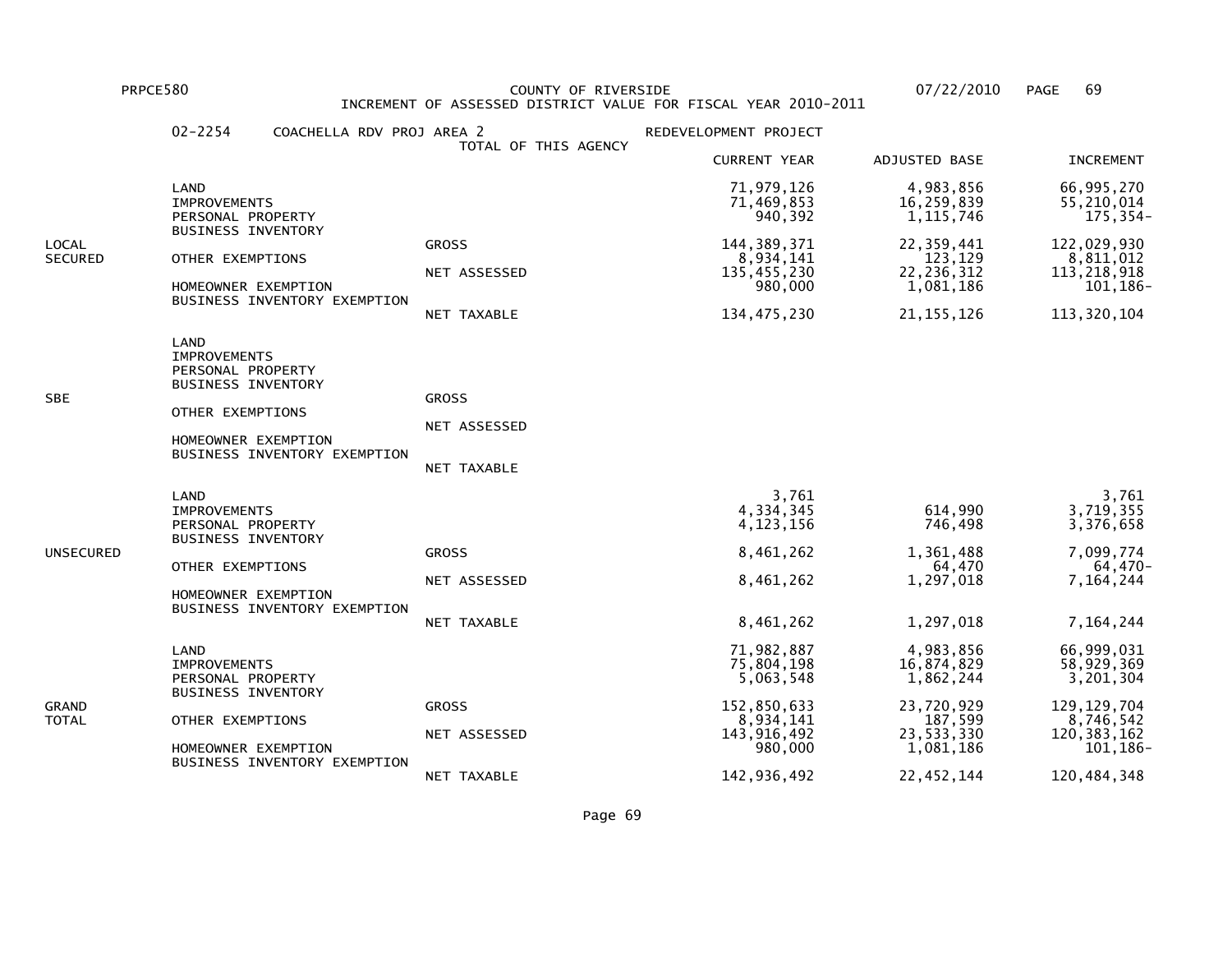PRPCE580 COUNTY OF RIVERSIDE 07/22/2010 PAGE 70 INCREMENT OF ASSESSED DISTRICT VALUE FOR FISCAL YEAR 2010-2011

|                              | $02 - 2255$                                                                                                              | COACHELLA RDV PROJ 2-85ANX   |                                             | REDEVELOPMENT PROJECT |                  |                      |
|------------------------------|--------------------------------------------------------------------------------------------------------------------------|------------------------------|---------------------------------------------|-----------------------|------------------|----------------------|
|                              |                                                                                                                          |                              | TOTAL OF THIS AGENCY                        | <b>CURRENT YEAR</b>   | ADJUSTED BASE    | <b>INCREMENT</b>     |
|                              | LAND<br><b>IMPROVEMENTS</b><br>PERSONAL PROPERTY                                                                         |                              |                                             | 5,829,728<br>142,461  | 97,237<br>27,176 | 5,732,491<br>115,285 |
| LOCAL                        | <b>BUSINESS INVENTORY</b>                                                                                                |                              | <b>GROSS</b>                                | 5,972,189             | 124,413          | 5,847,776            |
| <b>SECURED</b>               | OTHER EXEMPTIONS                                                                                                         |                              | NET ASSESSED                                | 5,972,189             | 124,413          | 5,847,776            |
|                              | HOMEOWNER EXEMPTION                                                                                                      | BUSINESS INVENTORY EXEMPTION | NET TAXABLE                                 | 5,972,189             | 124,413          | 5,847,776            |
| <b>SBE</b>                   | LAND<br><b>IMPROVEMENTS</b><br>PERSONAL PROPERTY<br>BUSINESS INVENTORY<br>OTHER EXEMPTIONS<br>HOMEOWNER EXEMPTION        | BUSINESS INVENTORY EXEMPTION | <b>GROSS</b><br>NET ASSESSED<br>NET TAXABLE |                       |                  |                      |
| <b>UNSECURED</b>             | LAND<br><b>IMPROVEMENTS</b><br>PERSONAL PROPERTY<br><b>BUSINESS INVENTORY</b><br>OTHER EXEMPTIONS<br>HOMEOWNER EXEMPTION | BUSINESS INVENTORY EXEMPTION | <b>GROSS</b><br>NET ASSESSED<br>NET TAXABLE |                       |                  |                      |
|                              | LAND<br><b>IMPROVEMENTS</b><br>PERSONAL PROPERTY<br><b>BUSINESS INVENTORY</b>                                            |                              |                                             | 5,829,728<br>142,461  | 97,237<br>27,176 | 5,732,491<br>115,285 |
| <b>GRAND</b><br><b>TOTAL</b> | OTHER EXEMPTIONS                                                                                                         |                              | <b>GROSS</b>                                | 5,972,189             | 124,413          | 5,847,776            |
|                              | HOMEOWNER EXEMPTION                                                                                                      | BUSINESS INVENTORY EXEMPTION | NET ASSESSED                                | 5,972,189             | 124,413          | 5,847,776            |
|                              |                                                                                                                          |                              | NET TAXABLE                                 | 5,972,189             | 124,413          | 5,847,776            |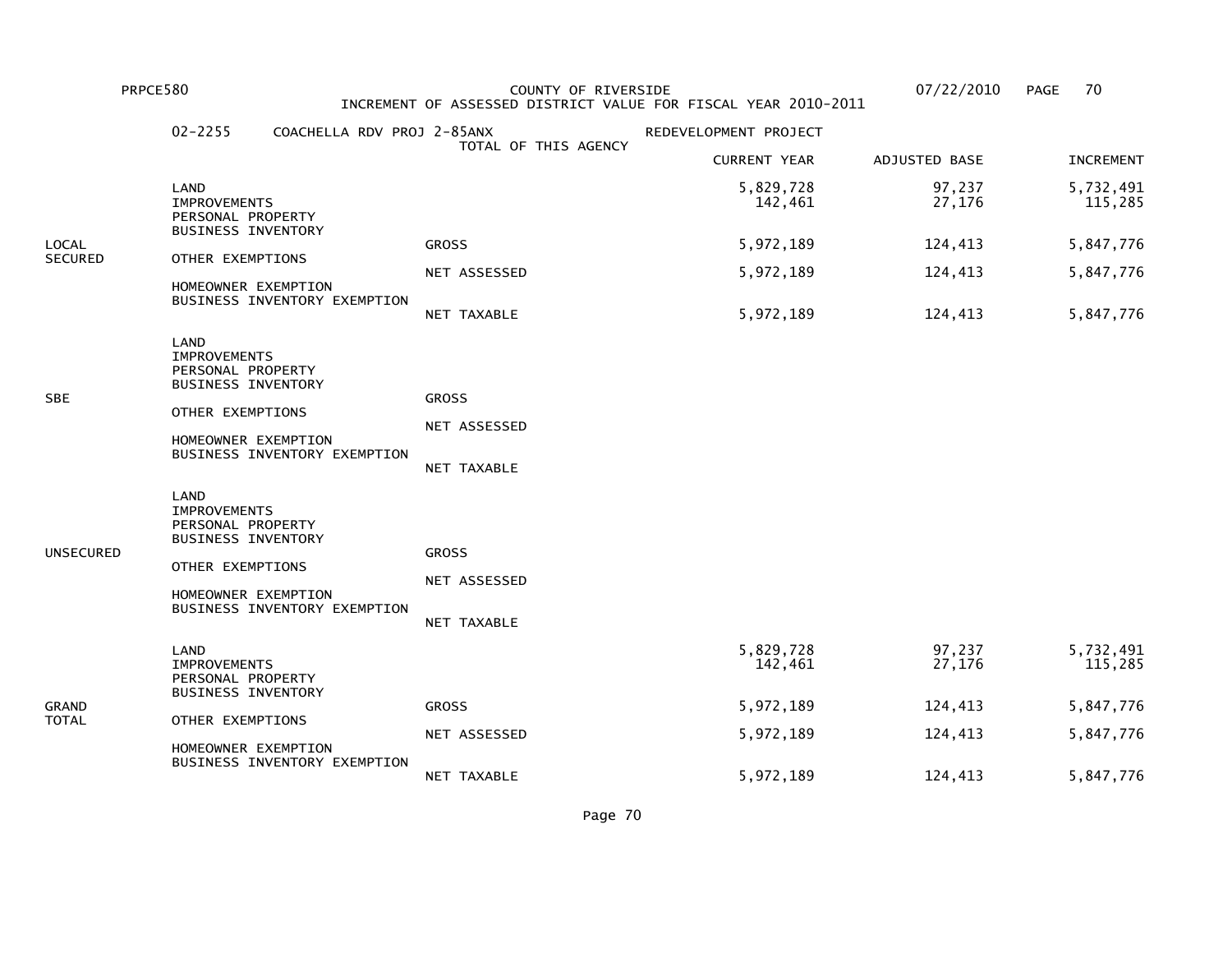PRPCE580 COUNTY OF RIVERSIDE 07/22/2010 PAGE 71 INCREMENT OF ASSESSED DISTRICT VALUE FOR FISCAL YEAR 2010-2011

|                  | $02 - 2256$<br>COACHELLA RDV PROJ 3                                                                                                                      |                                             | REDEVELOPMENT PROJECT                                                                               |                                                                                              |                                                                                                     |
|------------------|----------------------------------------------------------------------------------------------------------------------------------------------------------|---------------------------------------------|-----------------------------------------------------------------------------------------------------|----------------------------------------------------------------------------------------------|-----------------------------------------------------------------------------------------------------|
|                  |                                                                                                                                                          | TOTAL OF THIS AGENCY                        | <b>CURRENT YEAR</b>                                                                                 | ADJUSTED BASE                                                                                | <b>INCREMENT</b>                                                                                    |
|                  | LAND<br><b>IMPROVEMENTS</b><br>PERSONAL PROPERTY                                                                                                         |                                             | 67, 382, 877<br>200, 173, 937<br>4,325,257                                                          | 9,993,265<br>32,924,557<br>360,899                                                           | 57,389,612<br>167, 249, 380<br>3,964,358                                                            |
| LOCAL<br>SECURED | <b>BUSINESS INVENTORY</b><br>OTHER EXEMPTIONS<br>HOMEOWNER EXEMPTION<br>BUSINESS INVENTORY EXEMPTION                                                     | <b>GROSS</b><br>NET ASSESSED<br>NET TAXABLE | 271,882,071<br>62,095,732<br>209,786,339<br>5,783,246<br>204,003,093                                | 43, 278, 721<br>860,820<br>42, 417, 901<br>4,491,195<br>37,926,706                           | 228,603,350<br>61,234,912<br>167, 368, 438<br>1,292,051<br>166,076,387                              |
| SBE              | LAND<br><b>IMPROVEMENTS</b><br>PERSONAL PROPERTY<br><b>BUSINESS INVENTORY</b><br>OTHER EXEMPTIONS<br>HOMEOWNER EXEMPTION<br>BUSINESS INVENTORY EXEMPTION | <b>GROSS</b><br>NET ASSESSED<br>NET TAXABLE |                                                                                                     |                                                                                              |                                                                                                     |
| UNSECURED        | LAND<br><b>IMPROVEMENTS</b><br>PERSONAL PROPERTY<br><b>BUSINESS INVENTORY</b><br>OTHER EXEMPTIONS<br>HOMEOWNER EXEMPTION<br>BUSINESS INVENTORY EXEMPTION | <b>GROSS</b><br>NET ASSESSED<br>NET TAXABLE | 3,692,489<br>5,227,697<br>8,920,186<br>33,000<br>8,887,186<br>8,887,186                             | 4,630,692<br>4,621,703<br>9,252,395<br>263,572<br>8,988,823<br>8,988,823                     | 938,203-<br>605,994<br>332,209-<br>230,572-<br>101,637-<br>101,637-                                 |
| GRAND<br>TOTAL   | LAND<br><b>IMPROVEMENTS</b><br>PERSONAL PROPERTY<br><b>BUSINESS INVENTORY</b><br>OTHER EXEMPTIONS<br>HOMEOWNER EXEMPTION<br>BUSINESS INVENTORY EXEMPTION | <b>GROSS</b><br>NET ASSESSED                | 67,382,877<br>203,866,426<br>9,552,954<br>280,802,257<br>62, 128, 732<br>218, 673, 525<br>5,783,246 | 9,993,265<br>37,555,249<br>4,982,602<br>52, 531, 116<br>1,124,392<br>51,406,724<br>4,491,195 | 57,389,612<br>166, 311, 177<br>4,570,352<br>228, 271, 141<br>61,004,340<br>167,266,801<br>1,292,051 |
|                  |                                                                                                                                                          | NET TAXABLE                                 | 212,890,279                                                                                         | 46, 915, 529                                                                                 | 165, 974, 750                                                                                       |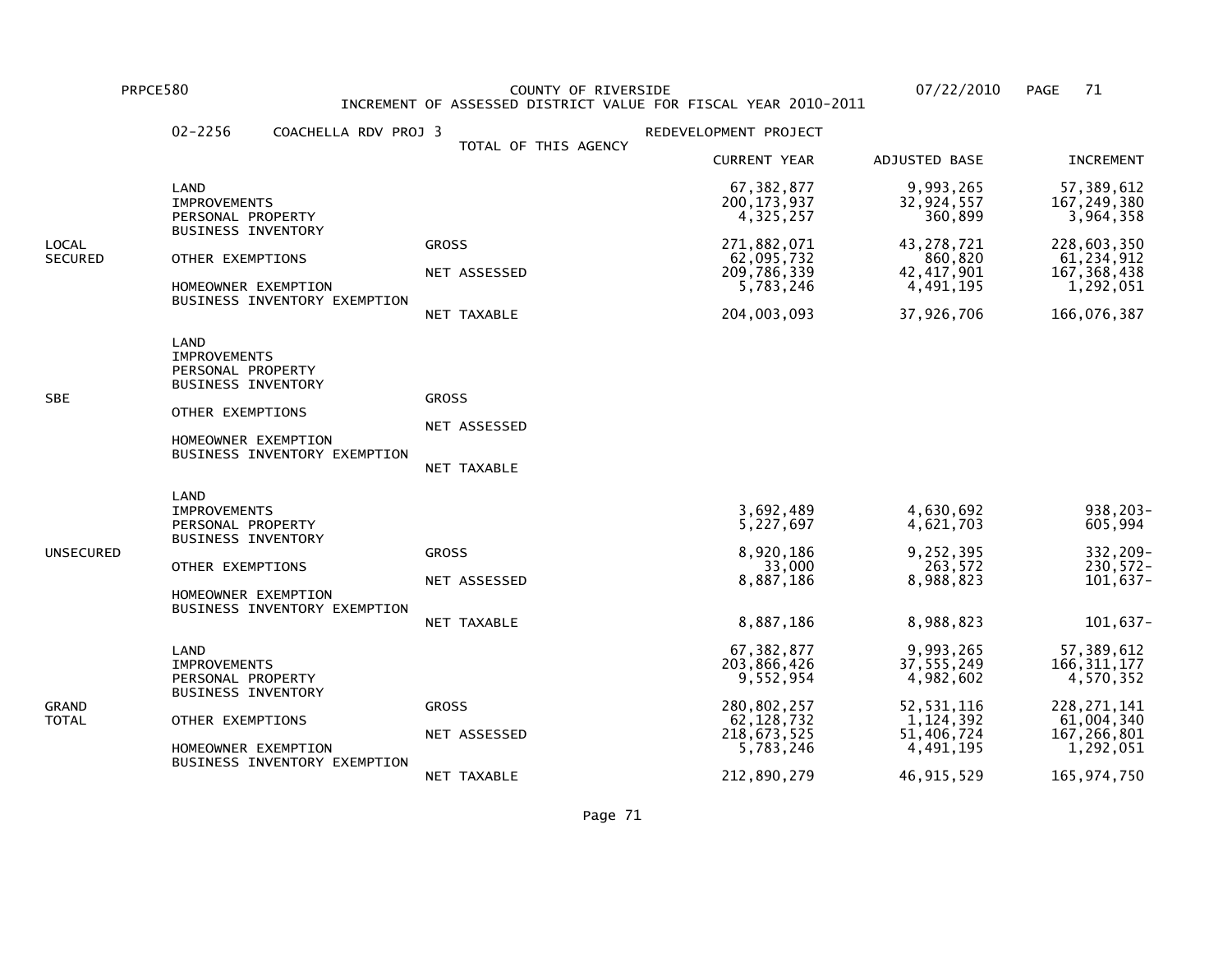PRPCE580 COUNTY OF RIVERSIDE 07/22/2010 PAGE 72 INCREMENT OF ASSESSED DISTRICT VALUE FOR FISCAL YEAR 2010-2011

|                         | $02 - 2257$<br>COACHELLA RDV PROJ 4                                                                                                                      |                                                    | REDEVELOPMENT PROJECT                                                                               |                                                                                        |                                                                                                   |
|-------------------------|----------------------------------------------------------------------------------------------------------------------------------------------------------|----------------------------------------------------|-----------------------------------------------------------------------------------------------------|----------------------------------------------------------------------------------------|---------------------------------------------------------------------------------------------------|
|                         |                                                                                                                                                          | TOTAL OF THIS AGENCY                               | <b>CURRENT YEAR</b>                                                                                 | ADJUSTED BASE                                                                          | <b>INCREMENT</b>                                                                                  |
|                         | LAND<br><b>IMPROVEMENTS</b><br>PERSONAL PROPERTY                                                                                                         |                                                    | 125,220,080<br>318, 814, 907<br>630,361                                                             | 12,377,008<br>27,301,126<br>18,250                                                     | 112,843,072<br>291, 513, 781<br>612,111                                                           |
| LOCAL<br><b>SECURED</b> | <b>BUSINESS INVENTORY</b><br>OTHER EXEMPTIONS<br>HOMEOWNER EXEMPTION<br>BUSINESS INVENTORY EXEMPTION                                                     | <b>GROSS</b><br>NET ASSESSED<br>NET TAXABLE        | 444,665,348<br>63,942,011<br>380,723,337<br>7, 163, 613<br>373, 559, 724                            | 39,696,384<br>138,186<br>39,558,198<br>1,504,985<br>38,053,213                         | 404, 968, 964<br>63,803,825<br>341, 165, 139<br>5,658,628<br>335,506,511                          |
| SBE                     | LAND<br><b>IMPROVEMENTS</b><br>PERSONAL PROPERTY<br><b>BUSINESS INVENTORY</b><br>OTHER EXEMPTIONS<br>HOMEOWNER EXEMPTION<br>BUSINESS INVENTORY EXEMPTION | <b>GROSS</b><br>NET ASSESSED<br><b>NET TAXABLE</b> |                                                                                                     |                                                                                        |                                                                                                   |
| UNSECURED               | LAND<br><b>IMPROVEMENTS</b><br>PERSONAL PROPERTY<br>BUSINESS INVENTORY<br>OTHER EXEMPTIONS<br>HOMEOWNER EXEMPTION<br>BUSINESS INVENTORY EXEMPTION        | <b>GROSS</b><br>NET ASSESSED<br><b>NET TAXABLE</b> | 11, 193, 963<br>14,958,358<br>26, 152, 321<br>220,346<br>25,931,975<br>25,931,975                   | 8,821<br>16,793<br>25,614<br>25,614<br>25,614                                          | 11, 185, 142<br>14,941,565<br>26, 126, 707<br>220,346<br>25,906,361<br>25,906,361                 |
| GRAND<br>TOTAL          | LAND<br><b>IMPROVEMENTS</b><br>PERSONAL PROPERTY<br><b>BUSINESS INVENTORY</b><br>OTHER EXEMPTIONS<br>HOMEOWNER EXEMPTION<br>BUSINESS INVENTORY EXEMPTION | <b>GROSS</b><br>NET ASSESSED                       | 125,220,080<br>330,008,870<br>15,588,719<br>470,817,669<br>64, 162, 357<br>406,655,312<br>7,163,613 | 12,377,008<br>27,309,947<br>35,043<br>39,721,998<br>138,186<br>39,583,812<br>1,504,985 | 112,843,072<br>302,698,923<br>15,553,676<br>431,095,671<br>64,024,171<br>367,071,500<br>5,658,628 |
|                         |                                                                                                                                                          | NET TAXABLE                                        | 399,491,699                                                                                         | 38,078,827                                                                             | 361, 412, 872                                                                                     |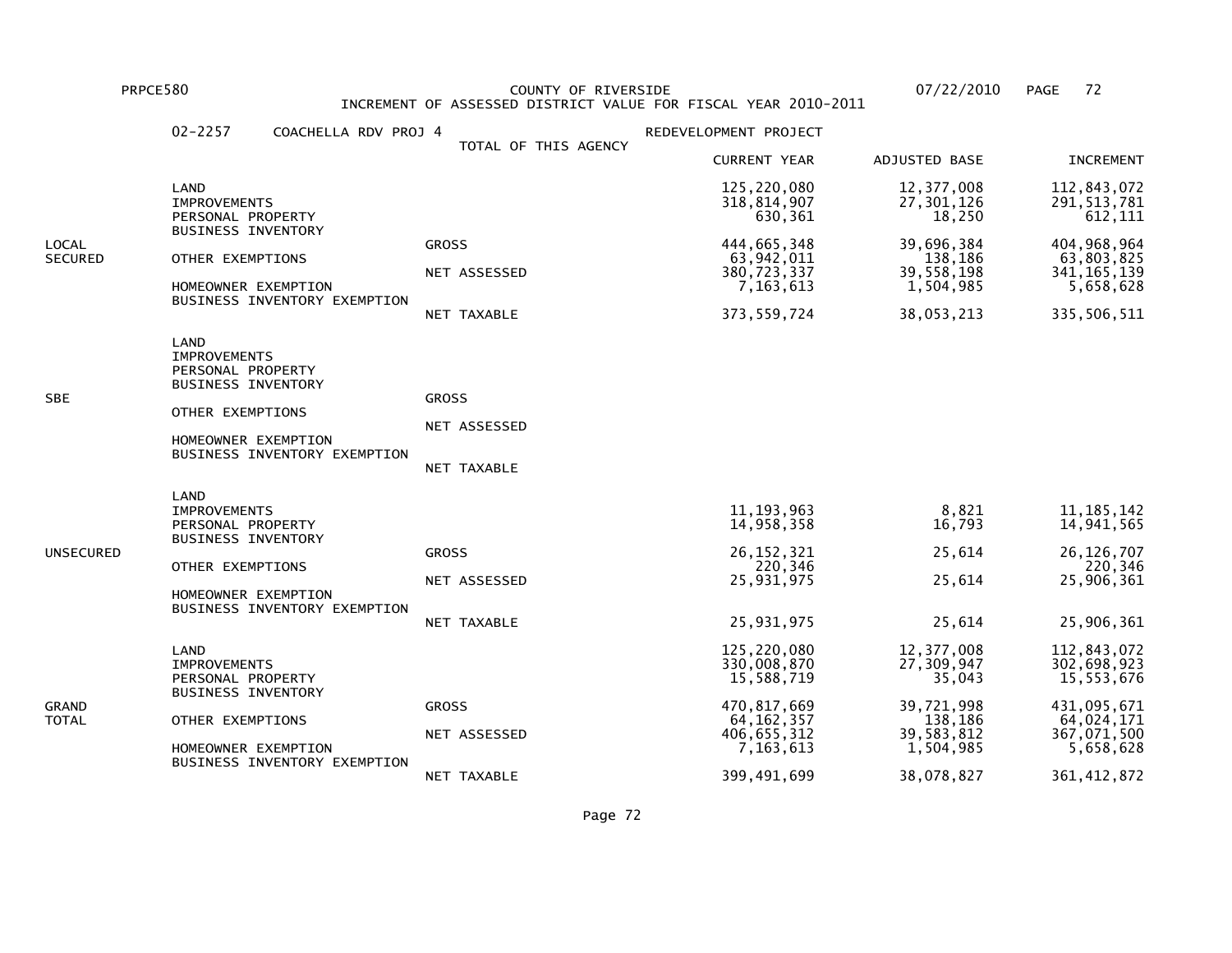PRPCE580 COUNTY OF RIVERSIDE 07/22/2010 PAGE 73 INCREMENT OF ASSESSED DISTRICT VALUE FOR FISCAL YEAR 2010-2011

|                         | $02 - 2297$<br>CORONA TEMESCAL CYN RDV                                                                                                                   |                                             | REDEVELOPMENT PROJECT                                                                           |                                                                      |                                                                                                   |
|-------------------------|----------------------------------------------------------------------------------------------------------------------------------------------------------|---------------------------------------------|-------------------------------------------------------------------------------------------------|----------------------------------------------------------------------|---------------------------------------------------------------------------------------------------|
|                         |                                                                                                                                                          | TOTAL OF THIS AGENCY                        | <b>CURRENT YEAR</b>                                                                             | <b>ADJUSTED BASE</b>                                                 | <b>INCREMENT</b>                                                                                  |
|                         | LAND<br><b>IMPROVEMENTS</b><br>PERSONAL PROPERTY                                                                                                         |                                             | 103,872,951<br>162, 362, 573                                                                    | 2,741,360<br>1,725,644<br>469,723                                    | 101, 131, 591<br>160,636,929<br>469,723-                                                          |
| LOCAL<br><b>SECURED</b> | <b>BUSINESS INVENTORY</b><br>OTHER EXEMPTIONS<br>HOMEOWNER EXEMPTION<br>BUSINESS INVENTORY EXEMPTION                                                     | <b>GROSS</b><br>NET ASSESSED<br>NET TAXABLE | 266, 235, 524<br>115,060<br>266, 120, 464<br>1,037,400<br>265,083,064                           | 4,936,727<br>4,936,727<br>7,000<br>4,929,727                         | 261, 298, 797<br>115,060<br>261, 183, 737<br>1,030,400<br>260, 153, 337                           |
| SBE                     | LAND<br><b>IMPROVEMENTS</b><br>PERSONAL PROPERTY<br><b>BUSINESS INVENTORY</b><br>OTHER EXEMPTIONS<br>HOMEOWNER EXEMPTION<br>BUSINESS INVENTORY EXEMPTION | <b>GROSS</b><br>NET ASSESSED<br>NET TAXABLE |                                                                                                 |                                                                      |                                                                                                   |
| UNSECURED               | LAND<br><b>IMPROVEMENTS</b><br>PERSONAL PROPERTY<br><b>BUSINESS INVENTORY</b><br>OTHER EXEMPTIONS<br>HOMEOWNER EXEMPTION<br>BUSINESS INVENTORY EXEMPTION | <b>GROSS</b><br>NET ASSESSED<br>NET TAXABLE | 22,340,564<br>9,981,854<br>32, 322, 418<br>32, 322, 418<br>32, 322, 418                         |                                                                      | 22,340,564<br>9,981,854<br>32, 322, 418<br>32, 322, 418<br>32, 322, 418                           |
| GRAND<br>TOTAL          | LAND<br><b>IMPROVEMENTS</b><br>PERSONAL PROPERTY<br><b>BUSINESS INVENTORY</b><br>OTHER EXEMPTIONS<br>HOMEOWNER EXEMPTION<br>BUSINESS INVENTORY EXEMPTION | <b>GROSS</b><br>NET ASSESSED                | 103,872,951<br>184,703,137<br>9,981,854<br>298, 557, 942<br>115,060<br>298,442,882<br>1,037,400 | 2,741,360<br>1,725,644<br>469,723<br>4,936,727<br>4,936,727<br>7,000 | 101, 131, 591<br>182, 977, 493<br>9,512,131<br>293,621,215<br>115,060<br>293,506,155<br>1,030,400 |
|                         |                                                                                                                                                          | NET TAXABLE                                 | 297,405,482                                                                                     | 4,929,727                                                            | 292, 475, 755                                                                                     |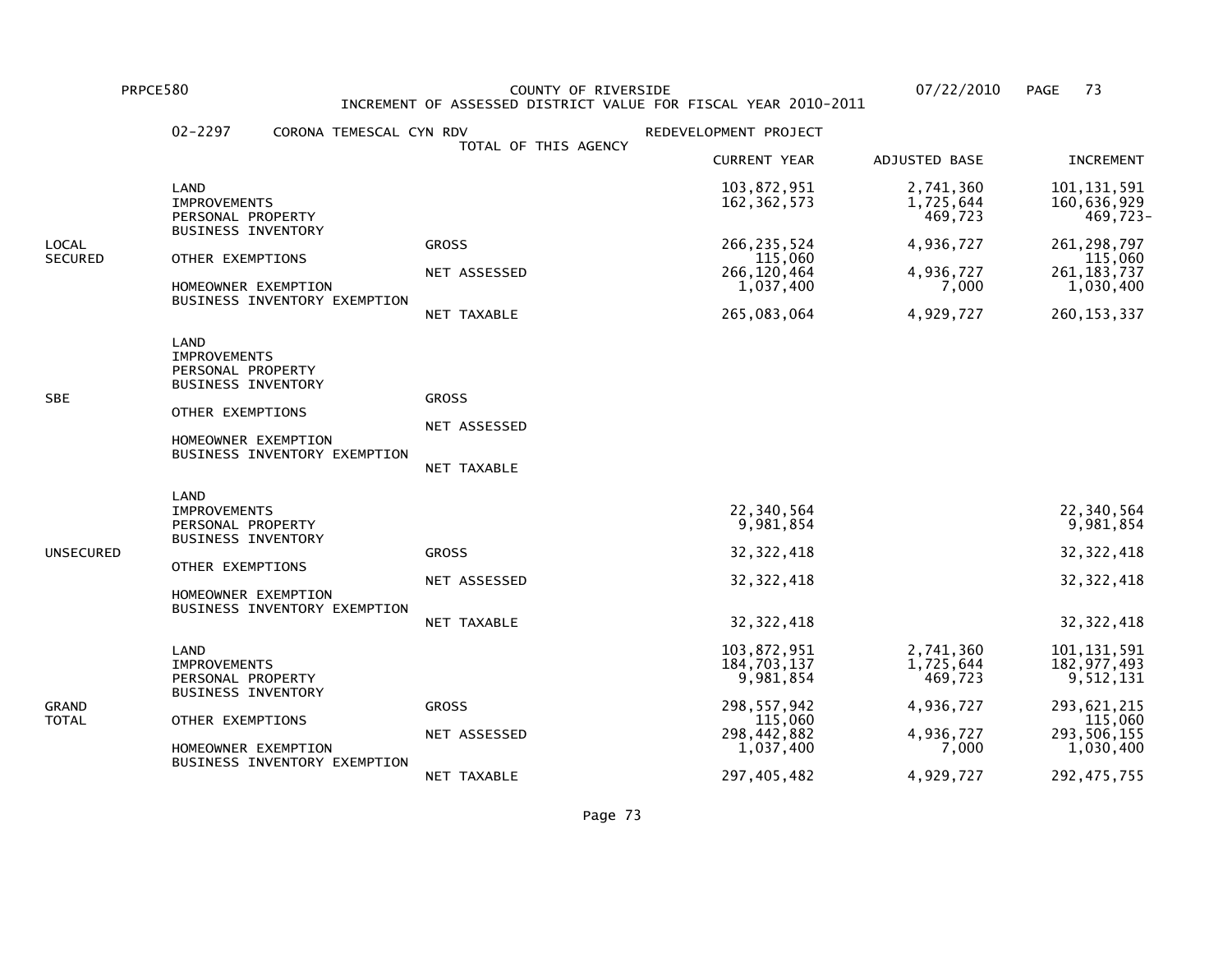PRPCE580 COUNTY OF RIVERSIDE 07/22/2010 PAGE 74 INCREMENT OF ASSESSED DISTRICT VALUE FOR FISCAL YEAR 2010-2011

|                                                                                                          | $02 - 2300$                                                                   | CORONA DOWNTOWN RDV AB1290                          | TOTAL OF THIS AGENCY                        | REDEVELOPMENT PROJECT                                                  |                                                                        |                                                                                |
|----------------------------------------------------------------------------------------------------------|-------------------------------------------------------------------------------|-----------------------------------------------------|---------------------------------------------|------------------------------------------------------------------------|------------------------------------------------------------------------|--------------------------------------------------------------------------------|
|                                                                                                          |                                                                               |                                                     |                                             | <b>CURRENT YEAR</b>                                                    | ADJUSTED BASE                                                          | INCREMENT                                                                      |
|                                                                                                          | LAND<br><b>IMPROVEMENTS</b><br>PERSONAL PROPERTY                              |                                                     |                                             | 136,650,743<br>249,095,273<br>15,335,093                               | 85,467,876<br>140,062,095<br>4,255,735                                 | 51, 182, 867<br>109,033,178<br>11,079,358                                      |
| LOCAL<br><b>SECURED</b>                                                                                  | <b>BUSINESS INVENTORY</b><br>OTHER EXEMPTIONS                                 | HOMEOWNER EXEMPTION<br>BUSINESS INVENTORY EXEMPTION | <b>GROSS</b><br>NET ASSESSED<br>NET TAXABLE | 401,081,109<br>22,443,037<br>378,638,072<br>2,294,329<br>376, 343, 743 | 229,785,706<br>43,601,013<br>186, 184, 693<br>2,770,600<br>183,414,093 | 171, 295, 403<br>21, 157, 976-<br>192, 453, 379<br>$476, 271 -$<br>192,929,650 |
| LAND<br><b>IMPROVEMENTS</b><br>PERSONAL PROPERTY<br><b>BUSINESS INVENTORY</b><br>SBE<br>OTHER EXEMPTIONS |                                                                               | <b>GROSS</b><br>NET ASSESSED                        |                                             | 65,311<br>53,518<br>27,926<br>146,755<br>146,755                       | $65,311-$<br>$53,518-$<br>$27,926-$<br>$146,755-$<br>$146,755-$        |                                                                                |
|                                                                                                          |                                                                               | HOMEOWNER EXEMPTION<br>BUSINESS INVENTORY EXEMPTION | NET TAXABLE                                 |                                                                        | 146,755                                                                | 146,755-                                                                       |
|                                                                                                          | LAND<br><b>IMPROVEMENTS</b><br>PERSONAL PROPERTY<br><b>BUSINESS INVENTORY</b> |                                                     |                                             | 7,931,424<br>14,665,775                                                | 135,270<br>5,336,406<br>8,375,361                                      | 135,270-<br>2,595,018<br>6, 290, 414                                           |
| UNSECURED                                                                                                | OTHER EXEMPTIONS                                                              |                                                     | <b>GROSS</b>                                | 22,597,199                                                             | 13,847,037                                                             | 8,750,162                                                                      |
|                                                                                                          |                                                                               | HOMEOWNER EXEMPTION<br>BUSINESS INVENTORY EXEMPTION | NET ASSESSED                                | 22,597,199                                                             | 13,847,037                                                             | 8,750,162                                                                      |
|                                                                                                          |                                                                               |                                                     | <b>NET TAXABLE</b>                          | 22,597,199                                                             | 13,847,037                                                             | 8,750,162                                                                      |
| GRAND<br>TOTAL                                                                                           | LAND<br><b>IMPROVEMENTS</b><br>PERSONAL PROPERTY                              |                                                     |                                             | 136,650,743<br>257,026,697<br>30,000,868                               | 85,668,457<br>145, 452, 019<br>12,659,022                              | 50,982,286<br>111, 574, 678<br>17,341,846                                      |
|                                                                                                          |                                                                               | <b>BUSINESS INVENTORY</b><br>OTHER EXEMPTIONS       | <b>GROSS</b><br>NET ASSESSED                | 423,678,308<br>22,443,037<br>401, 235, 271                             | 243,779,498<br>43,601,013<br>200, 178, 485                             | 179,898,810<br>$21, 157, 976 -$<br>201,056,786                                 |
|                                                                                                          |                                                                               | HOMEOWNER EXEMPTION<br>BUSINESS INVENTORY EXEMPTION |                                             | 2,294,329                                                              | 2,770,600                                                              | 476,271-                                                                       |
|                                                                                                          |                                                                               |                                                     | NET TAXABLE                                 | 398,940,942                                                            | 197,407,885                                                            | 201, 533, 057                                                                  |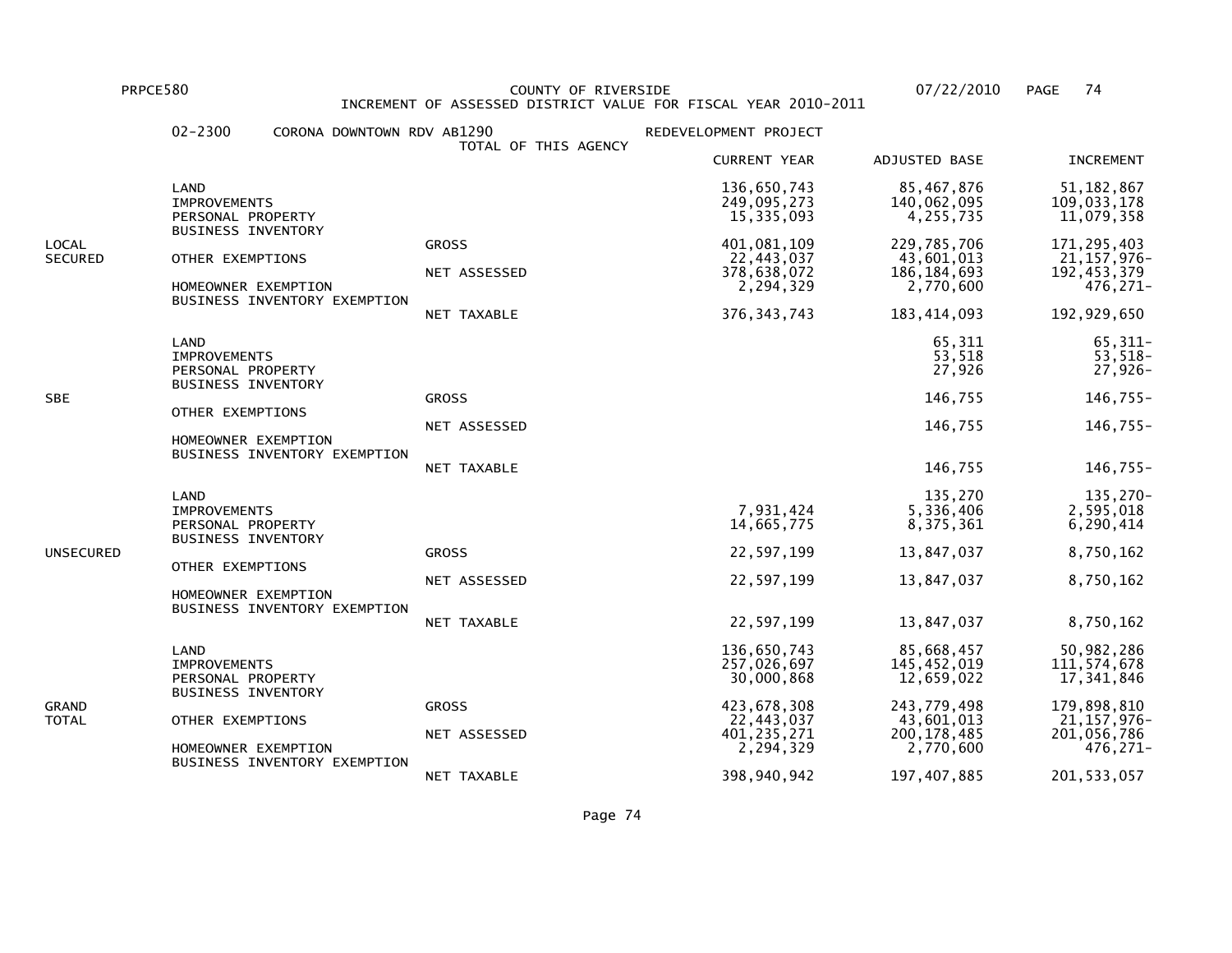PRPCE580 COUNTY OF RIVERSIDE 07/22/2010 PAGE 75INCREMENT OF ASSESSED DISTRICT VALUE FOR FISCAL YEAR 2010-2011

## 02-2302 CORONA DOWNTOWN RENEWAL PROJECT REDEVELOPMENT PROJECT TOTAL OF THIS AGENCY CURRENT YEAR ADJUSTED BASE INCREMENT LAND 4,602,415 788,040 3,814,37517,269,457 IMPROVEMENTS 17,873,653 604,196 17,269,457 $160, 712 -$ PERSONAL PROPERTY 160,712 BUSINESS INVENTORYLOCAL GROSS 22,476,068 1,552,948 20,923,120873,608 SECURED OTHER EXEMPTIONS NET ASSESSED 873,608<br>MET ASSESSED 21,602,460 21,552,948 20,049,512 NET ASSESSED 21,602,460 1,552,948 20,049,512 HOMEOWNER EXEMPTION BUSINESS INVENTORY EXEMPTION NET TAXABLE 21,602,460 1,552,948 20,049,512 LAND IMPROVEMENTS PERSONAL PROPERTY BUSINESS INVENTORYSBE GROSS GROSS GROSS GROSS GROSS GROSS GROSS GROSS GROSS GROSS GROSS GROSS GROSS GROSS GROSS GROSS GROSS GROSS OTHER EXEMPTIONS NET ASSESSED HOMEOWNER EXEMPTION BUSINESS INVENTORY EXEMPTION NET TAXABLE LAND**IMPROVEMENTS**  IMPROVEMENTS 1,659,872 75,996 1,583,8761.695,977 PERSONAL PROPERTY 2,155,685 459,708 1,695,977 BUSINESS INVENTORYUNSECURED GROSS 3,815,557 535,704 3,279,853 $376-$ OTHER EXEMPTIONS 376 3.280.229 NET ASSESSED 3,815,557 535,328 3,280,229 HOMEOWNER EXEMPTION BUSINESS INVENTORY EXEMPTION NET TAXABLE 3,815,557 535,328 3,280,229 LAND 4,602,415 788,040 3,814,37518.853.333 IMPROVEMENTS 19,533,525 680,192 18,853,333 $1,535,265$ PERSONAL PROPERTY 620, 155,685 620,420 BUSINESS INVENTORYGRAND GROSS 26,291,625 2,088,652 24,202,973873,232 TOTAL OTHER EXEMPTIONS 873,608 376 873,23223,329,741 NET ASSESSED 25,418,017 2,088,276 23,329,741 HOMEOWNER EXEMPTION BUSINESS INVENTORY EXEMPTIONNET TAXABLE 25,418,017 2,088,276 23,329,741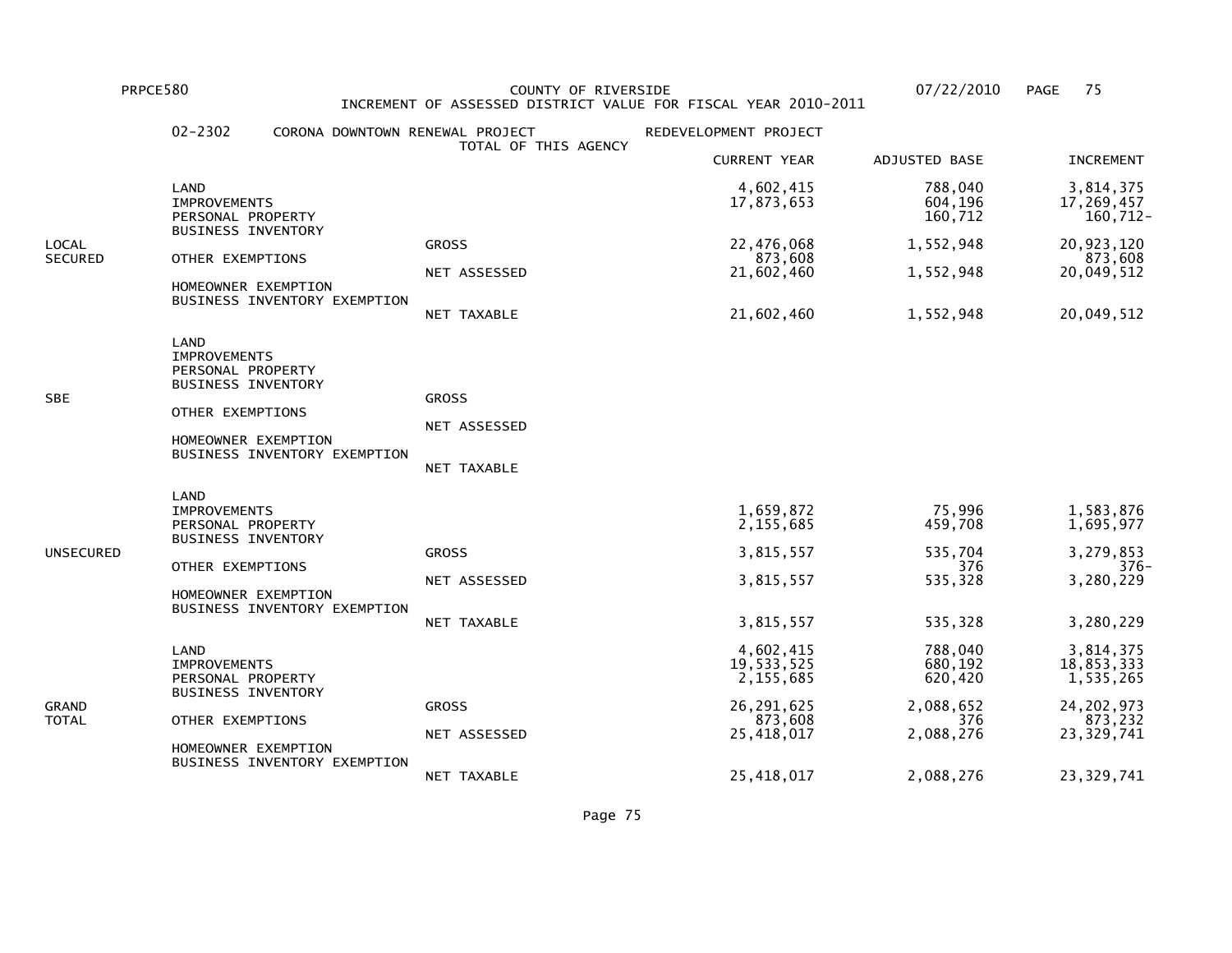PRPCE580 COUNTY OF RIVERSIDE 07/22/2010 PAGE 76 INCREMENT OF ASSESSED DISTRICT VALUE FOR FISCAL YEAR 2010-2011

|                  | $02 - 2304$<br>CORONA REDEV PROJECT A                                                                                                                    |                                             | REDEVELOPMENT PROJECT                                                                                                 |                                                                                                       |                                                                                                                         |
|------------------|----------------------------------------------------------------------------------------------------------------------------------------------------------|---------------------------------------------|-----------------------------------------------------------------------------------------------------------------------|-------------------------------------------------------------------------------------------------------|-------------------------------------------------------------------------------------------------------------------------|
|                  |                                                                                                                                                          | TOTAL OF THIS AGENCY                        | <b>CURRENT YEAR</b>                                                                                                   | <b>ADJUSTED BASE</b>                                                                                  | <b>INCREMENT</b>                                                                                                        |
|                  | LAND<br><b>IMPROVEMENTS</b><br>PERSONAL PROPERTY                                                                                                         |                                             | 344,721,529<br>796, 471, 172<br>7,495,475                                                                             | 12,236,388<br>34,558,333<br>4,970,268                                                                 | 332, 485, 141<br>761, 912, 839<br>2,525,207                                                                             |
| LOCAL<br>SECURED | <b>BUSINESS INVENTORY</b><br>OTHER EXEMPTIONS<br>HOMEOWNER EXEMPTION<br>BUSINESS INVENTORY EXEMPTION                                                     | <b>GROSS</b><br>NET ASSESSED<br>NET TAXABLE | 1,148,688,176<br>5,942,241<br>1, 142, 745, 935<br>6,864,200<br>1, 135, 881, 735                                       | 51,764,989<br>922,336<br>50,842,653<br>164,080<br>50,678,573                                          | 1,096,923,187<br>5,019,905<br>1,091,903,282<br>6,700,120<br>1,085,203,162                                               |
| SBE              | LAND<br><b>IMPROVEMENTS</b><br>PERSONAL PROPERTY<br><b>BUSINESS INVENTORY</b><br>OTHER EXEMPTIONS<br>HOMEOWNER EXEMPTION<br>BUSINESS INVENTORY EXEMPTION | <b>GROSS</b><br>NET ASSESSED<br>NET TAXABLE |                                                                                                                       |                                                                                                       |                                                                                                                         |
| UNSECURED        | LAND<br><b>IMPROVEMENTS</b><br>PERSONAL PROPERTY<br><b>BUSINESS INVENTORY</b><br>OTHER EXEMPTIONS<br>HOMEOWNER EXEMPTION<br>BUSINESS INVENTORY EXEMPTION | <b>GROSS</b><br>NET ASSESSED<br>NET TAXABLE | 5,319<br>61, 232, 177<br>92,494,022<br>153,731,518<br>153,731,518<br>153,731,518                                      | 729,968<br>4,842,357<br>2,631,328<br>8,203,653<br>604<br>8,203,049<br>8,203,049                       | 724,649-<br>56,389,820<br>89,862,694<br>145, 527, 865<br>-604<br>145,528,469<br>145,528,469                             |
| GRAND<br>TOTAL   | LAND<br><b>IMPROVEMENTS</b><br>PERSONAL PROPERTY<br><b>BUSINESS INVENTORY</b><br>OTHER EXEMPTIONS<br>HOMEOWNER EXEMPTION<br>BUSINESS INVENTORY EXEMPTION | <b>GROSS</b><br>NET ASSESSED<br>NET TAXABLE | 344,726,848<br>857,703,349<br>99,989,497<br>1,302,419,694<br>5,942,241<br>1,296,477,453<br>6,864,200<br>1,289,613,253 | 12,966,356<br>39,400,690<br>7,601,596<br>59,968,642<br>922,940<br>59,045,702<br>164,080<br>58,881,622 | 331,760,492<br>818, 302, 659<br>92,387,901<br>1,242,451,052<br>5,019,301<br>1,237,431,751<br>6,700,120<br>1,230,731,631 |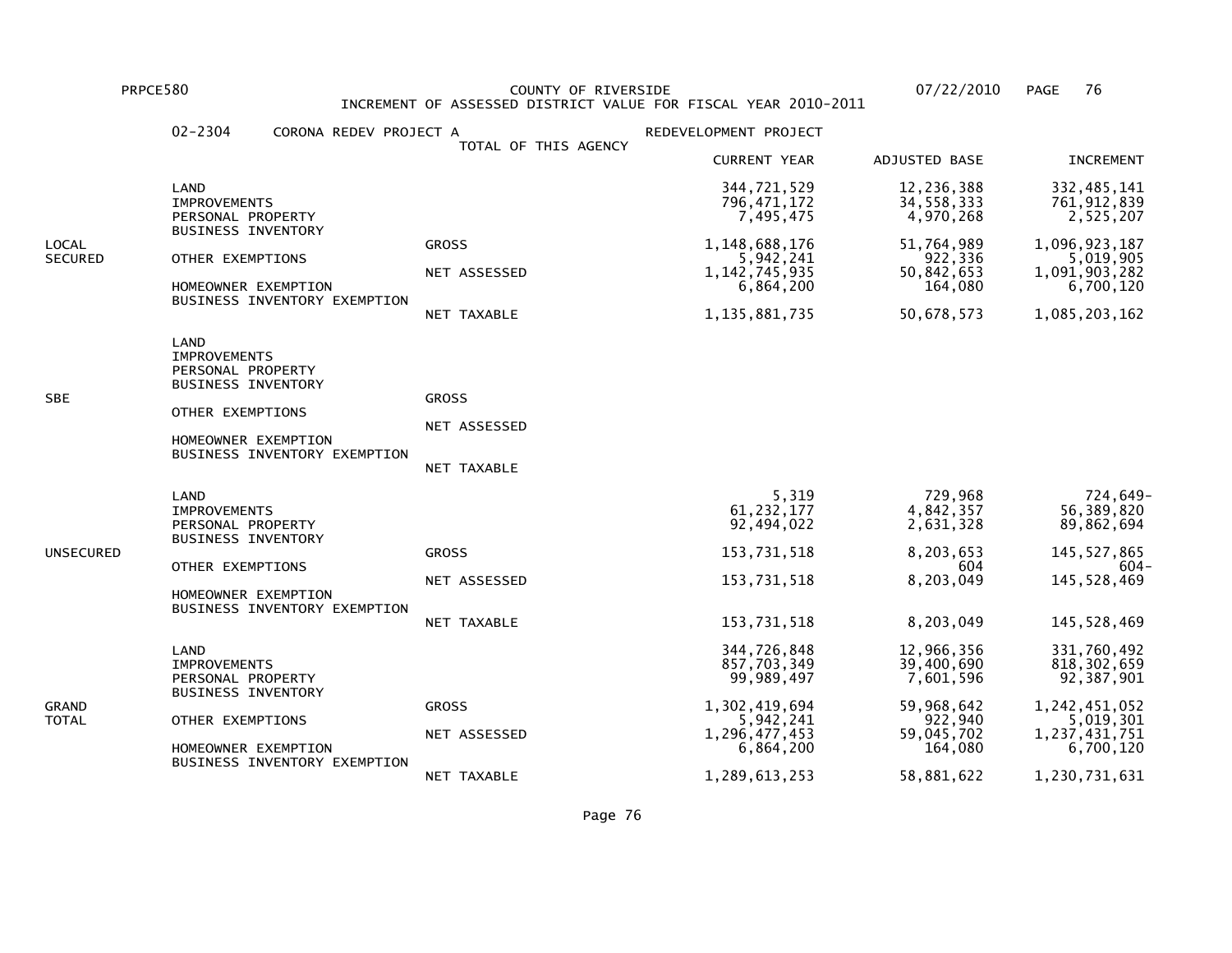PRPCE580 COUNTY OF RIVERSIDE 07/22/2010 PAGE 77 INCREMENT OF ASSESSED DISTRICT VALUE FOR FISCAL YEAR 2010-2011

|                  | $02 - 2308$<br>CORONA RDV PROJ A-85ANX                                                                                                                   |                                             | REDEVELOPMENT PROJECT                                                                |                                                                                       |                                                                                           |
|------------------|----------------------------------------------------------------------------------------------------------------------------------------------------------|---------------------------------------------|--------------------------------------------------------------------------------------|---------------------------------------------------------------------------------------|-------------------------------------------------------------------------------------------|
|                  |                                                                                                                                                          | TOTAL OF THIS AGENCY                        | <b>CURRENT YEAR</b>                                                                  | ADJUSTED BASE                                                                         | <b>INCREMENT</b>                                                                          |
|                  | LAND<br><b>IMPROVEMENTS</b><br>PERSONAL PROPERTY                                                                                                         |                                             | 38, 219, 511<br>58, 191, 544<br>47,195                                               | 5,529,399<br>7,352,702<br>1,829,524                                                   | 32,690,112<br>50,838,842<br>1,782,329-                                                    |
| LOCAL<br>SECURED | <b>BUSINESS INVENTORY</b><br>OTHER EXEMPTIONS<br>HOMEOWNER EXEMPTION<br>BUSINESS INVENTORY EXEMPTION                                                     | <b>GROSS</b><br>NET ASSESSED<br>NET TAXABLE | 96,458,250<br>608,312<br>95,849,938<br>95,849,938                                    | 14,711,625<br>39,647<br>14,671,978<br>31,924<br>14,640,054                            | 81,746,625<br>568,665<br>81, 177, 960<br>31,924-<br>81,209,884                            |
| SBE              | LAND<br><b>IMPROVEMENTS</b><br>PERSONAL PROPERTY<br><b>BUSINESS INVENTORY</b><br>OTHER EXEMPTIONS<br>HOMEOWNER EXEMPTION<br>BUSINESS INVENTORY EXEMPTION | <b>GROSS</b><br>NET ASSESSED<br>NET TAXABLE |                                                                                      |                                                                                       |                                                                                           |
| UNSECURED        | LAND<br><b>IMPROVEMENTS</b><br>PERSONAL PROPERTY<br><b>BUSINESS INVENTORY</b><br>OTHER EXEMPTIONS<br>HOMEOWNER EXEMPTION<br>BUSINESS INVENTORY EXEMPTION | <b>GROSS</b><br>NET ASSESSED<br>NET TAXABLE | 36,022,109<br>9,344,455<br>45,366,564<br>45,366,564<br>45,366,564                    | 7,323<br>509,663<br>516,986<br>516,986<br>516,986                                     | 36,014,786<br>8,834,792<br>44,849,578<br>44,849,578<br>44,849,578                         |
| GRAND<br>TOTAL   | LAND<br><b>IMPROVEMENTS</b><br>PERSONAL PROPERTY<br><b>BUSINESS INVENTORY</b><br>OTHER EXEMPTIONS<br>HOMEOWNER EXEMPTION<br>BUSINESS INVENTORY EXEMPTION | <b>GROSS</b><br>NET ASSESSED                | 38, 219, 511<br>94, 213, 653<br>9,391,650<br>141,824,814<br>608,312<br>141, 216, 502 | 5,529,399<br>7,360,025<br>2,339,187<br>15,228,611<br>39,647<br>15, 188, 964<br>31,924 | 32,690,112<br>86,853,628<br>7,052,463<br>126,596,203<br>568,665<br>126,027,538<br>31,924- |
|                  |                                                                                                                                                          | NET TAXABLE                                 | 141, 216, 502                                                                        | 15, 157, 040                                                                          | 126,059,462                                                                               |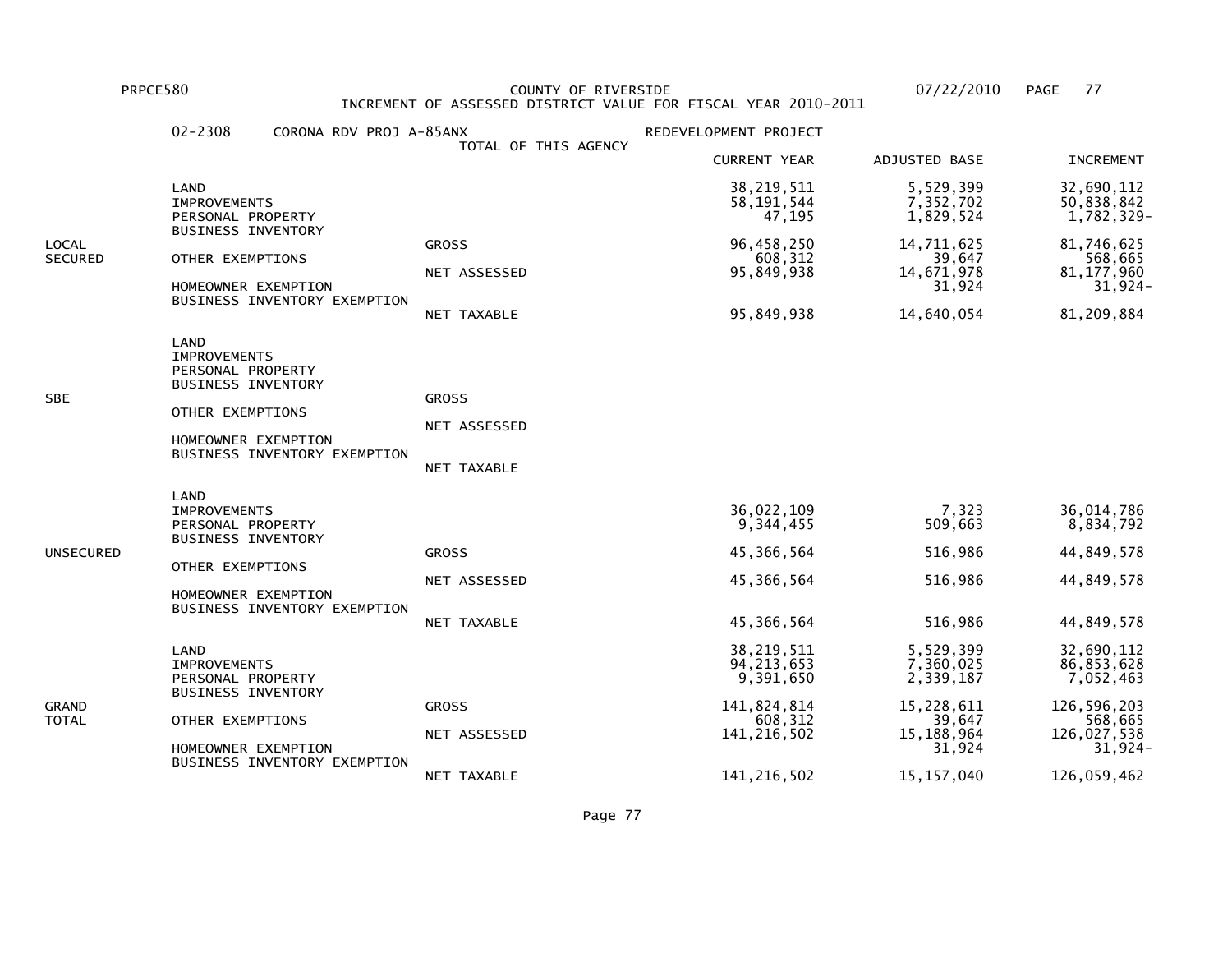PRPCE580 COUNTY OF RIVERSIDE 07/22/2010 PAGE 78 INCREMENT OF ASSESSED DISTRICT VALUE FOR FISCAL YEAR 2010-2011

|                | $02 - 2309$<br>CORONA RDV PROJ A-AMD 4                                                                                                                   |                                             | REDEVELOPMENT PROJECT                   |                                      |                                             |
|----------------|----------------------------------------------------------------------------------------------------------------------------------------------------------|---------------------------------------------|-----------------------------------------|--------------------------------------|---------------------------------------------|
|                |                                                                                                                                                          | TOTAL OF THIS AGENCY                        | <b>CURRENT YEAR</b>                     | ADJUSTED BASE                        | <b>INCREMENT</b>                            |
|                | LAND<br><b>IMPROVEMENTS</b><br>PERSONAL PROPERTY                                                                                                         |                                             | 68,986,800<br>160,424,127<br>16,412,603 | 10,876,351<br>5,671,734<br>1,749,964 | 58, 110, 449<br>154,752,393<br>14,662,639   |
| LOCAL          | <b>BUSINESS INVENTORY</b>                                                                                                                                | <b>GROSS</b>                                | 245,823,530                             | 18,298,049                           | 227, 525, 481                               |
| SECURED        | OTHER EXEMPTIONS<br>HOMEOWNER EXEMPTION                                                                                                                  | NET ASSESSED                                | 245,823,530<br>91,000                   | 18,298,049                           | 227, 525, 481<br>91,000                     |
|                | BUSINESS INVENTORY EXEMPTION                                                                                                                             | NET TAXABLE                                 | 245,732,530                             | 18,298,049                           | 227,434,481                                 |
| SBE            | LAND<br><b>IMPROVEMENTS</b><br>PERSONAL PROPERTY<br><b>BUSINESS INVENTORY</b><br>OTHER EXEMPTIONS<br>HOMEOWNER EXEMPTION<br>BUSINESS INVENTORY EXEMPTION | <b>GROSS</b><br>NET ASSESSED<br>NET TAXABLE |                                         |                                      |                                             |
|                |                                                                                                                                                          |                                             |                                         |                                      |                                             |
|                | LAND<br><b>IMPROVEMENTS</b><br>PERSONAL PROPERTY<br><b>BUSINESS INVENTORY</b>                                                                            |                                             | 2,821<br>31,595,029<br>18,350,016       |                                      | 2,821<br>31,595,029<br>18,350,016           |
| UNSECURED      |                                                                                                                                                          | <b>GROSS</b>                                | 49,947,866                              |                                      | 49,947,866                                  |
|                | OTHER EXEMPTIONS<br>HOMEOWNER EXEMPTION                                                                                                                  | NET ASSESSED                                | 49, 947, 866                            |                                      | 49,947,866                                  |
|                | BUSINESS INVENTORY EXEMPTION                                                                                                                             | NET TAXABLE                                 | 49,947,866                              |                                      | 49,947,866                                  |
| GRAND<br>TOTAL | LAND<br><b>IMPROVEMENTS</b><br>PERSONAL PROPERTY                                                                                                         |                                             | 68,989,621<br>192,019,156<br>34,762,619 | 10,876,351<br>5,671,734<br>1,749,964 | 58, 113, 270<br>186, 347, 422<br>33,012,655 |
|                | <b>BUSINESS INVENTORY</b>                                                                                                                                | <b>GROSS</b>                                | 295,771,396                             | 18,298,049                           | 277, 473, 347                               |
|                | OTHER EXEMPTIONS<br>HOMEOWNER EXEMPTION<br>BUSINESS INVENTORY EXEMPTION                                                                                  | NET ASSESSED                                | 295,771,396<br>91,000                   | 18,298,049                           | 277, 473, 347<br>91,000                     |
|                |                                                                                                                                                          | NET TAXABLE                                 | 295,680,396                             | 18,298,049                           | 277, 382, 347                               |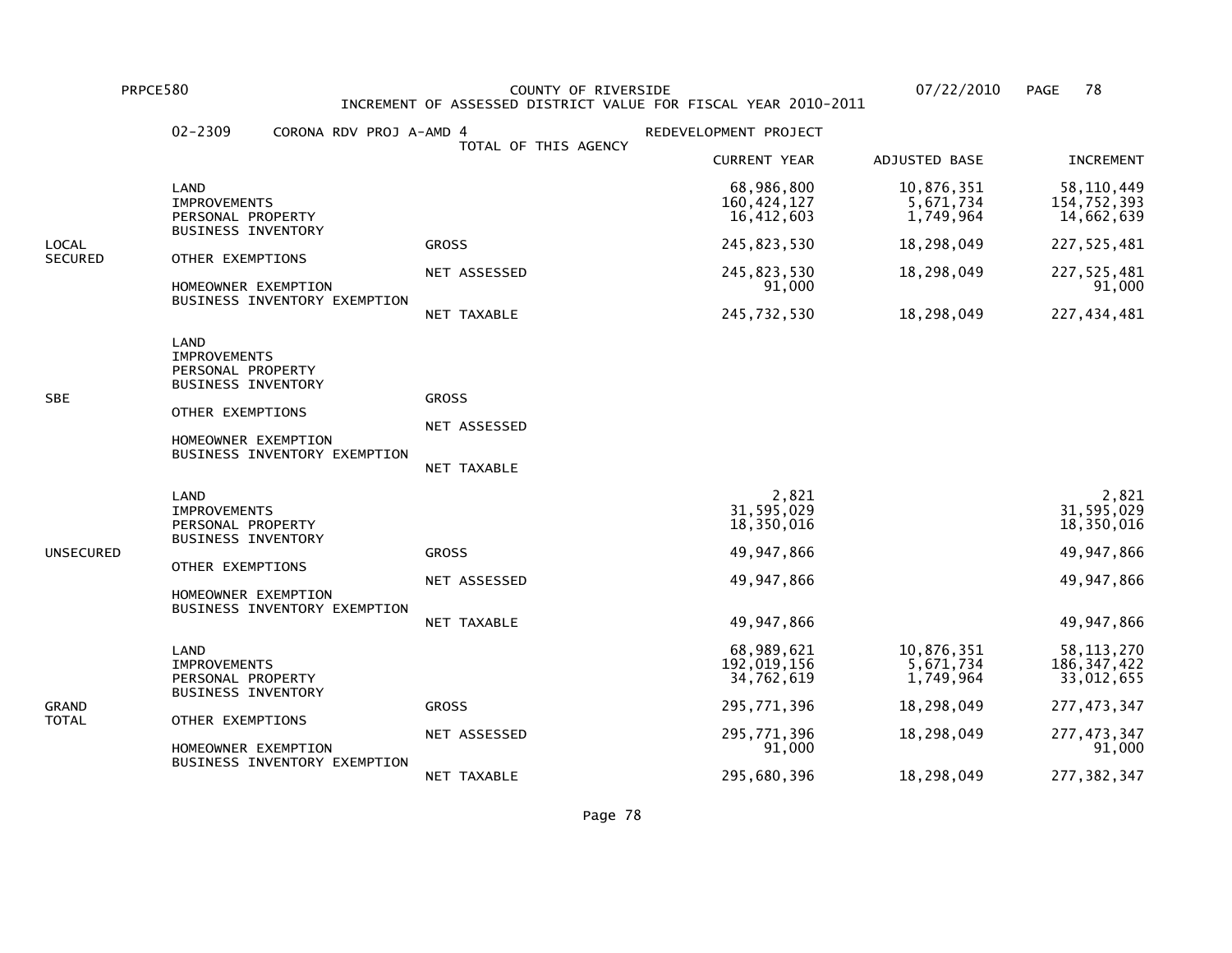PRPCE580 COUNTY OF RIVERSIDE 07/22/2010 PAGE 79 INCREMENT OF ASSESSED DISTRICT VALUE FOR FISCAL YEAR 2010-2011

|                         | $02 - 2310$<br>CORONA MAIN ST SO. RDV                                                                                                                    |                                             | REDEVELOPMENT PROJECT                                                                              |                                                                                             |                                                                                                                      |
|-------------------------|----------------------------------------------------------------------------------------------------------------------------------------------------------|---------------------------------------------|----------------------------------------------------------------------------------------------------|---------------------------------------------------------------------------------------------|----------------------------------------------------------------------------------------------------------------------|
|                         |                                                                                                                                                          | TOTAL OF THIS AGENCY                        | <b>CURRENT YEAR</b>                                                                                | ADJUSTED BASE                                                                               | <b>INCREMENT</b>                                                                                                     |
|                         | LAND<br><b>IMPROVEMENTS</b><br>PERSONAL PROPERTY                                                                                                         |                                             | 30, 311, 758<br>70,064,576<br>1,274,629                                                            | 11,920,437<br>1,486,389                                                                     | 18,391,321<br>68,578,187<br>1,274,629                                                                                |
| LOCAL<br><b>SECURED</b> | <b>BUSINESS INVENTORY</b><br>OTHER EXEMPTIONS<br>HOMEOWNER EXEMPTION<br>BUSINESS INVENTORY EXEMPTION                                                     | <b>GROSS</b><br>NET ASSESSED<br>NET TAXABLE | 101,650,963<br>567,356<br>101,083,607<br>101,083,607                                               | 13,406,826<br>13,406,826<br>129,733<br>13,277,093                                           | 88, 244, 137<br>567,356<br>87,676,781<br>$129,733-$<br>87,806,514                                                    |
| SBE                     | LAND<br><b>IMPROVEMENTS</b><br>PERSONAL PROPERTY<br><b>BUSINESS INVENTORY</b><br>OTHER EXEMPTIONS<br>HOMEOWNER EXEMPTION<br>BUSINESS INVENTORY EXEMPTION | <b>GROSS</b><br>NET ASSESSED<br>NET TAXABLE |                                                                                                    | 369,638<br>369,638<br>369,638<br>369,638                                                    | 369,638-<br>369,638-<br>369,638-<br>369,638-                                                                         |
| UNSECURED               | LAND<br><b>IMPROVEMENTS</b><br>PERSONAL PROPERTY<br><b>BUSINESS INVENTORY</b><br>OTHER EXEMPTIONS<br>HOMEOWNER EXEMPTION<br>BUSINESS INVENTORY EXEMPTION | <b>GROSS</b><br>NET ASSESSED<br>NET TAXABLE | 6,843,239<br>12,685,381<br>19,528,620<br>19,528,620<br>19,528,620                                  | 419,880<br>419,880<br>419,880<br>419,880                                                    | 6,843,239<br>12,265,501<br>19, 108, 740<br>19,108,740<br>19, 108, 740                                                |
| GRAND<br><b>TOTAL</b>   | LAND<br><b>IMPROVEMENTS</b><br>PERSONAL PROPERTY<br><b>BUSINESS INVENTORY</b><br>OTHER EXEMPTIONS<br>HOMEOWNER EXEMPTION<br>BUSINESS INVENTORY EXEMPTION | <b>GROSS</b><br>NET ASSESSED<br>NET TAXABLE | 30, 311, 758<br>76,907,815<br>13,960,010<br>121, 179, 583<br>567,356<br>120,612,227<br>120,612,227 | 11,920,437<br>1,486,389<br>789,518<br>14, 196, 344<br>14, 196, 344<br>129,733<br>14,066,611 | 18,391,321<br>75,421,426<br>13, 170, 492<br>106, 983, 239<br>567,356<br>106, 415, 883<br>$129,733-$<br>106, 545, 616 |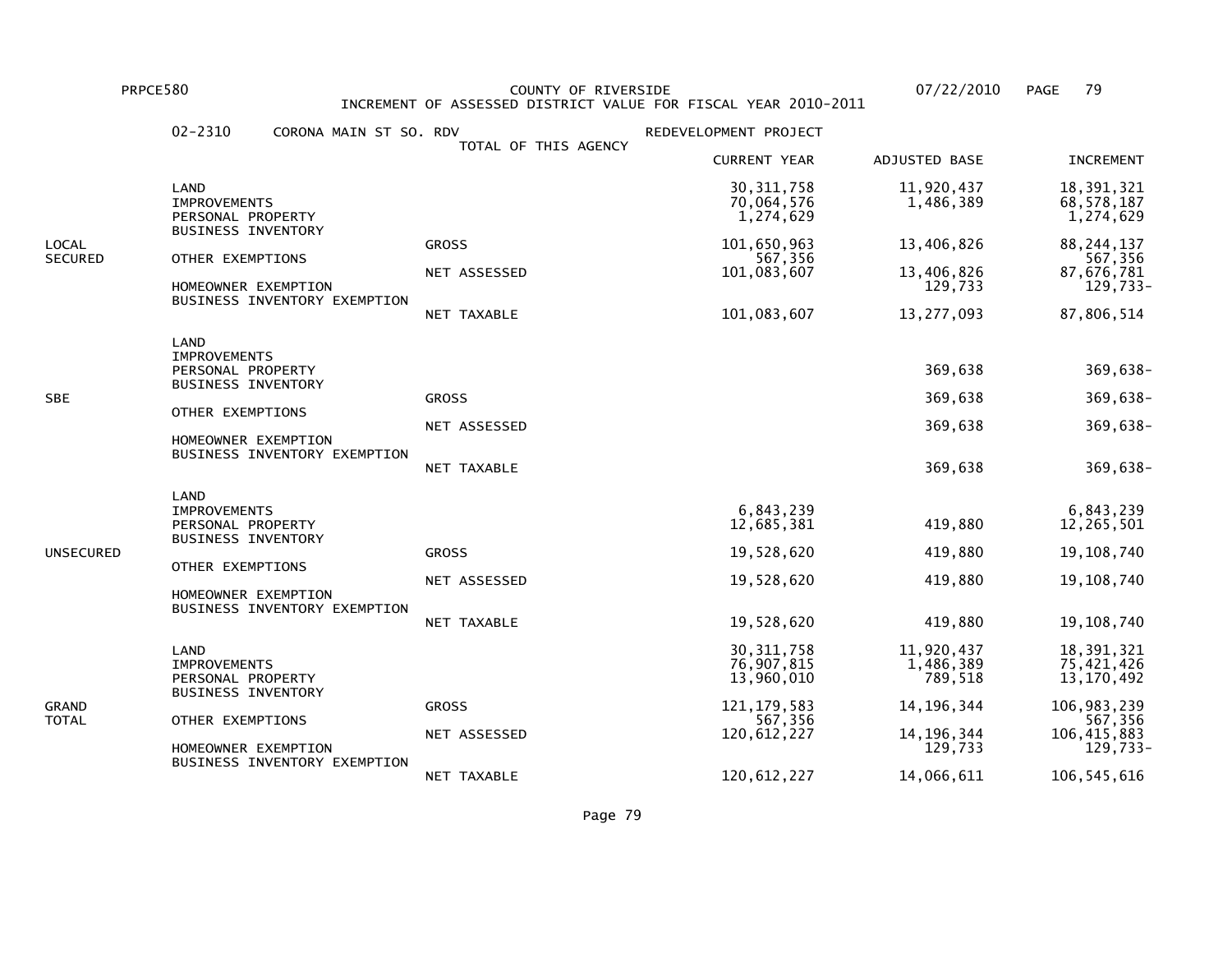PRPCE580 COUNTY OF RIVERSIDE 07/22/2010 PAGE 80 INCREMENT OF ASSESSED DISTRICT VALUE FOR FISCAL YEAR 2010-2011

|                  | 02-2318<br>CORONA RDV PROJ A-AMENDII                                                                                                                     | TOTAL OF THIS AGENCY                        | REDEVELOPMENT PROJECT                                                                          |                                                                                          |                                                                                                |
|------------------|----------------------------------------------------------------------------------------------------------------------------------------------------------|---------------------------------------------|------------------------------------------------------------------------------------------------|------------------------------------------------------------------------------------------|------------------------------------------------------------------------------------------------|
|                  |                                                                                                                                                          |                                             | <b>CURRENT YEAR</b>                                                                            | ADJUSTED BASE                                                                            | <b>INCREMENT</b>                                                                               |
|                  | LAND<br><b>IMPROVEMENTS</b><br>PERSONAL PROPERTY                                                                                                         |                                             | 91,295,660<br>142, 354, 805<br>2,575,872                                                       | 17,852,478<br>19, 199, 871<br>642,264                                                    | 73,443,182<br>123, 154, 934<br>1,933,608                                                       |
| LOCAL<br>SECURED | <b>BUSINESS INVENTORY</b><br>OTHER EXEMPTIONS<br>HOMEOWNER EXEMPTION<br>BUSINESS INVENTORY EXEMPTION                                                     | <b>GROSS</b><br>NET ASSESSED<br>NET TAXABLE | 236, 226, 337<br>1,195,046<br>235,031,291<br>14,000<br>235,017,291                             | 37,694,613<br>622,950<br>37,071,663<br>63,000<br>37,008,663                              | 198,531,724<br>572,096<br>197,959,628<br>49,000-<br>198,008,628                                |
| SBE              | LAND<br><b>IMPROVEMENTS</b><br>PERSONAL PROPERTY<br><b>BUSINESS INVENTORY</b><br>OTHER EXEMPTIONS<br>HOMEOWNER EXEMPTION<br>BUSINESS INVENTORY EXEMPTION | <b>GROSS</b><br>NET ASSESSED<br>NET TAXABLE |                                                                                                |                                                                                          |                                                                                                |
| UNSECURED        | LAND<br><b>IMPROVEMENTS</b><br>PERSONAL PROPERTY<br><b>BUSINESS INVENTORY</b><br>OTHER EXEMPTIONS<br>HOMEOWNER EXEMPTION<br>BUSINESS INVENTORY EXEMPTION | <b>GROSS</b><br>NET ASSESSED<br>NET TAXABLE | 16,301,297<br>23,818,669<br>40, 119, 966<br>118,695<br>40,001,271<br>40,001,271                | 489,645<br>3,730,359<br>4,220,004<br>4,220,004<br>4,220,004                              | 15,811,652<br>20,088,310<br>35,899,962<br>118,695<br>35,781,267<br>35,781,267                  |
| GRAND<br>TOTAL   | LAND<br><b>IMPROVEMENTS</b><br>PERSONAL PROPERTY<br><b>BUSINESS INVENTORY</b><br>OTHER EXEMPTIONS<br>HOMEOWNER EXEMPTION<br>BUSINESS INVENTORY EXEMPTION | <b>GROSS</b><br>NET ASSESSED                | 91,295,660<br>158,656,102<br>26,394,541<br>276, 346, 303<br>1,313,741<br>275,032,562<br>14,000 | 17,852,478<br>19,689,516<br>4,372,623<br>41, 914, 617<br>622,950<br>41,291,667<br>63,000 | 73,443,182<br>138,966,586<br>22,021,918<br>234,431,686<br>690,791<br>233,740,895<br>$49,000 -$ |
|                  |                                                                                                                                                          | NET TAXABLE                                 | 275,018,562                                                                                    | 41,228,667                                                                               | 233,789,895                                                                                    |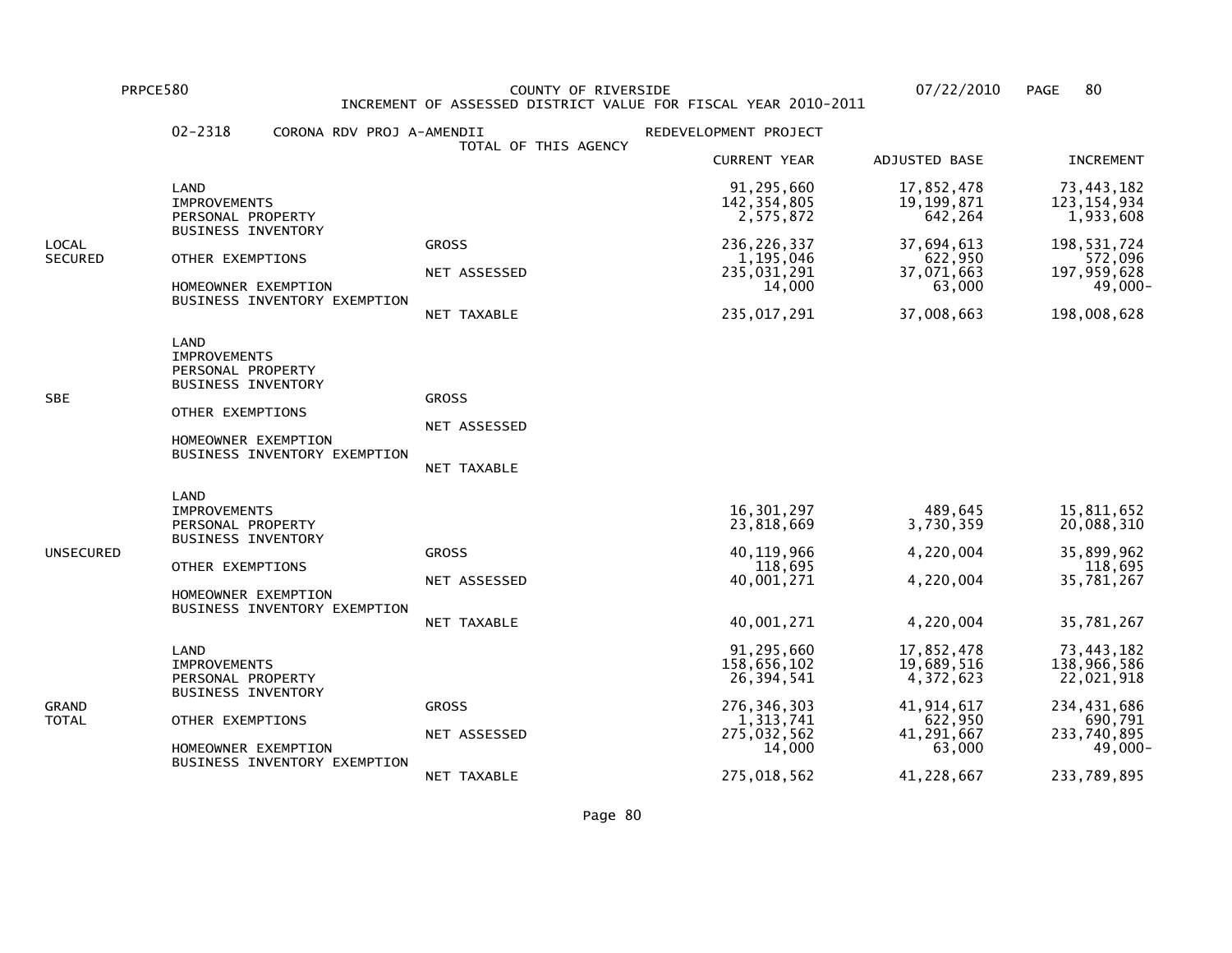PRPCE580 COUNTY OF RIVERSIDE 07/22/2010 PAGE 81 INCREMENT OF ASSESSED DISTRICT VALUE FOR FISCAL YEAR 2010-2011

|                         | $02 - 2323$<br>DESERT HOT SPGS RDV 1                                                                                                                     |                                             | REDEVELOPMENT PROJECT                                                                                            |                                                                                                         |                                                                                                                  |
|-------------------------|----------------------------------------------------------------------------------------------------------------------------------------------------------|---------------------------------------------|------------------------------------------------------------------------------------------------------------------|---------------------------------------------------------------------------------------------------------|------------------------------------------------------------------------------------------------------------------|
|                         |                                                                                                                                                          | TOTAL OF THIS AGENCY                        | <b>CURRENT YEAR</b>                                                                                              | ADJUSTED BASE                                                                                           | <b>INCREMENT</b>                                                                                                 |
|                         | LAND<br><b>IMPROVEMENTS</b><br>PERSONAL PROPERTY                                                                                                         |                                             | 74, 253, 242<br>147,931,122<br>1,467,290                                                                         | 16,462,736<br>43,052,110<br>546,277                                                                     | 57,790,506<br>104,879,012<br>921,013                                                                             |
| LOCAL<br><b>SECURED</b> | <b>BUSINESS INVENTORY</b><br>OTHER EXEMPTIONS<br>HOMEOWNER EXEMPTION<br>BUSINESS INVENTORY EXEMPTION                                                     | <b>GROSS</b><br>NET ASSESSED<br>NET TAXABLE | 223,651,654<br>8,372,096<br>215, 279, 558<br>2,755,200<br>212,524,358                                            | 60,061,123<br>613,602<br>59,447,521<br>2,912,288<br>56, 535, 233                                        | 163,590,531<br>7,758,494<br>155,832,037<br>157,088-<br>155,989,125                                               |
| SBE                     | LAND<br><b>IMPROVEMENTS</b><br>PERSONAL PROPERTY<br><b>BUSINESS INVENTORY</b><br>OTHER EXEMPTIONS<br>HOMEOWNER EXEMPTION<br>BUSINESS INVENTORY EXEMPTION | <b>GROSS</b><br>NET ASSESSED<br>NET TAXABLE |                                                                                                                  |                                                                                                         |                                                                                                                  |
| UNSECURED               | LAND<br><b>IMPROVEMENTS</b><br>PERSONAL PROPERTY<br><b>BUSINESS INVENTORY</b><br>OTHER EXEMPTIONS<br>HOMEOWNER EXEMPTION<br>BUSINESS INVENTORY EXEMPTION | <b>GROSS</b><br>NET ASSESSED<br>NET TAXABLE | 847<br>11,859,394<br>9,505,818<br>21,366,059<br>21,366,059<br>21,366,059                                         | 1,409,568<br>1,240,465<br>2,650,033<br>283,547<br>2,366,486<br>2,366,486                                | 847<br>10,449,826<br>8,265,353<br>18,716,026<br>283,547-<br>18,999,573<br>18,999,573                             |
| GRAND<br>TOTAL          | LAND<br><b>IMPROVEMENTS</b><br>PERSONAL PROPERTY<br><b>BUSINESS INVENTORY</b><br>OTHER EXEMPTIONS<br>HOMEOWNER EXEMPTION<br>BUSINESS INVENTORY EXEMPTION | <b>GROSS</b><br>NET ASSESSED<br>NET TAXABLE | 74,254,089<br>159,790,516<br>10,973,108<br>245,017,713<br>8,372,096<br>236, 645, 617<br>2,755,200<br>233,890,417 | 16,462,736<br>44,461,678<br>1,786,742<br>62,711,156<br>897,149<br>61,814,007<br>2,912,288<br>58,901,719 | 57,791,353<br>115, 328, 838<br>9,186,366<br>182, 306, 557<br>7,474,947<br>174,831,610<br>157,088-<br>174,988,698 |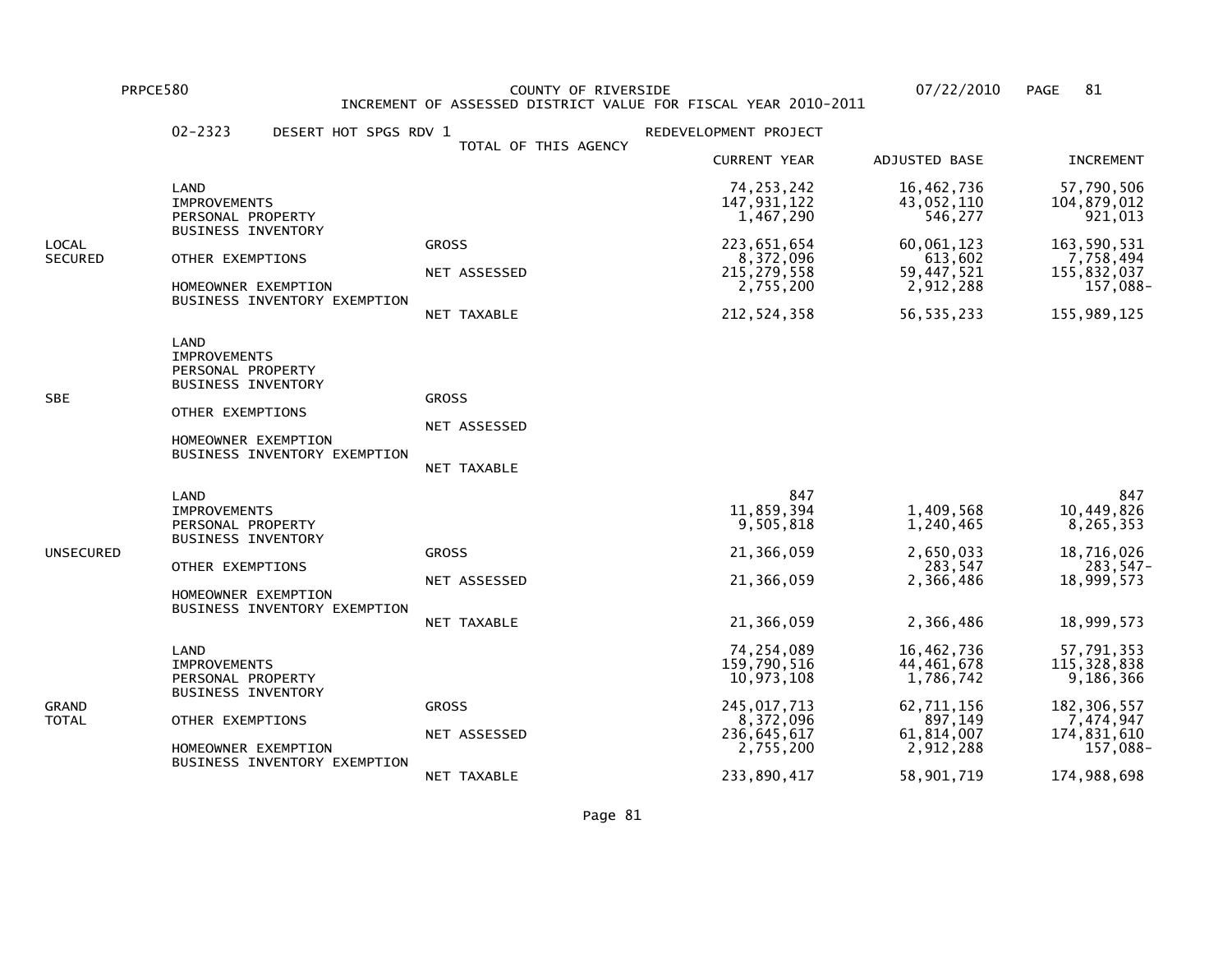PRPCE580 COUNTY OF RIVERSIDE 07/22/2010 PAGE 82 INCREMENT OF ASSESSED DISTRICT VALUE FOR FISCAL YEAR 2010-2011

|                         | $02 - 2327$<br>DESERT HOT SPGS RDV 2                                                                                                                     |                                             | REDEVELOPMENT PROJECT                                                                       |                                                                                            |                                                                                         |
|-------------------------|----------------------------------------------------------------------------------------------------------------------------------------------------------|---------------------------------------------|---------------------------------------------------------------------------------------------|--------------------------------------------------------------------------------------------|-----------------------------------------------------------------------------------------|
|                         |                                                                                                                                                          | TOTAL OF THIS AGENCY                        | <b>CURRENT YEAR</b>                                                                         | ADJUSTED BASE                                                                              | <b>INCREMENT</b>                                                                        |
|                         | LAND<br><b>IMPROVEMENTS</b><br>PERSONAL PROPERTY                                                                                                         |                                             | 26,557,600<br>78,488,022<br>172,763                                                         | 7,970,941<br>22,778,708<br>338,308                                                         | 18,586,659<br>55,709,314<br>$165, 545 -$                                                |
| LOCAL<br><b>SECURED</b> | <b>BUSINESS INVENTORY</b><br>OTHER EXEMPTIONS<br>HOMEOWNER EXEMPTION<br>BUSINESS INVENTORY EXEMPTION                                                     | <b>GROSS</b><br>NET ASSESSED<br>NET TAXABLE | 105, 218, 385<br>11,976,267<br>93, 242, 118<br>2,070,600<br>91, 171, 518                    | 31,087,957<br>2,093,009<br>28,994,948<br>1,960,000<br>27,034,948                           | 74, 130, 428<br>9,883,258<br>64, 247, 170<br>110,600<br>64, 136, 570                    |
| SBE                     | LAND<br><b>IMPROVEMENTS</b><br>PERSONAL PROPERTY<br><b>BUSINESS INVENTORY</b><br>OTHER EXEMPTIONS<br>HOMEOWNER EXEMPTION<br>BUSINESS INVENTORY EXEMPTION | <b>GROSS</b><br>NET ASSESSED<br>NET TAXABLE |                                                                                             |                                                                                            |                                                                                         |
| UNSECURED               | LAND<br><b>IMPROVEMENTS</b><br>PERSONAL PROPERTY<br><b>BUSINESS INVENTORY</b><br>OTHER EXEMPTIONS<br>HOMEOWNER EXEMPTION<br>BUSINESS INVENTORY EXEMPTION | <b>GROSS</b><br>NET ASSESSED<br>NET TAXABLE | 202,835<br>455,667<br>658,502<br>21,557<br>636,945<br>636,945                               | 62,560<br>35,168<br>97,728<br>97,728<br>97,728                                             | 140,275<br>420,499<br>560,774<br>21,557<br>539,217<br>539,217                           |
| GRAND<br>TOTAL          | LAND<br><b>IMPROVEMENTS</b><br>PERSONAL PROPERTY<br><b>BUSINESS INVENTORY</b><br>OTHER EXEMPTIONS<br>HOMEOWNER EXEMPTION<br>BUSINESS INVENTORY EXEMPTION | <b>GROSS</b><br>NET ASSESSED                | 26,557,600<br>78,690,857<br>628,430<br>105,876,887<br>11,997,824<br>93,879,063<br>2,070,600 | 7,970,941<br>22,841,268<br>373,476<br>31, 185, 685<br>2,093,009<br>29,092,676<br>1,960,000 | 18,586,659<br>55,849,589<br>254,954<br>74,691,202<br>9,904,815<br>64,786,387<br>110,600 |
|                         |                                                                                                                                                          | NET TAXABLE                                 | 91,808,463                                                                                  | 27, 132, 676                                                                               | 64, 675, 787                                                                            |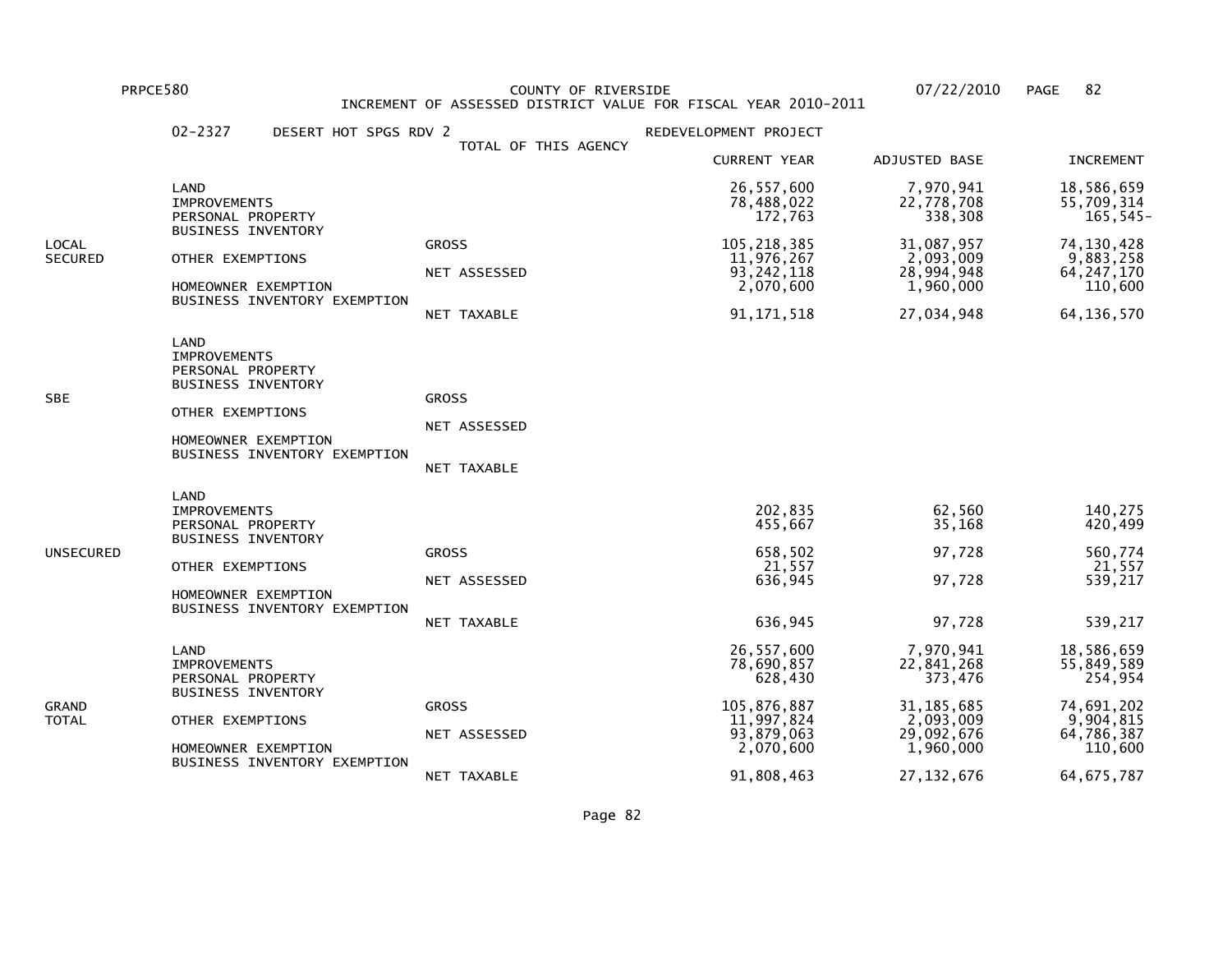PRPCE580 COUNTY OF RIVERSIDE 07/22/2010 PAGE 83 INCREMENT OF ASSESSED DISTRICT VALUE FOR FISCAL YEAR 2010-2011

|                  | $02 - 2328$<br>DHS #1&2 RDV 98 ANX AB1290                                                                                                                | TOTAL OF THIS AGENCY                        | REDEVELOPMENT PROJECT                                                                                              |                                                                                                                  |                                                                                                                        |
|------------------|----------------------------------------------------------------------------------------------------------------------------------------------------------|---------------------------------------------|--------------------------------------------------------------------------------------------------------------------|------------------------------------------------------------------------------------------------------------------|------------------------------------------------------------------------------------------------------------------------|
|                  |                                                                                                                                                          |                                             | <b>CURRENT YEAR</b>                                                                                                | ADJUSTED BASE                                                                                                    | <b>INCREMENT</b>                                                                                                       |
|                  | LAND<br><b>IMPROVEMENTS</b><br>PERSONAL PROPERTY                                                                                                         |                                             | 108,438,760<br>302,760,209<br>1,506,486                                                                            | 47,699,355<br>143,517,434<br>343,975                                                                             | 60,739,405<br>159, 242, 775<br>1,162,511                                                                               |
| LOCAL<br>SECURED | <b>BUSINESS INVENTORY</b><br>OTHER EXEMPTIONS<br>HOMEOWNER EXEMPTION<br>BUSINESS INVENTORY EXEMPTION                                                     | <b>GROSS</b><br>NET ASSESSED<br>NET TAXABLE | 412,705,455<br>9,659,427<br>403,046,028<br>7,434,000<br>395,612,028                                                | 191,560,764<br>11,077,175<br>180,483,589<br>5,485,200<br>174,998,389                                             | 221, 144, 691<br>1,417,748-<br>222,562,439<br>1,948,800<br>220, 613, 639                                               |
| SBE              | LAND<br><b>IMPROVEMENTS</b><br>PERSONAL PROPERTY<br><b>BUSINESS INVENTORY</b><br>OTHER EXEMPTIONS<br>HOMEOWNER EXEMPTION<br>BUSINESS INVENTORY EXEMPTION | <b>GROSS</b><br>NET ASSESSED<br>NET TAXABLE |                                                                                                                    |                                                                                                                  |                                                                                                                        |
| UNSECURED        | LAND<br><b>IMPROVEMENTS</b><br>PERSONAL PROPERTY<br><b>BUSINESS INVENTORY</b><br>OTHER EXEMPTIONS<br>HOMEOWNER EXEMPTION<br>BUSINESS INVENTORY EXEMPTION | <b>GROSS</b><br>NET ASSESSED<br>NET TAXABLE | 579,565<br>1,866,306<br>2,445,871<br>2,445,871<br>2,445,871                                                        | 2,709,568<br>1,163,018<br>3,872,586<br>3,872,586<br>3,872,586                                                    | 2,130,003-<br>703,288<br>1,426,715-<br>1,426,715-<br>1,426,715-                                                        |
| GRAND<br>TOTAL   | LAND<br><b>IMPROVEMENTS</b><br>PERSONAL PROPERTY<br><b>BUSINESS INVENTORY</b><br>OTHER EXEMPTIONS<br>HOMEOWNER EXEMPTION<br>BUSINESS INVENTORY EXEMPTION | <b>GROSS</b><br>NET ASSESSED<br>NET TAXABLE | 108,438,760<br>303, 339, 774<br>3,372,792<br>415, 151, 326<br>9,659,427<br>405,491,899<br>7,434,000<br>398,057,899 | 47,699,355<br>146,227,002<br>1,506,993<br>195,433,350<br>11,077,175<br>184, 356, 175<br>5,485,200<br>178,870,975 | 60,739,405<br>157, 112, 772<br>1,865,799<br>219, 717, 976<br>1,417,748-<br>221, 135, 724<br>1,948,800<br>219, 186, 924 |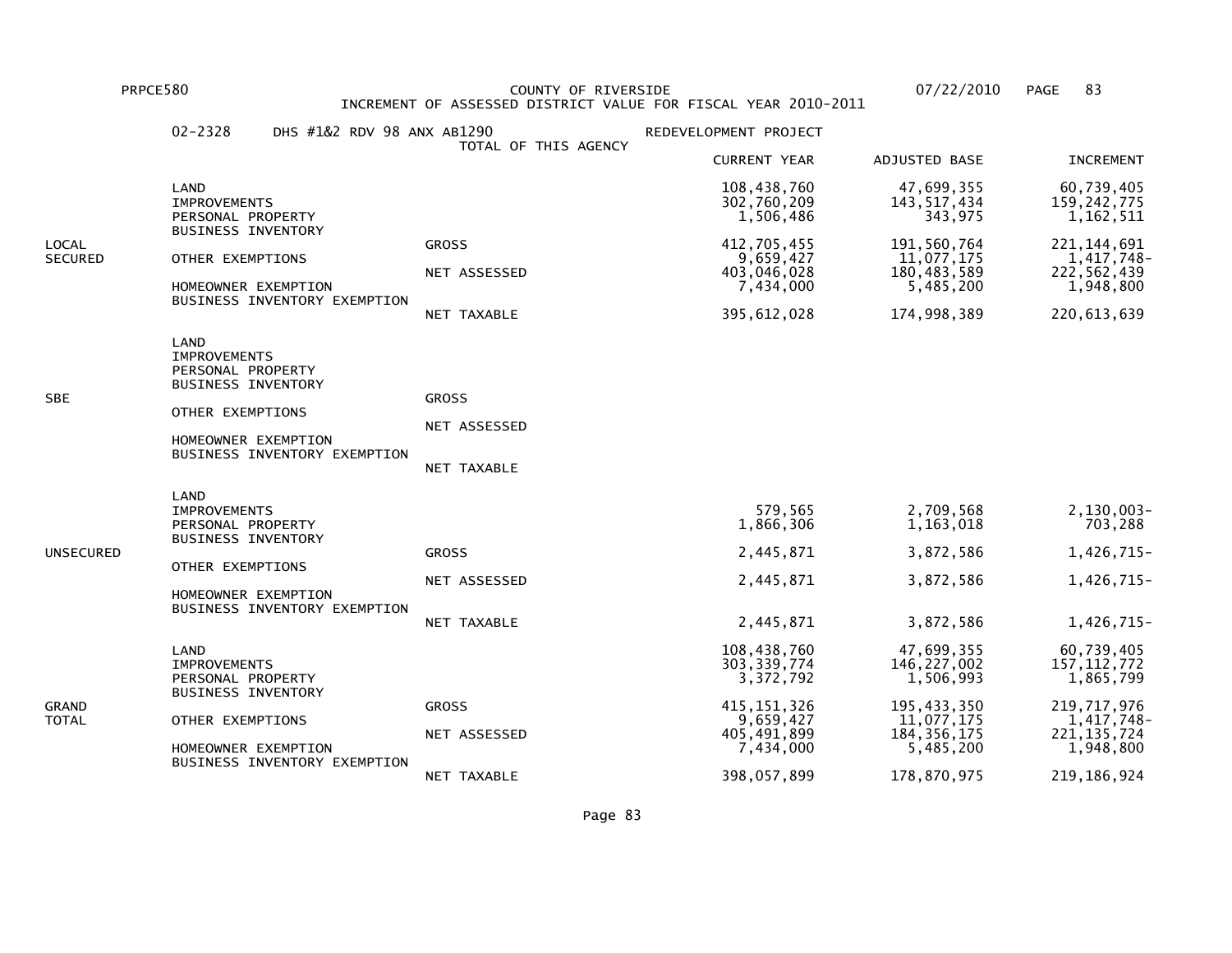PRPCE580 COUNTY OF RIVERSIDE 07/22/2010 PAGE 84 INCREMENT OF ASSESSED DISTRICT VALUE FOR FISCAL YEAR 2010-2011

|                         | $02 - 2353$<br>RANCHO LAGUNA RDV 1                                                                                                                       |  | REDEVELOPMENT PROJECT                       |                                                                                                                       |                                                                                                           |                                                                                                                       |
|-------------------------|----------------------------------------------------------------------------------------------------------------------------------------------------------|--|---------------------------------------------|-----------------------------------------------------------------------------------------------------------------------|-----------------------------------------------------------------------------------------------------------|-----------------------------------------------------------------------------------------------------------------------|
|                         |                                                                                                                                                          |  | TOTAL OF THIS AGENCY                        | <b>CURRENT YEAR</b>                                                                                                   | ADJUSTED BASE                                                                                             | <b>INCREMENT</b>                                                                                                      |
|                         | LAND<br><b>IMPROVEMENTS</b><br>PERSONAL PROPERTY                                                                                                         |  |                                             | 219,599,547<br>439,537,727<br>2,306,518                                                                               | 12, 134, 580<br>17,524,216<br>512,812                                                                     | 207,464,967<br>422,013,511<br>1,793,706                                                                               |
| LOCAL<br><b>SECURED</b> | <b>BUSINESS INVENTORY</b><br>OTHER EXEMPTIONS<br>HOMEOWNER EXEMPTION<br>BUSINESS INVENTORY EXEMPTION                                                     |  | <b>GROSS</b><br>NET ASSESSED<br>NET TAXABLE | 661, 443, 792<br>3,009,209<br>658, 434, 583<br>3,948,000<br>654,486,583                                               | 30, 171, 608<br>507,736<br>29,663,872<br>1,603,104<br>28,060,768                                          | 631, 272, 184<br>2,501,473<br>628,770,711<br>2,344,896<br>626, 425, 815                                               |
| SBE                     | LAND<br><b>IMPROVEMENTS</b><br>PERSONAL PROPERTY<br><b>BUSINESS INVENTORY</b><br>OTHER EXEMPTIONS<br>HOMEOWNER EXEMPTION<br>BUSINESS INVENTORY EXEMPTION |  | <b>GROSS</b><br>NET ASSESSED<br>NET TAXABLE |                                                                                                                       |                                                                                                           |                                                                                                                       |
| UNSECURED               | LAND<br><b>IMPROVEMENTS</b><br>PERSONAL PROPERTY<br><b>BUSINESS INVENTORY</b><br>OTHER EXEMPTIONS<br>HOMEOWNER EXEMPTION<br>BUSINESS INVENTORY EXEMPTION |  | <b>GROSS</b><br>NET ASSESSED<br>NET TAXABLE | 6,346<br>18,729,897<br>21,987,841<br>40,724,084<br>40,724,084<br>40,724,084                                           | 1,526,928<br>1,178,028<br>2,704,956<br>2,704,956<br>2,704,956                                             | 6,346<br>17,202,969<br>20,809,813<br>38,019,128<br>38,019,128<br>38,019,128                                           |
| GRAND<br>TOTAL          | LAND<br><b>IMPROVEMENTS</b><br>PERSONAL PROPERTY<br><b>BUSINESS INVENTORY</b><br>OTHER EXEMPTIONS<br>HOMEOWNER EXEMPTION<br>BUSINESS INVENTORY EXEMPTION |  | <b>GROSS</b><br>NET ASSESSED<br>NET TAXABLE | 219,605,893<br>458, 267, 624<br>24, 294, 359<br>702, 167, 876<br>3,009,209<br>699,158,667<br>3,948,000<br>695,210,667 | 12, 134, 580<br>19,051,144<br>1,690,840<br>32,876,564<br>507,736<br>32,368,828<br>1,603,104<br>30,765,724 | 207, 471, 313<br>439,216,480<br>22,603,519<br>669, 291, 312<br>2,501,473<br>666,789,839<br>2,344,896<br>664, 444, 943 |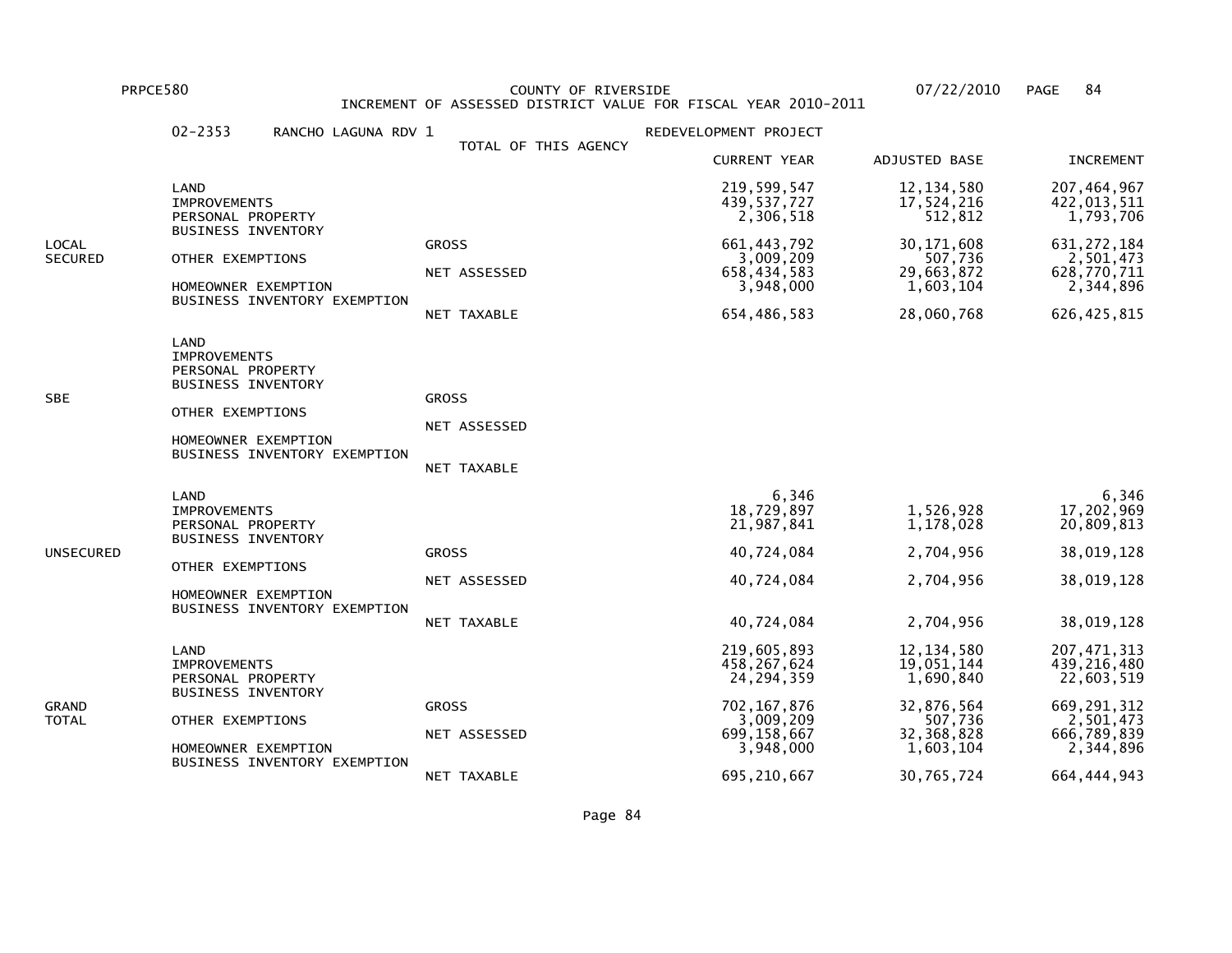PRPCE580 COUNTY OF RIVERSIDE 07/22/2010 PAGE 85 INCREMENT OF ASSESSED DISTRICT VALUE FOR FISCAL YEAR 2010-2011

|                  | $02 - 2354$<br>RANCHO LAGUNA RDV 2                                                                                                                       |                                                    | REDEVELOPMENT PROJECT                                                                                                       |                                                                                                             |                                                                                                                      |
|------------------|----------------------------------------------------------------------------------------------------------------------------------------------------------|----------------------------------------------------|-----------------------------------------------------------------------------------------------------------------------------|-------------------------------------------------------------------------------------------------------------|----------------------------------------------------------------------------------------------------------------------|
|                  |                                                                                                                                                          | TOTAL OF THIS AGENCY                               | <b>CURRENT YEAR</b>                                                                                                         | ADJUSTED BASE                                                                                               | <b>INCREMENT</b>                                                                                                     |
|                  | LAND<br>IMPROVEMENTS<br>PERSONAL PROPERTY                                                                                                                |                                                    | 378, 343, 195<br>648,066,352<br>1,573,314                                                                                   | 35, 553, 274<br>48,670,304<br>602,612                                                                       | 342,789,921<br>599, 396, 048<br>970,702                                                                              |
| LOCAL<br>SECURED | <b>BUSINESS INVENTORY</b><br>OTHER EXEMPTIONS<br>HOMEOWNER EXEMPTION<br>BUSINESS INVENTORY EXEMPTION                                                     | <b>GROSS</b><br>NET ASSESSED<br>NET TAXABLE        | 1,027,982,861<br>14, 164, 658<br>1,013,818,203<br>10,320,137<br>1,003,498,066                                               | 84,826,190<br>207,868<br>84,618,322<br>2,865,962<br>81,752,360                                              | 943, 156, 671<br>13,956,790<br>929, 199, 881<br>7,454,175<br>921,745,706                                             |
| SBE              | LAND<br><b>IMPROVEMENTS</b><br>PERSONAL PROPERTY<br><b>BUSINESS INVENTORY</b><br>OTHER EXEMPTIONS<br>HOMEOWNER EXEMPTION<br>BUSINESS INVENTORY EXEMPTION | <b>GROSS</b><br>NET ASSESSED<br><b>NET TAXABLE</b> |                                                                                                                             |                                                                                                             |                                                                                                                      |
| UNSECURED        | LAND<br><b>IMPROVEMENTS</b><br>PERSONAL PROPERTY<br><b>BUSINESS INVENTORY</b><br>OTHER EXEMPTIONS<br>HOMEOWNER EXEMPTION<br>BUSINESS INVENTORY EXEMPTION | <b>GROSS</b><br>NET ASSESSED<br><b>NET TAXABLE</b> | 728<br>15,488,214<br>20,505,091<br>35,994,033<br>93,392<br>35,900,641<br>35,900,641                                         | 943,593<br>909,909<br>1,853,502<br>1,853,502<br>1,853,502                                                   | 728<br>14,544,621<br>19,595,182<br>34, 140, 531<br>93,392<br>34,047,139<br>34,047,139                                |
| GRAND<br>TOTAL   | LAND<br><b>IMPROVEMENTS</b><br>PERSONAL PROPERTY<br><b>BUSINESS INVENTORY</b><br>OTHER EXEMPTIONS<br>HOMEOWNER EXEMPTION<br>BUSINESS INVENTORY EXEMPTION | <b>GROSS</b><br>NET ASSESSED<br>NET TAXABLE        | 378, 343, 923<br>663, 554, 566<br>22,078,405<br>1,063,976,894<br>14,258,050<br>1,049,718,844<br>10,320,137<br>1,039,398,707 | 35, 553, 274<br>49,613,897<br>1,512,521<br>86,679,692<br>207,868<br>86, 471, 824<br>2,865,962<br>83,605,862 | 342,790,649<br>613,940,669<br>20,565,884<br>977, 297, 202<br>14,050,182<br>963, 247, 020<br>7,454,175<br>955,792,845 |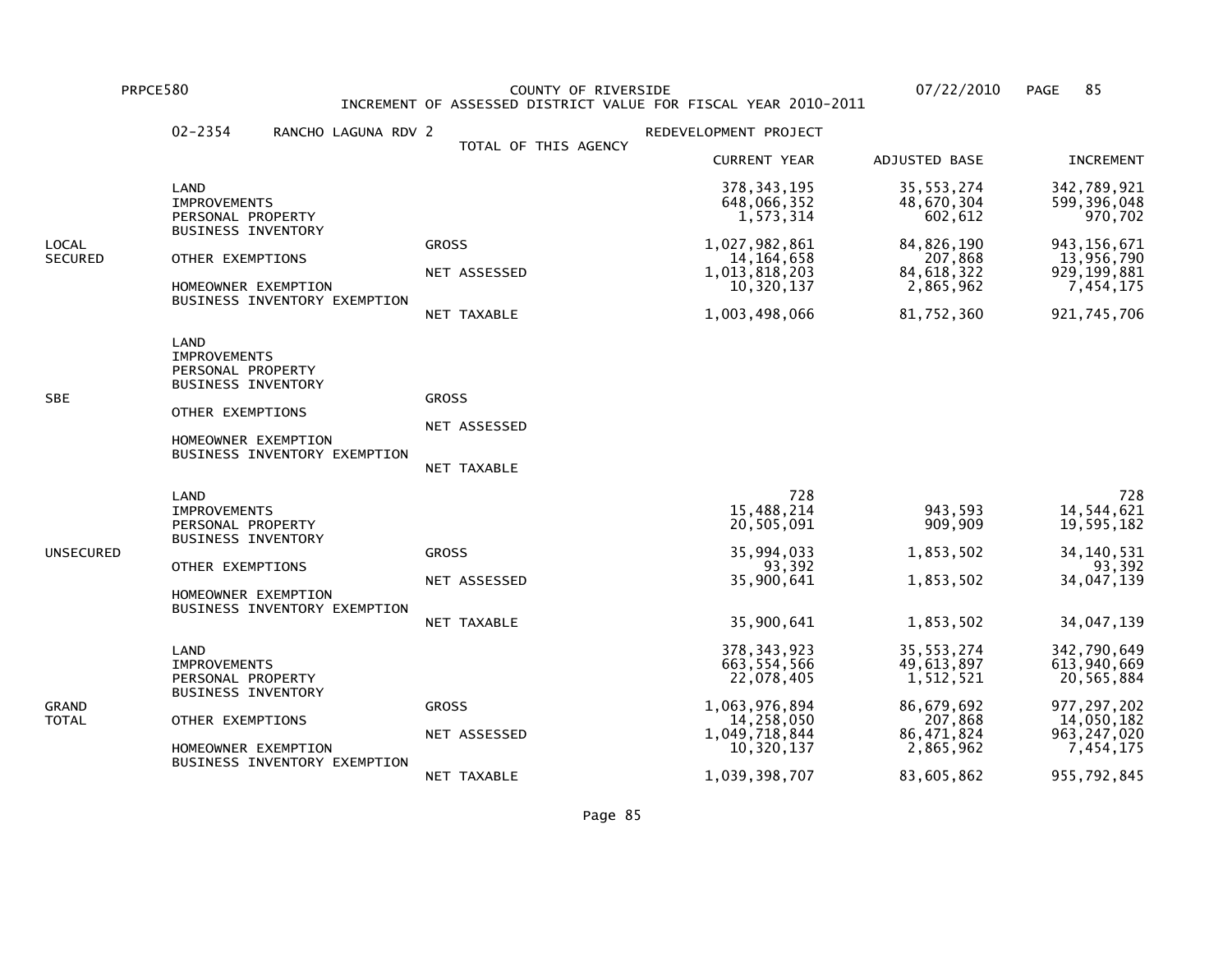PRPCE580 COUNTY OF RIVERSIDE 07/22/2010 PAGE 86 INCREMENT OF ASSESSED DISTRICT VALUE FOR FISCAL YEAR 2010-2011

|                         | $02 - 2355$<br>RANCHO LAGUNA RDV 3                                                                                                                       |                                             | REDEVELOPMENT PROJECT                                                                                          |                                                                                                       |                                                                                                              |
|-------------------------|----------------------------------------------------------------------------------------------------------------------------------------------------------|---------------------------------------------|----------------------------------------------------------------------------------------------------------------|-------------------------------------------------------------------------------------------------------|--------------------------------------------------------------------------------------------------------------|
|                         |                                                                                                                                                          | TOTAL OF THIS AGENCY                        | <b>CURRENT YEAR</b>                                                                                            | ADJUSTED BASE                                                                                         | <b>INCREMENT</b>                                                                                             |
|                         | LAND<br><b>IMPROVEMENTS</b><br>PERSONAL PROPERTY                                                                                                         |                                             | 159, 110, 729<br>168,986,260<br>10,570                                                                         | 25,018,322<br>41,078,721<br>73,213                                                                    | 134,092,407<br>127,907,539<br>62,643-                                                                        |
| LOCAL<br><b>SECURED</b> | <b>BUSINESS INVENTORY</b><br>OTHER EXEMPTIONS<br>HOMEOWNER EXEMPTION<br>BUSINESS INVENTORY EXEMPTION                                                     | <b>GROSS</b><br>NET ASSESSED<br>NET TAXABLE | 328, 107, 559<br>1,035,639<br>327,071,920<br>5,000,800<br>322,071,120                                          | 66,170,256<br>240,996<br>65,929,260<br>4,277,891<br>61,651,369                                        | 261, 937, 303<br>794,643<br>261, 142, 660<br>722,909<br>260, 419, 751                                        |
| SBE                     | LAND<br><b>IMPROVEMENTS</b><br>PERSONAL PROPERTY<br><b>BUSINESS INVENTORY</b><br>OTHER EXEMPTIONS<br>HOMEOWNER EXEMPTION<br>BUSINESS INVENTORY EXEMPTION | <b>GROSS</b><br>NET ASSESSED<br>NET TAXABLE |                                                                                                                |                                                                                                       |                                                                                                              |
| UNSECURED               | LAND<br><b>IMPROVEMENTS</b><br>PERSONAL PROPERTY<br><b>BUSINESS INVENTORY</b><br>OTHER EXEMPTIONS<br>HOMEOWNER EXEMPTION<br>BUSINESS INVENTORY EXEMPTION | <b>GROSS</b><br>NET ASSESSED<br>NET TAXABLE | 496,712<br>2,872,566<br>3,369,278<br>3,369,278<br>3,369,278                                                    | 15,336<br>68,243<br>83,579<br>83,579<br>83,579                                                        | 481,376<br>2,804,323<br>3,285,699<br>3,285,699<br>3,285,699                                                  |
| GRAND<br>TOTAL          | LAND<br><b>IMPROVEMENTS</b><br>PERSONAL PROPERTY<br><b>BUSINESS INVENTORY</b><br>OTHER EXEMPTIONS<br>HOMEOWNER EXEMPTION<br>BUSINESS INVENTORY EXEMPTION | <b>GROSS</b><br>NET ASSESSED<br>NET TAXABLE | 159,110,729<br>169,482,972<br>2,883,136<br>331,476,837<br>1,035,639<br>330,441,198<br>5,000,800<br>325,440,398 | 25,018,322<br>41,094,057<br>141,456<br>66,253,835<br>240,996<br>66,012,839<br>4,277,891<br>61,734,948 | 134,092,407<br>128,388,915<br>2,741,680<br>265, 223, 002<br>794,643<br>264,428,359<br>722,909<br>263,705,450 |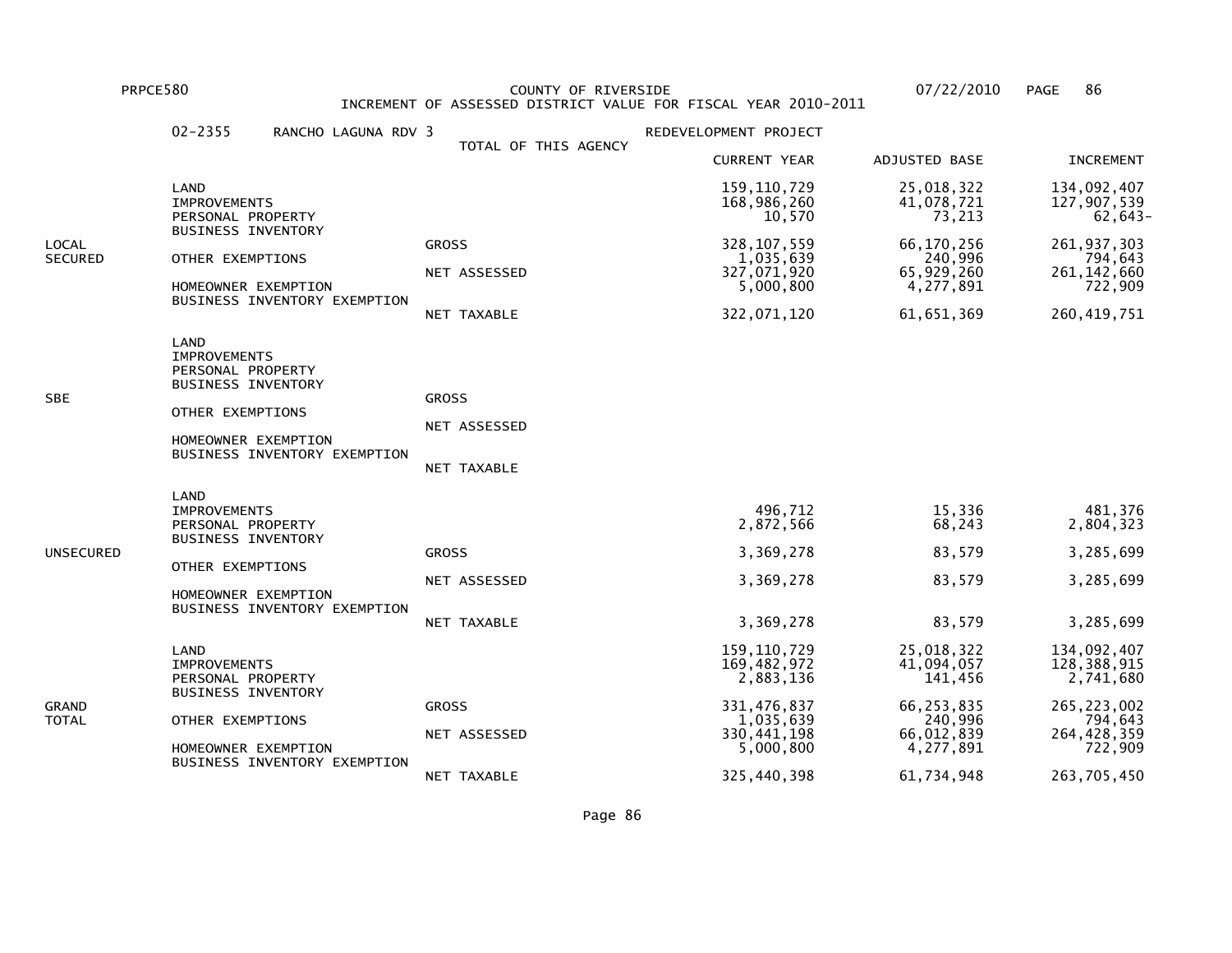PRPCE580 COUNTY OF RIVERSIDE 07/22/2010 PAGE 87 INCREMENT OF ASSESSED DISTRICT VALUE FOR FISCAL YEAR 2010-2011

|                  | 02-2376<br>CITY OF LA QUINTA RDV                                                                                                                         |                                             | REDEVELOPMENT PROJECT                                                                                                          |                                                                                                                  |                                                                                                                                      |
|------------------|----------------------------------------------------------------------------------------------------------------------------------------------------------|---------------------------------------------|--------------------------------------------------------------------------------------------------------------------------------|------------------------------------------------------------------------------------------------------------------|--------------------------------------------------------------------------------------------------------------------------------------|
|                  |                                                                                                                                                          | TOTAL OF THIS AGENCY                        | <b>CURRENT YEAR</b>                                                                                                            | ADJUSTED BASE                                                                                                    | <b>INCREMENT</b>                                                                                                                     |
|                  | LAND<br><b>IMPROVEMENTS</b><br>PERSONAL PROPERTY                                                                                                         |                                             | 1,494,723,760<br>3,032,804,538<br>289,124                                                                                      | 89, 223, 343<br>109, 207, 111<br>637,587                                                                         | 1,405,500,417<br>2,923,597,427<br>348,463-                                                                                           |
| LOCAL<br>SECURED | <b>BUSINESS INVENTORY</b><br>OTHER EXEMPTIONS<br>HOMEOWNER EXEMPTION<br>BUSINESS INVENTORY EXEMPTION                                                     | <b>GROSS</b><br>NET ASSESSED<br>NET TAXABLE | 4,527,817,422<br>12,465,255<br>4, 515, 352, 167<br>23,340,800<br>4,492,011,367                                                 | 199,068,041<br>77,056<br>198,990,985<br>5,219,200<br>193,771,785                                                 | 4,328,749,381<br>12,388,199<br>4, 316, 361, 182<br>18, 121, 600<br>4,298,239,582                                                     |
| SBE              | LAND<br><b>IMPROVEMENTS</b><br>PERSONAL PROPERTY<br>BUSINESS INVENTORY<br>OTHER EXEMPTIONS<br>HOMEOWNER EXEMPTION<br>BUSINESS INVENTORY EXEMPTION        | <b>GROSS</b><br>NET ASSESSED<br>NET TAXABLE |                                                                                                                                |                                                                                                                  |                                                                                                                                      |
| UNSECURED        | LAND<br><b>IMPROVEMENTS</b><br>PERSONAL PROPERTY<br><b>BUSINESS INVENTORY</b><br>OTHER EXEMPTIONS<br>HOMEOWNER EXEMPTION<br>BUSINESS INVENTORY EXEMPTION | <b>GROSS</b><br>NET ASSESSED<br>NET TAXABLE | 9,761,499<br>25,574,186<br>35, 335, 685<br>16,461<br>35, 319, 224<br>35, 319, 224                                              | 112,444<br>294,804<br>407,248<br>407,248<br>407,248                                                              | 9,649,055<br>25,279,382<br>34,928,437<br>16,461<br>34, 911, 976<br>34, 911, 976                                                      |
| GRAND<br>TOTAL   | LAND<br><b>IMPROVEMENTS</b><br>PERSONAL PROPERTY<br><b>BUSINESS INVENTORY</b><br>OTHER EXEMPTIONS<br>HOMEOWNER EXEMPTION<br>BUSINESS INVENTORY EXEMPTION | <b>GROSS</b><br>NET ASSESSED                | 1,494,723,760<br>3,042,566,037<br>25,863,310<br>4, 563, 153, 107<br>12,481,716<br>4,550,671,391<br>23,340,800<br>4,527,330,591 | 89,223,343<br>109, 319, 555<br>932,391<br>199, 475, 289<br>77,056<br>199, 398, 233<br>5,219,200<br>194, 179, 033 | 1,405,500,417<br>2,933,246,482<br>24,930,919<br>4, 363, 677, 818<br>12,404,660<br>4, 351, 273, 158<br>18,121,600<br>4, 333, 151, 558 |
|                  |                                                                                                                                                          | NET TAXABLE                                 |                                                                                                                                |                                                                                                                  |                                                                                                                                      |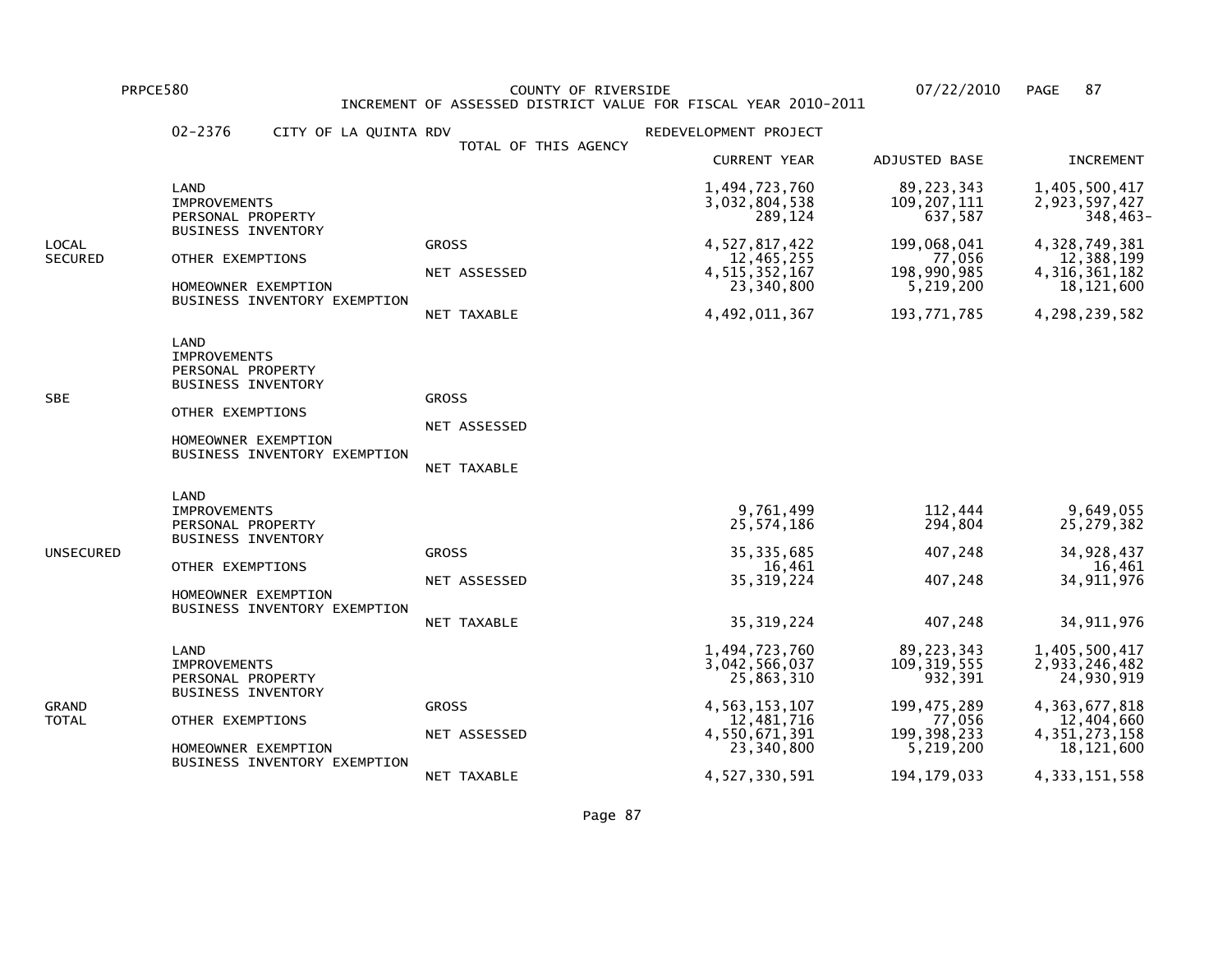PRPCE580 COUNTY OF RIVERSIDE 07/22/2010 PAGE 88 INCREMENT OF ASSESSED DISTRICT VALUE FOR FISCAL YEAR 2010-2011

|                  | $02 - 2378$<br>LA QUINTA PROJECT #2                                                                                                                      |                                             | REDEVELOPMENT PROJECT                                                                                      |                                                                                               |                                                                                                                               |
|------------------|----------------------------------------------------------------------------------------------------------------------------------------------------------|---------------------------------------------|------------------------------------------------------------------------------------------------------------|-----------------------------------------------------------------------------------------------|-------------------------------------------------------------------------------------------------------------------------------|
|                  |                                                                                                                                                          | TOTAL OF THIS AGENCY                        | <b>CURRENT YEAR</b>                                                                                        | ADJUSTED BASE                                                                                 | <b>INCREMENT</b>                                                                                                              |
|                  | LAND<br><b>IMPROVEMENTS</b><br>PERSONAL PROPERTY                                                                                                         |                                             | 749,967,640<br>1,768,060,077<br>4,947,391                                                                  | 65,269,743<br>31,606,423<br>297,220                                                           | 684, 697, 897<br>1,736,453,654<br>4,650,171                                                                                   |
| LOCAL<br>SECURED | <b>BUSINESS INVENTORY</b><br>OTHER EXEMPTIONS<br>HOMEOWNER EXEMPTION<br>BUSINESS INVENTORY EXEMPTION                                                     | <b>GROSS</b><br>NET ASSESSED<br>NET TAXABLE | 2,522,975,108<br>92,714,501<br>2,430,260,607<br>17,868,460<br>2, 412, 392, 147                             | 97, 173, 386<br>2,294,324<br>94,879,062<br>819,000<br>94,060,062                              | 2,425,801,722<br>90,420,177<br>2,335,381,545<br>17,049,460<br>2,318,332,085                                                   |
| SBE              | LAND<br><b>IMPROVEMENTS</b><br>PERSONAL PROPERTY<br><b>BUSINESS INVENTORY</b><br>OTHER EXEMPTIONS<br>HOMEOWNER EXEMPTION<br>BUSINESS INVENTORY EXEMPTION | <b>GROSS</b><br>NET ASSESSED<br>NET TAXABLE |                                                                                                            |                                                                                               |                                                                                                                               |
| UNSECURED        | LAND<br><b>IMPROVEMENTS</b><br>PERSONAL PROPERTY<br><b>BUSINESS INVENTORY</b><br>OTHER EXEMPTIONS<br>HOMEOWNER EXEMPTION<br>BUSINESS INVENTORY EXEMPTION | <b>GROSS</b><br>NET ASSESSED<br>NET TAXABLE | 1,446<br>27,395,372<br>33,051,355<br>60,448,173<br>211,385<br>60,236,788<br>60,236,788                     | 16,038<br>287,655<br>303,693<br>303,693<br>303,693                                            | 1,446<br>27, 379, 334<br>32,763,700<br>60, 144, 480<br>211,385<br>59,933,095<br>59,933,095                                    |
| GRAND<br>TOTAL   | LAND<br><b>IMPROVEMENTS</b><br>PERSONAL PROPERTY<br><b>BUSINESS INVENTORY</b><br>OTHER EXEMPTIONS<br>HOMEOWNER EXEMPTION<br>BUSINESS INVENTORY EXEMPTION | <b>GROSS</b><br>NET ASSESSED                | 749,969,086<br>1,795,455,449<br>37,998,746<br>2,583,423,281<br>92, 925, 886<br>2,490,497,395<br>17,868,460 | 65,269,743<br>31,622,461<br>584,875<br>97, 477, 079<br>2, 294, 324<br>95, 182, 755<br>819,000 | 684, 699, 343<br>1,763,832,988<br>37, 413, 871<br>2,485,946,202<br>90,631,562<br>2,395,314,640<br>17,049,460<br>2,378,265,180 |
|                  |                                                                                                                                                          | NET TAXABLE                                 | 2,472,628,935                                                                                              | 94, 363, 755                                                                                  |                                                                                                                               |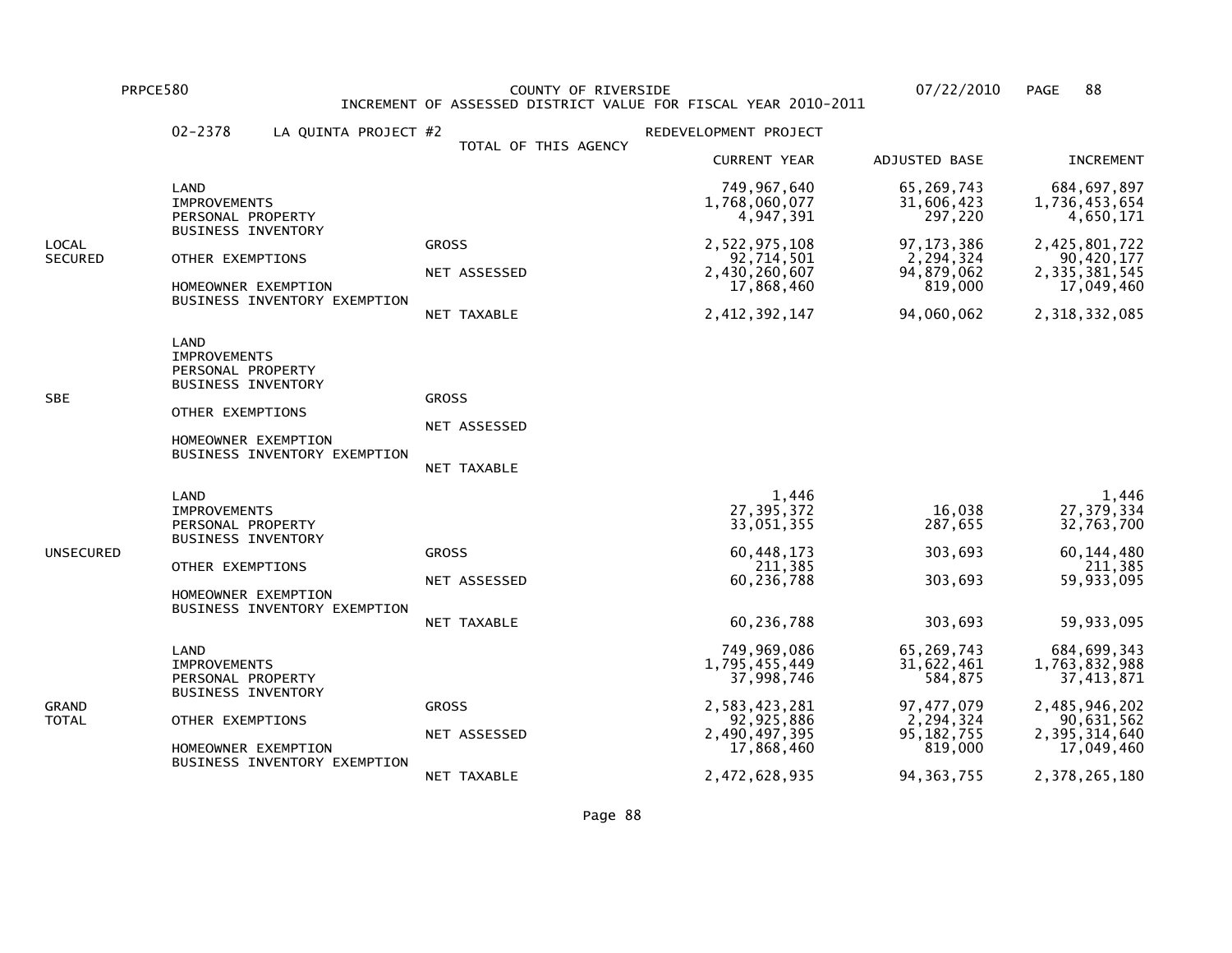PRPCE580 COUNTY OF RIVERSIDE 07/22/2010 PAGE 89 INCREMENT OF ASSESSED DISTRICT VALUE FOR FISCAL YEAR 2010-2011

|                         | $02 - 2405$                                                                                                              | HEMET REDEVELOPMENT AGENCY   | TOTAL OF THIS AGENCY                               | REDEVELOPMENT PROJECT                                                                                    |                                                                          |                                                                                                       |
|-------------------------|--------------------------------------------------------------------------------------------------------------------------|------------------------------|----------------------------------------------------|----------------------------------------------------------------------------------------------------------|--------------------------------------------------------------------------|-------------------------------------------------------------------------------------------------------|
|                         |                                                                                                                          |                              |                                                    | <b>CURRENT YEAR</b>                                                                                      | ADJUSTED BASE                                                            | <b>INCREMENT</b>                                                                                      |
|                         | LAND<br><b>IMPROVEMENTS</b><br>PERSONAL PROPERTY                                                                         |                              |                                                    | 212, 214, 433<br>551,056,460<br>1,252,822                                                                | 20,338,308<br>4,972,363<br>226,158                                       | 191,876,125<br>546,084,097<br>1,026,664                                                               |
| LOCAL<br><b>SECURED</b> | <b>BUSINESS INVENTORY</b><br>OTHER EXEMPTIONS<br>HOMEOWNER EXEMPTION                                                     | BUSINESS INVENTORY EXEMPTION | <b>GROSS</b><br>NET ASSESSED<br>NET TAXABLE        | 764, 523, 715<br>36,914,506<br>727,609,209<br>16,199,400<br>711,409,809                                  | 25,536,829<br>25,536,829<br>70,000<br>25,466,829                         | 738,986,886<br>36,914,506<br>702,072,380<br>16,129,400<br>685, 942, 980                               |
| SBE                     | LAND<br><b>IMPROVEMENTS</b><br>PERSONAL PROPERTY<br><b>BUSINESS INVENTORY</b><br>OTHER EXEMPTIONS<br>HOMEOWNER EXEMPTION | BUSINESS INVENTORY EXEMPTION | <b>GROSS</b><br>NET ASSESSED<br>NET TAXABLE        |                                                                                                          |                                                                          |                                                                                                       |
| UNSECURED               | LAND<br><b>IMPROVEMENTS</b><br>PERSONAL PROPERTY<br><b>BUSINESS INVENTORY</b><br>OTHER EXEMPTIONS<br>HOMEOWNER EXEMPTION | BUSINESS INVENTORY EXEMPTION | <b>GROSS</b><br>NET ASSESSED<br><b>NET TAXABLE</b> | 520<br>4, 116, 435<br>8,879,455<br>12,996,410<br>12,996,410<br>12,996,410                                | 83,068<br>430,191<br>513,259<br>513,259<br>513,259                       | 520<br>4,033,367<br>8,449,264<br>12,483,151<br>12,483,151<br>12,483,151                               |
| GRAND<br>TOTAL          | LAND<br><b>IMPROVEMENTS</b><br>PERSONAL PROPERTY<br><b>BUSINESS INVENTORY</b><br>OTHER EXEMPTIONS<br>HOMEOWNER EXEMPTION | BUSINESS INVENTORY EXEMPTION | <b>GROSS</b><br>NET ASSESSED                       | 212, 214, 953<br>555, 172, 895<br>10, 132, 277<br>777,520,125<br>36,914,506<br>740,605,619<br>16,199,400 | 20,338,308<br>5,055,431<br>656,349<br>26,050,088<br>26,050,088<br>70,000 | 191,876,645<br>550, 117, 464<br>9,475,928<br>751,470,037<br>36,914,506<br>714, 555, 531<br>16,129,400 |
|                         |                                                                                                                          |                              | NET TAXABLE                                        | 724,406,219                                                                                              | 25,980,088                                                               | 698,426,131                                                                                           |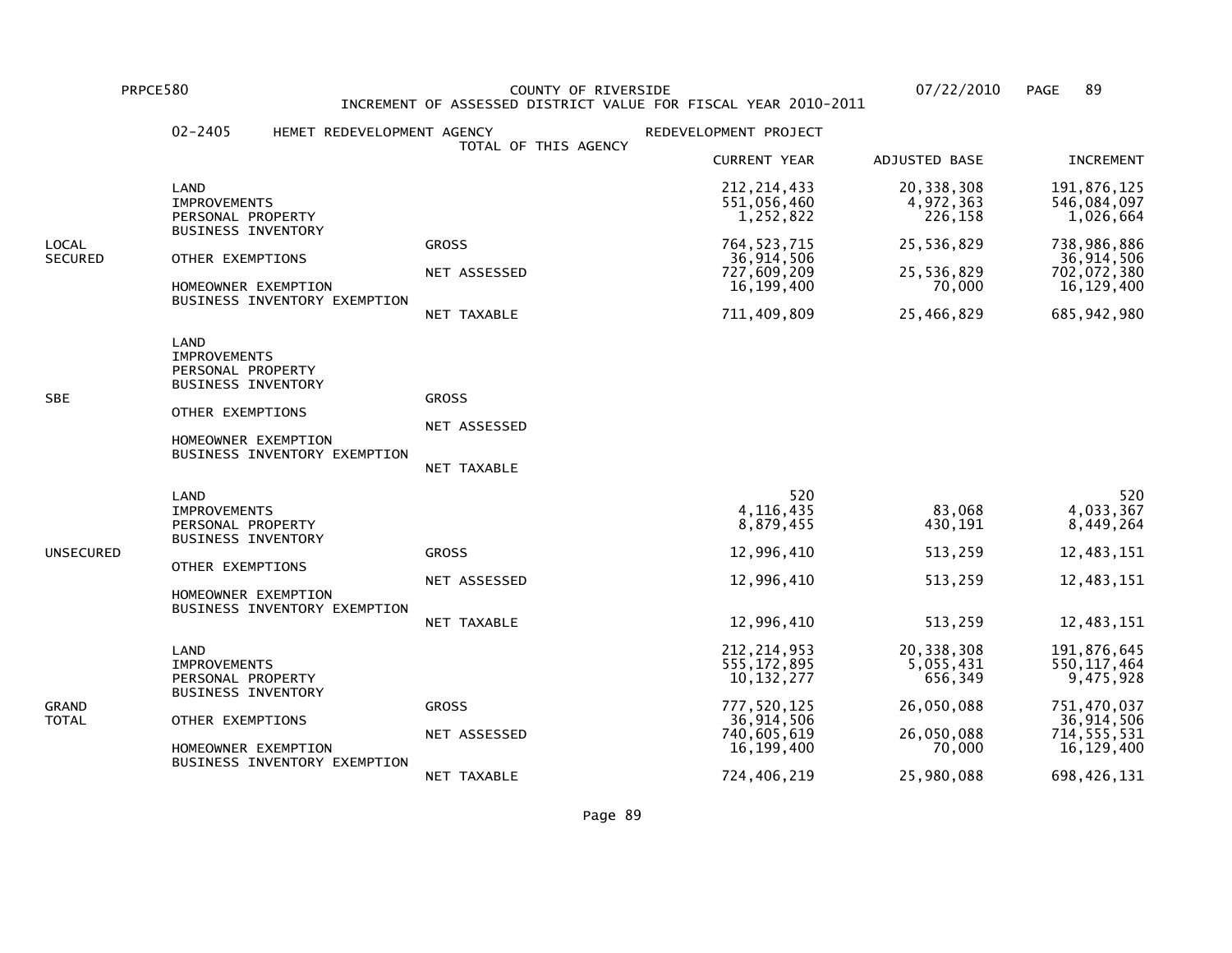PRPCE580 COUNTY OF RIVERSIDE 07/22/2010 PAGE 90 INCREMENT OF ASSESSED DISTRICT VALUE FOR FISCAL YEAR 2010-2011

|                | $02 - 2412$<br>HEMET FARMERS FAIR RDV                                                                                                                           | TOTAL OF THIS AGENCY                        | REDEVELOPMENT PROJECT                                                 |                                          |                                                                     |
|----------------|-----------------------------------------------------------------------------------------------------------------------------------------------------------------|---------------------------------------------|-----------------------------------------------------------------------|------------------------------------------|---------------------------------------------------------------------|
|                |                                                                                                                                                                 |                                             | <b>CURRENT YEAR</b>                                                   | ADJUSTED BASE                            | <b>INCREMENT</b>                                                    |
|                | LAND<br><b>IMPROVEMENTS</b><br>PERSONAL PROPERTY                                                                                                                |                                             | 11,868,091<br>17,875,865<br>60,047                                    | 4,144,053<br>4,644,131<br>104,297        | 7,724,038<br>13, 231, 734<br>44,250-                                |
| LOCAL          | <b>BUSINESS INVENTORY</b>                                                                                                                                       | <b>GROSS</b>                                | 29,804,003                                                            | 8,892,481                                | 20, 911, 522                                                        |
| <b>SECURED</b> | OTHER EXEMPTIONS<br>HOMEOWNER EXEMPTION                                                                                                                         | NET ASSESSED                                | 29,804,003<br>173,600                                                 | 8,892,481<br>217,000                     | 20, 911, 522<br>43,400-                                             |
|                | BUSINESS INVENTORY EXEMPTION                                                                                                                                    | NET TAXABLE                                 | 29,630,403                                                            | 8,675,481                                | 20,954,922                                                          |
| SBE            | LAND<br><b>IMPROVEMENTS</b><br>PERSONAL PROPERTY<br><b>BUSINESS INVENTORY</b><br>OTHER EXEMPTIONS<br>HOMEOWNER EXEMPTION<br>BUSINESS INVENTORY EXEMPTION        | <b>GROSS</b><br>NET ASSESSED<br>NET TAXABLE |                                                                       |                                          |                                                                     |
| UNSECURED      | <b>LAND</b><br><b>IMPROVEMENTS</b><br>PERSONAL PROPERTY<br><b>BUSINESS INVENTORY</b><br>OTHER EXEMPTIONS<br>HOMEOWNER EXEMPTION<br>BUSINESS INVENTORY EXEMPTION | <b>GROSS</b><br>NET ASSESSED<br>NET TAXABLE | 13,588<br>831,263<br>1,590,749<br>2,435,600<br>2,435,600<br>2,435,600 | 772,820<br>772,820<br>772,820<br>772,820 | 13,588<br>831,263<br>817,929<br>1,662,780<br>1,662,780<br>1,662,780 |
| GRAND<br>TOTAL | LAND<br><b>IMPROVEMENTS</b><br>PERSONAL PROPERTY<br><b>BUSINESS INVENTORY</b>                                                                                   |                                             | 11,881,679<br>18,707,128<br>1,650,796                                 | 4,144,053<br>4,644,131<br>877,117        | 7,737,626<br>14,062,997<br>773,679                                  |
|                | OTHER EXEMPTIONS                                                                                                                                                | <b>GROSS</b>                                | 32,239,603                                                            | 9,665,301                                | 22,574,302                                                          |
|                | HOMEOWNER EXEMPTION<br>BUSINESS INVENTORY EXEMPTION                                                                                                             | NET ASSESSED                                | 32,239,603<br>173,600                                                 | 9,665,301<br>217,000                     | 22,574,302<br>43,400-                                               |
|                |                                                                                                                                                                 | NET TAXABLE                                 | 32,066,003                                                            | 9,448,301                                | 22,617,702                                                          |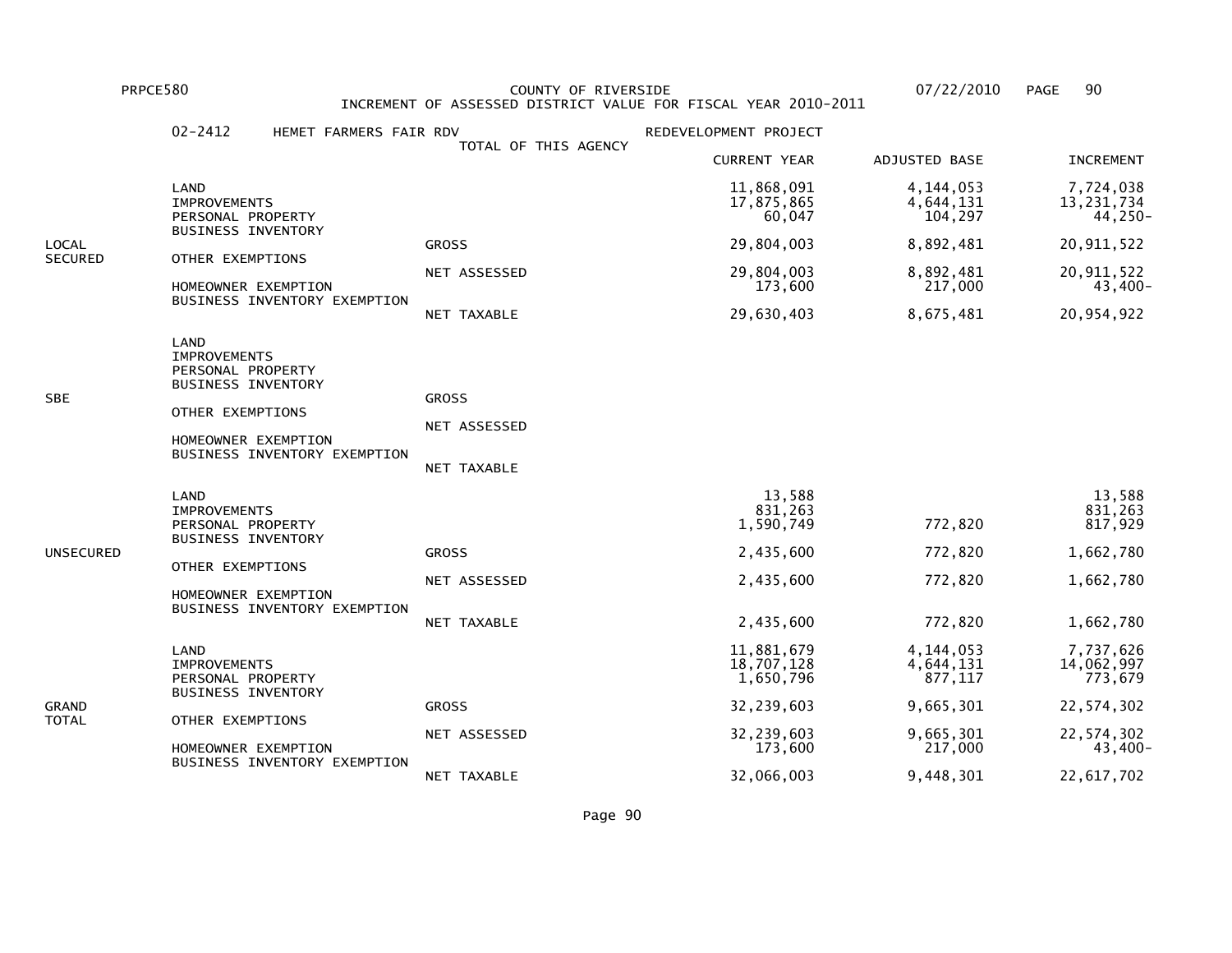PRPCE580 COUNTY OF RIVERSIDE 07/22/2010 PAGE 91 INCREMENT OF ASSESSED DISTRICT VALUE FOR FISCAL YEAR 2010-2011

|                         | $02 - 2413$<br>HEMET WESTON PARK RDV                                                                                                                     |                                             | REDEVELOPMENT PROJECT                                                                       |                                                                                              |                                                                                          |
|-------------------------|----------------------------------------------------------------------------------------------------------------------------------------------------------|---------------------------------------------|---------------------------------------------------------------------------------------------|----------------------------------------------------------------------------------------------|------------------------------------------------------------------------------------------|
|                         |                                                                                                                                                          | TOTAL OF THIS AGENCY                        | <b>CURRENT YEAR</b>                                                                         | ADJUSTED BASE                                                                                | <b>INCREMENT</b>                                                                         |
|                         | LAND<br><b>IMPROVEMENTS</b><br>PERSONAL PROPERTY<br><b>BUSINESS INVENTORY</b>                                                                            |                                             | 18,634,979<br>36, 188, 579<br>115,311                                                       | 9,137,426<br>14, 113, 246<br>123,746                                                         | 9,497,553<br>22,075,333<br>$8,435-$                                                      |
| LOCAL<br><b>SECURED</b> | OTHER EXEMPTIONS<br>HOMEOWNER EXEMPTION<br>BUSINESS INVENTORY EXEMPTION                                                                                  | <b>GROSS</b><br>NET ASSESSED<br>NET TAXABLE | 54,938,869<br>3,807,913<br>51,130,956<br>203,000<br>50,927,956                              | 23, 374, 418<br>1,103,171<br>22, 271, 247<br>245,000<br>22,026,247                           | 31,564,451<br>2,704,742<br>28,859,709<br>$42,000 -$<br>28,901,709                        |
| SBE                     | LAND<br><b>IMPROVEMENTS</b><br>PERSONAL PROPERTY<br><b>BUSINESS INVENTORY</b><br>OTHER EXEMPTIONS<br>HOMEOWNER EXEMPTION<br>BUSINESS INVENTORY EXEMPTION | <b>GROSS</b><br>NET ASSESSED<br>NET TAXABLE |                                                                                             |                                                                                              |                                                                                          |
| UNSECURED               | LAND<br><b>IMPROVEMENTS</b><br>PERSONAL PROPERTY<br><b>BUSINESS INVENTORY</b><br>OTHER EXEMPTIONS<br>HOMEOWNER EXEMPTION<br>BUSINESS INVENTORY EXEMPTION | <b>GROSS</b><br>NET ASSESSED<br>NET TAXABLE | 1,910,383<br>5,501,472<br>7,411,855<br>7,411,855<br>7,411,855                               | 4,406,793<br>4,406,793<br>4,406,793<br>4,406,793                                             | 1,910,383<br>1,094,679<br>3,005,062<br>3,005,062<br>3,005,062                            |
| GRAND<br>TOTAL          | LAND<br><b>IMPROVEMENTS</b><br>PERSONAL PROPERTY<br><b>BUSINESS INVENTORY</b><br>OTHER EXEMPTIONS<br>HOMEOWNER EXEMPTION<br>BUSINESS INVENTORY EXEMPTION | <b>GROSS</b><br>NET ASSESSED                | 18,634,979<br>38,098,962<br>5,616,783<br>62,350,724<br>3,807,913<br>58, 542, 811<br>203,000 | 9,137,426<br>14, 113, 246<br>4,530,539<br>27,781,211<br>1, 103, 171<br>26,678,040<br>245,000 | 9,497,553<br>23,985,716<br>1,086,244<br>34,569,513<br>2,704,742<br>31,864,771<br>42,000- |
|                         |                                                                                                                                                          | NET TAXABLE                                 | 58,339,811                                                                                  | 26,433,040                                                                                   | 31,906,771                                                                               |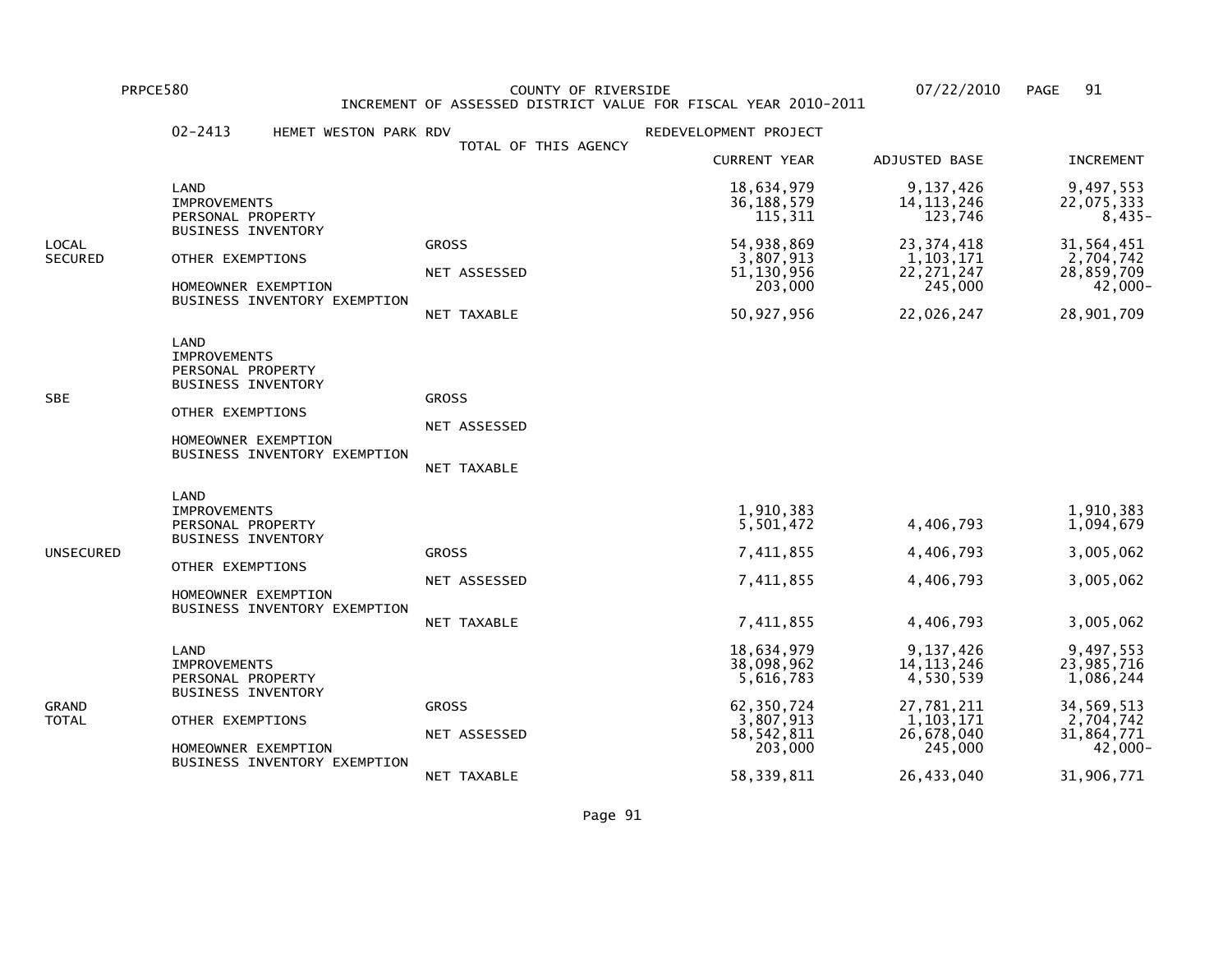PRPCE580 COUNTY OF RIVERSIDE 07/22/2010 PAGE 92 INCREMENT OF ASSESSED DISTRICT VALUE FOR FISCAL YEAR 2010-2011

|                         | $02 - 2414$<br>HEMET DOWNTOWN RDV                                                                                                                        |                                             | REDEVELOPMENT PROJECT                                                                         |                                                                                        |                                                                                          |
|-------------------------|----------------------------------------------------------------------------------------------------------------------------------------------------------|---------------------------------------------|-----------------------------------------------------------------------------------------------|----------------------------------------------------------------------------------------|------------------------------------------------------------------------------------------|
|                         |                                                                                                                                                          | TOTAL OF THIS AGENCY                        | <b>CURRENT YEAR</b>                                                                           | <b>ADJUSTED BASE</b>                                                                   | <b>INCREMENT</b>                                                                         |
|                         | LAND<br><b>IMPROVEMENTS</b><br>PERSONAL PROPERTY                                                                                                         |                                             | 15,294,371<br>22,725,047<br>15,000                                                            | 7,010,363<br>10,821,791<br>211,703                                                     | 8,284,008<br>11,903,256<br>196,703-                                                      |
| LOCAL<br><b>SECURED</b> | <b>BUSINESS INVENTORY</b><br>OTHER EXEMPTIONS<br>HOMEOWNER EXEMPTION<br>BUSINESS INVENTORY EXEMPTION                                                     | <b>GROSS</b><br>NET ASSESSED<br>NET TAXABLE | 38,034,418<br>1,092,150<br>36, 942, 268<br>140,000<br>36,802,268                              | 18,043,857<br>744,543<br>17,299,314<br>210,000<br>17,089,314                           | 19,990,561<br>347,607<br>19,642,954<br>70,000-<br>19,712,954                             |
| SBE                     | LAND<br><b>IMPROVEMENTS</b><br>PERSONAL PROPERTY<br><b>BUSINESS INVENTORY</b><br>OTHER EXEMPTIONS<br>HOMEOWNER EXEMPTION<br>BUSINESS INVENTORY EXEMPTION | <b>GROSS</b><br>NET ASSESSED<br>NET TAXABLE |                                                                                               |                                                                                        |                                                                                          |
| UNSECURED               | LAND<br><b>IMPROVEMENTS</b><br>PERSONAL PROPERTY<br><b>BUSINESS INVENTORY</b><br>OTHER EXEMPTIONS<br>HOMEOWNER EXEMPTION<br>BUSINESS INVENTORY EXEMPTION | <b>GROSS</b><br>NET ASSESSED<br>NET TAXABLE | 855,548<br>1,313,569<br>2,169,117<br>2,169,117<br>2,169,117                                   | 1,628,080<br>1,628,080<br>1,628,080<br>1,628,080                                       | 855,548<br>314, 511-<br>541,037<br>541,037<br>541,037                                    |
| GRAND<br>TOTAL          | LAND<br><b>IMPROVEMENTS</b><br>PERSONAL PROPERTY<br><b>BUSINESS INVENTORY</b><br>OTHER EXEMPTIONS<br>HOMEOWNER EXEMPTION<br>BUSINESS INVENTORY EXEMPTION | <b>GROSS</b><br>NET ASSESSED                | 15,294,371<br>23,580,595<br>1,328,569<br>40, 203, 535<br>1,092,150<br>39, 111, 385<br>140,000 | 7,010,363<br>10,821,791<br>1,839,783<br>19,671,937<br>744,543<br>18,927,394<br>210,000 | 8,284,008<br>12,758,804<br>511, 214-<br>20,531,598<br>347,607<br>20, 183, 991<br>70,000- |
|                         |                                                                                                                                                          | NET TAXABLE                                 | 38,971,385                                                                                    | 18,717,394                                                                             | 20,253,991                                                                               |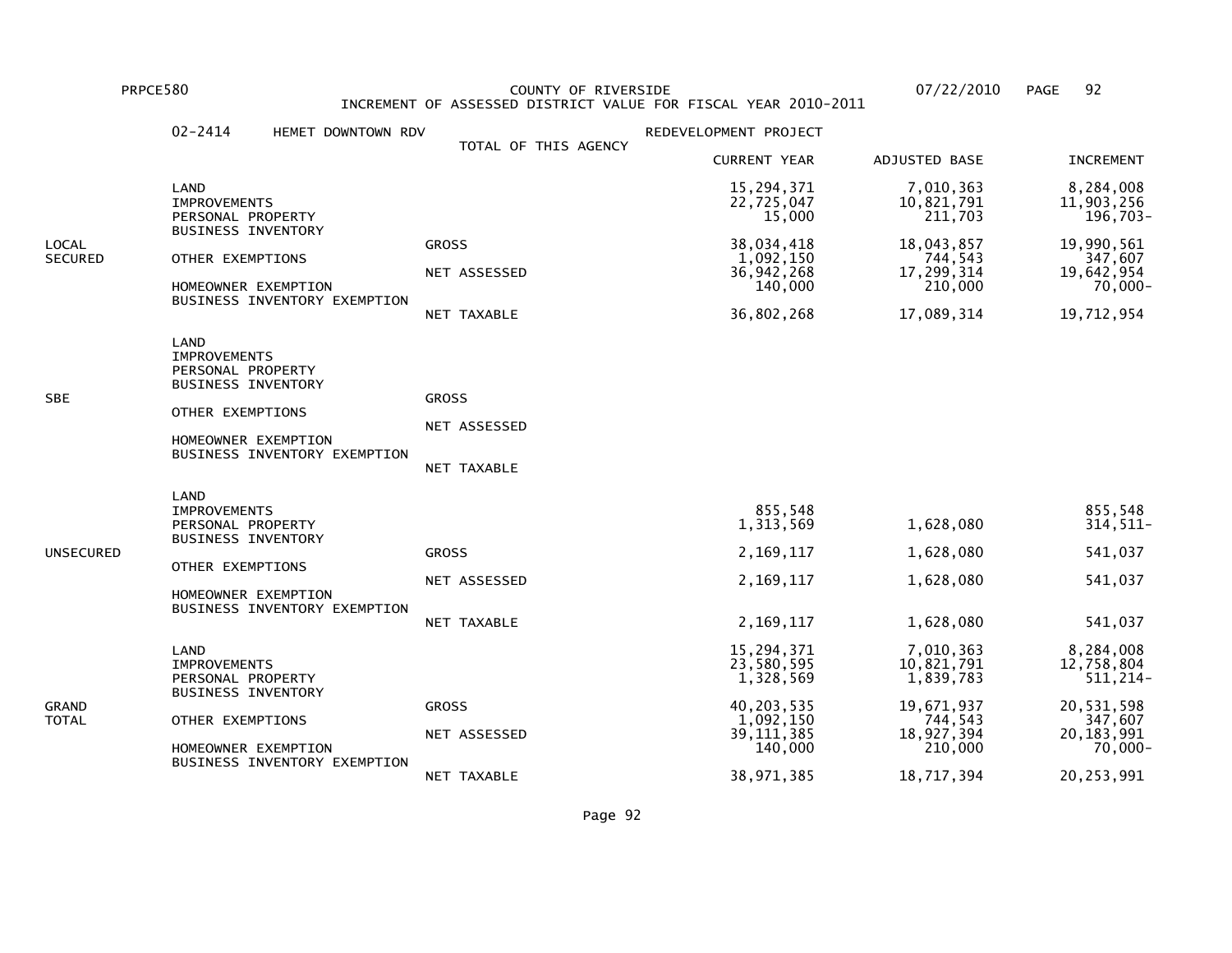PRPCE580 COUNTY OF RIVERSIDE 07/22/2010 PAGE 93 INCREMENT OF ASSESSED DISTRICT VALUE FOR FISCAL YEAR 2010-2011

|                         | $02 - 2415$                                                                                                              | COMBINED COMMERCIAL RDV AB1290 | TOTAL OF THIS AGENCY                        | REDEVELOPMENT PROJECT                                                                                            |                                                                                                           |                                                                                                                     |
|-------------------------|--------------------------------------------------------------------------------------------------------------------------|--------------------------------|---------------------------------------------|------------------------------------------------------------------------------------------------------------------|-----------------------------------------------------------------------------------------------------------|---------------------------------------------------------------------------------------------------------------------|
|                         |                                                                                                                          |                                |                                             | <b>CURRENT YEAR</b>                                                                                              | ADJUSTED BASE                                                                                             | <b>INCREMENT</b>                                                                                                    |
|                         | LAND<br><b>IMPROVEMENTS</b><br>PERSONAL PROPERTY                                                                         |                                |                                             | 130,414,211<br>242,068,637<br>887,473                                                                            | 65,687,406<br>120, 309, 007<br>2,056,664                                                                  | 64,726,805<br>121,759,630<br>1,169,191-                                                                             |
| LOCAL<br><b>SECURED</b> | <b>BUSINESS INVENTORY</b><br>OTHER EXEMPTIONS<br>HOMEOWNER EXEMPTION                                                     | BUSINESS INVENTORY EXEMPTION   | <b>GROSS</b><br>NET ASSESSED<br>NET TAXABLE | 373, 370, 321<br>3,262,481<br>370, 107, 840<br>32,484<br>370,075,356                                             | 188,053,077<br>596,101<br>187,456,976<br>40,000<br>187,416,976                                            | 185, 317, 244<br>2,666,380<br>182,650,864<br>7,516-<br>182,658,380                                                  |
| SBE                     | LAND<br><b>IMPROVEMENTS</b><br>PERSONAL PROPERTY<br><b>BUSINESS INVENTORY</b><br>OTHER EXEMPTIONS<br>HOMEOWNER EXEMPTION | BUSINESS INVENTORY EXEMPTION   | <b>GROSS</b><br>NET ASSESSED<br>NET TAXABLE |                                                                                                                  |                                                                                                           |                                                                                                                     |
| UNSECURED               | LAND<br><b>IMPROVEMENTS</b><br>PERSONAL PROPERTY<br><b>BUSINESS INVENTORY</b><br>OTHER EXEMPTIONS<br>HOMEOWNER EXEMPTION | BUSINESS INVENTORY EXEMPTION   | <b>GROSS</b><br>NET ASSESSED<br>NET TAXABLE | 1,476<br>22,749,012<br>28,820,583<br>51, 571, 071<br>28,792<br>51, 542, 279<br>51, 542, 279                      | 175,045<br>14,452,590<br>16,615,656<br>31, 243, 291<br>31, 243, 291<br>31, 243, 291                       | 173,569-<br>8,296,422<br>12,204,927<br>20, 327, 780<br>28,792<br>20,298,988<br>20,298,988                           |
| GRAND<br>TOTAL          | LAND<br><b>IMPROVEMENTS</b><br>PERSONAL PROPERTY<br><b>BUSINESS INVENTORY</b><br>OTHER EXEMPTIONS<br>HOMEOWNER EXEMPTION | BUSINESS INVENTORY EXEMPTION   | <b>GROSS</b><br>NET ASSESSED<br>NET TAXABLE | 130, 415, 687<br>264, 817, 649<br>29,708,056<br>424,941,392<br>3,291,273<br>421,650,119<br>32,484<br>421,617,635 | 65,862,451<br>134,761,597<br>18,672,320<br>219,296,368<br>596,101<br>218,700,267<br>40,000<br>218,660,267 | 64, 553, 236<br>130.056.052<br>11,035,736<br>205, 645, 024<br>2,695,172<br>202,949,852<br>$7,516-$<br>202, 957, 368 |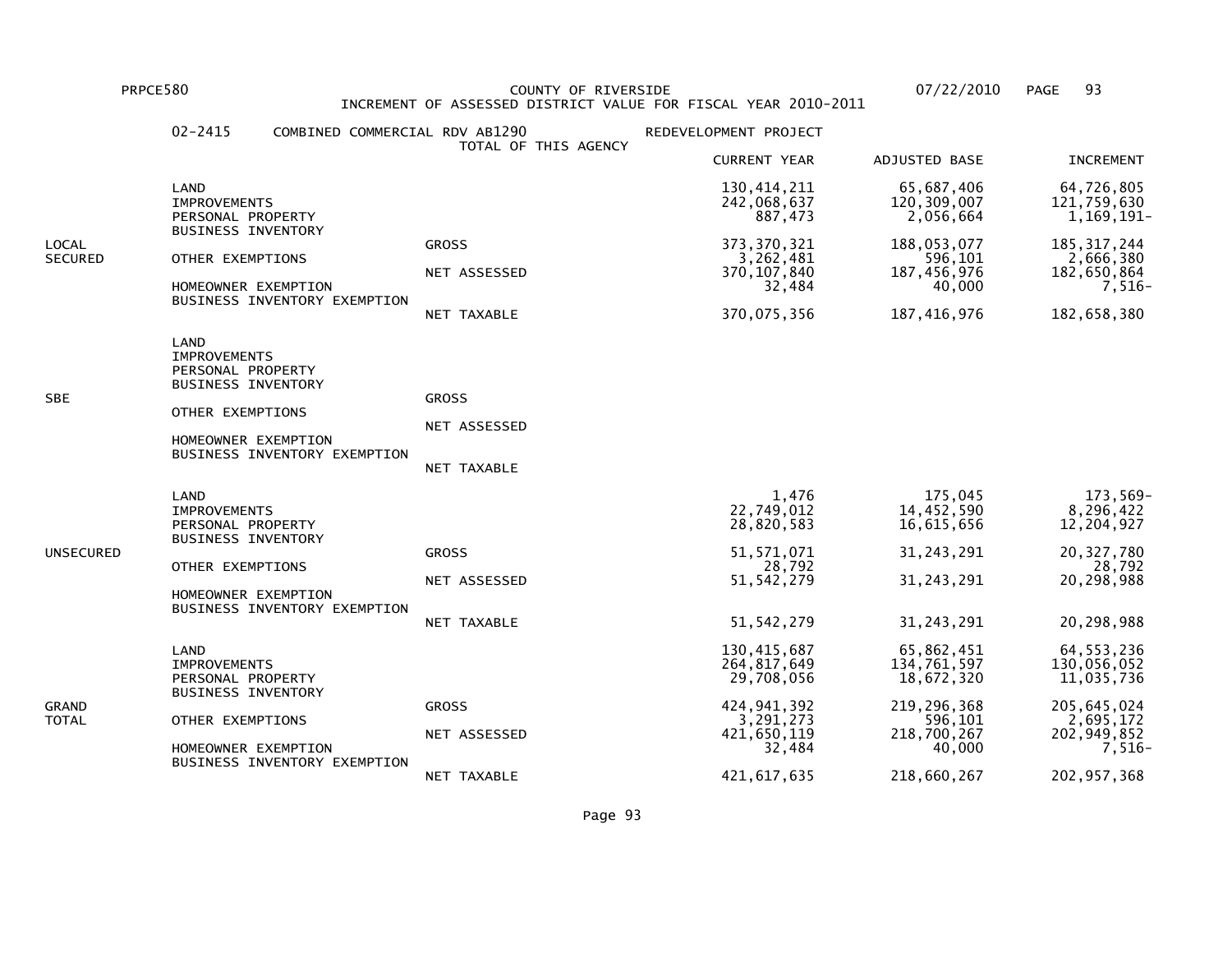PRPCE580 COUNTY OF RIVERSIDE 07/22/2010 PAGE 94 INCREMENT OF ASSESSED DISTRICT VALUE FOR FISCAL YEAR 2010-2011

|                  | $02 - 2425$<br>CONSOL. WHITEWATER RDV                                                                                                                    |                                             | REDEVELOPMENT PROJECT                                                                                                     |                                                                                                                   |                                                                                                                              |
|------------------|----------------------------------------------------------------------------------------------------------------------------------------------------------|---------------------------------------------|---------------------------------------------------------------------------------------------------------------------------|-------------------------------------------------------------------------------------------------------------------|------------------------------------------------------------------------------------------------------------------------------|
|                  |                                                                                                                                                          | TOTAL OF THIS AGENCY                        | <b>CURRENT YEAR</b>                                                                                                       | ADJUSTED BASE                                                                                                     | <b>INCREMENT</b>                                                                                                             |
|                  | LAND<br><b>IMPROVEMENTS</b><br>PERSONAL PROPERTY                                                                                                         |                                             | 1,322,852,287<br>2,444,200,886<br>19, 181, 528                                                                            | 140,550,586<br>243,535,386<br>1, 142, 430                                                                         | 1,182,301,701<br>2,200,665,500<br>18,039,098                                                                                 |
| LOCAL<br>SECURED | <b>BUSINESS INVENTORY</b><br>OTHER EXEMPTIONS<br>HOMEOWNER EXEMPTION<br>BUSINESS INVENTORY EXEMPTION                                                     | <b>GROSS</b><br>NET ASSESSED<br>NET TAXABLE | 3,786,234,701<br>1,231,279<br>3,785,003,422<br>8,404,200<br>3,776,599,222                                                 | 385, 228, 402<br>40,000<br>385, 188, 402<br>3,102,232<br>382,086,170                                              | 3,401,006,299<br>1,191,279<br>3,399,815,020<br>5,301,968<br>3,394,513,052                                                    |
| SBE              | LAND<br><b>IMPROVEMENTS</b><br>PERSONAL PROPERTY<br><b>BUSINESS INVENTORY</b><br>OTHER EXEMPTIONS<br>HOMEOWNER EXEMPTION<br>BUSINESS INVENTORY EXEMPTION | <b>GROSS</b><br>NET ASSESSED<br>NET TAXABLE |                                                                                                                           |                                                                                                                   |                                                                                                                              |
| UNSECURED        | LAND<br><b>IMPROVEMENTS</b><br>PERSONAL PROPERTY<br><b>BUSINESS INVENTORY</b><br>OTHER EXEMPTIONS<br>HOMEOWNER EXEMPTION<br>BUSINESS INVENTORY EXEMPTION | <b>GROSS</b><br>NET ASSESSED<br>NET TAXABLE | 13, 157, 143<br>26,752,092<br>39,909,235<br>850,236<br>39,058,999<br>39,058,999                                           | 1,133,007<br>4,108,283<br>5,241,290<br>5,241,290<br>5, 241, 290                                                   | 12,024,136<br>22,643,809<br>34,667,945<br>850,236<br>33,817,709<br>33,817,709                                                |
| GRAND<br>TOTAL   | LAND<br><b>IMPROVEMENTS</b><br>PERSONAL PROPERTY<br><b>BUSINESS INVENTORY</b><br>OTHER EXEMPTIONS<br>HOMEOWNER EXEMPTION<br>BUSINESS INVENTORY EXEMPTION | <b>GROSS</b><br>NET ASSESSED<br>NET TAXABLE | 1,322,852,287<br>2,457,358,029<br>45,933,620<br>3,826,143,936<br>2,081,515<br>3,824,062,421<br>8,404,200<br>3,815,658,221 | 140,550,586<br>244,668,393<br>5,250,713<br>390,469,692<br>40,000<br>390, 429, 692<br>3, 102, 232<br>387, 327, 460 | 1, 182, 301, 701<br>2,212,689,636<br>40,682,907<br>3,435,674,244<br>2,041,515<br>3,433,632,729<br>5,301,968<br>3,428,330,761 |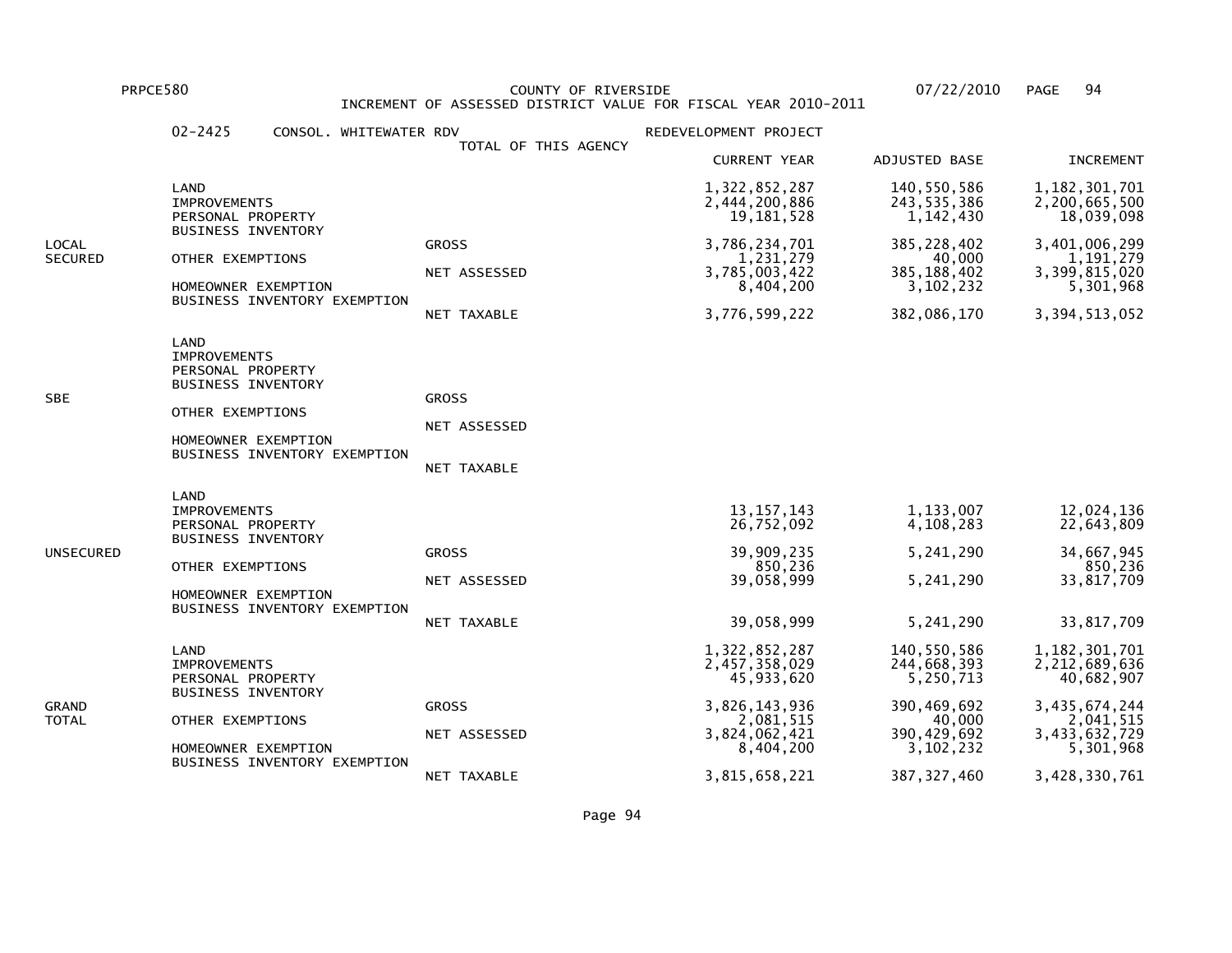PRPCE580 COUNTY OF RIVERSIDE 07/22/2010 PAGE 95INCREMENT OF ASSESSED DISTRICT VALUE FOR FISCAL YEAR 2010-2011

## 02-2452 INDIO CENTRE RENEWAL PROJECT REDEVELOPMENT PROJECT TOTAL OF THIS AGENCY CURRENT YEAR ADJUSTED BASE INCREMENT LAND 4,135,846 1,278,600 2,857,246 $9,297,396$  IMPROVEMENTS 10,750,676 1,453,280 9,297,396 $50,041-$ PERSONAL PROPERTY 66,520 BUSINESS INVENTORYLOCAL GROSS 14,903,001 2,798,400 12,104,601346,786 SECURED OTHER EXEMPTIONS 354,786 8,000 346,78611,757,815 NET ASSESSED 14,548,215 2,790,400 11,757,815 HOMEOWNER EXEMPTION BUSINESS INVENTORY EXEMPTION NET TAXABLE 14,548,215 2,790,400 11,757,815 LAND IMPROVEMENTS PERSONAL PROPERTY BUSINESS INVENTORYSBE GROSS GROSS GROSS GROSS GROSS GROSS GROSS GROSS GROSS GROSS GROSS GROSS GROSS GROSS GROSS GROSS GROSS GROSS OTHER EXEMPTIONS NET ASSESSED HOMEOWNER EXEMPTION BUSINESS INVENTORY EXEMPTION NET TAXABLE LAND**IMPROVEMENTS**  IMPROVEMENTS 421,694 179,840 241,854219,760 PERSONAL PROPERTY 392,400 BUSINESS INVENTORYUNSECURED GROSS 1,033,854 572,240 461,614 OTHER EXEMPTIONS NET ASSESSED 1,033,854 572,240 461,614 HOMEOWNER EXEMPTION BUSINESS INVENTORY EXEMPTION NET TAXABLE 1,033,854 572,240 461,614 LAND 4,135,846 1,278,600 2,857,2469.539.250 IMPROVEMENTS 11,172,370 1,633,120 9,539,250169,719 PERSONAL PROPERTY **128,020** 169,020 169,020 169,020 169,020 169,020 169,020 169,020 169,020 169,920 169,920 169,920 BUSINESS INVENTORYGRAND GROSS 15,936,855 3,370,640 12,566,215346,786 TOTAL OTHER EXEMPTIONS 354,786 8,000 346,78612.219.429 NET ASSESSED 15,582,069 3,362,640 12,219,429 HOMEOWNER EXEMPTION BUSINESS INVENTORY EXEMPTIONNET TAXABLE 15,582,069 3,362,640 12,219,429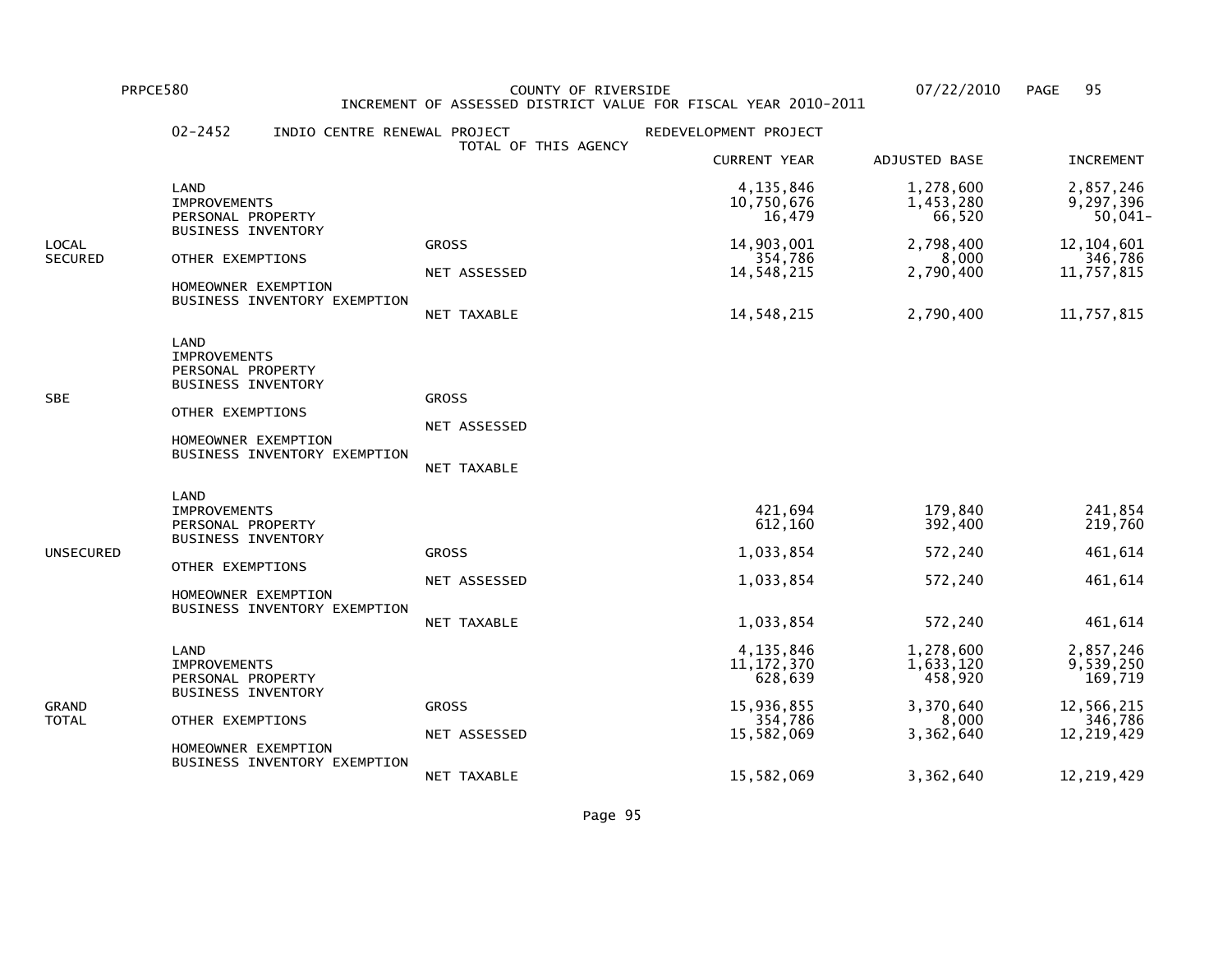PRPCE580 COUNTY OF RIVERSIDE 07/22/2010 PAGE 96 INCREMENT OF ASSESSED DISTRICT VALUE FOR FISCAL YEAR 2010-2011

| LAND                    | <b>IMPROVEMENTS</b><br>PERSONAL PROPERTY                                                                                                         | TOTAL OF THIS AGENCY                        | <b>CURRENT YEAR</b><br>84,869,674                                                                               | ADJUSTED BASE                                                                                           | <b>INCREMENT</b>                                                                                                  |
|-------------------------|--------------------------------------------------------------------------------------------------------------------------------------------------|---------------------------------------------|-----------------------------------------------------------------------------------------------------------------|---------------------------------------------------------------------------------------------------------|-------------------------------------------------------------------------------------------------------------------|
|                         |                                                                                                                                                  |                                             |                                                                                                                 |                                                                                                         |                                                                                                                   |
|                         |                                                                                                                                                  |                                             | 176, 146, 424<br>2,502,864                                                                                      | 18,672,136<br>32,504,152<br>2,543,410                                                                   | 66, 197, 538<br>143,642,272<br>$40,546-$                                                                          |
| LOCAL<br><b>SECURED</b> | BUSINESS INVENTORY<br>OTHER EXEMPTIONS<br>HOMEOWNER EXEMPTION<br>BUSINESS INVENTORY EXEMPTION                                                    | <b>GROSS</b><br>NET ASSESSED<br>NET TAXABLE | 263, 518, 962<br>11,144,828<br>252, 374, 134<br>459,369<br>251, 914, 765                                        | 53,719,698<br>489,486<br>53, 230, 212<br>616,932<br>52,613,280                                          | 209,799,264<br>10,655,342<br>199, 143, 922<br>$157,563-$<br>199, 301, 485                                         |
| LAND<br><b>SBE</b>      | <b>IMPROVEMENTS</b><br>PERSONAL PROPERTY<br><b>BUSINESS INVENTORY</b><br>OTHER EXEMPTIONS<br>HOMEOWNER EXEMPTION<br>BUSINESS INVENTORY EXEMPTION | <b>GROSS</b><br>NET ASSESSED<br>NET TAXABLE |                                                                                                                 |                                                                                                         |                                                                                                                   |
| LAND<br>UNSECURED       | <b>IMPROVEMENTS</b><br>PERSONAL PROPERTY<br><b>BUSINESS INVENTORY</b><br>OTHER EXEMPTIONS<br>HOMEOWNER EXEMPTION<br>BUSINESS INVENTORY EXEMPTION | <b>GROSS</b><br>NET ASSESSED<br>NET TAXABLE | 8,971<br>4,825,580<br>10,599,285<br>15,433,836<br>63,130<br>15,370,706<br>15,370,706                            | 2,088,233<br>2,765,846<br>4,854,079<br>4,854,079<br>4,854,079                                           | 8,971<br>2,737,347<br>7,833,439<br>10,579,757<br>63,130<br>10,516,627<br>10,516,627                               |
| LAND<br>GRAND<br>TOTAL  | <b>IMPROVEMENTS</b><br>PERSONAL PROPERTY<br><b>BUSINESS INVENTORY</b><br>OTHER EXEMPTIONS<br>HOMEOWNER EXEMPTION<br>BUSINESS INVENTORY EXEMPTION | <b>GROSS</b><br>NET ASSESSED<br>NET TAXABLE | 84,878,645<br>180,972,004<br>13,102,149<br>278,952,798<br>11,207,958<br>267,744,840<br>459,369<br>267, 285, 471 | 18,672,136<br>34,592,385<br>5,309,256<br>58, 573, 777<br>489,486<br>58,084,291<br>616,932<br>57,467,359 | 66,206,509<br>146, 379, 619<br>7,792,893<br>220, 379, 021<br>10,718,472<br>209,660,549<br>157,563-<br>209,818,112 |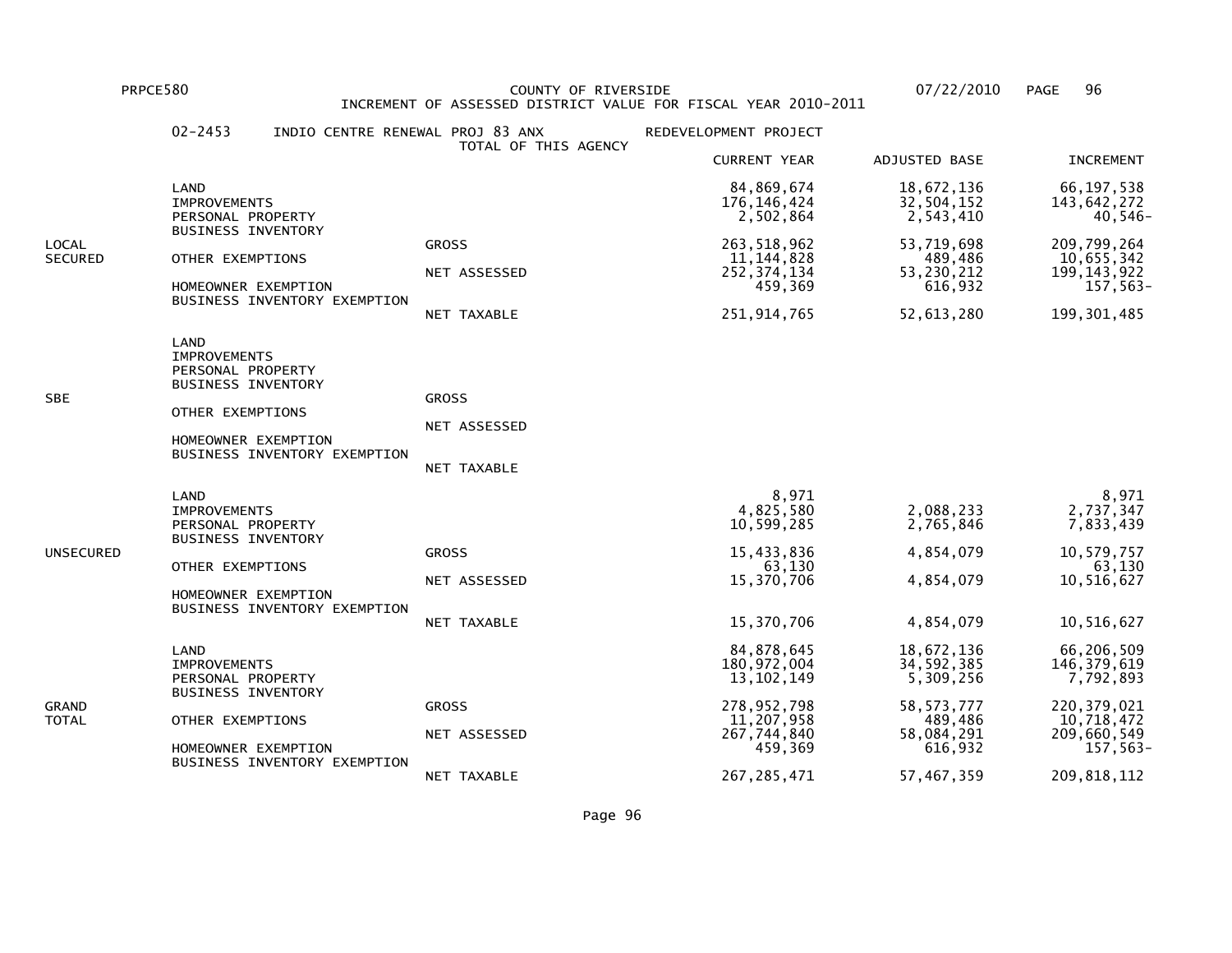PRPCE580 COUNTY OF RIVERSIDE 07/22/2010 PAGE 97INCREMENT OF ASSESSED DISTRICT VALUE FOR FISCAL YEAR 2010-2011

02-2454 DATE CAPITAL PROJ CONTRACT PROJECT TOTAL OF THIS AGENCY CURRENT YEAR ADJUSTED BASE INCREMENT LAND 180,917,377 49,408,458 131,508,919350,599,540 105,419,201 105,419,201 105,419,201 105,419,201 105,419,201 105,419,201 350,599,540  $1496.253$ PERSONAL PROPERTY 1,742,163 1,245,910 BUSINESS INVENTORYLOCAL GROSS 638,678,281 156,073,569 482,604,71253, 221, 143 SECURED OTHER EXEMPTIONS NET ASSESSED 56,120,405 2,899,262<br>S82,557,876 153,174,307 429, 383, 569 NET ASSESSED 582,557,876 153,174,307 429,383,5692,401,263 HOMEOWNER EXEMPTION  $\begin{array}{ccc} 7,177,800 &\phantom{00} &\phantom{00} &\phantom{00} &\phantom{00} &\phantom{0} &\phantom{0} &\phantom{0} &\phantom{0} &\phantom{0} &\phantom{0} &\phantom{0} &\phantom{0} &\phantom{0} &\phantom{0} &\phantom{0} &\phantom{0} &\phantom{0} &\phantom{0} &\phantom{0} &\phantom{0} &\phantom{0} &\phantom{0} &\phantom{0} &\phantom{0} &\phantom{0} &\phantom{$  BUSINESS INVENTORY EXEMPTION NET TAXABLE 575,380,076 148,397,770 426,982,306 LAND IMPROVEMENTS PERSONAL PROPERTY BUSINESS INVENTORYSBE GROSS GROSS GROSS GROSS GROSS GROSS GROSS GROSS GROSS GROSS GROSS GROSS GROSS GROSS GROSS GROSS GROSS GROSS OTHER EXEMPTIONS NET ASSESSED HOMEOWNER EXEMPTION BUSINESS INVENTORY EXEMPTION NET TAXABLE LAND**IMPROVEMENTS**  IMPROVEMENTS 18,707,772 9,739,269 8,968,50322,599,971 PERSONAL PROPERTY 31,124,958 8,524,987 BUSINESS INVENTORYUNSECURED GROSS 49,832,730 18,264,256 31,568,47420,375 OTHER EXEMPTIONS 20,375 20,37531.548.099 NET ASSESSED 49,812,355 18,264,256 31,548,099 HOMEOWNER EXEMPTION BUSINESS INVENTORY EXEMPTION NET TAXABLE 49,812,355 18,264,256 31,548,099 LAND 180,917,377 49,408,458 131,508,919359.568.043 IMPROVEMENTS 474,726,513 115,158,470 359,568,043

BUSINESS INVENTORY

BUSINESS INVENTORY EXEMPTION

PERSONAL PROPERTY 32,867,121 9,770,897

HOMEOWNER EXEMPTION  $\overline{17.177.800}$  4,776,537

NET ASSESSED 632,370,231 171,438,563 460,931,668

NET TAXABLE 625,192,431 166,662,026 458,530,405

23,096,224

53, 241, 518

 $2,401,263$ 

460,931,668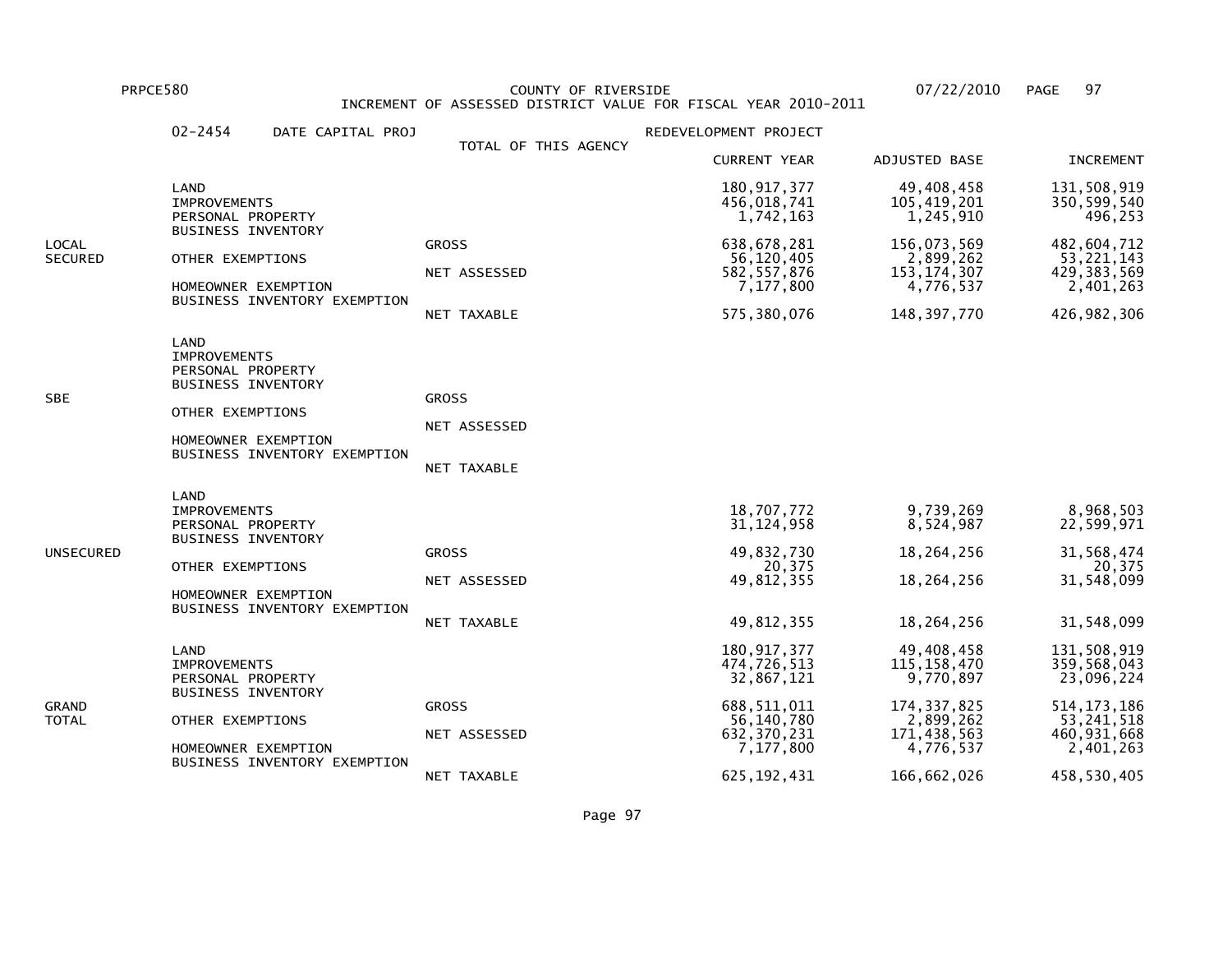PRPCE580 COUNTY OF RIVERSIDE 07/22/2010 PAGE 98INCREMENT OF ASSESSED DISTRICT VALUE FOR FISCAL YEAR 2010-2011

## 02-2463 INDIO MERGER RDV PROJ RDV AB1290 REDEVELOPMENT PROJECT TOTAL OF THIS AGENCY CURRENT YEAR ADJUSTED BASE INCREMENT LAND 295,758,668 91,462,583 204,296,085209,426,736 IMPROVEMENTS 354,124,558 144,697,822 209,426,736 $22.173-$ PERSONAL PROPERTY 563,370 BUSINESS INVENTORYLOCAL GROSS 650,424,423 236,723,775 413,700,6482,721,635 SECURED OTHER EXEMPTIONS NET ASSESSED 3,576,951 3.576,951 0THER EXEMPTIONS NET ASSESSED 3.576,847.472 235.868.459 410,979,013 NET ASSESSED 646,847,472 235,868,459 410,979,013191,546- HOMEOWNER EXEMPTION 8,578,054 8,769,600 191,546- BUSINESS INVENTORY EXEMPTION NET TAXABLE 638,269,418 227,098,859 411,170,559 LAND 526,569 526,569- $70,998 -$  IMPROVEMENTS 70,998 70,998- $40,644-$ PERSONAL PROPERTY 40,644 BUSINESS INVENTORYSBE GROSS 638,211 638,211- OTHER EXEMPTIONS NET ASSESSED 638,211 638,211- HOMEOWNER EXEMPTION BUSINESS INVENTORY EXEMPTION NET TAXABLE 638,211 638,211- LAND 5,117 42,204 37,087-10,220,522 IMPROVEMENTS 12,464,898 2,244,376 10,220,52219, 104, 145 19,104,145 19,104,145 19,104,145 19,104,145 19,104,145 19,104,145 19,104,145 19, 104,145 19,104,145 19,104,145 BUSINESS INVENTORYUNSECURED GROSS 35,189,753 5,902,173 29,287,580 $34,338-$  OTHER EXEMPTIONS 34,338 34,338-29.321.918 NET ASSESSED 35,189,753 5,867,835 29,321,918 HOMEOWNER EXEMPTION BUSINESS INVENTORY EXEMPTION NET TAXABLE 35,189,753 5,867,835 29,321,918 LAND 295,763,785 92,031,356 203,732,429219,576,260 IMPROVEMENTS 366,589,456 147,013,196 219,576,26019,041,328 PERSONAL PROPERTY 23,260,935 4,219,607 BUSINESS INVENTORYGRAND GROSS 685,614,176 243,264,159 442,350,0172,687,297 TOTAL OTHER EXEMPTIONS 3,576,951 889,654 2,687,297439,662,720 NET ASSESSED 682,037,225 242,374,505 439,662,720 $191,546-$ HOMEOWNER EXEMPTION 8.578,054 8,769,600 BUSINESS INVENTORY EXEMPTIONNET TAXABLE 673,459,171 233,604,905 439,854,266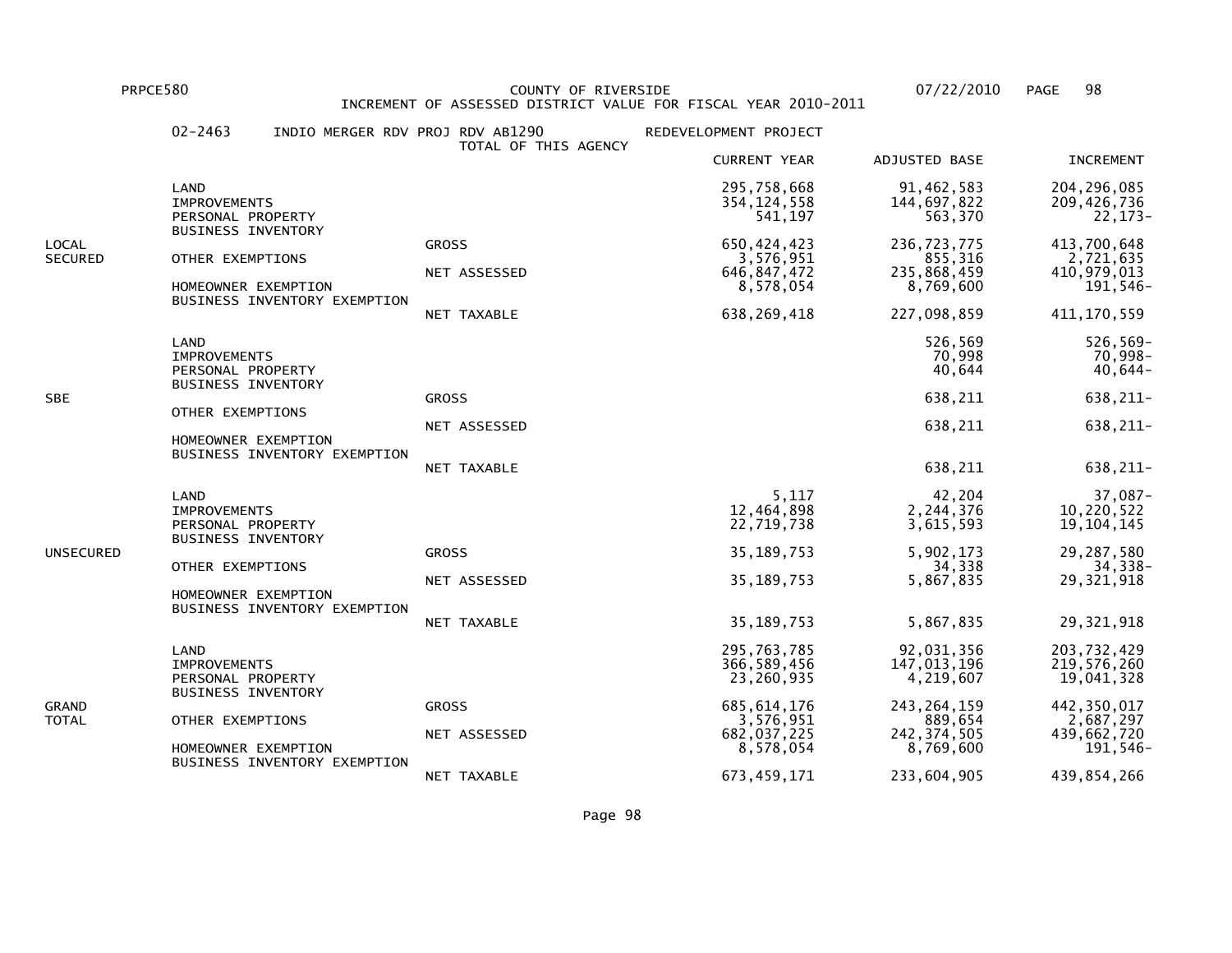PRPCE580 COUNTY OF RIVERSIDE 07/22/2010 PAGE 99 INCREMENT OF ASSESSED DISTRICT VALUE FOR FISCAL YEAR 2010-2011

| LAND<br>LOCAL<br>SECURED | <b>IMPROVEMENTS</b><br>PERSONAL PROPERTY<br><b>BUSINESS INVENTORY</b><br>OTHER EXEMPTIONS                                                        | TOTAL OF THIS AGENCY<br><b>GROSS</b>        | <b>CURRENT YEAR</b><br>668,431,725<br>1,691,066,533<br>16, 343, 858                                                        | ADJUSTED BASE<br>194, 102, 637<br>348,007,136<br>2,492,180                                                           | <b>INCREMENT</b><br>474, 329, 088<br>1,343,059,397                                                                       |
|--------------------------|--------------------------------------------------------------------------------------------------------------------------------------------------|---------------------------------------------|----------------------------------------------------------------------------------------------------------------------------|----------------------------------------------------------------------------------------------------------------------|--------------------------------------------------------------------------------------------------------------------------|
|                          |                                                                                                                                                  |                                             |                                                                                                                            |                                                                                                                      |                                                                                                                          |
|                          |                                                                                                                                                  |                                             |                                                                                                                            |                                                                                                                      | 13,851,678                                                                                                               |
|                          | HOMEOWNER EXEMPTION<br>BUSINESS INVENTORY EXEMPTION                                                                                              | NET ASSESSED<br>NET TAXABLE                 | 2,375,842,116<br>81,656,501<br>2, 294, 185, 615<br>19,160,003<br>2, 275, 025, 612                                          | 544,601,953<br>2,988,915<br>541,613,038<br>17,611,218<br>524,001,820                                                 | 1,831,240,163<br>78,667,586<br>1,752,572,577<br>1,548,785<br>1,751,023,792                                               |
| <b>LAND</b><br>SBE       | <b>IMPROVEMENTS</b><br>PERSONAL PROPERTY<br><b>BUSINESS INVENTORY</b><br>OTHER EXEMPTIONS<br>HOMEOWNER EXEMPTION<br>BUSINESS INVENTORY EXEMPTION | <b>GROSS</b><br>NET ASSESSED<br>NET TAXABLE |                                                                                                                            |                                                                                                                      |                                                                                                                          |
| LAND<br>UNSECURED        | <b>IMPROVEMENTS</b><br>PERSONAL PROPERTY<br><b>BUSINESS INVENTORY</b><br>OTHER EXEMPTIONS<br>HOMEOWNER EXEMPTION<br>BUSINESS INVENTORY EXEMPTION | <b>GROSS</b><br>NET ASSESSED<br>NET TAXABLE | 1,295<br>70,825,656<br>86, 503, 735<br>157,330,686<br>188,862<br>157, 141, 824<br>157, 141, 824                            | 92,332<br>13, 225, 373<br>13,905,425<br>27, 223, 130<br>27, 223, 130<br>27, 223, 130                                 | 91,037-<br>57,600,283<br>72,598,310<br>130, 107, 556<br>188,862<br>129,918,694<br>129,918,694                            |
| LAND<br>GRAND<br>TOTAL   | <b>IMPROVEMENTS</b><br>PERSONAL PROPERTY<br><b>BUSINESS INVENTORY</b><br>OTHER EXEMPTIONS<br>HOMEOWNER EXEMPTION<br>BUSINESS INVENTORY EXEMPTION | <b>GROSS</b><br>NET ASSESSED<br>NET TAXABLE | 668,433,020<br>1,761,892,189<br>102,847,593<br>2,533,172,802<br>81,845,363<br>2,451,327,439<br>19,160,003<br>2,432,167,436 | 194, 194, 969<br>361,232,509<br>16,397,605<br>571,825,083<br>2,988,915<br>568,836,168<br>17,611,218<br>551, 224, 950 | 474,238,051<br>1,400,659,680<br>86,449,988<br>1,961,347,719<br>78,856,448<br>1,882,491,271<br>1,548,785<br>1,880,942,486 |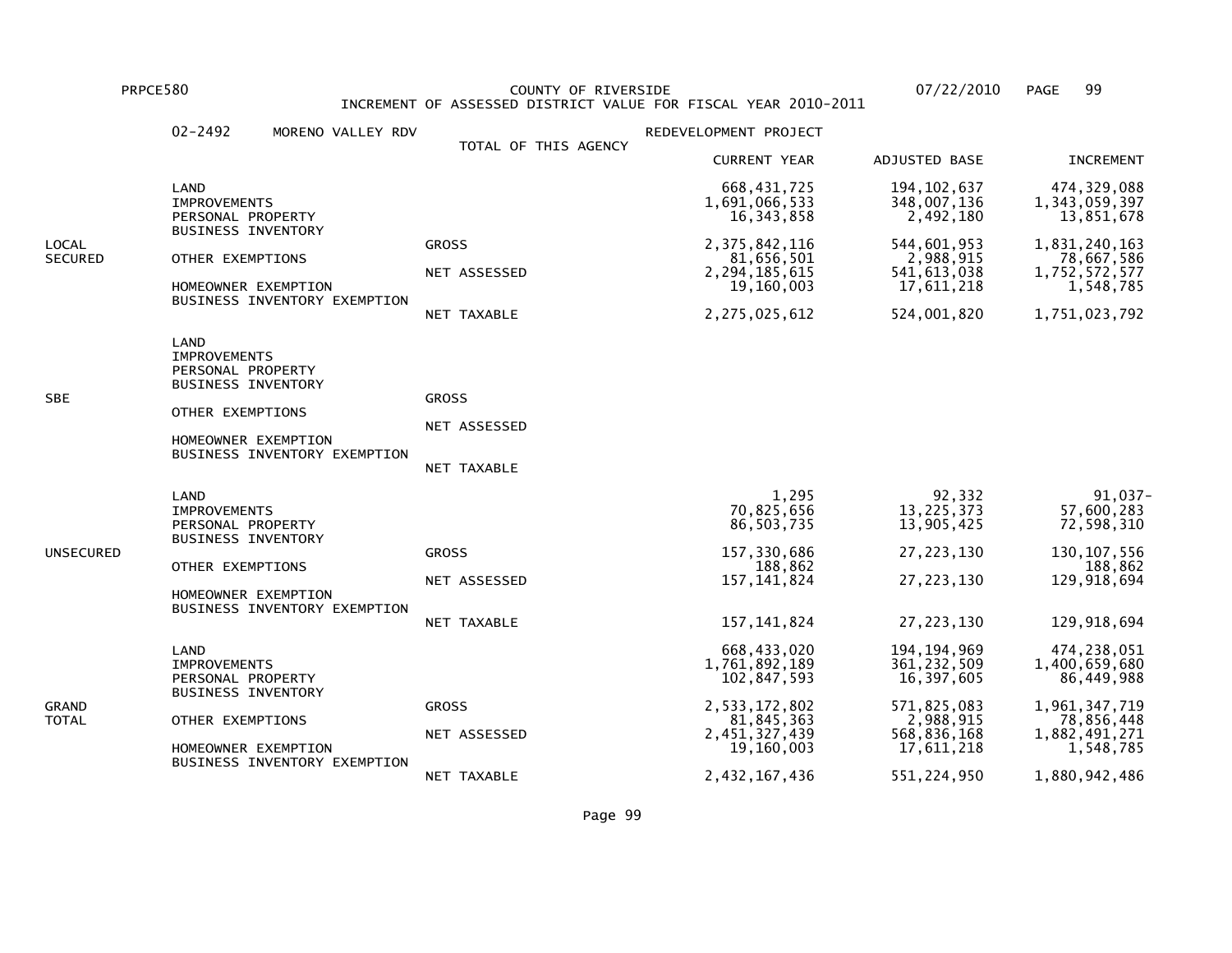PRPCE580 COUNTY OF RIVERSIDE 07/22/2010 PAGE 100 INCREMENT OF ASSESSED DISTRICT VALUE FOR FISCAL YEAR 2010-2011

|                         | $02 - 2499$<br>MURRIETA RDV PROJ AB1290                                                              | TOTAL OF THIS AGENCY                        | REDEVELOPMENT PROJECT                                               |                                                                 |                                                                         |
|-------------------------|------------------------------------------------------------------------------------------------------|---------------------------------------------|---------------------------------------------------------------------|-----------------------------------------------------------------|-------------------------------------------------------------------------|
|                         |                                                                                                      |                                             | <b>CURRENT YEAR</b>                                                 | ADJUSTED BASE                                                   | <b>INCREMENT</b>                                                        |
| LOCAL<br><b>SECURED</b> | LAND<br><b>IMPROVEMENTS</b><br>PERSONAL PROPERTY                                                     |                                             | 257,540,191<br>443,078,667<br>4,000,382                             | 56,252,996<br>29,748,374<br>1,028,837                           | 201, 287, 195<br>413,330,293<br>2,971,545                               |
|                         | <b>BUSINESS INVENTORY</b><br>OTHER EXEMPTIONS<br>HOMEOWNER EXEMPTION<br>BUSINESS INVENTORY EXEMPTION | <b>GROSS</b><br>NET ASSESSED<br>NET TAXABLE | 704,619,240<br>2,708,152<br>701,911,088<br>1,925,000<br>699,986,088 | 87,030,207<br>58,944<br>86, 971, 263<br>497,000<br>86, 474, 263 | 617,589,033<br>2,649,208<br>614, 939, 825<br>1,428,000<br>613, 511, 825 |
|                         | <b>LAND</b><br><b>IMPROVEMENTS</b><br>PERSONAL PROPERTY<br><b>BUSINESS INVENTORY</b>                 |                                             |                                                                     | 1,156,754<br>87,410                                             | 1,156,754-<br>87,410-                                                   |
| <b>SBE</b>              |                                                                                                      | <b>GROSS</b>                                |                                                                     | 1,244,164                                                       | 1,244,164-                                                              |
|                         | OTHER EXEMPTIONS<br>HOMEOWNER EXEMPTION                                                              | NET ASSESSED                                |                                                                     | 1,244,164                                                       | 1,244,164-                                                              |
|                         | BUSINESS INVENTORY EXEMPTION                                                                         | NET TAXABLE                                 |                                                                     | 1,244,164                                                       | 1,244,164-                                                              |
|                         | LAND<br><b>IMPROVEMENTS</b><br>PERSONAL PROPERTY<br><b>BUSINESS INVENTORY</b>                        |                                             | 3,501<br>24, 176, 655<br>34,279,050                                 | 3,199<br>1,559,863<br>4,376,499                                 | 302<br>22,616,792<br>29,902,551                                         |
| UNSECURED               | OTHER EXEMPTIONS                                                                                     | <b>GROSS</b>                                | 58,459,206<br>219,205                                               | 5,939,561                                                       | 52, 519, 645<br>219,205                                                 |
|                         | HOMEOWNER EXEMPTION<br>BUSINESS INVENTORY EXEMPTION                                                  | NET ASSESSED                                | 58,240,001                                                          | 5,939,561                                                       | 52,300,440                                                              |
|                         |                                                                                                      | NET TAXABLE                                 | 58,240,001                                                          | 5,939,561                                                       | 52,300,440                                                              |
| GRAND<br>TOTAL          | LAND<br><b>IMPROVEMENTS</b><br>PERSONAL PROPERTY<br><b>BUSINESS INVENTORY</b>                        |                                             | 257,543,692<br>467, 255, 322<br>38,279,432                          | 57,412,949<br>31, 395, 647<br>5,405,336                         | 200, 130, 743<br>435,859,675<br>32,874,096                              |
|                         | OTHER EXEMPTIONS                                                                                     | <b>GROSS</b>                                | 763,078,446<br>2,927,357                                            | 94, 213, 932<br>58,944                                          | 668,864,514<br>2,868,413                                                |
|                         | HOMEOWNER EXEMPTION                                                                                  | NET ASSESSED                                | 760,151,089<br>1,925,000                                            | 94, 154, 988<br>497,000                                         | 665,996,101<br>1,428,000                                                |
|                         | BUSINESS INVENTORY EXEMPTION                                                                         | NET TAXABLE                                 | 758,226,089                                                         | 93,657,988                                                      | 664, 568, 101                                                           |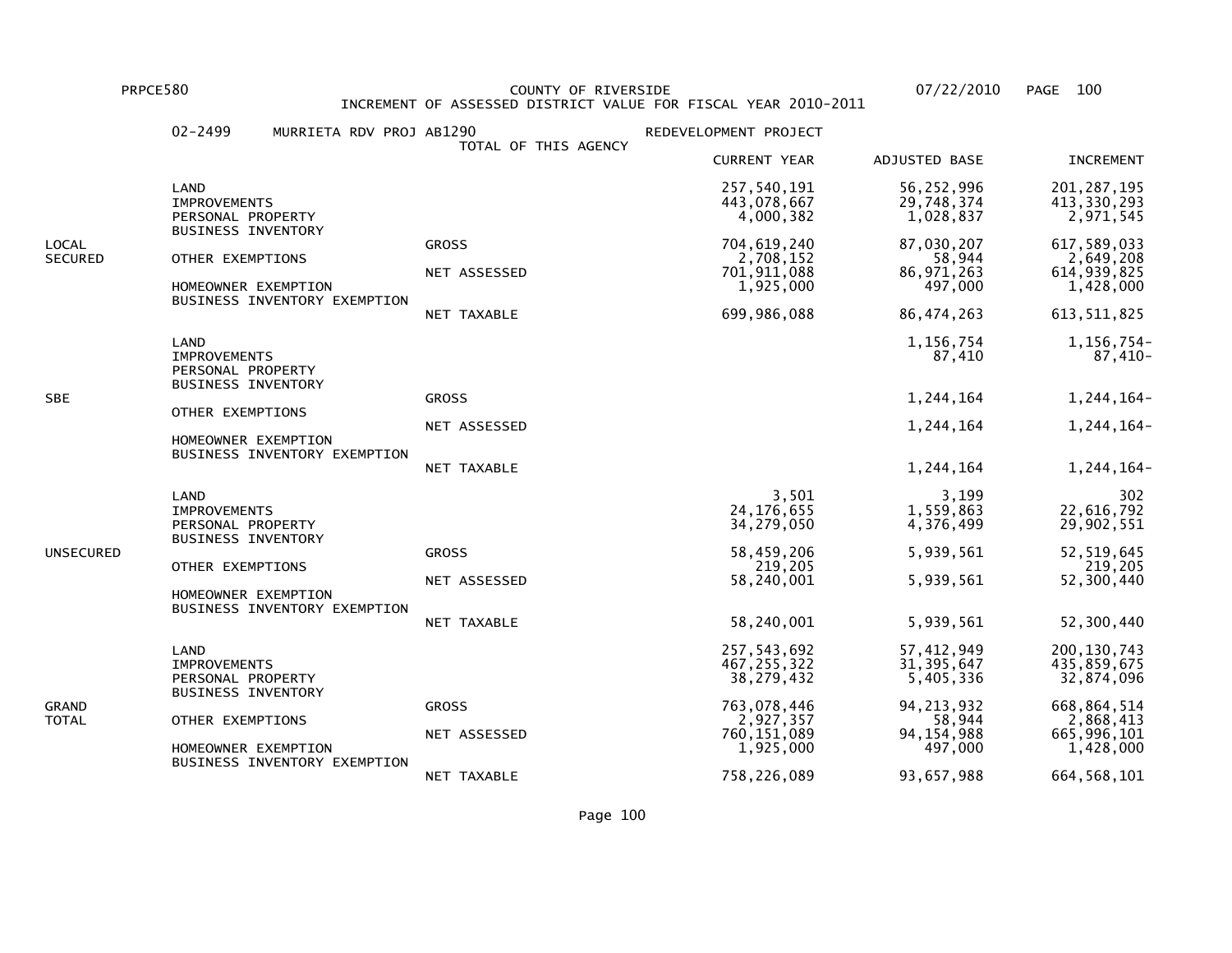PRPCE580 COUNTY OF RIVERSIDE 07/22/2010 PAGE 101 INCREMENT OF ASSESSED DISTRICT VALUE FOR FISCAL YEAR 2010-2011

|                  | $02 - 2500$<br>MURRIETA RDV 2006 AMEND AB1290                                 | TOTAL OF THIS AGENCY | REDEVELOPMENT PROJECT                     |                                      |                                      |
|------------------|-------------------------------------------------------------------------------|----------------------|-------------------------------------------|--------------------------------------|--------------------------------------|
|                  |                                                                               |                      | <b>CURRENT YEAR</b>                       | ADJUSTED BASE                        | <b>INCREMENT</b>                     |
|                  | LAND<br><b>IMPROVEMENTS</b><br>PERSONAL PROPERTY<br><b>BUSINESS INVENTORY</b> |                      | 139,894,458<br>112, 101, 948              | 58,043,881<br>5,058,441              | 81,850,577<br>107,043,507            |
| LOCAL<br>SECURED | OTHER EXEMPTIONS                                                              | <b>GROSS</b>         | 251,996,406                               | 63, 102, 322<br>686,000              | 188,894,084<br>686,000-              |
|                  | HOMEOWNER EXEMPTION<br>BUSINESS INVENTORY EXEMPTION                           | NET ASSESSED         | 251,996,406<br>49,000                     | 62, 416, 322<br>98,000               | 189,580,084<br>-49,000               |
|                  |                                                                               | NET TAXABLE          | 251,947,406                               | 62, 318, 322                         | 189,629,084                          |
| <b>SBE</b>       | LAND<br><b>IMPROVEMENTS</b><br>PERSONAL PROPERTY<br><b>BUSINESS INVENTORY</b> | <b>GROSS</b>         |                                           |                                      |                                      |
|                  | OTHER EXEMPTIONS                                                              | NET ASSESSED         |                                           |                                      |                                      |
|                  | HOMEOWNER EXEMPTION<br>BUSINESS INVENTORY EXEMPTION                           | NET TAXABLE          |                                           |                                      |                                      |
|                  | LAND<br><b>IMPROVEMENTS</b><br>PERSONAL PROPERTY<br><b>BUSINESS INVENTORY</b> |                      | 24,553<br>2,648,174<br>4, 161, 353        | 31,781<br>615,651<br>3,633,078       | $7,228-$<br>2,032,523<br>528,275     |
| UNSECURED        | OTHER EXEMPTIONS<br>HOMEOWNER EXEMPTION<br>BUSINESS INVENTORY EXEMPTION       | <b>GROSS</b>         | 6,834,080                                 | 4,280,510                            | 2,553,570                            |
|                  |                                                                               | NET ASSESSED         | 6,834,080                                 | 4,280,510                            | 2,553,570                            |
|                  |                                                                               | NET TAXABLE          | 6,834,080                                 | 4,280,510                            | 2,553,570                            |
| GRAND<br>TOTAL   | LAND<br><b>IMPROVEMENTS</b><br>PERSONAL PROPERTY<br><b>BUSINESS INVENTORY</b> |                      | 139,919,011<br>114,750,122<br>4, 161, 353 | 58,075,662<br>5,674,092<br>3,633,078 | 81,843,349<br>109,076,030<br>528,275 |
|                  |                                                                               | <b>GROSS</b>         | 258,830,486                               | 67, 382, 832<br>686,000              | 191, 447, 654<br>686,000-            |
|                  | OTHER EXEMPTIONS<br>HOMEOWNER EXEMPTION                                       | NET ASSESSED         | 258,830,486<br>49,000                     | 66,696,832<br>98,000                 | 192, 133, 654<br>49,000-             |
|                  | BUSINESS INVENTORY EXEMPTION                                                  | NET TAXABLE          | 258,781,486                               | 66,598,832                           | 192, 182, 654                        |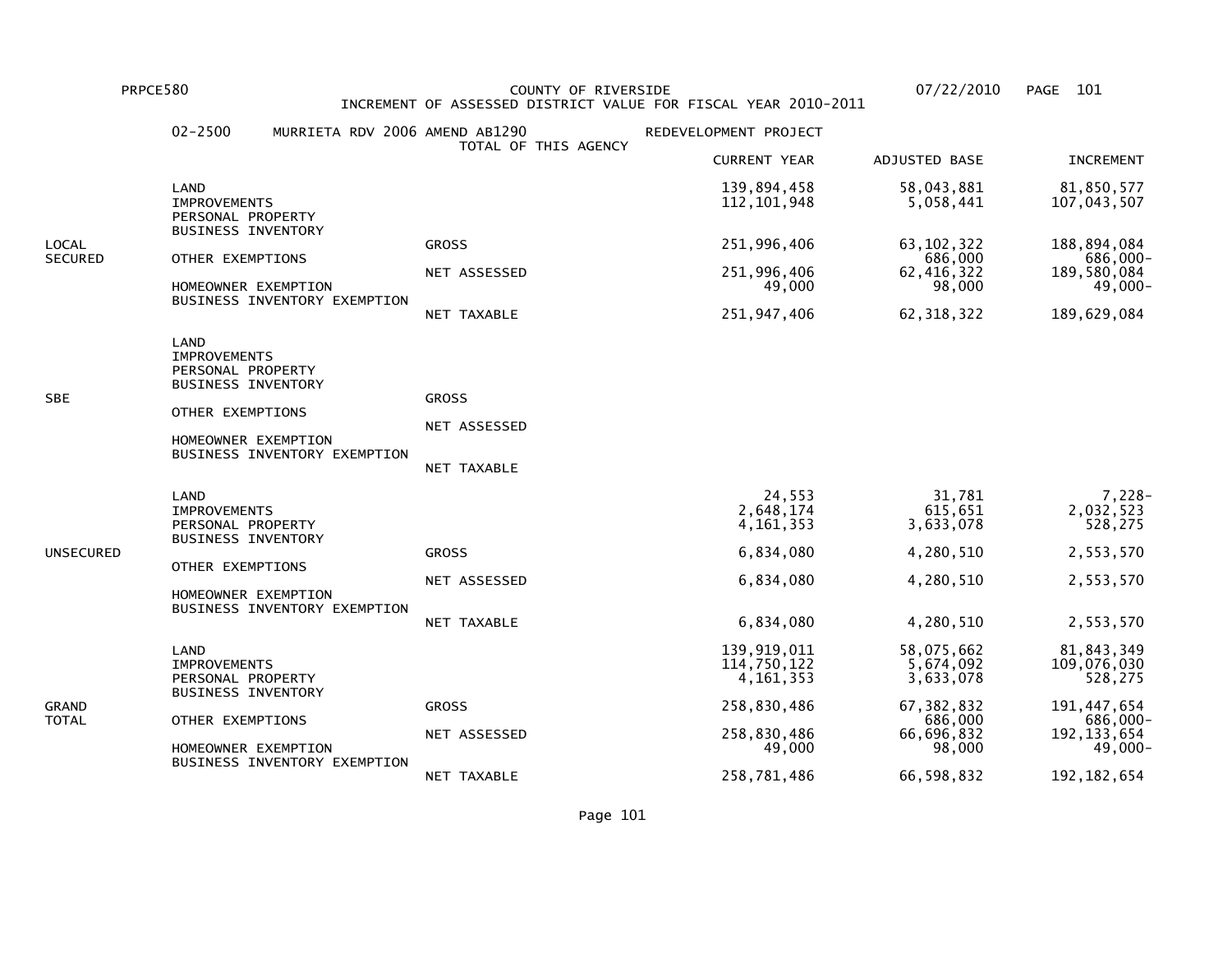PRPCE580 COUNTY OF RIVERSIDE 07/22/2010 PAGE 102 INCREMENT OF ASSESSED DISTRICT VALUE FOR FISCAL YEAR 2010-2011

|                         | $02 - 2505$<br>NORCO REDV PROJ 1                                                                                                                         |                                             | REDEVELOPMENT PROJECT                                                                                           |                                                                                                     |                                                                                                                   |
|-------------------------|----------------------------------------------------------------------------------------------------------------------------------------------------------|---------------------------------------------|-----------------------------------------------------------------------------------------------------------------|-----------------------------------------------------------------------------------------------------|-------------------------------------------------------------------------------------------------------------------|
|                         |                                                                                                                                                          | TOTAL OF THIS AGENCY                        | <b>CURRENT YEAR</b>                                                                                             | ADJUSTED BASE                                                                                       | <b>INCREMENT</b>                                                                                                  |
| LOCAL<br><b>SECURED</b> | LAND<br><b>IMPROVEMENTS</b><br>PERSONAL PROPERTY<br><b>BUSINESS INVENTORY</b><br>OTHER EXEMPTIONS<br>HOMEOWNER EXEMPTION<br>BUSINESS INVENTORY EXEMPTION |                                             | 76,645,452<br>145, 343, 283<br>211,380                                                                          | 5,606,760<br>5,553,636<br>67,976                                                                    | 71,038,692<br>139,789,647<br>143,404                                                                              |
|                         |                                                                                                                                                          | <b>GROSS</b><br>NET ASSESSED<br>NET TAXABLE | 222, 200, 115<br>2,656,051<br>219,544,064<br>21,000<br>219,523,064                                              | 11,228,372<br>219,244<br>11,009,128<br>121,272<br>10,887,856                                        | 210, 971, 743<br>2,436,807<br>208,534,936<br>100,272-<br>208, 635, 208                                            |
| SBE                     | LAND<br><b>IMPROVEMENTS</b><br>PERSONAL PROPERTY<br><b>BUSINESS INVENTORY</b><br>OTHER EXEMPTIONS<br>HOMEOWNER EXEMPTION<br>BUSINESS INVENTORY EXEMPTION | <b>GROSS</b><br>NET ASSESSED<br>NET TAXABLE |                                                                                                                 |                                                                                                     |                                                                                                                   |
| UNSECURED               | LAND<br><b>IMPROVEMENTS</b><br>PERSONAL PROPERTY<br><b>BUSINESS INVENTORY</b><br>OTHER EXEMPTIONS<br>HOMEOWNER EXEMPTION<br>BUSINESS INVENTORY EXEMPTION | <b>GROSS</b><br>NET ASSESSED<br>NET TAXABLE | 3,499<br>18,279,814<br>16,350,393<br>34,633,706<br>34,633,706<br>34,633,706                                     | 403,776<br>615,116<br>1,018,892<br>1,018,892<br>1,018,892                                           | 3,499<br>17,876,038<br>15,735,277<br>33,614,814<br>33,614,814<br>33,614,814                                       |
| GRAND<br>TOTAL          | LAND<br><b>IMPROVEMENTS</b><br>PERSONAL PROPERTY<br><b>BUSINESS INVENTORY</b><br>OTHER EXEMPTIONS<br>HOMEOWNER EXEMPTION<br>BUSINESS INVENTORY EXEMPTION | <b>GROSS</b><br>NET ASSESSED<br>NET TAXABLE | 76,648,951<br>163,623,097<br>16,561,773<br>256,833,821<br>2,656,051<br>254, 177, 770<br>21,000<br>254, 156, 770 | 5,606,760<br>5,957,412<br>683,092<br>12, 247, 264<br>219,244<br>12,028,020<br>121,272<br>11,906,748 | 71,042,191<br>157,665,685<br>15,878,681<br>244,586,557<br>2,436,807<br>242, 149, 750<br>100,272-<br>242, 250, 022 |

Page 102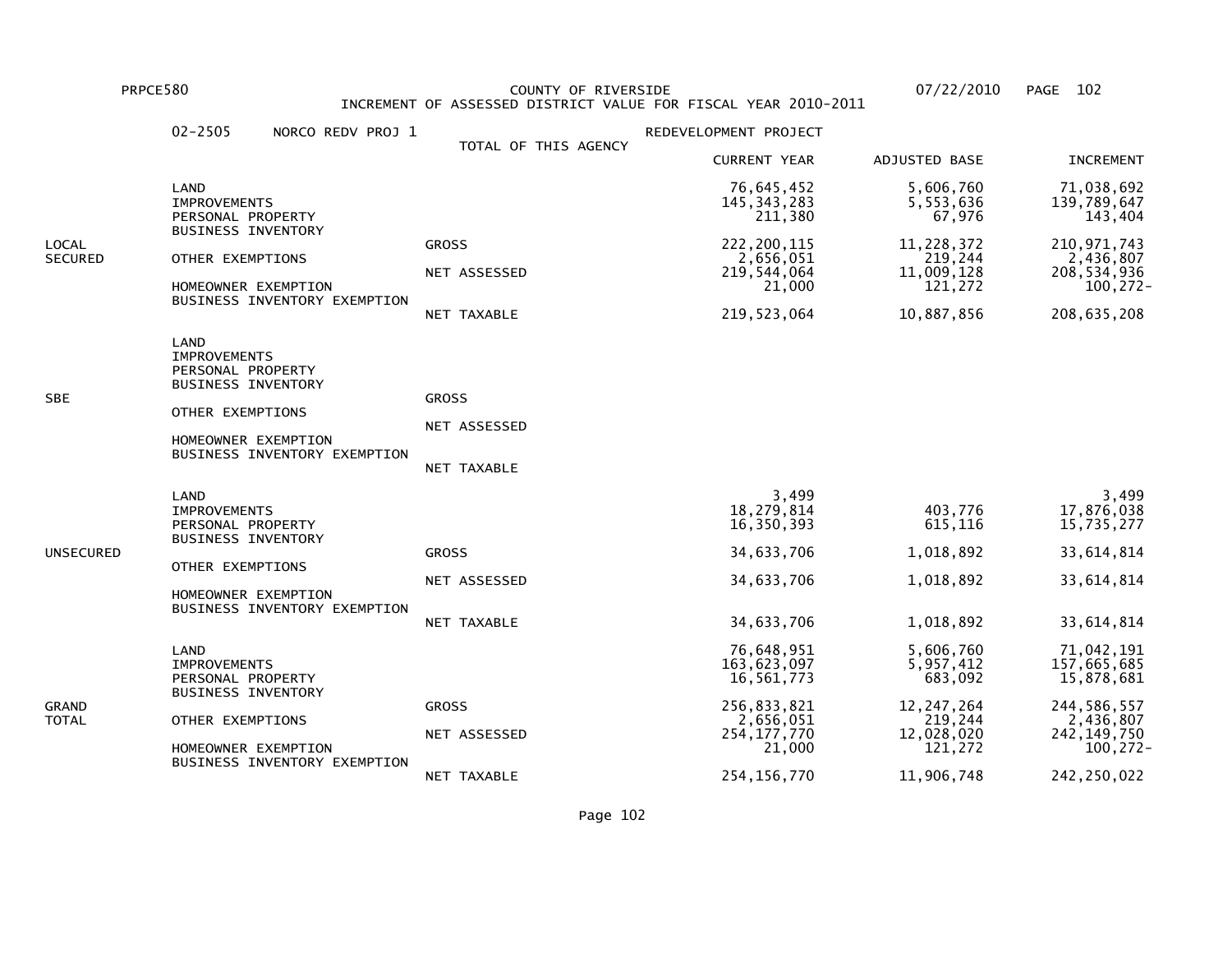PRPCE580 COUNTY OF RIVERSIDE 07/22/2010 PAGE 103 INCREMENT OF ASSESSED DISTRICT VALUE FOR FISCAL YEAR 2010-2011

|                         | $02 - 2506$<br>NORCO REDV 84 ANX                                                                                                                         |                                             | REDEVELOPMENT PROJECT                                                                                       |                                                                                                      |                                                                                                           |
|-------------------------|----------------------------------------------------------------------------------------------------------------------------------------------------------|---------------------------------------------|-------------------------------------------------------------------------------------------------------------|------------------------------------------------------------------------------------------------------|-----------------------------------------------------------------------------------------------------------|
|                         |                                                                                                                                                          | TOTAL OF THIS AGENCY                        | <b>CURRENT YEAR</b>                                                                                         | ADJUSTED BASE                                                                                        | <b>INCREMENT</b>                                                                                          |
|                         | LAND<br><b>IMPROVEMENTS</b><br>PERSONAL PROPERTY                                                                                                         |                                             | 469,635,979<br>891,655,756<br>2,762,885                                                                     | 102, 104, 691<br>141,667,515<br>2,679,873                                                            | 367, 531, 288<br>749,988,241<br>83,012                                                                    |
| LOCAL<br><b>SECURED</b> | <b>BUSINESS INVENTORY</b><br>OTHER EXEMPTIONS<br>HOMEOWNER EXEMPTION<br>BUSINESS INVENTORY EXEMPTION                                                     | <b>GROSS</b><br>NET ASSESSED<br>NET TAXABLE | 1,364,054,620<br>39, 119, 072<br>1,324,935,548<br>16,881,200<br>1,308,054,348                               | 246, 452, 079<br>2,629,948<br>243,822,131<br>17,046,400<br>226,775,731                               | 1, 117, 602, 541<br>36,489,124<br>1,081,113,417<br>165,200-<br>1,081,278,617                              |
| SBE                     | LAND<br><b>IMPROVEMENTS</b><br>PERSONAL PROPERTY<br><b>BUSINESS INVENTORY</b><br>OTHER EXEMPTIONS<br>HOMEOWNER EXEMPTION<br>BUSINESS INVENTORY EXEMPTION | <b>GROSS</b><br>NET ASSESSED<br>NET TAXABLE |                                                                                                             |                                                                                                      |                                                                                                           |
| UNSECURED               | LAND<br><b>IMPROVEMENTS</b><br>PERSONAL PROPERTY<br><b>BUSINESS INVENTORY</b><br>OTHER EXEMPTIONS<br>HOMEOWNER EXEMPTION<br>BUSINESS INVENTORY EXEMPTION | <b>GROSS</b><br>NET ASSESSED<br>NET TAXABLE | 540<br>10,956,674<br>19,591,791<br>30,549,005<br>30,549,005<br>30,549,005                                   | 1,700,233<br>2,578,980<br>4,279,213<br>4,981<br>4,274,232<br>4,274,232                               | 540<br>9,256,441<br>17,012,811<br>26, 269, 792<br>4,981-<br>26, 274, 773<br>26, 274, 773                  |
| GRAND<br>TOTAL          | LAND<br><b>IMPROVEMENTS</b><br>PERSONAL PROPERTY<br><b>BUSINESS INVENTORY</b><br>OTHER EXEMPTIONS<br>HOMEOWNER EXEMPTION<br>BUSINESS INVENTORY EXEMPTION | <b>GROSS</b><br>NET ASSESSED                | 469,636,519<br>902,612,430<br>22,354,676<br>1,394,603,625<br>39, 119, 072<br>1, 355, 484, 553<br>16,881,200 | 102, 104, 691<br>143, 367, 748<br>5,258,853<br>250,731,292<br>2,634,929<br>248,096,363<br>17,046,400 | 367, 531, 828<br>759,244,682<br>17,095,823<br>1, 143, 872, 333<br>36,484,143<br>1,107,388,190<br>165,200- |
|                         |                                                                                                                                                          | NET TAXABLE                                 | 1,338,603,353                                                                                               | 231,049,963                                                                                          | 1,107,553,390                                                                                             |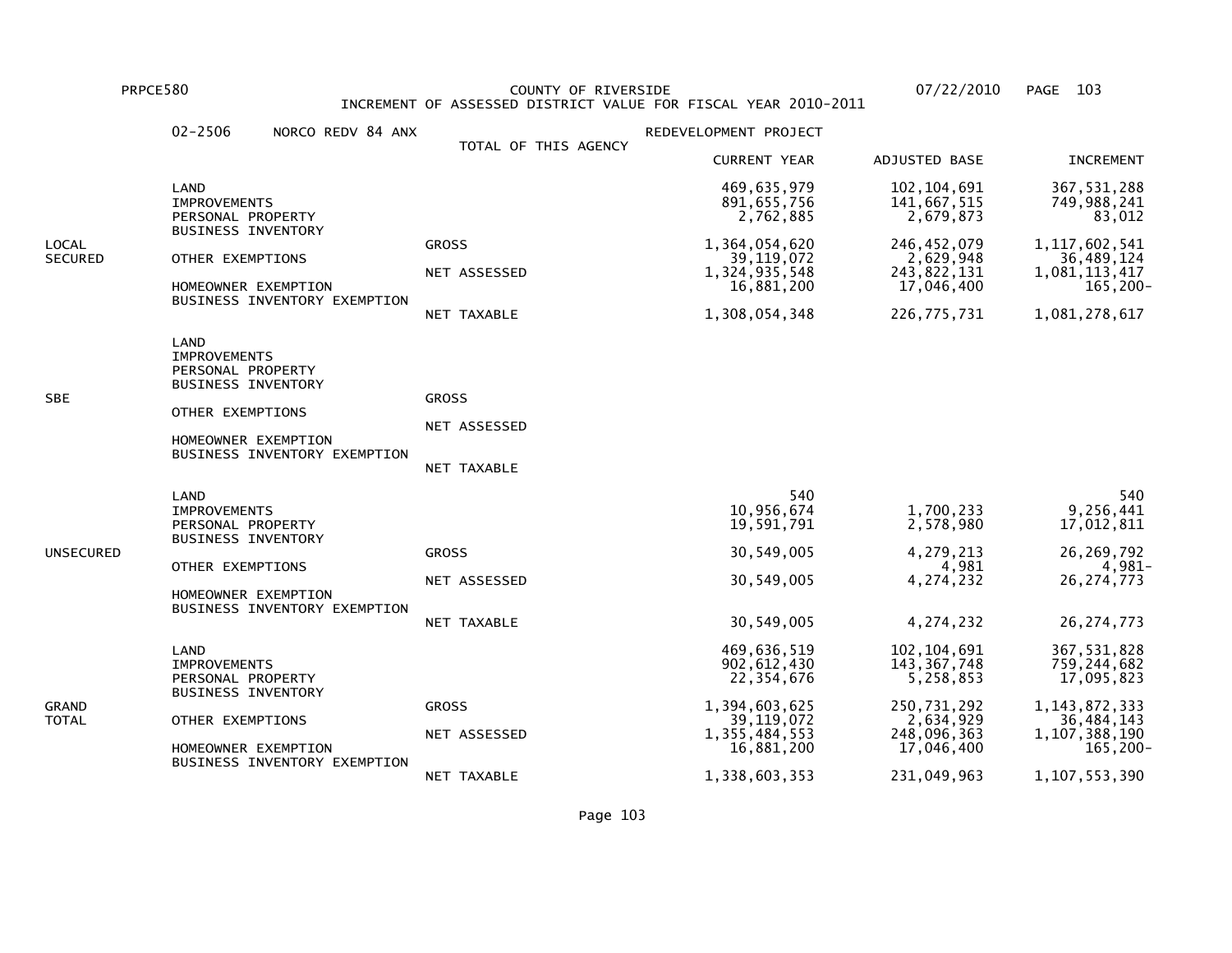PRPCE580 COUNTY OF RIVERSIDE 07/22/2010 PAGE 104 INCREMENT OF ASSESSED DISTRICT VALUE FOR FISCAL YEAR 2010-2011

|                | $02 - 2507$<br>NORCO RDV AMEND 3                                                                                                                         |                                             | REDEVELOPMENT PROJECT                            |               |                                                  |
|----------------|----------------------------------------------------------------------------------------------------------------------------------------------------------|---------------------------------------------|--------------------------------------------------|---------------|--------------------------------------------------|
|                |                                                                                                                                                          | TOTAL OF THIS AGENCY                        | <b>CURRENT YEAR</b>                              | ADJUSTED BASE | <b>INCREMENT</b>                                 |
|                | LAND<br><b>IMPROVEMENTS</b><br>PERSONAL PROPERTY                                                                                                         |                                             | 5,536,164<br>15, 247, 172                        | 725,067       | 4,811,097<br>15, 247, 172                        |
| LOCAL          | <b>BUSINESS INVENTORY</b>                                                                                                                                | <b>GROSS</b>                                | 20,783,336                                       | 725,067       | 20,058,269                                       |
| <b>SECURED</b> | OTHER EXEMPTIONS                                                                                                                                         | NET ASSESSED                                | 20,783,336                                       | 725,067       | 20,058,269                                       |
|                | HOMEOWNER EXEMPTION<br>BUSINESS INVENTORY EXEMPTION                                                                                                      | NET TAXABLE                                 | 20,783,336                                       | 725,067       | 20,058,269                                       |
| SBE            | LAND<br><b>IMPROVEMENTS</b><br>PERSONAL PROPERTY<br><b>BUSINESS INVENTORY</b><br>OTHER EXEMPTIONS<br>HOMEOWNER EXEMPTION<br>BUSINESS INVENTORY EXEMPTION | <b>GROSS</b><br>NET ASSESSED<br>NET TAXABLE |                                                  |               |                                                  |
| UNSECURED      | LAND<br><b>IMPROVEMENTS</b><br>PERSONAL PROPERTY<br><b>BUSINESS INVENTORY</b><br>OTHER EXEMPTIONS<br>HOMEOWNER EXEMPTION<br>BUSINESS INVENTORY EXEMPTION | <b>GROSS</b><br>NET ASSESSED                | 1,330,706<br>1,567,394<br>2,898,100<br>2,898,100 |               | 1,330,706<br>1,567,394<br>2,898,100<br>2,898,100 |
|                |                                                                                                                                                          | NET TAXABLE                                 | 2,898,100                                        |               | 2,898,100                                        |
| GRAND<br>TOTAL | LAND<br><b>IMPROVEMENTS</b><br>PERSONAL PROPERTY<br><b>BUSINESS INVENTORY</b>                                                                            |                                             | 5,536,164<br>16,577,878<br>1,567,394             | 725,067       | 4,811,097<br>16,577,878<br>1,567,394             |
|                |                                                                                                                                                          | <b>GROSS</b>                                | 23,681,436                                       | 725,067       | 22,956,369                                       |
|                | OTHER EXEMPTIONS<br>HOMEOWNER EXEMPTION<br>BUSINESS INVENTORY EXEMPTION                                                                                  | NET ASSESSED                                | 23,681,436                                       | 725,067       | 22,956,369                                       |
|                |                                                                                                                                                          | NET TAXABLE                                 | 23,681,436                                       | 725,067       | 22,956,369                                       |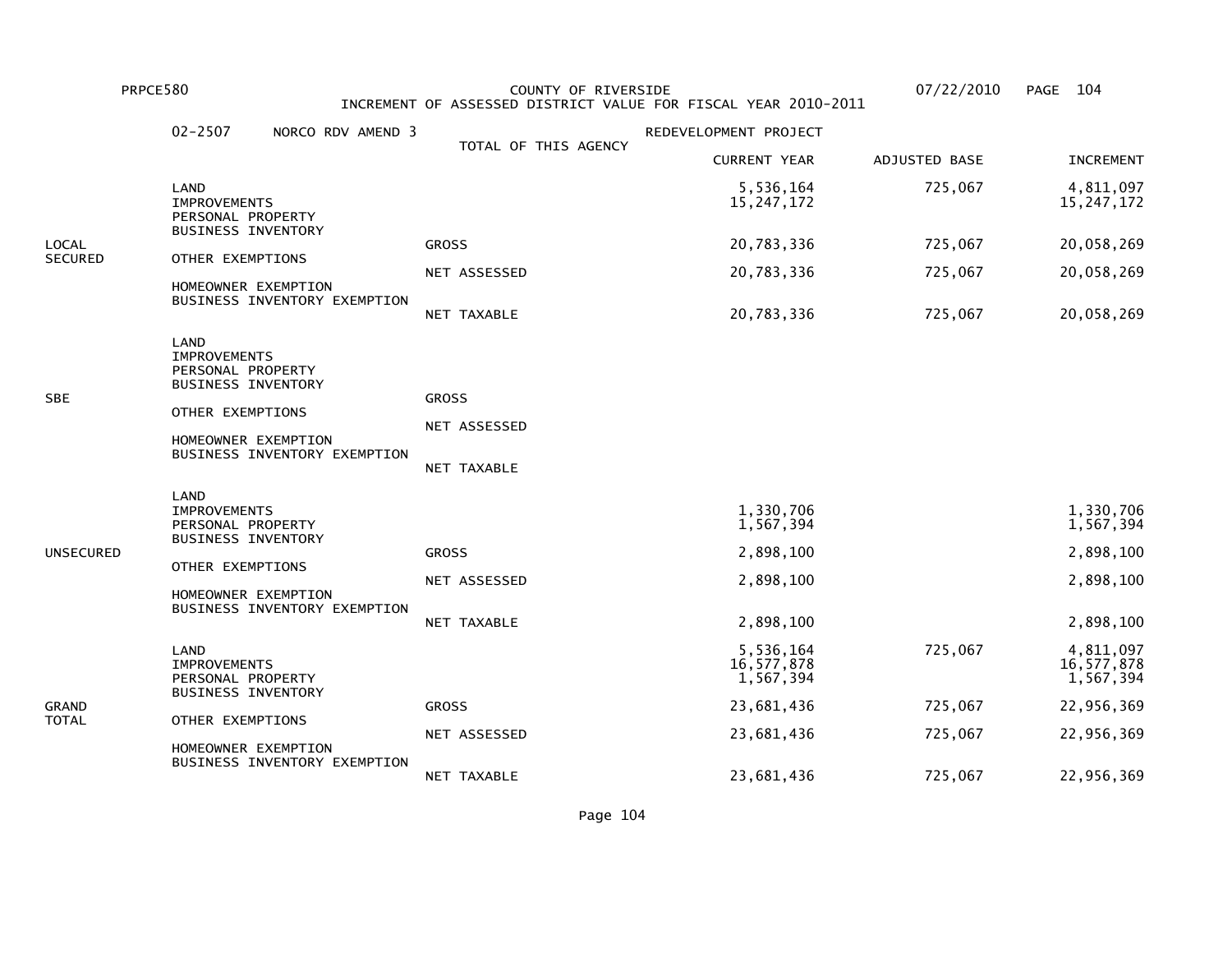PRPCE580 COUNTY OF RIVERSIDE 07/22/2010 PAGE 105 INCREMENT OF ASSESSED DISTRICT VALUE FOR FISCAL YEAR 2010-2011

|                         | $02 - 2582$                                                                                                                                              | PALM DESERT REDEVEL PROJECT 1<br>TOTAL OF THIS AGENCY | REDEVELOPMENT PROJECT                                                                                              |                                                                                                  |                                                                                                                  |
|-------------------------|----------------------------------------------------------------------------------------------------------------------------------------------------------|-------------------------------------------------------|--------------------------------------------------------------------------------------------------------------------|--------------------------------------------------------------------------------------------------|------------------------------------------------------------------------------------------------------------------|
|                         |                                                                                                                                                          |                                                       | <b>CURRENT YEAR</b>                                                                                                | ADJUSTED BASE                                                                                    | <b>INCREMENT</b>                                                                                                 |
|                         | LAND<br><b>IMPROVEMENTS</b><br>PERSONAL PROPERTY<br><b>BUSINESS INVENTORY</b>                                                                            |                                                       | 246,849,401<br>610,059,041<br>3, 127, 559                                                                          | 13,699,248<br>10,060,452<br>209,528                                                              | 233, 150, 153<br>599,998,589<br>2,918,031                                                                        |
| LOCAL<br><b>SECURED</b> | OTHER EXEMPTIONS<br>HOMEOWNER EXEMPTION<br>BUSINESS INVENTORY EXEMPTION                                                                                  | <b>GROSS</b><br>NET ASSESSED<br>NET TAXABLE           | 860,036,001<br>895,957<br>859, 140, 044<br>61,600<br>859,078,444                                                   | 23,969,228<br>23,969,228<br>70,000<br>23,899,228                                                 | 836,066,773<br>895,957<br>835,170,816<br>$8,400-$<br>835, 179, 216                                               |
| SBE                     | LAND<br><b>IMPROVEMENTS</b><br>PERSONAL PROPERTY<br><b>BUSINESS INVENTORY</b><br>OTHER EXEMPTIONS<br>HOMEOWNER EXEMPTION<br>BUSINESS INVENTORY EXEMPTION | <b>GROSS</b><br>NET ASSESSED<br>NET TAXABLE           |                                                                                                                    |                                                                                                  |                                                                                                                  |
| UNSECURED               | LAND<br><b>IMPROVEMENTS</b><br>PERSONAL PROPERTY<br><b>BUSINESS INVENTORY</b><br>OTHER EXEMPTIONS<br>HOMEOWNER EXEMPTION<br>BUSINESS INVENTORY EXEMPTION | <b>GROSS</b><br>NET ASSESSED<br>NET TAXABLE           | 99<br>58, 164, 325<br>49,262,769<br>107, 427, 193<br>63,954<br>107, 363, 239<br>107, 363, 239                      | 1,472,764<br>2,044,352<br>3,517,116<br>508<br>3,516,608<br>3,516,608                             | 99<br>56,691,561<br>47, 218, 417<br>103,910,077<br>63,446<br>103,846,631<br>103,846,631                          |
| GRAND<br>TOTAL          | LAND<br><b>IMPROVEMENTS</b><br>PERSONAL PROPERTY<br><b>BUSINESS INVENTORY</b><br>OTHER EXEMPTIONS<br>HOMEOWNER EXEMPTION<br>BUSINESS INVENTORY EXEMPTION | <b>GROSS</b><br>NET ASSESSED<br>NET TAXABLE           | 246,849,500<br>668, 223, 366<br>52,390,328<br>967, 463, 194<br>959,911<br>966, 503, 283<br>61,600<br>966, 441, 683 | 13,699,248<br>11,533,216<br>2,253,880<br>27,486,344<br>508<br>27,485,836<br>70,000<br>27,415,836 | 233, 150, 252<br>656,690,150<br>50,136,448<br>939, 976, 850<br>959,403<br>939,017,447<br>$8,400-$<br>939,025,847 |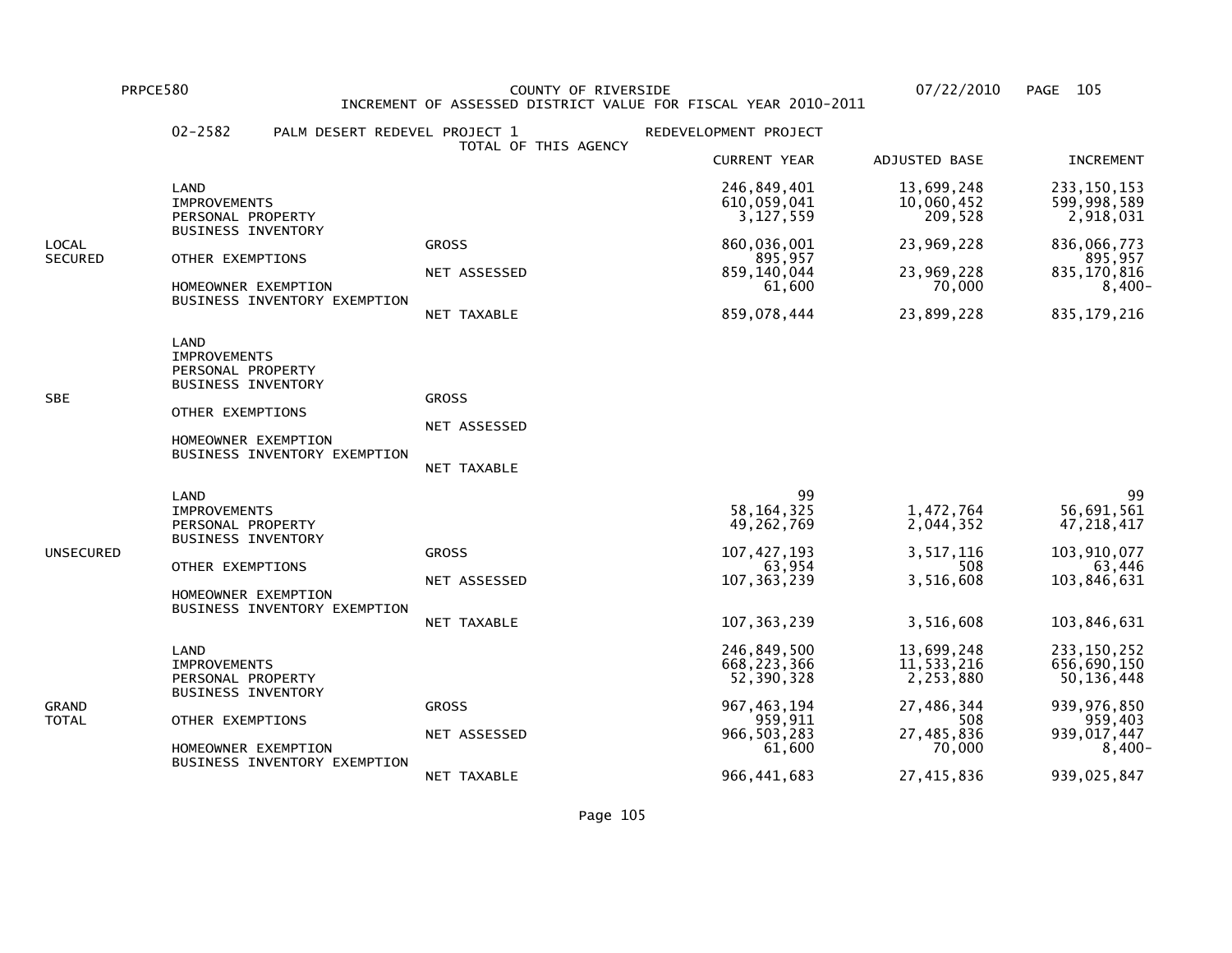PRPCE580 COUNTY OF RIVERSIDE 07/22/2010 PAGE 106 INCREMENT OF ASSESSED DISTRICT VALUE FOR FISCAL YEAR 2010-2011

|                  | $02 - 2583$<br>PALM DESERT REDV 82 ANX                                                                                                                   | TOTAL OF THIS AGENCY                        | REDEVELOPMENT PROJECT                                                                                                         |                                                                                                                   |                                                                                                                             |
|------------------|----------------------------------------------------------------------------------------------------------------------------------------------------------|---------------------------------------------|-------------------------------------------------------------------------------------------------------------------------------|-------------------------------------------------------------------------------------------------------------------|-----------------------------------------------------------------------------------------------------------------------------|
|                  |                                                                                                                                                          |                                             | <b>CURRENT YEAR</b>                                                                                                           | ADJUSTED BASE                                                                                                     | <b>INCREMENT</b>                                                                                                            |
|                  | LAND<br><b>IMPROVEMENTS</b><br>PERSONAL PROPERTY                                                                                                         |                                             | 1,523,621,683<br>3,065,561,524<br>3,302,266                                                                                   | 178, 210, 895<br>478, 289, 147<br>2,020,190                                                                       | 1, 345, 410, 788<br>2,587,272,377<br>1,282,076                                                                              |
| LOCAL<br>SECURED | <b>BUSINESS INVENTORY</b><br>OTHER EXEMPTIONS<br>HOMEOWNER EXEMPTION<br>BUSINESS INVENTORY EXEMPTION                                                     | <b>GROSS</b><br>NET ASSESSED<br>NET TAXABLE | 4,592,485,473<br>87,733,322<br>4,504,752,151<br>29, 112, 441<br>4,475,639,710                                                 | 658,520,232<br>5,588,188<br>652, 932, 044<br>18,584,400<br>634, 347, 644                                          | 3,933,965,241<br>82, 145, 134<br>3,851,820,107<br>10,528,041<br>3,841,292,066                                               |
| SBE              | LAND<br><b>IMPROVEMENTS</b><br>PERSONAL PROPERTY<br><b>BUSINESS INVENTORY</b><br>OTHER EXEMPTIONS<br>HOMEOWNER EXEMPTION<br>BUSINESS INVENTORY EXEMPTION | <b>GROSS</b><br>NET ASSESSED<br>NET TAXABLE |                                                                                                                               |                                                                                                                   |                                                                                                                             |
| UNSECURED        | LAND<br><b>IMPROVEMENTS</b><br>PERSONAL PROPERTY<br><b>BUSINESS INVENTORY</b><br>OTHER EXEMPTIONS<br>HOMEOWNER EXEMPTION<br>BUSINESS INVENTORY EXEMPTION | <b>GROSS</b><br>NET ASSESSED<br>NET TAXABLE | 547<br>30,719,487<br>65, 347, 889<br>96,067,923<br>3, 161, 713<br>92,906,210<br>92,906,210                                    | 467,147<br>3,210,066<br>3,677,213<br>544,198<br>3,133,015<br>3,133,015                                            | 547<br>30,252,340<br>62, 137, 823<br>92,390,710<br>2,617,515<br>89,773,195<br>89,773,195                                    |
| GRAND<br>TOTAL   | LAND<br><b>IMPROVEMENTS</b><br>PERSONAL PROPERTY<br><b>BUSINESS INVENTORY</b><br>OTHER EXEMPTIONS<br>HOMEOWNER EXEMPTION<br>BUSINESS INVENTORY EXEMPTION | <b>GROSS</b><br>NET ASSESSED<br>NET TAXABLE | 1,523,622,230<br>3,096,281,011<br>68,650,155<br>4,688,553,396<br>90,895,035<br>4,597,658,361<br>29, 112, 441<br>4,568,545,920 | 178,210,895<br>478,756,294<br>5,230,256<br>662, 197, 445<br>6,132,386<br>656,065,059<br>18,584,400<br>637,480,659 | 1,345,411,335<br>2,617,524,717<br>63,419,899<br>4,026,355,951<br>84,762,649<br>3,941,593,302<br>10,528,041<br>3,931,065,261 |

Page 106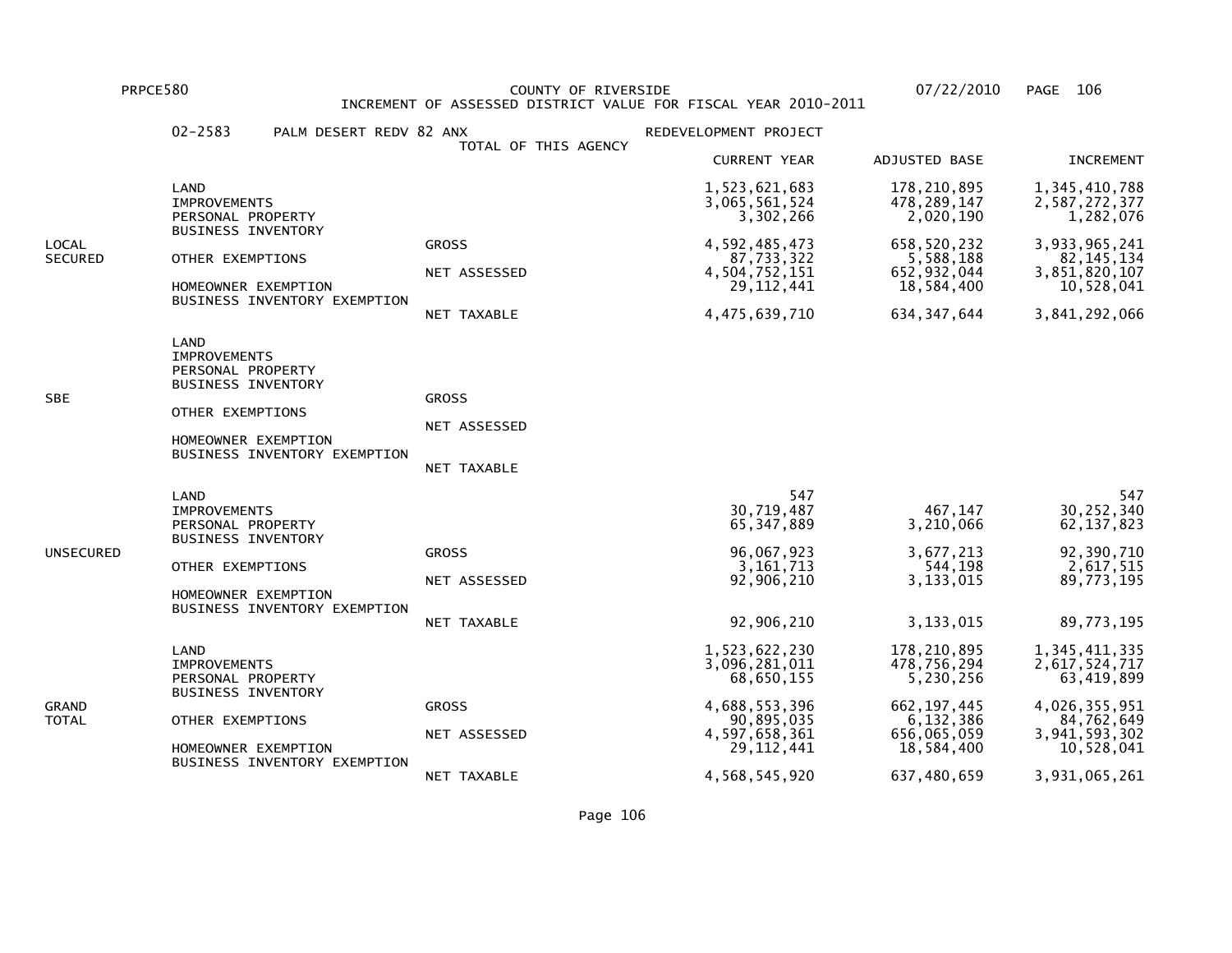PRPCE580 COUNTY OF RIVERSIDE 07/22/2010 PAGE 107 INCREMENT OF ASSESSED DISTRICT VALUE FOR FISCAL YEAR 2010-2011

|                  | $02 - 2584$<br>PALM DESERT RDV 2                                                                                                                         |                                                    | REDEVELOPMENT PROJECT                                                                                     |                                                                               |                                                                                                             |
|------------------|----------------------------------------------------------------------------------------------------------------------------------------------------------|----------------------------------------------------|-----------------------------------------------------------------------------------------------------------|-------------------------------------------------------------------------------|-------------------------------------------------------------------------------------------------------------|
|                  |                                                                                                                                                          | TOTAL OF THIS AGENCY                               | <b>CURRENT YEAR</b>                                                                                       | ADJUSTED BASE                                                                 | <b>INCREMENT</b>                                                                                            |
|                  | LAND<br><b>IMPROVEMENTS</b><br>PERSONAL PROPERTY                                                                                                         |                                                    | 516,875,349<br>1,075,603,015<br>2,700,612                                                                 | 48,539,406<br>53,613,509<br>4,532                                             | 468, 335, 943<br>1,021,989,506<br>2,696,080                                                                 |
| LOCAL<br>SECURED | <b>BUSINESS INVENTORY</b><br>OTHER EXEMPTIONS<br>HOMEOWNER EXEMPTION<br>BUSINESS INVENTORY EXEMPTION                                                     | <b>GROSS</b><br>NET ASSESSED<br>NET TAXABLE        | 1,595,178,976<br>10,401,200<br>1,584,777,776<br>3,757,600<br>1,581,020,176                                | 102, 157, 447<br>102, 157, 447<br>70,000<br>102,087,447                       | 1,493,021,529<br>10,401,200<br>1,482,620,329<br>3,687,600<br>1,478,932,729                                  |
| SBE              | LAND<br><b>IMPROVEMENTS</b><br>PERSONAL PROPERTY<br><b>BUSINESS INVENTORY</b><br>OTHER EXEMPTIONS<br>HOMEOWNER EXEMPTION<br>BUSINESS INVENTORY EXEMPTION | <b>GROSS</b><br>NET ASSESSED<br>NET TAXABLE        |                                                                                                           |                                                                               |                                                                                                             |
| UNSECURED        | LAND<br><b>IMPROVEMENTS</b><br>PERSONAL PROPERTY<br><b>BUSINESS INVENTORY</b><br>OTHER EXEMPTIONS<br>HOMEOWNER EXEMPTION<br>BUSINESS INVENTORY EXEMPTION | <b>GROSS</b><br>NET ASSESSED<br><b>NET TAXABLE</b> | 9,511,302<br>28,699,145<br>38,210,447<br>38,210,447<br>38,210,447                                         |                                                                               | 9,511,302<br>28,699,145<br>38,210,447<br>38,210,447<br>38,210,447                                           |
| GRAND<br>TOTAL   | LAND<br><b>IMPROVEMENTS</b><br>PERSONAL PROPERTY<br><b>BUSINESS INVENTORY</b><br>OTHER EXEMPTIONS<br>HOMEOWNER EXEMPTION<br>BUSINESS INVENTORY EXEMPTION | <b>GROSS</b><br>NET ASSESSED                       | 516,875,349<br>1,085,114,317<br>31, 399, 757<br>1,633,389,423<br>10,401,200<br>1,622,988,223<br>3,757,600 | 48,539,406<br>53,613,509<br>4,532<br>102, 157, 447<br>102, 157, 447<br>70,000 | 468, 335, 943<br>1,031,500,808<br>31, 395, 225<br>1,531,231,976<br>10,401,200<br>1,520,830,776<br>3,687,600 |
|                  |                                                                                                                                                          | NET TAXABLE                                        | 1,619,230,623                                                                                             | 102,087,447                                                                   | 1,517,143,176                                                                                               |

Page 107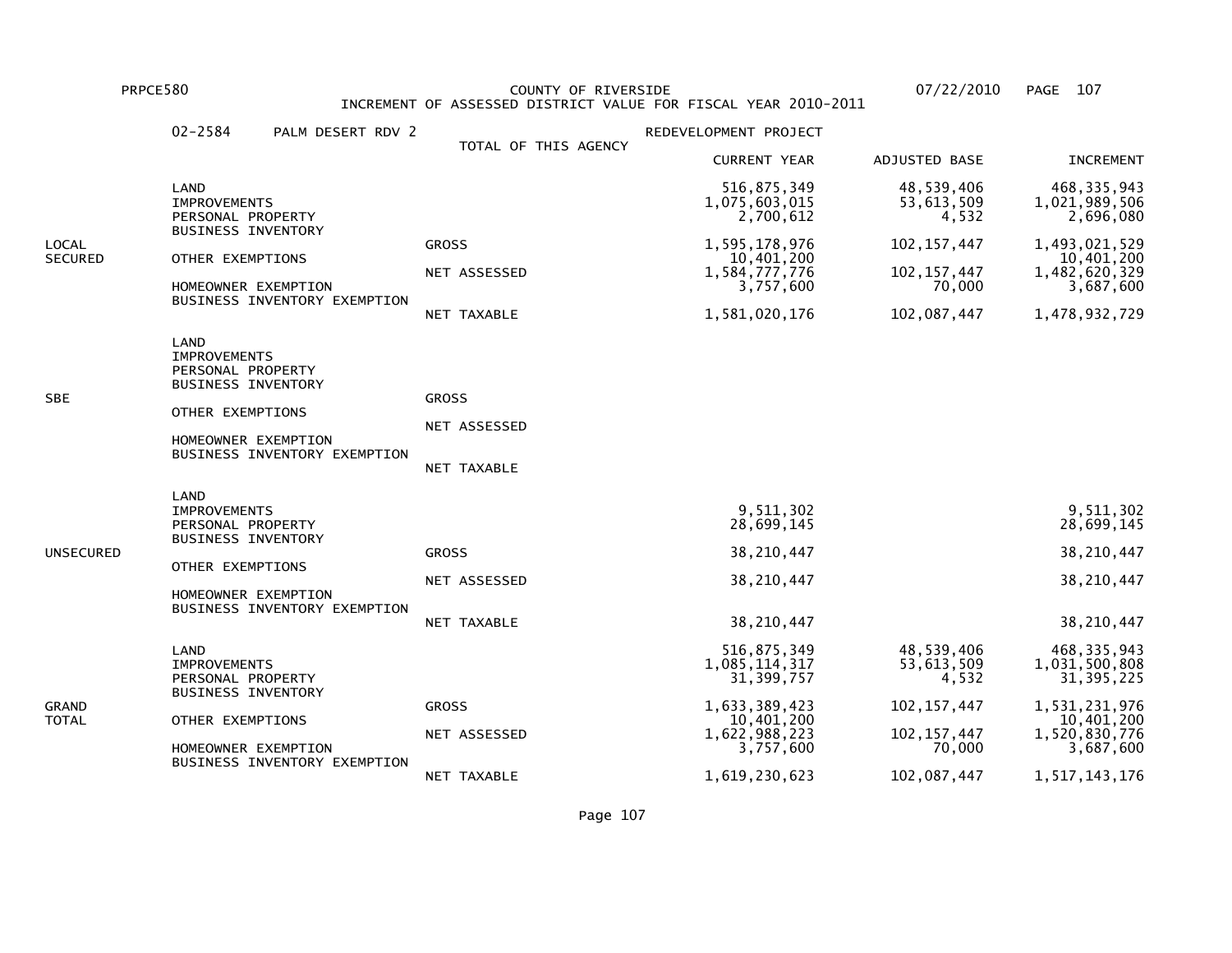PRPCE580 COUNTY OF RIVERSIDE 07/22/2010 PAGE 108 INCREMENT OF ASSESSED DISTRICT VALUE FOR FISCAL YEAR 2010-2011

|                  | $02 - 2586$<br>PALM DESERT RDV 3                                                                                                                         |                                                    | REDEVELOPMENT PROJECT                                                                                                |                                                                                                                   |                                                                                                                |
|------------------|----------------------------------------------------------------------------------------------------------------------------------------------------------|----------------------------------------------------|----------------------------------------------------------------------------------------------------------------------|-------------------------------------------------------------------------------------------------------------------|----------------------------------------------------------------------------------------------------------------|
|                  |                                                                                                                                                          | TOTAL OF THIS AGENCY                               | <b>CURRENT YEAR</b>                                                                                                  | ADJUSTED BASE                                                                                                     | <b>INCREMENT</b>                                                                                               |
| LOCAL<br>SECURED | LAND<br><b>IMPROVEMENTS</b><br>PERSONAL PROPERTY                                                                                                         |                                                    | 122,591,111<br>391,059,417<br>3,523,812                                                                              | 51,097,499<br>98,320,622<br>3,781,736                                                                             | 71,493,612<br>292,738,795<br>257,924-                                                                          |
|                  | <b>BUSINESS INVENTORY</b><br>OTHER EXEMPTIONS<br>HOMEOWNER EXEMPTION<br>BUSINESS INVENTORY EXEMPTION                                                     | <b>GROSS</b><br>NET ASSESSED<br>NET TAXABLE        | 517, 174, 340<br>19,330,597<br>497,843,743<br>2,303,000<br>495,540,743                                               | 153, 199, 857<br>12,064,481<br>141, 135, 376<br>964,600<br>140, 170, 776                                          | 363, 974, 483<br>7,266,116<br>356,708,367<br>1,338,400<br>355, 369, 967                                        |
| SBE              | LAND<br><b>IMPROVEMENTS</b><br>PERSONAL PROPERTY<br><b>BUSINESS INVENTORY</b><br>OTHER EXEMPTIONS<br>HOMEOWNER EXEMPTION<br>BUSINESS INVENTORY EXEMPTION | <b>GROSS</b><br>NET ASSESSED<br>NET TAXABLE        |                                                                                                                      |                                                                                                                   |                                                                                                                |
| UNSECURED        | LAND<br><b>IMPROVEMENTS</b><br>PERSONAL PROPERTY<br><b>BUSINESS INVENTORY</b><br>OTHER EXEMPTIONS<br>HOMEOWNER EXEMPTION<br>BUSINESS INVENTORY EXEMPTION | <b>GROSS</b><br>NET ASSESSED<br><b>NET TAXABLE</b> | 8,827,829<br>55, 354, 010<br>64, 181, 839<br>419,433<br>63,762,406<br>63,762,406                                     | 1,478<br>1,698,819<br>6,687,582<br>8,387,879<br>8,387,879<br>8,387,879                                            | 1,478-<br>7,129,010<br>48,666,428<br>55,793,960<br>419,433<br>55, 374, 527<br>55, 374, 527                     |
| GRAND<br>TOTAL   | LAND<br><b>IMPROVEMENTS</b><br>PERSONAL PROPERTY<br>BUSINESS INVENTORY<br>OTHER EXEMPTIONS<br>HOMEOWNER EXEMPTION<br>BUSINESS INVENTORY EXEMPTION        | <b>GROSS</b><br>NET ASSESSED<br>NET TAXABLE        | 122,591,111<br>399,887,246<br>58,877,822<br>581, 356, 179<br>19,750,030<br>561,606,149<br>2,303,000<br>559, 303, 149 | 51,098,977<br>100,019,441<br>10,469,318<br>161, 587, 736<br>12,064,481<br>149, 523, 255<br>964,600<br>148,558,655 | 71,492,134<br>299,867,805<br>48,408,504<br>419,768,443<br>7,685,549<br>412,082,894<br>1,338,400<br>410,744,494 |
|                  |                                                                                                                                                          |                                                    |                                                                                                                      |                                                                                                                   |                                                                                                                |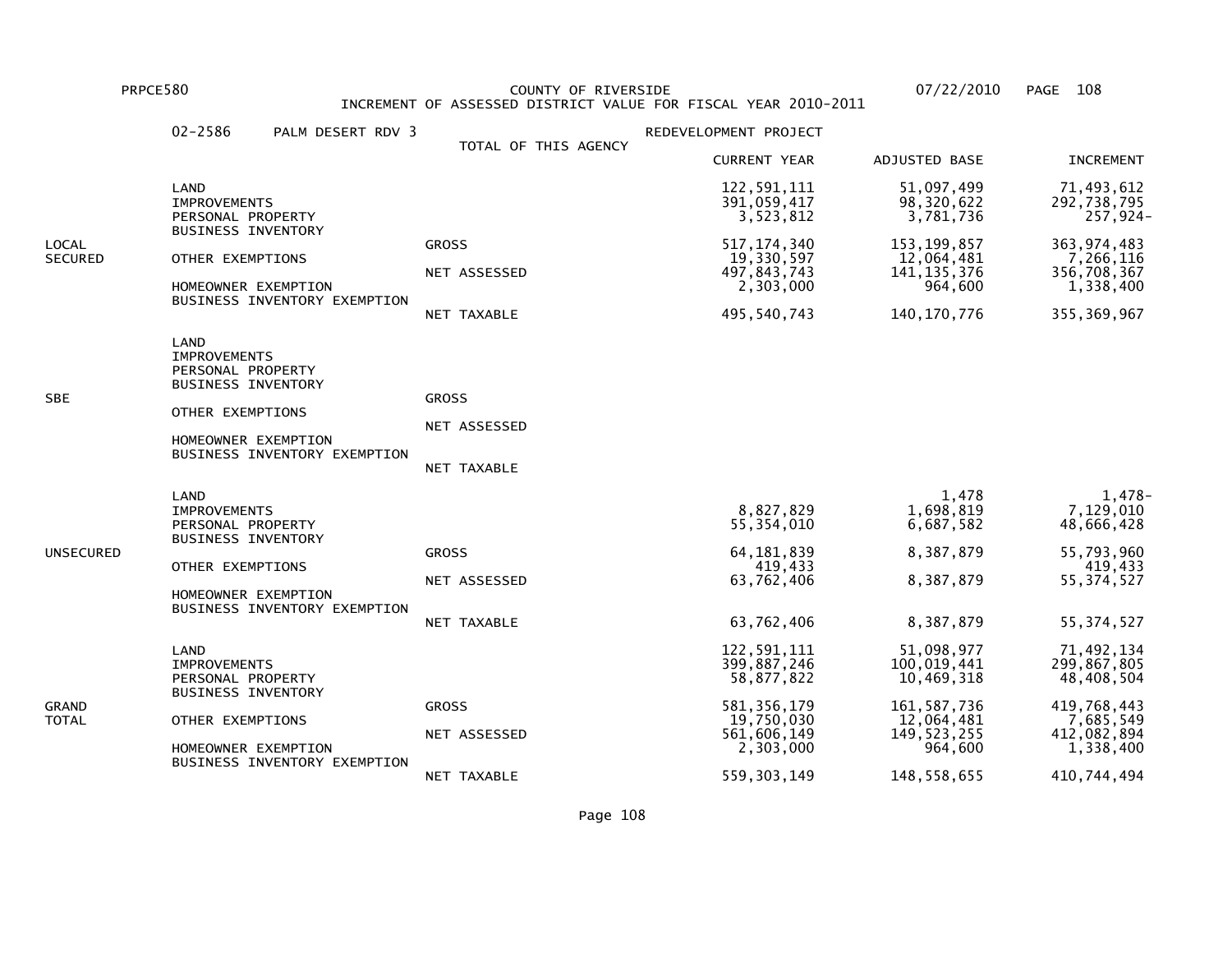PRPCE580 COUNTY OF RIVERSIDE 07/22/2010 PAGE 109 INCREMENT OF ASSESSED DISTRICT VALUE FOR FISCAL YEAR 2010-2011

|                         | $02 - 2587$<br>PALM DESERT RDV 4                                                                                                                         |                                             | REDEVELOPMENT PROJECT                                                                                                     |                                                                                                                   |                                                                                                                           |
|-------------------------|----------------------------------------------------------------------------------------------------------------------------------------------------------|---------------------------------------------|---------------------------------------------------------------------------------------------------------------------------|-------------------------------------------------------------------------------------------------------------------|---------------------------------------------------------------------------------------------------------------------------|
|                         |                                                                                                                                                          | TOTAL OF THIS AGENCY                        | <b>CURRENT YEAR</b>                                                                                                       | ADJUSTED BASE                                                                                                     | <b>INCREMENT</b>                                                                                                          |
|                         | LAND<br><b>IMPROVEMENTS</b><br>PERSONAL PROPERTY                                                                                                         |                                             | 535, 914, 288<br>1,239,108,884<br>3, 145, 190                                                                             | 196,530,527<br>388, 200, 222<br>414,887                                                                           | 339, 383, 761<br>850,908,662<br>2,730,303                                                                                 |
| LOCAL<br><b>SECURED</b> | <b>BUSINESS INVENTORY</b><br>OTHER EXEMPTIONS<br>HOMEOWNER EXEMPTION<br>BUSINESS INVENTORY EXEMPTION                                                     | <b>GROSS</b><br>NET ASSESSED<br>NET TAXABLE | 1,778,168,362<br>3,070,171<br>1,775,098,191<br>14,830,200<br>1,760,267,991                                                | 585, 145, 636<br>700,294<br>584, 445, 342<br>10,056,200<br>574, 389, 142                                          | 1, 193, 022, 726<br>2,369,877<br>1,190,652,849<br>4,774,000<br>1,185,878,849                                              |
| SBE                     | LAND<br><b>IMPROVEMENTS</b><br>PERSONAL PROPERTY<br><b>BUSINESS INVENTORY</b><br>OTHER EXEMPTIONS<br>HOMEOWNER EXEMPTION<br>BUSINESS INVENTORY EXEMPTION | <b>GROSS</b><br>NET ASSESSED<br>NET TAXABLE |                                                                                                                           |                                                                                                                   |                                                                                                                           |
| UNSECURED               | LAND<br><b>IMPROVEMENTS</b><br>PERSONAL PROPERTY<br><b>BUSINESS INVENTORY</b><br>OTHER EXEMPTIONS<br>HOMEOWNER EXEMPTION<br>BUSINESS INVENTORY EXEMPTION | <b>GROSS</b><br>NET ASSESSED<br>NET TAXABLE | 903,573<br>3,219,710<br>4, 123, 283<br>4, 123, 283<br>4, 123, 283                                                         | 53,836<br>396,242<br>2,296,798<br>2,746,876<br>2,746,876<br>2,746,876                                             | 53,836-<br>507,331<br>922,912<br>1,376,407<br>1,376,407<br>1,376,407                                                      |
| GRAND<br>TOTAL          | LAND<br><b>IMPROVEMENTS</b><br>PERSONAL PROPERTY<br><b>BUSINESS INVENTORY</b><br>OTHER EXEMPTIONS<br>HOMEOWNER EXEMPTION<br>BUSINESS INVENTORY EXEMPTION | <b>GROSS</b><br>NET ASSESSED<br>NET TAXABLE | 535, 914, 288<br>1,240,012,457<br>6,364,900<br>1,782,291,645<br>3,070,171<br>1,779,221,474<br>14,830,200<br>1,764,391,274 | 196, 584, 363<br>388,596,464<br>2,711,685<br>587,892,512<br>700,294<br>587, 192, 218<br>10,056,200<br>577,136,018 | 339, 329, 925<br>851,415,993<br>3,653,215<br>1,194,399,133<br>2,369,877<br>1,192,029,256<br>4,774,000<br>1, 187, 255, 256 |

Page 109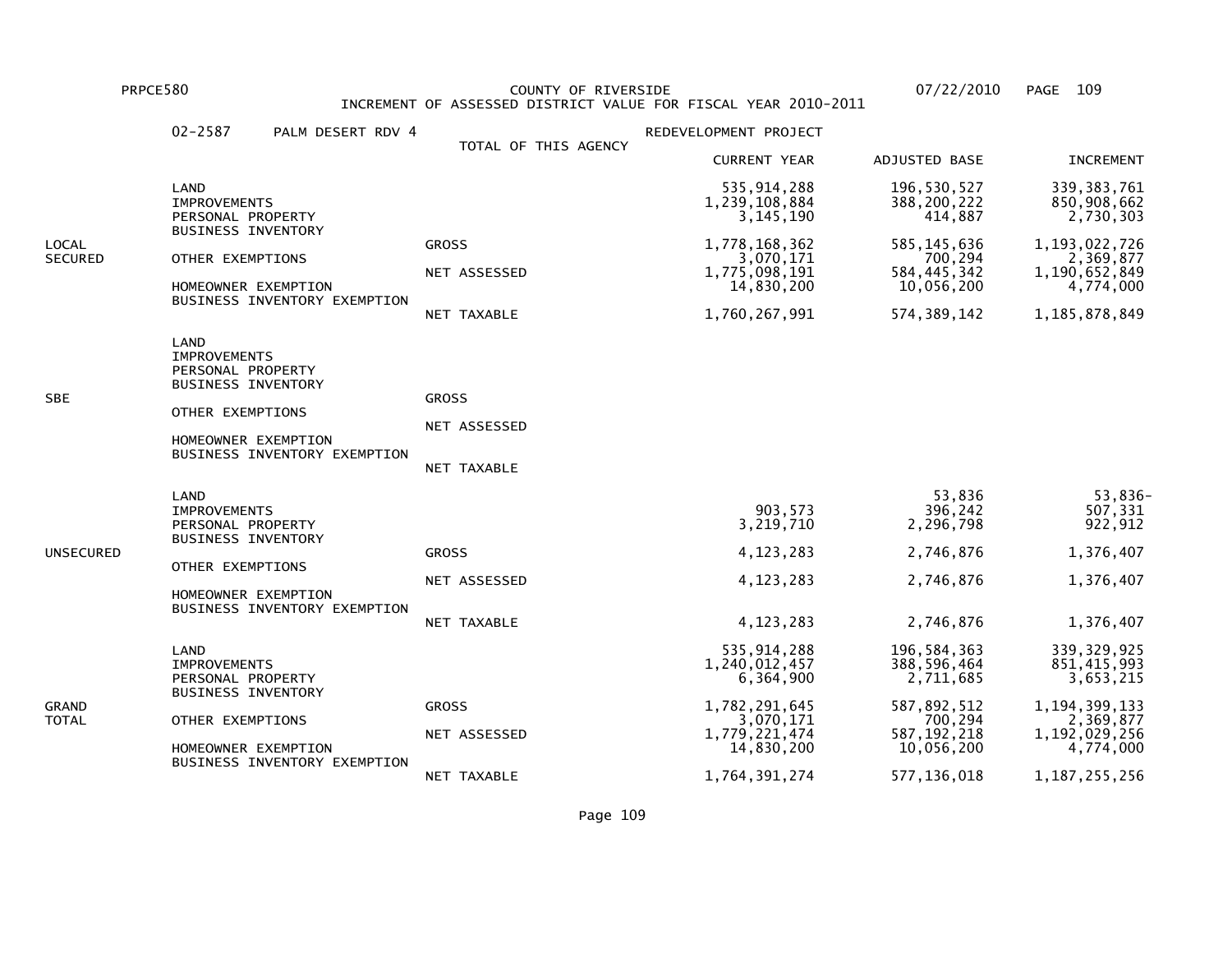PRPCE580 COUNTY OF RIVERSIDE 07/22/2010 PAGE 110 INCREMENT OF ASSESSED DISTRICT VALUE FOR FISCAL YEAR 2010-2011

|                         | $02 - 2607$                                                                                                              | PALM SPRGS CENT BUS REDEV PROJ                      | TOTAL OF THIS AGENCY                        | REDEVELOPMENT PROJECT                                                                 |                                                                                       |                                                                                                    |
|-------------------------|--------------------------------------------------------------------------------------------------------------------------|-----------------------------------------------------|---------------------------------------------|---------------------------------------------------------------------------------------|---------------------------------------------------------------------------------------|----------------------------------------------------------------------------------------------------|
|                         |                                                                                                                          |                                                     |                                             | <b>CURRENT YEAR</b>                                                                   | ADJUSTED BASE                                                                         | <b>INCREMENT</b>                                                                                   |
|                         | LAND<br>IMPROVEMENTS<br>PERSONAL PROPERTY                                                                                |                                                     |                                             | 67,786,563<br>133,930,643<br>37,563,429                                               | 20, 168, 320<br>13,402,564<br>459,968                                                 | 47,618,243<br>120,528,079<br>37, 103, 461                                                          |
| LOCAL<br><b>SECURED</b> | <b>BUSINESS INVENTORY</b><br>OTHER EXEMPTIONS                                                                            | HOMEOWNER EXEMPTION<br>BUSINESS INVENTORY EXEMPTION | <b>GROSS</b><br>NET ASSESSED<br>NET TAXABLE | 239,280,635<br>56,775,136<br>182, 505, 499<br>182, 505, 499                           | 34,030,852<br>775,580<br>33, 255, 272<br>9,000<br>33, 246, 272                        | 205, 249, 783<br>55,999,556<br>149,250,227<br>$9,000 -$<br>149,259,227                             |
| SBE                     | LAND<br><b>IMPROVEMENTS</b><br>PERSONAL PROPERTY<br><b>BUSINESS INVENTORY</b><br>OTHER EXEMPTIONS                        | HOMEOWNER EXEMPTION<br>BUSINESS INVENTORY EXEMPTION | <b>GROSS</b><br>NET ASSESSED<br>NET TAXABLE |                                                                                       |                                                                                       |                                                                                                    |
| UNSECURED               | LAND<br><b>IMPROVEMENTS</b><br>PERSONAL PROPERTY<br><b>BUSINESS INVENTORY</b><br>OTHER EXEMPTIONS                        | HOMEOWNER EXEMPTION<br>BUSINESS INVENTORY EXEMPTION | <b>GROSS</b><br>NET ASSESSED<br>NET TAXABLE | 10,044,258<br>6,207,660<br>16,251,918<br>17,000<br>16,234,918<br>16,234,918           | 959,332<br>1,591,184<br>2,550,516<br>200<br>2,550,316<br>2,550,316                    | 9,084,926<br>4,616,476<br>13,701,402<br>16,800<br>13,684,602<br>13,684,602                         |
| GRAND<br>TOTAL          | LAND<br><b>IMPROVEMENTS</b><br>PERSONAL PROPERTY<br><b>BUSINESS INVENTORY</b><br>OTHER EXEMPTIONS<br>HOMEOWNER EXEMPTION | BUSINESS INVENTORY EXEMPTION                        | <b>GROSS</b><br>NET ASSESSED                | 67,786,563<br>143,974,901<br>43,771,089<br>255, 532, 553<br>56,792,136<br>198,740,417 | 20,168,320<br>14,361,896<br>2,051,152<br>36,581,368<br>775,780<br>35,805,588<br>9,000 | 47,618,243<br>129,613,005<br>41,719,937<br>218,951,185<br>56,016,356<br>162, 934, 829<br>$9,000 -$ |
|                         |                                                                                                                          |                                                     | NET TAXABLE                                 | 198,740,417                                                                           | 35,796,588                                                                            | 162, 943, 829                                                                                      |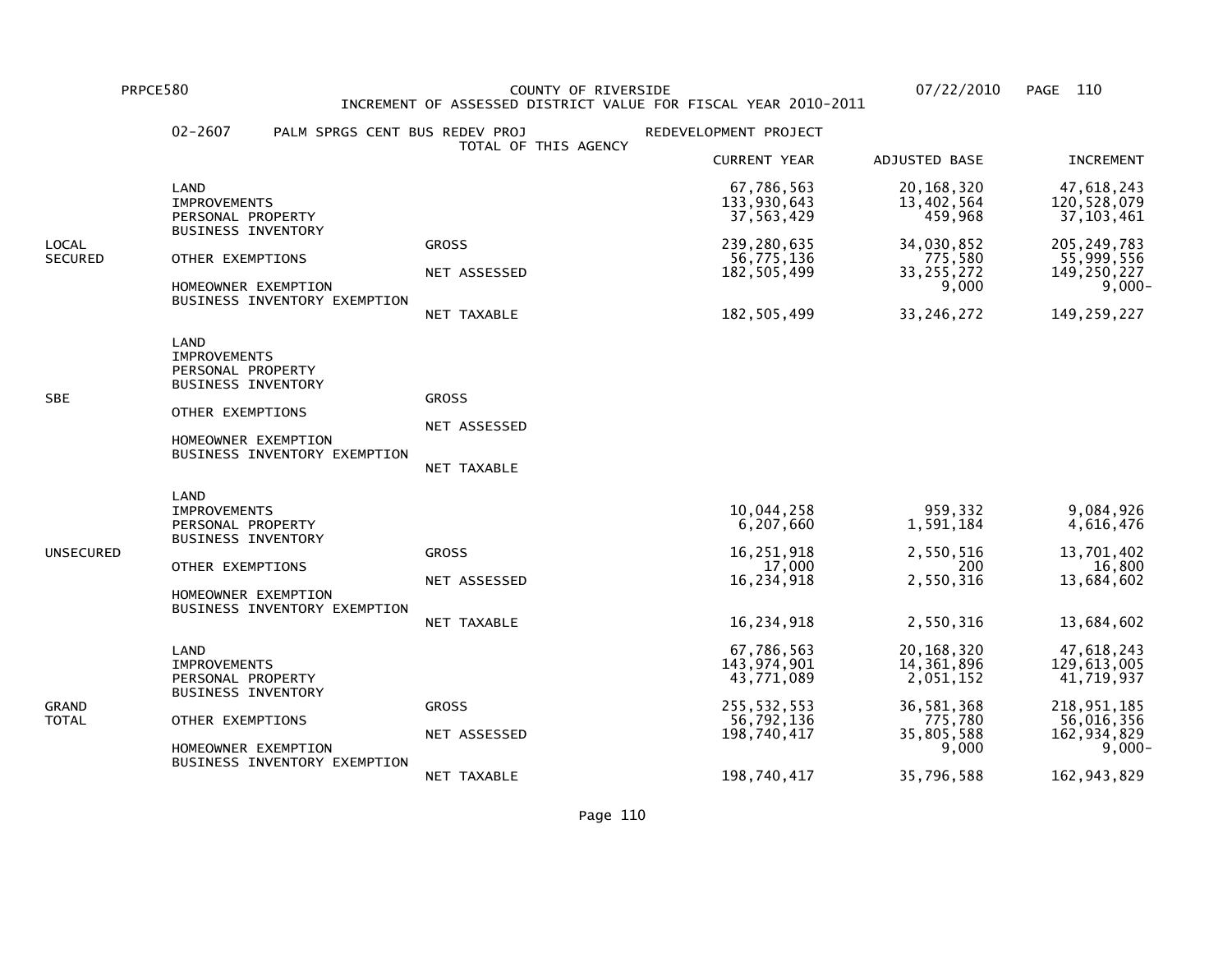PRPCE580 COUNTY OF RIVERSIDE 07/22/2010 PAGE 111 INCREMENT OF ASSESSED DISTRICT VALUE FOR FISCAL YEAR 2010-2011

|                       | $02 - 2608$<br>CITY OF PALM SPGS TAQ-AND RDV                                                                                                             | TOTAL OF THIS AGENCY                        | REDEVELOPMENT PROJECT                                                                              |                                                                                             |                                                                                              |
|-----------------------|----------------------------------------------------------------------------------------------------------------------------------------------------------|---------------------------------------------|----------------------------------------------------------------------------------------------------|---------------------------------------------------------------------------------------------|----------------------------------------------------------------------------------------------|
|                       |                                                                                                                                                          |                                             | <b>CURRENT YEAR</b>                                                                                | ADJUSTED BASE                                                                               | <b>INCREMENT</b>                                                                             |
|                       | LAND<br><b>IMPROVEMENTS</b><br>PERSONAL PROPERTY<br><b>BUSINESS INVENTORY</b>                                                                            |                                             | 44, 196, 827<br>127,637,715<br>449,937                                                             | 22, 131, 012<br>36,082,189<br>42,876                                                        | 22,065,815<br>91,555,526<br>407,061                                                          |
| LOCAL<br>SECURED      | OTHER EXEMPTIONS<br>HOMEOWNER EXEMPTION<br>BUSINESS INVENTORY EXEMPTION                                                                                  | <b>GROSS</b><br>NET ASSESSED<br>NET TAXABLE | 172, 284, 479<br>6,065,372<br>166, 219, 107<br>245,000<br>165, 974, 107                            | 58,256,077<br>58,256,077<br>161,085<br>58,094,992                                           | 114,028,402<br>6,065,372<br>107, 963, 030<br>83,915<br>107,879,115                           |
| SBE                   | LAND<br><b>IMPROVEMENTS</b><br>PERSONAL PROPERTY<br><b>BUSINESS INVENTORY</b><br>OTHER EXEMPTIONS<br>HOMEOWNER EXEMPTION<br>BUSINESS INVENTORY EXEMPTION | <b>GROSS</b><br>NET ASSESSED<br>NET TAXABLE |                                                                                                    |                                                                                             |                                                                                              |
| UNSECURED             | LAND<br><b>IMPROVEMENTS</b><br>PERSONAL PROPERTY<br><b>BUSINESS INVENTORY</b><br>OTHER EXEMPTIONS<br>HOMEOWNER EXEMPTION<br>BUSINESS INVENTORY EXEMPTION | <b>GROSS</b><br>NET ASSESSED<br>NET TAXABLE | 5,577,483<br>9,502,541<br>15,080,024<br>224,643<br>14,855,381<br>14,855,381                        | 4, 133, 417<br>4,733,893<br>8,867,310<br>3,000<br>8,864,310<br>8,864,310                    | 1,444,066<br>4,768,648<br>6, 212, 714<br>221,643<br>5,991,071<br>5,991,071                   |
| GRAND<br><b>TOTAL</b> | LAND<br><b>IMPROVEMENTS</b><br>PERSONAL PROPERTY<br><b>BUSINESS INVENTORY</b><br>OTHER EXEMPTIONS<br>HOMEOWNER EXEMPTION<br>BUSINESS INVENTORY EXEMPTION | <b>GROSS</b><br>NET ASSESSED                | 44, 196, 827<br>133, 215, 198<br>9,952,478<br>187, 364, 503<br>6,290,015<br>181,074,488<br>245,000 | 22, 131, 012<br>40, 215, 606<br>4,776,769<br>67, 123, 387<br>3,000<br>67,120,387<br>161,085 | 22,065,815<br>92,999,592<br>5,175,709<br>120, 241, 116<br>6,287,015<br>113,954,101<br>83,915 |
|                       |                                                                                                                                                          | NET TAXABLE                                 | 180,829,488                                                                                        | 66,959,302                                                                                  | 113,870,186                                                                                  |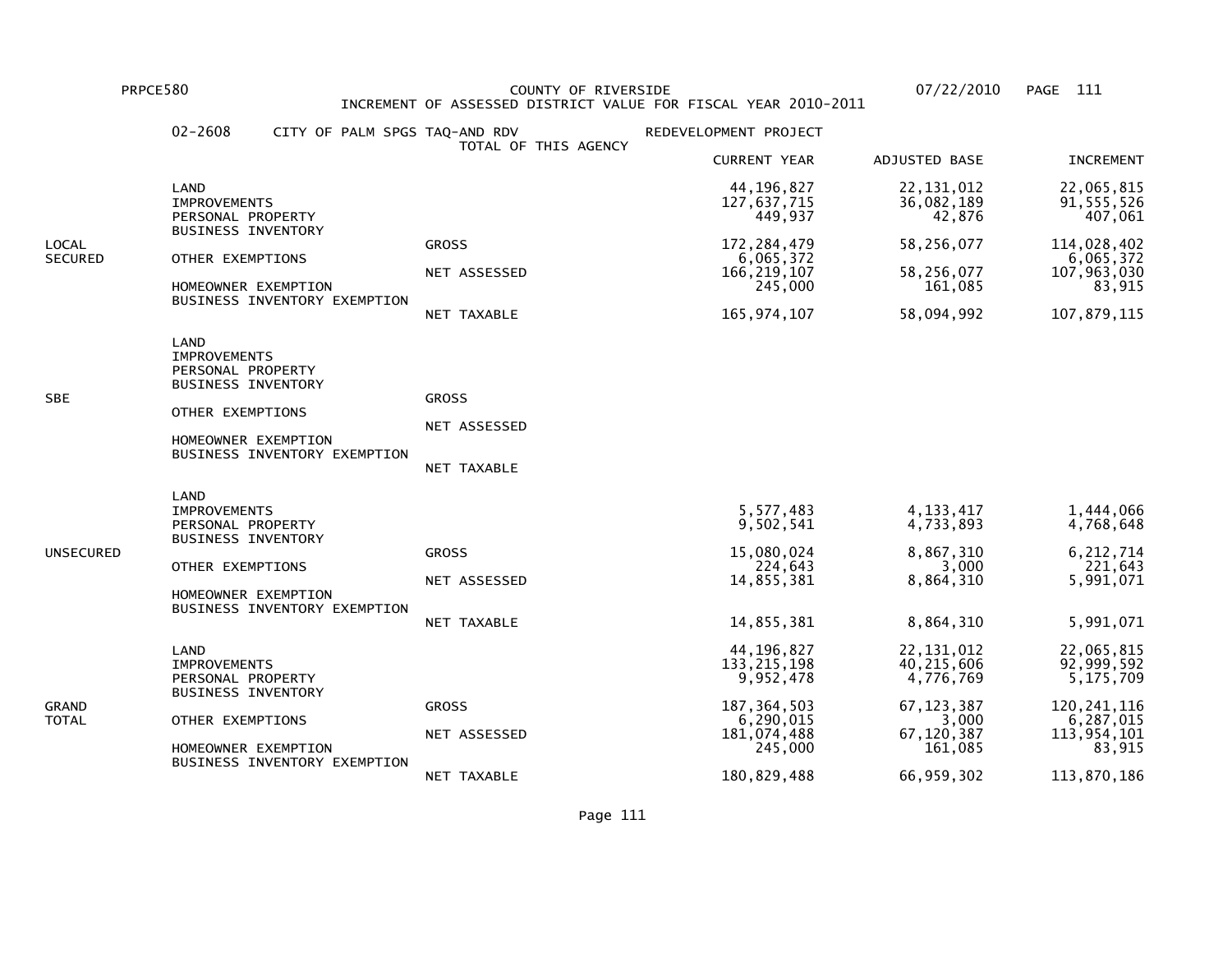PRPCE580 COUNTY OF RIVERSIDE 07/22/2010 PAGE 112 INCREMENT OF ASSESSED DISTRICT VALUE FOR FISCAL YEAR 2010-2011

|                | $02 - 2613$<br>OASIS RDV PROJECT                                                                                                                         |                                             | REDEVELOPMENT PROJECT                              |                                                    |                                                           |
|----------------|----------------------------------------------------------------------------------------------------------------------------------------------------------|---------------------------------------------|----------------------------------------------------|----------------------------------------------------|-----------------------------------------------------------|
|                |                                                                                                                                                          | TOTAL OF THIS AGENCY                        | <b>CURRENT YEAR</b>                                | ADJUSTED BASE                                      | <b>INCREMENT</b>                                          |
|                | LAND<br><b>IMPROVEMENTS</b><br>PERSONAL PROPERTY                                                                                                         |                                             | 11,685,059<br>29, 371, 729<br>399,717              | 2,116,405<br>3,656,602<br>147,788                  | 9,568,654<br>25,715,127<br>251,929                        |
| LOCAL          | <b>BUSINESS INVENTORY</b>                                                                                                                                | <b>GROSS</b>                                | 41,456,505                                         | 5,920,795                                          | 35, 535, 710                                              |
| SECURED        | OTHER EXEMPTIONS<br>HOMEOWNER EXEMPTION                                                                                                                  | NET ASSESSED                                | 41,456,505<br>56,000                               | 5,920,795                                          | 35, 535, 710<br>56,000                                    |
|                | BUSINESS INVENTORY EXEMPTION                                                                                                                             | NET TAXABLE                                 | 41,400,505                                         | 5,920,795                                          | 35,479,710                                                |
| SBE            | LAND<br><b>IMPROVEMENTS</b><br>PERSONAL PROPERTY<br><b>BUSINESS INVENTORY</b><br>OTHER EXEMPTIONS<br>HOMEOWNER EXEMPTION<br>BUSINESS INVENTORY EXEMPTION | <b>GROSS</b><br>NET ASSESSED<br>NET TAXABLE |                                                    |                                                    |                                                           |
| UNSECURED      | LAND<br><b>IMPROVEMENTS</b><br>PERSONAL PROPERTY<br><b>BUSINESS INVENTORY</b><br>OTHER EXEMPTIONS<br>HOMEOWNER EXEMPTION<br>BUSINESS INVENTORY EXEMPTION | <b>GROSS</b><br>NET ASSESSED<br>NET TAXABLE | 100,235<br>49,844<br>150,079<br>150,079<br>150,079 | 223,165<br>72,981<br>296,146<br>296,146<br>296,146 | 122,930-<br>$23,137-$<br>146,067-<br>146,067-<br>146,067- |
| GRAND<br>TOTAL | LAND<br><b>IMPROVEMENTS</b><br>PERSONAL PROPERTY<br><b>BUSINESS INVENTORY</b>                                                                            |                                             | 11,685,059<br>29,471,964<br>449,561                | 2,116,405<br>3,879,767<br>220,769                  | 9,568,654<br>25,592,197<br>228,792                        |
|                | OTHER EXEMPTIONS                                                                                                                                         | <b>GROSS</b>                                | 41,606,584                                         | 6,216,941                                          | 35, 389, 643                                              |
|                | HOMEOWNER EXEMPTION<br>BUSINESS INVENTORY EXEMPTION                                                                                                      | NET ASSESSED                                | 41,606,584<br>56,000                               | 6,216,941                                          | 35, 389, 643<br>56,000                                    |
|                |                                                                                                                                                          | NET TAXABLE                                 | 41,550,584                                         | 6,216,941                                          | 35, 333, 643                                              |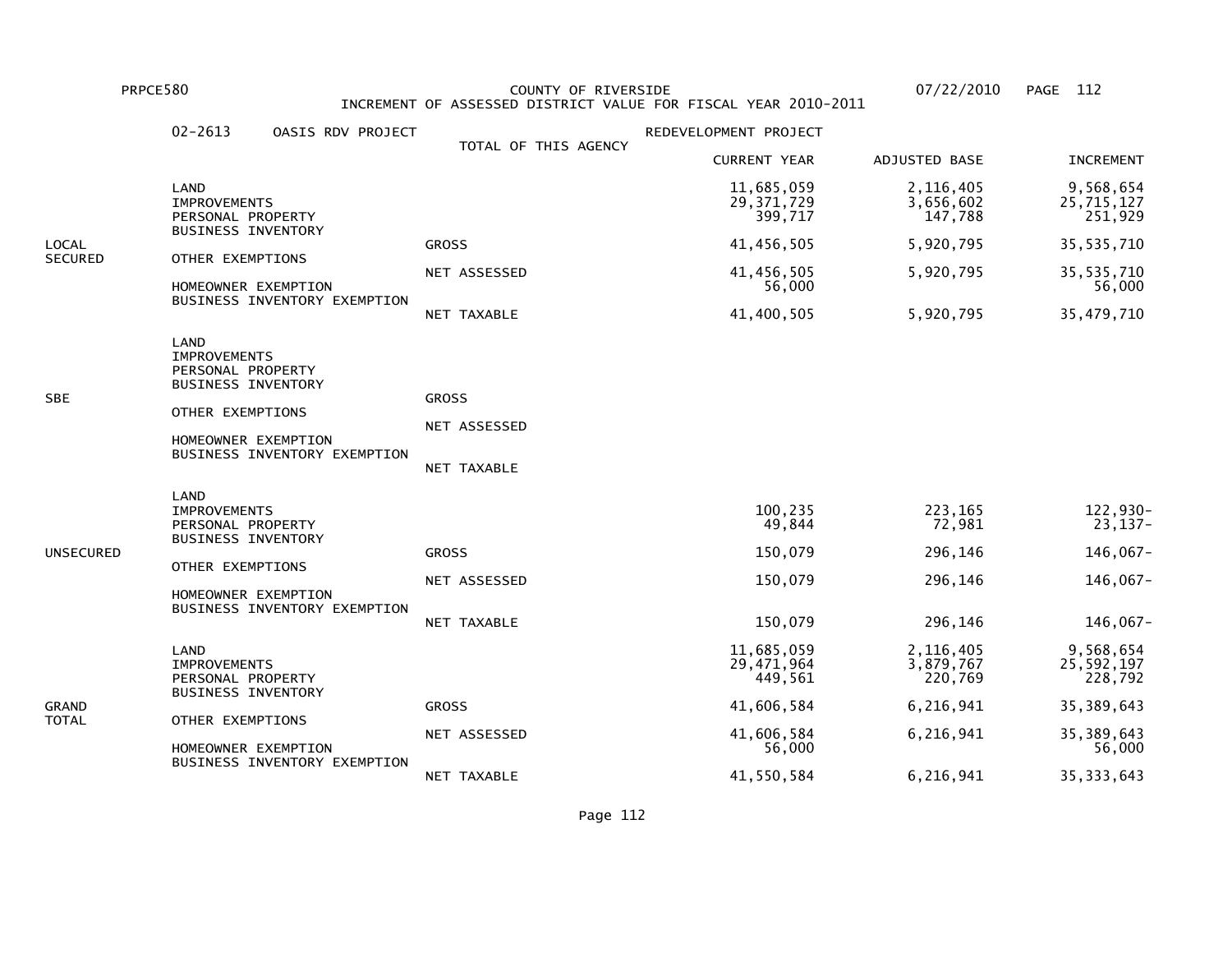PRPCE580 COUNTY OF RIVERSIDE 07/22/2010 PAGE 113 INCREMENT OF ASSESSED DISTRICT VALUE FOR FISCAL YEAR 2010-2011

|                | $02 - 2614$<br>N.PALM CANYON RDV                                                                                                                                |                                             | REDEVELOPMENT PROJECT                                            |                                                               |                                                                |
|----------------|-----------------------------------------------------------------------------------------------------------------------------------------------------------------|---------------------------------------------|------------------------------------------------------------------|---------------------------------------------------------------|----------------------------------------------------------------|
|                |                                                                                                                                                                 | TOTAL OF THIS AGENCY                        | <b>CURRENT YEAR</b>                                              | ADJUSTED BASE                                                 | <b>INCREMENT</b>                                               |
|                | LAND<br><b>IMPROVEMENTS</b><br>PERSONAL PROPERTY                                                                                                                |                                             | 49,851,901<br>102, 129, 738<br>449,946                           | 22,583,413<br>28,380,088<br>823,268                           | 27,268,488<br>73,749,650<br>373, 322-                          |
| LOCAL          | <b>BUSINESS INVENTORY</b>                                                                                                                                       | <b>GROSS</b>                                | 152,431,585                                                      | 51,786,769                                                    | 100,644,816                                                    |
| <b>SECURED</b> | OTHER EXEMPTIONS<br>HOMEOWNER EXEMPTION                                                                                                                         | NET ASSESSED                                | 152,431,585<br>231,000                                           | 51,786,769<br>126,000                                         | 100,644,816<br>105,000                                         |
|                | BUSINESS INVENTORY EXEMPTION                                                                                                                                    | NET TAXABLE                                 | 152,200,585                                                      | 51,660,769                                                    | 100,539,816                                                    |
| SBE            | <b>LAND</b><br><b>IMPROVEMENTS</b><br>PERSONAL PROPERTY<br><b>BUSINESS INVENTORY</b><br>OTHER EXEMPTIONS<br>HOMEOWNER EXEMPTION<br>BUSINESS INVENTORY EXEMPTION | <b>GROSS</b><br>NET ASSESSED<br>NET TAXABLE |                                                                  |                                                               |                                                                |
| UNSECURED      | LAND<br><b>IMPROVEMENTS</b><br>PERSONAL PROPERTY<br>BUSINESS INVENTORY<br>OTHER EXEMPTIONS<br>HOMEOWNER EXEMPTION<br>BUSINESS INVENTORY EXEMPTION               | <b>GROSS</b><br>NET ASSESSED<br>NET TAXABLE | 2,344,037<br>8,019,313<br>10,363,350<br>10,363,350<br>10,363,350 | 3,421,036<br>3,160,794<br>6,581,830<br>6,581,830<br>6,581,830 | 1,076,999-<br>4,858,519<br>3,781,520<br>3,781,520<br>3,781,520 |
| GRAND<br>TOTAL | LAND<br><b>IMPROVEMENTS</b><br>PERSONAL PROPERTY<br><b>BUSINESS INVENTORY</b>                                                                                   |                                             | 49,851,901<br>104, 473, 775<br>8,469,259                         | 22,583,413<br>31,801,124<br>3,984,062                         | 27,268,488<br>72,672,651<br>4,485,197                          |
|                | OTHER EXEMPTIONS                                                                                                                                                | <b>GROSS</b>                                | 162,794,935                                                      | 58,368,599                                                    | 104,426,336                                                    |
|                | HOMEOWNER EXEMPTION<br>BUSINESS INVENTORY EXEMPTION                                                                                                             | NET ASSESSED                                | 162,794,935<br>231,000                                           | 58,368,599<br>126,000                                         | 104,426,336<br>105,000                                         |
|                |                                                                                                                                                                 | NET TAXABLE                                 | 162, 563, 935                                                    | 58,242,599                                                    | 104, 321, 336                                                  |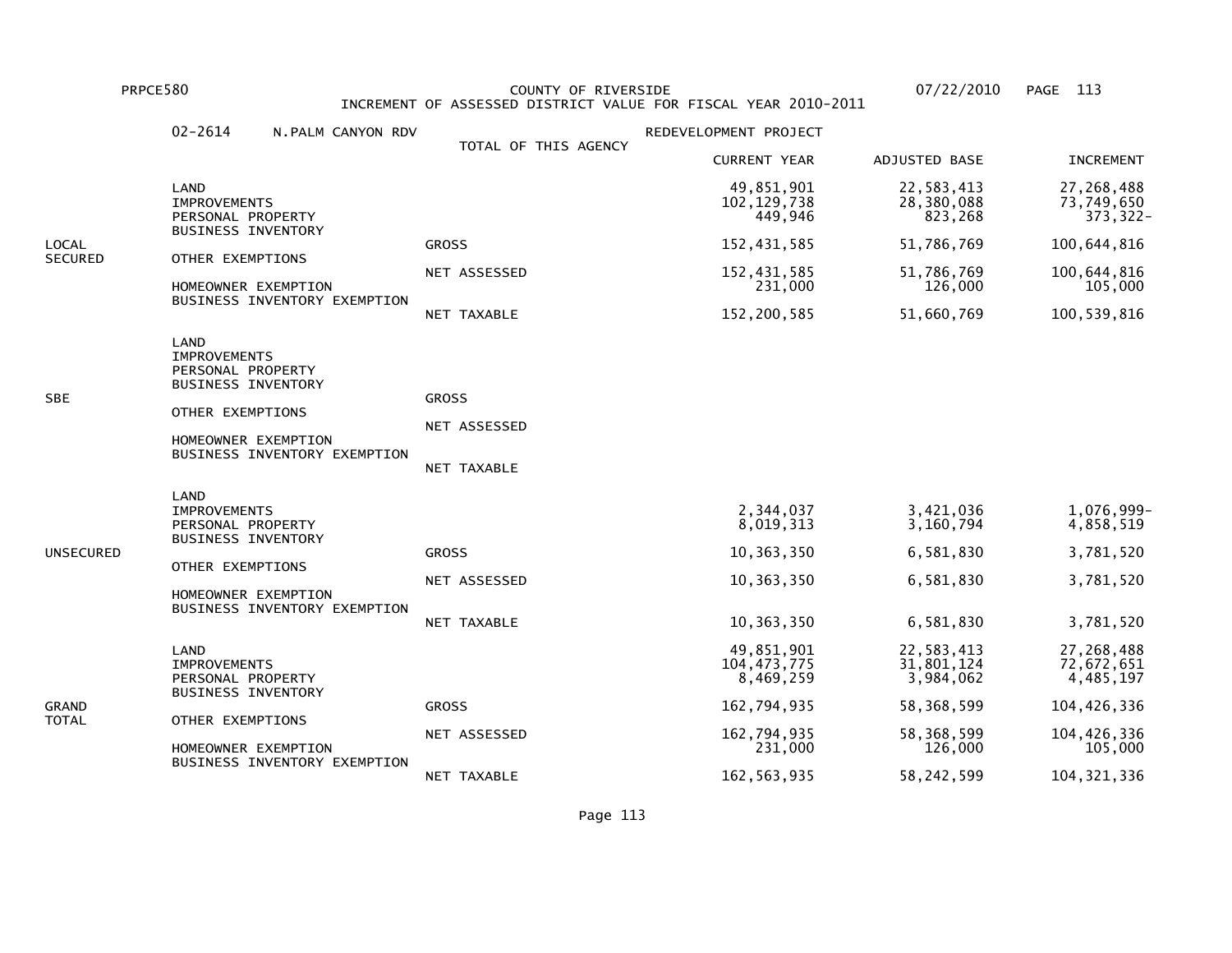PRPCE580 COUNTY OF RIVERSIDE 07/22/2010 PAGE 114 INCREMENT OF ASSESSED DISTRICT VALUE FOR FISCAL YEAR 2010-2011

| TOTAL OF THIS AGENCY<br><b>CURRENT YEAR</b><br>ADJUSTED BASE<br>3,393,235<br>27,627,354<br>LAND<br>58,643,964<br>9,988,837<br><b>IMPROVEMENTS</b><br>83,814<br>40,661<br>PERSONAL PROPERTY<br><b>BUSINESS INVENTORY</b><br>86, 311, 979<br>13,465,886<br><b>GROSS</b><br>OTHER EXEMPTIONS<br>1,967,054<br>683,192<br>12,782,694<br>84, 344, 925<br>NET ASSESSED<br>875,000<br>840,000<br>HOMEOWNER EXEMPTION<br>BUSINESS INVENTORY EXEMPTION<br>83,469,925<br>11,942,694<br>NET TAXABLE<br>LAND<br><b>IMPROVEMENTS</b><br>PERSONAL PROPERTY<br><b>BUSINESS INVENTORY</b><br><b>GROSS</b><br>OTHER EXEMPTIONS<br>NET ASSESSED<br>HOMEOWNER EXEMPTION<br>BUSINESS INVENTORY EXEMPTION<br>NET TAXABLE<br>LAND<br>305,973<br>123,262<br><b>IMPROVEMENTS</b><br>1,226,428<br>170,742<br>PERSONAL PROPERTY<br><b>BUSINESS INVENTORY</b><br>1,532,401<br>294,004<br><b>GROSS</b><br>OTHER EXEMPTIONS<br>1,532,401<br>294,004<br>NET ASSESSED<br>HOMEOWNER EXEMPTION<br>BUSINESS INVENTORY EXEMPTION<br>NET TAXABLE |  | $02 - 2615$<br>HIGHLAND-GATEWAY RDV | REDEVELOPMENT PROJECT |                                                               |                                                                                                          |
|-------------------------------------------------------------------------------------------------------------------------------------------------------------------------------------------------------------------------------------------------------------------------------------------------------------------------------------------------------------------------------------------------------------------------------------------------------------------------------------------------------------------------------------------------------------------------------------------------------------------------------------------------------------------------------------------------------------------------------------------------------------------------------------------------------------------------------------------------------------------------------------------------------------------------------------------------------------------------------------------------------------|--|-------------------------------------|-----------------------|---------------------------------------------------------------|----------------------------------------------------------------------------------------------------------|
| LOCAL<br>SECURED<br>SBE<br>UNSECURED                                                                                                                                                                                                                                                                                                                                                                                                                                                                                                                                                                                                                                                                                                                                                                                                                                                                                                                                                                        |  |                                     |                       |                                                               | <b>INCREMENT</b>                                                                                         |
|                                                                                                                                                                                                                                                                                                                                                                                                                                                                                                                                                                                                                                                                                                                                                                                                                                                                                                                                                                                                             |  |                                     |                       |                                                               | 24, 234, 119<br>48,655,127<br>43, 153-                                                                   |
|                                                                                                                                                                                                                                                                                                                                                                                                                                                                                                                                                                                                                                                                                                                                                                                                                                                                                                                                                                                                             |  |                                     |                       | 72,846,093<br>1,283,862<br>71,562,231<br>35,000<br>71,527,231 |                                                                                                          |
|                                                                                                                                                                                                                                                                                                                                                                                                                                                                                                                                                                                                                                                                                                                                                                                                                                                                                                                                                                                                             |  |                                     |                       |                                                               |                                                                                                          |
|                                                                                                                                                                                                                                                                                                                                                                                                                                                                                                                                                                                                                                                                                                                                                                                                                                                                                                                                                                                                             |  |                                     | 1,532,401             | 294,004                                                       | 182,711<br>1,055,686<br>1,238,397<br>1,238,397<br>1,238,397                                              |
| 3,393,235<br>27,627,354<br>LAND<br>58,949,937<br>10, 112, 099<br><b>IMPROVEMENTS</b><br>254,556<br>1,267,089<br>PERSONAL PROPERTY<br><b>BUSINESS INVENTORY</b><br>87,844,380<br>13,759,890<br>GRAND<br><b>GROSS</b><br>1,967,054<br>683,192<br>TOTAL<br>OTHER EXEMPTIONS<br>13,076,698<br>85,877,326<br>NET ASSESSED<br>840,000<br>HOMEOWNER EXEMPTION<br>875,000<br>BUSINESS INVENTORY EXEMPTION<br>85,002,326<br>12,236,698<br>NET TAXABLE                                                                                                                                                                                                                                                                                                                                                                                                                                                                                                                                                                |  |                                     |                       |                                                               | 24, 234, 119<br>48,837,838<br>1,012,533<br>74,084,490<br>1,283,862<br>72,800,628<br>35,000<br>72,765,628 |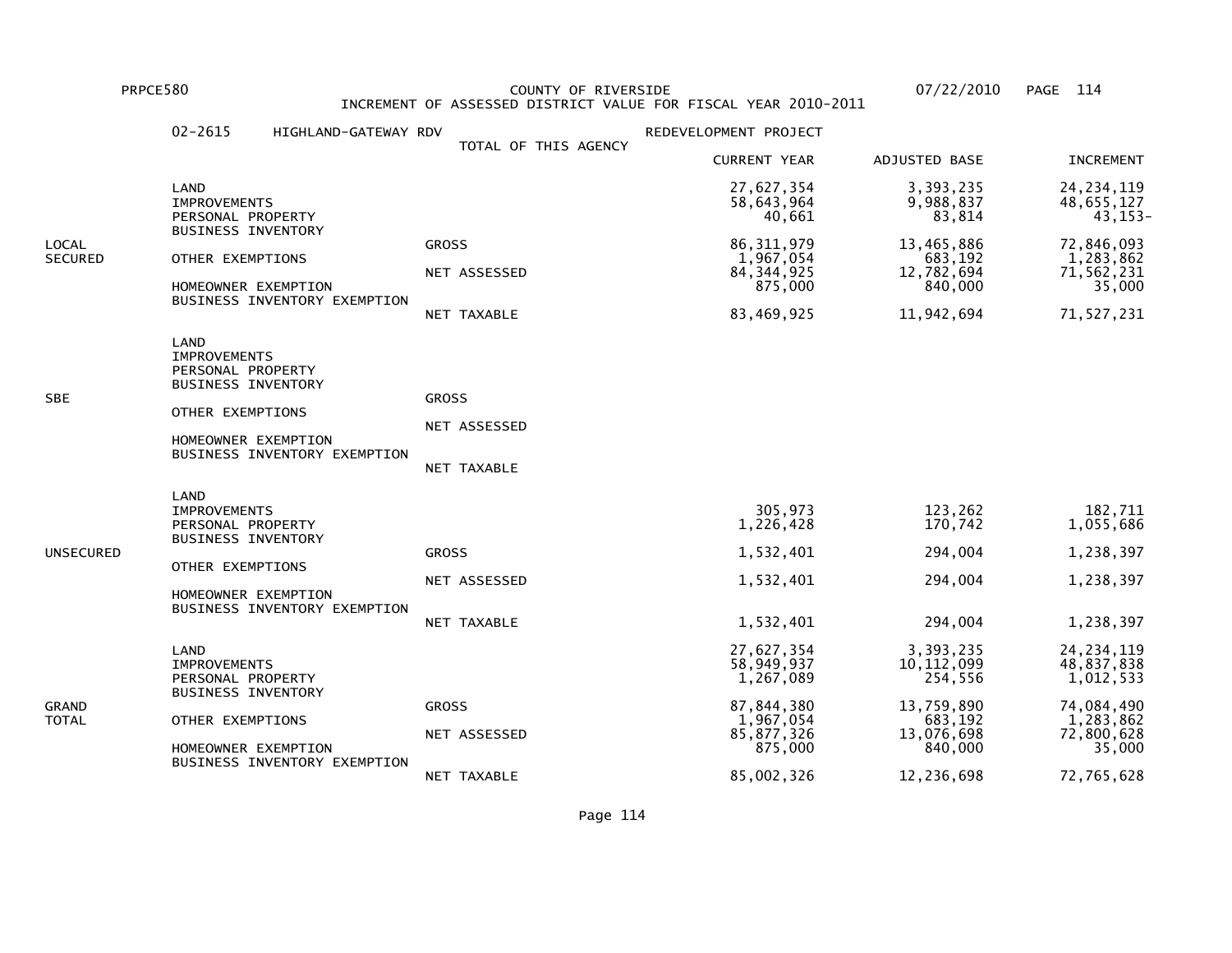PRPCE580 COUNTY OF RIVERSIDE 07/22/2010 PAGE 115 INCREMENT OF ASSESSED DISTRICT VALUE FOR FISCAL YEAR 2010-2011

|                         | 02-2616<br>RAMON-BOGIE RDV PROJ                                                                                                                                 |                                             | REDEVELOPMENT PROJECT                                                            |                                                                        |                                                                                        |
|-------------------------|-----------------------------------------------------------------------------------------------------------------------------------------------------------------|---------------------------------------------|----------------------------------------------------------------------------------|------------------------------------------------------------------------|----------------------------------------------------------------------------------------|
|                         |                                                                                                                                                                 | TOTAL OF THIS AGENCY                        | <b>CURRENT YEAR</b>                                                              | ADJUSTED BASE                                                          | <b>INCREMENT</b>                                                                       |
|                         | LAND<br><b>IMPROVEMENTS</b><br>PERSONAL PROPERTY                                                                                                                |                                             | 53,487,273<br>114, 174, 978<br>1,118,806                                         | 10,930,518<br>9,383,675<br>541,129                                     | 42,556,755<br>104,791,303<br>577,677                                                   |
| LOCAL<br><b>SECURED</b> | BUSINESS INVENTORY<br>OTHER EXEMPTIONS<br>HOMEOWNER EXEMPTION                                                                                                   | <b>GROSS</b><br>NET ASSESSED                | 168,781,057<br>49,379<br>168,731,678                                             | 20,855,322<br>20,855,322                                               | 147, 925, 735<br>49,379<br>147,876,356                                                 |
|                         | BUSINESS INVENTORY EXEMPTION                                                                                                                                    | NET TAXABLE                                 | 168,731,678                                                                      | 20,855,322                                                             | 147,876,356                                                                            |
| SBE                     | <b>LAND</b><br><b>IMPROVEMENTS</b><br>PERSONAL PROPERTY<br><b>BUSINESS INVENTORY</b><br>OTHER EXEMPTIONS<br>HOMEOWNER EXEMPTION<br>BUSINESS INVENTORY EXEMPTION | <b>GROSS</b><br>NET ASSESSED<br>NET TAXABLE |                                                                                  |                                                                        |                                                                                        |
| UNSECURED               | LAND<br><b>IMPROVEMENTS</b><br>PERSONAL PROPERTY<br><b>BUSINESS INVENTORY</b><br>OTHER EXEMPTIONS<br>HOMEOWNER EXEMPTION<br>BUSINESS INVENTORY EXEMPTION        | <b>GROSS</b><br>NET ASSESSED<br>NET TAXABLE | 1,951<br>9,396,219<br>13,740,424<br>23, 138, 594<br>23, 138, 594<br>23, 138, 594 | 1,204,371<br>2,056,326<br>3,260,697<br>2,200<br>3,258,497<br>3,258,497 | 1,951<br>8,191,848<br>11,684,098<br>19,877,897<br>$2,200-$<br>19,880,097<br>19,880,097 |
| GRAND<br>TOTAL          | LAND<br><b>IMPROVEMENTS</b><br>PERSONAL PROPERTY<br>BUSINESS INVENTORY                                                                                          | <b>GROSS</b>                                | 53,489,224<br>123, 571, 197<br>14,859,230<br>191, 919, 651                       | 10,930,518<br>10,588,046<br>2,597,455<br>24, 116, 019                  | 42,558,706<br>112,983,151<br>12, 261, 775<br>167,803,632                               |
|                         | OTHER EXEMPTIONS<br>HOMEOWNER EXEMPTION                                                                                                                         | NET ASSESSED                                | 49,379<br>191,870,272                                                            | 2,200<br>24, 113, 819                                                  | 47,179<br>167,756,453                                                                  |
|                         | BUSINESS INVENTORY EXEMPTION                                                                                                                                    | NET TAXABLE                                 | 191,870,272                                                                      | 24, 113, 819                                                           | 167,756,453                                                                            |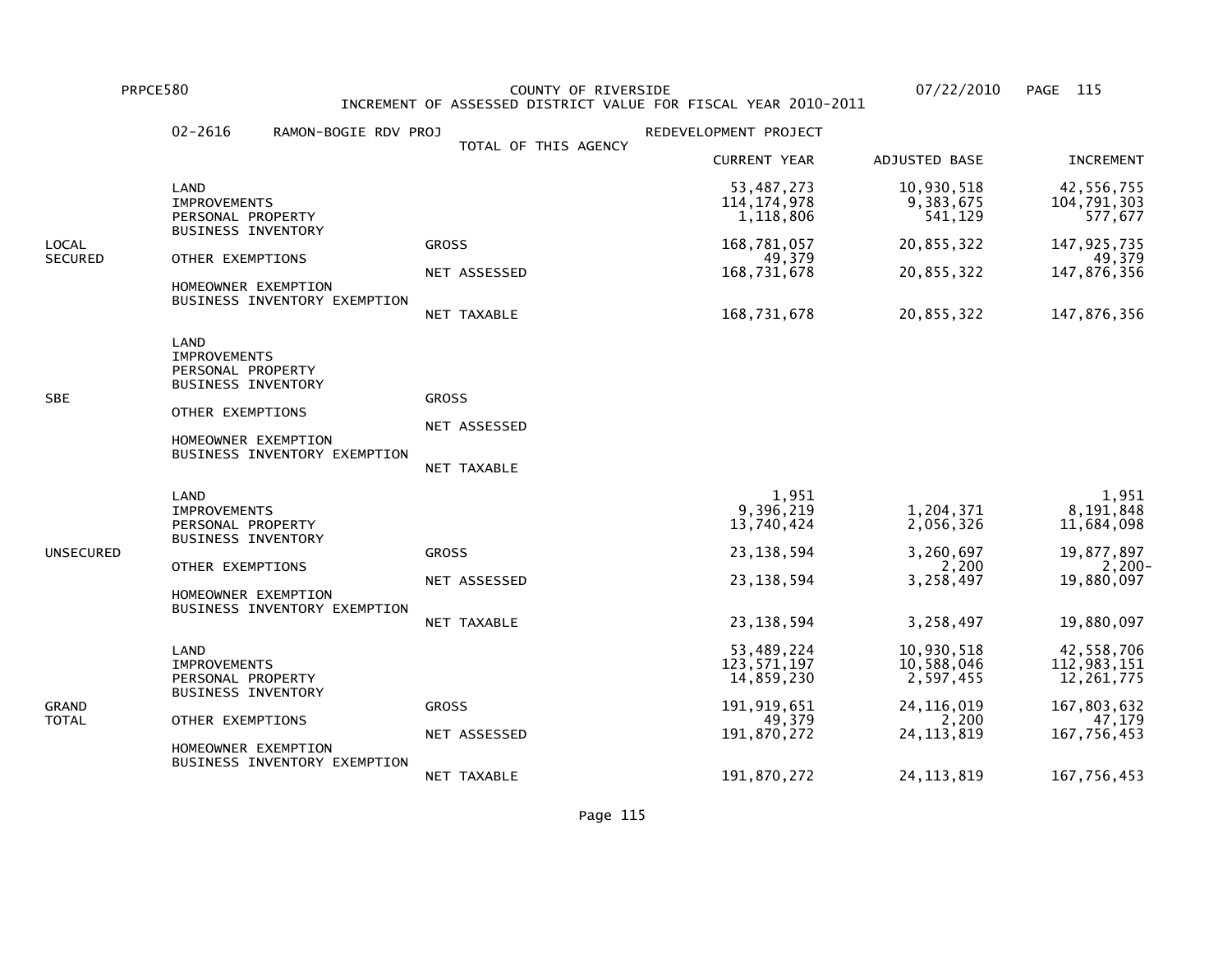PRPCE580 COUNTY OF RIVERSIDE 07/22/2010 PAGE 116 INCREMENT OF ASSESSED DISTRICT VALUE FOR FISCAL YEAR 2010-2011

|                                                                                                 | $02 - 2617$<br>SO. PALM CANYON RDV                                                                                                                       |                                             | REDEVELOPMENT PROJECT                                                         |                                                                                              |                                                                                               |
|-------------------------------------------------------------------------------------------------|----------------------------------------------------------------------------------------------------------------------------------------------------------|---------------------------------------------|-------------------------------------------------------------------------------|----------------------------------------------------------------------------------------------|-----------------------------------------------------------------------------------------------|
|                                                                                                 |                                                                                                                                                          | TOTAL OF THIS AGENCY                        | <b>CURRENT YEAR</b>                                                           | ADJUSTED BASE                                                                                | <b>INCREMENT</b>                                                                              |
|                                                                                                 | LAND<br><b>IMPROVEMENTS</b><br>PERSONAL PROPERTY                                                                                                         |                                             | 55,853,710<br>66,703,525<br>326,949                                           | 19,707,766<br>25,920,825<br>361,041                                                          | 36, 145, 944<br>40,782,700<br>34,092-                                                         |
| <b>BUSINESS INVENTORY</b><br>LOCAL<br><b>SECURED</b><br>OTHER EXEMPTIONS<br>HOMEOWNER EXEMPTION | BUSINESS INVENTORY EXEMPTION                                                                                                                             | <b>GROSS</b><br>NET ASSESSED<br>NET TAXABLE | 122,884,184<br>122,884,184<br>84,000<br>122,800,184                           | 45,989,632<br>30,022<br>45,959,610<br>119,000<br>45,840,610                                  | 76,894,552<br>30,022-<br>76,924,574<br>$35,000 -$<br>76,959,574                               |
| SBE                                                                                             | LAND<br><b>IMPROVEMENTS</b><br>PERSONAL PROPERTY<br><b>BUSINESS INVENTORY</b><br>OTHER EXEMPTIONS<br>HOMEOWNER EXEMPTION<br>BUSINESS INVENTORY EXEMPTION | <b>GROSS</b><br>NET ASSESSED<br>NET TAXABLE |                                                                               |                                                                                              |                                                                                               |
| UNSECURED                                                                                       | LAND<br><b>IMPROVEMENTS</b><br>PERSONAL PROPERTY<br><b>BUSINESS INVENTORY</b><br>OTHER EXEMPTIONS<br>HOMEOWNER EXEMPTION<br>BUSINESS INVENTORY EXEMPTION | <b>GROSS</b><br>NET ASSESSED<br>NET TAXABLE | 4,235,199<br>3,755,170<br>7,990,369<br>7,990,369<br>7,990,369                 | 3,583,409<br>2,821,700<br>6,405,109<br>6,405,109<br>6,405,109                                | 651,790<br>933,470<br>1,585,260<br>1,585,260<br>1,585,260                                     |
| GRAND<br>TOTAL                                                                                  | LAND<br><b>IMPROVEMENTS</b><br>PERSONAL PROPERTY<br><b>BUSINESS INVENTORY</b><br>OTHER EXEMPTIONS<br>HOMEOWNER EXEMPTION<br>BUSINESS INVENTORY EXEMPTION | <b>GROSS</b><br>NET ASSESSED                | 55,853,710<br>70,938,724<br>4,082,119<br>130,874,553<br>130,874,553<br>84,000 | 19,707,766<br>29,504,234<br>3, 182, 741<br>52, 394, 741<br>30,022<br>52, 364, 719<br>119,000 | 36, 145, 944<br>41,434,490<br>899,378<br>78,479,812<br>$30,022 -$<br>78,509,834<br>$35,000 -$ |
|                                                                                                 |                                                                                                                                                          | NET TAXABLE                                 | 130,790,553                                                                   | 52, 245, 719                                                                                 | 78,544,834                                                                                    |

Page 116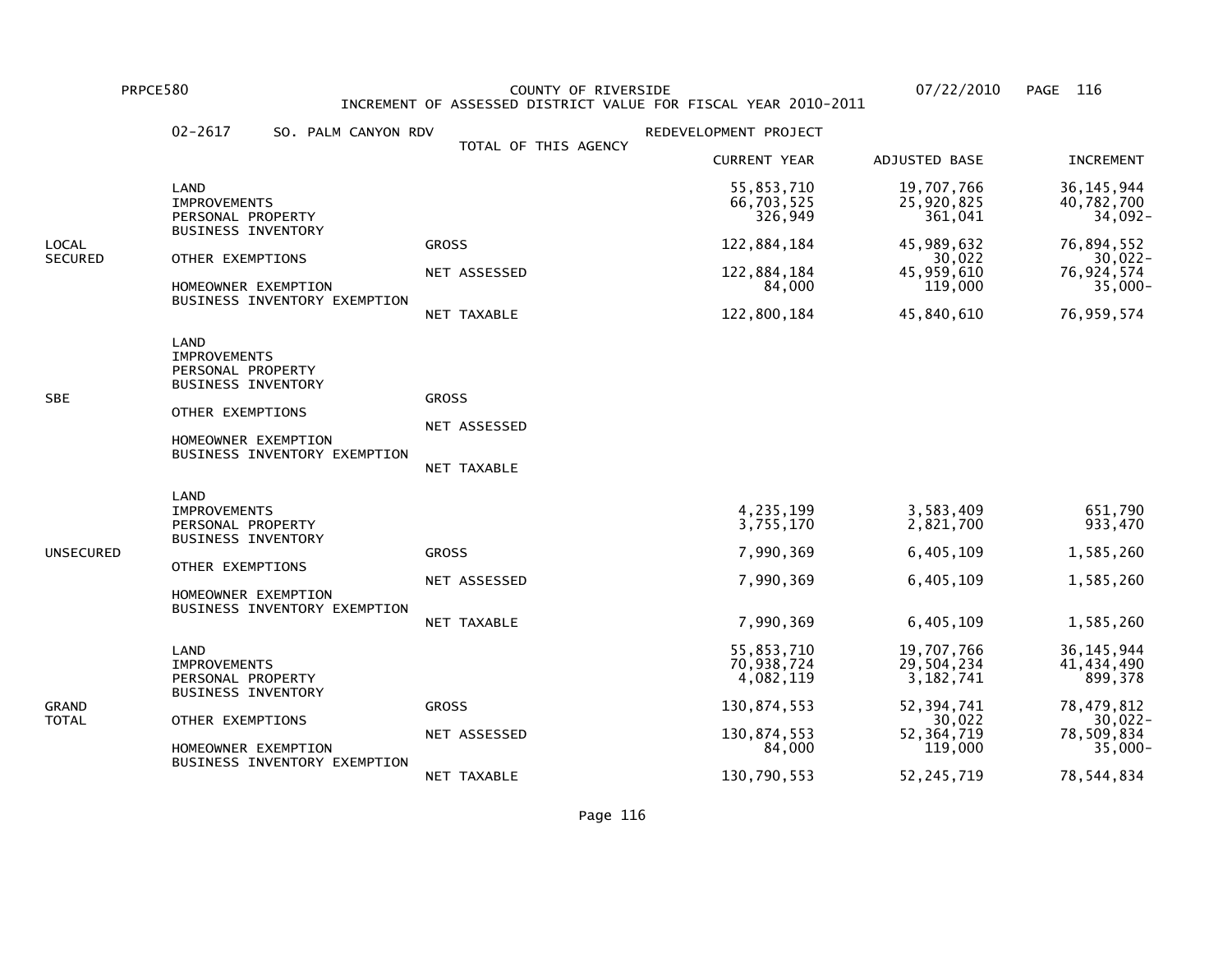PRPCE580 COUNTY OF RIVERSIDE 07/22/2010 PAGE 117 INCREMENT OF ASSESSED DISTRICT VALUE FOR FISCAL YEAR 2010-2011

|                  | $02 - 2618$<br>BARISTO-FARRELL RDV                                                                                                                       |                                             | REDEVELOPMENT PROJECT                                                                            |                                                                                            |                                                                                                     |
|------------------|----------------------------------------------------------------------------------------------------------------------------------------------------------|---------------------------------------------|--------------------------------------------------------------------------------------------------|--------------------------------------------------------------------------------------------|-----------------------------------------------------------------------------------------------------|
|                  |                                                                                                                                                          | TOTAL OF THIS AGENCY                        | <b>CURRENT YEAR</b>                                                                              | ADJUSTED BASE                                                                              | <b>INCREMENT</b>                                                                                    |
|                  | LAND<br><b>IMPROVEMENTS</b><br>PERSONAL PROPERTY                                                                                                         |                                             | 113,779,016<br>241,404,550<br>174,416                                                            | 31,238,548<br>64, 615, 274<br>141,526                                                      | 82,540,468<br>176,789,276<br>32,890                                                                 |
| LOCAL<br>SECURED | <b>BUSINESS INVENTORY</b><br>OTHER EXEMPTIONS<br>HOMEOWNER EXEMPTION<br>BUSINESS INVENTORY EXEMPTION                                                     | <b>GROSS</b><br>NET ASSESSED<br>NET TAXABLE | 355, 357, 982<br>5,102,330<br>350, 255, 652<br>963,200<br>349, 292, 452                          | 95, 995, 348<br>769,667<br>95,225,681<br>87,295<br>95, 138, 386                            | 259, 362, 634<br>4,332,663<br>255,029,971<br>875,905<br>254, 154, 066                               |
| <b>SBE</b>       | LAND<br><b>IMPROVEMENTS</b><br>PERSONAL PROPERTY<br>BUSINESS INVENTORY<br>OTHER EXEMPTIONS<br>HOMEOWNER EXEMPTION<br>BUSINESS INVENTORY EXEMPTION        | <b>GROSS</b><br>NET ASSESSED<br>NET TAXABLE |                                                                                                  |                                                                                            |                                                                                                     |
| UNSECURED        | LAND<br><b>IMPROVEMENTS</b><br>PERSONAL PROPERTY<br><b>BUSINESS INVENTORY</b><br>OTHER EXEMPTIONS<br>HOMEOWNER EXEMPTION<br>BUSINESS INVENTORY EXEMPTION | <b>GROSS</b><br>NET ASSESSED<br>NET TAXABLE | 28,582,486<br>17,906,696<br>46,489,182<br>186,215<br>46, 302, 967<br>46, 302, 967                | 3,852,752<br>6,824,977<br>10,677,729<br>99,167<br>10,578,562<br>10,578,562                 | 24,729,734<br>11,081,719<br>35,811,453<br>87,048<br>35,724,405<br>35,724,405                        |
| GRAND<br>TOTAL   | LAND<br><b>IMPROVEMENTS</b><br>PERSONAL PROPERTY<br><b>BUSINESS INVENTORY</b><br>OTHER EXEMPTIONS<br>HOMEOWNER EXEMPTION<br>BUSINESS INVENTORY EXEMPTION | <b>GROSS</b><br>NET ASSESSED                | 113,779,016<br>269,987,036<br>18,081,112<br>401, 847, 164<br>5,288,545<br>396,558,619<br>963,200 | 31,238,548<br>68,468,026<br>6,966,503<br>106, 673, 077<br>868,834<br>105,804,243<br>87,295 | 82,540,468<br>201, 519, 010<br>11, 114, 609<br>295, 174, 087<br>4,419,711<br>290,754,376<br>875,905 |
|                  |                                                                                                                                                          | NET TAXABLE                                 | 395, 595, 419                                                                                    | 105,716,948                                                                                | 289,878,471                                                                                         |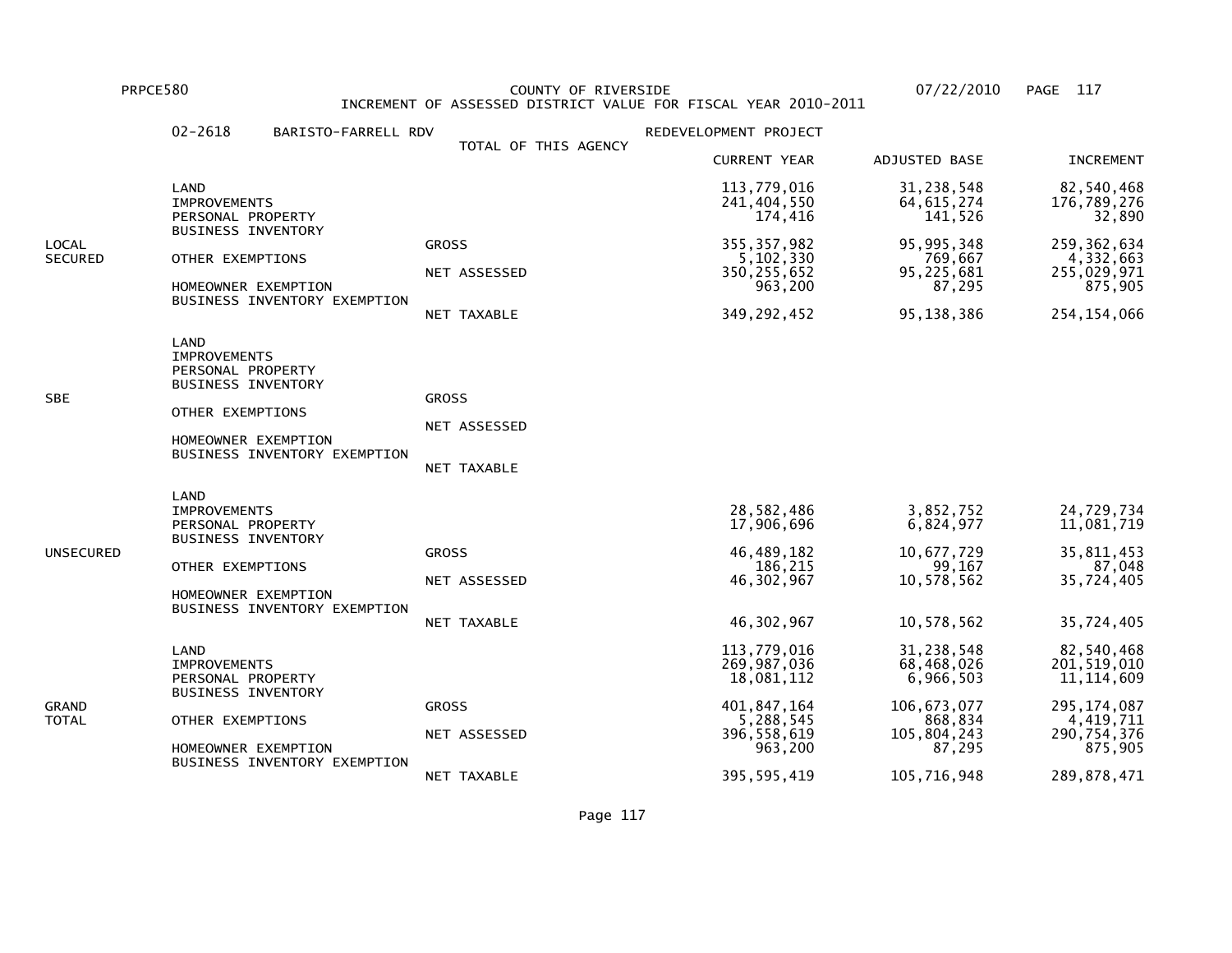PRPCE580 COUNTY OF RIVERSIDE 07/22/2010 PAGE 118 INCREMENT OF ASSESSED DISTRICT VALUE FOR FISCAL YEAR 2010-2011

|                         | $02 - 2622$                                                                                                              | PALM SPRINGS RDV PROJECT 9   | TOTAL OF THIS AGENCY                        | REDEVELOPMENT PROJECT                                                                            |                                                                                                    |                                                                                                         |
|-------------------------|--------------------------------------------------------------------------------------------------------------------------|------------------------------|---------------------------------------------|--------------------------------------------------------------------------------------------------|----------------------------------------------------------------------------------------------------|---------------------------------------------------------------------------------------------------------|
|                         |                                                                                                                          |                              | <b>CURRENT YEAR</b>                         | ADJUSTED BASE                                                                                    | <b>INCREMENT</b>                                                                                   |                                                                                                         |
|                         | LAND<br><b>IMPROVEMENTS</b><br>PERSONAL PROPERTY                                                                         |                              |                                             | 173,032,068<br>392, 293, 508<br>2,382,704                                                        | 49,596,538<br>84, 349, 110<br>10,667,013                                                           | 123,435,530<br>307,944,398<br>8,284,309-                                                                |
| LOCAL<br><b>SECURED</b> | <b>BUSINESS INVENTORY</b><br>OTHER EXEMPTIONS<br>HOMEOWNER EXEMPTION                                                     | BUSINESS INVENTORY EXEMPTION | <b>GROSS</b><br>NET ASSESSED<br>NET TAXABLE | 567,708,280<br>21,948,492<br>545,759,788<br>2,392,600<br>543, 367, 188                           | 144, 612, 661<br>3,761,312<br>140,851,349<br>1,015,000<br>139,836,349                              | 423,095,619<br>18, 187, 180<br>404,908,439<br>1,377,600<br>403,530,839                                  |
| SBE                     | LAND<br><b>IMPROVEMENTS</b><br>PERSONAL PROPERTY<br><b>BUSINESS INVENTORY</b><br>OTHER EXEMPTIONS<br>HOMEOWNER EXEMPTION | BUSINESS INVENTORY EXEMPTION | <b>GROSS</b><br>NET ASSESSED<br>NET TAXABLE |                                                                                                  |                                                                                                    |                                                                                                         |
| UNSECURED               | LAND<br><b>IMPROVEMENTS</b><br>PERSONAL PROPERTY<br><b>BUSINESS INVENTORY</b><br>OTHER EXEMPTIONS<br>HOMEOWNER EXEMPTION | BUSINESS INVENTORY EXEMPTION | <b>GROSS</b><br>NET ASSESSED<br>NET TAXABLE | 3,438,099<br>4,786,035<br>8,224,134<br>8,224,134<br>8,224,134                                    | 5,703,102<br>5,703,102<br>5,703,102<br>5,703,102                                                   | 3,438,099<br>917,067-<br>2,521,032<br>2,521,032<br>2,521,032                                            |
| GRAND<br>TOTAL          | LAND<br><b>IMPROVEMENTS</b><br>PERSONAL PROPERTY<br><b>BUSINESS INVENTORY</b><br>OTHER EXEMPTIONS<br>HOMEOWNER EXEMPTION | BUSINESS INVENTORY EXEMPTION | <b>GROSS</b><br>NET ASSESSED                | 173,032,068<br>395,731,607<br>7,168,739<br>575,932,414<br>21,948,492<br>553,983,922<br>2,392,600 | 49,596,538<br>84, 349, 110<br>16,370,115<br>150, 315, 763<br>3,761,312<br>146,554,451<br>1,015,000 | 123,435,530<br>311, 382, 497<br>9,201,376-<br>425,616,651<br>18, 187, 180<br>407, 429, 471<br>1,377,600 |
|                         |                                                                                                                          |                              | NET TAXABLE                                 | 551, 591, 322                                                                                    | 145,539,451                                                                                        | 406,051,871                                                                                             |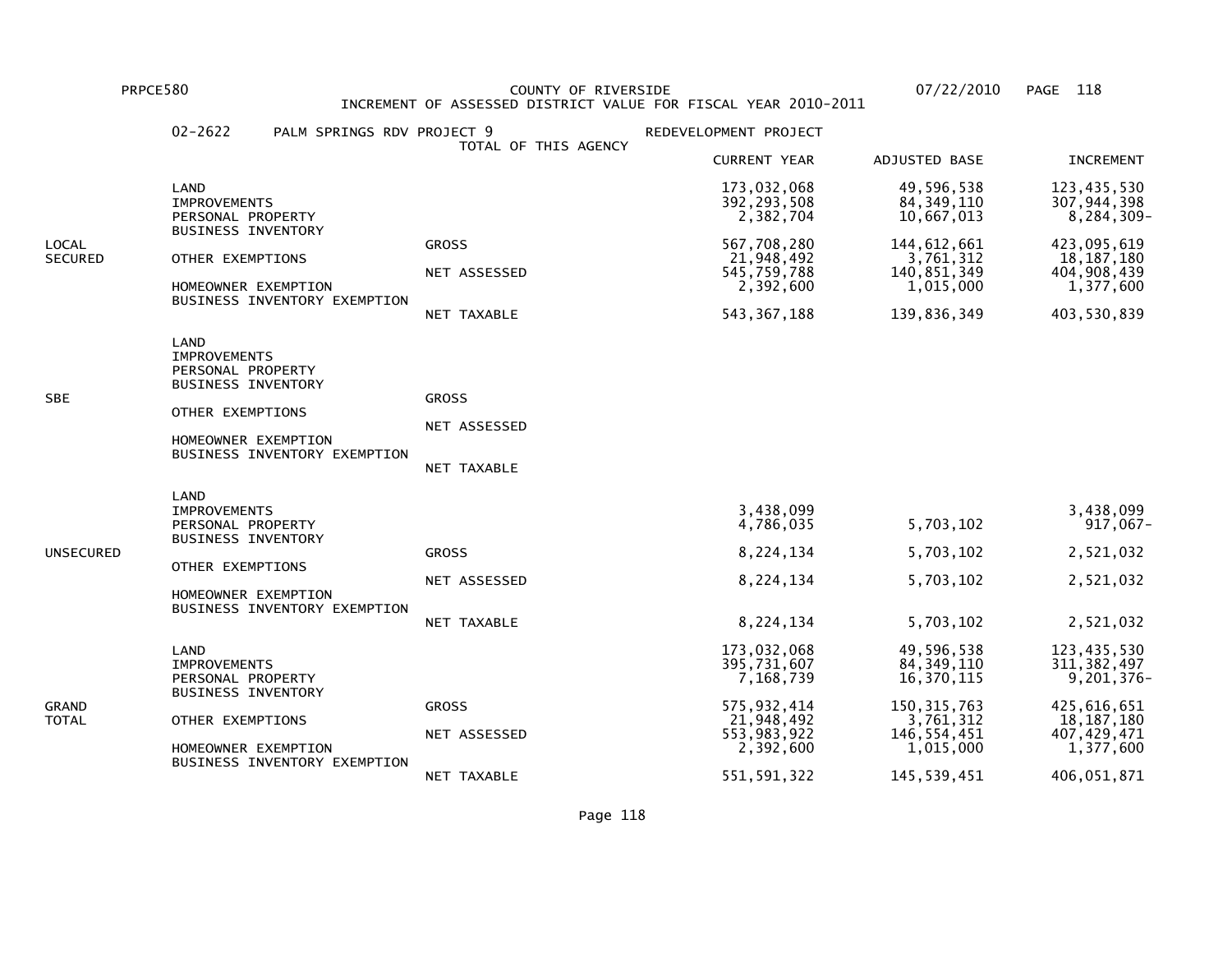PRPCE580 COUNTY OF RIVERSIDE 07/22/2010 PAGE 119 INCREMENT OF ASSESSED DISTRICT VALUE FOR FISCAL YEAR 2010-2011

|                | $02 - 2623$<br>PALM SPRINGS CANYON RDV                                                                                                                   |                                             | REDEVELOPMENT PROJECT       |                                                     |                                                             |
|----------------|----------------------------------------------------------------------------------------------------------------------------------------------------------|---------------------------------------------|-----------------------------|-----------------------------------------------------|-------------------------------------------------------------|
|                |                                                                                                                                                          | TOTAL OF THIS AGENCY                        | <b>CURRENT YEAR</b>         | ADJUSTED BASE                                       | <b>INCREMENT</b>                                            |
|                | LAND<br><b>IMPROVEMENTS</b><br>PERSONAL PROPERTY                                                                                                         |                                             | 74,980,572<br>106, 333, 594 | 7,864,808<br>911,783                                | 67, 115, 764<br>105,421,811                                 |
| LOCAL          | <b>BUSINESS INVENTORY</b>                                                                                                                                | <b>GROSS</b>                                | 181, 314, 166               | 8,776,591                                           | 172, 537, 575                                               |
| <b>SECURED</b> | OTHER EXEMPTIONS<br>HOMEOWNER EXEMPTION                                                                                                                  | NET ASSESSED                                | 181, 314, 166<br>509,600    | 8,776,591<br>7,000                                  | 172, 537, 575<br>502,600                                    |
|                | BUSINESS INVENTORY EXEMPTION                                                                                                                             | NET TAXABLE                                 | 180,804,566                 | 8,769,591                                           | 172,034,975                                                 |
| SBE            | LAND<br><b>IMPROVEMENTS</b><br>PERSONAL PROPERTY<br><b>BUSINESS INVENTORY</b><br>OTHER EXEMPTIONS<br>HOMEOWNER EXEMPTION<br>BUSINESS INVENTORY EXEMPTION | <b>GROSS</b><br>NET ASSESSED<br>NET TAXABLE |                             |                                                     |                                                             |
| UNSECURED      | LAND<br><b>IMPROVEMENTS</b><br>PERSONAL PROPERTY<br><b>BUSINESS INVENTORY</b><br>OTHER EXEMPTIONS<br>HOMEOWNER EXEMPTION<br>BUSINESS INVENTORY EXEMPTION | <b>GROSS</b><br>NET ASSESSED<br>NET TAXABLE |                             | 300,000<br>466,962<br>766,962<br>766,962<br>766,962 | 300,000-<br>$466,962 -$<br>766,962-<br>766,962-<br>766,962- |
| GRAND<br>TOTAL | LAND<br><b>IMPROVEMENTS</b><br>PERSONAL PROPERTY                                                                                                         |                                             | 74,980,572<br>106, 333, 594 | 7,864,808<br>1,211,783<br>466,962                   | 67, 115, 764<br>105, 121, 811<br>466,962-                   |
|                | <b>BUSINESS INVENTORY</b>                                                                                                                                | <b>GROSS</b>                                | 181, 314, 166               | 9,543,553                                           | 171,770,613                                                 |
|                | OTHER EXEMPTIONS<br>HOMEOWNER EXEMPTION                                                                                                                  | NET ASSESSED                                | 181, 314, 166<br>509,600    | 9,543,553<br>7,000                                  | 171,770,613<br>502,600                                      |
|                | BUSINESS INVENTORY EXEMPTION                                                                                                                             | NET TAXABLE                                 | 180,804,566                 | 9,536,553                                           | 171,268,013                                                 |

Page 119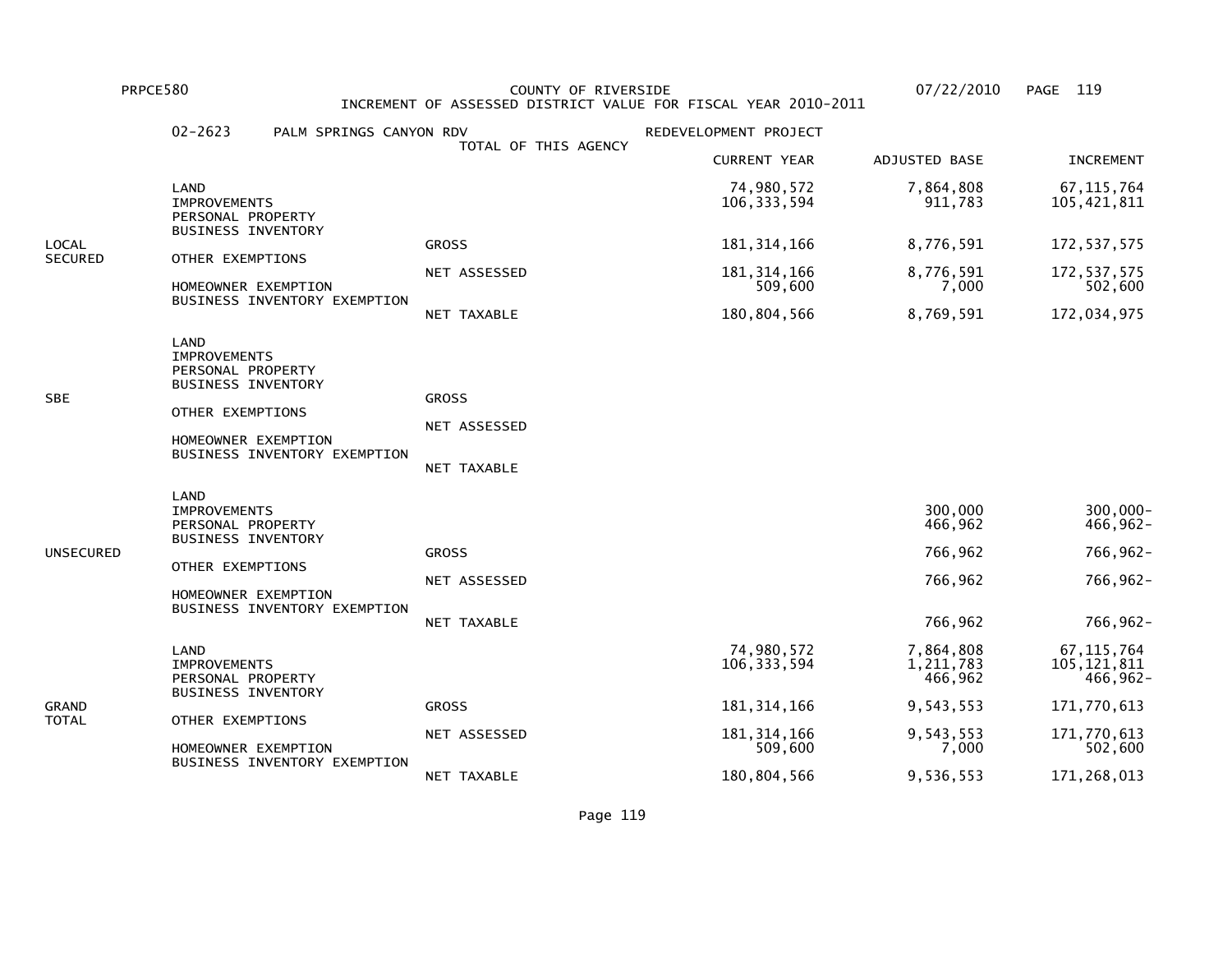PRPCE580 COUNTY OF RIVERSIDE 07/22/2010 PAGE 120 INCREMENT OF ASSESSED DISTRICT VALUE FOR FISCAL YEAR 2010-2011

|                                                                                                                          | $02 - 2655$<br>RDV PROJ 1987                                                                                                                             |                                                                     | REDEVELOPMENT PROJECT                                                                              |                                                                                             |                                                                                                       |
|--------------------------------------------------------------------------------------------------------------------------|----------------------------------------------------------------------------------------------------------------------------------------------------------|---------------------------------------------------------------------|----------------------------------------------------------------------------------------------------|---------------------------------------------------------------------------------------------|-------------------------------------------------------------------------------------------------------|
|                                                                                                                          |                                                                                                                                                          | TOTAL OF THIS AGENCY                                                | <b>CURRENT YEAR</b>                                                                                | ADJUSTED BASE                                                                               | <b>INCREMENT</b>                                                                                      |
|                                                                                                                          | LAND<br><b>IMPROVEMENTS</b><br>PERSONAL PROPERTY                                                                                                         |                                                                     | 161, 195, 835<br>99,203,664<br>12,492,198                                                          | 14,770,673<br>12,749,171<br>82,445                                                          | 146, 425, 162<br>86,454,493<br>12,409,753                                                             |
| <b>BUSINESS INVENTORY</b><br>LOCAL<br>SECURED<br>OTHER EXEMPTIONS<br>HOMEOWNER EXEMPTION<br>BUSINESS INVENTORY EXEMPTION | <b>GROSS</b><br>NET ASSESSED<br>NET TAXABLE                                                                                                              | 272,891,697<br>3,804,482<br>269,087,215<br>857,641<br>268, 229, 574 | 27,602,289<br>1,260,882<br>26, 341, 407<br>872,982<br>25,468,425                                   | 245, 289, 408<br>2,543,600<br>242,745,808<br>15,341-<br>242,761,149                         |                                                                                                       |
| SBE                                                                                                                      | LAND<br><b>IMPROVEMENTS</b><br>PERSONAL PROPERTY<br><b>BUSINESS INVENTORY</b><br>OTHER EXEMPTIONS<br>HOMEOWNER EXEMPTION<br>BUSINESS INVENTORY EXEMPTION | <b>GROSS</b><br>NET ASSESSED<br>NET TAXABLE                         |                                                                                                    |                                                                                             |                                                                                                       |
| UNSECURED                                                                                                                | LAND<br><b>IMPROVEMENTS</b><br>PERSONAL PROPERTY<br><b>BUSINESS INVENTORY</b><br>OTHER EXEMPTIONS<br>HOMEOWNER EXEMPTION<br>BUSINESS INVENTORY EXEMPTION | <b>GROSS</b><br>NET ASSESSED<br>NET TAXABLE                         | 6,402,014<br>19,482,746<br>25,884,760<br>47,500<br>25,837,260<br>25,837,260                        | 991.599<br>1,072,340<br>2,063,939<br>2,063,939<br>2,063,939                                 | 5,410,415<br>18,410,406<br>23,820,821<br>47,500<br>23,773,321<br>23,773,321                           |
| GRAND<br>TOTAL                                                                                                           | LAND<br><b>IMPROVEMENTS</b><br>PERSONAL PROPERTY<br><b>BUSINESS INVENTORY</b><br>OTHER EXEMPTIONS<br>HOMEOWNER EXEMPTION<br>BUSINESS INVENTORY EXEMPTION | <b>GROSS</b><br>NET ASSESSED                                        | 161, 195, 835<br>105,605,678<br>31,974,944<br>298,776,457<br>3,851,982<br>294, 924, 475<br>857,641 | 14,770,673<br>13,740,770<br>1, 154, 785<br>29,666,228<br>1,260,882<br>28,405,346<br>872,982 | 146, 425, 162<br>91,864,908<br>30,820,159<br>269, 110, 229<br>2,591,100<br>266, 519, 129<br>$15,341-$ |
|                                                                                                                          |                                                                                                                                                          | NET TAXABLE                                                         | 294,066,834                                                                                        | 27,532,364                                                                                  | 266, 534, 470                                                                                         |

Page 120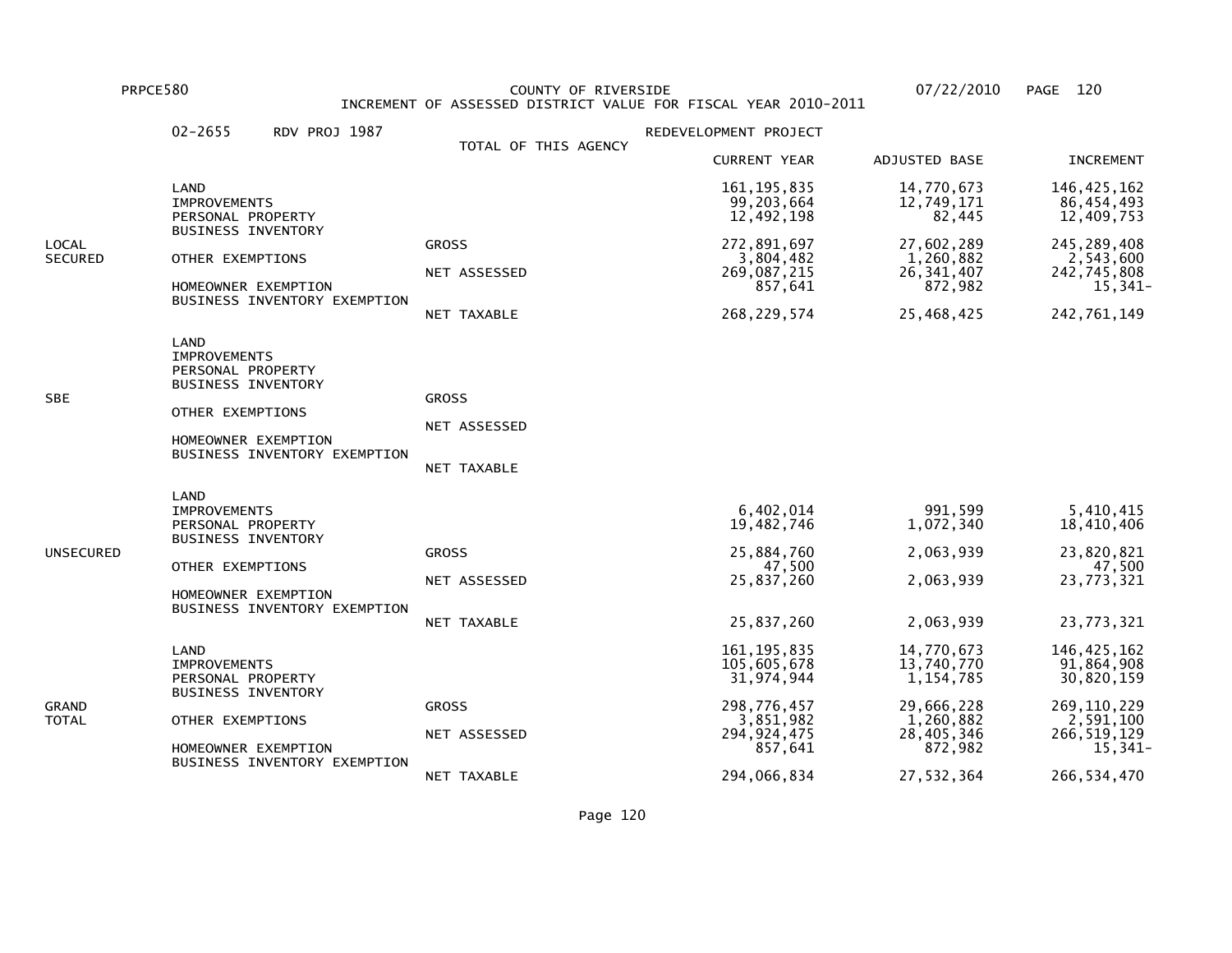PRPCE580 COUNTY OF RIVERSIDE 07/22/2010 PAGE 121 INCREMENT OF ASSESSED DISTRICT VALUE FOR FISCAL YEAR 2010-2011

|                  | $02 - 2656$<br>PERRIS RDV PROJECT C & N                                                                                                                  |                                                    | REDEVELOPMENT PROJECT                                                                                                |                                                                                                       |                                                                                                                    |
|------------------|----------------------------------------------------------------------------------------------------------------------------------------------------------|----------------------------------------------------|----------------------------------------------------------------------------------------------------------------------|-------------------------------------------------------------------------------------------------------|--------------------------------------------------------------------------------------------------------------------|
|                  |                                                                                                                                                          | TOTAL OF THIS AGENCY                               | <b>CURRENT YEAR</b>                                                                                                  | ADJUSTED BASE                                                                                         | <b>INCREMENT</b>                                                                                                   |
|                  | LAND<br><b>IMPROVEMENTS</b><br>PERSONAL PROPERTY                                                                                                         |                                                    | 132, 165, 223<br>195, 361, 520<br>2,315,706                                                                          | 12,080,254<br>13, 217, 645<br>250,083                                                                 | 120,084,969<br>182, 143, 875<br>2,065,623                                                                          |
| LOCAL<br>SECURED | <b>BUSINESS INVENTORY</b><br>OTHER EXEMPTIONS<br>HOMEOWNER EXEMPTION<br>BUSINESS INVENTORY EXEMPTION                                                     | <b>GROSS</b><br>NET ASSESSED<br><b>NET TAXABLE</b> | 329,842,449<br>6,776,373<br>323,066,076<br>3,407,600<br>319,658,476                                                  | 25, 547, 982<br>526,264<br>25,021,718<br>858,061<br>24, 163, 657                                      | 304, 294, 467<br>6,250,109<br>298,044,358<br>2,549,539<br>295,494,819                                              |
| SBE              | LAND<br><b>IMPROVEMENTS</b><br>PERSONAL PROPERTY<br><b>BUSINESS INVENTORY</b><br>OTHER EXEMPTIONS<br>HOMEOWNER EXEMPTION<br>BUSINESS INVENTORY EXEMPTION | <b>GROSS</b><br>NET ASSESSED<br><b>NET TAXABLE</b> |                                                                                                                      |                                                                                                       |                                                                                                                    |
| UNSECURED        | LAND<br><b>IMPROVEMENTS</b><br>PERSONAL PROPERTY<br><b>BUSINESS INVENTORY</b><br>OTHER EXEMPTIONS<br>HOMEOWNER EXEMPTION<br>BUSINESS INVENTORY EXEMPTION | <b>GROSS</b><br>NET ASSESSED<br>NET TAXABLE        | 395<br>7,111,921<br>6,811,223<br>13,923,539<br>13,923,539<br>13,923,539                                              | 1,848,174<br>1,083,060<br>2,931,234<br>2,931,234<br>2,931,234                                         | 395<br>5,263,747<br>5,728,163<br>10,992,305<br>10,992,305<br>10,992,305                                            |
| GRAND<br>TOTAL   | LAND<br><b>IMPROVEMENTS</b><br>PERSONAL PROPERTY<br><b>BUSINESS INVENTORY</b><br>OTHER EXEMPTIONS<br>HOMEOWNER EXEMPTION<br>BUSINESS INVENTORY EXEMPTION | <b>GROSS</b><br>NET ASSESSED<br>NET TAXABLE        | 132, 165, 618<br>202, 473, 441<br>9,126,929<br>343,765,988<br>6,776,373<br>336,989,615<br>3,407,600<br>333, 582, 015 | 12,080,254<br>15,065,819<br>1,333,143<br>28,479,216<br>526,264<br>27,952,952<br>858,061<br>27,094,891 | 120,085,364<br>187,407,622<br>7,793,786<br>315, 286, 772<br>6,250,109<br>309,036,663<br>2,549,539<br>306, 487, 124 |
|                  |                                                                                                                                                          |                                                    |                                                                                                                      |                                                                                                       |                                                                                                                    |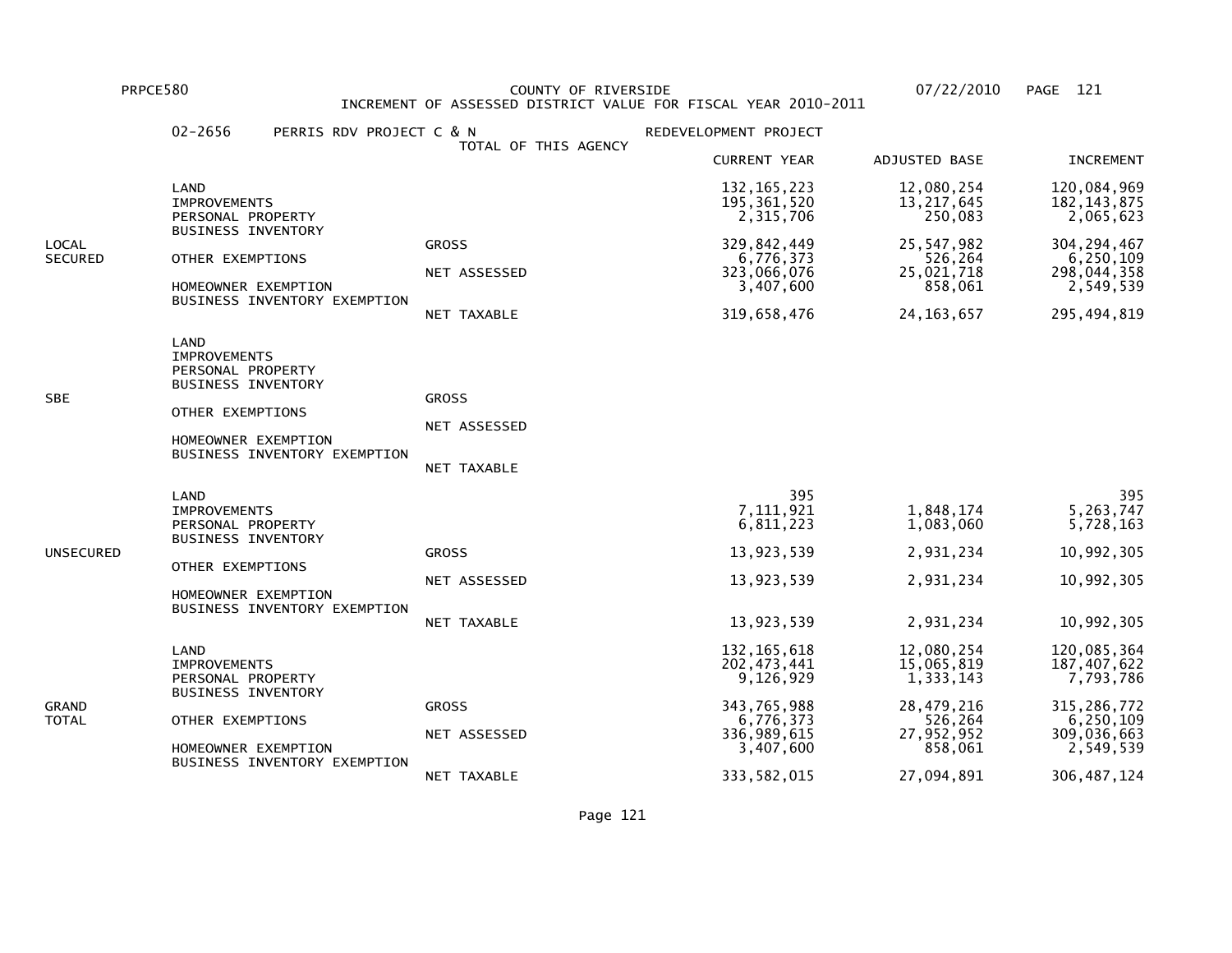PRPCE580 COUNTY OF RIVERSIDE 07/22/2010 PAGE 122 INCREMENT OF ASSESSED DISTRICT VALUE FOR FISCAL YEAR 2010-2011

| <b>CURRENT YEAR</b><br>ADJUSTED BASE<br>106,434,531<br>LAND<br>258,849,219<br>395,667,678<br>132, 191, 133<br><b>IMPROVEMENTS</b><br>1,261,924<br>1,312,450<br>PERSONAL PROPERTY<br><b>BUSINESS INVENTORY</b><br>655,778,821<br>239, 938, 114<br><b>GROSS</b><br>LOCAL<br>8,848,087<br>2,250,376<br>SECURED<br>OTHER EXEMPTIONS<br>NET ASSESSED<br>646, 930, 734<br>237,687,738<br>8,199,243<br>9,653,809<br>HOMEOWNER EXEMPTION<br>BUSINESS INVENTORY EXEMPTION<br>638,731,491<br>228,033,929<br>NET TAXABLE<br>LAND<br><b>IMPROVEMENTS</b><br>PERSONAL PROPERTY<br><b>BUSINESS INVENTORY</b><br>SBE<br><b>GROSS</b><br>OTHER EXEMPTIONS<br>NET ASSESSED<br>HOMEOWNER EXEMPTION<br>BUSINESS INVENTORY EXEMPTION<br>NET TAXABLE<br>LAND<br>4, 215, 122<br>21,492,558<br><b>IMPROVEMENTS</b><br>22,514,007<br>3,614,704<br>PERSONAL PROPERTY<br><b>BUSINESS INVENTORY</b><br>7,829,826<br>44,006,565<br>UNSECURED<br><b>GROSS</b><br>42,800<br>5,430<br>OTHER EXEMPTIONS<br>43, 963, 765<br>7,824,396<br>NET ASSESSED<br>HOMEOWNER EXEMPTION<br>BUSINESS INVENTORY EXEMPTION<br>7,824,396<br>43,963,765<br>NET TAXABLE<br>258,849,219<br>106,434,531<br>LAND<br>417,160,236<br>136,406,255<br><b>IMPROVEMENTS</b><br>23,775,931<br>4,927,154<br>PERSONAL PROPERTY<br><b>BUSINESS INVENTORY</b><br>699,785,386<br>247,767,940<br>GRAND<br><b>GROSS</b><br>2,255,806<br>8,890,887<br>OTHER EXEMPTIONS<br>TOTAL<br>690,894,499<br>245, 512, 134<br>NET ASSESSED<br>HOMEOWNER EXEMPTION | $02 - 2657$ | PERRIS RDV PROJECT 94 AB1290 | TOTAL OF THIS AGENCY | REDEVELOPMENT PROJECT |           |                                                                                                                      |
|------------------------------------------------------------------------------------------------------------------------------------------------------------------------------------------------------------------------------------------------------------------------------------------------------------------------------------------------------------------------------------------------------------------------------------------------------------------------------------------------------------------------------------------------------------------------------------------------------------------------------------------------------------------------------------------------------------------------------------------------------------------------------------------------------------------------------------------------------------------------------------------------------------------------------------------------------------------------------------------------------------------------------------------------------------------------------------------------------------------------------------------------------------------------------------------------------------------------------------------------------------------------------------------------------------------------------------------------------------------------------------------------------------------------------------------------------------------------------------|-------------|------------------------------|----------------------|-----------------------|-----------|----------------------------------------------------------------------------------------------------------------------|
|                                                                                                                                                                                                                                                                                                                                                                                                                                                                                                                                                                                                                                                                                                                                                                                                                                                                                                                                                                                                                                                                                                                                                                                                                                                                                                                                                                                                                                                                                    |             |                              |                      |                       |           | <b>INCREMENT</b>                                                                                                     |
|                                                                                                                                                                                                                                                                                                                                                                                                                                                                                                                                                                                                                                                                                                                                                                                                                                                                                                                                                                                                                                                                                                                                                                                                                                                                                                                                                                                                                                                                                    |             |                              |                      |                       |           | 152,414,688<br>263,476,545<br>50,526-                                                                                |
|                                                                                                                                                                                                                                                                                                                                                                                                                                                                                                                                                                                                                                                                                                                                                                                                                                                                                                                                                                                                                                                                                                                                                                                                                                                                                                                                                                                                                                                                                    |             |                              |                      |                       |           | 415,840,707<br>6,597,711<br>409, 242, 996<br>1,454,566-<br>410,697,562                                               |
|                                                                                                                                                                                                                                                                                                                                                                                                                                                                                                                                                                                                                                                                                                                                                                                                                                                                                                                                                                                                                                                                                                                                                                                                                                                                                                                                                                                                                                                                                    |             |                              |                      |                       |           |                                                                                                                      |
|                                                                                                                                                                                                                                                                                                                                                                                                                                                                                                                                                                                                                                                                                                                                                                                                                                                                                                                                                                                                                                                                                                                                                                                                                                                                                                                                                                                                                                                                                    |             |                              |                      |                       |           | 17, 277, 436<br>18,899,303<br>36, 176, 739<br>37,370<br>36, 139, 369<br>36, 139, 369                                 |
| BUSINESS INVENTORY EXEMPTION<br>682,695,256<br>235,858,325<br>NET TAXABLE                                                                                                                                                                                                                                                                                                                                                                                                                                                                                                                                                                                                                                                                                                                                                                                                                                                                                                                                                                                                                                                                                                                                                                                                                                                                                                                                                                                                          |             |                              |                      | 8,199,243             | 9,653,809 | 152,414,688<br>280,753,981<br>18,848,777<br>452, 017, 446<br>6,635,081<br>445, 382, 365<br>1,454,566-<br>446,836,931 |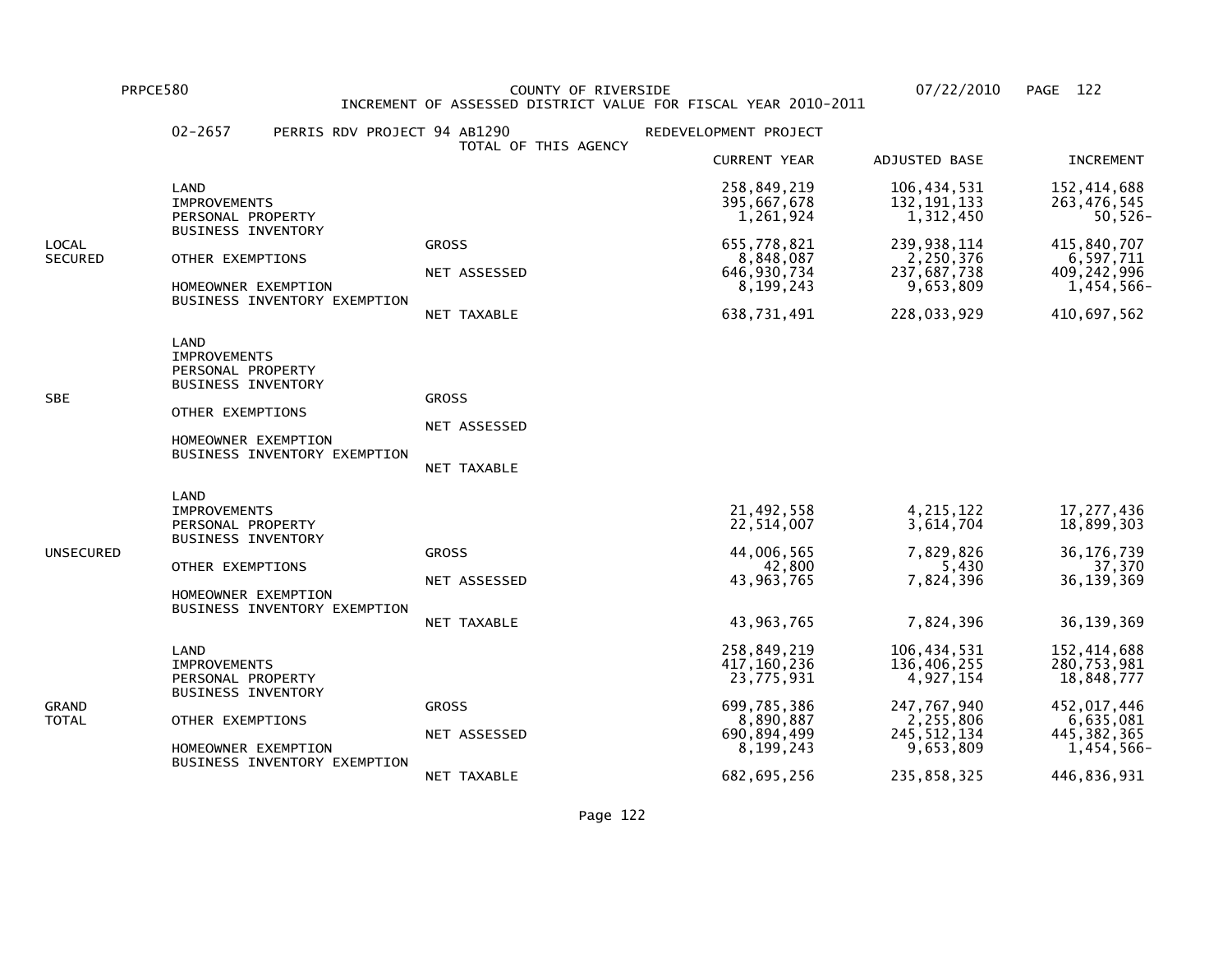PRPCE580 COUNTY OF RIVERSIDE 07/22/2010 PAGE 123INCREMENT OF ASSESSED DISTRICT VALUE FOR FISCAL YEAR 2010-2011

### 02-2682 RANCHO MIRAGE WHITEWATER REDV REDEVELOPMENT PROJECT TOTAL OF THIS AGENCY CURRENT YEAR ADJUSTED BASE INCREMENT LAND 599,089,655 54,347,984 544,741,6711, 174, 755, 460 IMPROVEMENTS 1,293,676,821 118,921,361 1,174,755,46012,248,945 PERSONAL PROPERTY 259,992 BUSINESS INVENTORYLOCAL GROSS 1,905,275,413 173,529,337 1,731,746,076792,588 SECURED OTHER EXEMPTIONS NET ASSESSED 1,904,446,345 36,480 371 SECURED OTHER EXEMPTIONS NET ASSESSED 1,730,953,488 NET ASSESSED 1,904,446,345 173,492,857 1,730,953,4883,073,492 HOMEOWNER EXEMPTION 6,591,540 3,518,048 BUSINESS INVENTORY EXEMPTION NET TAXABLE 1,897,854,805 169,974,809 1,727,879,996 LAND IMPROVEMENTS PERSONAL PROPERTY BUSINESS INVENTORYSBE GROSS OTHER EXEMPTIONS NET ASSESSED HOMEOWNER EXEMPTION BUSINESS INVENTORY EXEMPTION NET TAXABLE LAND**IMPROVEMENTS**  IMPROVEMENTS 27,430,801 3,315,920 24,114,88122,695,106 PERSONAL PROPERTY 1.979,048 BUSINESS INVENTORYUNSECURED GROSS 52,104,955 5,294,968 46,809,987720,965 OTHER EXEMPTIONS 720,965 720,96546,089,022 NET ASSESSED 51,383,990 5,294,968 46,089,022 $81,280 -$ HOMEOWNER EXEMPTION 81,280 BUSINESS INVENTORY EXEMPTION NET TAXABLE 51,383,990 5,213,688 46,170,302 LAND 599,089,655 54,347,984 544,741,6711,198,870,341 IMPROVEMENTS 1,321,107,622 122,237,281 1,198,870,34134,944,051 PERSONAL PROPERTY 2.239,040 BUSINESS INVENTORYGRAND GROSS 1,957,380,368 178,824,305 1,778,556,0631,513,553 TOTAL OTHER EXEMPTIONS 1,550,033 36,480 1,513,5531,777,042,510 NET ASSESSED 1,955,830,335 178,787,825 1,777,042,5102,992,212 HOMEOWNER EXEMPTION 6,591,540 3,599,328 BUSINESS INVENTORY EXEMPTIONNET TAXABLE 1,949,238,795 175,188,497 1,774,050,298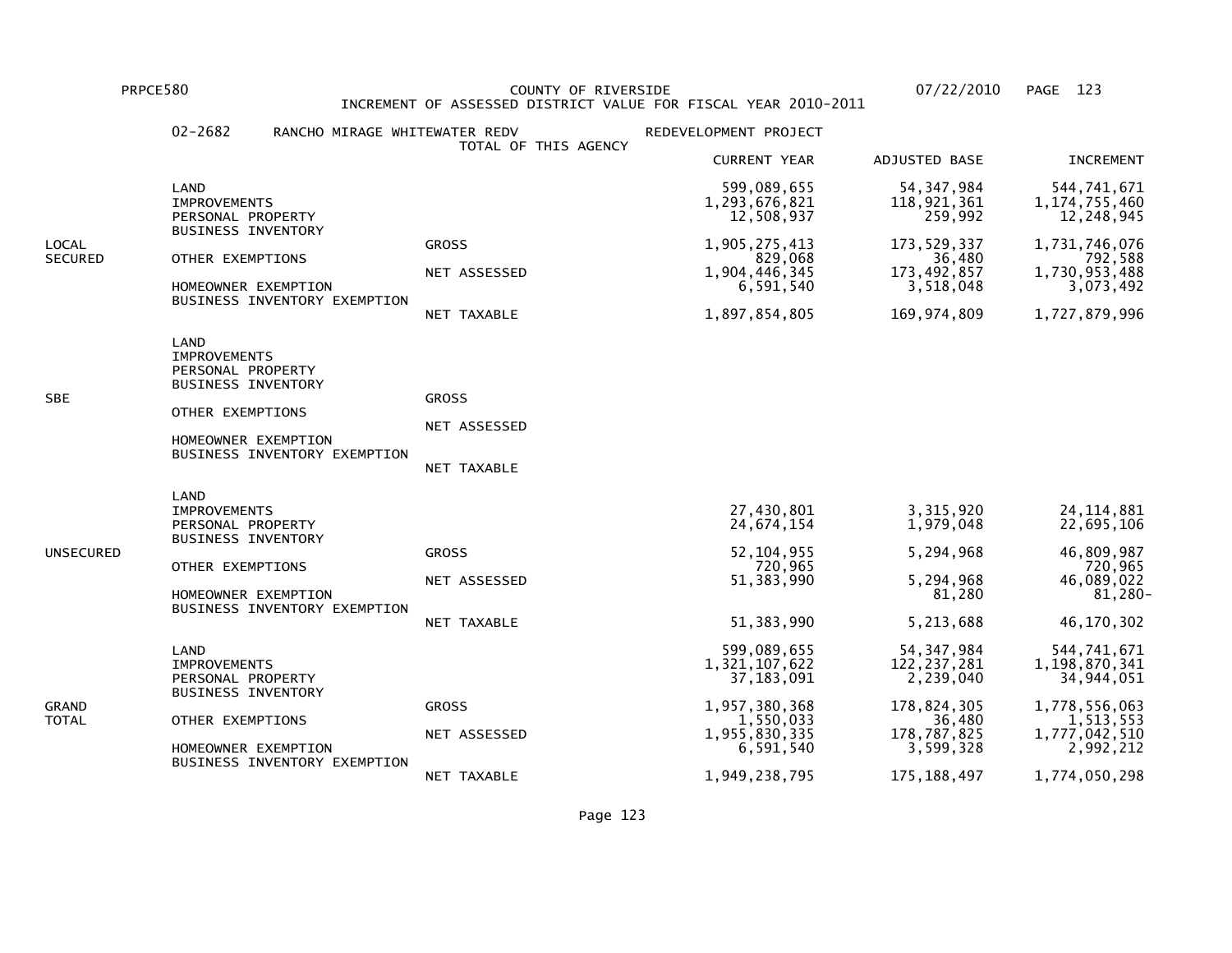PRPCE580 COUNTY OF RIVERSIDE 07/22/2010 PAGE 124 INCREMENT OF ASSESSED DISTRICT VALUE FOR FISCAL YEAR 2010-2011

|                         | $02 - 2690$<br>RANCHO MIRAGE RDV-84 PROJ                                                                                                                 | TOTAL OF THIS AGENCY                        | REDEVELOPMENT PROJECT                                                           |                                                                        |                                                                             |
|-------------------------|----------------------------------------------------------------------------------------------------------------------------------------------------------|---------------------------------------------|---------------------------------------------------------------------------------|------------------------------------------------------------------------|-----------------------------------------------------------------------------|
|                         |                                                                                                                                                          |                                             | <b>CURRENT YEAR</b>                                                             | <b>ADJUSTED BASE</b>                                                   | <b>INCREMENT</b>                                                            |
|                         | LAND<br><b>IMPROVEMENTS</b><br>PERSONAL PROPERTY                                                                                                         |                                             | 1,058,649,301<br>2,707,410,058<br>9,525,108                                     | 259,015,273<br>531, 927, 988<br>2,470,063                              | 799,634,028<br>2, 175, 482, 070<br>7,055,045                                |
| LOCAL<br><b>SECURED</b> | <b>BUSINESS INVENTORY</b><br>OTHER EXEMPTIONS<br>HOMEOWNER EXEMPTION<br>BUSINESS INVENTORY EXEMPTION                                                     | <b>GROSS</b><br>NET ASSESSED<br>NET TAXABLE | 3,775,584,467<br>333,693,102<br>3,441,891,365<br>17,378,200<br>3, 424, 513, 165 | 793, 413, 324<br>80,000<br>793, 333, 324<br>7,399,000<br>785, 934, 324 | 2,982,171,143<br>333,613,102<br>2,648,558,041<br>9,979,200<br>2,638,578,841 |
| SBE                     | LAND<br><b>IMPROVEMENTS</b><br>PERSONAL PROPERTY<br><b>BUSINESS INVENTORY</b><br>OTHER EXEMPTIONS<br>HOMEOWNER EXEMPTION<br>BUSINESS INVENTORY EXEMPTION | <b>GROSS</b><br>NET ASSESSED<br>NET TAXABLE |                                                                                 |                                                                        |                                                                             |
| UNSECURED               | LAND<br><b>IMPROVEMENTS</b><br>PERSONAL PROPERTY<br><b>BUSINESS INVENTORY</b>                                                                            | <b>GROSS</b>                                | 9,382<br>36,504,792<br>129,962,220<br>166,476,394                               | 1,724,704<br>3,473,970<br>5,198,674                                    | 9,382<br>34,780,088<br>126,488,250<br>161, 277, 720                         |
|                         | OTHER EXEMPTIONS<br>HOMEOWNER EXEMPTION<br>BUSINESS INVENTORY EXEMPTION                                                                                  | NET ASSESSED                                | 111,499,188<br>54, 977, 206                                                     | 5,198,674                                                              | 111,499,188<br>49,778,532                                                   |
|                         | LAND<br><b>IMPROVEMENTS</b><br>PERSONAL PROPERTY<br><b>BUSINESS INVENTORY</b>                                                                            | <b>NET TAXABLE</b>                          | 54, 977, 206<br>1,058,658,683<br>2,743,914,850<br>139,487,328                   | 5,198,674<br>259,015,273<br>533,652,692<br>5,944,033                   | 49,778,532<br>799,643,410<br>2, 210, 262, 158<br>133, 543, 295              |
| GRAND<br>TOTAL          | OTHER EXEMPTIONS<br>HOMEOWNER EXEMPTION<br>BUSINESS INVENTORY EXEMPTION                                                                                  | <b>GROSS</b><br>NET ASSESSED                | 3,942,060,861<br>445, 192, 290<br>3,496,868,571<br>17,378,200                   | 798,611,998<br>80,000<br>798, 531, 998<br>7,399,000                    | 3, 143, 448, 863<br>445, 112, 290<br>2,698,336,573<br>9,979,200             |
|                         |                                                                                                                                                          | NET TAXABLE                                 | 3,479,490,371                                                                   | 791, 132, 998                                                          | 2,688,357,373                                                               |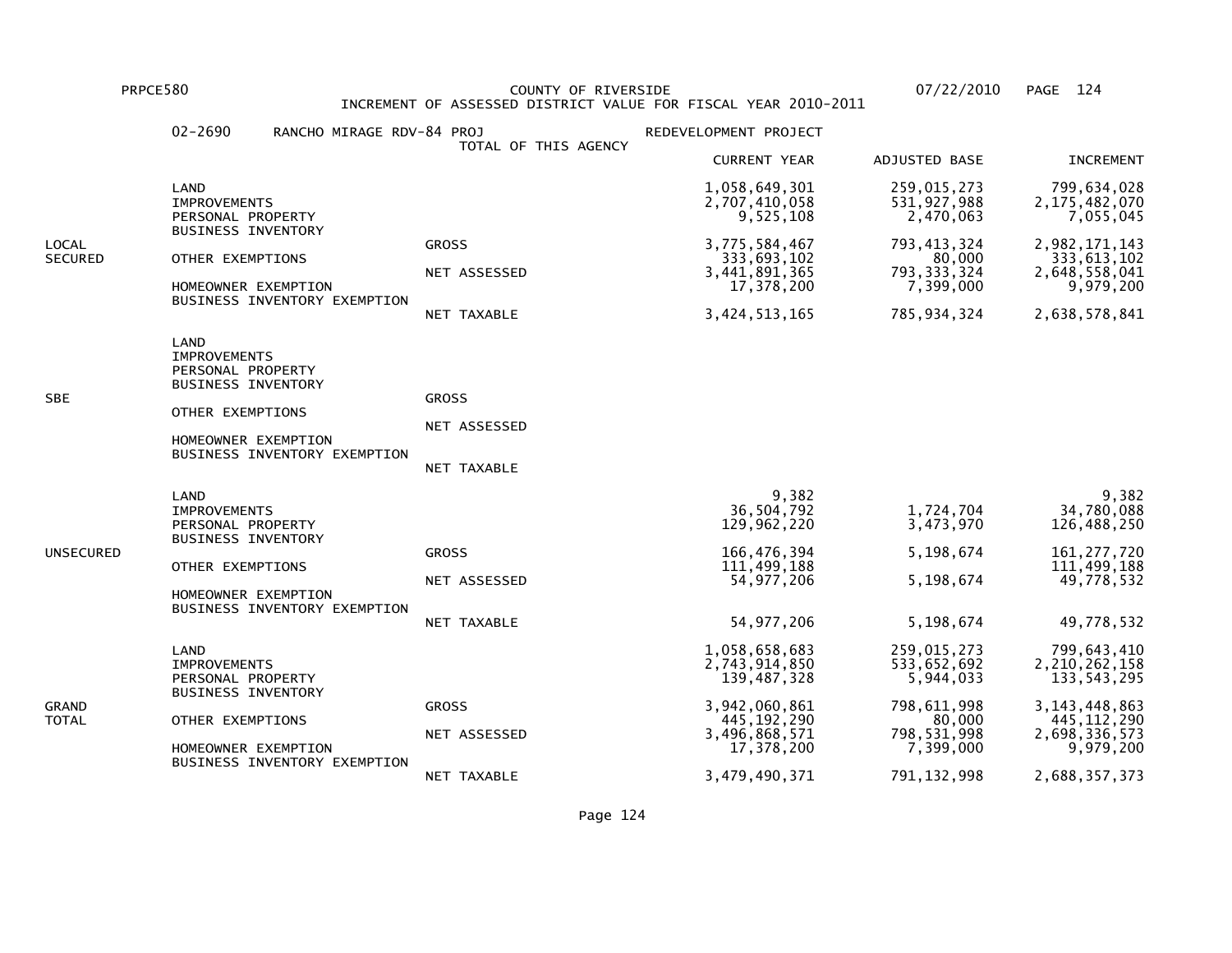PRPCE580 COUNTY OF RIVERSIDE 07/22/2010 PAGE 125 INCREMENT OF ASSESSED DISTRICT VALUE FOR FISCAL YEAR 2010-2011

|                | $02 - 2703$                                                                                                                                              | SYCAMORE CYN BOX SPRGS PARK RDV             | REDEVELOPMENT PROJECT                    |               |                                          |
|----------------|----------------------------------------------------------------------------------------------------------------------------------------------------------|---------------------------------------------|------------------------------------------|---------------|------------------------------------------|
|                |                                                                                                                                                          | TOTAL OF THIS AGENCY                        | <b>CURRENT YEAR</b>                      | ADJUSTED BASE | <b>INCREMENT</b>                         |
|                | LAND<br><b>IMPROVEMENTS</b><br>PERSONAL PROPERTY                                                                                                         |                                             | 139,400,183<br>509,569,545<br>7,069,117  | 7,673,718     | 131,726,465<br>509,569,545<br>7,069,117  |
| LOCAL          | BUSINESS INVENTORY                                                                                                                                       | <b>GROSS</b>                                | 656,038,845                              | 7,673,718     | 648, 365, 127                            |
| <b>SECURED</b> | OTHER EXEMPTIONS                                                                                                                                         | NET ASSESSED                                | 656,038,845                              | 7,673,718     | 648, 365, 127                            |
|                | HOMEOWNER EXEMPTION<br>BUSINESS INVENTORY EXEMPTION                                                                                                      |                                             |                                          |               |                                          |
|                |                                                                                                                                                          | NET TAXABLE                                 | 656,038,845                              | 7,673,718     | 648, 365, 127                            |
| SBE            | LAND<br><b>IMPROVEMENTS</b><br>PERSONAL PROPERTY<br><b>BUSINESS INVENTORY</b><br>OTHER EXEMPTIONS<br>HOMEOWNER EXEMPTION<br>BUSINESS INVENTORY EXEMPTION | <b>GROSS</b><br>NET ASSESSED<br>NET TAXABLE |                                          |               |                                          |
|                | LAND<br><b>IMPROVEMENTS</b><br>PERSONAL PROPERTY                                                                                                         |                                             | 90,278,422<br>38,619,181                 |               | 90,278,422<br>38,619,181                 |
| UNSECURED      | <b>BUSINESS INVENTORY</b>                                                                                                                                | <b>GROSS</b>                                | 128,897,603                              |               | 128,897,603                              |
|                | OTHER EXEMPTIONS                                                                                                                                         | NET ASSESSED                                | 128,897,603                              |               | 128,897,603                              |
|                | HOMEOWNER EXEMPTION<br>BUSINESS INVENTORY EXEMPTION                                                                                                      | NET TAXABLE                                 | 128,897,603                              |               | 128,897,603                              |
|                | LAND<br><b>IMPROVEMENTS</b><br>PERSONAL PROPERTY                                                                                                         |                                             | 139,400,183<br>599,847,967<br>45,688,298 | 7,673,718     | 131,726,465<br>599,847,967<br>45,688,298 |
| GRAND          | <b>BUSINESS INVENTORY</b>                                                                                                                                | <b>GROSS</b>                                | 784,936,448                              | 7,673,718     | 777, 262, 730                            |
| TOTAL          | OTHER EXEMPTIONS<br>HOMEOWNER EXEMPTION                                                                                                                  | NET ASSESSED                                | 784,936,448                              | 7,673,718     | 777, 262, 730                            |
|                | BUSINESS INVENTORY EXEMPTION                                                                                                                             | NET TAXABLE                                 | 784,936,448                              | 7,673,718     | 777, 262, 730                            |

Page 125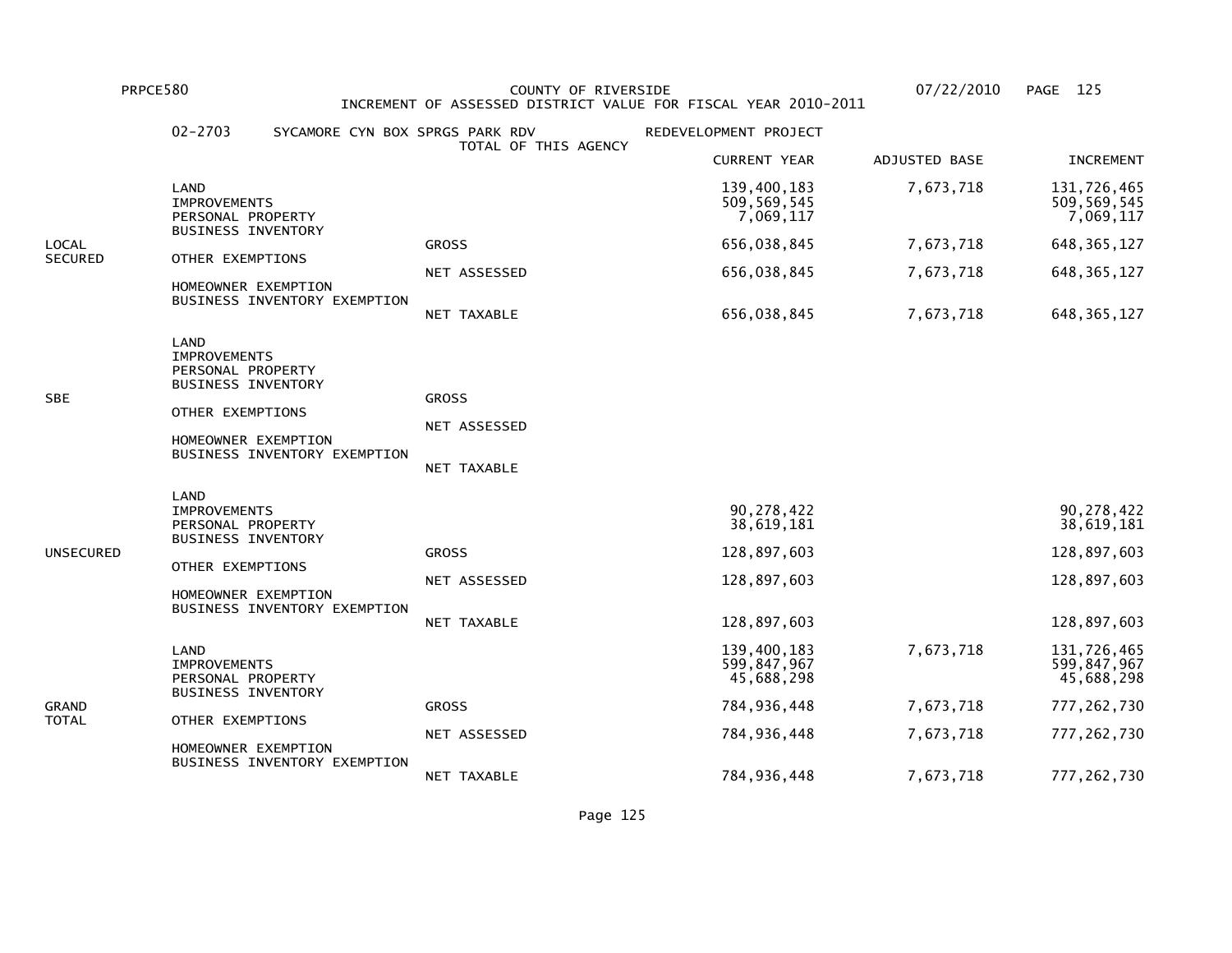PRPCE580 COUNTY OF RIVERSIDE 07/22/2010 PAGE 126 INCREMENT OF ASSESSED DISTRICT VALUE FOR FISCAL YEAR 2010-2011

|                | $02 - 2704$                                                                                                                                              |                      | SYC/BOX SPRGS-IND PK RDV AB1290             | REDEVELOPMENT PROJECT              |                                     |                                    |
|----------------|----------------------------------------------------------------------------------------------------------------------------------------------------------|----------------------|---------------------------------------------|------------------------------------|-------------------------------------|------------------------------------|
|                |                                                                                                                                                          | TOTAL OF THIS AGENCY | <b>CURRENT YEAR</b>                         | ADJUSTED BASE                      | <b>INCREMENT</b>                    |                                    |
|                | LAND<br>IMPROVEMENTS<br>PERSONAL PROPERTY                                                                                                                |                      |                                             | 6,486,791<br>15,385,312<br>64,552  | 3,495,313<br>2,103,353              | 2,991,478<br>13,281,959<br>64,552  |
| LOCAL          | BUSINESS INVENTORY                                                                                                                                       |                      | <b>GROSS</b>                                | 21,936,655                         | 5,598,666                           | 16,337,989                         |
| <b>SECURED</b> | OTHER EXEMPTIONS<br>HOMEOWNER EXEMPTION                                                                                                                  |                      | NET ASSESSED                                | 21,936,655                         | 5,598,666                           | 16, 337, 989                       |
|                | BUSINESS INVENTORY EXEMPTION                                                                                                                             |                      | NET TAXABLE                                 | 21,936,655                         | 5,598,666                           | 16, 337, 989                       |
| <b>SBE</b>     | LAND<br><b>IMPROVEMENTS</b><br>PERSONAL PROPERTY<br><b>BUSINESS INVENTORY</b><br>OTHER EXEMPTIONS<br>HOMEOWNER EXEMPTION<br>BUSINESS INVENTORY EXEMPTION |                      | <b>GROSS</b><br>NET ASSESSED<br>NET TAXABLE |                                    |                                     |                                    |
| UNSECURED      | LAND<br><b>IMPROVEMENTS</b><br>PERSONAL PROPERTY<br><b>BUSINESS INVENTORY</b><br>OTHER EXEMPTIONS                                                        |                      | <b>GROSS</b>                                | 191,052<br>282,211<br>473,263      | 44,057<br>112,473<br>156,530        | 146,995<br>169,738<br>316,733      |
|                | HOMEOWNER EXEMPTION                                                                                                                                      |                      | NET ASSESSED                                | 473,263                            | 156,530                             | 316,733                            |
|                | BUSINESS INVENTORY EXEMPTION                                                                                                                             |                      | NET TAXABLE                                 | 473,263                            | 156,530                             | 316,733                            |
|                | LAND<br><b>IMPROVEMENTS</b><br>PERSONAL PROPERTY<br><b>BUSINESS INVENTORY</b>                                                                            |                      |                                             | 6,486,791<br>15,576,364<br>346,763 | 3,495,313<br>2, 147, 410<br>112,473 | 2,991,478<br>13,428,954<br>234,290 |
| GRAND          | OTHER EXEMPTIONS                                                                                                                                         |                      | <b>GROSS</b>                                | 22,409,918                         | 5,755,196                           | 16,654,722                         |
| TOTAL          | HOMEOWNER EXEMPTION                                                                                                                                      |                      | NET ASSESSED                                | 22,409,918                         | 5,755,196                           | 16,654,722                         |
|                | BUSINESS INVENTORY EXEMPTION                                                                                                                             |                      | NET TAXABLE                                 | 22,409,918                         | 5,755,196                           | 16,654,722                         |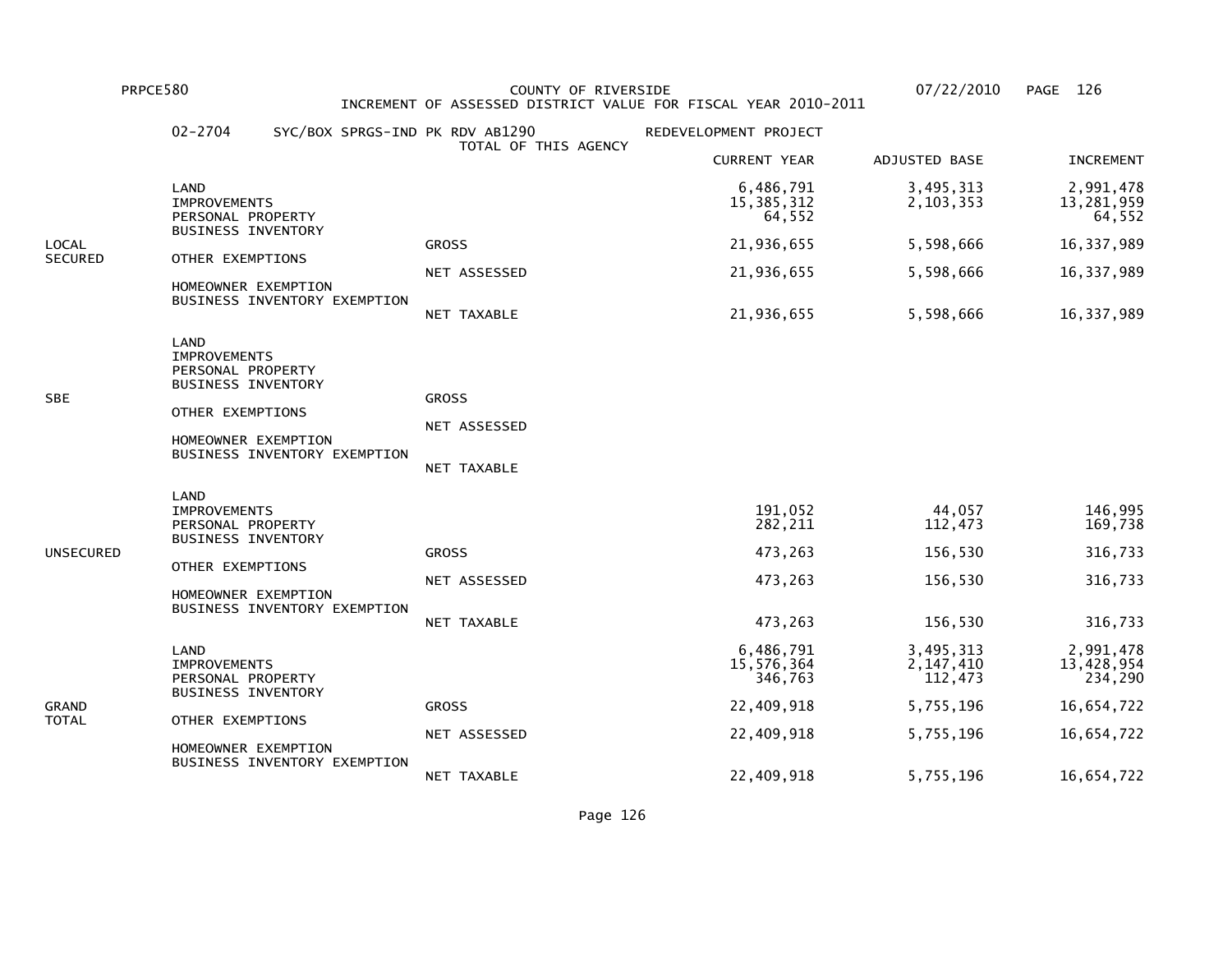BUSINESS INVENTORY EXEMPTION

 PRPCE580 COUNTY OF RIVERSIDE 07/22/2010 PAGE 127INCREMENT OF ASSESSED DISTRICT VALUE FOR FISCAL YEAR 2010-2011

 02-2705 RIV MALL & WHITE PK - 85 ANX REDEVELOPMENT PROJECT TOTAL OF THIS AGENCY CURRENT YEAR ADJUSTED BASE INCREMENT LAND 34,124,164 5,388,878 28,735,28665,867,495 IMPROVEMENTS 77,837,238 11,969,743 65,867,495 $97,802 -$ PERSONAL PROPERTY 148,067 BUSINESS INVENTORYLOCAL GROSS 112,011,667 17,506,688 94,504,97918,837,183 SECURED OTHER EXEMPTIONS 19,137,222 300,039 18,837,18375,667,796 NET ASSESSED 92,874,445 17,206,649 75,667,796 $70,000$ HOMEOWNER EXEMPTION  $1,120,000$   $1,050,000$  BUSINESS INVENTORY EXEMPTION NET TAXABLE 91,754,445 16,156,649 75,597,796 LAND IMPROVEMENTS PERSONAL PROPERTY BUSINESS INVENTORYSBE GROSS GROSS GROSS GROSS GROSS GROSS GROSS GROSS GROSS GROSS GROSS GROSS GROSS GROSS GROSS GROSS GROSS GROSS OTHER EXEMPTIONS NET ASSESSED HOMEOWNER EXEMPTION BUSINESS INVENTORY EXEMPTION NET TAXABLE LAND**IMPROVEMENTS**  IMPROVEMENTS 354,259 978,222 623,963-1,132,733 PERSONAL PROPERTY 1.401,364 BUSINESS INVENTORYUNSECURED GROSS 2,888,356 2,379,586 508,770 OTHER EXEMPTIONS NET ASSESSED 2,888,356 2,379,586 508,770 HOMEOWNER EXEMPTION BUSINESS INVENTORY EXEMPTION NET TAXABLE 2,888,356 2,379,586 508,770 LAND 34,124,164 5,388,878 28,735,28665.243.532 IMPROVEMENTS 78,191,497 12,947,965 65,243,532 $1,034,931$ PERSONAL PROPERTY 1,549,431 BUSINESS INVENTORYGRAND GROSS 114,900,023 19,886,274 95,013,74918,837,183 TOTAL OTHER EXEMPTIONS 19,137,222 300,039 18,837,18376,176,566 NET ASSESSED 95,762,801 19,586,235 76,176,56670,000 HOMEOWNER EXEMPTION  $1,120,000$   $1,050,000$ 

NET TAXABLE 94,642,801 18,536,235 76,106,566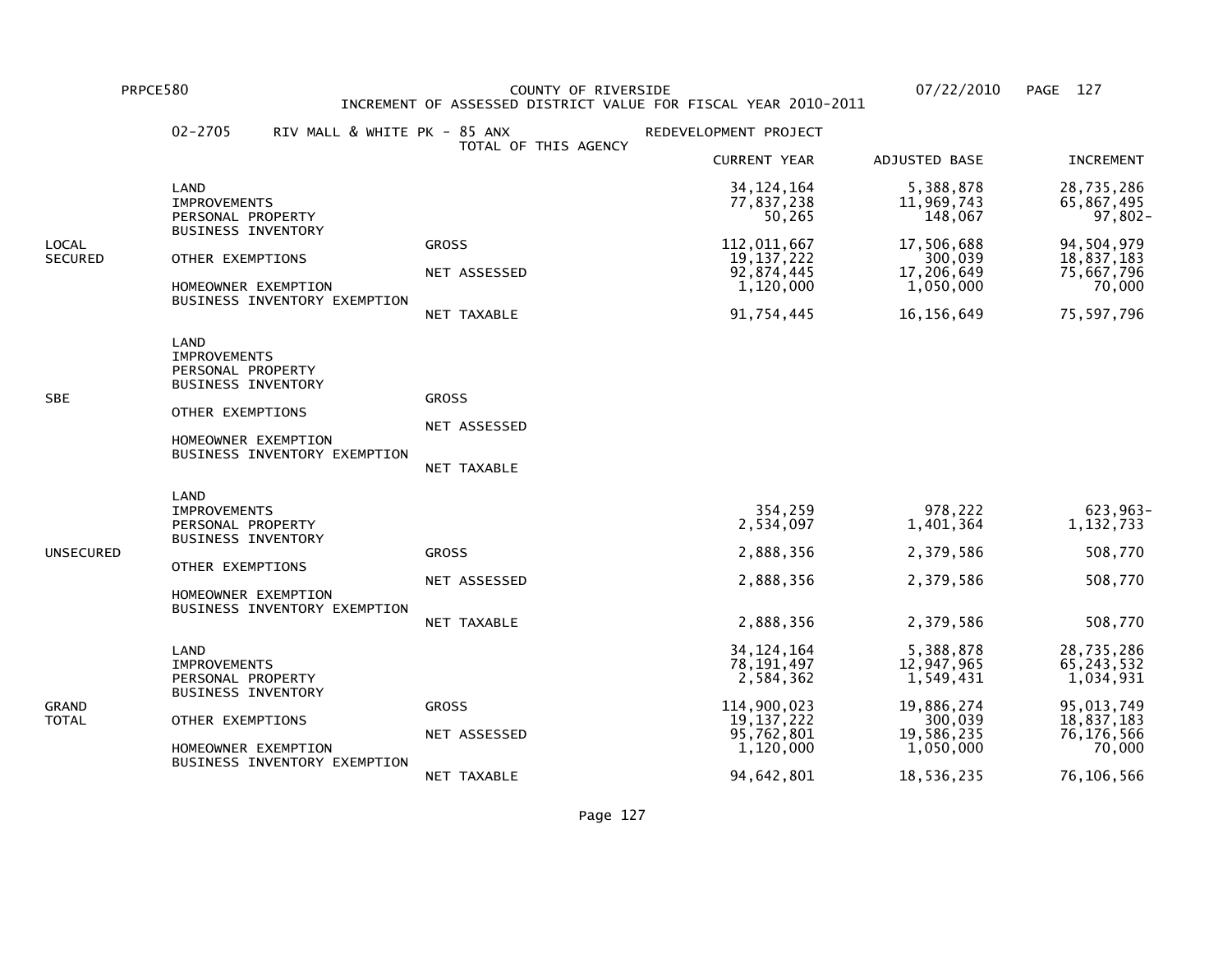PRPCE580 COUNTY OF RIVERSIDE 07/22/2010 PAGE 128 INCREMENT OF ASSESSED DISTRICT VALUE FOR FISCAL YEAR 2010-2011

|                         | $02 - 2706$<br>RIVERSIDE MALL & WHITE PK 75 ANX                                                                                                          |                                             | REDEVELOPMENT PROJECT                                                |                                                                       |                                                                         |
|-------------------------|----------------------------------------------------------------------------------------------------------------------------------------------------------|---------------------------------------------|----------------------------------------------------------------------|-----------------------------------------------------------------------|-------------------------------------------------------------------------|
|                         |                                                                                                                                                          | TOTAL OF THIS AGENCY                        | <b>CURRENT YEAR</b>                                                  | ADJUSTED BASE                                                         | <b>INCREMENT</b>                                                        |
|                         | LAND<br><b>IMPROVEMENTS</b><br>PERSONAL PROPERTY                                                                                                         |                                             | 112,430,125<br>336, 133, 460<br>40,426,177                           | 18,869,276<br>36,537,980<br>3,959,704                                 | 93,560,849<br>299,595,480<br>36,466,473                                 |
| LOCAL<br><b>SECURED</b> | <b>BUSINESS INVENTORY</b><br>OTHER EXEMPTIONS<br>HOMEOWNER EXEMPTION<br>BUSINESS INVENTORY EXEMPTION                                                     | <b>GROSS</b><br>NET ASSESSED<br>NET TAXABLE | 488,989,762<br>12,026,861<br>476,962,901<br>1,202,600<br>475,760,301 | 59,366,960<br>18, 112, 488<br>41, 254, 472<br>1,770,280<br>39,484,192 | 429,622,802<br>$6,085,627-$<br>435,708,429<br>567,680-<br>436, 276, 109 |
| SBE                     | LAND<br><b>IMPROVEMENTS</b><br>PERSONAL PROPERTY<br><b>BUSINESS INVENTORY</b><br>OTHER EXEMPTIONS<br>HOMEOWNER EXEMPTION<br>BUSINESS INVENTORY EXEMPTION | <b>GROSS</b><br>NET ASSESSED<br>NET TAXABLE |                                                                      |                                                                       |                                                                         |
| UNSECURED               | LAND<br><b>IMPROVEMENTS</b><br>PERSONAL PROPERTY<br><b>BUSINESS INVENTORY</b>                                                                            | <b>GROSS</b>                                | 3,735<br>6,939,189<br>24,085,962<br>31,028,886                       | 2,400<br>477,524<br>1,446,160<br>1,926,084                            | 1,335<br>6,461,665<br>22,639,802<br>29, 102, 802                        |
|                         | OTHER EXEMPTIONS<br>HOMEOWNER EXEMPTION<br>BUSINESS INVENTORY EXEMPTION                                                                                  | NET ASSESSED                                | 1,652,354<br>29,376,532                                              | 3,424<br>1,922,660                                                    | 1,648,930<br>27,453,872                                                 |
|                         |                                                                                                                                                          | NET TAXABLE                                 | 29,376,532                                                           | 1,922,660                                                             | 27,453,872                                                              |
| GRAND<br>TOTAL          | LAND<br><b>IMPROVEMENTS</b><br>PERSONAL PROPERTY<br><b>BUSINESS INVENTORY</b><br>OTHER EXEMPTIONS<br>HOMEOWNER EXEMPTION<br>BUSINESS INVENTORY EXEMPTION |                                             | 112,433,860<br>343,072,649<br>64, 512, 139                           | 18,871,676<br>37,015,504<br>5,405,864                                 | 93,562,184<br>306,057,145<br>59,106,275                                 |
|                         |                                                                                                                                                          | <b>GROSS</b><br>NET ASSESSED                | 520,018,648<br>13,679,215<br>506, 339, 433<br>1,202,600              | 61,293,044<br>18, 115, 912<br>43, 177, 132<br>1,770,280               | 458,725,604<br>4,436,697-<br>463, 162, 301<br>567,680-                  |
|                         |                                                                                                                                                          | NET TAXABLE                                 | 505,136,833                                                          | 41,406,852                                                            | 463,729,981                                                             |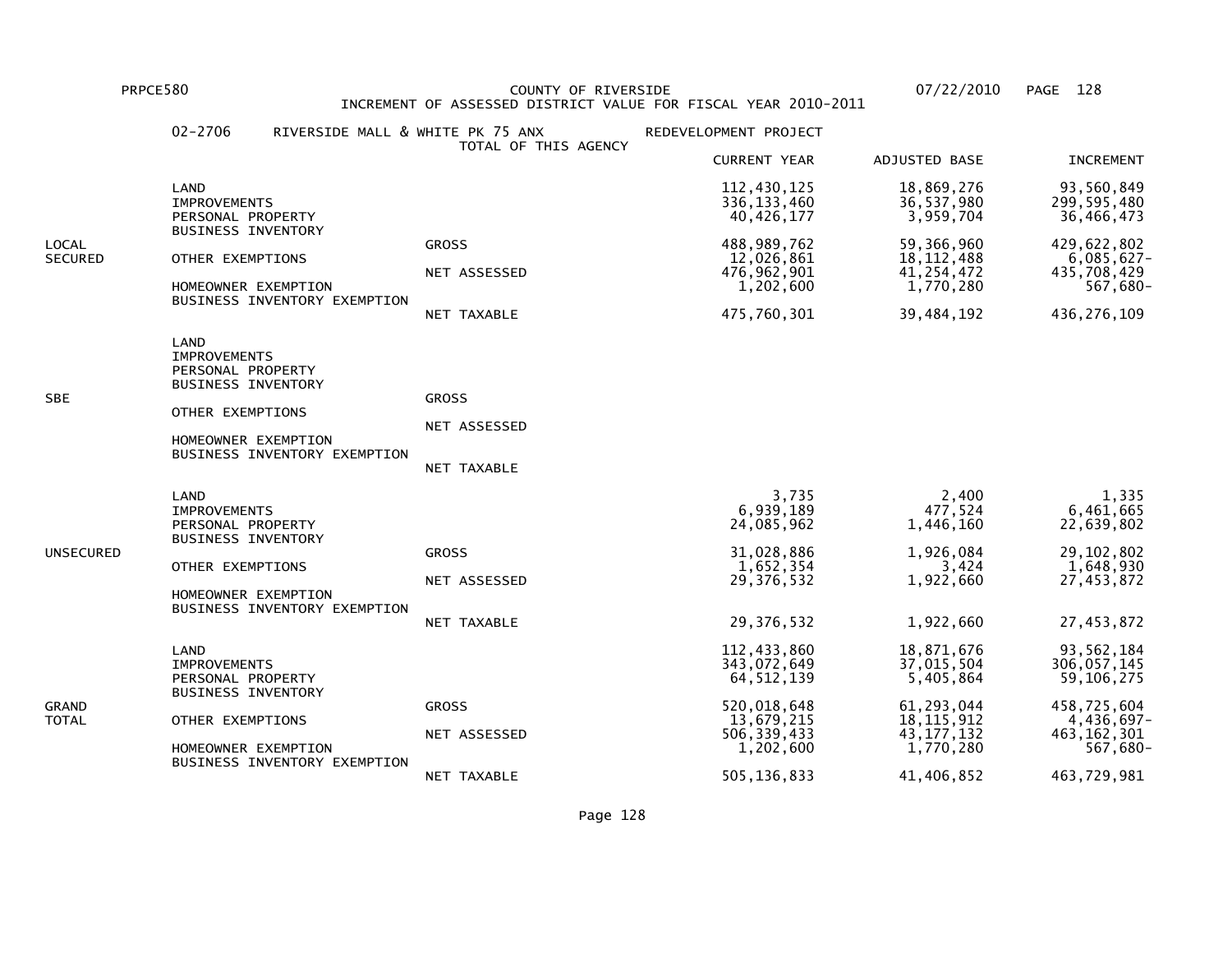PRPCE580 COUNTY OF RIVERSIDE 07/22/2010 PAGE 129 INCREMENT OF ASSESSED DISTRICT VALUE FOR FISCAL YEAR 2010-2011

|                         | $02 - 2707$<br>RIV MALL & WHITE PK RENEWAL PROJ                                                                                                          | TOTAL OF THIS AGENCY                               | REDEVELOPMENT PROJECT                                                                            |                                                                                      |                                                                                                 |
|-------------------------|----------------------------------------------------------------------------------------------------------------------------------------------------------|----------------------------------------------------|--------------------------------------------------------------------------------------------------|--------------------------------------------------------------------------------------|-------------------------------------------------------------------------------------------------|
|                         |                                                                                                                                                          |                                                    | <b>CURRENT YEAR</b>                                                                              | ADJUSTED BASE                                                                        | <b>INCREMENT</b>                                                                                |
|                         | LAND<br><b>IMPROVEMENTS</b><br>PERSONAL PROPERTY                                                                                                         |                                                    | 25,703,820<br>114,770,928<br>5,939,538                                                           | 6,477,372<br>4,926,308<br>355,464                                                    | 19,226,448<br>109,844,620<br>5,584,074                                                          |
| LOCAL<br><b>SECURED</b> | <b>BUSINESS INVENTORY</b><br>OTHER EXEMPTIONS<br>HOMEOWNER EXEMPTION<br>BUSINESS INVENTORY EXEMPTION                                                     | <b>GROSS</b><br>NET ASSESSED<br>NET TAXABLE        | 146, 414, 286<br>7,866,612<br>138,547,674<br>28,000<br>138,519,674                               | 11,759,144<br>245,584<br>11,513,560<br>21,000<br>11,492,560                          | 134,655,142<br>7,621,028<br>127,034,114<br>7,000<br>127,027,114                                 |
| SBE                     | LAND<br><b>IMPROVEMENTS</b><br>PERSONAL PROPERTY<br><b>BUSINESS INVENTORY</b><br>OTHER EXEMPTIONS<br>HOMEOWNER EXEMPTION<br>BUSINESS INVENTORY EXEMPTION | <b>GROSS</b><br>NET ASSESSED<br>NET TAXABLE        |                                                                                                  |                                                                                      |                                                                                                 |
| UNSECURED               | LAND<br><b>IMPROVEMENTS</b><br>PERSONAL PROPERTY<br><b>BUSINESS INVENTORY</b><br>OTHER EXEMPTIONS<br>HOMEOWNER EXEMPTION<br>BUSINESS INVENTORY EXEMPTION | <b>GROSS</b><br>NET ASSESSED<br><b>NET TAXABLE</b> | 4,990,315<br>6,822,813<br>11,813,128<br>125,975<br>11,687,153<br>11,687,153                      | 1,650,456<br>1,650,456<br>77,720<br>1,572,736<br>1,572,736                           | 4,990,315<br>5, 172, 357<br>10, 162, 672<br>48,255<br>10, 114, 417<br>10, 114, 417              |
| GRAND<br>TOTAL          | LAND<br><b>IMPROVEMENTS</b><br>PERSONAL PROPERTY<br><b>BUSINESS INVENTORY</b><br>OTHER EXEMPTIONS<br>HOMEOWNER EXEMPTION<br>BUSINESS INVENTORY EXEMPTION | <b>GROSS</b><br>NET ASSESSED                       | 25,703,820<br>119,761,243<br>12,762,351<br>158, 227, 414<br>7,992,587<br>150, 234, 827<br>28,000 | 6,477,372<br>4,926,308<br>2,005,920<br>13,409,600<br>323,304<br>13,086,296<br>21,000 | 19,226,448<br>114,834,935<br>10,756,431<br>144, 817, 814<br>7,669,283<br>137, 148, 531<br>7,000 |
|                         |                                                                                                                                                          | NET TAXABLE                                        | 150,206,827                                                                                      | 13,065,296                                                                           | 137, 141, 531                                                                                   |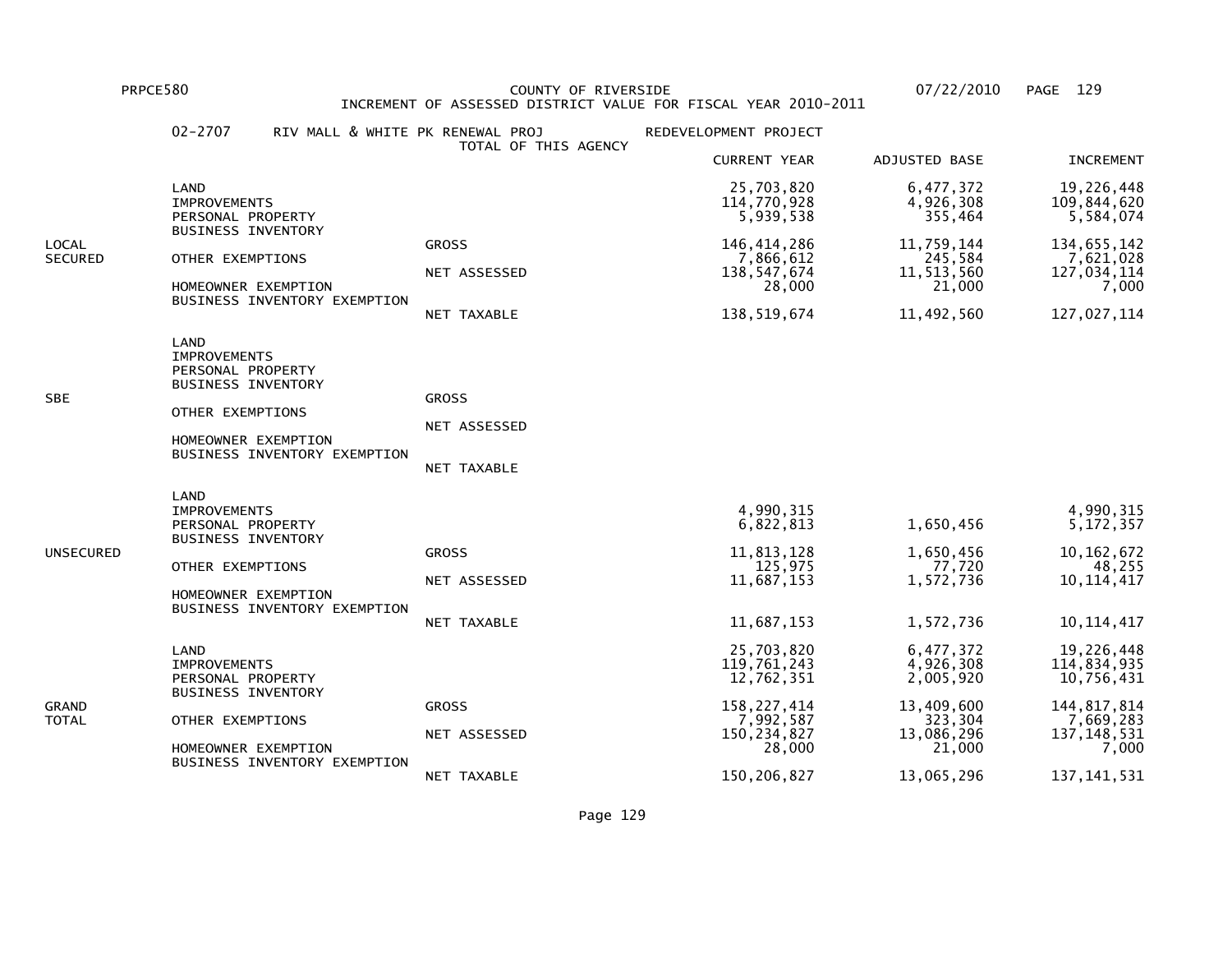PRPCE580 COUNTY OF RIVERSIDE 07/22/2010 PAGE 130 INCREMENT OF ASSESSED DISTRICT VALUE FOR FISCAL YEAR 2010-2011

|                         | $02 - 2708$<br>CASA BLANCA REDEVEL PROJECT                                                                                                               | TOTAL OF THIS AGENCY                        | REDEVELOPMENT PROJECT                                                                                 |                                                                                              |                                                                                                 |
|-------------------------|----------------------------------------------------------------------------------------------------------------------------------------------------------|---------------------------------------------|-------------------------------------------------------------------------------------------------------|----------------------------------------------------------------------------------------------|-------------------------------------------------------------------------------------------------|
|                         |                                                                                                                                                          |                                             | <b>CURRENT YEAR</b>                                                                                   | ADJUSTED BASE                                                                                | <b>INCREMENT</b>                                                                                |
|                         | LAND<br><b>IMPROVEMENTS</b><br>PERSONAL PROPERTY                                                                                                         |                                             | 92,120,458<br>203, 222, 129<br>113,069                                                                | 6,538,548<br>11,844,308<br>944,836                                                           | 85,581,910<br>191, 377, 821<br>831,767-                                                         |
| LOCAL<br><b>SECURED</b> | <b>BUSINESS INVENTORY</b><br>OTHER EXEMPTIONS<br>HOMEOWNER EXEMPTION<br>BUSINESS INVENTORY EXEMPTION                                                     | <b>GROSS</b><br>NET ASSESSED<br>NET TAXABLE | 295,455,656<br>8,030,030<br>287,425,626<br>4,142,600<br>283, 283, 026                                 | 19,327,692<br>508,360<br>18,819,332<br>3,355,116<br>15,464,216                               | 276, 127, 964<br>7,521,670<br>268,606,294<br>787,484<br>267,818,810                             |
| SBE                     | LAND<br><b>IMPROVEMENTS</b><br>PERSONAL PROPERTY<br><b>BUSINESS INVENTORY</b><br>OTHER EXEMPTIONS<br>HOMEOWNER EXEMPTION<br>BUSINESS INVENTORY EXEMPTION | <b>GROSS</b><br>NET ASSESSED<br>NET TAXABLE |                                                                                                       |                                                                                              |                                                                                                 |
| UNSECURED               | LAND<br><b>IMPROVEMENTS</b><br>PERSONAL PROPERTY<br><b>BUSINESS INVENTORY</b><br>OTHER EXEMPTIONS<br>HOMEOWNER EXEMPTION<br>BUSINESS INVENTORY EXEMPTION | <b>GROSS</b><br>NET ASSESSED<br>NET TAXABLE | 2,163<br>23,819,978<br>17,904,614<br>41,726,755<br>41,726,755<br>41,726,755                           | 347,804<br>347,804<br>347,804<br>347,804                                                     | 2,163<br>23,819,978<br>17,556,810<br>41,378,951<br>41,378,951<br>41,378,951                     |
| GRAND<br>TOTAL          | LAND<br><b>IMPROVEMENTS</b><br>PERSONAL PROPERTY<br><b>BUSINESS INVENTORY</b><br>OTHER EXEMPTIONS<br>HOMEOWNER EXEMPTION<br>BUSINESS INVENTORY EXEMPTION | <b>GROSS</b><br>NET ASSESSED                | 92, 122, 621<br>227,042,107<br>18,017,683<br>337, 182, 411<br>8,030,030<br>329, 152, 381<br>4,142,600 | 6,538,548<br>11,844,308<br>1,292,640<br>19,675,496<br>508,360<br>19, 167, 136<br>3, 355, 116 | 85,584,073<br>215, 197, 799<br>16,725,043<br>317,506,915<br>7,521,670<br>309,985,245<br>787,484 |
|                         |                                                                                                                                                          | NET TAXABLE                                 | 325,009,781                                                                                           | 15,812,020                                                                                   | 309, 197, 761                                                                                   |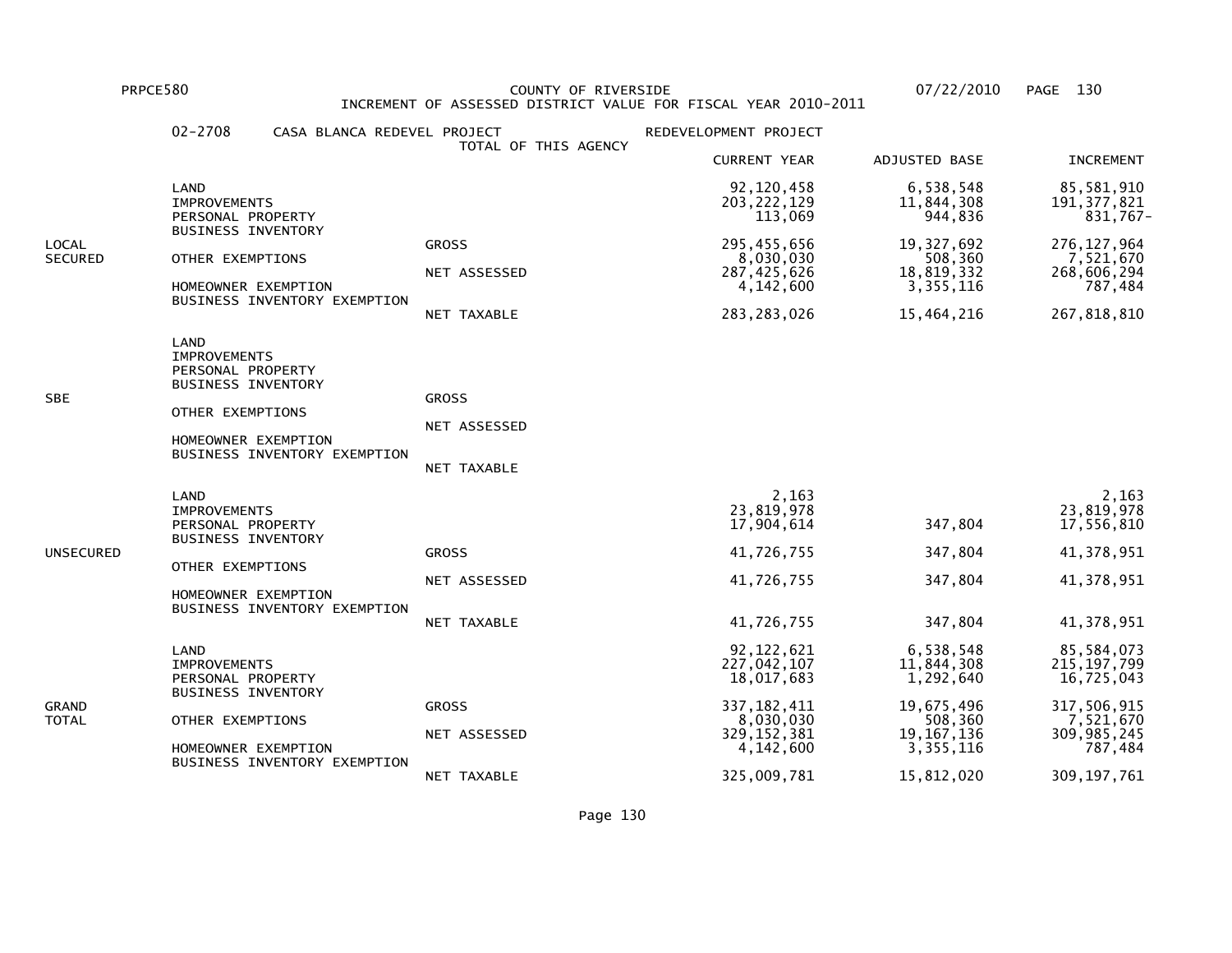PRPCE580 COUNTY OF RIVERSIDE 07/22/2010 PAGE 131 INCREMENT OF ASSESSED DISTRICT VALUE FOR FISCAL YEAR 2010-2011

|                  | $02 - 2709$                                                                                                              | AIRPORT INDUST REDEVEL PROJECT          | TOTAL OF THIS AGENCY                        | REDEVELOPMENT PROJECT                                                  |                                                           |                                                                     |
|------------------|--------------------------------------------------------------------------------------------------------------------------|-----------------------------------------|---------------------------------------------|------------------------------------------------------------------------|-----------------------------------------------------------|---------------------------------------------------------------------|
|                  |                                                                                                                          |                                         |                                             | <b>CURRENT YEAR</b>                                                    | ADJUSTED BASE                                             | <b>INCREMENT</b>                                                    |
|                  | LAND<br><b>IMPROVEMENTS</b><br>PERSONAL PROPERTY                                                                         |                                         |                                             | 58,284,963<br>150,941,869<br>4,504,232                                 | 3,748,228<br>1,687,096<br>527,492                         | 54, 536, 735<br>149, 254, 773<br>3,976,740                          |
| LOCAL<br>SECURED | <b>BUSINESS INVENTORY</b><br>OTHER EXEMPTIONS<br>HOMEOWNER EXEMPTION                                                     | BUSINESS INVENTORY EXEMPTION            | <b>GROSS</b><br>NET ASSESSED<br>NET TAXABLE | 213,731,064<br>31,454,537<br>182, 276, 527<br>140,000<br>182, 136, 527 | 5,962,816<br>223,052<br>5,739,764<br>306,600<br>5,433,164 | 207,768,248<br>31,231,485<br>176,536,763<br>166,600-<br>176,703,363 |
| SBE              | LAND<br><b>IMPROVEMENTS</b><br>PERSONAL PROPERTY<br><b>BUSINESS INVENTORY</b><br>OTHER EXEMPTIONS<br>HOMEOWNER EXEMPTION | BUSINESS INVENTORY EXEMPTION            | <b>GROSS</b><br>NET ASSESSED<br>NET TAXABLE |                                                                        |                                                           |                                                                     |
| UNSECURED        | LAND<br><b>IMPROVEMENTS</b><br>PERSONAL PROPERTY<br><b>BUSINESS INVENTORY</b><br>OTHER EXEMPTIONS                        |                                         | <b>GROSS</b>                                | 3, 212, 726<br>13,094,143<br>16,306,869<br>134,894                     | 250,064<br>669,912<br>607,876<br>1,527,852                | 250,064-<br>2,542,814<br>12,486,267<br>14,779,017<br>134,894        |
|                  | HOMEOWNER EXEMPTION                                                                                                      | BUSINESS INVENTORY EXEMPTION            | NET ASSESSED<br>NET TAXABLE                 | 16, 171, 975<br>16, 171, 975                                           | 1,527,852<br>1,527,852                                    | 14,644,123<br>14,644,123                                            |
| GRAND<br>TOTAL   | LAND<br><b>IMPROVEMENTS</b><br>PERSONAL PROPERTY<br><b>BUSINESS INVENTORY</b>                                            |                                         |                                             | 58,284,963<br>154, 154, 595<br>17,598,375                              | 3,998,292<br>2,357,008<br>1,135,368                       | 54,286,671<br>151,797,587<br>16,463,007                             |
|                  |                                                                                                                          | OTHER EXEMPTIONS<br>HOMEOWNER EXEMPTION | <b>GROSS</b><br>NET ASSESSED                | 230,037,933<br>31,589,431<br>198,448,502<br>140,000                    | 7,490,668<br>223,052<br>7,267,616<br>306,600              | 222,547,265<br>31, 366, 379<br>191, 180, 886<br>$166,600 -$         |
|                  |                                                                                                                          | BUSINESS INVENTORY EXEMPTION            | NET TAXABLE                                 | 198, 308, 502                                                          | 6,961,016                                                 | 191, 347, 486                                                       |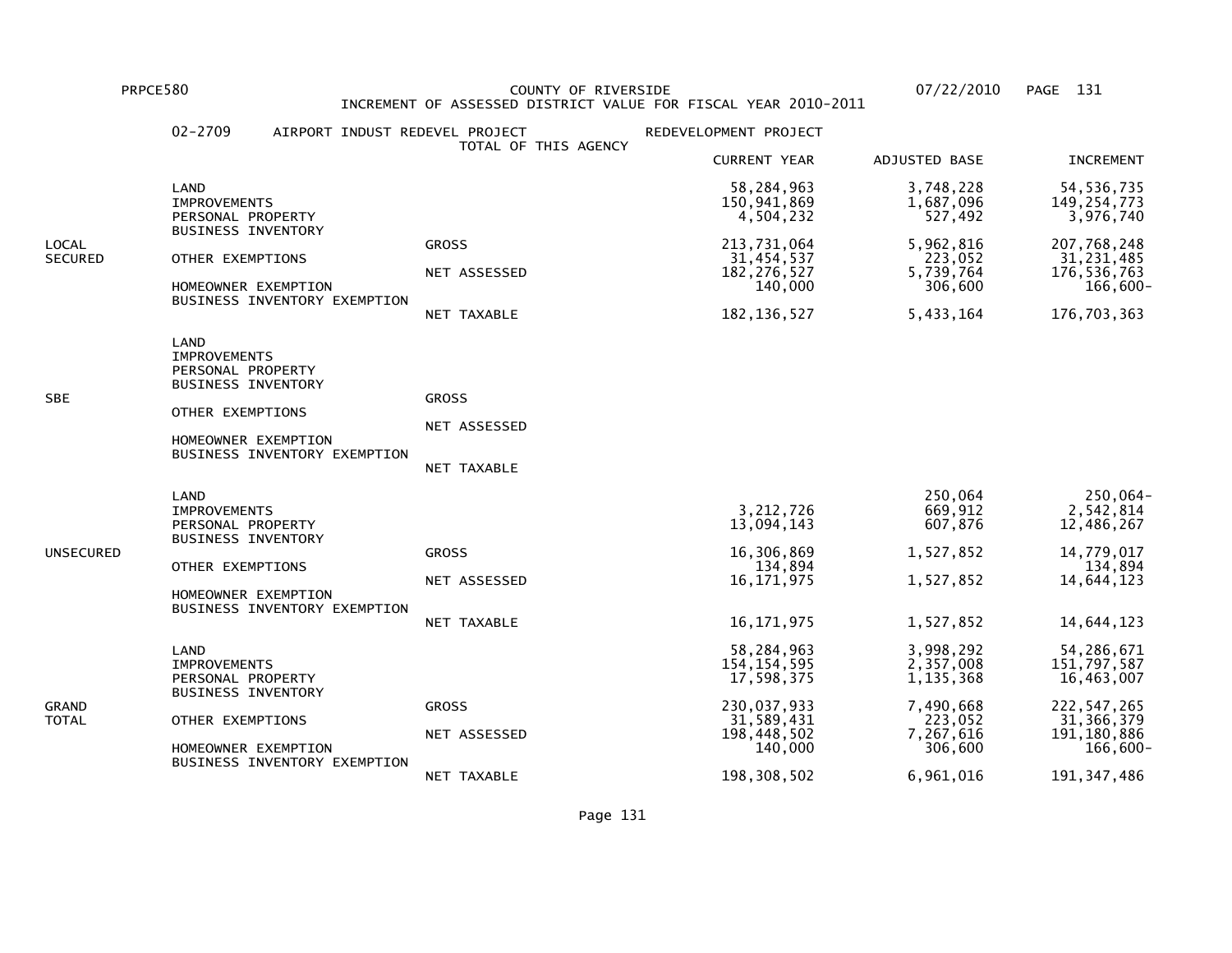PRPCE580 COUNTY OF RIVERSIDE 07/22/2010 PAGE 132 INCREMENT OF ASSESSED DISTRICT VALUE FOR FISCAL YEAR 2010-2011

|                         | $02 - 2710$                                                                                                              | AIRPORT INDUS REDEV PROJ 80ANX | TOTAL OF THIS AGENCY                        | REDEVELOPMENT PROJECT                                                                                             |                                                                                                         |                                                                                                                |
|-------------------------|--------------------------------------------------------------------------------------------------------------------------|--------------------------------|---------------------------------------------|-------------------------------------------------------------------------------------------------------------------|---------------------------------------------------------------------------------------------------------|----------------------------------------------------------------------------------------------------------------|
|                         |                                                                                                                          |                                |                                             | <b>CURRENT YEAR</b>                                                                                               | ADJUSTED BASE                                                                                           | <b>INCREMENT</b>                                                                                               |
|                         | LAND<br><b>IMPROVEMENTS</b><br>PERSONAL PROPERTY                                                                         |                                |                                             | 73,382,778<br>132, 100, 489<br>12,349,922                                                                         | 5,661,772<br>14,264,864<br>2,736,000                                                                    | 67,721,006<br>117,835,625<br>9,613,922                                                                         |
| LOCAL<br><b>SECURED</b> | <b>BUSINESS INVENTORY</b><br>OTHER EXEMPTIONS<br>HOMEOWNER EXEMPTION                                                     | BUSINESS INVENTORY EXEMPTION   | <b>GROSS</b><br>NET ASSESSED<br>NET TAXABLE | 217,833,189<br>3,020,544<br>214,812,645<br>42,000<br>214,770,645                                                  | 22,662,636<br>127,856<br>22,534,780<br>91,000<br>22,443,780                                             | 195, 170, 553<br>2,892,688<br>192, 277, 865<br>49,000-<br>192, 326, 865                                        |
| SBE                     | LAND<br><b>IMPROVEMENTS</b><br>PERSONAL PROPERTY<br><b>BUSINESS INVENTORY</b><br>OTHER EXEMPTIONS<br>HOMEOWNER EXEMPTION | BUSINESS INVENTORY EXEMPTION   | <b>GROSS</b><br>NET ASSESSED<br>NET TAXABLE |                                                                                                                   |                                                                                                         |                                                                                                                |
| UNSECURED               | LAND<br><b>IMPROVEMENTS</b><br>PERSONAL PROPERTY<br><b>BUSINESS INVENTORY</b><br>OTHER EXEMPTIONS<br>HOMEOWNER EXEMPTION | BUSINESS INVENTORY EXEMPTION   | <b>GROSS</b><br>NET ASSESSED<br>NET TAXABLE | 2,848<br>16,777,431<br>18,713,798<br>35,494,077<br>35,494,077<br>35,494,077                                       | 1,821,500<br>1,930,188<br>3,751,688<br>3,751,688<br>3,751,688                                           | 2,848<br>14,955,931<br>16,783,610<br>31,742,389<br>31,742,389<br>31,742,389                                    |
| GRAND<br>TOTAL          | LAND<br><b>IMPROVEMENTS</b><br>PERSONAL PROPERTY<br><b>BUSINESS INVENTORY</b><br>OTHER EXEMPTIONS<br>HOMEOWNER EXEMPTION | BUSINESS INVENTORY EXEMPTION   | <b>GROSS</b><br>NET ASSESSED<br>NET TAXABLE | 73,385,626<br>148,877,920<br>31,063,720<br>253, 327, 266<br>3,020,544<br>250, 306, 722<br>42,000<br>250, 264, 722 | 5,661,772<br>16,086,364<br>4,666,188<br>26, 414, 324<br>127,856<br>26,286,468<br>91,000<br>26, 195, 468 | 67,723,854<br>132,791,556<br>26,397,532<br>226, 912, 942<br>2,892,688<br>224,020,254<br>49,000-<br>224,069,254 |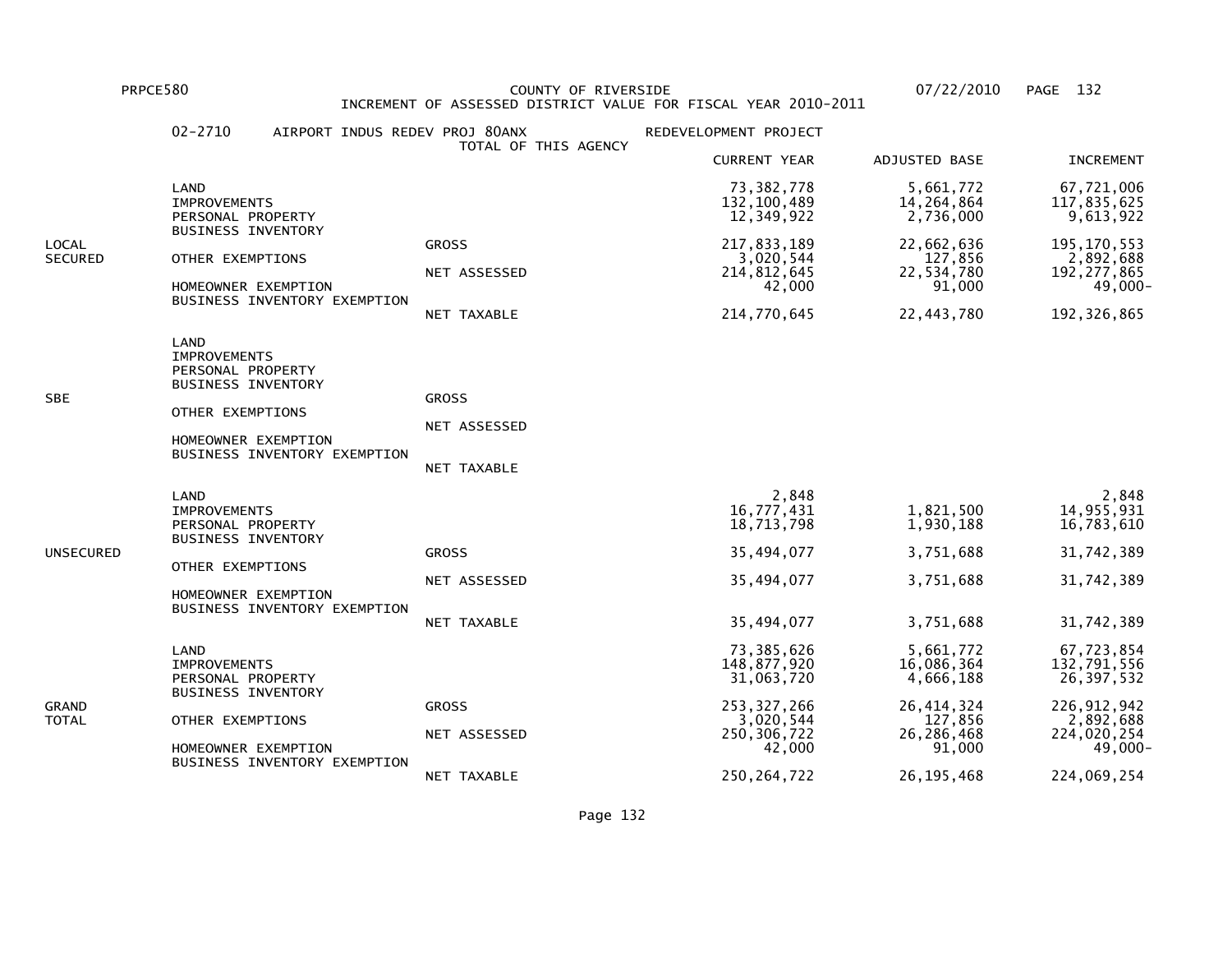PRPCE580 COUNTY OF RIVERSIDE 07/22/2010 PAGE 133INCREMENT OF ASSESSED DISTRICT VALUE FOR FISCAL YEAR 2010-2011

# 02-2711 EASTSIDE REDEVELOPMENT PROJECT REDEVELOPMENT PROJECT TOTAL OF THIS AGENCY CURRENT YEAR ADJUSTED BASE INCREMENT LAND 2,736,609 218,112 2,518,497 IMPROVEMENTS 6,972,227 524,792 6,447,435PERSONAL PROPERTY 29,932 BUSINESS INVENTORYLOCAL GROSS 9,708,836 772,836 8,936,000416,277 SECURED OTHER EXEMPTIONS NET ASSESSED 558,633 142,356 558,633 142,356<br>630,480 9,150,203 8,519,723 NET ASSESSED 9,150,203 630,480 8,519,723213,600 HOMEOWNER EXEMPTION 80,400 BUSINESS INVENTORY EXEMPTION NET TAXABLE 8,856,203 550,080 8,306,123 LAND IMPROVEMENTS PERSONAL PROPERTY BUSINESS INVENTORYSBE GROSS OTHER EXEMPTIONS NET ASSESSED HOMEOWNER EXEMPTION BUSINESS INVENTORY EXEMPTION NET TAXABLE LAND IMPROVEMENTS PERSONAL PROPERTY 840 840- BUSINESS INVENTORYunsecured and the second service of the service of the service of the service of the service of the service of the service of the service of the service of the service of the service of the service of the service of the se OTHER EXEMPTIONS NET ASSESSED 840 840- HOMEOWNER EXEMPTION BUSINESS INVENTORY EXEMPTION NET TAXABLE 840 840- LAND 2,736,609 218,112 2,518,497 $6.447.435$  IMPROVEMENTS 6,972,227 524,792 6,447,435 $30,772-$ PERSONAL PROPERTY 30,772 BUSINESS INVENTORYGRAND GROSS 9,708,836 773,676 8,935,160416,277 TOTAL OTHER EXEMPTIONS 558,633 142,356 416,2778,518,883 NET ASSESSED 9,150,203 631,320 8,518,883213,600 HOMEOWNER EXEMPTION 80,400 BUSINESS INVENTORY EXEMPTIONNET TAXABLE 8,856,203 550,920 8,305,283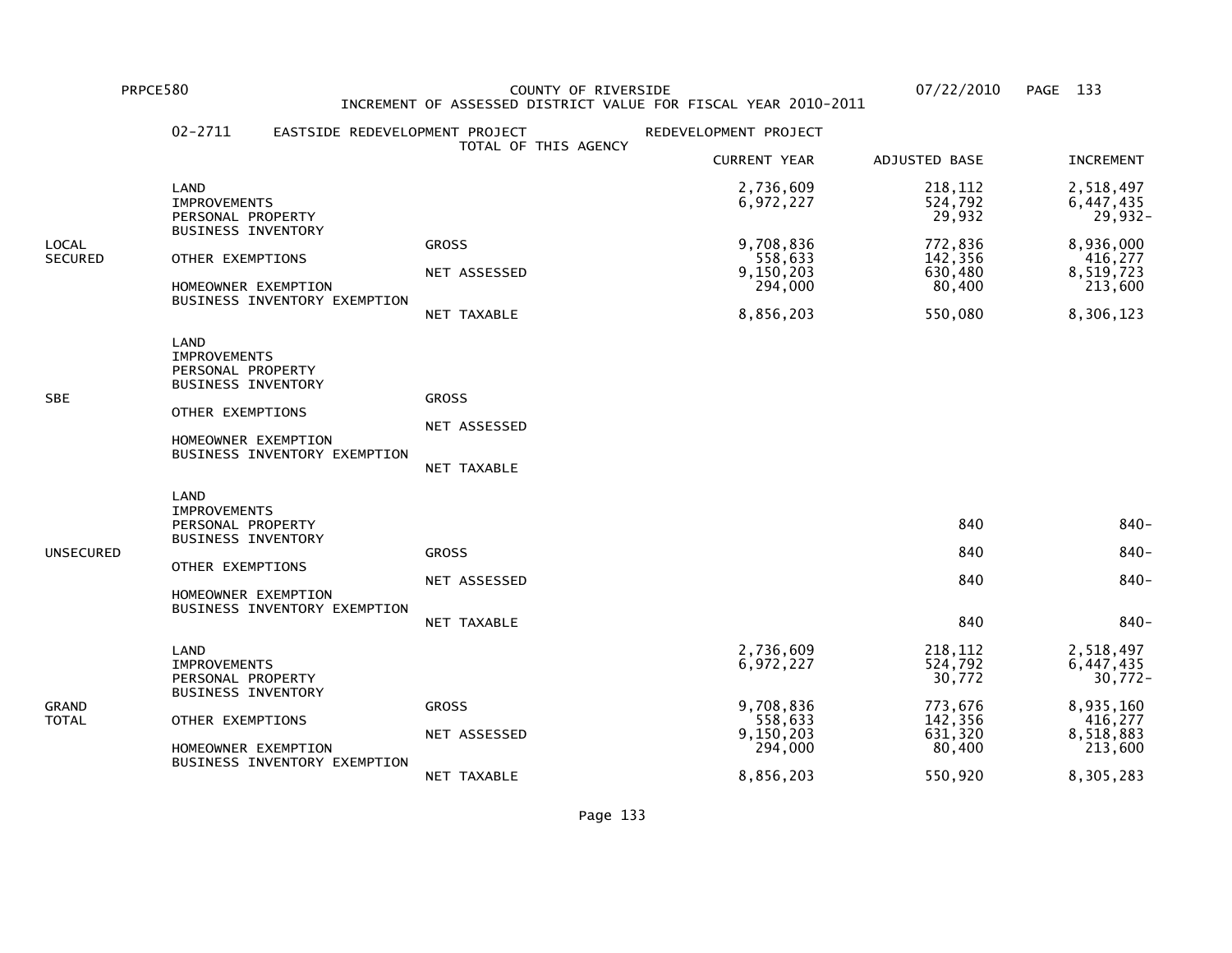PRPCE580 COUNTY OF RIVERSIDE 07/22/2010 PAGE 134 INCREMENT OF ASSESSED DISTRICT VALUE FOR FISCAL YEAR 2010-2011

|                         | $02 - 2712$<br>CENTRAL INDUSTRIAL REDEVEL PROJ                                                                                                           | TOTAL OF THIS AGENCY                        | REDEVELOPMENT PROJECT                                                                                       |                                                                                                     |                                                                                                             |
|-------------------------|----------------------------------------------------------------------------------------------------------------------------------------------------------|---------------------------------------------|-------------------------------------------------------------------------------------------------------------|-----------------------------------------------------------------------------------------------------|-------------------------------------------------------------------------------------------------------------|
|                         |                                                                                                                                                          |                                             | <b>CURRENT YEAR</b>                                                                                         | ADJUSTED BASE                                                                                       | <b>INCREMENT</b>                                                                                            |
|                         | LAND<br><b>IMPROVEMENTS</b><br>PERSONAL PROPERTY                                                                                                         |                                             | 43,896,673<br>82,611,671<br>2,850,296                                                                       | 3,302,310<br>7,537,636<br>532,432                                                                   | 40,594,363<br>75,074,035<br>2,317,864                                                                       |
| LOCAL<br><b>SECURED</b> | <b>BUSINESS INVENTORY</b><br>OTHER EXEMPTIONS<br>HOMEOWNER EXEMPTION<br>BUSINESS INVENTORY EXEMPTION                                                     | <b>GROSS</b><br>NET ASSESSED<br>NET TAXABLE | 129, 358, 640<br>1,626,249<br>127,732,391<br>294,000<br>127,438,391                                         | 11, 372, 378<br>546,152<br>10,826,226<br>503,740<br>10,322,486                                      | 117,986,262<br>1,080,097<br>116,906,165<br>$209,740-$<br>117, 115, 905                                      |
| SBE                     | LAND<br><b>IMPROVEMENTS</b><br>PERSONAL PROPERTY<br><b>BUSINESS INVENTORY</b><br>OTHER EXEMPTIONS<br>HOMEOWNER EXEMPTION<br>BUSINESS INVENTORY EXEMPTION | <b>GROSS</b><br>NET ASSESSED<br>NET TAXABLE |                                                                                                             |                                                                                                     |                                                                                                             |
| UNSECURED               | LAND<br><b>IMPROVEMENTS</b><br>PERSONAL PROPERTY<br><b>BUSINESS INVENTORY</b><br>OTHER EXEMPTIONS<br>HOMEOWNER EXEMPTION<br>BUSINESS INVENTORY EXEMPTION | <b>GROSS</b><br>NET ASSESSED<br>NET TAXABLE | 17,008,504<br>11, 197, 763<br>28,206,267<br>28,206,267<br>28,206,267                                        | 400<br>89,156<br>4,387,664<br>4,477,220<br>4,477,220<br>4,477,220                                   | $400 -$<br>16,919,348<br>6,810,099<br>23,729,047<br>23,729,047<br>23,729,047                                |
| GRAND<br>TOTAL          | LAND<br><b>IMPROVEMENTS</b><br>PERSONAL PROPERTY<br><b>BUSINESS INVENTORY</b><br>OTHER EXEMPTIONS<br>HOMEOWNER EXEMPTION<br>BUSINESS INVENTORY EXEMPTION | <b>GROSS</b><br>NET ASSESSED<br>NET TAXABLE | 43,896,673<br>99,620,175<br>14,048,059<br>157,564,907<br>1,626,249<br>155,938,658<br>294,000<br>155,644,658 | 3,302,710<br>7,626,792<br>4,920,096<br>15,849,598<br>546,152<br>15,303,446<br>503,740<br>14,799,706 | 40,593,963<br>91,993,383<br>9,127,963<br>141,715,309<br>1,080,097<br>140,635,212<br>209,740-<br>140,844,952 |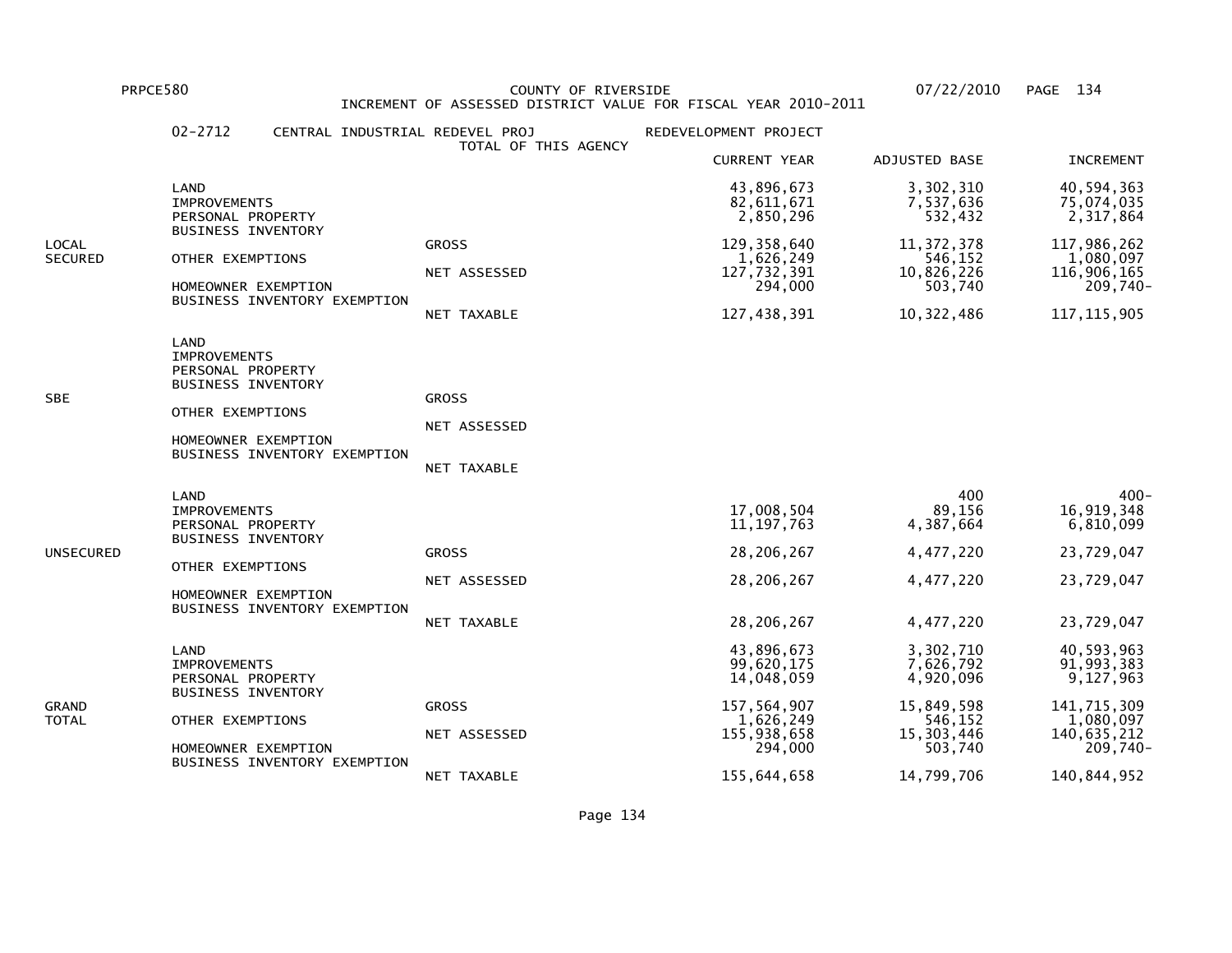PRPCE580 COUNTY OF RIVERSIDE 07/22/2010 PAGE 135 INCREMENT OF ASSESSED DISTRICT VALUE FOR FISCAL YEAR 2010-2011

|                         | $02 - 2713$<br>ARLINGTON CENTER PROJ REDV                                                                                                                | TOTAL OF THIS AGENCY                        | REDEVELOPMENT PROJECT                                                                 |                                                                                  |                                                                                    |
|-------------------------|----------------------------------------------------------------------------------------------------------------------------------------------------------|---------------------------------------------|---------------------------------------------------------------------------------------|----------------------------------------------------------------------------------|------------------------------------------------------------------------------------|
|                         |                                                                                                                                                          |                                             | <b>CURRENT YEAR</b>                                                                   | ADJUSTED BASE                                                                    | <b>INCREMENT</b>                                                                   |
|                         | LAND<br><b>IMPROVEMENTS</b><br>PERSONAL PROPERTY                                                                                                         |                                             | 8,059,780<br>11,792,966<br>94,156                                                     | 1,719,620<br>1,902,292<br>25,752                                                 | 6,340,160<br>9,890,674<br>68,404                                                   |
| LOCAL<br><b>SECURED</b> | <b>BUSINESS INVENTORY</b><br>OTHER EXEMPTIONS<br>HOMEOWNER EXEMPTION<br>BUSINESS INVENTORY EXEMPTION                                                     | <b>GROSS</b><br>NET ASSESSED<br>NET TAXABLE | 19,946,902<br>327,067<br>19,619,835<br>84,000<br>19,535,835                           | 3,647,664<br>241,976<br>3,405,688<br>56,000<br>3,349,688                         | 16,299,238<br>85,091<br>16, 214, 147<br>28,000<br>16, 186, 147                     |
| <b>SBE</b>              | LAND<br><b>IMPROVEMENTS</b><br>PERSONAL PROPERTY<br><b>BUSINESS INVENTORY</b><br>OTHER EXEMPTIONS<br>HOMEOWNER EXEMPTION<br>BUSINESS INVENTORY EXEMPTION | <b>GROSS</b><br>NET ASSESSED<br>NET TAXABLE |                                                                                       |                                                                                  |                                                                                    |
| UNSECURED               | LAND<br><b>IMPROVEMENTS</b><br>PERSONAL PROPERTY<br><b>BUSINESS INVENTORY</b><br>OTHER EXEMPTIONS<br>HOMEOWNER EXEMPTION<br>BUSINESS INVENTORY EXEMPTION | <b>GROSS</b><br>NET ASSESSED<br>NET TAXABLE | 433,401<br>739,580<br>1,172,981<br>1,172,981<br>1,172,981                             | 135,440<br>227,976<br>363,416<br>363,416<br>363,416                              | 297,961<br>511,604<br>809,565<br>809,565<br>809,565                                |
| GRAND<br>TOTAL          | LAND<br><b>IMPROVEMENTS</b><br>PERSONAL PROPERTY<br><b>BUSINESS INVENTORY</b><br>OTHER EXEMPTIONS<br>HOMEOWNER EXEMPTION<br>BUSINESS INVENTORY EXEMPTION | <b>GROSS</b><br>NET ASSESSED                | 8,059,780<br>12,226,367<br>833,736<br>21, 119, 883<br>327,067<br>20,792,816<br>84,000 | 1,719,620<br>2,037,732<br>253,728<br>4,011,080<br>241,976<br>3,769,104<br>56,000 | 6,340,160<br>10,188,635<br>580,008<br>17,108,803<br>85,091<br>17,023,712<br>28,000 |
|                         |                                                                                                                                                          | NET TAXABLE                                 | 20,708,816                                                                            | 3,713,104                                                                        | 16,995,712                                                                         |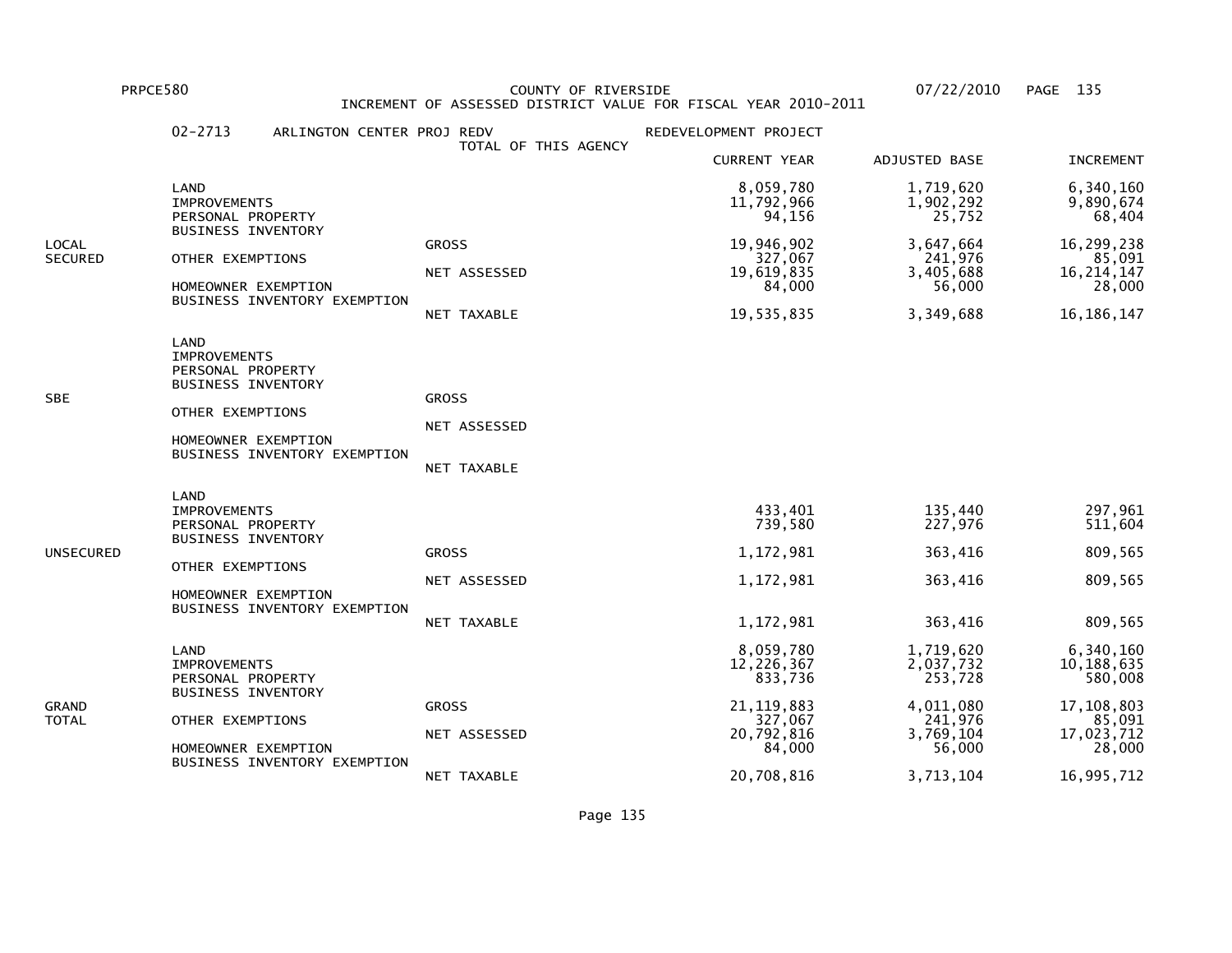PRPCE580 COUNTY OF RIVERSIDE 07/22/2010 PAGE 136 INCREMENT OF ASSESSED DISTRICT VALUE FOR FISCAL YEAR 2010-2011

|                         | $02 - 2714$<br>CENTRAL INDUST RDV - 85 ANX                                                                                                               | TOTAL OF THIS AGENCY                        | REDEVELOPMENT PROJECT                                                                                           |                                                                                                      |                                                                                                                     |
|-------------------------|----------------------------------------------------------------------------------------------------------------------------------------------------------|---------------------------------------------|-----------------------------------------------------------------------------------------------------------------|------------------------------------------------------------------------------------------------------|---------------------------------------------------------------------------------------------------------------------|
|                         |                                                                                                                                                          |                                             | <b>CURRENT YEAR</b>                                                                                             | ADJUSTED BASE                                                                                        | <b>INCREMENT</b>                                                                                                    |
|                         | LAND<br><b>IMPROVEMENTS</b><br>PERSONAL PROPERTY                                                                                                         |                                             | 87,842,236<br>289,430,477<br>4,019,975                                                                          | 21,902,248<br>41,784,166<br>489,489                                                                  | 65,939,988<br>247,646,311<br>3,530,486                                                                              |
| LOCAL<br><b>SECURED</b> | <b>BUSINESS INVENTORY</b><br>OTHER EXEMPTIONS<br>HOMEOWNER EXEMPTION<br>BUSINESS INVENTORY EXEMPTION                                                     | <b>GROSS</b><br>NET ASSESSED<br>NET TAXABLE | 381, 292, 688<br>19,050,495<br>362, 242, 193<br>383,600<br>361,858,593                                          | 64, 175, 903<br>14,046<br>64, 161, 857<br>530,600<br>63,631,257                                      | 317, 116, 785<br>19,036,449<br>298,080,336<br>$147,000 -$<br>298, 227, 336                                          |
| SBE                     | LAND<br><b>IMPROVEMENTS</b><br>PERSONAL PROPERTY<br><b>BUSINESS INVENTORY</b><br>OTHER EXEMPTIONS<br>HOMEOWNER EXEMPTION<br>BUSINESS INVENTORY EXEMPTION | <b>GROSS</b><br>NET ASSESSED<br>NET TAXABLE |                                                                                                                 |                                                                                                      |                                                                                                                     |
| UNSECURED               | LAND<br><b>IMPROVEMENTS</b><br>PERSONAL PROPERTY<br><b>BUSINESS INVENTORY</b><br>OTHER EXEMPTIONS<br>HOMEOWNER EXEMPTION<br>BUSINESS INVENTORY EXEMPTION | <b>GROSS</b><br>NET ASSESSED<br>NET TAXABLE | 6,719<br>13,013,362<br>9,560,517<br>22,580,598<br>14,700<br>22,565,898<br>22,565,898                            | 2,512,520<br>3,926,524<br>6,439,044<br>6,439,044<br>6,439,044                                        | 6,719<br>10,500,842<br>5,633,993<br>16, 141, 554<br>14,700<br>16,126,854<br>16,126,854                              |
| GRAND<br>TOTAL          | LAND<br><b>IMPROVEMENTS</b><br>PERSONAL PROPERTY<br><b>BUSINESS INVENTORY</b><br>OTHER EXEMPTIONS<br>HOMEOWNER EXEMPTION<br>BUSINESS INVENTORY EXEMPTION | <b>GROSS</b><br>NET ASSESSED<br>NET TAXABLE | 87,848,955<br>302,443,839<br>13,580,492<br>403,873,286<br>19,065,195<br>384,808,091<br>383,600<br>384, 424, 491 | 21,902,248<br>44,296,686<br>4,416,013<br>70,614,947<br>14,046<br>70,600,901<br>530,600<br>70,070,301 | 65,946,707<br>258, 147, 153<br>9,164,479<br>333,258,339<br>19,051,149<br>314, 207, 190<br>147,000-<br>314, 354, 190 |
|                         |                                                                                                                                                          |                                             |                                                                                                                 |                                                                                                      |                                                                                                                     |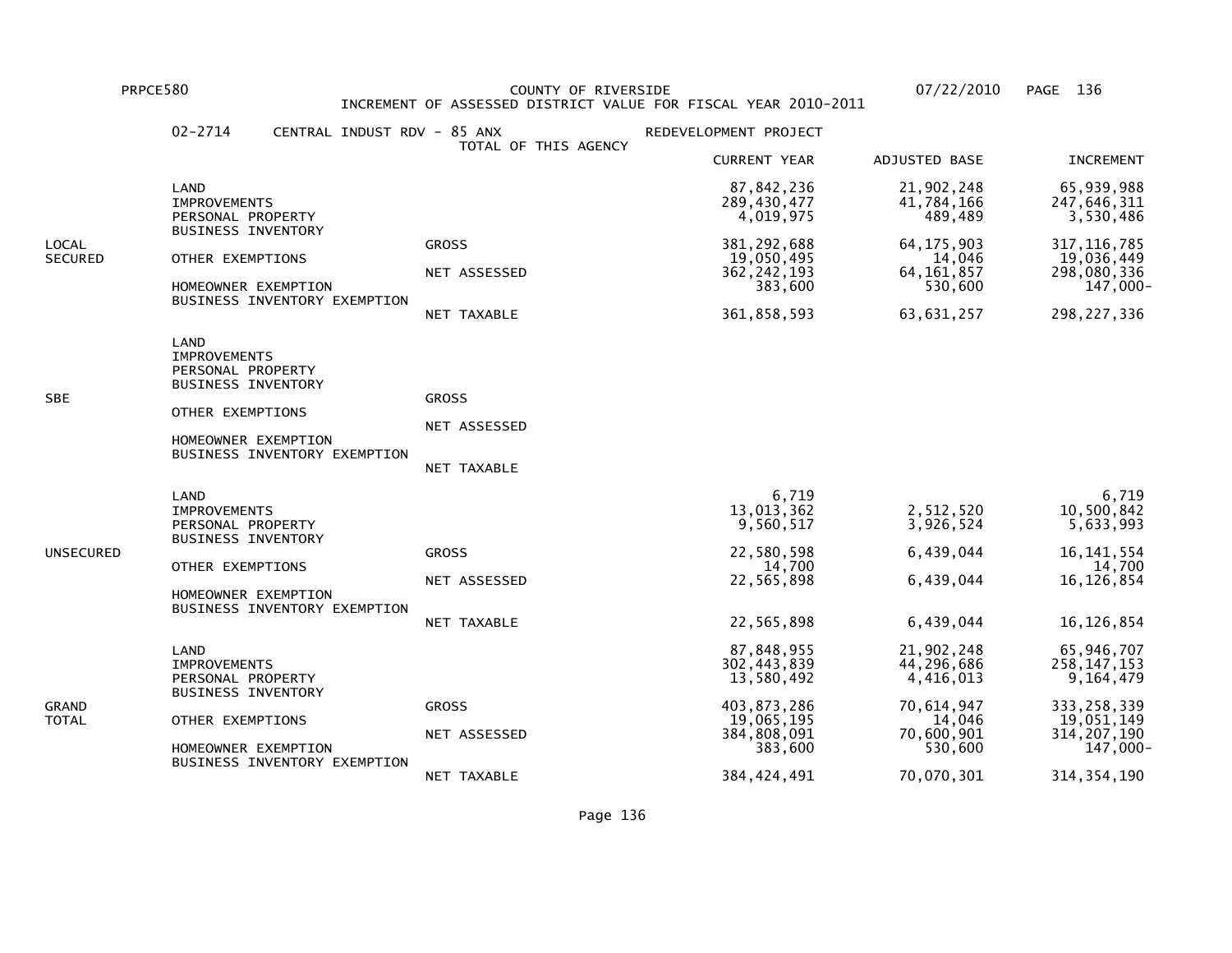PRPCE580 COUNTY OF RIVERSIDE 07/22/2010 PAGE 137 INCREMENT OF ASSESSED DISTRICT VALUE FOR FISCAL YEAR 2010-2011

|                         | $02 - 2715$<br>AIRPORT INDUST RDV - 85 ANX                                                                                                               |                                             | REDEVELOPMENT PROJECT                                                                         |                                                                                       |                                                                                                   |
|-------------------------|----------------------------------------------------------------------------------------------------------------------------------------------------------|---------------------------------------------|-----------------------------------------------------------------------------------------------|---------------------------------------------------------------------------------------|---------------------------------------------------------------------------------------------------|
|                         |                                                                                                                                                          | TOTAL OF THIS AGENCY                        | <b>CURRENT YEAR</b>                                                                           | ADJUSTED BASE                                                                         | <b>INCREMENT</b>                                                                                  |
|                         | LAND<br><b>IMPROVEMENTS</b><br>PERSONAL PROPERTY                                                                                                         |                                             | 18,806,326<br>66,843,868<br>18,031,110                                                        | 4,679,315<br>36,996,104<br>6,000,227                                                  | 14, 127, 011<br>29,847,764<br>12,030,883                                                          |
| LOCAL<br><b>SECURED</b> | <b>BUSINESS INVENTORY</b><br>OTHER EXEMPTIONS<br>HOMEOWNER EXEMPTION<br>BUSINESS INVENTORY EXEMPTION                                                     | <b>GROSS</b><br>NET ASSESSED<br>NET TAXABLE | 103,681,304<br>3,980,299<br>99,701,005<br>42,000<br>99,659,005                                | 47,675,646<br>94,524<br>47,581,122<br>70,000<br>47, 511, 122                          | 56,005,658<br>3,885,775<br>52, 119, 883<br>$28,000 -$<br>52, 147, 883                             |
| SBE                     | LAND<br><b>IMPROVEMENTS</b><br>PERSONAL PROPERTY<br><b>BUSINESS INVENTORY</b><br>OTHER EXEMPTIONS<br>HOMEOWNER EXEMPTION<br>BUSINESS INVENTORY EXEMPTION | <b>GROSS</b><br>NET ASSESSED<br>NET TAXABLE |                                                                                               |                                                                                       |                                                                                                   |
| UNSECURED               | LAND<br><b>IMPROVEMENTS</b><br>PERSONAL PROPERTY<br><b>BUSINESS INVENTORY</b><br>OTHER EXEMPTIONS<br>HOMEOWNER EXEMPTION<br>BUSINESS INVENTORY EXEMPTION | <b>GROSS</b><br>NET ASSESSED<br>NET TAXABLE | 53,746<br>3,087,629<br>3,267,578<br>6,408,953<br>338,065<br>6,070,888<br>6,070,888            | 619,258<br>4,608,398<br>5,227,656<br>5,227,656<br>5,227,656                           | 53,746<br>2,468,371<br>$1,340,820 -$<br>1,181,297<br>338,065<br>843,232<br>843,232                |
| GRAND<br>TOTAL          | LAND<br><b>IMPROVEMENTS</b><br>PERSONAL PROPERTY<br><b>BUSINESS INVENTORY</b><br>OTHER EXEMPTIONS<br>HOMEOWNER EXEMPTION<br>BUSINESS INVENTORY EXEMPTION | <b>GROSS</b><br>NET ASSESSED                | 18,860,072<br>69,931,497<br>21,298,688<br>110,090,257<br>4, 318, 364<br>105,771,893<br>42,000 | 4,679,315<br>37,615,362<br>10,608,625<br>52,903,302<br>94,524<br>52,808,778<br>70,000 | 14, 180, 757<br>32, 316, 135<br>10,690,063<br>57,186,955<br>4,223,840<br>52,963,115<br>$28,000 -$ |
|                         |                                                                                                                                                          | NET TAXABLE                                 | 105,729,893                                                                                   | 52,738,778                                                                            | 52,991,115                                                                                        |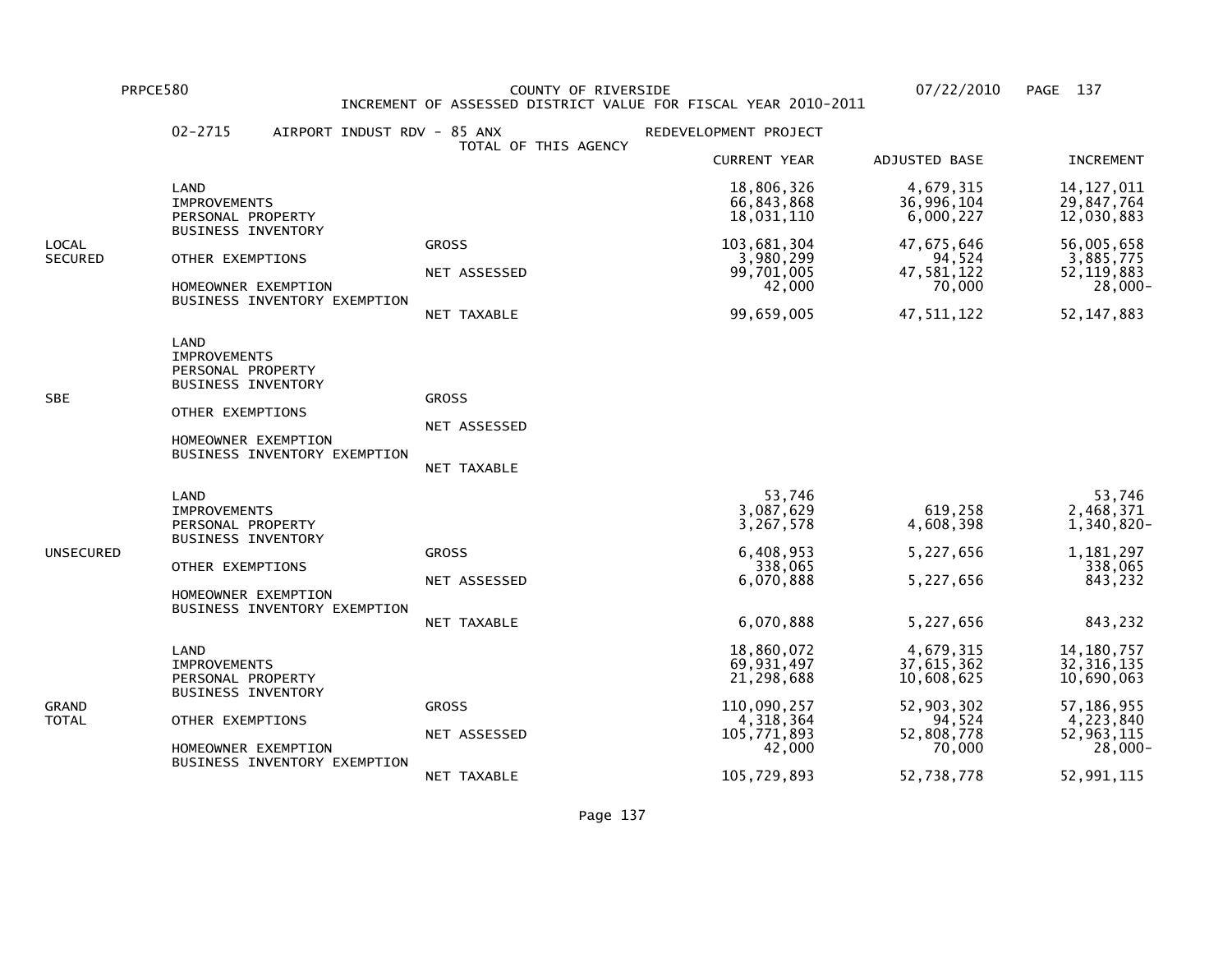PRPCE580 COUNTY OF RIVERSIDE 07/22/2010 PAGE 138 INCREMENT OF ASSESSED DISTRICT VALUE FOR FISCAL YEAR 2010-2011

| TOTAL OF THIS AGENCY<br><b>CURRENT YEAR</b><br>ADJUSTED BASE<br>3,707,072<br>6,942,557<br>LAND<br>17, 168, 139<br>4,460,091<br><b>IMPROVEMENTS</b><br>399,229<br>44,800<br>PERSONAL PROPERTY<br><b>BUSINESS INVENTORY</b><br>24,509,925<br>8,211,963<br><b>GROSS</b><br>LOCAL<br>OTHER EXEMPTIONS<br>8,584,876<br>400,611<br>SECURED<br>15,925,049<br>7,811,352<br>NET ASSESSED<br>154,000<br>91,000<br>HOMEOWNER EXEMPTION<br>BUSINESS INVENTORY EXEMPTION<br>15,771,049<br>7,720,352<br>NET TAXABLE<br>LAND<br><b>IMPROVEMENTS</b><br>PERSONAL PROPERTY<br><b>BUSINESS INVENTORY</b><br><b>SBE</b><br><b>GROSS</b><br>OTHER EXEMPTIONS<br>NET ASSESSED<br>HOMEOWNER EXEMPTION<br>BUSINESS INVENTORY EXEMPTION<br>NET TAXABLE<br>LAND<br>12,225<br>175,593<br><b>IMPROVEMENTS</b><br>39,553<br>249,418<br>PERSONAL PROPERTY<br><b>BUSINESS INVENTORY</b><br>261,643<br>215,146<br><b>GROSS</b><br>UNSECURED<br>OTHER EXEMPTIONS<br>261,643<br>215,146<br>NET ASSESSED<br>HOMEOWNER EXEMPTION<br>BUSINESS INVENTORY EXEMPTION<br>261,643<br>215,146<br>NET TAXABLE<br>6,942,557<br>3,707,072<br>LAND<br>17,180,364<br>4,635,684<br><b>IMPROVEMENTS</b><br>84,353<br>PERSONAL PROPERTY<br>648,647<br><b>BUSINESS INVENTORY</b><br>24,771,568<br>8,427,109<br><b>GROSS</b><br>GRAND<br>8,584,876<br>OTHER EXEMPTIONS<br>400,611<br>TOTAL<br>16,186,692<br>8,026,498<br>NET ASSESSED<br>154,000<br>91,000<br>HOMEOWNER EXEMPTION<br>BUSINESS INVENTORY EXEMPTION | $02 - 2716$<br>CENTRAL INDUST RDV 98 ANX AB1290 |             | REDEVELOPMENT PROJECT |           |                                                                                                     |
|---------------------------------------------------------------------------------------------------------------------------------------------------------------------------------------------------------------------------------------------------------------------------------------------------------------------------------------------------------------------------------------------------------------------------------------------------------------------------------------------------------------------------------------------------------------------------------------------------------------------------------------------------------------------------------------------------------------------------------------------------------------------------------------------------------------------------------------------------------------------------------------------------------------------------------------------------------------------------------------------------------------------------------------------------------------------------------------------------------------------------------------------------------------------------------------------------------------------------------------------------------------------------------------------------------------------------------------------------------------------------------------------------------------------------------------------------------------|-------------------------------------------------|-------------|-----------------------|-----------|-----------------------------------------------------------------------------------------------------|
|                                                                                                                                                                                                                                                                                                                                                                                                                                                                                                                                                                                                                                                                                                                                                                                                                                                                                                                                                                                                                                                                                                                                                                                                                                                                                                                                                                                                                                                               |                                                 |             |                       |           | <b>INCREMENT</b>                                                                                    |
|                                                                                                                                                                                                                                                                                                                                                                                                                                                                                                                                                                                                                                                                                                                                                                                                                                                                                                                                                                                                                                                                                                                                                                                                                                                                                                                                                                                                                                                               |                                                 |             |                       |           | 3,235,485<br>12,708,048<br>354,429                                                                  |
|                                                                                                                                                                                                                                                                                                                                                                                                                                                                                                                                                                                                                                                                                                                                                                                                                                                                                                                                                                                                                                                                                                                                                                                                                                                                                                                                                                                                                                                               |                                                 |             |                       |           | 16,297,962<br>8,184,265<br>8,113,697<br>63,000<br>8,050,697                                         |
|                                                                                                                                                                                                                                                                                                                                                                                                                                                                                                                                                                                                                                                                                                                                                                                                                                                                                                                                                                                                                                                                                                                                                                                                                                                                                                                                                                                                                                                               |                                                 |             |                       |           |                                                                                                     |
|                                                                                                                                                                                                                                                                                                                                                                                                                                                                                                                                                                                                                                                                                                                                                                                                                                                                                                                                                                                                                                                                                                                                                                                                                                                                                                                                                                                                                                                               |                                                 |             |                       |           | 163,368-<br>209,865<br>46,497<br>46,497<br>46,497                                                   |
|                                                                                                                                                                                                                                                                                                                                                                                                                                                                                                                                                                                                                                                                                                                                                                                                                                                                                                                                                                                                                                                                                                                                                                                                                                                                                                                                                                                                                                                               |                                                 | NET TAXABLE | 16,032,692            | 7,935,498 | 3,235,485<br>12,544,680<br>564,294<br>16, 344, 459<br>8,184,265<br>8,160,194<br>63,000<br>8,097,194 |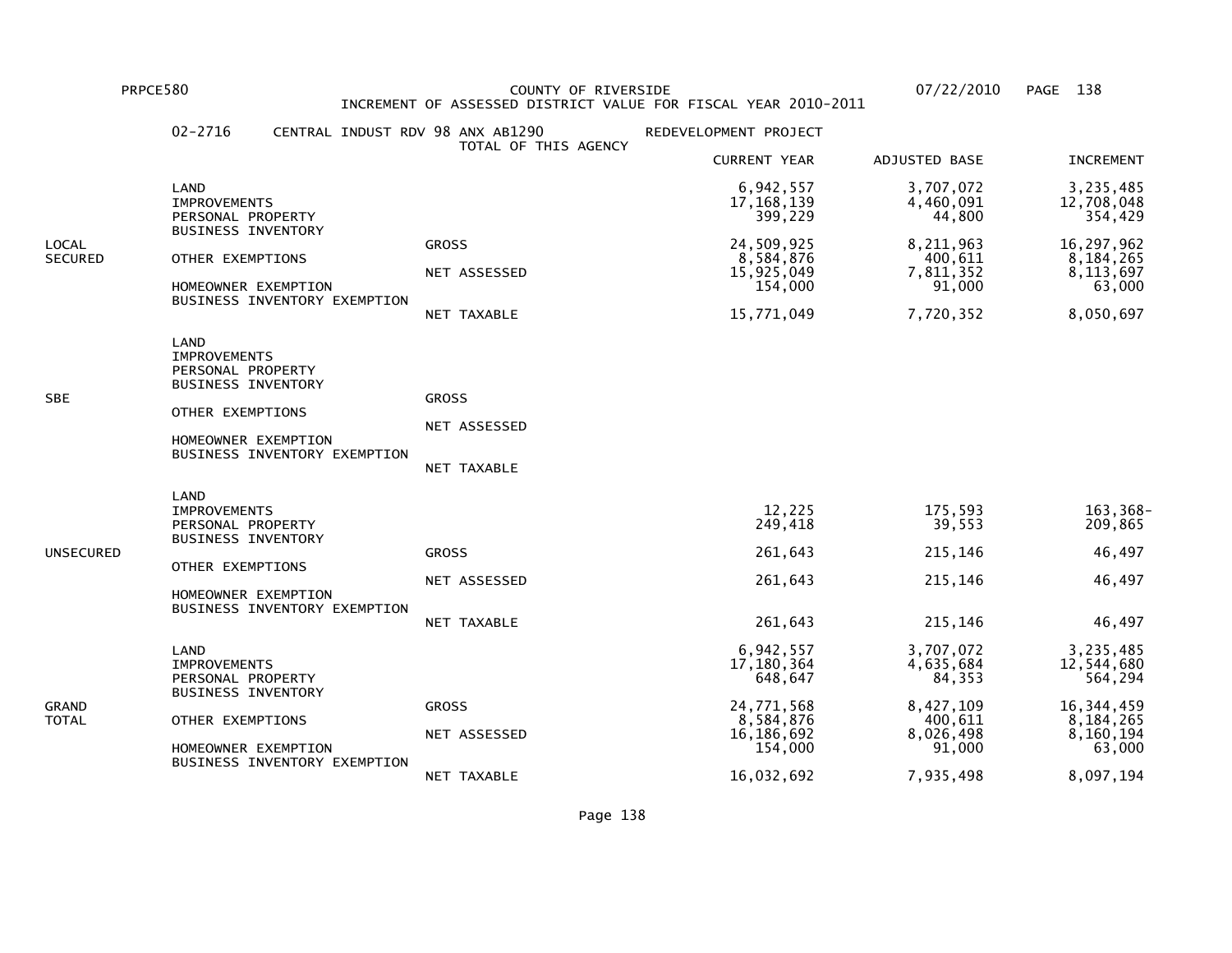PRPCE580 COUNTY OF RIVERSIDE 07/22/2010 PAGE 139INCREMENT OF ASSESSED DISTRICT VALUE FOR FISCAL YEAR 2010-2011

#### 02-2717 MAGNOLIA CENTER RDV PROJ AB1290 REDEVELOPMENT PROJECT TOTAL OF THIS AGENCY CURRENT YEAR ADJUSTED BASE INCREMENT LAND 183,354,260 117,323,438 66,030,822212,595,949 IMPROVEMENTS 368,988,422 156,392,473 212,595,9493,196,063 PERSONAL PROPERTY 3.5.492,795 2,296,732 BUSINESS INVENTORYLOCAL GROSS 557,835,477 276,012,643 281,822,83416,383,110 SECURED OTHER EXEMPTIONS NET ASSESSED 21,413,740 5,030,630 570.982,013<br>270,982,013 536,421,737 536,421,737 265,439,724 NET ASSESSED 536,421,737 270,982,013 265,439,724 $187,600 -$ HOMEOWNER EXEMPTION 600 NORTH CHARGES AND THE SERVICE OF STATE OF STATES AND THE SERVICE OF STATES OF STATES OF STATES AND THE SERVICE OF STATES OF STATES AND THE STATES OF STATES OF STATES OF STATES OF STATES OF STATES OF BUSINESS INVENTORY EXEMPTION NET TAXABLE 535,812,737 270,185,413 265,627,324 LAND 66,842 66,842- $17,651-$  IMPROVEMENTS 17,651 17,651- $9,210 -$ PERSONAL PROPERTY 9,210 BUSINESS INVENTORYSBE GROSS 93,703 93,703- OTHER EXEMPTIONS NET ASSESSED 93,703 93,703- HOMEOWNER EXEMPTION BUSINESS INVENTORY EXEMPTION NET TAXABLE 93,703 93,703- LAND 549,909 549,909-11, 311, 446 IMPROVEMENTS 30,358,583 19,047,137 11,311,44625,602,114 PERSONAL PROPERTY 46,256,593 20,654,479 25,602,114 BUSINESS INVENTORYUNSECURED GROSS 76,615,176 40,251,525 36,363,651 $57,894-$  OTHER EXEMPTIONS 235,417 293,311 57,894-36.421.545 NET ASSESSED 76,379,759 39,958,214 36,421,545 HOMEOWNER EXEMPTION BUSINESS INVENTORY EXEMPTION NET TAXABLE 76,379,759 39,958,214 36,421,545 LAND 183,354,260 117,940,189 65,414,071223.889.744 IMPROVEMENTS 399,347,005 175,457,261 223,889,74428,788,967 PERSONAL PROPERTY 22,960,421 BUSINESS INVENTORYGRAND GROSS 634,450,653 316,357,871 318,092,78216, 325, 216 TOTAL OTHER EXEMPTIONS 21,649,157 5,323,941 16,325,216301,767,566 NET ASSESSED 612,801,496 311,033,930 301,767,566 $187,600 -$ HOMEOWNER EXEMPTION 600 CONTROL CONTROL CONTROL CONTROL CONTROL CONTROL CONTROL CONTROL CONTROL CONTROL CONTROL CONTROL CONTROL CONTROL CONTROL CONTROL CONTROL CONTROL CONTROL CONTROL CONTROL CONTROL CONTROL CONTROL CONTRO BUSINESS INVENTORY EXEMPTIONNET TAXABLE 612,192,496 310,237,330 301,955,166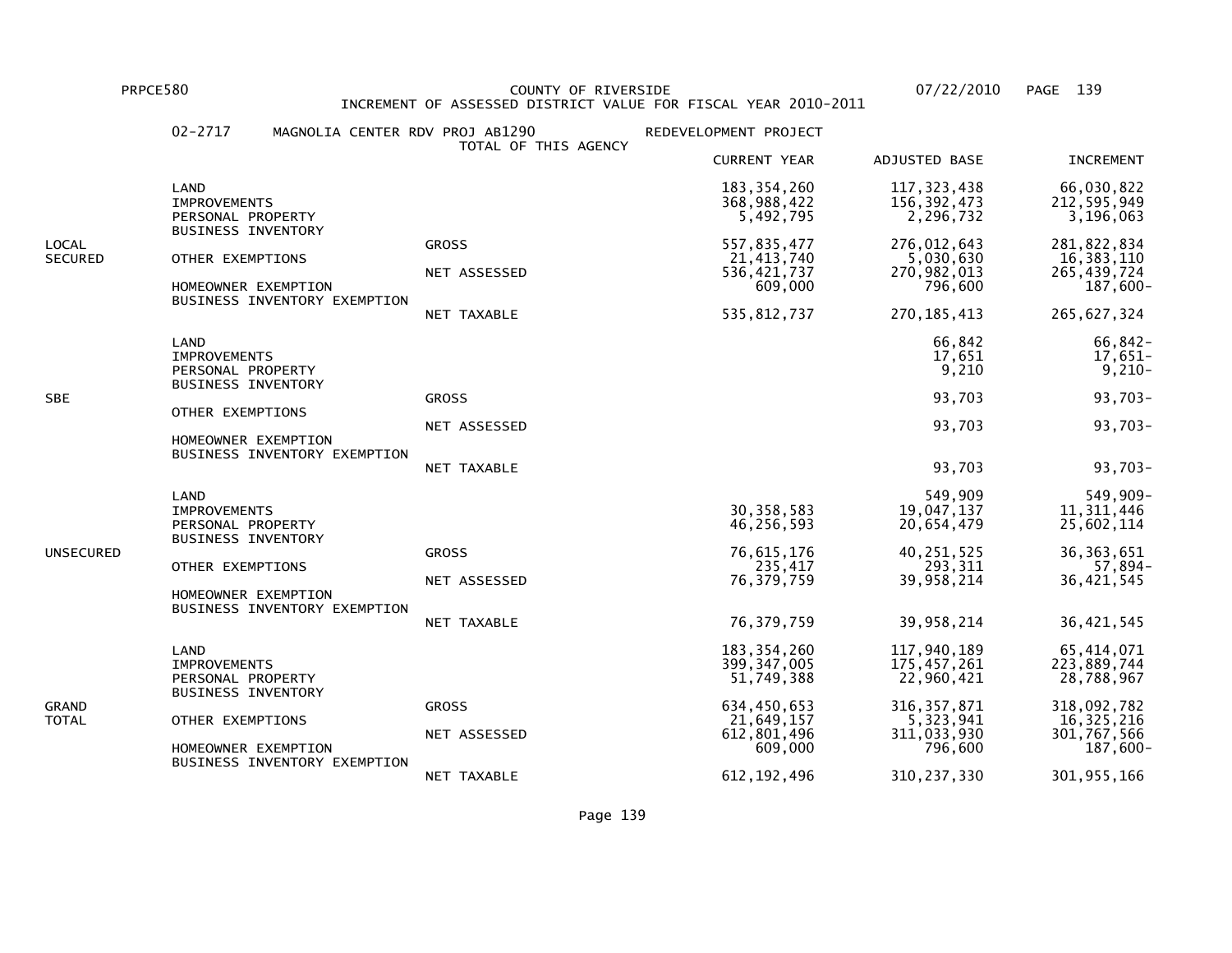PRPCE580 COUNTY OF RIVERSIDE 07/22/2010 PAGE 140INCREMENT OF ASSESSED DISTRICT VALUE FOR FISCAL YEAR 2010-2011

### 02-2718 ARLINGTON AMND 3 RDV AB1290 REDEVELOPMENT PROJECT TOTAL OF THIS AGENCY CURRENT YEAR ADJUSTED BASE INCREMENT LAND 206,526,970 108,820,708 97,706,262213,548,374 IMPROVEMENTS 397,187,793 183,639,419 213,548,374 $929.077 -$ PERSONAL PROPERTY 6.6 132 BUSINESS INVENTORYLOCAL GROSS 608,163,818 297,838,259 310,325,5591,459,796-SECURED OTHER EXEMPTIONS 18,766,750 20,226,546 1,459,796-311,785,355 NET ASSESSED 589,397,068 277,611,713 311,785,355240,800 HOMEOWNER EXEMPTION 3,978,800 3,738,000 240,800 BUSINESS INVENTORY EXEMPTION NET TAXABLE 585,418,268 273,873,713 311,544,555 LAND 44,431 44,431-**IMPROVEMENTS**  PERSONAL PROPERTY BUSINESS INVENTORY $SBE$  and the contract of the contract of the contract of the contract of the contract of the contract of the contract of the contract of the contract of the contract of the contract of the contract of the contract of the OTHER EXEMPTIONS NET ASSESSED 44,431 44,431- HOMEOWNER EXEMPTION BUSINESS INVENTORY EXEMPTION NET TAXABLE 44,431 44,431- LAND 1,591 238,427 236,836-5,174,370 IMPROVEMENTS 17,218,714 12,044,344 5,174,3705,703,315 PERSONAL PROPERTY 17,724,770 12,021,455 5,703,315 BUSINESS INVENTORYUNSECURED GROSS 34,945,075 24,304,226 10,640,849 $171,428-$  OTHER EXEMPTIONS 171,428 171,428-10.812.277 NET ASSESSED 34,945,075 24,132,798 10,812,277 HOMEOWNER EXEMPTION BUSINESS INVENTORY EXEMPTION NET TAXABLE 34,945,075 24,132,798 10,812,277 LAND 206,528,561 109,103,566 97,424,995218.722.744 IMPROVEMENTS 414,406,507 195,683,763 218,722,744 $4,774,238$ PERSONAL PROPERTY 22,173,825 17,399,587 BUSINESS INVENTORYGRAND GROSS 643,108,893 322,186,916 320,921,9771,631,224-TOTAL OTHER EXEMPTIONS 18,766,750 20,397,974 1,631,224-322,553,201 NET ASSESSED 624,342,143 301,788,942 322,553,201240,800 HOMEOWNER EXEMPTION 3.978,800 3,738,000 BUSINESS INVENTORY EXEMPTIONNET TAXABLE 620,363,343 298,050,942 322,312,401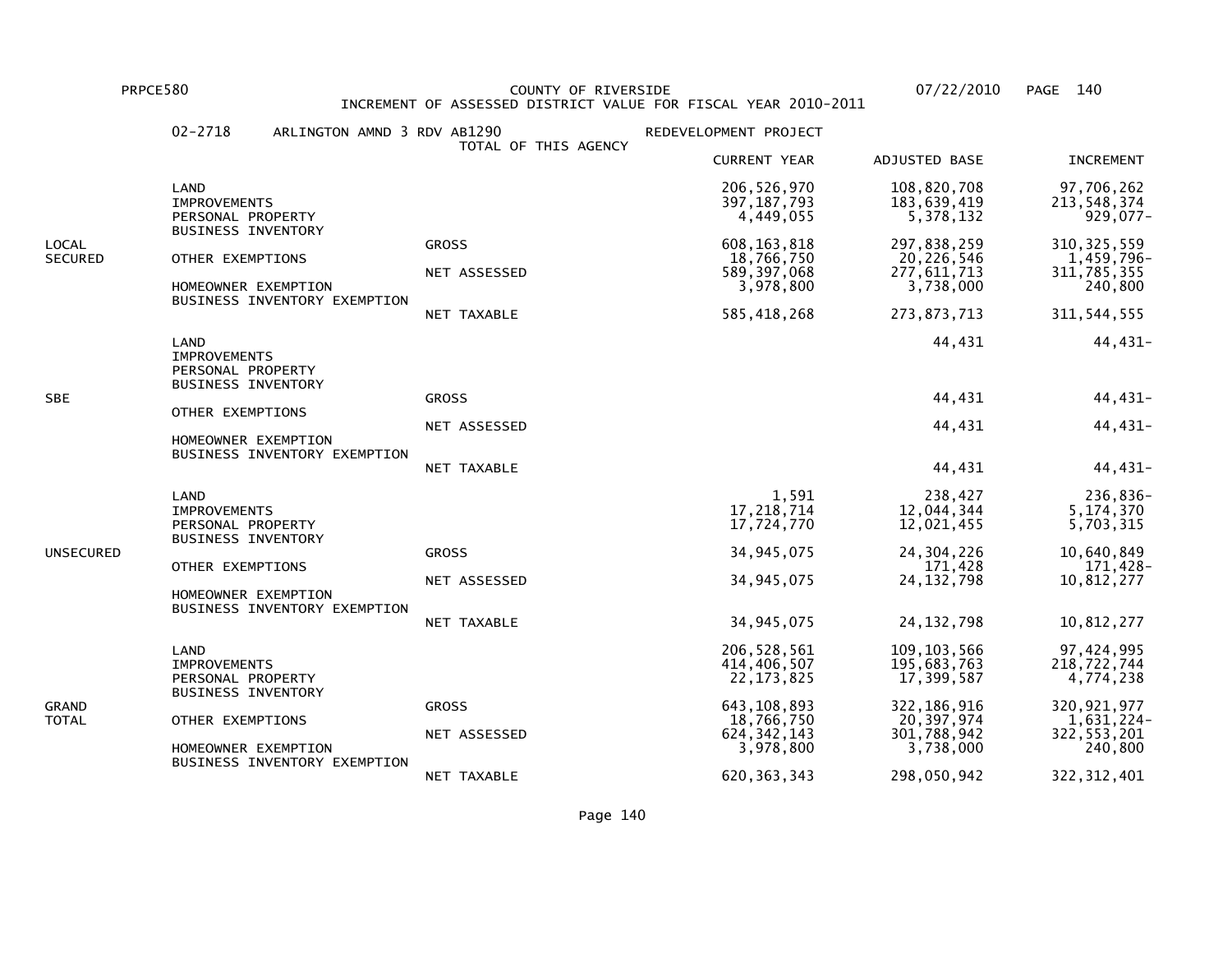PRPCE580 COUNTY OF RIVERSIDE 07/22/2010 PAGE 141 INCREMENT OF ASSESSED DISTRICT VALUE FOR FISCAL YEAR 2010-2011

|                         | $02 - 2719$                                                             | LA SIERRA/ARLANZA RDV AB1290                                                                         | TOTAL OF THIS AGENCY                         | REDEVELOPMENT PROJECT                                                             |                                                                                        |                                                                                        |
|-------------------------|-------------------------------------------------------------------------|------------------------------------------------------------------------------------------------------|----------------------------------------------|-----------------------------------------------------------------------------------|----------------------------------------------------------------------------------------|----------------------------------------------------------------------------------------|
|                         |                                                                         |                                                                                                      |                                              | <b>CURRENT YEAR</b>                                                               | ADJUSTED BASE                                                                          | <b>INCREMENT</b>                                                                       |
|                         | LAND<br><b>IMPROVEMENTS</b><br>PERSONAL PROPERTY                        |                                                                                                      |                                              | 1,023,729,490<br>2,563,917,172<br>33,404,255                                      | 679,723,791<br>1,698,513,367<br>28,664,069                                             | 344,005,699<br>865,403,805<br>4,740,186                                                |
| LOCAL<br><b>SECURED</b> |                                                                         | <b>BUSINESS INVENTORY</b><br>OTHER EXEMPTIONS<br>HOMEOWNER EXEMPTION<br>BUSINESS INVENTORY EXEMPTION | <b>GROSS</b><br>NET ASSESSED<br>NET TAXABLE  | 3,621,050,917<br>343, 923, 781<br>3, 277, 127, 136<br>39,921,900<br>3,237,205,236 | 2,406,901,227<br>262, 347, 961<br>2, 144, 553, 266<br>41, 431, 604<br>2, 103, 121, 662 | 1, 214, 149, 690<br>81,575,820<br>1, 132, 573, 870<br>$1,509,704-$<br>1, 134, 083, 574 |
|                         | LAND<br><b>IMPROVEMENTS</b><br>PERSONAL PROPERTY                        |                                                                                                      |                                              |                                                                                   | 200                                                                                    | $200 -$                                                                                |
| SBE                     |                                                                         | <b>BUSINESS INVENTORY</b><br>OTHER EXEMPTIONS<br>HOMEOWNER EXEMPTION                                 | <b>GROSS</b><br>NET ASSESSED                 |                                                                                   | 200<br>200                                                                             | $200 -$<br>$200 -$                                                                     |
|                         |                                                                         | BUSINESS INVENTORY EXEMPTION                                                                         | NET TAXABLE                                  |                                                                                   | 200                                                                                    | $200 -$                                                                                |
| UNSECURED               | LAND                                                                    | <b>IMPROVEMENTS</b><br>PERSONAL PROPERTY<br><b>BUSINESS INVENTORY</b>                                |                                              | 2,566<br>101,660,312<br>128,604,501                                               | 718,234<br>78,673,572<br>64,717,164                                                    | 715,668-<br>22,986,740<br>63,887,337                                                   |
|                         | OTHER EXEMPTIONS<br>HOMEOWNER EXEMPTION<br>BUSINESS INVENTORY EXEMPTION | <b>GROSS</b><br>NET ASSESSED                                                                         | 230, 267, 379<br>50, 216, 717<br>180,050,662 | 144, 108, 970<br>4,976,601<br>139, 132, 369                                       | 86,158,409<br>45,240,116<br>40,918,293                                                 |                                                                                        |
|                         |                                                                         | NET TAXABLE                                                                                          | 180,050,662                                  | 139, 132, 369                                                                     | 40,918,293                                                                             |                                                                                        |
| GRAND<br>TOTAL          | LAND<br><b>IMPROVEMENTS</b><br>PERSONAL PROPERTY                        |                                                                                                      |                                              | 1,023,732,056<br>2,665,577,484<br>162,008,756                                     | 680,442,225<br>1,777,186,939<br>93, 381, 233                                           | 343, 289, 831<br>888, 390, 545<br>68,627,523                                           |
|                         |                                                                         | <b>BUSINESS INVENTORY</b><br>OTHER EXEMPTIONS<br>HOMEOWNER EXEMPTION                                 | <b>GROSS</b><br>NET ASSESSED                 | 3,851,318,296<br>394, 140, 498<br>3, 457, 177, 798<br>39,921,900                  | 2,551,010,397<br>267, 324, 562<br>2,283,685,835<br>41,431,604                          | 1,300,307,899<br>126,815,936<br>1, 173, 491, 963<br>1,509,704-                         |
|                         |                                                                         | BUSINESS INVENTORY EXEMPTION                                                                         | NET TAXABLE                                  | 3, 417, 255, 898                                                                  | 2, 242, 254, 231                                                                       | 1,175,001,667                                                                          |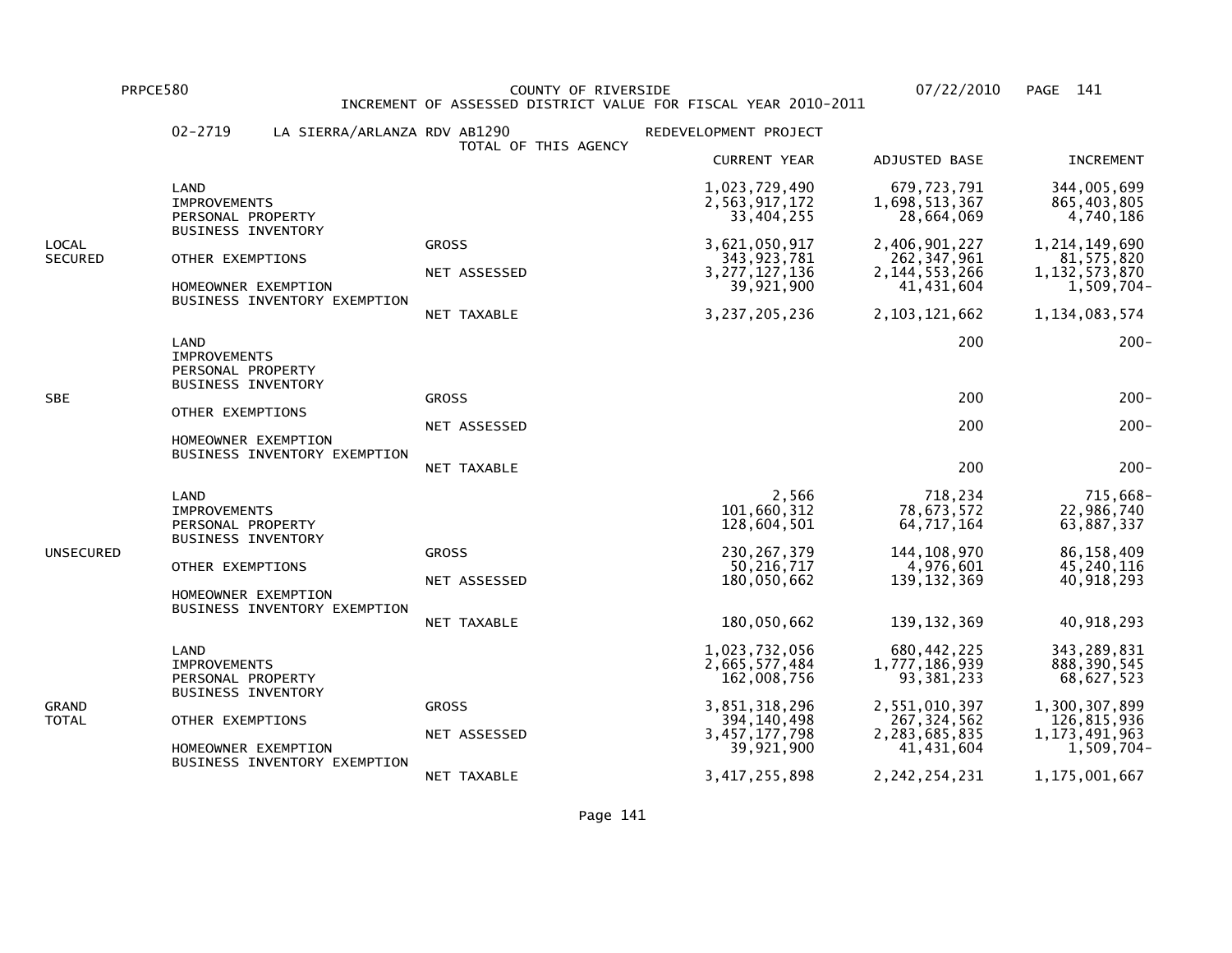PRPCE580 COUNTY OF RIVERSIDE 07/22/2010 PAGE 142 INCREMENT OF ASSESSED DISTRICT VALUE FOR FISCAL YEAR 2010-2011

|                         | $02 - 2724$                                                                                                              | ARLINGTON NO 3 04AX ABCD AB1290 | TOTAL OF THIS AGENCY                        | REDEVELOPMENT PROJECT                                                                            |                                                                                             |                                                                                               |
|-------------------------|--------------------------------------------------------------------------------------------------------------------------|---------------------------------|---------------------------------------------|--------------------------------------------------------------------------------------------------|---------------------------------------------------------------------------------------------|-----------------------------------------------------------------------------------------------|
|                         |                                                                                                                          |                                 |                                             | <b>CURRENT YEAR</b>                                                                              | ADJUSTED BASE                                                                               | <b>INCREMENT</b>                                                                              |
|                         | LAND<br>IMPROVEMENTS<br>PERSONAL PROPERTY<br><b>BUSINESS INVENTORY</b>                                                   |                                 |                                             | 45,784,485<br>104, 361, 300<br>7,615,640                                                         | 20,306,673<br>60, 171, 252<br>6,441,665                                                     | 25,477,812<br>44,190,048<br>1,173,975                                                         |
| LOCAL<br><b>SECURED</b> | OTHER EXEMPTIONS<br>HOMEOWNER EXEMPTION                                                                                  | BUSINESS INVENTORY EXEMPTION    | <b>GROSS</b><br>NET ASSESSED<br>NET TAXABLE | 157,761,425<br>39,538,436<br>118, 222, 989<br>462,000<br>117,760,989                             | 86, 919, 590<br>34,983,405<br>51,936,185<br>186,200<br>51,749,985                           | 70,841,835<br>4,555,031<br>66,286,804<br>275,800<br>66,011,004                                |
| SBE                     | LAND<br><b>IMPROVEMENTS</b><br>PERSONAL PROPERTY<br><b>BUSINESS INVENTORY</b><br>OTHER EXEMPTIONS<br>HOMEOWNER EXEMPTION | BUSINESS INVENTORY EXEMPTION    | <b>GROSS</b><br>NET ASSESSED<br>NET TAXABLE |                                                                                                  |                                                                                             |                                                                                               |
| UNSECURED               | LAND<br><b>IMPROVEMENTS</b><br>PERSONAL PROPERTY<br><b>BUSINESS INVENTORY</b><br>OTHER EXEMPTIONS<br>HOMEOWNER EXEMPTION | BUSINESS INVENTORY EXEMPTION    | <b>GROSS</b><br>NET ASSESSED<br>NET TAXABLE | 4,587,158<br>9,888,228<br>14,475,386<br>14,475,386<br>14,475,386                                 | 4,531,775<br>6,182,082<br>10,713,857<br>10,713,857<br>10,713,857                            | 55,383<br>3,706,146<br>3,761,529<br>3,761,529<br>3,761,529                                    |
| GRAND<br>TOTAL          | LAND<br><b>IMPROVEMENTS</b><br>PERSONAL PROPERTY<br><b>BUSINESS INVENTORY</b><br>OTHER EXEMPTIONS<br>HOMEOWNER EXEMPTION | BUSINESS INVENTORY EXEMPTION    | <b>GROSS</b><br>NET ASSESSED                | 45,784,485<br>108,948,458<br>17,503,868<br>172, 236, 811<br>39,538,436<br>132,698,375<br>462,000 | 20,306,673<br>64,703,027<br>12,623,747<br>97,633,447<br>34,983,405<br>62,650,042<br>186,200 | 25, 477, 812<br>44, 245, 431<br>4,880,121<br>74,603,364<br>4,555,031<br>70,048,333<br>275,800 |
|                         |                                                                                                                          |                                 | NET TAXABLE                                 | 132, 236, 375                                                                                    | 62, 463, 842                                                                                | 69,772,533                                                                                    |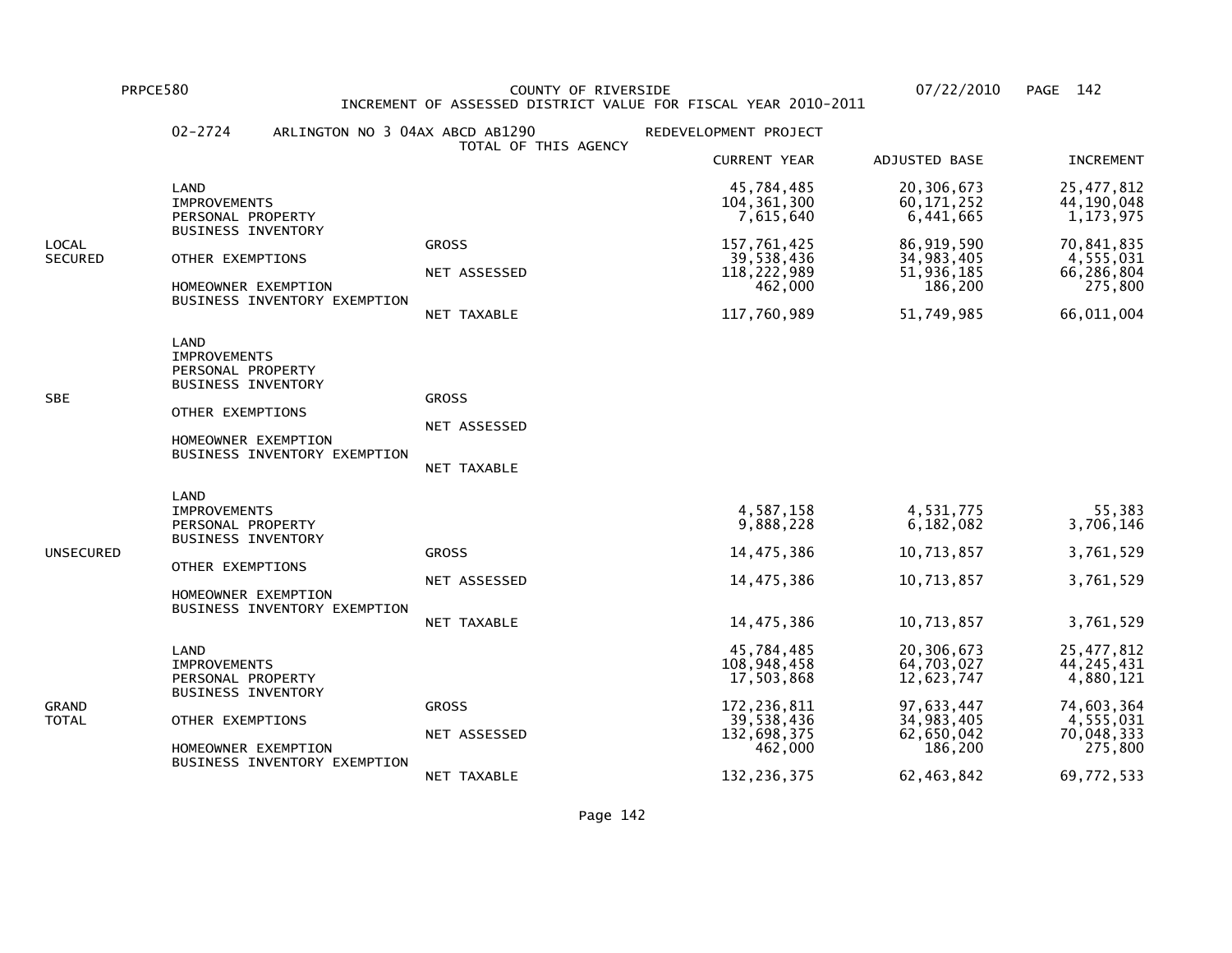PRPCE580 COUNTY OF RIVERSIDE 07/22/2010 PAGE 143INCREMENT OF ASSESSED DISTRICT VALUE FOR FISCAL YEAR 2010-2011

# 02-2725 ARLINGTON NO 3 04AX E&F AB1290 REDEVELOPMENT PROJECT TOTAL OF THIS AGENCY CURRENT YEAR ADJUSTED BASE INCREMENT LAND 30,356,997 26,922,066 3,434,93148,491,936 IMPROVEMENTS 83,182,597 34,690,661 48,491,936 $923.122 -$ PERSONAL PROPERTY **894,330** 1,817,452 BUSINESS INVENTORYLOCAL GROSS 114,433,924 63,430,179 51,003,745SECURED OTHER EXEMPTIONS NET ASSESSED 114,433,924 63,430,179 51,003,745 HOMEOWNER EXEMPTION BUSINESS INVENTORY EXEMPTION NET TAXABLE 114,433,924 63,430,179 51,003,745 LAND 153,143 153,143- $114, 125 -$  IMPROVEMENTS 114,125 114,125- $59,552-$ PERSONAL PROPERTY 59,552 BUSINESS INVENTORYSBE GROSS 326,820 326,820- OTHER EXEMPTIONS NET ASSESSED 326,820 326,820- HOMEOWNER EXEMPTION BUSINESS INVENTORY EXEMPTION NET TAXABLE 326,820 326,820- LAND 203 51,558 51,355-1,762,324 IMPROVEMENTS 4,627,635 2,865,311 1,762,324426,051 PERSONAL PROPERTY 6.876,732 BUSINESS INVENTORYUNSECURED GROSS 11,930,621 9,793,601 2,137,020 OTHER EXEMPTIONS NET ASSESSED 11,930,621 9,793,601 2,137,020 HOMEOWNER EXEMPTION BUSINESS INVENTORY EXEMPTION NET TAXABLE 11,930,621 9,793,601 2,137,020 LAND 30,357,200 27,126,767 3,230,43350,140,135 10,135 10,135 10,232 37,670,097 50,140,135 10,232 37,670,097 50,140,135  $556,623-$ PERSONAL PROPERTY 8.197,113 8,197,113 BUSINESS INVENTORYGRAND GROSS 126,364,545 73,550,600 52,813,945TOTAL OTHER EXEMPTIONS NET ASSESSED 126,364,545 73,550,600 52,813,945 HOMEOWNER EXEMPTION BUSINESS INVENTORY EXEMPTIONNET TAXABLE 126,364,545 73,550,600 52,813,945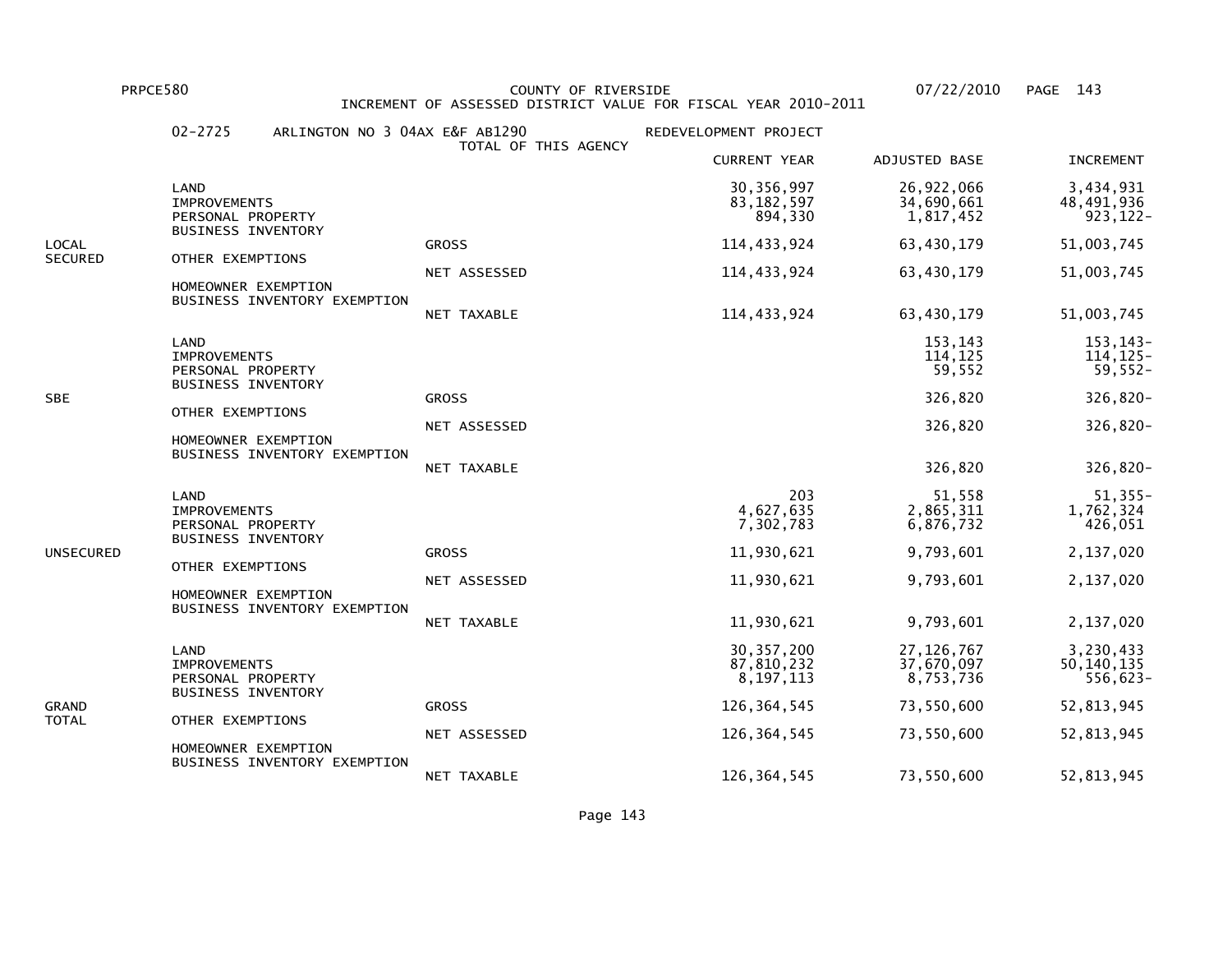PRPCE580 COUNTY OF RIVERSIDE 07/22/2010 PAGE 144 INCREMENT OF ASSESSED DISTRICT VALUE FOR FISCAL YEAR 2010-2011

|                  | $02 - 2726$                                                                                                                                              | HUNTER PARK/NORTHSIDE AB1290 | TOTAL OF THIS AGENCY                        | REDEVELOPMENT PROJECT                                                         |                                                                         |                                                                      |
|------------------|----------------------------------------------------------------------------------------------------------------------------------------------------------|------------------------------|---------------------------------------------|-------------------------------------------------------------------------------|-------------------------------------------------------------------------|----------------------------------------------------------------------|
|                  |                                                                                                                                                          |                              |                                             | <b>CURRENT YEAR</b>                                                           | ADJUSTED BASE                                                           | <b>INCREMENT</b>                                                     |
|                  | LAND<br><b>IMPROVEMENTS</b><br>PERSONAL PROPERTY<br><b>BUSINESS INVENTORY</b>                                                                            |                              |                                             | 376,756,249<br>893,476,000<br>7,583,545                                       | 205, 327, 850<br>423,973,039<br>7,864,078                               | 171,428,399<br>469,502,961<br>280,533-                               |
| LOCAL<br>SECURED | OTHER EXEMPTIONS<br>HOMEOWNER EXEMPTION                                                                                                                  | BUSINESS INVENTORY EXEMPTION | <b>GROSS</b><br>NET ASSESSED<br>NET TAXABLE | 1, 277, 815, 794<br>32,108,899<br>1,245,706,895<br>8,839,600<br>1,236,867,295 | 637, 164, 967<br>7, 313, 101<br>629,851,866<br>7,413,000<br>622,438,866 | 640,650,827<br>24,795,798<br>615,855,029<br>1,426,600<br>614,428,429 |
| SBE              | LAND<br><b>IMPROVEMENTS</b><br>PERSONAL PROPERTY<br><b>BUSINESS INVENTORY</b><br>OTHER EXEMPTIONS<br>HOMEOWNER EXEMPTION                                 |                              | <b>GROSS</b><br>NET ASSESSED                |                                                                               | 137,115<br>17,735<br>10, 152<br>165,002<br>165,002                      | 137, 115-<br>$17,735-$<br>$10,152-$<br>$165,002 -$<br>$165,002 -$    |
|                  |                                                                                                                                                          | BUSINESS INVENTORY EXEMPTION | NET TAXABLE                                 |                                                                               | 165,002                                                                 | $165,002 -$                                                          |
|                  | LAND<br><b>IMPROVEMENTS</b><br>PERSONAL PROPERTY<br><b>BUSINESS INVENTORY</b><br>OTHER EXEMPTIONS<br>HOMEOWNER EXEMPTION<br>BUSINESS INVENTORY EXEMPTION |                              |                                             | 32,763<br>70, 373, 595<br>68,266,375                                          | 73,301<br>42,308,080<br>75,457,406                                      | 40,538-<br>28,065,515<br>7,191,031-                                  |
| UNSECURED        |                                                                                                                                                          | <b>GROSS</b><br>NET ASSESSED | 138,672,733<br>522,281<br>138, 150, 452     | 117,838,787<br>420,381<br>117,418,406                                         | 20,833,946<br>101,900<br>20,732,046                                     |                                                                      |
|                  |                                                                                                                                                          | NET TAXABLE                  | 138, 150, 452                               | 117,418,406                                                                   | 20,732,046                                                              |                                                                      |
| GRAND<br>TOTAL   | LAND<br><b>IMPROVEMENTS</b><br>PERSONAL PROPERTY<br><b>BUSINESS INVENTORY</b>                                                                            |                              |                                             | 376,789,012<br>963,849,595<br>75,849,920                                      | 205, 538, 266<br>466,298,854<br>83,331,636                              | 171,250,746<br>497,550,741<br>7,481,716-                             |
|                  | OTHER EXEMPTIONS<br>HOMEOWNER EXEMPTION                                                                                                                  |                              | <b>GROSS</b><br>NET ASSESSED                | 1,416,488,527<br>32,631,180<br>1,383,857,347<br>8,839,600                     | 755,168,756<br>7,733,482<br>747, 435, 274<br>7,413,000                  | 661, 319, 771<br>24,897,698<br>636, 422, 073<br>1,426,600            |
|                  |                                                                                                                                                          | BUSINESS INVENTORY EXEMPTION | NET TAXABLE                                 | 1, 375, 017, 747                                                              | 740,022,274                                                             | 634, 995, 473                                                        |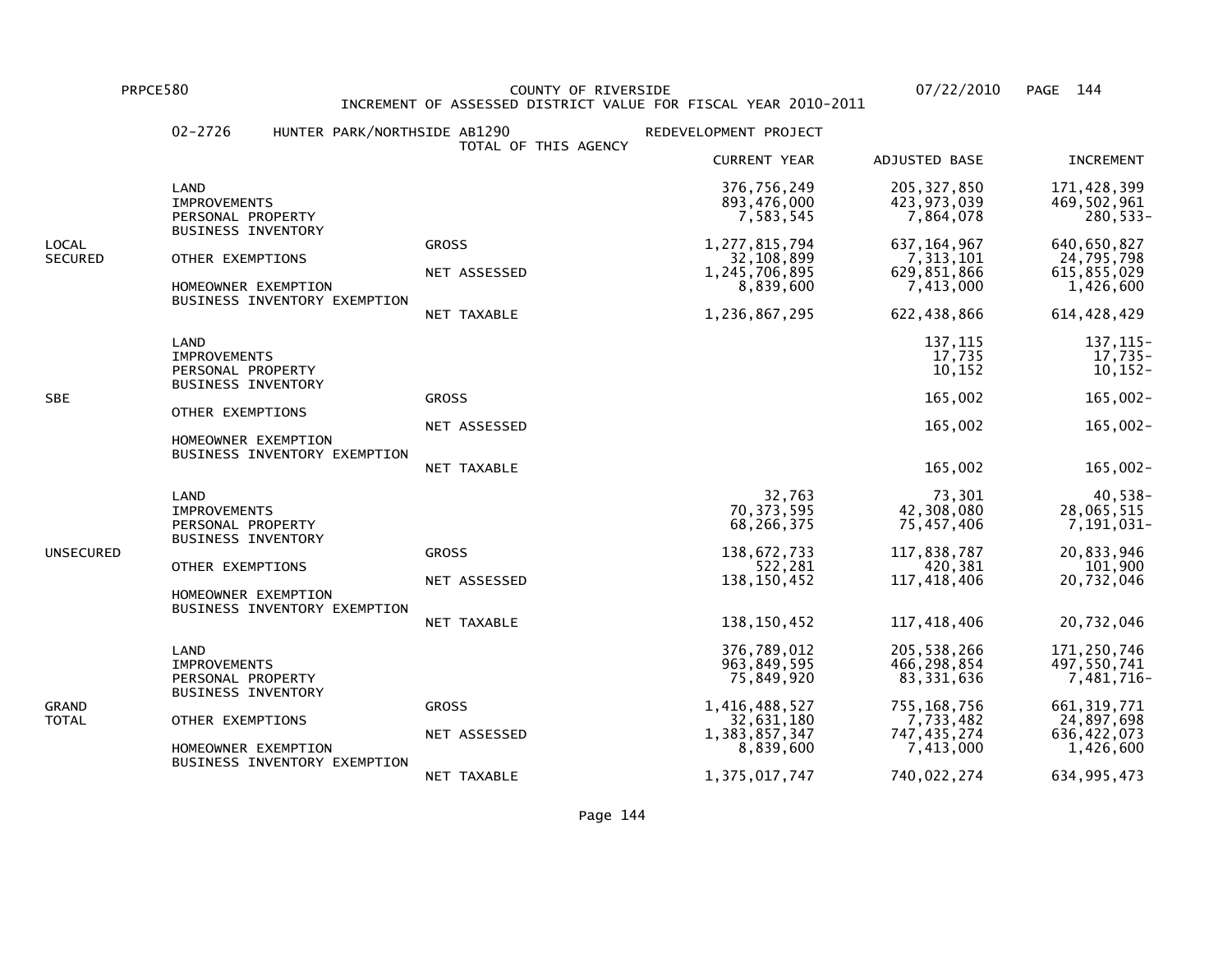PRPCE580 COUNTY OF RIVERSIDE 07/22/2010 PAGE 145 INCREMENT OF ASSESSED DISTRICT VALUE FOR FISCAL YEAR 2010-2011

|                         | $02 - 2803$<br>CITY OF SAN JACINTO RDV                                                                                                                   |                                             | REDEVELOPMENT PROJECT                                                                                                 |                                                                                                           |                                                                                                                     |
|-------------------------|----------------------------------------------------------------------------------------------------------------------------------------------------------|---------------------------------------------|-----------------------------------------------------------------------------------------------------------------------|-----------------------------------------------------------------------------------------------------------|---------------------------------------------------------------------------------------------------------------------|
|                         |                                                                                                                                                          | TOTAL OF THIS AGENCY                        | <b>CURRENT YEAR</b>                                                                                                   | ADJUSTED BASE                                                                                             | <b>INCREMENT</b>                                                                                                    |
|                         | LAND<br><b>IMPROVEMENTS</b><br>PERSONAL PROPERTY                                                                                                         |                                             | 123, 134, 529<br>221,506,354<br>971,062                                                                               | 19,852,295<br>26,968,285<br>1,158,295                                                                     | 103,282,234<br>194,538,069<br>187,233-                                                                              |
| LOCAL<br><b>SECURED</b> | BUSINESS INVENTORY<br>OTHER EXEMPTIONS<br>HOMEOWNER EXEMPTION<br>BUSINESS INVENTORY EXEMPTION                                                            | <b>GROSS</b><br>NET ASSESSED<br>NET TAXABLE | 345, 611, 945<br>7,698,719<br>337, 913, 226<br>4,775,647<br>333, 137, 579                                             | 47,978,875<br>921,547<br>47,057,328<br>2,164,287<br>44,893,041                                            | 297,633,070<br>6,777,172<br>290,855,898<br>2,611,360<br>288, 244, 538                                               |
| SBE                     | LAND<br><b>IMPROVEMENTS</b><br>PERSONAL PROPERTY<br><b>BUSINESS INVENTORY</b><br>OTHER EXEMPTIONS<br>HOMEOWNER EXEMPTION<br>BUSINESS INVENTORY EXEMPTION | <b>GROSS</b><br>NET ASSESSED<br>NET TAXABLE |                                                                                                                       |                                                                                                           |                                                                                                                     |
| UNSECURED               | LAND<br><b>IMPROVEMENTS</b><br>PERSONAL PROPERTY<br><b>BUSINESS INVENTORY</b><br>OTHER EXEMPTIONS<br>HOMEOWNER EXEMPTION<br>BUSINESS INVENTORY EXEMPTION | <b>GROSS</b><br>NET ASSESSED<br>NET TAXABLE | 12,981<br>9,155,256<br>19, 333, 466<br>28,501,703<br>28,501,703<br>28,501,703                                         | 928,078<br>4, 183, 368<br>5, 111, 446<br>23,252<br>5,088,194<br>5,088,194                                 | 12,981<br>8,227,178<br>15,150,098<br>23,390,257<br>23,252-<br>23,413,509<br>23, 413, 509                            |
| GRAND<br>TOTAL          | LAND<br><b>IMPROVEMENTS</b><br>PERSONAL PROPERTY<br><b>BUSINESS INVENTORY</b><br>OTHER EXEMPTIONS<br>HOMEOWNER EXEMPTION<br>BUSINESS INVENTORY EXEMPTION | <b>GROSS</b><br>NET ASSESSED<br>NET TAXABLE | 123, 147, 510<br>230,661,610<br>20,304,528<br>374, 113, 648<br>7,698,719<br>366, 414, 929<br>4,775,647<br>361,639,282 | 19,852,295<br>27,896,363<br>5,341,663<br>53,090,321<br>944,799<br>52, 145, 522<br>2,164,287<br>49,981,235 | 103, 295, 215<br>202,765,247<br>14,962,865<br>321,023,327<br>6,753,920<br>314, 269, 407<br>2,611,360<br>311,658,047 |
|                         |                                                                                                                                                          |                                             |                                                                                                                       |                                                                                                           |                                                                                                                     |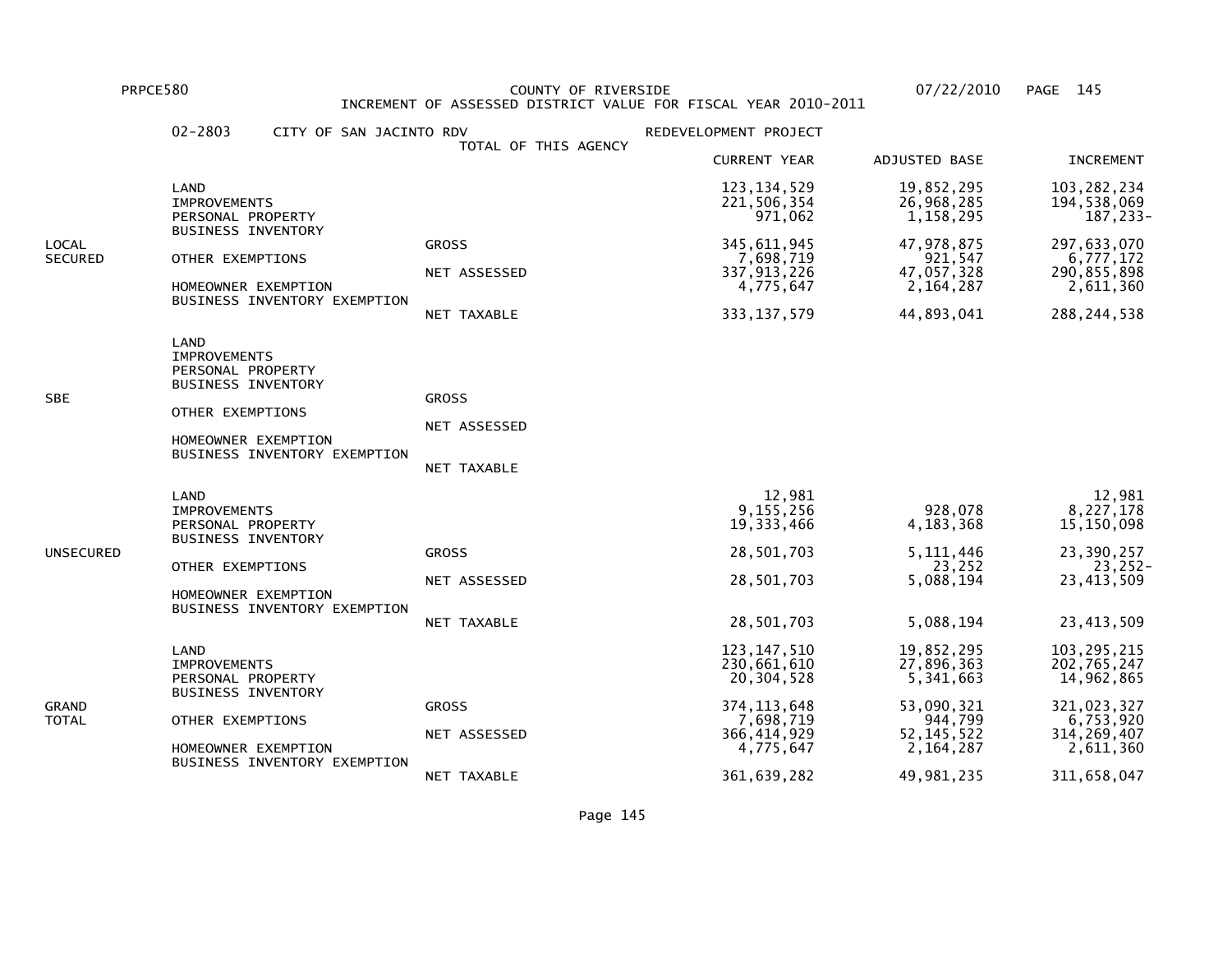PRPCE580 COUNTY OF RIVERSIDE 07/22/2010 PAGE 146 INCREMENT OF ASSESSED DISTRICT VALUE FOR FISCAL YEAR 2010-2011

|                         | $02 - 2804$<br>SOBOBA SPRGS RDV PLT PROJ AREA                                                                                                                   | TOTAL OF THIS AGENCY                        | REDEVELOPMENT PROJECT                                                                   |                                                           |                                                                                             |
|-------------------------|-----------------------------------------------------------------------------------------------------------------------------------------------------------------|---------------------------------------------|-----------------------------------------------------------------------------------------|-----------------------------------------------------------|---------------------------------------------------------------------------------------------|
|                         |                                                                                                                                                                 |                                             | <b>CURRENT YEAR</b>                                                                     | ADJUSTED BASE                                             | <b>INCREMENT</b>                                                                            |
|                         | LAND<br><b>IMPROVEMENTS</b><br>PERSONAL PROPERTY                                                                                                                |                                             | 17,309,326<br>18,826,032<br>1,222,192                                                   | 2,321,510<br>562,492<br>182,000                           | 14,987,816<br>18,263,540<br>1,040,192                                                       |
| LOCAL<br><b>SECURED</b> | <b>BUSINESS INVENTORY</b><br>OTHER EXEMPTIONS<br>HOMEOWNER EXEMPTION<br>BUSINESS INVENTORY EXEMPTION                                                            | <b>GROSS</b><br>NET ASSESSED<br>NET TAXABLE | 37, 357, 550<br>115,060<br>37, 242, 490<br>691,600<br>36,550,890                        | 3,066,002<br>3,066,002<br>3,066,002                       | 34, 291, 548<br>115,060<br>34, 176, 488<br>691,600<br>33,484,888                            |
| SBE                     | <b>LAND</b><br><b>IMPROVEMENTS</b><br>PERSONAL PROPERTY<br><b>BUSINESS INVENTORY</b><br>OTHER EXEMPTIONS<br>HOMEOWNER EXEMPTION<br>BUSINESS INVENTORY EXEMPTION | <b>GROSS</b><br>NET ASSESSED<br>NET TAXABLE |                                                                                         |                                                           |                                                                                             |
| UNSECURED               | LAND<br><b>IMPROVEMENTS</b><br>PERSONAL PROPERTY<br><b>BUSINESS INVENTORY</b><br>OTHER EXEMPTIONS<br>HOMEOWNER EXEMPTION<br>BUSINESS INVENTORY EXEMPTION        | <b>GROSS</b><br>NET ASSESSED<br>NET TAXABLE | 366,778<br>366,778<br>366,778<br>366,778                                                | 18,015<br>10,147<br>28,162<br>28,162<br>28,162            | $18,015-$<br>356,631<br>338,616<br>338,616<br>338,616                                       |
| GRAND<br>TOTAL          | LAND<br><b>IMPROVEMENTS</b><br>PERSONAL PROPERTY<br><b>BUSINESS INVENTORY</b><br>OTHER EXEMPTIONS<br>HOMEOWNER EXEMPTION<br>BUSINESS INVENTORY EXEMPTION        | <b>GROSS</b><br>NET ASSESSED                | 17,309,326<br>18,826,032<br>1,588,970<br>37,724,328<br>115,060<br>37,609,268<br>691,600 | 2,321,510<br>580,507<br>192,147<br>3,094,164<br>3,094,164 | 14,987,816<br>18, 245, 525<br>1,396,823<br>34,630,164<br>115,060<br>34, 515, 104<br>691,600 |
|                         |                                                                                                                                                                 | NET TAXABLE                                 | 36, 917, 668                                                                            | 3,094,164                                                 | 33,823,504                                                                                  |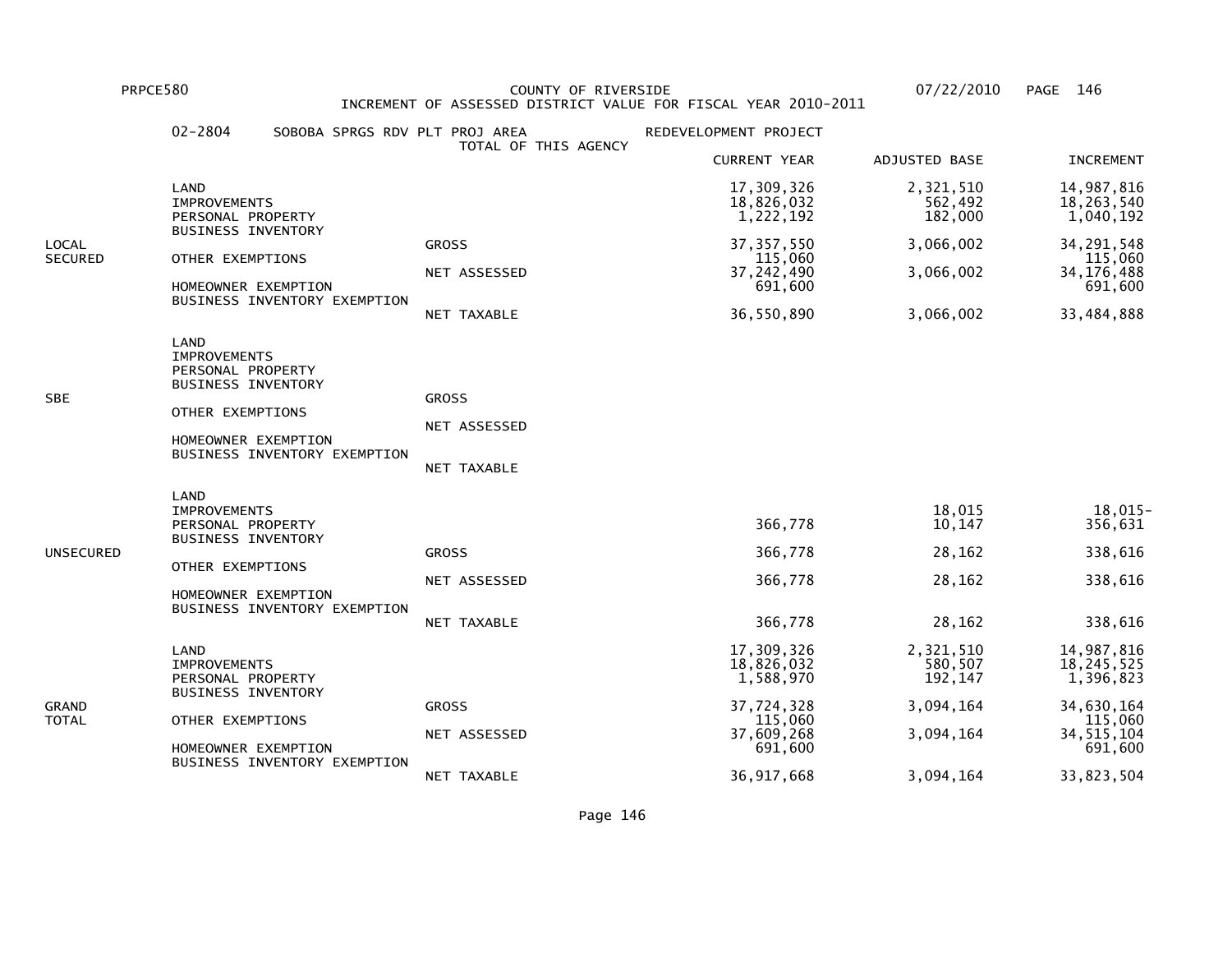PRPCE580 COUNTY OF RIVERSIDE 07/22/2010 PAGE 147INCREMENT OF ASSESSED DISTRICT VALUE FOR FISCAL YEAR 2010-2011

 02-2805 SAN JACINTO RDV AMEND AB1290 REDEVELOPMENT PROJECT TOTAL OF THIS AGENCY CURRENT YEAR ADJUSTED BASE INCREMENT LAND 87,208,537 42,852,463 44,356,07477,963,830 IMPROVEMENTS 115,247,362 37,283,532 77,963,830130,520 PERSONAL PROPERTY **177, 560**  BUSINESS INVENTORYLOCAL GROSS 202,763,979 80,313,555 122,450,4247,888,245 SECURED OTHER EXEMPTIONS 11,069,119 3,180,874 7,888,245114,562,179 NET ASSESSED 191,694,860 77,132,681 114,562,179446,600 HOMEOWNER EXEMPTION 1,187,200 740,600 446,600 BUSINESS INVENTORY EXEMPTION NET TAXABLE 190,507,660 76,392,081 114,115,579 LAND IMPROVEMENTS PERSONAL PROPERTY BUSINESS INVENTORYSBE GROSS GROSS GROSS GROSS GROSS GROSS GROSS GROSS GROSS GROSS GROSS GROSS GROSS GROSS GROSS GROSS GROSS GROSS OTHER EXEMPTIONS NET ASSESSED HOMEOWNER EXEMPTION BUSINESS INVENTORY EXEMPTION NET TAXABLE LAND 97,923 97,923-4.481.141 IMPROVEMENTS 8,296,147 3,815,006 4,481,1418,255,714 PERSONAL PROPERTY 6.003,554 8,259,268 5,003,554 BUSINESS INVENTORYUNSECURED GROSS 21,555,415 8,916,483 12,638,932 OTHER EXEMPTIONS NET ASSESSED 21,555,415 8,916,483 12,638,932 HOMEOWNER EXEMPTION BUSINESS INVENTORY EXEMPTION NET TAXABLE 21,555,415 8,916,483 12,638,932 LAND 87,208,537 42,950,386 44,258,15182.444.971 IMPROVEMENTS 123,543,509 41,098,538 82,444,9718,386,234 PERSONAL PROPERTY 3.181,114 BUSINESS INVENTORYGRAND GROSS 224,319,394 89,230,038 135,089,3567,888,245 TOTAL OTHER EXEMPTIONS 11,069,119 3,180,874 7,888,245127,201,111 NET ASSESSED 213,250,275 86,049,164 127,201,111446,600 HOMEOWNER EXEMPTION **1,187,200** 740,600 BUSINESS INVENTORY EXEMPTIONNET TAXABLE 212,063,075 85,308,564 126,754,511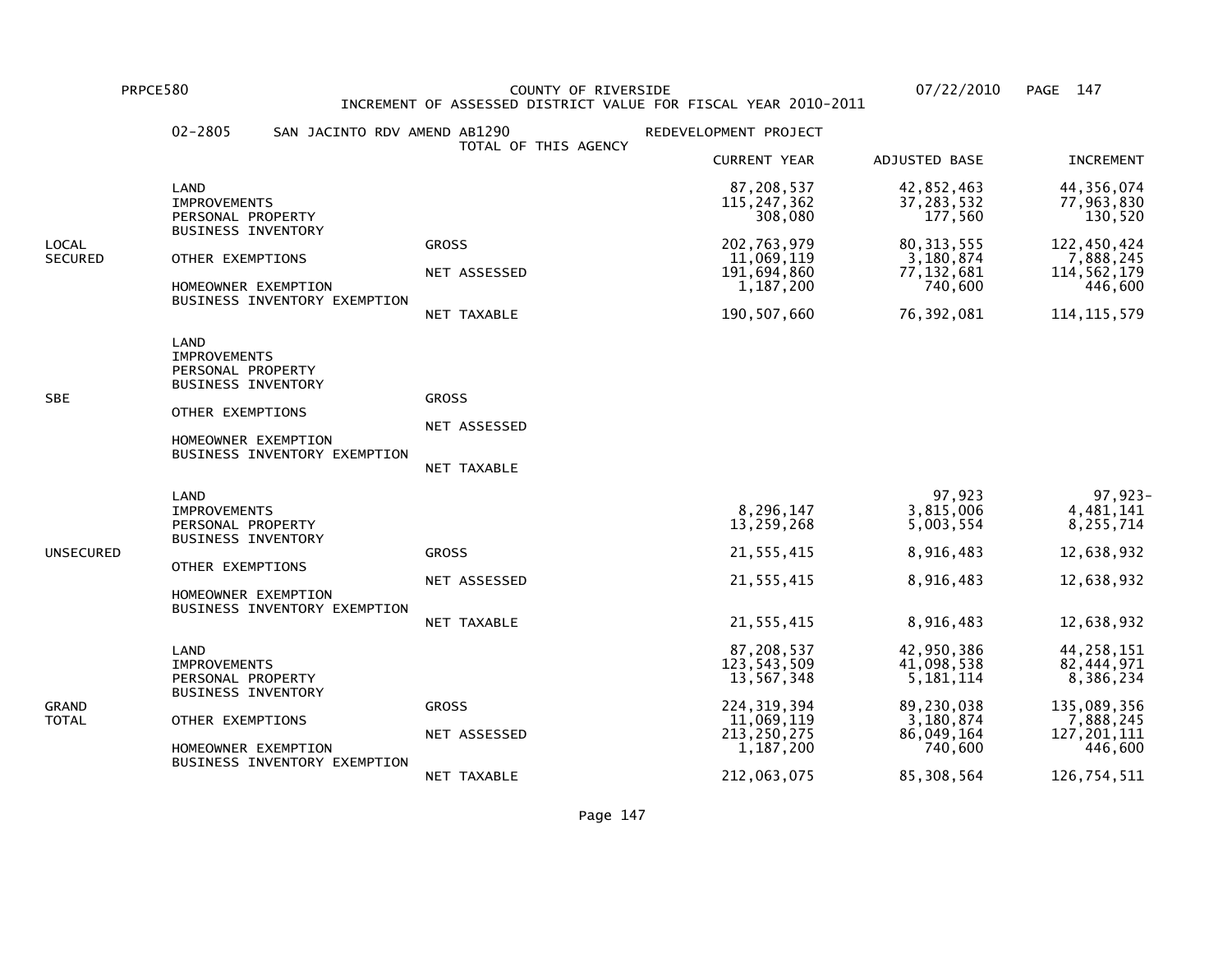PRPCE580 COUNTY OF RIVERSIDE 07/22/2010 PAGE 148 INCREMENT OF ASSESSED DISTRICT VALUE FOR FISCAL YEAR 2010-2011

|                         | $02 - 2910$<br>TEMECULA PROJ #1 - 1988                                                                                                                   | TOTAL OF THIS AGENCY                               | REDEVELOPMENT PROJECT                                                                                                       |                                                                                                                   |                                                                                                                             |
|-------------------------|----------------------------------------------------------------------------------------------------------------------------------------------------------|----------------------------------------------------|-----------------------------------------------------------------------------------------------------------------------------|-------------------------------------------------------------------------------------------------------------------|-----------------------------------------------------------------------------------------------------------------------------|
|                         |                                                                                                                                                          |                                                    | <b>CURRENT YEAR</b>                                                                                                         | ADJUSTED BASE                                                                                                     | <b>INCREMENT</b>                                                                                                            |
|                         | LAND<br><b>IMPROVEMENTS</b><br>PERSONAL PROPERTY                                                                                                         |                                                    | 517,465,995<br>1, 317, 505, 638<br>23, 117, 772                                                                             | 167, 283, 021<br>184, 324, 369<br>11,212,042                                                                      | 350, 182, 974<br>1, 133, 181, 269<br>11,905,730                                                                             |
| LOCAL<br><b>SECURED</b> | <b>BUSINESS INVENTORY</b><br>OTHER EXEMPTIONS<br>HOMEOWNER EXEMPTION<br>BUSINESS INVENTORY EXEMPTION                                                     | <b>GROSS</b><br>NET ASSESSED<br>NET TAXABLE        | 1,858,089,405<br>21,872,220<br>1,836,217,185<br>616,000<br>1,835,601,185                                                    | 362, 819, 432<br>235,673<br>362, 583, 759<br>266,000<br>362, 317, 759                                             | 1,495,269,973<br>21,636,547<br>1,473,633,426<br>350,000<br>1,473,283,426                                                    |
| <b>SBE</b>              | LAND<br><b>IMPROVEMENTS</b><br>PERSONAL PROPERTY<br>BUSINESS INVENTORY<br>OTHER EXEMPTIONS<br>HOMEOWNER EXEMPTION<br>BUSINESS INVENTORY EXEMPTION        | <b>GROSS</b><br>NET ASSESSED<br><b>NET TAXABLE</b> |                                                                                                                             |                                                                                                                   |                                                                                                                             |
| UNSECURED               | LAND<br><b>IMPROVEMENTS</b><br>PERSONAL PROPERTY<br><b>BUSINESS INVENTORY</b><br>OTHER EXEMPTIONS<br>HOMEOWNER EXEMPTION<br>BUSINESS INVENTORY EXEMPTION | <b>GROSS</b><br>NET ASSESSED<br>NET TAXABLE        | 81,795<br>267, 963, 727<br>199,640,454<br>467,685,976<br>327,422<br>467, 358, 554<br>467, 358, 554                          | 2,211<br>324,497<br>2,225,879<br>2,552,587<br>43,067<br>2,509,520<br>2,509,520                                    | 79,584<br>267,639,230<br>197, 414, 575<br>465, 133, 389<br>284,355<br>464,849,034<br>464,849,034                            |
| GRAND<br>TOTAL          | LAND<br><b>IMPROVEMENTS</b><br>PERSONAL PROPERTY<br><b>BUSINESS INVENTORY</b><br>OTHER EXEMPTIONS<br>HOMEOWNER EXEMPTION<br>BUSINESS INVENTORY EXEMPTION | <b>GROSS</b><br>NET ASSESSED<br>NET TAXABLE        | 517, 547, 790<br>1,585,469,365<br>222,758,226<br>2,325,775,381<br>22, 199, 642<br>2,303,575,739<br>616,000<br>2,302,959,739 | 167, 285, 232<br>184,648,866<br>13,437,921<br>365, 372, 019<br>278,740<br>365,093,279<br>266,000<br>364, 827, 279 | 350, 262, 558<br>1,400,820,499<br>209, 320, 305<br>1,960,403,362<br>21,920,902<br>1,938,482,460<br>350,000<br>1,938,132,460 |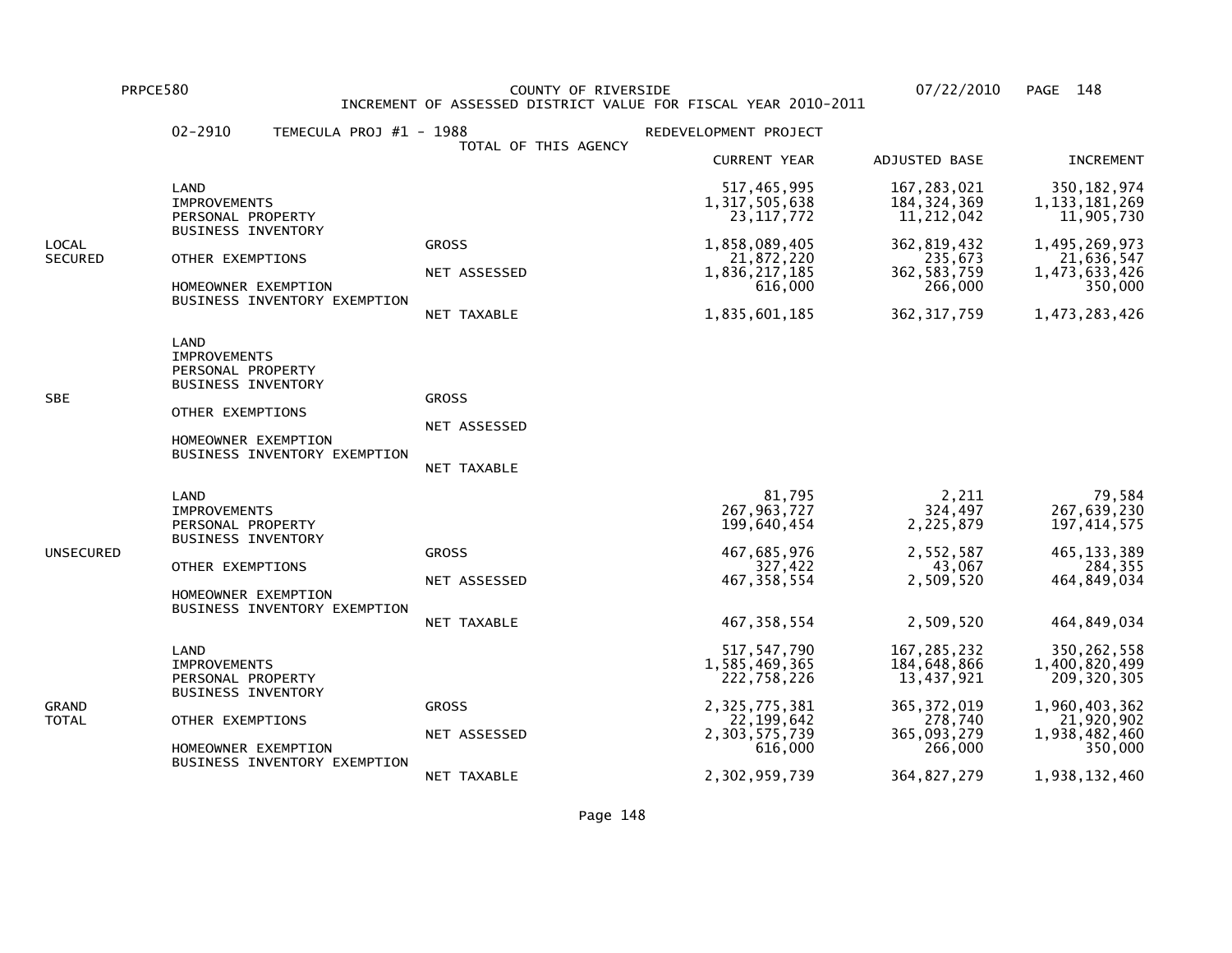PRPCE580 COUNTY OF RIVERSIDE 07/22/2010 PAGE 149 INCREMENT OF ASSESSED DISTRICT VALUE FOR FISCAL YEAR 2010-2011

|                  | $02 - 3300$<br>CORON MRG&AD PRJ A&S MAIN-AB1290                                                      |                      | REDEVELOPMENT PROJECT            |                                       |                                        |
|------------------|------------------------------------------------------------------------------------------------------|----------------------|----------------------------------|---------------------------------------|----------------------------------------|
|                  |                                                                                                      | TOTAL OF THIS AGENCY | <b>CURRENT YEAR</b>              | ADJUSTED BASE                         | <b>INCREMENT</b>                       |
| LOCAL<br>SECURED | LAND<br><b>IMPROVEMENTS</b><br>PERSONAL PROPERTY                                                     |                      | 2,987,421<br>3,034,406           | 3,222,660<br>2,366,496                | 235,239-<br>667,910                    |
|                  | <b>BUSINESS INVENTORY</b><br>OTHER EXEMPTIONS<br>HOMEOWNER EXEMPTION<br>BUSINESS INVENTORY EXEMPTION | <b>GROSS</b>         | 6,021,827                        | 5,589,156                             | 432,671                                |
|                  |                                                                                                      | NET ASSESSED         | 6,021,827                        | 5,589,156                             | 432,671                                |
|                  |                                                                                                      | NET TAXABLE          | 6,021,827                        | 5,589,156                             | 432,671                                |
| <b>SBE</b>       | LAND<br><b>IMPROVEMENTS</b><br>PERSONAL PROPERTY<br><b>BUSINESS INVENTORY</b>                        |                      |                                  |                                       |                                        |
|                  | OTHER EXEMPTIONS                                                                                     | <b>GROSS</b>         |                                  |                                       |                                        |
|                  | HOMEOWNER EXEMPTION                                                                                  | NET ASSESSED         |                                  |                                       |                                        |
|                  | BUSINESS INVENTORY EXEMPTION                                                                         | <b>NET TAXABLE</b>   |                                  |                                       |                                        |
| UNSECURED        | LAND<br><b>IMPROVEMENTS</b><br>PERSONAL PROPERTY<br><b>BUSINESS INVENTORY</b>                        |                      | 10,265<br>15,137                 | 38,499,964<br>10,066,083              | 38,489,699-<br>10,050,946-             |
|                  | OTHER EXEMPTIONS                                                                                     | <b>GROSS</b>         | 25,402                           | 48,566,047                            | 48,540,645-                            |
|                  | HOMEOWNER EXEMPTION<br>BUSINESS INVENTORY EXEMPTION                                                  | NET ASSESSED         | 25,402                           | 48,566,047                            | 48,540,645-                            |
|                  |                                                                                                      | NET TAXABLE          | 25,402                           | 48,566,047                            | 48,540,645-                            |
| GRAND<br>TOTAL   | LAND<br><b>IMPROVEMENTS</b><br>PERSONAL PROPERTY<br><b>BUSINESS INVENTORY</b>                        |                      | 2,987,421<br>3,044,671<br>15,137 | 3,222,660<br>40,866,460<br>10,066,083 | 235,239-<br>37,821,789-<br>10,050,946- |
|                  | OTHER EXEMPTIONS                                                                                     | <b>GROSS</b>         | 6,047,229                        | 54, 155, 203                          | 48, 107, 974-                          |
|                  | HOMEOWNER EXEMPTION                                                                                  | NET ASSESSED         | 6,047,229                        | 54, 155, 203                          | 48, 107, 974-                          |
|                  | BUSINESS INVENTORY EXEMPTION                                                                         | NET TAXABLE          | 6,047,229                        | 54, 155, 203                          | 48, 107, 974-                          |